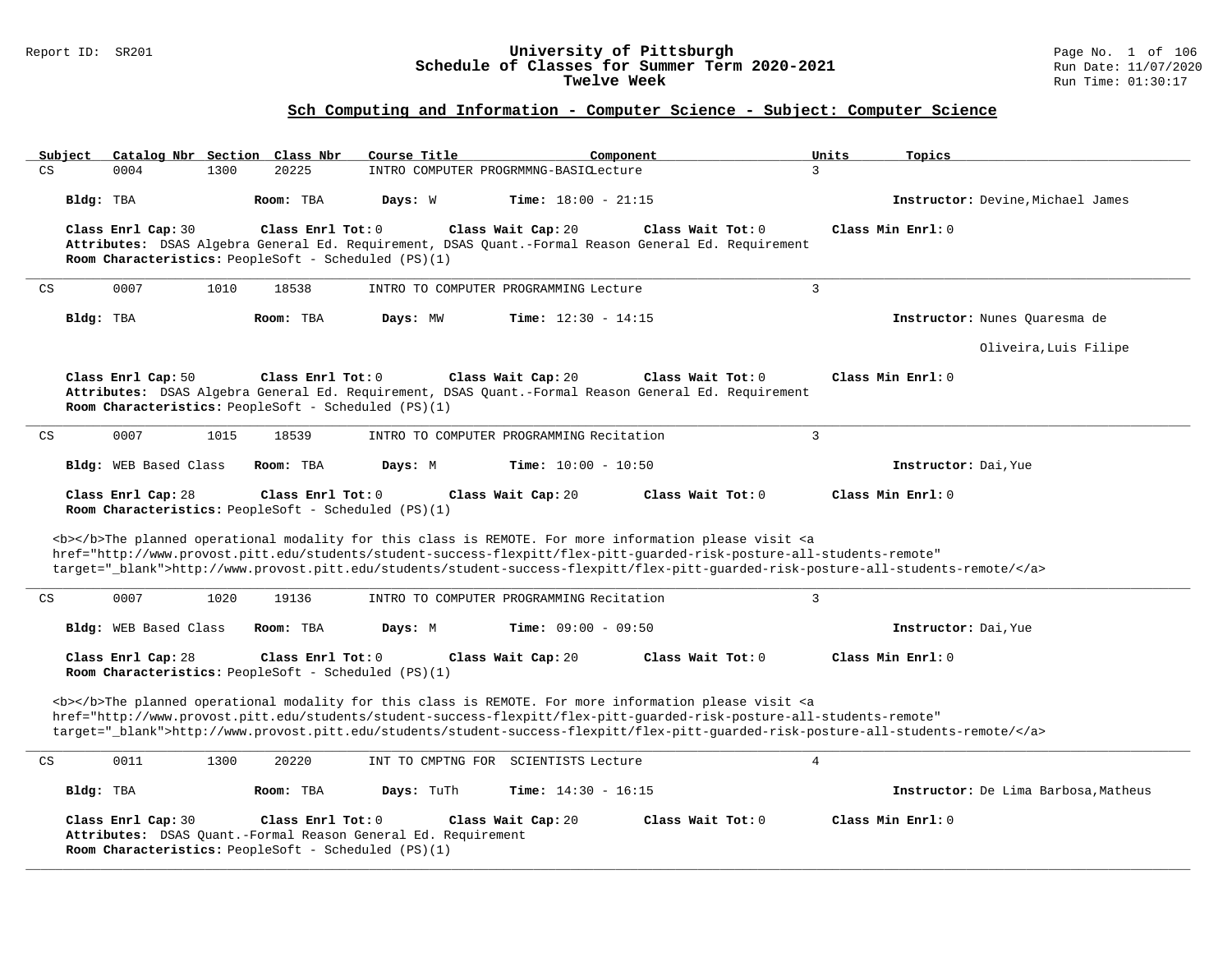| CS | 1305<br>0011                                                                                                                                | 20221             | INT TO CMPTNG FOR SCIENTISTS Laboratory    |                   | 4                                  |
|----|---------------------------------------------------------------------------------------------------------------------------------------------|-------------------|--------------------------------------------|-------------------|------------------------------------|
|    | Bldg: TBA                                                                                                                                   | Room: TBA         | Days: Th<br><b>Time:</b> $16:30 - 18:20$   |                   | Instructor: Sherbinin, Olena       |
|    | Class Enrl Cap: 30<br>Room Characteristics: PeopleSoft - Scheduled (PS)(1)                                                                  | Class Enrl Tot: 0 | Class Wait Cap: 20                         | Class Wait Tot: 0 | Class Min Enrl: 0                  |
| CS | 0134<br>1310                                                                                                                                | 18540             | WEB SITE DESIGN & DEVELOPMENT Lecture      |                   | 3                                  |
|    | Bldg: TBA                                                                                                                                   | Room: TBA         | Days: TuTh<br><b>Time:</b> $16:00 - 17:45$ |                   | Instructor: Bonidie, Donald M      |
|    | Class Enrl Cap: 30<br>Room Characteristics: PeopleSoft - Scheduled (PS)(1)                                                                  | Class Enrl Tot: 0 | Class Wait Cap: 20                         | Class Wait Tot: 0 | Class Min Enrl: 0                  |
| CS | 0401<br>1010                                                                                                                                | 18923             | INTRMEDT PROGRMMING USING JAVALecture      |                   | $\overline{4}$                     |
|    | Bldg: TBA                                                                                                                                   | Room: TBA         | Days: MW<br><b>Time:</b> $12:30 - 14:15$   |                   | Instructor: Ramirez, John C        |
|    | Class Enrl Cap: 66<br>Attributes: DSAS Quant.-Formal Reason General Ed. Requirement<br>Room Characteristics: PeopleSoft - Scheduled (PS)(1) | Class Enrl Tot: 0 | Class Wait Tot: 0                          | Class Min Enrl: 0 |                                    |
| CS | 0401<br>1015                                                                                                                                | 18924             | INTRMEDT PROGRMMING USING JAVALaboratory   |                   | $\overline{4}$                     |
|    | Bldg: TBA                                                                                                                                   | Room: TBA         | Days: Th<br><b>Time:</b> $14:00 - 15:50$   |                   | Instructor: Palaiopanos, Gerasimos |
|    | Class Enrl Cap: 33<br>Room Characteristics: PeopleSoft - Scheduled (PS)(1)                                                                  | Class Enrl Tot: 0 | Class Wait Tot: 0                          | Class Min Enrl: 0 |                                    |
| CS | 0401<br>1020                                                                                                                                | 18925             | INTRMEDT PROGRMMING USING JAVALaboratory   |                   | 4                                  |
|    | Bldg: TBA                                                                                                                                   | Room: TBA         | Days: Th<br><b>Time:</b> $12:00 - 13:50$   |                   | Instructor: Palaiopanos, Gerasimos |
|    | Class Enrl Cap: 33<br>Room Characteristics: PeopleSoft - Scheduled (PS)(1)                                                                  | Class Enrl Tot: 0 | Class Wait Cap: 20                         | Class Wait Tot: 0 | Class Min Enrl: 0                  |
| CS | 0401<br>1040                                                                                                                                | 20222             | INTRMEDT PROGRMMING USING JAVALecture      |                   | $\overline{4}$                     |
|    | Bldg: TBA                                                                                                                                   | Room: TBA         | <b>Time:</b> $16:30 - 18:15$<br>Days: TuTh |                   | Instructor: Devine, Michael James  |
|    | Class Enrl Cap: 50<br>Attributes: DSAS Quant.-Formal Reason General Ed. Requirement<br>Room Characteristics: PeopleSoft - Scheduled (PS)(1) | Class Enrl Tot: 0 | Class Wait Cap: 20                         | Class Wait Tot: 0 | Class Min Enrl: 0                  |
| CS | 0401<br>1041                                                                                                                                | 20223             | INTRMEDT PROGRMMING USING JAVALaboratory   |                   | $\overline{4}$                     |
|    | Bldg: TBA                                                                                                                                   | Room: TBA         | Days: F<br><b>Time:</b> $12:00 - 13:50$    |                   | Instructor: Palaiopanos, Gerasimos |
|    | Class Enrl Cap: 27<br>Room Characteristics: PeopleSoft - Scheduled (PS)(1)                                                                  | Class Enrl Tot: 0 | Class Wait Cap: 20                         | Class Wait Tot: 0 | Class Min Enrl: 0                  |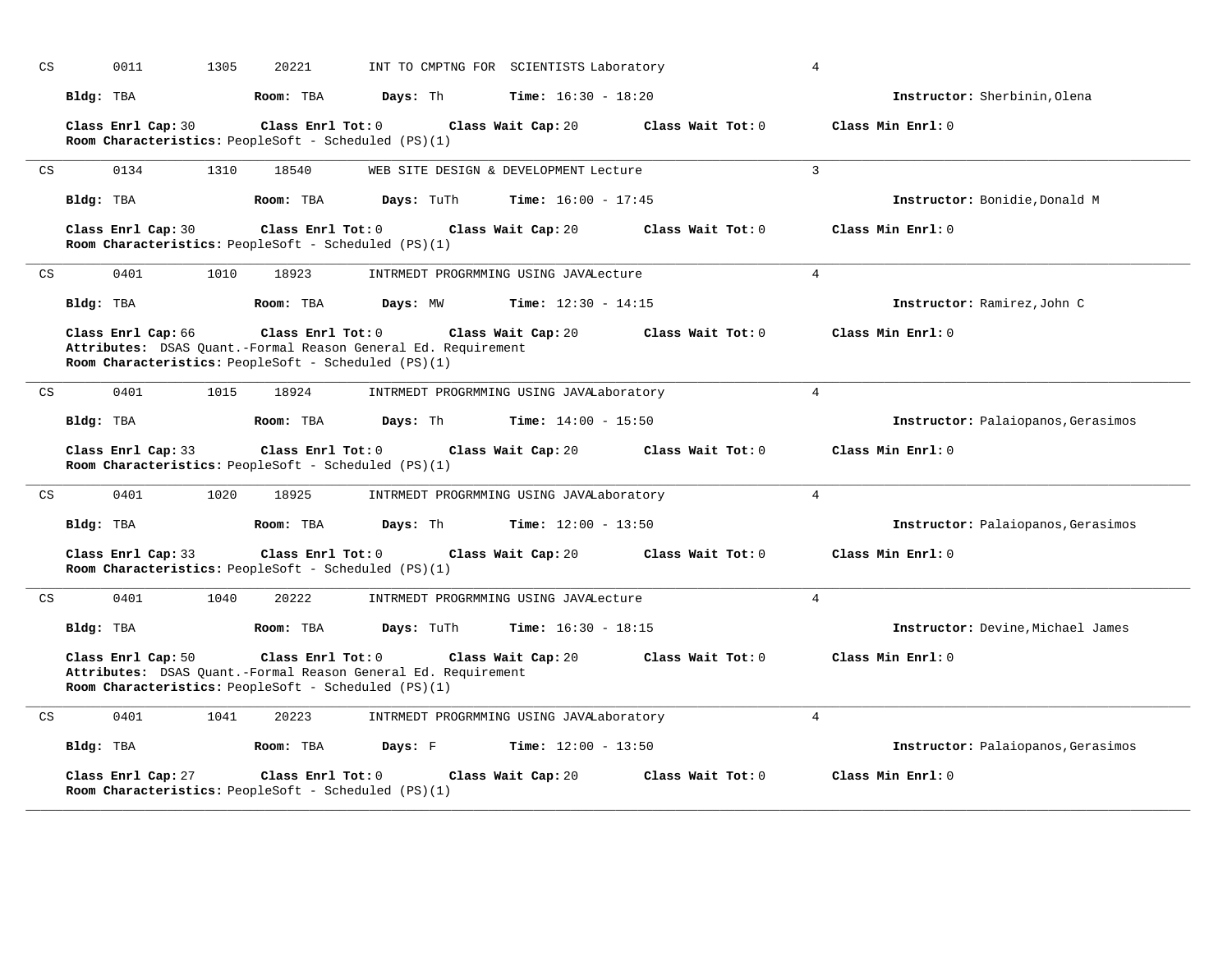### Report ID: SR201 **University of Pittsburgh** Page No. 3 of 106 **Schedule of Classes for Summer Term 2020-2021** Run Date: 11/07/2020 **Twelve Week** Run Time: 01:30:17

| Subject<br>Catalog Nbr Section Class Nbr                                                                                                                                                                                                                                                | Course Title                                                                                                                                                                                                                                                                                                                                                                       | Component<br>Units           | Topics                              |  |  |  |  |  |  |  |
|-----------------------------------------------------------------------------------------------------------------------------------------------------------------------------------------------------------------------------------------------------------------------------------------|------------------------------------------------------------------------------------------------------------------------------------------------------------------------------------------------------------------------------------------------------------------------------------------------------------------------------------------------------------------------------------|------------------------------|-------------------------------------|--|--|--|--|--|--|--|
| CS<br>0401<br>1042                                                                                                                                                                                                                                                                      | 20224<br>INTRMEDT PROGRMMING USING JAVALaboratory                                                                                                                                                                                                                                                                                                                                  | 4                            |                                     |  |  |  |  |  |  |  |
| Bldg: TBA                                                                                                                                                                                                                                                                               | Room: TBA<br>Days: F                                                                                                                                                                                                                                                                                                                                                               | <b>Time:</b> $10:00 - 11:50$ | Instructor: Palaiopanos, Gerasimos  |  |  |  |  |  |  |  |
| Class Enrl Cap: 27<br>Room Characteristics: PeopleSoft - Scheduled (PS)(1)                                                                                                                                                                                                              | Class Enrl Tot: $0$<br>Class Wait Cap: 20                                                                                                                                                                                                                                                                                                                                          | Class Wait Tot: 0            | Class Min Enrl: 0                   |  |  |  |  |  |  |  |
| 0441<br>1020<br>CS                                                                                                                                                                                                                                                                      | 18541<br>DISCRETE STRUCTURES FOR CS                                                                                                                                                                                                                                                                                                                                                | 3<br>Lecture                 |                                     |  |  |  |  |  |  |  |
| Bldg: TBA                                                                                                                                                                                                                                                                               | Room: TBA<br>Days: TuTh                                                                                                                                                                                                                                                                                                                                                            | Time: $12:30 - 14:15$        | Instructor: Garrison III, William C |  |  |  |  |  |  |  |
| Class Enrl Cap: 70<br>Room Characteristics: PeopleSoft - Scheduled (PS)(1)                                                                                                                                                                                                              | Class Enrl Tot: 0<br>Class Wait Cap: 20                                                                                                                                                                                                                                                                                                                                            | Class Wait $Tot: 0$          | Class Min Enrl: 0                   |  |  |  |  |  |  |  |
| 0441<br>1030<br>CS                                                                                                                                                                                                                                                                      | 18542<br>DISCRETE STRUCTURES FOR CS                                                                                                                                                                                                                                                                                                                                                | $\overline{3}$<br>Recitation |                                     |  |  |  |  |  |  |  |
| Bldg: WEB Based Class                                                                                                                                                                                                                                                                   | Room: TBA<br>Days: Tu                                                                                                                                                                                                                                                                                                                                                              | <b>Time:</b> $14:30 - 15:20$ | Instructor: Honarvar Nazari, Narges |  |  |  |  |  |  |  |
| Class Min Enrl: 0<br>Class Enrl Cap: 38<br>Class Enrl Tot: 0<br>Class Wait Cap: 20<br>Class Wait Tot: 0<br>Room Characteristics: PeopleSoft - Scheduled (PS)(1)<br><b></b> The planned operational modality for this class is REMOTE. For more information please visit <a< th=""></a<> |                                                                                                                                                                                                                                                                                                                                                                                    |                              |                                     |  |  |  |  |  |  |  |
|                                                                                                                                                                                                                                                                                         | href="http://www.provost.pitt.edu/students/student-success-flexpitt/flex-pitt-quarded-risk-posture-all-students-remote"<br>target="_blank">http://www.provost.pitt.edu/students/student-success-flexpitt/flex-pitt-guarded-risk-posture-all-students-remote/                                                                                                                       |                              |                                     |  |  |  |  |  |  |  |
| CS<br>0441<br>1040                                                                                                                                                                                                                                                                      | DISCRETE STRUCTURES FOR CS<br>18543                                                                                                                                                                                                                                                                                                                                                | $\overline{3}$<br>Recitation |                                     |  |  |  |  |  |  |  |
| Bldg: WEB Based Class                                                                                                                                                                                                                                                                   | Room: TBA<br>Days: Th                                                                                                                                                                                                                                                                                                                                                              | <b>Time:</b> $11:30 - 12:20$ | Instructor: Honarvar Nazari, Narges |  |  |  |  |  |  |  |
| Class Enrl Cap: 38<br>Room Characteristics: PeopleSoft - Scheduled (PS)(1)                                                                                                                                                                                                              | Class Wait Cap: 20<br>Class Enrl Tot: 0                                                                                                                                                                                                                                                                                                                                            | Class Wait Tot: 0            | Class Min Enrl: 0                   |  |  |  |  |  |  |  |
|                                                                                                                                                                                                                                                                                         | <b></b> The planned operational modality for this class is REMOTE. For more information please visit <a<br>href="http://www.provost.pitt.edu/students/student-success-flexpitt/flex-pitt-quarded-risk-posture-all-students-remote"<br/>target="_blank"&gt;http://www.provost.pitt.edu/students/student-success-flexpitt/flex-pitt-quarded-risk-posture-all-students-remote/</a<br> |                              |                                     |  |  |  |  |  |  |  |
| 0445<br>CS<br>1010                                                                                                                                                                                                                                                                      | 18926<br>ALGORITHMS & DATA STRUCTURES lLecture                                                                                                                                                                                                                                                                                                                                     | 3                            |                                     |  |  |  |  |  |  |  |
| Bldg: TBA                                                                                                                                                                                                                                                                               | Room: TBA<br>Days: TuTh                                                                                                                                                                                                                                                                                                                                                            | Time: $09:30 - 11:15$        | Instructor: Garrison III, William C |  |  |  |  |  |  |  |
| Class Enrl Cap: 66<br>Room Characteristics: PeopleSoft - Scheduled (PS)(1)                                                                                                                                                                                                              | Class Enrl Tot: $0$<br>Class Wait Cap: 20                                                                                                                                                                                                                                                                                                                                          | Class Wait Tot: 0            | Class Min Enrl: 0                   |  |  |  |  |  |  |  |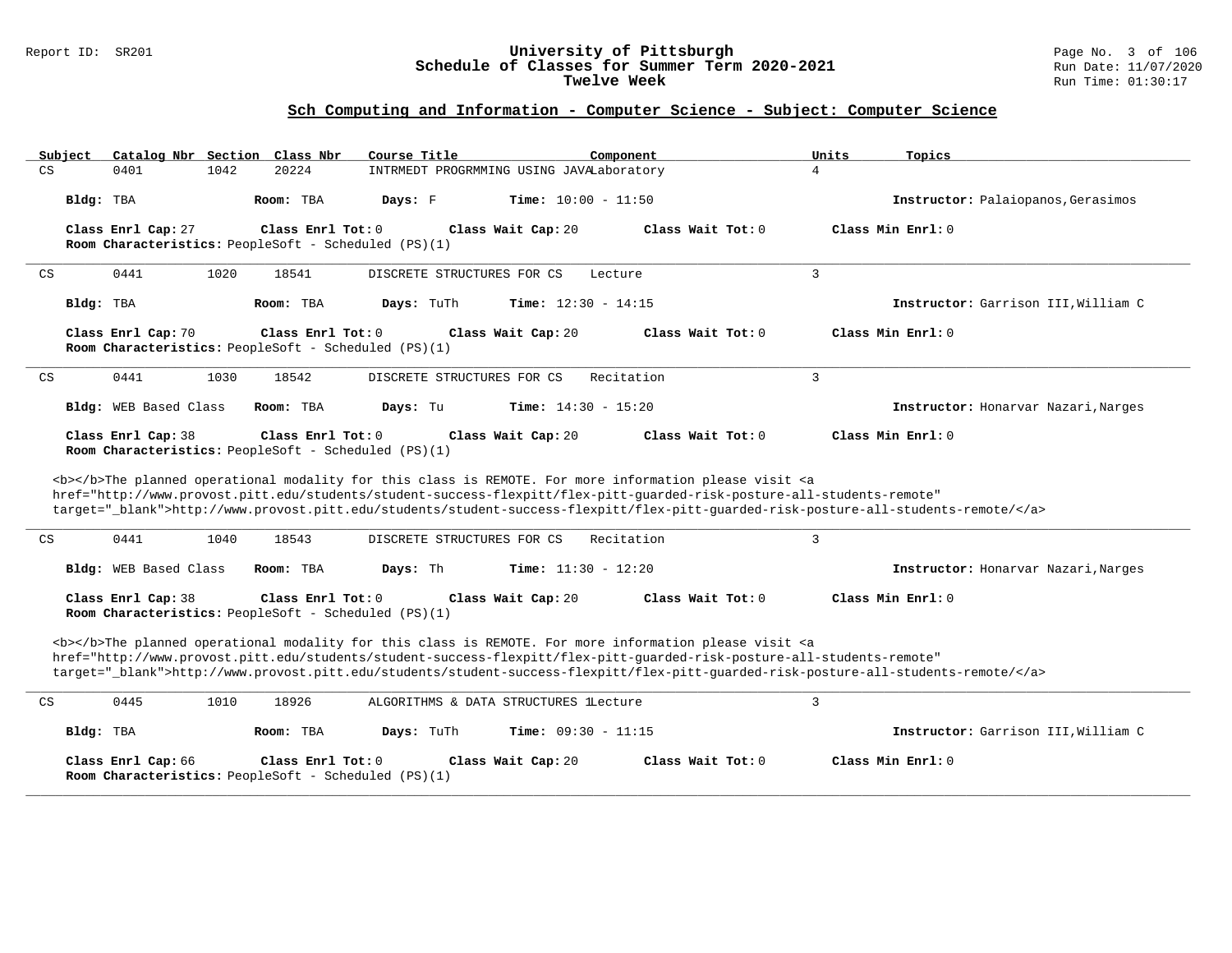#### Report ID: SR201 **University of Pittsburgh** Page No. 4 of 106 **Schedule of Classes for Summer Term 2020-2021** Run Date: 11/07/2020 **Twelve Week** Run Time: 01:30:17

# **Sch Computing and Information - Computer Science - Subject: Computer Science**

| Subject<br>Catalog Nbr Section Class Nbr                                                          | Course Title<br>Component                                                                                                                                                                                                                 | Units<br>Topics                       |
|---------------------------------------------------------------------------------------------------|-------------------------------------------------------------------------------------------------------------------------------------------------------------------------------------------------------------------------------------------|---------------------------------------|
| CS<br>0445<br>1015<br>18927                                                                       | ALGORITHMS & DATA STRUCTURES IRecitation                                                                                                                                                                                                  | $\mathbf{3}$                          |
| Bldg: WEB Based Class<br>Room: TBA                                                                | Days: Tu<br><b>Time:</b> $12:30 - 13:20$                                                                                                                                                                                                  | Instructor: Diab. Ahmad               |
| Class Enrl Cap: 33<br>Class Enrl Tot: $0$                                                         | Class Wait Cap: 20<br>Class Wait Tot: 0                                                                                                                                                                                                   | Class Min Enrl: 0                     |
| Room Characteristics: PeopleSoft - Scheduled (PS)(1)                                              |                                                                                                                                                                                                                                           |                                       |
|                                                                                                   | <b></b> The planned operational modality for this class is REMOTE. For more information please visit <a< td=""><td></td></a<>                                                                                                             |                                       |
|                                                                                                   | href="http://www.provost.pitt.edu/students/student-success-flexpitt/flex-pitt-quarded-risk-posture-all-students-remote"                                                                                                                   |                                       |
|                                                                                                   | target="_blank">http://www.provost.pitt.edu/students/student-success-flexpitt/flex-pitt-quarded-risk-posture-all-students-remote/                                                                                                         |                                       |
| 0445<br>1020<br>18928<br>CS                                                                       | ALGORITHMS & DATA STRUCTURES lRecitation                                                                                                                                                                                                  | 3                                     |
| Bldg: WEB Based Class<br>Room: TBA                                                                | Days: Tu<br><b>Time:</b> $13:30 - 14:20$                                                                                                                                                                                                  | Instructor: Diab, Ahmad               |
| Class Enrl Cap: 33<br>Class Enrl Tot: $0$<br>Room Characteristics: PeopleSoft - Scheduled (PS)(1) | Class Wait Cap: 20<br>Class Wait Tot: 0                                                                                                                                                                                                   | Class Min $Enrl: 0$                   |
|                                                                                                   |                                                                                                                                                                                                                                           |                                       |
|                                                                                                   | <b></b> The planned operational modality for this class is REMOTE. For more information please visit <a<br>href="http://www.provost.pitt.edu/students/student-success-flexpitt/flex-pitt-quarded-risk-posture-all-students-remote"</a<br> |                                       |
|                                                                                                   | target="_blank">http://www.provost.pitt.edu/students/student-success-flexpitt/flex-pitt-quarded-risk-posture-all-students-remote/                                                                                                         |                                       |
| 0447<br>1010<br>CS<br>18929                                                                       | COMPUTR ORGZTN & ASSMBLY LANG Lecture                                                                                                                                                                                                     | 3                                     |
|                                                                                                   |                                                                                                                                                                                                                                           |                                       |
| Bldg: TBA<br>Room: TBA                                                                            | <b>Time:</b> $12:30 - 14:15$<br>Days: MW                                                                                                                                                                                                  | Instructor: Kosiyatrakul, Thumrongsak |
| Class Enrl Cap: 66<br>Class Enrl Tot: 0                                                           | Class Wait Cap: 20<br>Class Wait Tot: 0                                                                                                                                                                                                   | Class Min Enrl: 0                     |
| Room Characteristics: PeopleSoft - Scheduled (PS)(1)                                              |                                                                                                                                                                                                                                           |                                       |
| CS<br>0447<br>1015<br>18930                                                                       | COMPUTR ORGZTN & ASSMBLY LANG Recitation                                                                                                                                                                                                  | 3                                     |
|                                                                                                   |                                                                                                                                                                                                                                           |                                       |
| Bldg: WEB Based Class<br>Room: TBA                                                                | Days: W<br><b>Time:</b> $14:30 - 15:20$                                                                                                                                                                                                   | Instructor: Cox, Karin                |
| Class Enrl Cap: 33<br>Class Enrl Tot: 0                                                           | Class Wait Cap: 20<br>Class Wait Tot: 0                                                                                                                                                                                                   | Class Min Enrl: 0                     |
| Room Characteristics: PeopleSoft - Scheduled (PS)(1)                                              |                                                                                                                                                                                                                                           |                                       |
|                                                                                                   | <b></b> The planned operational modality for this class is REMOTE. For more information please visit <a< td=""><td></td></a<>                                                                                                             |                                       |
|                                                                                                   | href="http://www.provost.pitt.edu/students/student-success-flexpitt/flex-pitt-guarded-risk-posture-all-students-remote"                                                                                                                   |                                       |
|                                                                                                   | target="_blank">http://www.provost.pitt.edu/students/student-success-flexpitt/flex-pitt-quarded-risk-posture-all-students-remote/                                                                                                         |                                       |
| 0447<br>1020<br>18931<br>CS                                                                       | COMPUTR ORGZTN & ASSMBLY LANG Recitation                                                                                                                                                                                                  | 3                                     |
| <b>Bldg:</b> WEB Based Class<br>Room: TBA                                                         | Days: W<br><b>Time:</b> $15:30 - 16:20$                                                                                                                                                                                                   | Instructor: Cox, Karin                |
| Class Enrl Cap: 33<br>Class Enrl Tot: 0                                                           | Class Wait Cap: 20<br>Class Wait Tot: 0                                                                                                                                                                                                   | Class Min Enrl: 0                     |
| Room Characteristics: PeopleSoft - Scheduled (PS)(1)                                              |                                                                                                                                                                                                                                           |                                       |
|                                                                                                   |                                                                                                                                                                                                                                           |                                       |

<b></b>The planned operational modality for this class is REMOTE. For more information please visit <a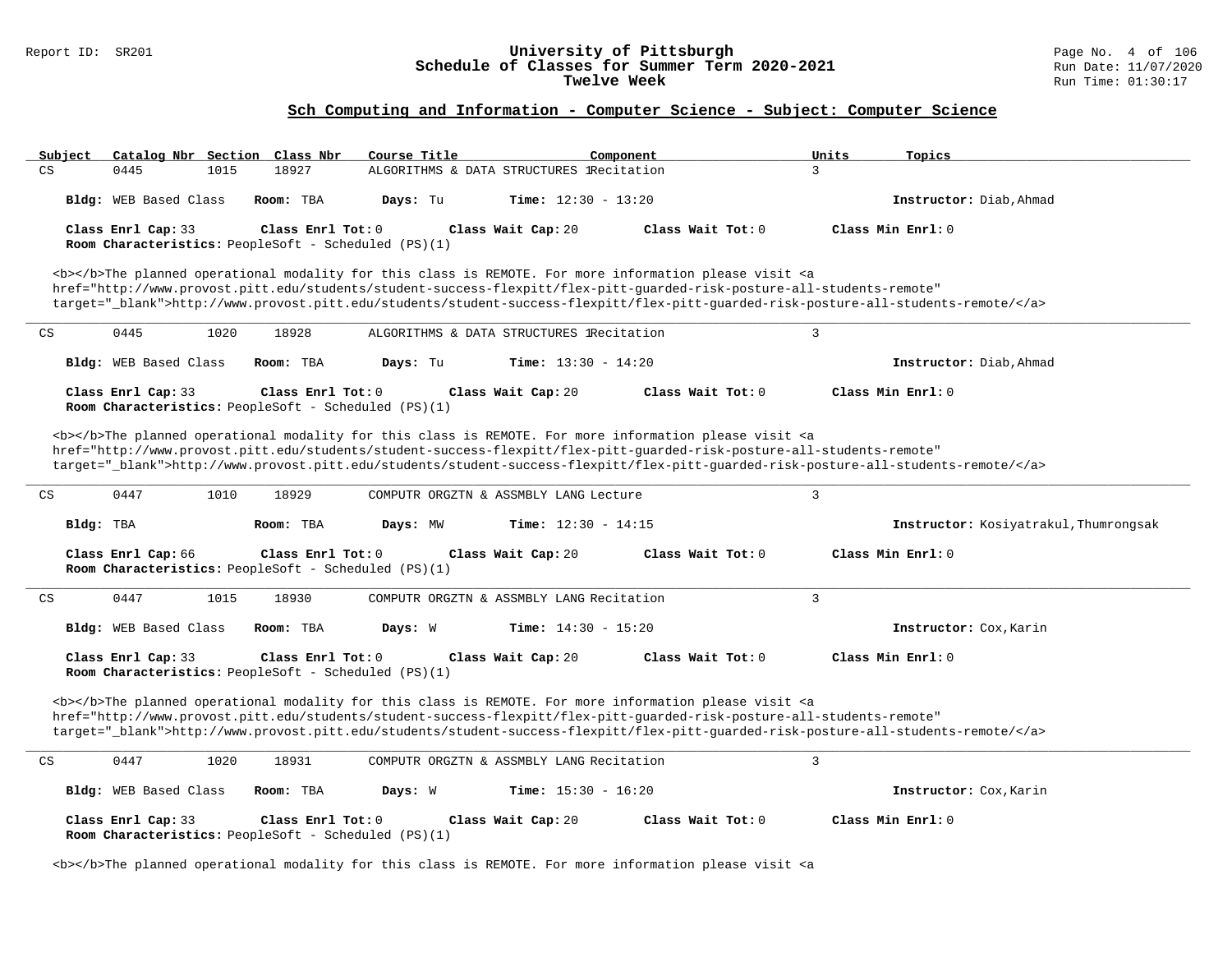href="http://www.provost.pitt.edu/students/student-success-flexpitt/flex-pitt-guarded-risk-posture-all-students-remote" target="\_blank">http://www.provost.pitt.edu/students/student-success-flexpitt/flex-pitt-guarded-risk-posture-all-students-remote/</a>

**\_\_\_\_\_\_\_\_\_\_\_\_\_\_\_\_\_\_\_\_\_\_\_\_\_\_\_\_\_\_\_\_\_\_\_\_\_\_\_\_\_\_\_\_\_\_\_\_\_\_\_\_\_\_\_\_\_\_\_\_\_\_\_\_\_\_\_\_\_\_\_\_\_\_\_\_\_\_\_\_\_\_\_\_\_\_\_\_\_\_\_\_\_\_\_\_\_\_\_\_\_\_\_\_\_\_\_\_\_\_\_\_\_\_\_\_\_\_\_\_\_\_\_\_\_\_\_\_\_\_\_\_\_\_\_\_\_\_\_\_\_\_\_\_\_\_\_\_\_\_\_\_\_\_\_\_** CS 0449 1010 18932 INTRO TO SYSTEMS SOFTWARE Lecture 3 **Bldg:** TBA **Room:** TBA **Days:** TuTh **Time:** 10:30 - 12:15 **Instructor:** Petrucci,Vinicius Tavares **Class Enrl Cap:** 53 **Class Enrl Tot:** 0 **Class Wait Cap:** 20 **Class Wait Tot:** 0 **Class Min Enrl:** 0 **Room Characteristics:** PeopleSoft - Scheduled (PS)(1) **Combined Section ID:** 0082(CS/COE/0449) - COE 0449(#14053) **\_\_\_\_\_\_\_\_\_\_\_\_\_\_\_\_\_\_\_\_\_\_\_\_\_\_\_\_\_\_\_\_\_\_\_\_\_\_\_\_\_\_\_\_\_\_\_\_\_\_\_\_\_\_\_\_\_\_\_\_\_\_\_\_\_\_\_\_\_\_\_\_\_\_\_\_\_\_\_\_\_\_\_\_\_\_\_\_\_\_\_\_\_\_\_\_\_\_\_\_\_\_\_\_\_\_\_\_\_\_\_\_\_\_\_\_\_\_\_\_\_\_\_\_\_\_\_\_\_\_\_\_\_\_\_\_\_\_\_\_\_\_\_\_\_\_\_\_\_\_\_\_\_\_\_\_** CS 0449 1015 18934 INTRO TO SYSTEMS SOFTWARE Recitation 3 **Bldg:** WEB Based Class **Room:** TBA **Days:** Th **Time:** 09:30 - 10:20 **Instructor:** Cox,Karin **Class Enrl Cap:** 27 **Class Enrl Tot:** 0 **Class Wait Cap:** 20 **Class Wait Tot:** 0 **Class Min Enrl:** 0 **Room Characteristics:** PeopleSoft - Scheduled (PS)(1) **Combined Section ID:** 0083(CS/COE/0449) - COE 0449(#16242) <b></b>The planned operational modality for this class is REMOTE. For more information please visit <a href="http://www.provost.pitt.edu/students/student-success-flexpitt/flex-pitt-guarded-risk-posture-all-students-remote" target="\_blank">http://www.provost.pitt.edu/students/student-success-flexpitt/flex-pitt-guarded-risk-posture-all-students-remote/</a> **\_\_\_\_\_\_\_\_\_\_\_\_\_\_\_\_\_\_\_\_\_\_\_\_\_\_\_\_\_\_\_\_\_\_\_\_\_\_\_\_\_\_\_\_\_\_\_\_\_\_\_\_\_\_\_\_\_\_\_\_\_\_\_\_\_\_\_\_\_\_\_\_\_\_\_\_\_\_\_\_\_\_\_\_\_\_\_\_\_\_\_\_\_\_\_\_\_\_\_\_\_\_\_\_\_\_\_\_\_\_\_\_\_\_\_\_\_\_\_\_\_\_\_\_\_\_\_\_\_\_\_\_\_\_\_\_\_\_\_\_\_\_\_\_\_\_\_\_\_\_\_\_\_\_\_\_** CS 0449 1020 18933 INTRO TO SYSTEMS SOFTWARE Recitation 3 **Bldg:** WEB Based Class **Room:** TBA **Days:** Tu **Time:** 14:30 - 15:20 **Instructor:** Cox,Karin **Class Enrl Cap:** 26 **Class Enrl Tot:** 0 **Class Wait Cap:** 20 **Class Wait Tot:** 0 **Class Min Enrl:** 0 **Room Characteristics:** PeopleSoft - Scheduled (PS)(1) **Combined Section ID:** 0084(CS/COE/0449) - COE 0449(#14054) <b></b>The planned operational modality for this class is REMOTE. For more information please visit <a href="http://www.provost.pitt.edu/students/student-success-flexpitt/flex-pitt-guarded-risk-posture-all-students-remote" target="\_blank">http://www.provost.pitt.edu/students/student-success-flexpitt/flex-pitt-guarded-risk-posture-all-students-remote/</a> **\_\_\_\_\_\_\_\_\_\_\_\_\_\_\_\_\_\_\_\_\_\_\_\_\_\_\_\_\_\_\_\_\_\_\_\_\_\_\_\_\_\_\_\_\_\_\_\_\_\_\_\_\_\_\_\_\_\_\_\_\_\_\_\_\_\_\_\_\_\_\_\_\_\_\_\_\_\_\_\_\_\_\_\_\_\_\_\_\_\_\_\_\_\_\_\_\_\_\_\_\_\_\_\_\_\_\_\_\_\_\_\_\_\_\_\_\_\_\_\_\_\_\_\_\_\_\_\_\_\_\_\_\_\_\_\_\_\_\_\_\_\_\_\_\_\_\_\_\_\_\_\_\_\_\_\_** CS 0590 1020 18544 SOCL IMPLICATN CMPTNG TECHNLGYLecture 3 **Bldg:** TBA **Room:** TBA **Days:** MW **Time:** 16:30 - 18:15 **Instructor:** Bonidie,Donald M **Class Enrl Cap:** 22 **Class Enrl Tot:** 0 **Class Wait Cap:** 20 **Class Wait Tot:** 0 **Class Min Enrl:** 0 **Attributes:** Writing Intensive Course (WRIT), SCI Polymathic Contexts: Ethical/Policy GE. Req. **Room Characteristics:** PeopleSoft - Scheduled (PS)(1) **\_\_\_\_\_\_\_\_\_\_\_\_\_\_\_\_\_\_\_\_\_\_\_\_\_\_\_\_\_\_\_\_\_\_\_\_\_\_\_\_\_\_\_\_\_\_\_\_\_\_\_\_\_\_\_\_\_\_\_\_\_\_\_\_\_\_\_\_\_\_\_\_\_\_\_\_\_\_\_\_\_\_\_\_\_\_\_\_\_\_\_\_\_\_\_\_\_\_\_\_\_\_\_\_\_\_\_\_\_\_\_\_\_\_\_\_\_\_\_\_\_\_\_\_\_\_\_\_\_\_\_\_\_\_\_\_\_\_\_\_\_\_\_\_\_\_\_\_\_\_\_\_\_\_\_\_** CS 1501 1010 18935 ALGORITHMS DATA STRUCTURES 2 Lecture 3 **Bldg:** TBA **Room:** TBA **Days:** MW **Time:** 09:30 - 11:15 **Instructor:** Ramirez,John C **Class Enrl Cap:** 23 **Class Enrl Tot:** 0 **Class Wait Cap:** 20 **Class Wait Tot:** 0 **Class Min Enrl:** 0 **Room Characteristics:** PeopleSoft - Scheduled (PS)(1) **Combined Section ID:** 0087(CS/COE/1501) - COE 1501(#11698), CS 1501(#18936) **\_\_\_\_\_\_\_\_\_\_\_\_\_\_\_\_\_\_\_\_\_\_\_\_\_\_\_\_\_\_\_\_\_\_\_\_\_\_\_\_\_\_\_\_\_\_\_\_\_\_\_\_\_\_\_\_\_\_\_\_\_\_\_\_\_\_\_\_\_\_\_\_\_\_\_\_\_\_\_\_\_\_\_\_\_\_\_\_\_\_\_\_\_\_\_\_\_\_\_\_\_\_\_\_\_\_\_\_\_\_\_\_\_\_\_\_\_\_\_\_\_\_\_\_\_\_\_\_\_\_\_\_\_\_\_\_\_\_\_\_\_\_\_\_\_\_\_\_\_\_\_\_\_\_\_\_**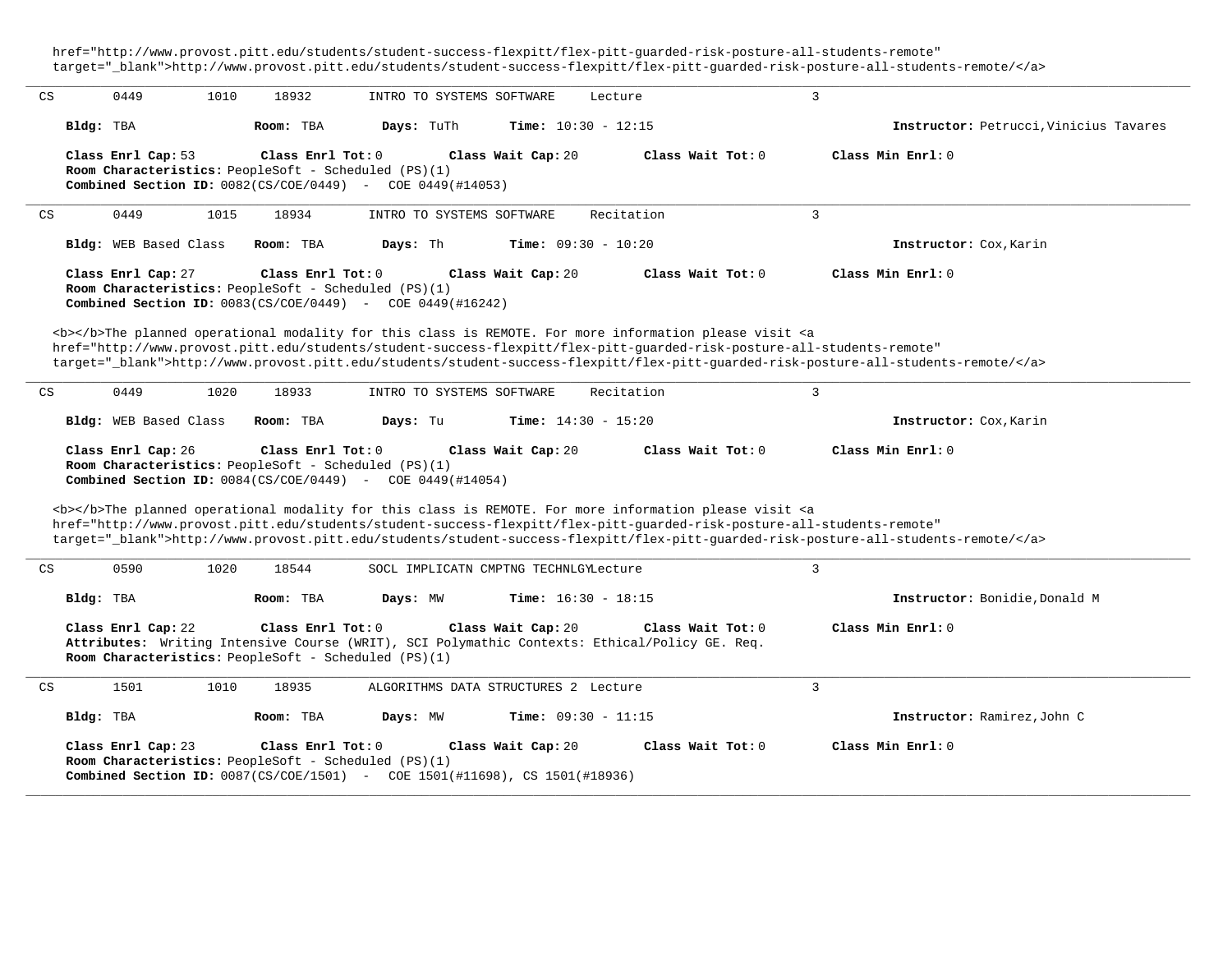### Report ID: SR201 **University of Pittsburgh** Page No. 6 of 106 **Schedule of Classes for Summer Term 2020-2021** Run Date: 11/07/2020 **Twelve Week** Run Time: 01:30:17

|    |           | Subject Catalog Nbr Section Class Nbr |      |                                                                  | Course Title                                                                                                            |                    | Component         | Units          | Topics                           |
|----|-----------|---------------------------------------|------|------------------------------------------------------------------|-------------------------------------------------------------------------------------------------------------------------|--------------------|-------------------|----------------|----------------------------------|
| CS |           | 1501                                  | 1020 | 18936                                                            | ALGORITHMS DATA STRUCTURES 2 Lecture                                                                                    |                    |                   | $\mathcal{L}$  |                                  |
|    | Bldg: TBA |                                       |      | Room: TBA                                                        | <b>Days:</b> $MW$ <b>Time:</b> $09:30 - 11:15$                                                                          |                    |                   |                | Instructor: Ramirez, John C      |
|    |           | Class Enrl Cap: 22                    |      | Class Enrl Tot: 0<br>Attributes: Writing Intensive Course (WRIT) | Room Characteristics: PeopleSoft - Scheduled (PS)(1)                                                                    | Class Wait Cap: 20 | Class Wait Tot: 0 |                | Class Min Enrl: 0                |
|    |           |                                       |      |                                                                  | <b>Combined Section ID:</b> 0087(CS/COE/1501) - COE 1501(#11698), CS 1501(#18935)                                       |                    |                   |                |                                  |
| CS |           | 1501                                  | 1290 | 20439                                                            | ALGORITHMS DATA STRUCTURES 2 Lecture                                                                                    |                    |                   | $\mathbf{3}$   |                                  |
|    | Bldg: TBA |                                       |      | Room: TBA                                                        | <b>Days:</b> MW <b>Time:</b> $09:30 - 11:15$                                                                            |                    |                   |                | Instructor: Farnan, Nicholas Leo |
|    |           | Class Enrl Cap: 22                    |      | Class Enrl Tot: 0                                                |                                                                                                                         | Class Wait Cap: 20 | Class Wait Tot: 0 |                | Class Min Enrl: 0                |
|    |           |                                       |      | Attributes: Writing Intensive Course (WRIT)                      | Combined Section ID: 0081(CS 1501/COE 1501) - COE 1501(#20442), CS 1501(#20445)                                         |                    |                   |                |                                  |
| CS |           | 1501                                  | 1291 | 20440                                                            | ALGORITHMS DATA STRUCTURES 2 Recitation                                                                                 |                    |                   | $\overline{3}$ |                                  |
|    |           | Bldg: WEB Based Class Room: TBA       |      |                                                                  | <b>Days:</b> W <b>Time:</b> $12:30 - 13:20$                                                                             |                    |                   |                | Instructor: Liang, Xiaoyu        |
|    |           | Class Enrl Cap: 13                    |      | $Class$ $Enr1$ $Tot: 0$                                          | <b>Combined Section ID:</b> 0080(CS1501/COE1501) - COE 1501(#20443), CS 1501(#20446)                                    | Class Wait Cap: 10 | Class Wait Tot: 0 |                | Class Min Enrl: 0                |
| CS |           | 1501                                  | 1292 | 20441                                                            | ALGORITHMS DATA STRUCTURES 2 Recitation                                                                                 |                    |                   | $\overline{3}$ |                                  |
|    |           | Bldg: WEB Based Class Room: TBA       |      |                                                                  | <b>Days:</b> W <b>Time:</b> $13:30 - 14:20$                                                                             |                    |                   |                | Instructor: Liang, Xiaoyu        |
|    |           | Class Enrl Cap: 13                    |      | Class Enrl Tot: 0                                                | Combined Section ID: 0079(CS1501/COE1501) - COE 1501(#20444), CS 1501(#20447)                                           | Class Wait Cap: 10 | Class Wait Tot: 0 |                | Class Min Enrl: 0                |
| CS |           | 1501                                  | 1295 | 20445                                                            | ALGORITHMS DATA STRUCTURES 2 Lecture                                                                                    |                    |                   | 3              |                                  |
|    | Bldg: TBA |                                       |      | Room: TBA                                                        | <b>Days:</b> MW <b>Time:</b> $09:30 - 11:15$                                                                            |                    |                   |                | Instructor: Farnan, Nicholas Leo |
|    |           | Class Enrl Cap: 23                    |      |                                                                  | Class Enrl Tot: 0 Class Wait Cap: 20<br>Combined Section ID: 0081(CS 1501/COE 1501) - CS 1501(#20439), COE 1501(#20442) |                    | Class Wait Tot: 0 |                | Class Min Enrl: 0                |
| CS |           | 1501                                  | 1296 | 20446                                                            | ALGORITHMS DATA STRUCTURES 2 Recitation                                                                                 |                    |                   | 3              |                                  |
|    |           | Bldg: WEB Based Class Room: TBA       |      |                                                                  | <b>Days:</b> $W$ <b>Time:</b> $12:30 - 13:20$                                                                           |                    |                   |                | Instructor: Liang, Xiaoyu        |
|    |           | Class Enrl Cap: 13                    |      | Class Enrl Tot: 0                                                | <b>Combined Section ID:</b> $0080(CS1501/C0E1501)$ - CS $1501(#20440)$ , COE $1501(#20443)$                             | Class Wait Cap: 10 | Class Wait Tot: 0 |                | Class Min Enrl: 0                |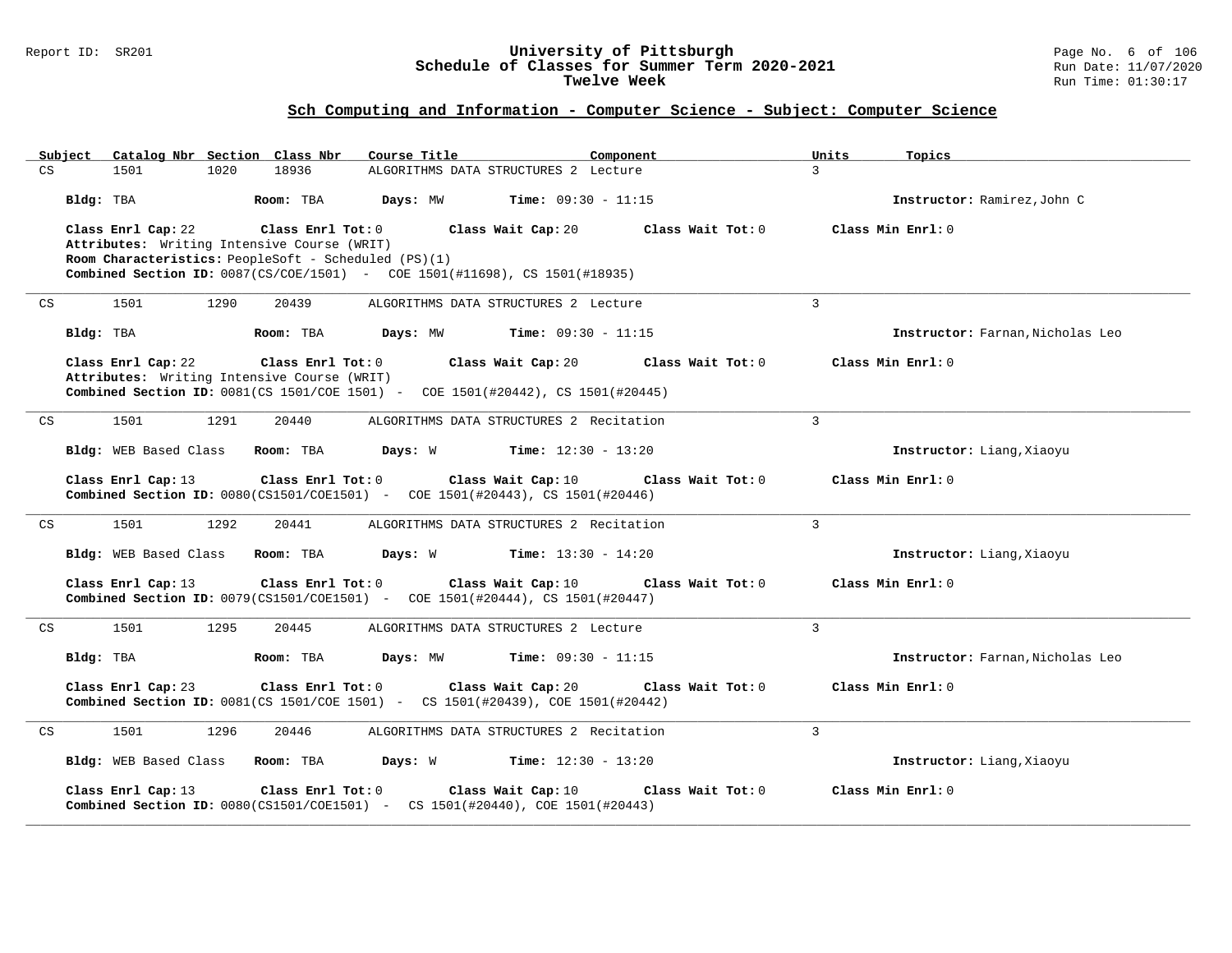#### Report ID: SR201 **University of Pittsburgh** Page No. 7 of 106 **Schedule of Classes for Summer Term 2020-2021** Run Date: 11/07/2020 **Twelve Week** Run Time: 01:30:17

| Subiect | Catalog Nbr Section Class Nbr                                                                                | Course Title                                                 | Component         | Units<br>Topics                       |
|---------|--------------------------------------------------------------------------------------------------------------|--------------------------------------------------------------|-------------------|---------------------------------------|
| CS      | 1501<br>1297<br>20447                                                                                        | ALGORITHMS DATA STRUCTURES 2 Recitation                      |                   | $\mathcal{E}$                         |
|         | Bldg: WEB Based Class Room: TBA                                                                              | <b>Days:</b> $W$ <b>Time:</b> $13:30 - 14:20$                |                   | Instructor: Liang, Xiaoyu             |
|         | Class Enrl Cap: 13<br>Combined Section ID: 0079(CS1501/COE1501) - CS 1501(#20441), COE 1501(#20444)          | Class Enrl Tot: $0$ Class Wait Cap: $10$                     | Class Wait Tot: 0 | Class Min Enrl: 0                     |
| CS      | 1501<br>1300<br>20488                                                                                        | ALGORITHMS DATA STRUCTURES 2 Recitation                      |                   | $\mathbf{3}$                          |
|         | Bldg: WEB Based Class<br>Room: TBA                                                                           | <b>Days:</b> M <b>Time:</b> $11:30 - 12:20$                  |                   | Instructor: Bender, Maximillian C     |
|         | Class Enrl Cap: 16<br>Combined Section ID: 0096(CS/1501/COE/1501) - CS 1501(#20489), COE 1501(#20492)        | Class Enrl Tot: $0$ Class Wait Cap: $10$ Class Wait Tot: $0$ |                   | Class Min Enrl: 0                     |
| CS      | 1501<br>1310<br>20489                                                                                        | ALGORITHMS DATA STRUCTURES 2 Recitation                      |                   | $\mathbf{3}$                          |
|         | Bldg: WEB Based Class Room: TBA                                                                              | <b>Days:</b> M <b>Time:</b> $11:30 - 12:20$                  |                   | Instructor: Bender, Maximillian C     |
|         | Class Enrl Cap: 10<br><b>Combined Section ID:</b> 0096(CS/1501/COE/1501) - CS 1501(#20488), COE 1501(#20492) | Class Enrl Tot: $0$ Class Wait Cap: $10$ Class Wait Tot: $0$ |                   | Class Min Enrl: 0                     |
| CS      | 1501<br>1315<br>20490                                                                                        | ALGORITHMS DATA STRUCTURES 2 Recitation                      |                   | $\overline{3}$                        |
|         | Bldg: WEB Based Class Room: TBA                                                                              | <b>Days:</b> M <b>Time:</b> $14:30 - 15:20$                  |                   | Instructor: Bender, Maximillian C     |
|         | Class Enrl Cap: 13<br>Combined Section ID: 0097(CS/1501/COE/1501) - CS 1501(#20491), COE 1501(#20493)        | Class Enrl Tot: $0$ Class Wait Cap: $10$ Class Wait Tot: $0$ |                   | Class Min Enrl: 0                     |
| CS      | 1501<br>1320<br>20491                                                                                        | ALGORITHMS DATA STRUCTURES 2 Recitation                      |                   | 3                                     |
|         | Bldg: WEB Based Class Room: TBA                                                                              | <b>Days:</b> M <b>Time:</b> $14:30 - 15:20$                  |                   | Instructor: Bender, Maximillian C     |
|         | Class Enrl Cap: 13<br>Combined Section ID: 0097(CS/1501/COE/1501) - CS 1501(#20490), COE 1501(#20493)        | Class Enrl Tot: 0 Class Wait Cap: 10                         | Class Wait Tot: 0 | Class Min Enrl: 0                     |
| CS      | 1502<br>1010<br>18545                                                                                        | FORMAL METHODS IN COMPUTER SCILecture                        |                   | 3                                     |
|         | Bldg: TBA<br>Room: TBA                                                                                       | <b>Days:</b> TuTh <b>Time:</b> $12:30 - 14:15$               |                   | Instructor: Kosiyatrakul, Thumrongsak |
|         | Class Enrl Tot: 0<br>Class Enrl Cap: 50<br>Room Characteristics: PeopleSoft - Scheduled (PS)(1)              | Class Wait Cap: 20                                           | Class Wait Tot: 0 | Class Min Enrl: 0                     |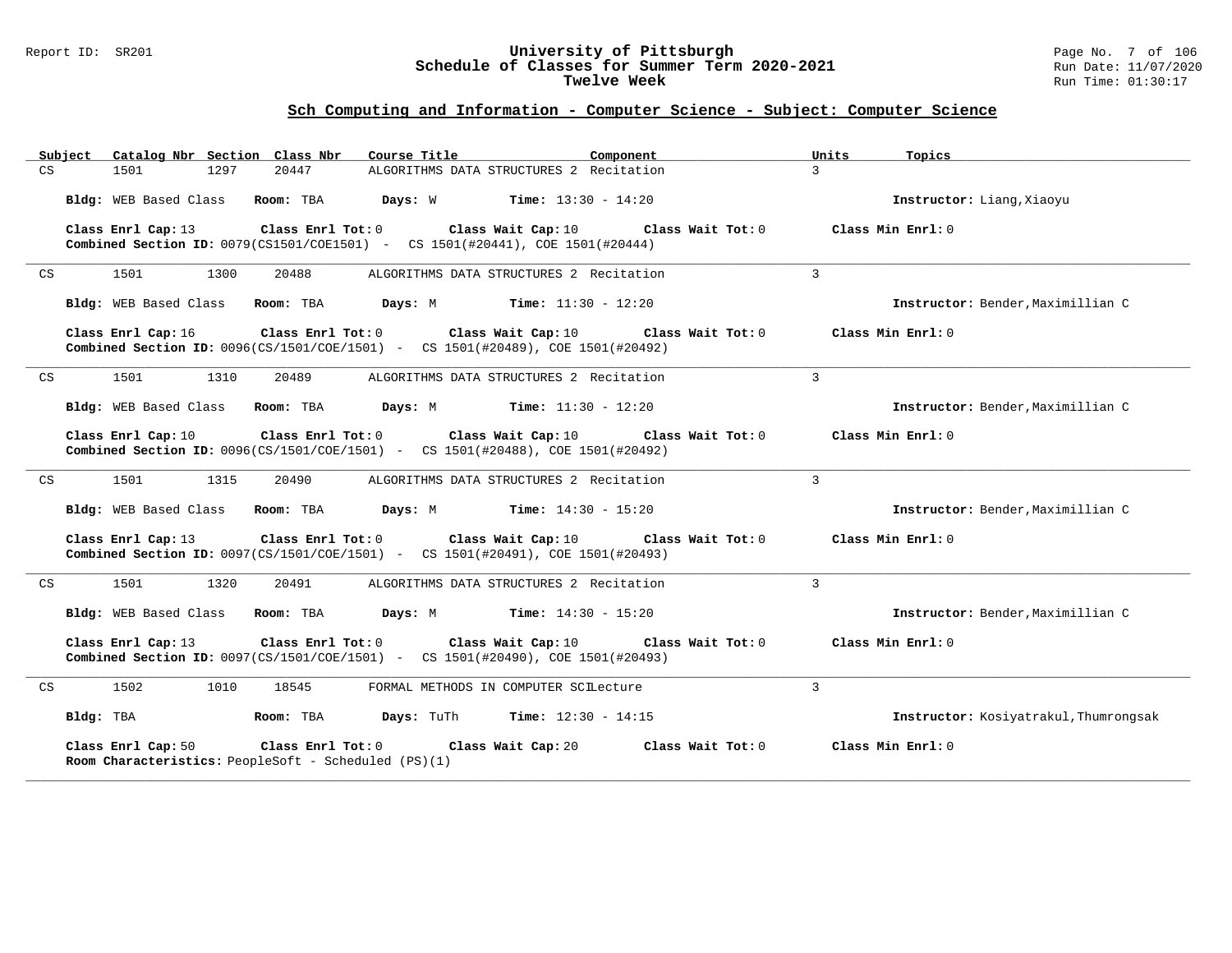### Report ID: SR201 **University of Pittsburgh** Page No. 8 of 106 **Schedule of Classes for Summer Term 2020-2021** Run Date: 11/07/2020 **Twelve Week** Run Time: 01:30:17

| Subject<br>Catalog Nbr Section Class Nbr                                   | Course Title                                                                                                                                                                                                                                                                                                                                                                       | Component                 | Units<br>Topics                           |  |  |  |  |  |  |  |  |
|----------------------------------------------------------------------------|------------------------------------------------------------------------------------------------------------------------------------------------------------------------------------------------------------------------------------------------------------------------------------------------------------------------------------------------------------------------------------|---------------------------|-------------------------------------------|--|--|--|--|--|--|--|--|
| CS<br>1520<br>1010                                                         | 18937<br>PRGMG LANG FOR WEB APPLCTNS                                                                                                                                                                                                                                                                                                                                               | Lecture                   | 3                                         |  |  |  |  |  |  |  |  |
| Bldg: TBA                                                                  | Days: MW<br><b>Time:</b> $14:30 - 16:15$<br>Room: TBA                                                                                                                                                                                                                                                                                                                              |                           | Instructor: Billingsley, Jarrett Franklin |  |  |  |  |  |  |  |  |
| Class Enrl Cap: 39<br>Combined Section ID: $0094(CS/COE/1520)$ -           | Class Enrl Tot: 0<br>Class Wait Cap: 20<br>COE 1520(#11680)                                                                                                                                                                                                                                                                                                                        | Class Wait Tot: 0         | Class Min Enrl: 0                         |  |  |  |  |  |  |  |  |
| 1520<br>1030<br>CS                                                         | 18938<br>PRGMG LANG FOR WEB APPLCTNS                                                                                                                                                                                                                                                                                                                                               | Recitation                | $\overline{3}$                            |  |  |  |  |  |  |  |  |
| Bldg: WEB Based Class                                                      | Room: TBA<br>Days: M<br><b>Time:</b> $16:30 - 17:20$                                                                                                                                                                                                                                                                                                                               |                           | Instructor: Jain, Pranut                  |  |  |  |  |  |  |  |  |
| Class Enrl Cap: 22                                                         | Class Wait Cap: 20<br>Class Enrl Tot: 0<br>Room Characteristics: PeopleSoft - Scheduled (PS)(1)<br><b>Combined Section ID:</b> $0093(CS/COE/1520)$ - COE $1520(H14800)$                                                                                                                                                                                                            | Class Wait Tot: 0         | Class Min Enrl: 0                         |  |  |  |  |  |  |  |  |
|                                                                            | <b></b> The planned operational modality for this class is REMOTE. For more information please visit <a<br>href="http://www.provost.pitt.edu/students/student-success-flexpitt/flex-pitt-guarded-risk-posture-all-students-remote"<br/>target="_blank"&gt;http://www.provost.pitt.edu/students/student-success-flexpitt/flex-pitt-quarded-risk-posture-all-students-remote/</a<br> |                           |                                           |  |  |  |  |  |  |  |  |
| 1520<br>1050<br>CS                                                         | 18939<br>PRGMG LANG FOR WEB APPLCTNS                                                                                                                                                                                                                                                                                                                                               | Recitation                | $\overline{3}$                            |  |  |  |  |  |  |  |  |
| Bldg: WEB Based Class                                                      | <b>Time:</b> $13:30 - 14:20$<br>Room: TBA<br>Days: W                                                                                                                                                                                                                                                                                                                               |                           | Instructor: Jain, Pranut                  |  |  |  |  |  |  |  |  |
| Class Enrl Cap: 20                                                         | Class Min Enrl: 0<br>Class Enrl Tot: 0<br>Class Wait Cap: 20<br>Class Wait Tot: 0<br>Room Characteristics: PeopleSoft - Scheduled (PS)(1)<br><b>Combined Section ID:</b> $0092(CS/COE/1520)$ - COE 1520(#15914)                                                                                                                                                                    |                           |                                           |  |  |  |  |  |  |  |  |
|                                                                            | <b></b> The planned operational modality for this class is REMOTE. For more information please visit <a<br>href="http://www.provost.pitt.edu/students/student-success-flexpitt/flex-pitt-quarded-risk-posture-all-students-remote"<br/>target="_blank"&gt;http://www.provost.pitt.edu/students/student-success-flexpitt/flex-pitt-guarded-risk-posture-all-students-remote/</a<br> |                           |                                           |  |  |  |  |  |  |  |  |
| 1530<br>CS<br>1010                                                         | 18940<br>SOFTWARE ENGINEERING                                                                                                                                                                                                                                                                                                                                                      | $\overline{3}$<br>Lecture |                                           |  |  |  |  |  |  |  |  |
| Bldg: TBA                                                                  | Days: TuTh<br><b>Time:</b> $12:30 - 14:15$<br>Room: TBA                                                                                                                                                                                                                                                                                                                            |                           | Instructor: Sarwar, Sohel Muhammad        |  |  |  |  |  |  |  |  |
| Class Enrl Cap: 33                                                         | Class Enrl Tot: 0<br>Class Wait Cap: 20<br>Room Characteristics: PeopleSoft - Scheduled (PS)(1)<br><b>Combined Section ID:</b> 0091(CS/COE/1530) - COE 1530(#18330)                                                                                                                                                                                                                | Class Wait Tot: 0         | Class Min Enrl: 0                         |  |  |  |  |  |  |  |  |
| 1550<br>CS<br>1010                                                         | 18941<br>INTRO TO OPERATING SYSTEMS                                                                                                                                                                                                                                                                                                                                                | Lecture                   | $\overline{3}$                            |  |  |  |  |  |  |  |  |
| Bldg: TBA                                                                  | Room: TBA<br>Days: TuTh<br>Time: $10:30 - 12:15$                                                                                                                                                                                                                                                                                                                                   |                           | Instructor: Mohamed Khattab, Sherif E     |  |  |  |  |  |  |  |  |
| Class Enrl Cap: 38<br>Room Characteristics: PeopleSoft - Scheduled (PS)(1) | Class Enrl Tot: 0<br>Class Wait Cap: 20<br><b>Combined Section ID:</b> $0088(CS/COE/1550)$ - COE 1550(#11704)                                                                                                                                                                                                                                                                      | Class Wait Tot: 0         | Class Min Enrl: 0                         |  |  |  |  |  |  |  |  |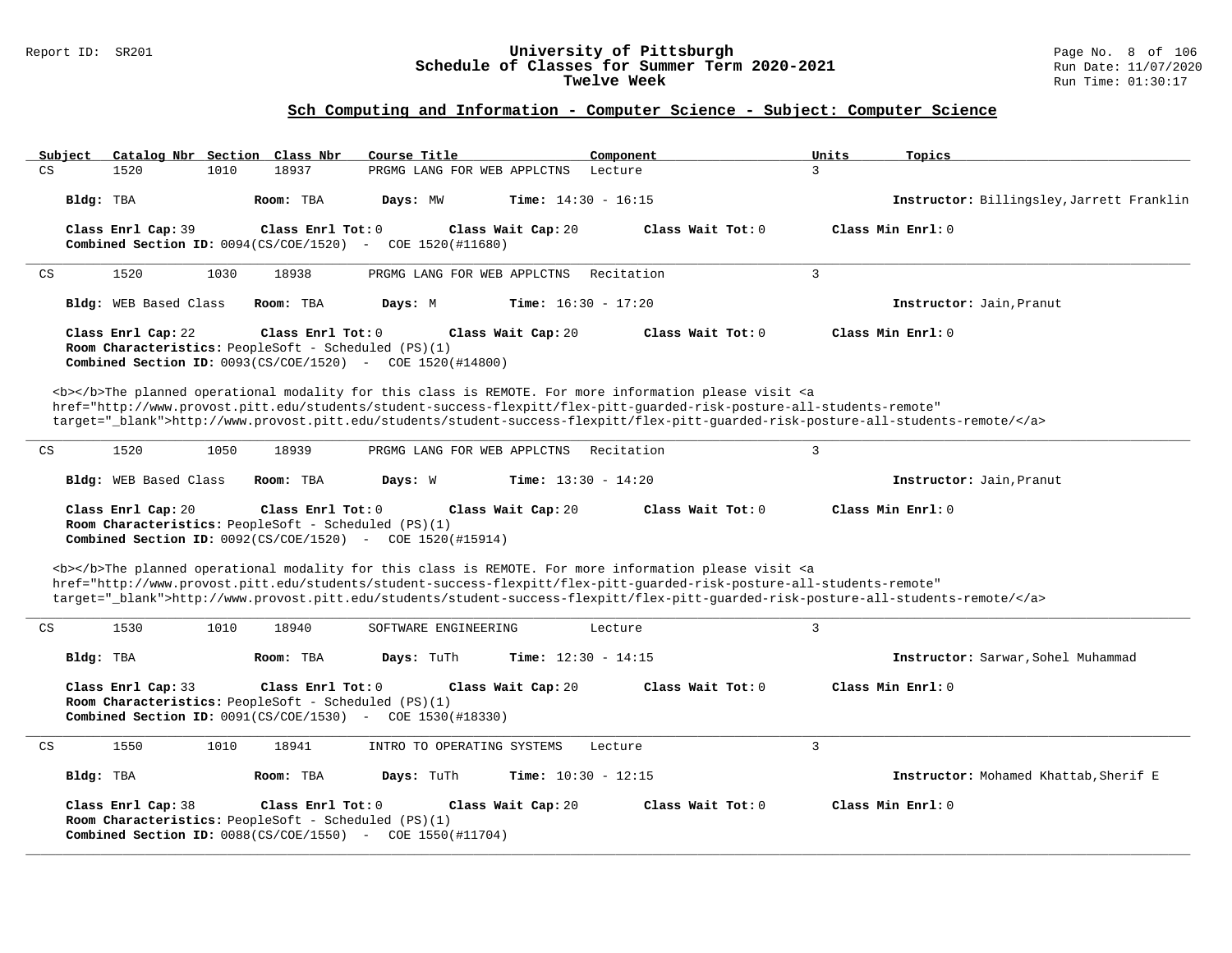### Report ID: SR201 **University of Pittsburgh** Page No. 9 of 106 **Schedule of Classes for Summer Term 2020-2021** Run Date: 11/07/2020 **Twelve Week** Run Time: 01:30:17

| Subject   |                                                                                                                                                                                                                                                                                                                                                                                                                                                                                                                                                                                                                             |      | Catalog Nbr Section Class Nbr                                             | Course Title                                                     |                    | Component                                                                                                                                                                                                                                 |              | Units | Topics                                                                                                                            |  |  |  |
|-----------|-----------------------------------------------------------------------------------------------------------------------------------------------------------------------------------------------------------------------------------------------------------------------------------------------------------------------------------------------------------------------------------------------------------------------------------------------------------------------------------------------------------------------------------------------------------------------------------------------------------------------------|------|---------------------------------------------------------------------------|------------------------------------------------------------------|--------------------|-------------------------------------------------------------------------------------------------------------------------------------------------------------------------------------------------------------------------------------------|--------------|-------|-----------------------------------------------------------------------------------------------------------------------------------|--|--|--|
| CS        | 1550                                                                                                                                                                                                                                                                                                                                                                                                                                                                                                                                                                                                                        | 1015 | 18942                                                                     | INTRO TO OPERATING SYSTEMS                                       |                    | Recitation                                                                                                                                                                                                                                | $\mathbf{R}$ |       |                                                                                                                                   |  |  |  |
|           | Bldg: WEB Based Class                                                                                                                                                                                                                                                                                                                                                                                                                                                                                                                                                                                                       |      | Room: TBA                                                                 | Days: W                                                          |                    | Time: $12:30 - 13:20$                                                                                                                                                                                                                     |              |       | Instructor: Zhou, Jinpeng                                                                                                         |  |  |  |
|           | Class Enrl Cap: 22                                                                                                                                                                                                                                                                                                                                                                                                                                                                                                                                                                                                          |      | Class Enrl Tot: 0<br>Room Characteristics: PeopleSoft - Scheduled (PS)(1) | <b>Combined Section ID:</b> 0089(CS/COE/1550) - COE 1550(#11705) | Class Wait Cap: 20 | Class Wait Tot: 0                                                                                                                                                                                                                         |              |       | Class Min Enrl: 0                                                                                                                 |  |  |  |
|           |                                                                                                                                                                                                                                                                                                                                                                                                                                                                                                                                                                                                                             |      |                                                                           |                                                                  |                    | <b></b> The planned operational modality for this class is REMOTE. For more information please visit <a<br>href="http://www.provost.pitt.edu/students/student-success-flexpitt/flex-pitt-quarded-risk-posture-all-students-remote"</a<br> |              |       | target="_blank">http://www.provost.pitt.edu/students/student-success-flexpitt/flex-pitt-quarded-risk-posture-all-students-remote/ |  |  |  |
| CS        | 1550                                                                                                                                                                                                                                                                                                                                                                                                                                                                                                                                                                                                                        | 1020 | 18943                                                                     | INTRO TO OPERATING SYSTEMS                                       |                    | Recitation                                                                                                                                                                                                                                | 3            |       |                                                                                                                                   |  |  |  |
|           | Bldg: WEB Based Class                                                                                                                                                                                                                                                                                                                                                                                                                                                                                                                                                                                                       |      | Room: TBA                                                                 | Days: Tu                                                         |                    | <b>Time:</b> $13:30 - 14:20$                                                                                                                                                                                                              |              |       | Instructor: Zhou, Jinpeng                                                                                                         |  |  |  |
|           | Class Enrl Cap: 22<br>Class Enrl Tot: 0<br>Class Wait Tot: 0<br>Class Min Enrl: 0<br>Class Wait Cap: 20<br>Room Characteristics: PeopleSoft - Scheduled (PS)(1)<br><b>Combined Section ID:</b> $0090(CS/COE/1550)$ - COE 1550(#16492)<br><b></b> The planned operational modality for this class is REMOTE. For more information please visit <a<br>href="http://www.provost.pitt.edu/students/student-success-flexpitt/flex-pitt-quarded-risk-posture-all-students-remote"<br/>target="_blank"&gt;http://www.provost.pitt.edu/students/student-success-flexpitt/flex-pitt-quarded-risk-posture-all-students-remote/</a<br> |      |                                                                           |                                                                  |                    |                                                                                                                                                                                                                                           |              |       |                                                                                                                                   |  |  |  |
|           | 1622                                                                                                                                                                                                                                                                                                                                                                                                                                                                                                                                                                                                                        | 1300 | 20219                                                                     | INTRO TO COMPILER DESIGN                                         |                    |                                                                                                                                                                                                                                           | 3            |       |                                                                                                                                   |  |  |  |
| CS        |                                                                                                                                                                                                                                                                                                                                                                                                                                                                                                                                                                                                                             |      |                                                                           |                                                                  |                    | Lecture                                                                                                                                                                                                                                   |              |       |                                                                                                                                   |  |  |  |
| Bldg: TBA |                                                                                                                                                                                                                                                                                                                                                                                                                                                                                                                                                                                                                             |      | Room: TBA                                                                 | Days: W                                                          |                    | <b>Time:</b> $18:00 - 21:15$                                                                                                                                                                                                              |              |       | Instructor: Billingsley, Jarrett Franklin                                                                                         |  |  |  |
|           | Class Enrl Cap: 50                                                                                                                                                                                                                                                                                                                                                                                                                                                                                                                                                                                                          |      | Class Enrl Tot: 0<br>Room Characteristics: PeopleSoft - Scheduled (PS)(1) |                                                                  | Class Wait Cap: 20 | Class Wait Tot: 0                                                                                                                                                                                                                         |              |       | Class Min Enrl: 0                                                                                                                 |  |  |  |
| CS        | 1632                                                                                                                                                                                                                                                                                                                                                                                                                                                                                                                                                                                                                        | 1300 | 20226                                                                     | SOFTWARE QUALITY ASSURANCE                                       |                    | Lecture                                                                                                                                                                                                                                   | 3            |       |                                                                                                                                   |  |  |  |
| Bldg: TBA |                                                                                                                                                                                                                                                                                                                                                                                                                                                                                                                                                                                                                             |      | Room: TBA                                                                 | Days: M                                                          |                    | <b>Time:</b> $18:00 - 21:15$                                                                                                                                                                                                              |              |       | Instructor: Ahn, Daniel                                                                                                           |  |  |  |
|           | Class Enrl Cap: 40                                                                                                                                                                                                                                                                                                                                                                                                                                                                                                                                                                                                          |      | Class Enrl Tot: 0<br>Room Characteristics: PeopleSoft - Scheduled (PS)(1) |                                                                  | Class Wait Cap: 20 | Class Wait Tot: 0                                                                                                                                                                                                                         |              |       | Class Min Enrl: 0                                                                                                                 |  |  |  |
| CS        | 1652                                                                                                                                                                                                                                                                                                                                                                                                                                                                                                                                                                                                                        | 1010 | 19135                                                                     | DATA COMMNCTN & COMPTR NTWRKS Lecture                            |                    |                                                                                                                                                                                                                                           | 3            |       |                                                                                                                                   |  |  |  |
| Bldg: TBA |                                                                                                                                                                                                                                                                                                                                                                                                                                                                                                                                                                                                                             |      | Room: TBA                                                                 | Days: MW                                                         |                    | Time: $09:30 - 11:15$                                                                                                                                                                                                                     |              |       | Instructor: Mohamed Khattab, Sherif E                                                                                             |  |  |  |
|           | Class Enrl Cap: 31                                                                                                                                                                                                                                                                                                                                                                                                                                                                                                                                                                                                          |      | Class Enrl Tot: 0<br>Room Characteristics: PeopleSoft - Scheduled (PS)(1) |                                                                  | Class Wait Cap: 20 | Class Wait Tot: 0                                                                                                                                                                                                                         |              |       | Class Min Enrl: 0                                                                                                                 |  |  |  |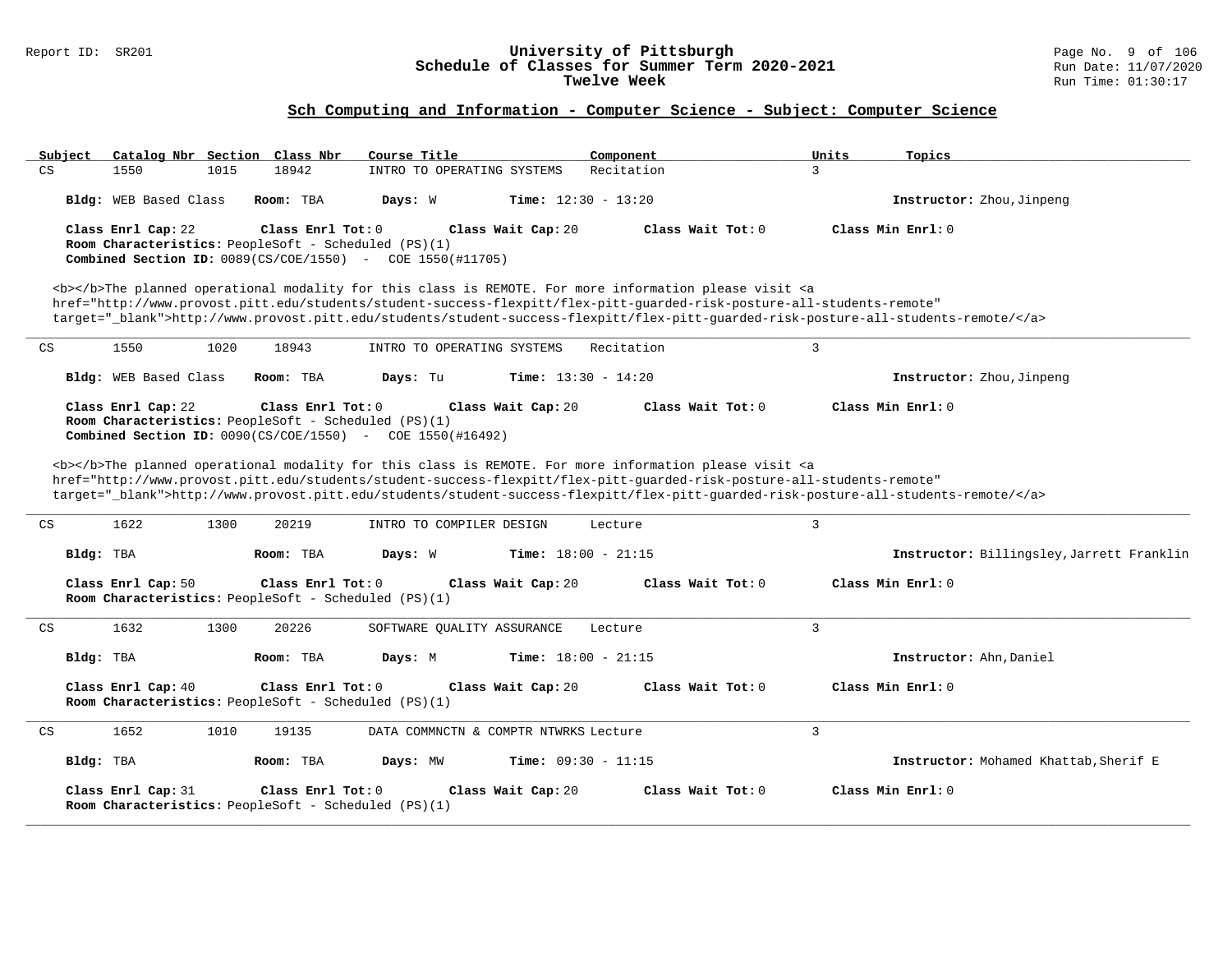# Report ID: SR201 **1988 Chedule of Classes for Summer Term 2020-2021** Page No. 10 of 106<br>**Schedule of Classes for Summer Term 2020-2021** Run Date: 11/07/2020 Schedule of Classes for Summer Term 2020-2021<br>Twelve Week

#### **Sch Computing and Information - Computer Science - Subject: Computer Science**

|    | Subject   | Catalog Nbr Section Class Nbr |      |                                                                                      | Course Title                          |                              | Component |                     | Units | Topics                                                           |
|----|-----------|-------------------------------|------|--------------------------------------------------------------------------------------|---------------------------------------|------------------------------|-----------|---------------------|-------|------------------------------------------------------------------|
| CS |           | 1653                          | 1010 | 19134                                                                                | APLD CRYPTOGRAPHY NETWRK SECU Lecture |                              |           |                     |       |                                                                  |
|    | Bldg: TBA |                               |      | Room: TBA                                                                            | Days: MW                              | <b>Time:</b> $12:30 - 14:15$ |           |                     |       | Instructor: Mohamed Khattab, Sherif E                            |
|    |           | Class Enrl Cap: 36            |      | Class Enrl Tot: 0<br><b>Room Characteristics:</b> PeopleSoft - Scheduled (PS)(1)     |                                       | Class Wait Cap: 20           |           | Class Wait Tot: $0$ |       | Class Min Enrl: 0                                                |
| CS |           | 1699                          | 1300 | 20218                                                                                | SPEC TOPICS IN COMPUTR SCIENCELecture |                              |           |                     |       |                                                                  |
|    | Bldg: TBA |                               |      | Room: TBA                                                                            | Days: TuTh                            | <b>Time:</b> $14:30 - 16:15$ |           |                     |       | PRIVACY IN ELECTRONIC SOCIETYInstructor: Garrison III, William C |
|    |           | Class Enrl Cap: 50            |      | Class Enrl Tot: $0$<br><b>Room Characteristics:</b> PeopleSoft - Scheduled $(PS)(1)$ |                                       | Class Wait Cap: 20           |           | Class Wait Tot: $0$ |       | Class Min Enrl: 0                                                |

Privacy in the Electronic Society

Prerequisites: CS 0441 and CS 1501 (or their equivalents)

Privacy is an increasingly significant concern in our modern, connected society. We all share personal information on a daily basis with a wide range of organizations. Although at times such sharing can be intentional and beneficial for the user, other times information is shared against the user's will, used for purposes that the user did not expect, revealed to entities other than those approved by the user, or used to infer additional information that the user did not intend to reveal. In this course, students will learn to reason about what information is revealed through the use of computer systems. They will study several different scenarios in which information sharing is either unavoidable or (to some extent) desirable and discuss the balance between the benefits and costs of sharing. Finally, students will learn about several privacy-enhancing technologies (PETs), and how these can be put to use by software

|    | Class Enrl Cap: 10          |      | Class Enrl Tot: 0 |                            | Class Wait Cap: 10           | Class Wait Tot: 0 | Class Min Enrl: 0             |  |
|----|-----------------------------|------|-------------------|----------------------------|------------------------------|-------------------|-------------------------------|--|
|    |                             |      |                   |                            |                              |                   |                               |  |
|    |                             |      |                   |                            |                              |                   |                               |  |
|    |                             |      |                   |                            |                              |                   |                               |  |
| CS | 1906                        | 1010 | 19129             | COMPUTER SCI COOPV PROGRAM |                              | Independent Study |                               |  |
|    |                             |      |                   |                            |                              |                   |                               |  |
|    |                             |      |                   |                            |                              |                   |                               |  |
|    |                             |      |                   |                            |                              |                   |                               |  |
|    |                             |      |                   |                            |                              |                   |                               |  |
|    |                             |      |                   |                            |                              |                   |                               |  |
|    |                             |      |                   |                            |                              |                   |                               |  |
|    | <b>Bldg:</b> TO BE ARRANGED |      | Room: TBA         | Days: TBA                  | <b>Time:</b> $00:00 - 00:00$ |                   | Instructor: Ramirez, John C   |  |
|    |                             |      |                   |                            |                              |                   |                               |  |
| CS | 1902                        | 1350 | 18548             | DIRECTED STUDY             |                              | Directed Studies  | $1 - 3$                       |  |
|    | Attributes: Capstone Course |      |                   |                            |                              |                   |                               |  |
|    | Class Enrl Cap: 9           |      | Class Enrl Tot: 0 |                            | Class Wait Cap: 9            | Class Wait Tot: 0 | Class Min Enrl: 0             |  |
|    |                             |      |                   |                            |                              |                   |                               |  |
|    | <b>Bldg:</b> TO BE ARRANGED |      | Room: TBA         | Days: TBA                  | <b>Time:</b> $00:00 - 00:00$ |                   | Instructor: Laboon, William J |  |
| CS | 1900                        | 1055 | 18547             | INTERNSHIP                 |                              | Internship        | $1 - 6$                       |  |
|    |                             |      |                   |                            |                              |                   |                               |  |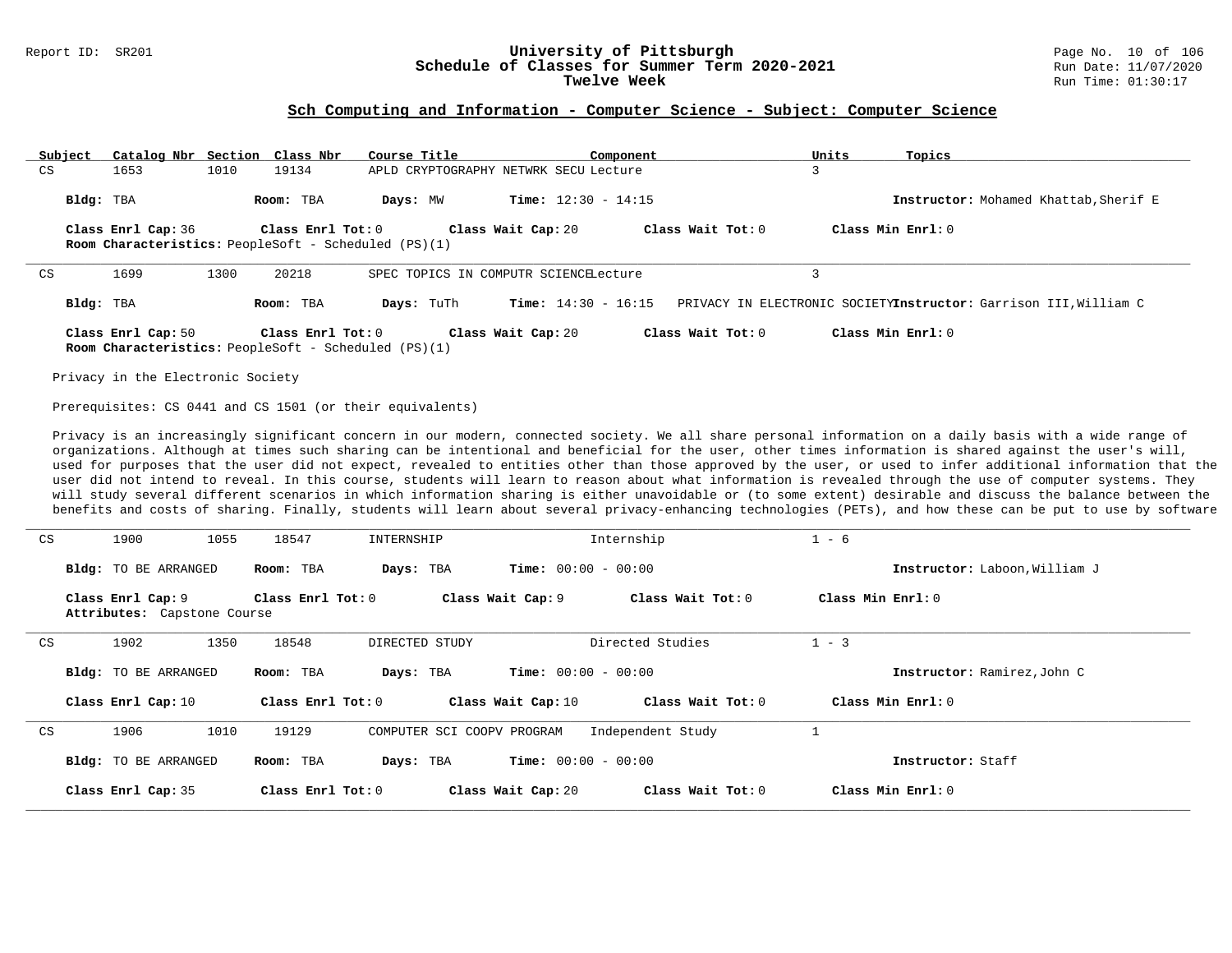#### Report ID: SR201 **University of Pittsburgh** Page No. 11 of 106 **Schedule of Classes for Summer Term 2020-2021** Run Date: 11/07/2020 **Twelve Week** Run Time: 01:30:17

|    | Subject | Catalog Nbr Section Class Nbr                    |       | Course Title                                                                                | Component        | Units<br>Topics                       |  |
|----|---------|--------------------------------------------------|-------|---------------------------------------------------------------------------------------------|------------------|---------------------------------------|--|
| CS |         | 1950<br>1055                                     | 18549 | DIRECTED RESEARCH                                                                           | Directed Studies | $1 - 3$                               |  |
|    |         | Bldg: TO BE ARRANGED                             |       | Room: TBA $Days:$ TBA Time: $00:00 - 00:00$                                                 |                  | Instructor: Mosse, Daniel             |  |
|    |         | Class Enrl Cap: 9<br>Attributes: Capstone Course |       | Class Enrl Tot: $0$ Class Wait Cap: $9$ Class Wait Tot: $0$ Class Min Enrl: $0$             |                  |                                       |  |
| CS |         | 1200<br>2000                                     | 18551 |                                                                                             |                  | $1 - 6$                               |  |
|    |         | Bldg: TO BE ARRANGED                             |       | Room: TBA $Days:$ TBA $Time: 00:00 - 00:00$                                                 |                  | Instructor: Chang, Shi-Kuo            |  |
|    |         |                                                  |       | Class Enrl Cap: 35 Class Enrl Tot: 0 Class Wait Cap: 99 Class Wait Tot: 0 Class Min Enrl: 0 |                  |                                       |  |
| CS |         | 2000<br>1205                                     | 18552 | MS THESIS RESEARCH Thesis Research                                                          |                  | $1 - 6$                               |  |
|    |         | Bldg: TO BE ARRANGED                             |       | Room: TBA $Days:$ TBA $Time: 00:00 - 00:00$                                                 |                  | Instructor: Childers, Bruce Robert    |  |
|    |         |                                                  |       | Class Enrl Cap: 35 Class Enrl Tot: 0 Class Wait Cap: 99 Class Wait Tot: 0 Class Min Enrl: 0 |                  |                                       |  |
| CS |         | 2000<br>1210                                     | 18553 | MS THESIS RESEARCH Thesis Research                                                          |                  | $1 - 6$                               |  |
|    |         | Bldg: TO BE ARRANGED                             |       | Room: TBA $Days:$ TBA $Time:$ 00:00 - 00:00                                                 |                  | Instructor: Hauskrecht, Milos         |  |
|    |         |                                                  |       | Class Enrl Cap: 35 Class Enrl Tot: 0 Class Wait Cap: 99 Class Wait Tot: 0 Class Min Enrl: 0 |                  |                                       |  |
| CS |         | 2000 1215                                        | 18554 | MS THESIS RESEARCH Thesis Research                                                          |                  | $1 - 6$                               |  |
|    |         | Bldg: TO BE ARRANGED                             |       | Room: TBA $Days:$ TBA $Time: 00:00 - 00:00$                                                 |                  | Instructor: Hwa, Rebecca              |  |
|    |         |                                                  |       | Class Enrl Cap: 35 Class Enrl Tot: 0 Class Wait Cap: 99 Class Wait Tot: 0 Class Min Enrl: 0 |                  |                                       |  |
| CS |         | 2000 1220                                        | 18555 | MS THESIS RESEARCH Thesis Research                                                          |                  | $1 - 6$                               |  |
|    |         | Bldg: TO BE ARRANGED                             |       | Room: TBA $Days:$ TBA $Time: 00:00 - 00:00$                                                 |                  | Instructor: Kovashka, Adriana Ivanona |  |
|    |         |                                                  |       | Class Enrl Cap: 35 Class Enrl Tot: 0 Class Wait Cap: 99 Class Wait Tot: 0 Class Min Enrl: 0 |                  |                                       |  |
| CS |         | 2000 - 100<br>1225                               |       | 18556 MS THESIS RESEARCH Thesis Research                                                    |                  | $1 - 6$                               |  |
|    |         | Bldg: TO BE ARRANGED                             |       | Room: TBA $Days: TBA$ Time: $00:00 - 00:00$                                                 |                  | Instructor: Labrinidis, Alexandros    |  |
|    |         |                                                  |       | Class Enrl Cap: 35 Class Enrl Tot: 0 Class Wait Cap: 99 Class Wait Tot: 0                   |                  | Class Min Enrl: 0                     |  |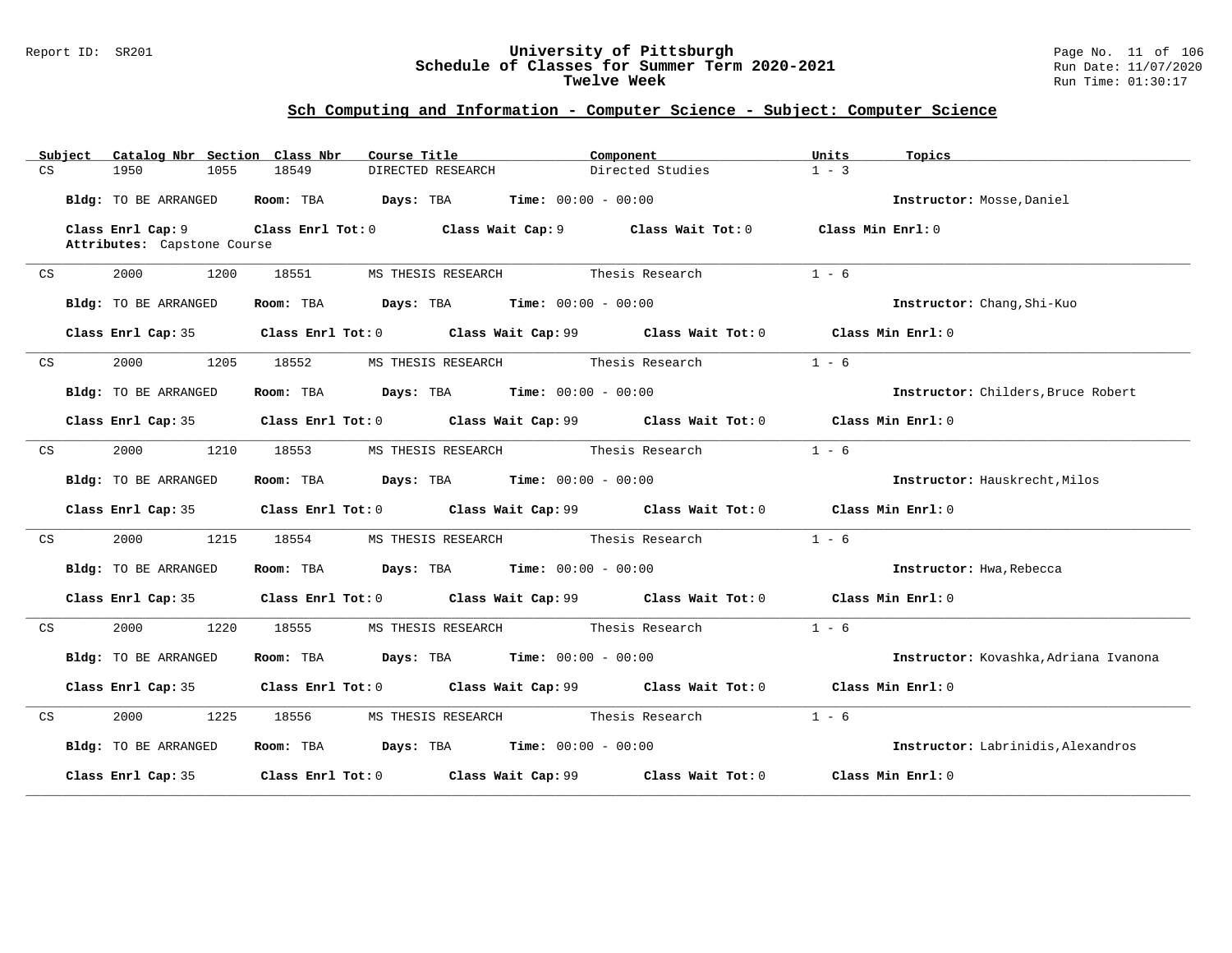#### Report ID: SR201 **University of Pittsburgh** Page No. 12 of 106 **Schedule of Classes for Summer Term 2020-2021** Run Date: 11/07/2020 **Twelve Week** Run Time: 01:30:17

|    | Subject | Catalog Nbr Section Class Nbr |            | Course Title                                                   | Component                                                                                   | Units<br>Topics              |  |
|----|---------|-------------------------------|------------|----------------------------------------------------------------|---------------------------------------------------------------------------------------------|------------------------------|--|
| CS |         | 2000<br>1230                  | 18557      | MS THESIS RESEARCH                                             | Thesis Research                                                                             | $1 - 6$                      |  |
|    |         | Bldg: TO BE ARRANGED          |            | Room: TBA $Days: TBA$ Time: $00:00 - 00:00$                    |                                                                                             | Instructor: Lange, John R    |  |
|    |         |                               |            |                                                                | Class Enrl Cap: 35 Class Enrl Tot: 0 Class Wait Cap: 99 Class Wait Tot: 0 Class Min Enrl: 0 |                              |  |
|    | CS      |                               |            |                                                                | 2000 1235 18558 MS THESIS RESEARCH Thesis Research                                          | $1 - 6$                      |  |
|    |         | Bldg: TO BE ARRANGED          |            | Room: TBA $\rule{1em}{0.15mm}$ Days: TBA Time: $00:00 - 00:00$ |                                                                                             | Instructor: Lee, Adam J      |  |
|    |         |                               |            |                                                                | Class Enrl Cap: 35 Class Enrl Tot: 0 Class Wait Cap: 99 Class Wait Tot: 0 Class Min Enrl: 0 |                              |  |
|    | CS      |                               |            | 2000 1240 18559 MS THESIS RESEARCH Thesis Research             |                                                                                             | $1 - 6$                      |  |
|    |         | Bldg: TO BE ARRANGED          |            | Room: TBA $Days:$ TBA $Time: 00:00 - 00:00$                    |                                                                                             | Instructor: Litman, Diane J  |  |
|    |         |                               |            |                                                                | Class Enrl Cap: 35 Class Enrl Tot: 0 Class Wait Cap: 99 Class Wait Tot: 0 Class Min Enrl: 0 |                              |  |
|    |         |                               |            | CS 2000 1245 18560 MS THESIS RESEARCH Thesis Research          |                                                                                             | $1 - 6$                      |  |
|    |         | Bldg: TO BE ARRANGED          |            | Room: TBA $Days: TBA$ Time: $00:00 - 00:00$                    |                                                                                             | Instructor: Melhem, Rami G   |  |
|    |         |                               |            |                                                                | Class Enrl Cap: 35 Class Enrl Tot: 0 Class Wait Cap: 99 Class Wait Tot: 0 Class Min Enrl: 0 |                              |  |
|    |         |                               |            |                                                                | CS 2000 1250 18561 MS THESIS RESEARCH Thesis Research 1 - 6                                 |                              |  |
|    |         | Bldg: TO BE ARRANGED          |            | Room: TBA $Days:$ TBA $Time: 00:00 - 00:00$                    |                                                                                             | Instructor: Mosse, Daniel    |  |
|    |         |                               |            |                                                                | Class Enrl Cap: 35 Class Enrl Tot: 0 Class Wait Cap: 99 Class Wait Tot: 0 Class Min Enrl: 0 |                              |  |
| CS |         | 2000 000                      | 1255 18562 |                                                                |                                                                                             | $1 - 6$                      |  |
|    |         | Bldg: TO BE ARRANGED          |            | Room: TBA $Days:$ TBA Time: $00:00 - 00:00$                    |                                                                                             | Instructor: Pruhs, Kirk R    |  |
|    |         |                               |            |                                                                | Class Enrl Cap: 35 Class Enrl Tot: 0 Class Wait Cap: 99 Class Wait Tot: 0 Class Min Enrl: 0 |                              |  |
|    |         |                               |            |                                                                | CS 2000 1260 18563 MS THESIS RESEARCH Thesis Research 1 - 6                                 |                              |  |
|    |         | Bldg: TO BE ARRANGED          |            | Room: TBA $Days:$ TBA $Time: 00:00 - 00:00$                    |                                                                                             | Instructor: Zhang, Youtao    |  |
|    |         |                               |            |                                                                | Class Enrl Cap: 35 Class Enrl Tot: 0 Class Wait Cap: 99 Class Wait Tot: 0 Class Min Enrl: 0 |                              |  |
| CS |         | 2000                          |            |                                                                | 1265 18564 MS THESIS RESEARCH Thesis Research                                               | $1 - 6$                      |  |
|    |         | Bldg: TO BE ARRANGED          |            | Room: TBA $\rule{1em}{0.15mm}$ Days: TBA Time: $00:00 - 00:00$ |                                                                                             | Instructor: Hwang, Seong Jae |  |
|    |         |                               |            |                                                                | Class Enrl Cap: 35 Class Enrl Tot: 0 Class Wait Cap: 99 Class Wait Tot: 0 Class Min Enrl: 0 |                              |  |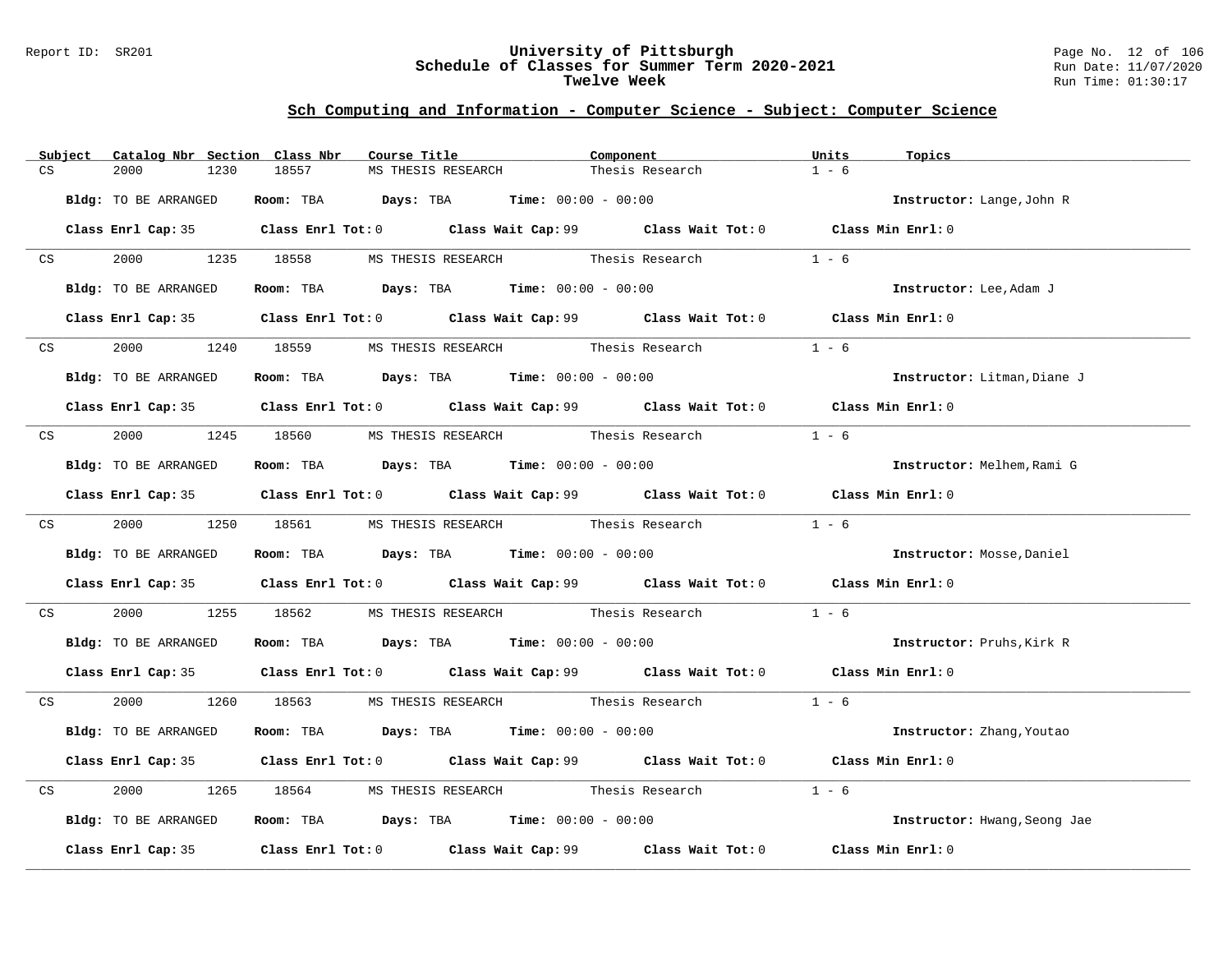| CS |    | 2000<br>1270         | MS THESIS RESEARCH Thesis Research<br>18565                                                 |          | $1 - 6$                            |
|----|----|----------------------|---------------------------------------------------------------------------------------------|----------|------------------------------------|
|    |    | Bldg: TO BE ARRANGED | Room: TBA $Days:$ TBA $Time:$ $00:00 - 00:00$                                               |          | Instructor: Chrysanthis, Panos K   |
|    |    |                      | Class Enrl Cap: 35 Class Enrl Tot: 0 Class Wait Cap: 99 Class Wait Tot: 0 Class Min Enrl: 0 |          |                                    |
|    |    |                      | CS 2000 1275 18566 MS THESIS RESEARCH Thesis Research 1 - 6                                 |          |                                    |
|    |    | Bldg: TO BE ARRANGED | Room: TBA $Days:$ TBA Time: $00:00 - 00:00$                                                 |          | Instructor: Walker, Erin           |
|    |    |                      | Class Enrl Cap: 35 Class Enrl Tot: 0 Class Wait Cap: 99 Class Wait Tot: 0 Class Min Enrl: 0 |          |                                    |
|    |    |                      | CS 2000 1280 18567 MS THESIS RESEARCH Thesis Research 1 - 6                                 |          |                                    |
|    |    |                      | <b>Bldg:</b> TO BE ARRANGED <b>Room:</b> TBA <b>Days:</b> TBA <b>Time:</b> $00:00 - 00:00$  |          | Instructor: Lee, Stephen           |
|    |    |                      | Class Enrl Cap: 35 Class Enrl Tot: 0 Class Wait Cap: 99 Class Wait Tot: 0 Class Min Enrl: 0 |          |                                    |
|    |    |                      | CS 2000 1285 18550 MS THESIS RESEARCH Thesis Research 1 - 6                                 |          |                                    |
|    |    | Bldg: TO BE ARRANGED | Room: TBA $Days:$ TBA $Time: 00:00 - 00:00$                                                 |          | Instructor: Znati, Taieb           |
|    |    |                      | Class Enrl Cap: 20 Class Enrl Tot: 0 Class Wait Cap: 99 Class Wait Tot: 0 Class Min Enrl: 0 |          |                                    |
|    |    |                      | CS 2000 1300 18568 MS THESIS RESEARCH Thesis Research 1 - 6                                 |          |                                    |
|    |    | Bldg: TO BE ARRANGED | Room: TBA $Days$ : TBA Time: $00:00 - 00:00$                                                |          | <b>Instructor:</b> Tang, Xulong    |
|    |    |                      | Class Enrl Cap: 35 Class Enrl Tot: 0 Class Wait Cap: 99 Class Wait Tot: 0 Class Min Enrl: 0 |          |                                    |
|    | CS |                      | 2000 1305 18569 MS THESIS RESEARCH Thesis Research 1 - 6                                    |          |                                    |
|    |    |                      | Bldg: TO BE ARRANGED Room: TBA Days: TBA Time: 00:00 - 00:00                                |          | Instructor: Staff                  |
|    |    |                      | Class Enrl Cap: 35 Class Enrl Tot: 0 Class Wait Cap: 99 Class Wait Tot: 0 Class Min Enrl: 0 |          |                                    |
|    | CS |                      | 2900 1200 18571 GRADUATE INTERNSHIP Internship                                              |          | $\mathbf{1}$                       |
|    |    |                      | Bldg: TO BE ARRANGED Room: TBA Days: TBA Time: 00:00 - 00:00                                |          | Instructor: Chang, Shi-Kuo         |
|    |    |                      | Class Enrl Cap: 35 Class Enrl Tot: 0 Class Wait Cap: 99 Class Wait Tot: 0 Class Min Enrl: 0 |          |                                    |
|    |    |                      | CS 2900 1205 18572 GRADUATE INTERNSHIP Internship                                           |          |                                    |
|    |    | Bldg: TO BE ARRANGED | Room: TBA $Days:$ TBA Time: $00:00 - 00:00$                                                 |          | Instructor: Childers, Bruce Robert |
|    |    |                      | Class Enrl Cap: 35 Class Enrl Tot: 0 Class Wait Cap: 99 Class Wait Tot: 0                   |          | Class Min Enrl: 0                  |
|    |    |                      | CS 2900 1210 18573 GRADUATE INTERNSHIP Internship                                           | $\sim$ 1 |                                    |
|    |    |                      | <b>Bldg:</b> TO BE ARRANGED <b>ROOM:</b> TBA <b>Days:</b> TBA <b>Time:</b> $00:00 - 00:00$  |          | Instructor: Chrysanthis, Panos K   |
|    |    |                      | Class Enrl Cap: 35 Class Enrl Tot: 0 Class Wait Cap: 99 Class Wait Tot: 0                   |          | Class Min Enrl: 0                  |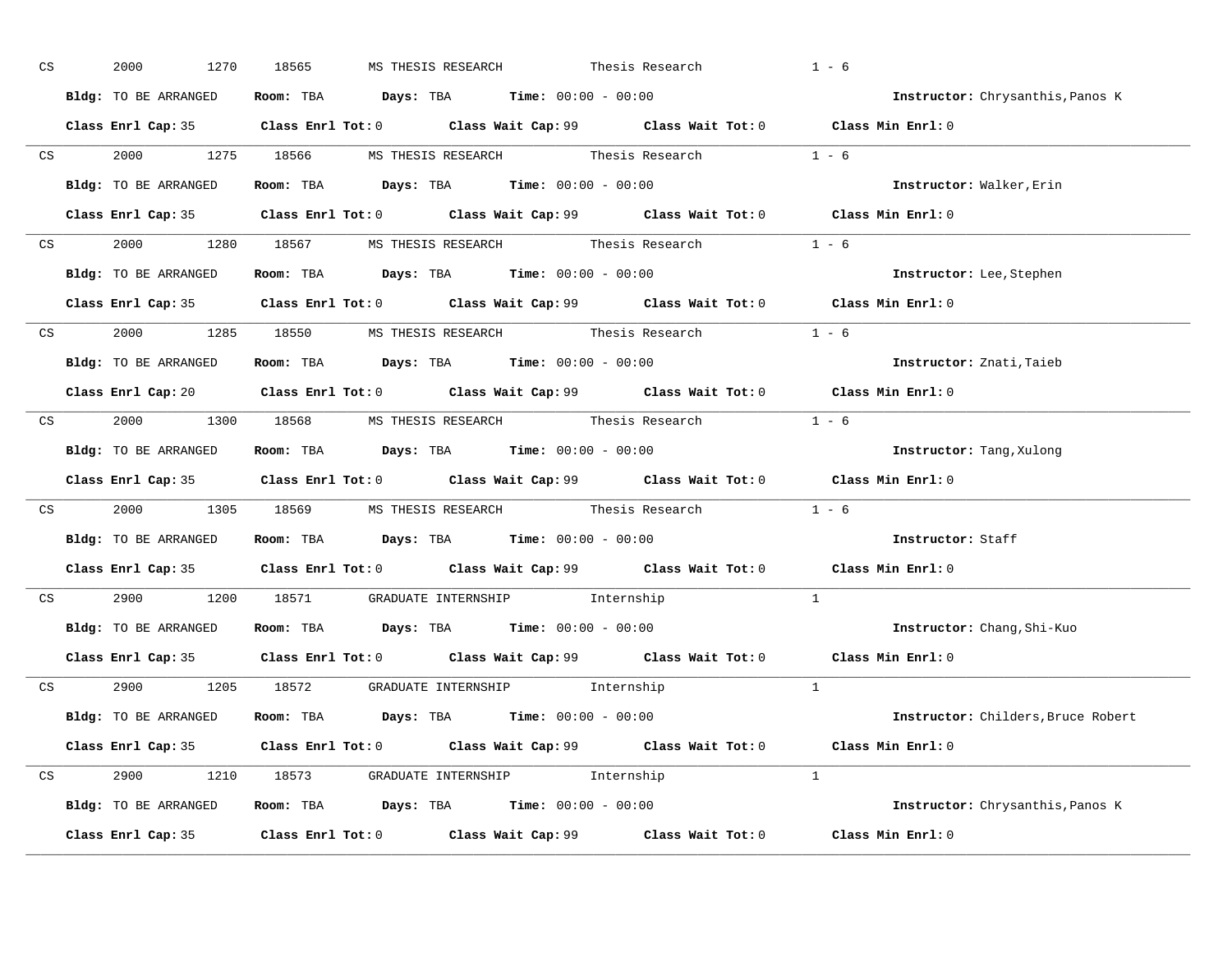#### Report ID: SR201 **University of Pittsburgh** Page No. 14 of 106 **Schedule of Classes for Summer Term 2020-2021** Run Date: 11/07/2020 **Twelve Week** Run Time: 01:30:17

|    | Subject | Catalog Nbr Section Class Nbr | Course Title                                                   |                                  | Component                                                                                            | Units          | Topics                                    |
|----|---------|-------------------------------|----------------------------------------------------------------|----------------------------------|------------------------------------------------------------------------------------------------------|----------------|-------------------------------------------|
| CS |         | 2900<br>1215                  | 18574                                                          | GRADUATE INTERNSHIP              | Internship                                                                                           | $\mathbf{1}$   |                                           |
|    |         | Bldg: TO BE ARRANGED          | Room: TBA $Days:$ TBA $Time: 00:00 - 00:00$                    |                                  |                                                                                                      |                | Instructor: Hauskrecht, Milos             |
|    |         |                               |                                                                |                                  | Class Enrl Cap: 35 Class Enrl Tot: 0 Class Wait Cap: 99 Class Wait Tot: 0 Class Min Enrl: 0          |                |                                           |
| CS |         | 2900 000                      | 1220 18575                                                     | GRADUATE INTERNSHIP 1nternship   |                                                                                                      | $\overline{1}$ |                                           |
|    |         | Bldg: TO BE ARRANGED          | Room: TBA $Days:$ TBA $Time: 00:00 - 00:00$                    |                                  |                                                                                                      |                | Instructor: Hwa, Rebecca                  |
|    |         |                               |                                                                |                                  | Class Enrl Cap: 35 Class Enrl Tot: 0 Class Wait Cap: 99 Class Wait Tot: 0 Class Min Enrl: 0          |                |                                           |
|    | CS      | 2900<br>1225                  | 18576                                                          | GRADUATE INTERNSHIP 5 Internship |                                                                                                      | $\overline{1}$ |                                           |
|    |         | Bldg: TO BE ARRANGED          | Room: TBA $Days:$ TBA $Time: 00:00 - 00:00$                    |                                  |                                                                                                      |                | Instructor: Kovashka, Adriana Ivanona     |
|    |         |                               |                                                                |                                  | Class Enrl Cap: 35 Class Enrl Tot: 0 Class Wait Cap: 99 Class Wait Tot: 0 Class Min Enrl: 0          |                |                                           |
| CS |         |                               | 2900 1230 18577 GRADUATE INTERNSHIP Internship                 |                                  |                                                                                                      | $\overline{1}$ |                                           |
|    |         | Bldg: TO BE ARRANGED          | Room: TBA $\rule{1em}{0.15mm}$ Days: TBA Time: $00:00 - 00:00$ |                                  |                                                                                                      |                | <b>Instructor:</b> Labrinidis, Alexandros |
|    |         |                               |                                                                |                                  | Class Enrl Cap: 35 Class Enrl Tot: 0 Class Wait Cap: 99 Class Wait Tot: 0 Class Min Enrl: 0          |                |                                           |
|    |         | CS 2900 1235 18578            |                                                                | GRADUATE INTERNSHIP 1nternship   |                                                                                                      | $\overline{1}$ |                                           |
|    |         | Bldg: TO BE ARRANGED          | Room: TBA $Days:$ TBA $Time: 00:00 - 00:00$                    |                                  |                                                                                                      |                | Instructor: Lange, John R                 |
|    |         |                               |                                                                |                                  | Class Enrl Cap: 35 $\qquad$ Class Enrl Tot: 0 $\qquad$ Class Wait Cap: 99 $\qquad$ Class Wait Tot: 0 |                | Class Min Enrl: 0                         |
| CS |         | 2900<br>1240                  | 18579                                                          | GRADUATE INTERNSHIP 1nternship   |                                                                                                      | $\mathbf{1}$   |                                           |
|    |         | Bldg: TO BE ARRANGED          | Room: TBA $\rule{1em}{0.15mm}$ Days: TBA Time: $00:00 - 00:00$ |                                  |                                                                                                      |                | Instructor: Lee, Adam J                   |
|    |         |                               |                                                                |                                  | Class Enrl Cap: 35 Class Enrl Tot: 0 Class Wait Cap: 99 Class Wait Tot: 0 Class Min Enrl: 0          |                |                                           |
| CS |         | 2900 1245 18580               |                                                                | GRADUATE INTERNSHIP 1nternship   |                                                                                                      | $\mathbf{1}$   |                                           |
|    |         | Bldg: TO BE ARRANGED          | Room: TBA $Days: TBA$ Time: $00:00 - 00:00$                    |                                  |                                                                                                      |                | Instructor: Litman, Diane J               |
|    |         |                               |                                                                |                                  | Class Enrl Cap: 35 Class Enrl Tot: 0 Class Wait Cap: 99 Class Wait Tot: 0                            |                | Class Min Enrl: 0                         |
| CS |         | 2900<br>1250                  | 18581 - 1858                                                   | GRADUATE INTERNSHIP 1nternship   |                                                                                                      | 1              |                                           |
|    |         | Bldg: TO BE ARRANGED          | Room: TBA $Days: TBA$ Time: $00:00 - 00:00$                    |                                  |                                                                                                      |                | Instructor: Melhem, Rami G                |
|    |         |                               |                                                                |                                  | Class Enrl Cap: 35 $\qquad$ Class Enrl Tot: 0 $\qquad$ Class Wait Cap: 99 $\qquad$ Class Wait Tot: 0 |                | Class Min Enrl: 0                         |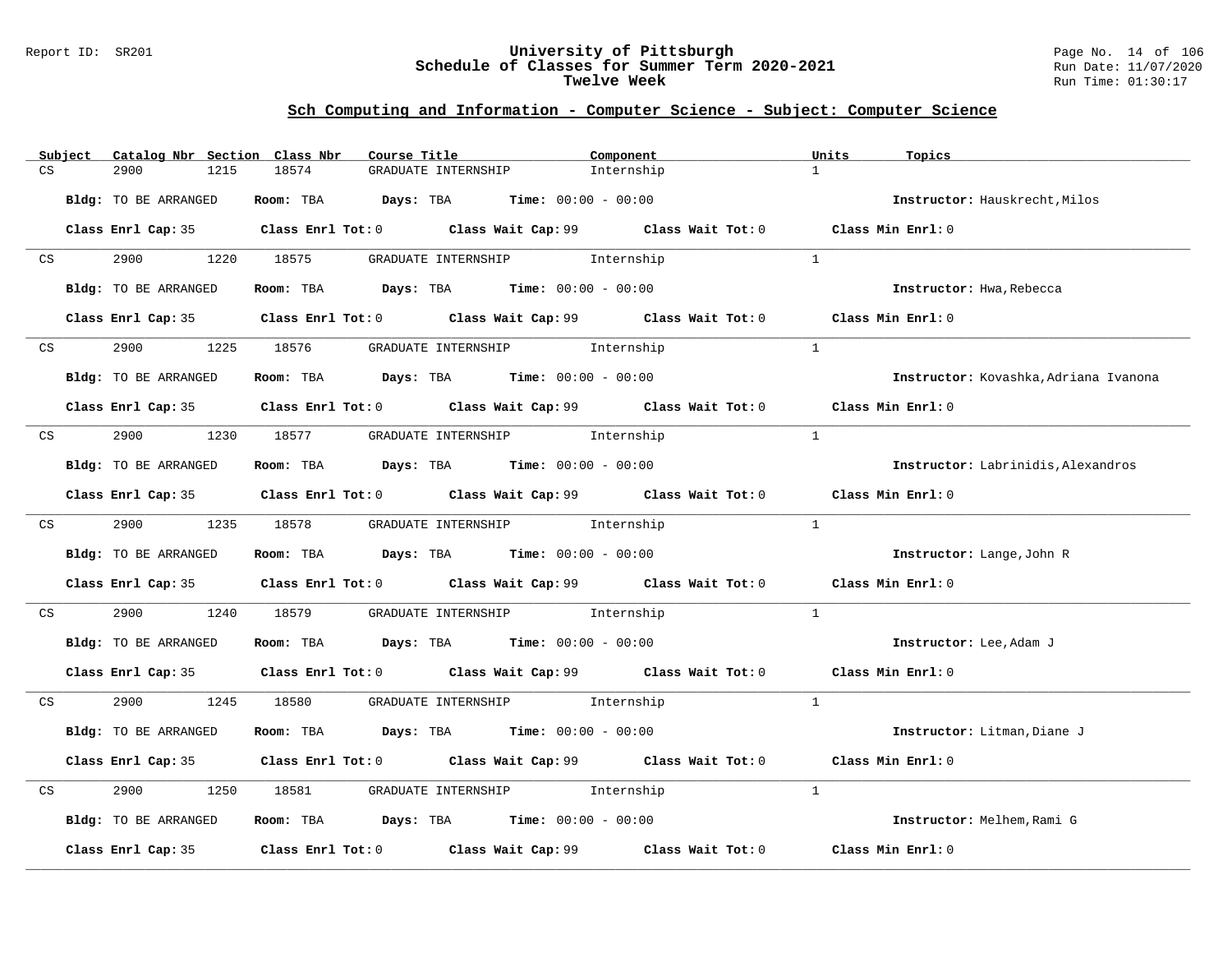| CS <sub>2</sub> | 2900<br>1255         | GRADUATE INTERNSHIP 1nternship<br>18582                                                     |                | $\mathbf{1}$                     |
|-----------------|----------------------|---------------------------------------------------------------------------------------------|----------------|----------------------------------|
|                 | Bldg: TO BE ARRANGED | Room: TBA $\rule{1em}{0.15mm}$ Days: TBA $\rule{1.5mm}{0.15mm}$ Time: $00:00 - 00:00$       |                | Instructor: Mosse, Daniel        |
|                 |                      | Class Enrl Cap: 35 Class Enrl Tot: 0 Class Wait Cap: 99 Class Wait Tot: 0 Class Min Enrl: 0 |                |                                  |
|                 |                      | CS 2900 1260 18583 GRADUATE INTERNSHIP Internship 1                                         |                |                                  |
|                 | Bldg: TO BE ARRANGED | Room: TBA $Days: TBA$ Time: $00:00 - 00:00$                                                 |                | Instructor: Pruhs, Kirk R        |
|                 |                      | Class Enrl Cap: 35 Class Enrl Tot: 0 Class Wait Cap: 99 Class Wait Tot: 0 Class Min Enrl: 0 |                |                                  |
|                 |                      | CS 2900 1265 18584 GRADUATE INTERNSHIP Internship                                           |                |                                  |
|                 |                      | Bldg: TO BE ARRANGED Room: TBA Days: TBA Time: 00:00 - 00:00                                |                | <b>Instructor:</b> Zhang, Youtao |
|                 |                      | Class Enrl Cap: 35 Class Enrl Tot: 0 Class Wait Cap: 99 Class Wait Tot: 0 Class Min Enrl: 0 |                |                                  |
|                 |                      | CS 2900 1270 18585 GRADUATE INTERNSHIP Internship                                           | $\overline{1}$ |                                  |
|                 | Bldg: TO BE ARRANGED | Room: TBA $\rule{1em}{0.15mm}$ Days: TBA Time: $00:00 - 00:00$                              |                | Instructor: Hwang, Seong Jae     |
|                 |                      | Class Enrl Cap: 35 Class Enrl Tot: 0 Class Wait Cap: 99 Class Wait Tot: 0 Class Min Enrl: 0 |                |                                  |
|                 |                      | CS 2900 1275 18586 GRADUATE INTERNSHIP Internship                                           |                |                                  |
|                 |                      | Bldg: TO BE ARRANGED Room: TBA Days: TBA Time: 00:00 - 00:00                                |                | Instructor: Walker, Erin         |
|                 |                      | Class Enrl Cap: 35 Class Enrl Tot: 0 Class Wait Cap: 99 Class Wait Tot: 0                   |                | Class Min Enrl: 0                |
|                 |                      | CS 2900 1280 18587 GRADUATE INTERNSHIP Internship                                           |                | 1                                |
|                 |                      | Bldg: TO BE ARRANGED Room: TBA Days: TBA Time: 00:00 - 00:00                                |                | Instructor: Tang, Xulong         |
|                 |                      | Class Enrl Cap: 35 Class Enrl Tot: 0 Class Wait Cap: 99 Class Wait Tot: 0 Class Min Enrl: 0 |                |                                  |
|                 |                      | CS 2900 1285 18570 GRADUATE INTERNSHIP Internship                                           |                | $\mathbf{1}$                     |
|                 |                      | Bldg: TO BE ARRANGED Room: TBA Days: TBA Time: 00:00 - 00:00                                |                | Instructor: Znati, Taieb         |
|                 |                      | Class Enrl Cap: 25 Class Enrl Tot: 0 Class Wait Cap: 99 Class Wait Tot: 0 Class Min Enrl: 0 |                |                                  |
|                 |                      | CS 2900 1290 18588 GRADUATE INTERNSHIP Internship                                           |                |                                  |
|                 |                      | Bldg: TO BE ARRANGED Room: TBA Days: TBA Time: 00:00 - 00:00                                |                | Instructor: Lee, Stephen         |
|                 |                      | Class Enrl Cap: 35 Class Enrl Tot: 0 Class Wait Cap: 99 Class Wait Tot: 0                   |                | Class Min Enrl: 0                |
|                 |                      | CS 2900 1300 18589 GRADUATE INTERNSHIP Internship                                           | $\sim$ 1       |                                  |
|                 |                      | Bldg: TO BE ARRANGED ROOM: TBA Days: TBA Time: 00:00 - 00:00                                |                | Instructor: Babay, Amy E         |
|                 |                      | Class Enrl Cap: 35 Class Enrl Tot: 0 Class Wait Cap: 99 Class Wait Tot: 0                   |                | Class Min Enrl: 0                |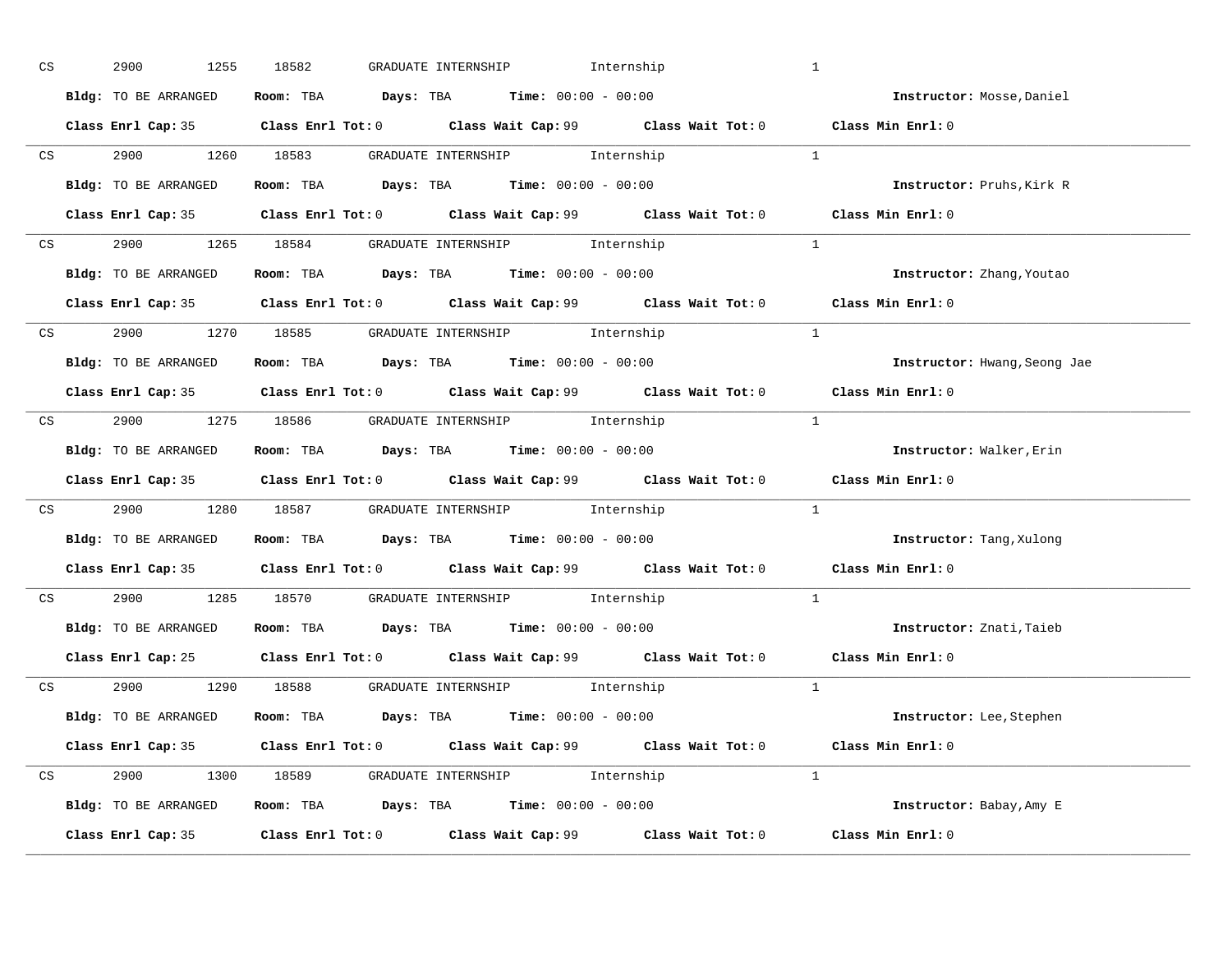#### Report ID: SR201 **University of Pittsburgh** Page No. 16 of 106 **Schedule of Classes for Summer Term 2020-2021** Run Date: 11/07/2020 **Twelve Week** Run Time: 01:30:17

|                         | Subject | Catalog Nbr Section Class Nbr | Course Title                                                                          |                     | Component                                                                                   | Units             | Topics                                |
|-------------------------|---------|-------------------------------|---------------------------------------------------------------------------------------|---------------------|---------------------------------------------------------------------------------------------|-------------------|---------------------------------------|
| CS                      |         | 2900<br>1305                  | 18590                                                                                 | GRADUATE INTERNSHIP | Internship                                                                                  | $\mathbf{1}$      |                                       |
|                         |         | Bldg: TO BE ARRANGED          | Room: TBA $Days:$ TBA $Time: 00:00 - 00:00$                                           |                     |                                                                                             |                   | Instructor: Staff                     |
|                         |         |                               |                                                                                       |                     | Class Enrl Cap: 35 Class Enrl Tot: 0 Class Wait Cap: 99 Class Wait Tot: 0 Class Min Enrl: 0 |                   |                                       |
| CS                      |         | 2910 2910                     | 1200 18592 MS PROJECT                                                                 |                     | Directed Studies                                                                            | $1 - 3$           |                                       |
|                         |         | Bldg: TO BE ARRANGED          | <b>Room:</b> TBA <b>Days:</b> TBA <b>Time:</b> 00:00 - 00:00                          |                     |                                                                                             |                   | Instructor: Chang, Shi-Kuo            |
|                         |         |                               |                                                                                       |                     | Class Enrl Cap: 35 Class Enrl Tot: 0 Class Wait Cap: 99 Class Wait Tot: 0 Class Min Enrl: 0 |                   |                                       |
| CS                      |         | 2910                          | 1205 18593<br>MS PROJECT                                                              |                     | Directed Studies                                                                            | $1 - 3$           |                                       |
|                         |         | Bldg: TO BE ARRANGED          | Room: TBA $Days:$ TBA $Time: 00:00 - 00:00$                                           |                     |                                                                                             |                   | Instructor: Childers, Bruce Robert    |
|                         |         |                               |                                                                                       |                     | Class Enrl Cap: 35 Class Enrl Tot: 0 Class Wait Cap: 99 Class Wait Tot: 0 Class Min Enrl: 0 |                   |                                       |
| $\mathbb{C} \mathbf{S}$ |         | 2910 1210 18594               | MS PROJECT                                                                            |                     | Directed Studies                                                                            | $1 - 3$           |                                       |
|                         |         | Bldg: TO BE ARRANGED          | Room: TBA $\rule{1em}{0.15mm}$ Days: TBA $\rule{1.5mm}{0.15mm}$ Time: $00:00 - 00:00$ |                     |                                                                                             |                   | Instructor: Chrysanthis, Panos K      |
|                         |         |                               |                                                                                       |                     | Class Enrl Cap: 35 Class Enrl Tot: 0 Class Wait Cap: 99 Class Wait Tot: 0 Class Min Enrl: 0 |                   |                                       |
|                         |         | CS 2910 1215 18595            | MS PROJECT                                                                            |                     | Directed Studies                                                                            | $1 - 3$           |                                       |
|                         |         | Bldg: TO BE ARRANGED          | Room: TBA $\rule{1em}{0.15mm}$ Days: TBA Time: $00:00 - 00:00$                        |                     |                                                                                             |                   | Instructor: Hauskrecht, Milos         |
|                         |         |                               |                                                                                       |                     | Class Enrl Cap: 35 Class Enrl Tot: 0 Class Wait Cap: 99 Class Wait Tot: 0 Class Min Enrl: 0 |                   |                                       |
| CS                      |         | 2910<br>1220                  | 18596<br>MS PROJECT                                                                   |                     | Directed Studies                                                                            | $1 - 3$           |                                       |
|                         |         | Bldg: TO BE ARRANGED          | <b>Room:</b> TBA $Days: TBA$ <b>Time:</b> $00:00 - 00:00$                             |                     |                                                                                             |                   | Instructor: Hwa, Rebecca              |
|                         |         |                               |                                                                                       |                     | Class Enrl Cap: 35 Class Enrl Tot: 0 Class Wait Cap: 99 Class Wait Tot: 0 Class Min Enrl: 0 |                   |                                       |
| CS                      |         |                               | 2910 1225 18597 MS PROJECT                                                            |                     | Directed Studies                                                                            | $1 - 3$           |                                       |
|                         |         | Bldg: TO BE ARRANGED          | Room: TBA $Days: TBA$ Time: $00:00 - 00:00$                                           |                     |                                                                                             |                   | Instructor: Kovashka, Adriana Ivanona |
|                         |         |                               |                                                                                       |                     | Class Enrl Cap: 35 Class Enrl Tot: 0 Class Wait Cap: 99 Class Wait Tot: 0                   | Class Min Enrl: 0 |                                       |
| CS                      |         | 2910<br>1230                  | 18598<br>MS PROJECT                                                                   |                     | Directed Studies                                                                            | $1 - 3$           |                                       |
|                         |         | Bldg: TO BE ARRANGED          | Room: TBA $Days:$ TBA $Time: 00:00 - 00:00$                                           |                     |                                                                                             |                   | Instructor: Labrinidis, Alexandros    |
|                         |         | Class Enrl Cap: 35            |                                                                                       |                     | Class Enrl Tot: $0$ Class Wait Cap: $99$ Class Wait Tot: $0$                                | Class Min Enrl: 0 |                                       |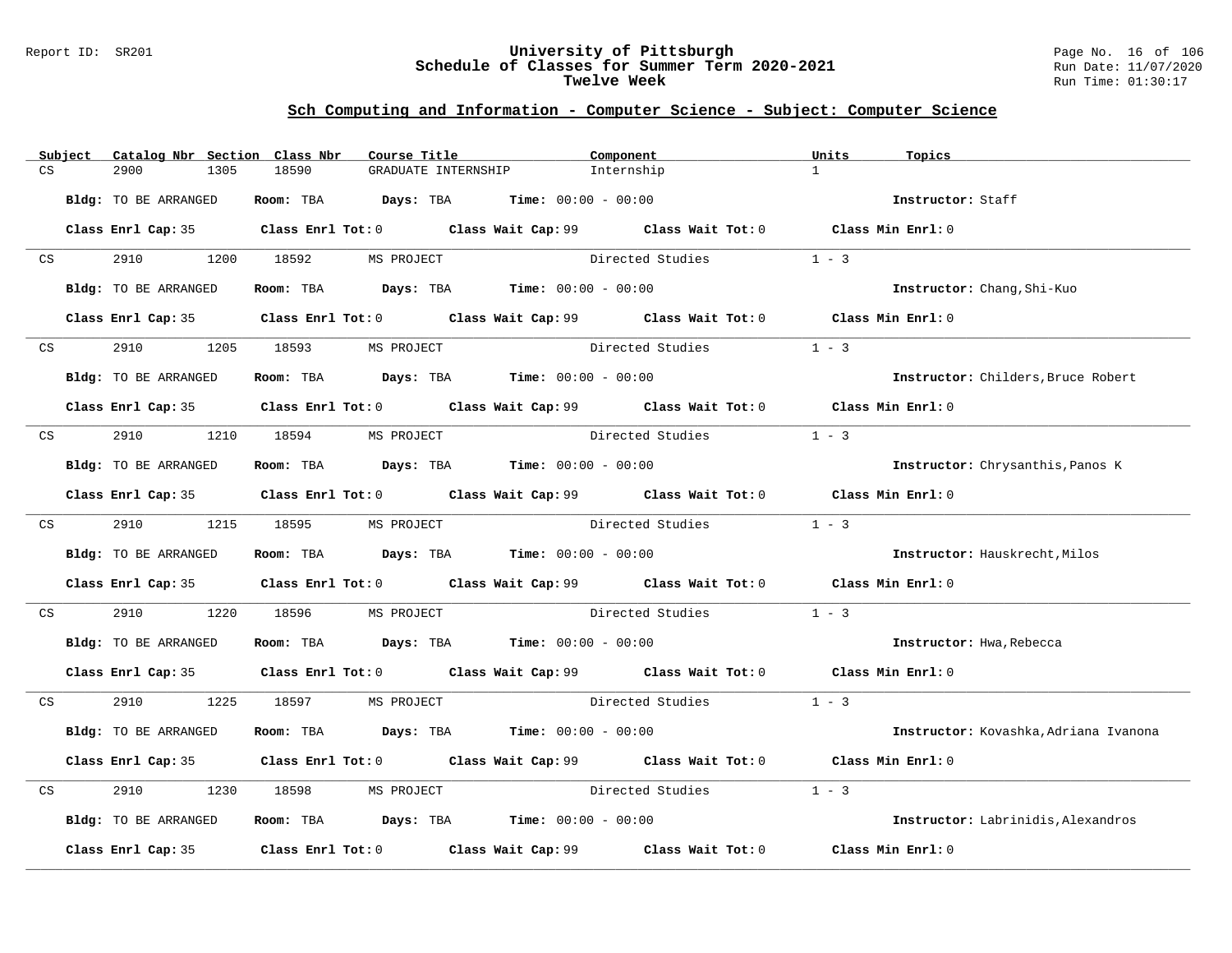| CS | 2910<br>1235                                                 | 18599 | MS PROJECT                                                                            | Directed Studies                                                                            | $1 - 3$                                                                                     |
|----|--------------------------------------------------------------|-------|---------------------------------------------------------------------------------------|---------------------------------------------------------------------------------------------|---------------------------------------------------------------------------------------------|
|    | Bldg: TO BE ARRANGED                                         |       | Room: TBA $\rule{1em}{0.15mm}$ Days: TBA $\rule{1.5mm}{0.15mm}$ Time: $00:00 - 00:00$ |                                                                                             | Instructor: Lange, John R                                                                   |
|    |                                                              |       |                                                                                       | Class Enrl Cap: 35 Class Enrl Tot: 0 Class Wait Cap: 99 Class Wait Tot: 0 Class Min Enrl: 0 |                                                                                             |
|    |                                                              |       |                                                                                       | CS 2910 1240 18600 MS PROJECT Directed Studies 1 - 3                                        |                                                                                             |
|    | Bldg: TO BE ARRANGED                                         |       | Room: TBA $\rule{1em}{0.15mm}$ Days: TBA $\rule{1.5mm}{0.15mm}$ Time: $00:00 - 00:00$ |                                                                                             | Instructor: Lee, Adam J                                                                     |
|    |                                                              |       |                                                                                       | Class Enrl Cap: 35 Class Enrl Tot: 0 Class Wait Cap: 99 Class Wait Tot: 0 Class Min Enrl: 0 |                                                                                             |
|    | CS 2910 1245 18601 MS PROJECT                                |       |                                                                                       | Directed Studies 1 - 3                                                                      |                                                                                             |
|    | Bldg: TO BE ARRANGED Room: TBA Days: TBA Time: 00:00 - 00:00 |       |                                                                                       |                                                                                             | Instructor: Litman, Diane J                                                                 |
|    |                                                              |       |                                                                                       | Class Enrl Cap: 35 Class Enrl Tot: 0 Class Wait Cap: 99 Class Wait Tot: 0 Class Min Enrl: 0 |                                                                                             |
|    | CS 2910 1250 18602 MS PROJECT                                |       |                                                                                       | Directed Studies 1 - 3                                                                      |                                                                                             |
|    | Bldg: TO BE ARRANGED                                         |       | Room: TBA $Days:$ TBA Time: $00:00 - 00:00$                                           |                                                                                             | Instructor: Melhem, Rami G                                                                  |
|    |                                                              |       |                                                                                       | Class Enrl Cap: 35 Class Enrl Tot: 0 Class Wait Cap: 99 Class Wait Tot: 0 Class Min Enrl: 0 |                                                                                             |
|    | CS 2910 1255 18603 MS PROJECT                                |       |                                                                                       | Directed Studies 1 - 3                                                                      |                                                                                             |
|    | Bldg: TO BE ARRANGED                                         |       | Room: TBA $\rule{1em}{0.15mm}$ Days: TBA Time: $00:00 - 00:00$                        |                                                                                             | Instructor: Mosse, Daniel                                                                   |
|    |                                                              |       |                                                                                       | Class Enrl Cap: 35 Class Enrl Tot: 0 Class Wait Cap: 99 Class Wait Tot: 0 Class Min Enrl: 0 |                                                                                             |
|    |                                                              |       |                                                                                       | CS 2910 1260 18604 MS PROJECT Directed Studies 1 - 3                                        |                                                                                             |
|    | Bldg: TO BE ARRANGED Room: TBA Days: TBA Time: 00:00 - 00:00 |       |                                                                                       |                                                                                             | Instructor: Pruhs, Kirk R                                                                   |
|    |                                                              |       |                                                                                       |                                                                                             | Class Enrl Cap: 35 Class Enrl Tot: 0 Class Wait Cap: 99 Class Wait Tot: 0 Class Min Enrl: 0 |
|    | CS 2910 1265 18605 MS PROJECT                                |       |                                                                                       | Directed Studies                                                                            | $1 - 3$                                                                                     |
|    | Bldg: TO BE ARRANGED Room: TBA Days: TBA Time: 00:00 - 00:00 |       |                                                                                       |                                                                                             | Instructor: Zhang, Youtao                                                                   |
|    |                                                              |       |                                                                                       | Class Enrl Cap: 35 Class Enrl Tot: 0 Class Wait Cap: 99 Class Wait Tot: 0 Class Min Enrl: 0 |                                                                                             |
|    | CS 2910 1270 18606 MS PROJECT                                |       |                                                                                       | Directed Studies 1 - 3                                                                      |                                                                                             |
|    | Bldg: TO BE ARRANGED                                         |       | Room: TBA $Days:$ TBA $Time: 00:00 - 00:00$                                           |                                                                                             | Instructor: Hwang, Seong Jae                                                                |
|    |                                                              |       |                                                                                       | Class Enrl Cap: 35 Class Enrl Tot: 0 Class Wait Cap: 99 Class Wait Tot: 0 Class Min Enrl: 0 |                                                                                             |
|    | CS 2910 1275 18607 MS PROJECT                                |       |                                                                                       | Directed Studies 1 - 3                                                                      |                                                                                             |
|    | Bldg: TO BE ARRANGED ROOM: TBA Days: TBA Time: 00:00 - 00:00 |       |                                                                                       |                                                                                             | Instructor: Walker, Erin                                                                    |
|    |                                                              |       |                                                                                       | Class Enrl Cap: 35 Class Enrl Tot: 0 Class Wait Cap: 99 Class Wait Tot: 0                   | Class Min Enrl: 0                                                                           |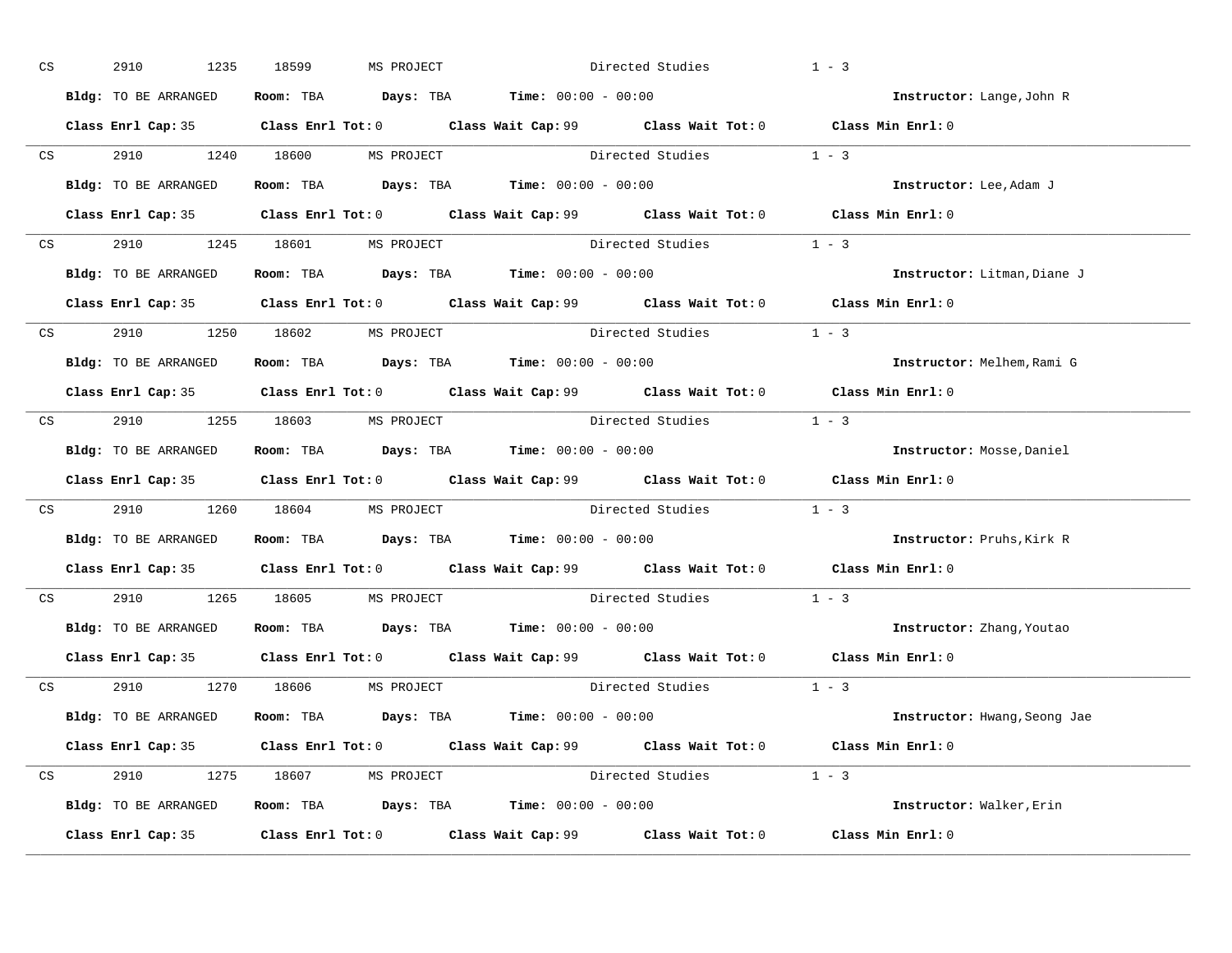#### Report ID: SR201 **University of Pittsburgh** Page No. 18 of 106 **Schedule of Classes for Summer Term 2020-2021** Run Date: 11/07/2020 **Twelve Week** Run Time: 01:30:17

|    | Subject | Catalog Nbr Section Class Nbr | Course Title                  |                                                                                             | Component              | Units<br>Topics                    |  |
|----|---------|-------------------------------|-------------------------------|---------------------------------------------------------------------------------------------|------------------------|------------------------------------|--|
| CS |         | 2910<br>1280                  | 18608<br>MS PROJECT           |                                                                                             | Directed Studies       | $1 - 3$                            |  |
|    |         | Bldg: TO BE ARRANGED          |                               | Room: TBA $Days:$ TBA $Time: 00:00 - 00:00$                                                 |                        | Instructor: Tang, Xulong           |  |
|    |         |                               |                               | Class Enrl Cap: 35 Class Enrl Tot: 0 Class Wait Cap: 99 Class Wait Tot: 0 Class Min Enrl: 0 |                        |                                    |  |
|    | CS      |                               | 2910 1285 18591 MS PROJECT    |                                                                                             | Directed Studies       | $1 - 3$                            |  |
|    |         | Bldg: TO BE ARRANGED          |                               | Room: TBA $\rule{1em}{0.15mm}$ Days: TBA Time: $00:00 - 00:00$                              |                        | Instructor: Znati, Taieb           |  |
|    |         |                               |                               | Class Enrl Cap: 25 Class Enrl Tot: 0 Class Wait Cap: 99 Class Wait Tot: 0 Class Min Enrl: 0 |                        |                                    |  |
|    | CS      | 2910 1290 18609               | MS PROJECT                    | Directed Studies                                                                            |                        | $1 - 3$                            |  |
|    |         | Bldg: TO BE ARRANGED          |                               | Room: TBA $\rule{1em}{0.15mm}$ Days: TBA Time: $00:00 - 00:00$                              |                        | Instructor: Lee, Stephen           |  |
|    |         |                               |                               | Class Enrl Cap: 35 Class Enrl Tot: 0 Class Wait Cap: 99 Class Wait Tot: 0 Class Min Enrl: 0 |                        |                                    |  |
|    |         |                               | CS 2910 1300 18610 MS PROJECT | Directed Studies                                                                            |                        | $1 - 3$                            |  |
|    |         | Bldg: TO BE ARRANGED          |                               | Room: TBA Days: TBA Time: $00:00 - 00:00$                                                   |                        | Instructor: Babay, Amy E           |  |
|    |         |                               |                               | Class Enrl Cap: 35 Class Enrl Tot: 0 Class Wait Cap: 99 Class Wait Tot: 0 Class Min Enrl: 0 |                        |                                    |  |
|    |         |                               | CS 2910 1305 18611 MS PROJECT |                                                                                             | Directed Studies 1 - 3 |                                    |  |
|    |         | Bldg: TO BE ARRANGED          |                               | Room: TBA $Days: TBA$ Time: $00:00 - 00:00$                                                 |                        | Instructor: Staff                  |  |
|    |         |                               |                               | Class Enrl Cap: 35 Class Enrl Tot: 0 Class Wait Cap: 99 Class Wait Tot: 0 Class Min Enrl: 0 |                        |                                    |  |
| CS |         | 2990 — 100                    |                               | 1200 18613 INDEPENDENT STUDY Independent Study                                              |                        | $1 - 9$                            |  |
|    |         | Bldg: TO BE ARRANGED          |                               | Room: TBA Days: TBA Time: $00:00 - 00:00$                                                   |                        | Instructor: Chang, Shi-Kuo         |  |
|    |         |                               |                               | Class Enrl Cap: 35 Class Enrl Tot: 0 Class Wait Cap: 99 Class Wait Tot: 0 Class Min Enrl: 0 |                        |                                    |  |
|    |         |                               |                               | CS 2990 1205 18614 INDEPENDENT STUDY Independent Study 1 - 9                                |                        |                                    |  |
|    |         | Bldg: TO BE ARRANGED          |                               | Room: TBA $Days:$ TBA Time: $00:00 - 00:00$                                                 |                        | Instructor: Childers, Bruce Robert |  |
|    |         |                               |                               | Class Enrl Cap: 35 Class Enrl Tot: 0 Class Wait Cap: 99 Class Wait Tot: 0 Class Min Enrl: 0 |                        |                                    |  |
| CS |         | 2990                          |                               | 1210 18615 INDEPENDENT STUDY Independent Study                                              |                        | $1 - 9$                            |  |
|    |         | Bldg: TO BE ARRANGED          |                               | Room: TBA $Days:$ TBA $Time:$ $00:00 - 00:00$                                               |                        | Instructor: Chrysanthis, Panos K   |  |
|    |         |                               |                               | Class Enrl Cap: 35 Class Enrl Tot: 0 Class Wait Cap: 99 Class Wait Tot: 0 Class Min Enrl: 0 |                        |                                    |  |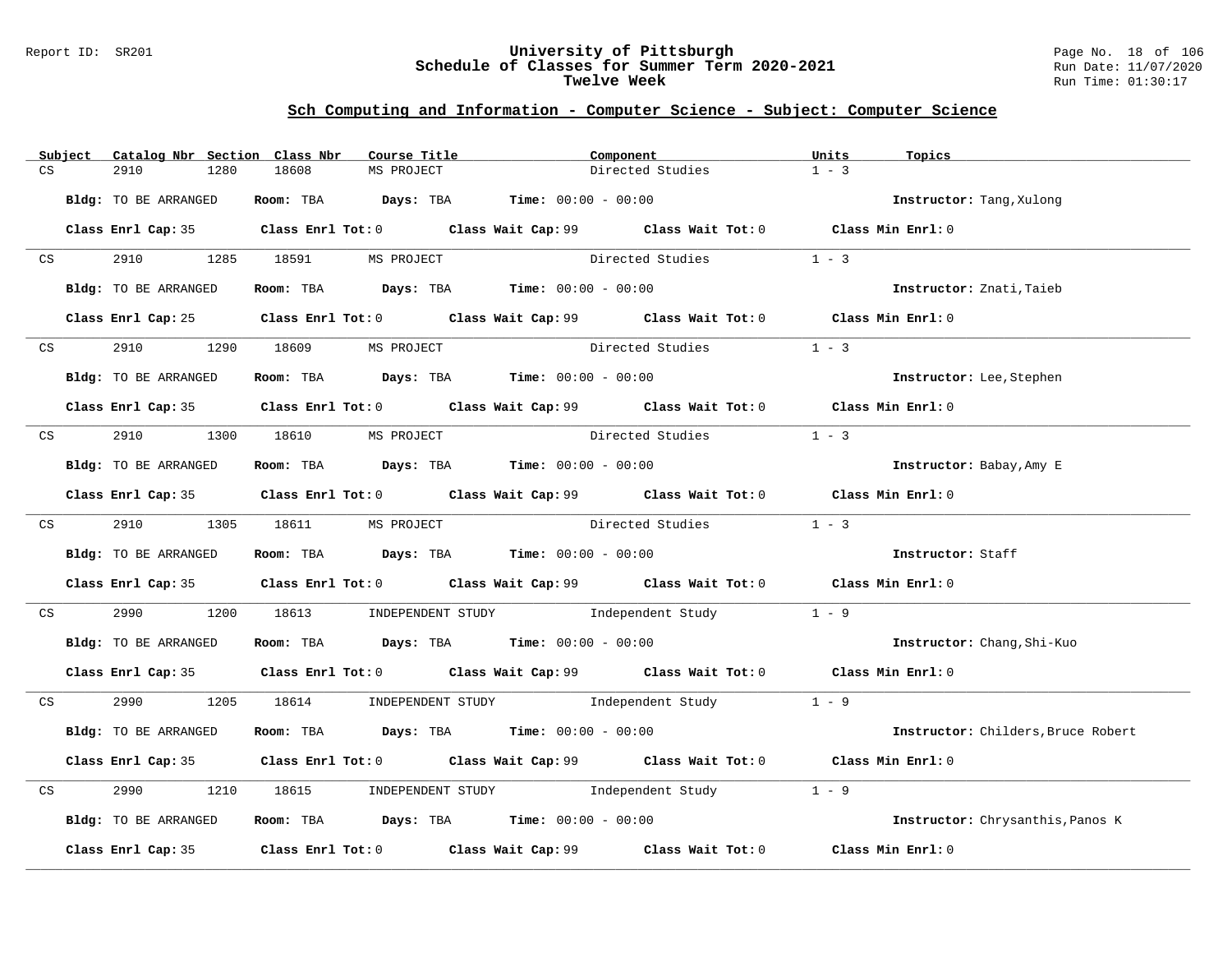| CS | 2990<br>1215         | 18616                                                                                 | INDEPENDENT STUDY 1ndependent Study                                                                 | $1 - 9$                               |
|----|----------------------|---------------------------------------------------------------------------------------|-----------------------------------------------------------------------------------------------------|---------------------------------------|
|    | Bldg: TO BE ARRANGED | Room: TBA $\rule{1em}{0.15mm}$ Days: TBA $\rule{1.5mm}{0.15mm}$ Time: $00:00 - 00:00$ |                                                                                                     | Instructor: Hauskrecht, Milos         |
|    |                      |                                                                                       | Class Enrl Cap: 35 Class Enrl Tot: 0 Class Wait Cap: 99 Class Wait Tot: 0 Class Min Enrl: 0         |                                       |
|    |                      |                                                                                       | CS 2990 1220 18617 INDEPENDENT STUDY Independent Study 1 - 9                                        |                                       |
|    | Bldg: TO BE ARRANGED | Room: TBA $Days: TBA$ Time: $00:00 - 00:00$                                           |                                                                                                     | Instructor: Hwa, Rebecca              |
|    |                      |                                                                                       | Class Enrl Cap: 35 Class Enrl Tot: 0 Class Wait Cap: 99 Class Wait Tot: 0 Class Min Enrl: 0         |                                       |
|    |                      |                                                                                       | CS 2990 1225 18618 INDEPENDENT STUDY Independent Study 1 - 9                                        |                                       |
|    |                      | Bldg: TO BE ARRANGED Room: TBA Days: TBA Time: 00:00 - 00:00                          |                                                                                                     | Instructor: Kovashka, Adriana Ivanona |
|    |                      |                                                                                       | Class Enrl Cap: 35 Class Enrl Tot: 0 Class Wait Cap: 99 Class Wait Tot: 0 Class Min Enrl: 0         |                                       |
|    |                      |                                                                                       | CS 2990 1230 18619 INDEPENDENT STUDY Independent Study 1 - 9                                        |                                       |
|    | Bldg: TO BE ARRANGED | Room: TBA $Days:$ TBA $Time: 00:00 - 00:00$                                           |                                                                                                     | Instructor: Labrinidis, Alexandros    |
|    |                      |                                                                                       | Class Enrl Cap: 35 Class Enrl Tot: 0 Class Wait Cap: 99 Class Wait Tot: 0 Class Min Enrl: 0         |                                       |
|    |                      |                                                                                       | CS 2990 1235 18620 INDEPENDENT STUDY Independent Study 1 - 9                                        |                                       |
|    |                      | Bldg: TO BE ARRANGED Room: TBA Days: TBA Time: 00:00 - 00:00                          |                                                                                                     | Instructor: Lange, John R             |
|    |                      |                                                                                       | Class Enrl Cap: 35 Class Enrl Tot: 0 Class Wait Cap: 99 Class Wait Tot: 0 Class Min Enrl: 0         |                                       |
|    |                      |                                                                                       | CS 2990 1240 18621 INDEPENDENT STUDY Independent Study 1 - 9                                        |                                       |
|    |                      | Bldg: TO BE ARRANGED ROOM: TBA Days: TBA Time: 00:00 - 00:00                          |                                                                                                     | Instructor: Lee, Adam J               |
|    |                      |                                                                                       | Class Enrl Cap: 35 Class Enrl Tot: 0 Class Wait Cap: 99 Class Wait Tot: 0 Class Min Enrl: 0         |                                       |
|    |                      |                                                                                       | CS 2990 1245 18622 INDEPENDENT STUDY Independent Study 1 - 9                                        |                                       |
|    |                      | Bldg: TO BE ARRANGED Room: TBA Days: TBA Time: 00:00 - 00:00                          |                                                                                                     | Instructor: Litman, Diane J           |
|    | Class Enrl Cap: 35   |                                                                                       | Class Enrl Tot: 0 $\qquad$ Class Wait Cap: 99 $\qquad$ Class Wait Tot: 0 $\qquad$ Class Min Enrl: 0 |                                       |
|    |                      |                                                                                       | CS 2990 1250 18623 INDEPENDENT STUDY Independent Study 1 - 9                                        |                                       |
|    |                      |                                                                                       | Bldg: TO BE ARRANGED Room: TBA Days: TBA Time: 00:00 - 00:00                                        | Instructor: Melhem, Rami G            |
|    |                      |                                                                                       | Class Enrl Cap: 35 Class Enrl Tot: 0 Class Wait Cap: 99 Class Wait Tot: 0 Class Min Enrl: 0         |                                       |
|    |                      |                                                                                       | CS 2990 1255 18624 INDEPENDENT STUDY Independent Study 1 - 9                                        |                                       |
|    |                      |                                                                                       | Bldg: TO BE ARRANGED Room: TBA Days: TBA Time: 00:00 - 00:00                                        | Instructor: Mosse, Daniel             |
|    |                      |                                                                                       | Class Enrl Cap: 35 Class Enrl Tot: 0 Class Wait Cap: 99 Class Wait Tot: 0                           | Class Min Enrl: 0                     |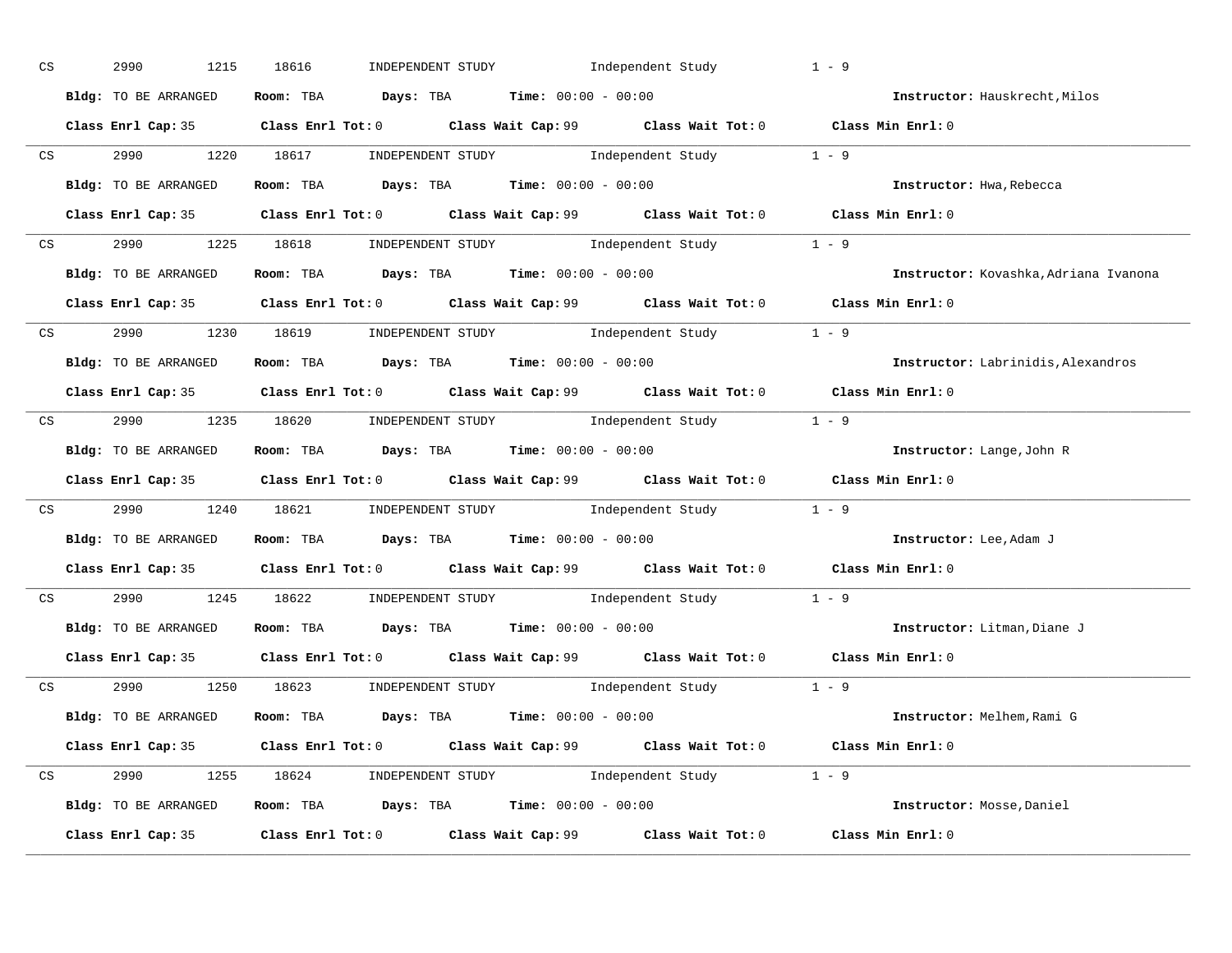#### Report ID: SR201 **University of Pittsburgh** Page No. 20 of 106 **Schedule of Classes for Summer Term 2020-2021** Run Date: 11/07/2020 **Twelve Week** Run Time: 01:30:17

|    | Subject         | Catalog Nbr Section Class Nbr | Course Title                                                                                |                   | Component         | Units<br>Topics           |  |
|----|-----------------|-------------------------------|---------------------------------------------------------------------------------------------|-------------------|-------------------|---------------------------|--|
| CS |                 | 2990<br>1260                  | 18625                                                                                       | INDEPENDENT STUDY | Independent Study | $1 - 9$                   |  |
|    |                 | Bldg: TO BE ARRANGED          | Room: TBA $Days:$ TBA $Time: 00:00 - 00:00$                                                 |                   |                   | Instructor: Pruhs, Kirk R |  |
|    |                 |                               | Class Enrl Cap: 35 Class Enrl Tot: 0 Class Wait Cap: 99 Class Wait Tot: 0 Class Min Enrl: 0 |                   |                   |                           |  |
|    | CS <sub>2</sub> |                               | 2990 1265 18626 INDEPENDENT STUDY Independent Study 1 - 9                                   |                   |                   |                           |  |
|    |                 | Bldg: TO BE ARRANGED          | Room: TBA $Days: TBA$ Time: $00:00 - 00:00$                                                 |                   |                   | Instructor: Zhang, Youtao |  |
|    |                 |                               | Class Enrl Cap: 35 Class Enrl Tot: 0 Class Wait Cap: 99 Class Wait Tot: 0 Class Min Enrl: 0 |                   |                   |                           |  |
|    | CS              | 2990 70                       | 1270 18627 INDEPENDENT STUDY Independent Study                                              |                   |                   | $1 - 9$                   |  |
|    |                 | Bldg: TO BE ARRANGED          | Room: TBA $Days:$ TBA Time: $00:00 - 00:00$                                                 |                   |                   | Instructor: Lee, Stephen  |  |
|    |                 |                               | Class Enrl Cap: 35 Class Enrl Tot: 0 Class Wait Cap: 99 Class Wait Tot: 0 Class Min Enrl: 0 |                   |                   |                           |  |
|    |                 |                               | CS 2990 1275 18628 INDEPENDENT STUDY Independent Study                                      |                   |                   | $1 - 9$                   |  |
|    |                 | Bldg: TO BE ARRANGED          | Room: TBA $Days:$ TBA Time: $00:00 - 00:00$                                                 |                   |                   | Instructor: Walker, Erin  |  |
|    |                 |                               | Class Enrl Cap: 35 Class Enrl Tot: 0 Class Wait Cap: 99 Class Wait Tot: 0 Class Min Enrl: 0 |                   |                   |                           |  |
|    |                 |                               | CS 2990 1280 18629 INDEPENDENT STUDY Independent Study 1 - 9                                |                   |                   |                           |  |
|    |                 | Bldg: TO BE ARRANGED          | Room: TBA $\rule{1em}{0.15mm}$ Days: TBA Time: $00:00 - 00:00$                              |                   |                   | Instructor: Cohen, Paul R |  |
|    |                 |                               | Class Enrl Cap: 35 Class Enrl Tot: 0 Class Wait Cap: 99 Class Wait Tot: 0 Class Min Enrl: 0 |                   |                   |                           |  |
|    | CS              | 2990 720                      | 1285 18612 INDEPENDENT STUDY Independent Study 1 - 9                                        |                   |                   |                           |  |
|    |                 | Bldg: TO BE ARRANGED          | Room: TBA $Days:$ TBA $Time: 00:00 - 00:00$                                                 |                   |                   | Instructor: Znati, Taieb  |  |
|    |                 |                               | Class Enrl Cap: 35 Class Enrl Tot: 0 Class Wait Cap: 99 Class Wait Tot: 0 Class Min Enrl: 0 |                   |                   |                           |  |
|    |                 |                               | CS 2990 1290 18630 INDEPENDENT STUDY Independent Study 1 - 9                                |                   |                   |                           |  |
|    |                 | Bldg: TO BE ARRANGED          | Room: TBA $Days:$ TBA $Time: 00:00 - 00:00$                                                 |                   |                   | Instructor: Tang, Xulong  |  |
|    |                 |                               | Class Enrl Cap: 30 Class Enrl Tot: 0 Class Wait Cap: 99 Class Wait Tot: 0 Class Min Enrl: 0 |                   |                   |                           |  |
| CS |                 | 2990<br>1300                  | 18631 INDEPENDENT STUDY Independent Study                                                   |                   |                   | $1 - 9$                   |  |
|    |                 | Bldg: TO BE ARRANGED          | Room: TBA $Days:$ TBA $Time:$ $00:00 - 00:00$                                               |                   |                   | Instructor: Lee, Stephen  |  |
|    |                 |                               | Class Enrl Cap: 35 Class Enrl Tot: 0 Class Wait Cap: 99 Class Wait Tot: 0 Class Min Enrl: 0 |                   |                   |                           |  |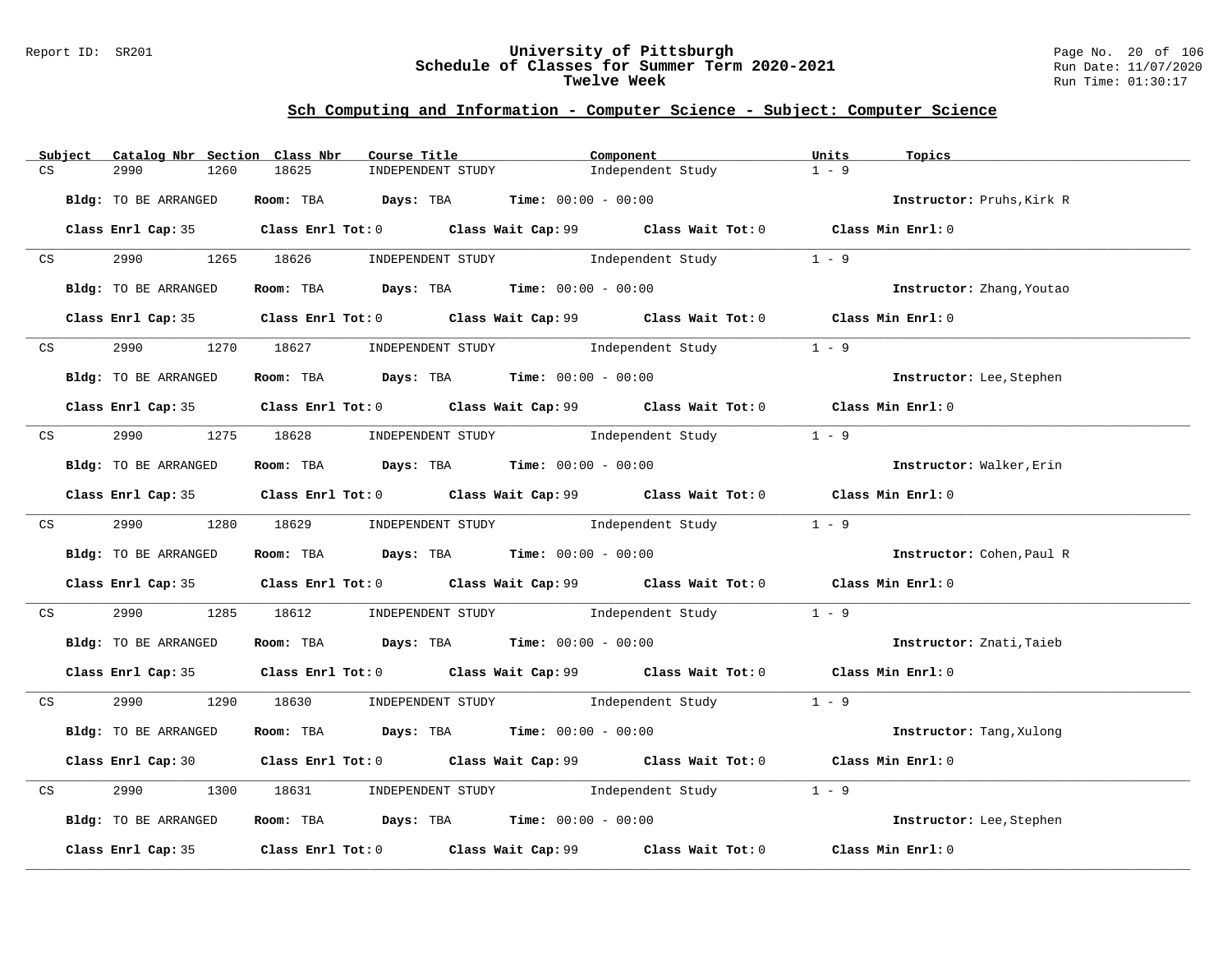| CS |                 | 2990<br>1305         | 18632                                                                                       | INDEPENDENT STUDY 1ndependent Study |                         | $1 - 9$                               |
|----|-----------------|----------------------|---------------------------------------------------------------------------------------------|-------------------------------------|-------------------------|---------------------------------------|
|    |                 | Bldg: TO BE ARRANGED | Room: TBA $Days:$ TBA $Time: 00:00 - 00:00$                                                 |                                     |                         | Instructor: Hwang, Seong Jae          |
|    |                 |                      | Class Enrl Cap: 35 Class Enrl Tot: 0 Class Wait Cap: 99 Class Wait Tot: 0 Class Min Enrl: 0 |                                     |                         |                                       |
|    | CS              | 2990 1310 18633      |                                                                                             |                                     | INDEPENDENT STUDY 1 - 9 |                                       |
|    |                 | Bldg: TO BE ARRANGED | Room: TBA $Days: TBA$ Time: $00:00 - 00:00$                                                 |                                     |                         | Instructor: Babay, Amy E              |
|    |                 |                      | Class Enrl Cap: 35 Class Enrl Tot: 0 Class Wait Cap: 99 Class Wait Tot: 0 Class Min Enrl: 0 |                                     |                         |                                       |
|    |                 |                      | CS 2990 1320 20409 INDEPENDENT STUDY Independent Study 1 - 9                                |                                     |                         |                                       |
|    |                 | Bldg: TO BE ARRANGED | Room: TBA $Days:$ TBA $Time: 00:00 - 00:00$                                                 |                                     |                         | Instructor: Staff                     |
|    |                 |                      | Class Enrl Cap: 35 Class Enrl Tot: 0 Class Wait Cap: 99 Class Wait Tot: 0 Class Min Enrl: 0 |                                     |                         |                                       |
|    |                 |                      | $\text{CS}$ 3000 1200 18635 RESEARCH AND DISSERTATION PHD Thesis Research 1 - 9             |                                     |                         |                                       |
|    |                 | Bldg: TO BE ARRANGED | Room: TBA $Days:$ TBA $Time: 00:00 - 00:00$                                                 |                                     |                         | Instructor: Chang, Shi-Kuo            |
|    |                 |                      | Class Enrl Cap: 35 Class Enrl Tot: 0 Class Wait Cap: 99 Class Wait Tot: 0 Class Min Enrl: 0 |                                     |                         |                                       |
|    |                 |                      | CS 3000 1205 18636 RESEARCH AND DISSERTATION PHD Thesis Research 1 - 9                      |                                     |                         |                                       |
|    |                 | Bldg: TO BE ARRANGED | Room: TBA $Days:$ TBA $Time: 00:00 - 00:00$                                                 |                                     |                         | Instructor: Childers, Bruce Robert    |
|    |                 |                      | Class Enrl Cap: 35 Class Enrl Tot: 0 Class Wait Cap: 99 Class Wait Tot: 0 Class Min Enrl: 0 |                                     |                         |                                       |
|    | CS <sub>2</sub> |                      | 3000 1210 18637 RESEARCH AND DISSERTATION PHD Thesis Research 1 - 9                         |                                     |                         |                                       |
|    |                 | Bldg: TO BE ARRANGED | Room: TBA $Days$ : TBA Time: $00:00 - 00:00$                                                |                                     |                         | Instructor: Chrysanthis, Panos K      |
|    |                 |                      | Class Enrl Cap: 35 Class Enrl Tot: 0 Class Wait Cap: 99 Class Wait Tot: 0 Class Min Enrl: 0 |                                     |                         |                                       |
|    | CS              | 3000                 | 1215 18638 RESEARCH AND DISSERTATION PHD Thesis Research                                    |                                     |                         | $1 - 9$                               |
|    |                 | Bldg: TO BE ARRANGED | Room: TBA $Days:$ TBA $Time: 00:00 - 00:00$                                                 |                                     |                         | Instructor: Hauskrecht, Milos         |
|    |                 |                      | Class Enrl Cap: 35 Class Enrl Tot: 0 Class Wait Cap: 99 Class Wait Tot: 0 Class Min Enrl: 0 |                                     |                         |                                       |
|    |                 |                      | CS 3000 1220 18639 RESEARCH AND DISSERTATION PHD Thesis Research 1 - 9                      |                                     |                         |                                       |
|    |                 | Bldg: TO BE ARRANGED | Room: TBA $\rule{1em}{0.15mm}$ Days: TBA Time: $00:00 - 00:00$                              |                                     |                         | Instructor: Hwa, Rebecca              |
|    |                 |                      | Class Enrl Cap: 35 Class Enrl Tot: 0 Class Wait Cap: 99 Class Wait Tot: 0 Class Min Enrl: 0 |                                     |                         |                                       |
|    |                 |                      | CS 3000 1225 18640 RESEARCH AND DISSERTATION PHD Thesis Research 1 - 9                      |                                     |                         |                                       |
|    |                 | Bldg: TO BE ARRANGED | Room: TBA $Days:$ TBA $Time: 00:00 - 00:00$                                                 |                                     |                         | Instructor: Kovashka, Adriana Ivanona |
|    |                 |                      | Class Enrl Cap: 35 Class Enrl Tot: 0 Class Wait Cap: 99 Class Wait Tot: 0                   |                                     |                         | Class Min Enrl: 0                     |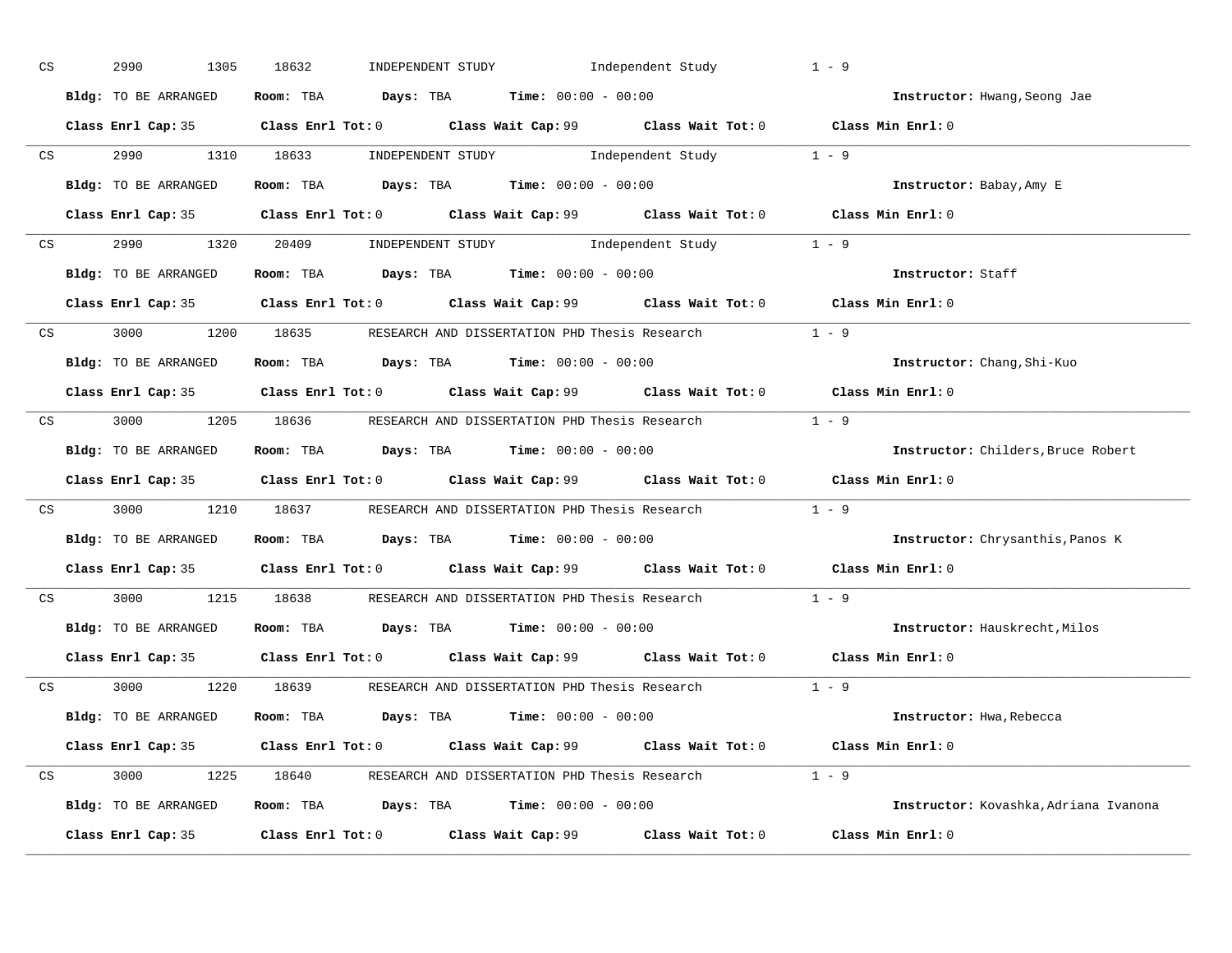#### Report ID: SR201 **University of Pittsburgh** Page No. 22 of 106 **Schedule of Classes for Summer Term 2020-2021** Run Date: 11/07/2020 **Twelve Week** Run Time: 01:30:17

|                         | Subject | Catalog Nbr Section Class Nbr | Course Title                         |                                                                                             | Component         | Units<br>Topics                    |  |
|-------------------------|---------|-------------------------------|--------------------------------------|---------------------------------------------------------------------------------------------|-------------------|------------------------------------|--|
| CS                      |         | 3000<br>1230                  | 18641                                | RESEARCH AND DISSERTATION PHD Thesis Research                                               |                   | $1 - 9$                            |  |
|                         |         | Bldg: TO BE ARRANGED          | Room: TBA                            | <b>Days:</b> TBA <b>Time:</b> $00:00 - 00:00$                                               |                   | Instructor: Labrinidis, Alexandros |  |
|                         |         |                               |                                      | Class Enrl Cap: 35 Class Enrl Tot: 0 Class Wait Cap: 99 Class Wait Tot: 0 Class Min Enrl: 0 |                   |                                    |  |
| $\mathbb{C} \mathbf{S}$ |         | 3000                          | 1235 18642                           | RESEARCH AND DISSERTATION PHD Thesis Research                                               |                   | $1 - 9$                            |  |
|                         |         | Bldg: TO BE ARRANGED          |                                      | Room: TBA $Days:$ TBA $Time: 00:00 - 00:00$                                                 |                   | Instructor: Lange, John R          |  |
|                         |         |                               |                                      | Class Enrl Cap: 35 Class Enrl Tot: 0 Class Wait Cap: 99 Class Wait Tot: 0 Class Min Enrl: 0 |                   |                                    |  |
| CS                      |         | 3000<br>1240                  | 18643                                | RESEARCH AND DISSERTATION PHD Thesis Research                                               |                   | $1 - 9$                            |  |
|                         |         | Bldg: TO BE ARRANGED          |                                      | Room: TBA $Days:$ TBA $Time: 00:00 - 00:00$                                                 |                   | Instructor: Lee, Adam J            |  |
|                         |         |                               |                                      | Class Enrl Cap: 35 Class Enrl Tot: 0 Class Wait Cap: 99 Class Wait Tot: 0 Class Min Enrl: 0 |                   |                                    |  |
| CS                      |         | 3000<br>1245                  | 18644                                | RESEARCH AND DISSERTATION PHD Thesis Research                                               |                   | $1 - 9$                            |  |
|                         |         | Bldg: TO BE ARRANGED          |                                      | Room: TBA $\rule{1em}{0.15mm}$ Days: TBA $\rule{1.5mm}{0.15mm}$ Time: $00:00 - 00:00$       |                   | Instructor: Litman, Diane J        |  |
|                         |         |                               |                                      | Class Enrl Cap: 35 Class Enrl Tot: 0 Class Wait Cap: 99 Class Wait Tot: 0 Class Min Enrl: 0 |                   |                                    |  |
| CS                      |         | 3000<br>1250                  | 18645                                | RESEARCH AND DISSERTATION PHD Thesis Research                                               |                   | $1 - 9$                            |  |
|                         |         | Bldg: TO BE ARRANGED          |                                      | Room: TBA $Days:$ TBA $Time: 00:00 - 00:00$                                                 |                   | Instructor: Melhem, Rami G         |  |
|                         |         |                               |                                      | Class Enrl Cap: 35 Class Enrl Tot: 0 Class Wait Cap: 99 Class Wait Tot: 0                   |                   | Class Min Enrl: 0                  |  |
| CS                      |         | 3000<br>1255                  | 18646                                | RESEARCH AND DISSERTATION PHD Thesis Research                                               |                   | $1 - 9$                            |  |
|                         |         | Bldg: TO BE ARRANGED          |                                      | Room: TBA $Days:$ TBA $Time: 00:00 - 00:00$                                                 |                   | Instructor: Mosse, Daniel          |  |
|                         |         |                               |                                      | Class Enrl Cap: 35 Class Enrl Tot: 0 Class Wait Cap: 99 Class Wait Tot: 0 Class Min Enrl: 0 |                   |                                    |  |
| CS                      |         | 3000 000<br>1260              | 18647                                | RESEARCH AND DISSERTATION PHD Thesis Research 1 - 9                                         |                   |                                    |  |
|                         |         | Bldg: TO BE ARRANGED          |                                      | Room: TBA $Days:$ TBA $Time: 00:00 - 00:00$                                                 |                   | Instructor: Pruhs, Kirk R          |  |
|                         |         |                               |                                      | Class Enrl Cap: 35 Class Enrl Tot: 0 Class Wait Cap: 99 Class Wait Tot: 0                   |                   | Class Min Enrl: 0                  |  |
| CS                      |         | 3000<br>1265                  | 18648                                | RESEARCH AND DISSERTATION PHD Thesis Research                                               |                   | $1 - 9$                            |  |
|                         |         | Bldg: TO BE ARRANGED          |                                      | Room: TBA $Days: TBA$ Time: $00:00 - 00:00$                                                 |                   | Instructor: Zhang, Youtao          |  |
|                         |         | Class Enrl Cap: 35            | Class Enrl Tot: 0 Class Wait Cap: 99 |                                                                                             | Class Wait Tot: 0 | Class Min Enrl: 0                  |  |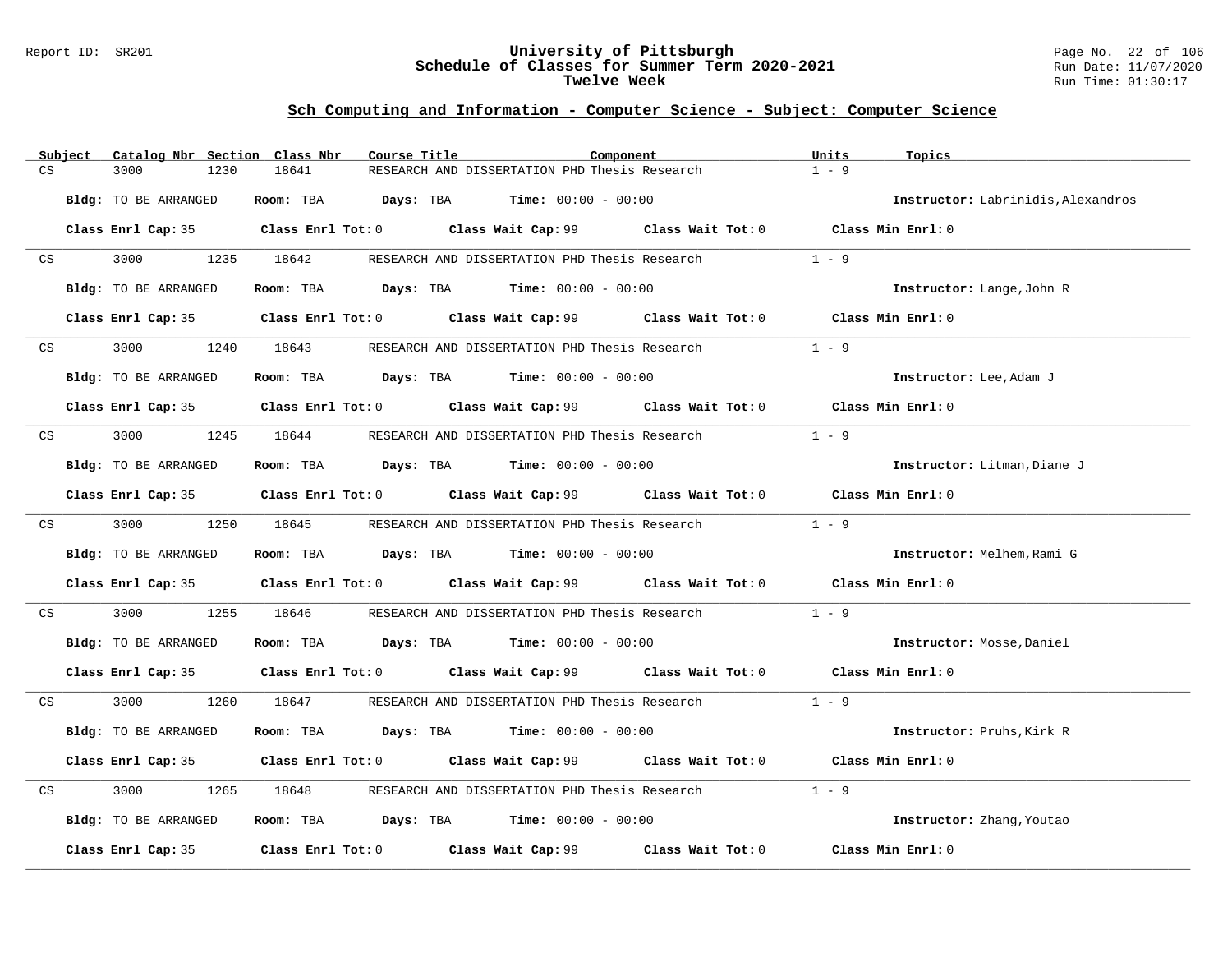| CS |    | 3000<br>1270         | 18649                                                                                       | RESEARCH AND DISSERTATION PHD Thesis Research | $1 - 9$                            |
|----|----|----------------------|---------------------------------------------------------------------------------------------|-----------------------------------------------|------------------------------------|
|    |    | Bldg: TO BE ARRANGED | Room: TBA $Days:$ TBA Time: $00:00 - 00:00$                                                 |                                               | Instructor: Hwang, Seong Jae       |
|    |    |                      | Class Enrl Cap: 35 Class Enrl Tot: 0 Class Wait Cap: 99 Class Wait Tot: 0 Class Min Enrl: 0 |                                               |                                    |
|    |    |                      | CS 3000 1275 18650 RESEARCH AND DISSERTATION PHD Thesis Research 1 - 9                      |                                               |                                    |
|    |    | Bldg: TO BE ARRANGED | Room: TBA $Days:$ TBA $Time: 00:00 - 00:00$                                                 |                                               | Instructor: Lee, Stephen           |
|    |    |                      | Class Enrl Cap: 35 Class Enrl Tot: 0 Class Wait Cap: 99 Class Wait Tot: 0 Class Min Enrl: 0 |                                               |                                    |
|    |    |                      | CS 3000 1280 18651 RESEARCH AND DISSERTATION PHD Thesis Research 1 - 9                      |                                               |                                    |
|    |    |                      | Bldg: TO BE ARRANGED ROOM: TBA Days: TBA Time: 00:00 - 00:00                                |                                               | Instructor: Tang, Xulong           |
|    |    |                      | Class Enrl Cap: 35 Class Enrl Tot: 0 Class Wait Cap: 99 Class Wait Tot: 0 Class Min Enrl: 0 |                                               |                                    |
|    |    |                      | CS $3000$ 1285 $18634$ RESEARCH AND DISSERTATION PHD Thesis Research $1 - 9$                |                                               |                                    |
|    |    | Bldg: TO BE ARRANGED | Room: TBA $Days:$ TBA Time: $00:00 - 00:00$                                                 |                                               | Instructor: Walker, Erin           |
|    |    |                      | Class Enrl Cap: 25 Class Enrl Tot: 0 Class Wait Cap: 99 Class Wait Tot: 0 Class Min Enrl: 0 |                                               |                                    |
|    |    |                      | CS 3000 1300 18652 RESEARCH AND DISSERTATION PHD Thesis Research 1 - 9                      |                                               |                                    |
|    |    | Bldg: TO BE ARRANGED | Room: TBA $\rule{1em}{0.15mm}$ Days: TBA $\rule{1.15mm}{0.15mm}$ Time: $00:00 - 00:00$      |                                               | Instructor: Znati, Taieb           |
|    |    |                      |                                                                                             |                                               |                                    |
|    |    |                      | Class Enrl Cap: 35 Class Enrl Tot: 0 Class Wait Cap: 99 Class Wait Tot: 0 Class Min Enrl: 0 |                                               |                                    |
|    |    |                      | CS 3000 1305 18653 RESEARCH AND DISSERTATION PHD Thesis Research 1 - 9                      |                                               |                                    |
|    |    | Bldg: TO BE ARRANGED | Room: TBA $Days$ : TBA Time: $00:00 - 00:00$                                                |                                               | Instructor: Staff                  |
|    |    |                      | Class Enrl Cap: 35 Class Enrl Tot: 0 Class Wait Cap: 99 Class Wait Tot: 0 Class Min Enrl: 0 |                                               |                                    |
|    | CS |                      | 3900 1200 18655 PHD DIRECTED STUDY Directed Studies                                         |                                               | $1 - 9$                            |
|    |    |                      | Bldg: TO BE ARRANGED Room: TBA Days: TBA Time: 00:00 - 00:00                                |                                               | Instructor: Childers, Bruce Robert |
|    |    |                      | Class Enrl Cap: 35 Class Enrl Tot: 0 Class Wait Cap: 99 Class Wait Tot: 0 Class Min Enrl: 0 |                                               |                                    |
|    |    |                      | CS 3900 1205 18656 PHD DIRECTED STUDY Directed Studies 1 - 9                                |                                               |                                    |
|    |    | Bldg: TO BE ARRANGED | Room: TBA $Days:$ TBA Time: $00:00 - 00:00$                                                 |                                               | Instructor: Chrysanthis, Panos K   |
|    |    |                      | Class Enrl Cap: 35 Class Enrl Tot: 0 Class Wait Cap: 99 Class Wait Tot: 0 Class Min Enrl: 0 |                                               |                                    |
|    |    |                      | CS 3900 1210 18657 PHD DIRECTED STUDY Directed Studies 1 - 9                                |                                               |                                    |
|    |    |                      | Bldg: TO BE ARRANGED Room: TBA Days: TBA Time: 00:00 - 00:00                                |                                               | Instructor: Hauskrecht, Milos      |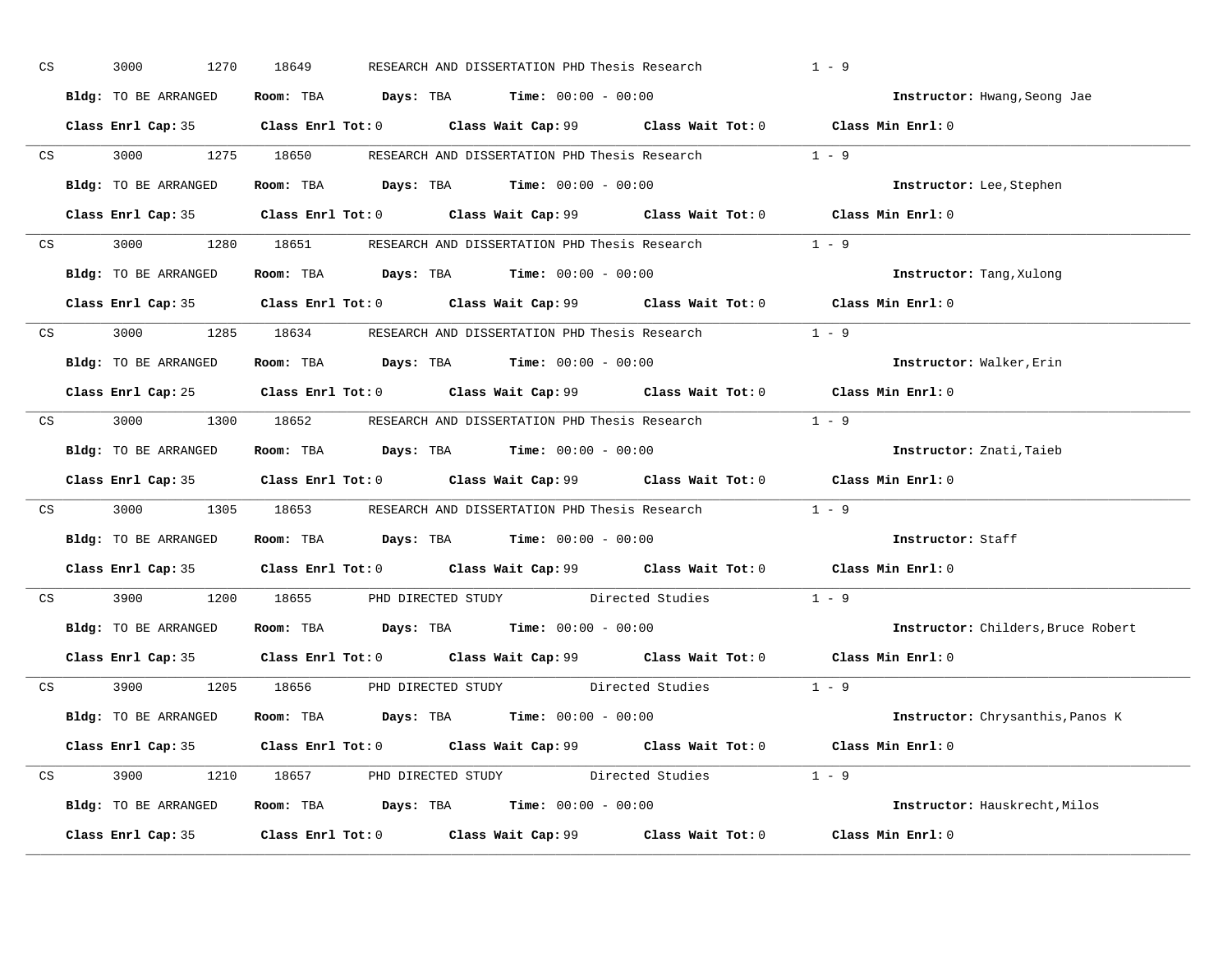#### Report ID: SR201 **University of Pittsburgh** Page No. 24 of 106 **Schedule of Classes for Summer Term 2020-2021** Run Date: 11/07/2020 **Twelve Week** Run Time: 01:30:17

|    | Subject | Catalog Nbr Section Class Nbr |            | Course Title                                                   | Component                                                                                   | Units<br>Topics                           |  |
|----|---------|-------------------------------|------------|----------------------------------------------------------------|---------------------------------------------------------------------------------------------|-------------------------------------------|--|
| CS |         | 3900<br>1215                  | 18658      | PHD DIRECTED STUDY                                             | Directed Studies                                                                            | $1 - 9$                                   |  |
|    |         | Bldg: TO BE ARRANGED          |            | Room: TBA $Days: TBA$ Time: $00:00 - 00:00$                    |                                                                                             | Instructor: Hwa, Rebecca                  |  |
|    |         |                               |            |                                                                | Class Enrl Cap: 35 Class Enrl Tot: 0 Class Wait Cap: 99 Class Wait Tot: 0 Class Min Enrl: 0 |                                           |  |
|    | CS      |                               |            |                                                                | 3900 1220 18659 PHD DIRECTED STUDY Directed Studies                                         | $1 - 9$                                   |  |
|    |         | Bldg: TO BE ARRANGED          |            | Room: TBA $\rule{1em}{0.15mm}$ Days: TBA Time: $00:00 - 00:00$ |                                                                                             | Instructor: Kovashka, Adriana Ivanona     |  |
|    |         |                               |            |                                                                | Class Enrl Cap: 35 Class Enrl Tot: 0 Class Wait Cap: 99 Class Wait Tot: 0 Class Min Enrl: 0 |                                           |  |
|    | CS      | 3900 000                      | 1225 18660 | PHD DIRECTED STUDY Directed Studies                            |                                                                                             | $1 - 9$                                   |  |
|    |         | Bldg: TO BE ARRANGED          |            | Room: TBA $Days:$ TBA $Time: 00:00 - 00:00$                    |                                                                                             | <b>Instructor:</b> Labrinidis, Alexandros |  |
|    |         |                               |            |                                                                | Class Enrl Cap: 35 Class Enrl Tot: 0 Class Wait Cap: 99 Class Wait Tot: 0 Class Min Enrl: 0 |                                           |  |
|    |         |                               |            | CS 3900 1230 18661 PHD DIRECTED STUDY Directed Studies         |                                                                                             | $1 - 9$                                   |  |
|    |         | Bldg: TO BE ARRANGED          |            | Room: TBA $Days:$ TBA Time: $00:00 - 00:00$                    |                                                                                             | Instructor: Lange, John R                 |  |
|    |         |                               |            |                                                                | Class Enrl Cap: 35 Class Enrl Tot: 0 Class Wait Cap: 99 Class Wait Tot: 0 Class Min Enrl: 0 |                                           |  |
|    |         |                               |            |                                                                | CS 3900 1235 18662 PHD DIRECTED STUDY Directed Studies 1 - 9                                |                                           |  |
|    |         | Bldg: TO BE ARRANGED          |            | Room: TBA $Days:$ TBA $Time: 00:00 - 00:00$                    |                                                                                             | Instructor: Lee, Adam J                   |  |
|    |         |                               |            |                                                                | Class Enrl Cap: 35 Class Enrl Tot: 0 Class Wait Cap: 99 Class Wait Tot: 0 Class Min Enrl: 0 |                                           |  |
| CS |         | 3900 000                      | 1240 18663 |                                                                | PHD DIRECTED STUDY Directed Studies                                                         | $1 - 9$                                   |  |
|    |         | Bldg: TO BE ARRANGED          |            | Room: TBA $Days: TBA$ Time: $00:00 - 00:00$                    |                                                                                             | Instructor: Litman, Diane J               |  |
|    |         |                               |            |                                                                | Class Enrl Cap: 35 Class Enrl Tot: 0 Class Wait Cap: 99 Class Wait Tot: 0 Class Min Enrl: 0 |                                           |  |
|    |         |                               |            |                                                                | CS 3900 1245 18664 PHD DIRECTED STUDY Directed Studies 1 - 9                                |                                           |  |
|    |         | Bldg: TO BE ARRANGED          |            | Room: TBA $Days:$ TBA $Time: 00:00 - 00:00$                    |                                                                                             | Instructor: Melhem, Rami G                |  |
|    |         |                               |            |                                                                | Class Enrl Cap: 35 Class Enrl Tot: 0 Class Wait Cap: 99 Class Wait Tot: 0 Class Min Enrl: 0 |                                           |  |
| CS |         | 3900<br>1250                  |            |                                                                | 18665 PHD DIRECTED STUDY Directed Studies                                                   | $1 - 9$                                   |  |
|    |         | Bldg: TO BE ARRANGED          |            | Room: TBA $\rule{1em}{0.15mm}$ Days: TBA Time: $00:00 - 00:00$ |                                                                                             | Instructor: Mosse, Daniel                 |  |
|    |         |                               |            |                                                                | Class Enrl Cap: 35 Class Enrl Tot: 0 Class Wait Cap: 99 Class Wait Tot: 0 Class Min Enrl: 0 |                                           |  |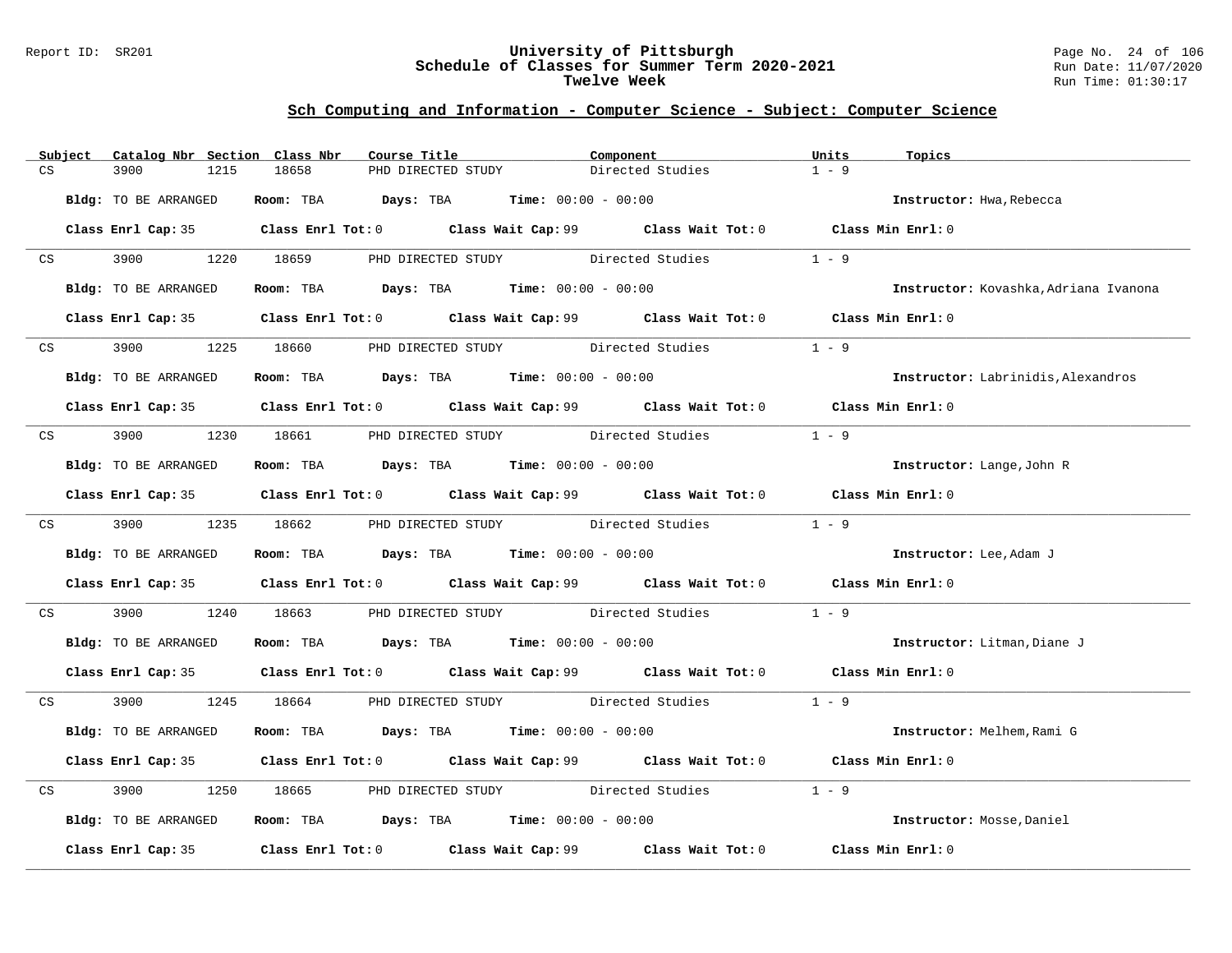| CS | 3900 000<br>1255     | PHD DIRECTED STUDY Directed Studies<br>18666                                                | $1 - 9$                          |
|----|----------------------|---------------------------------------------------------------------------------------------|----------------------------------|
|    | Bldg: TO BE ARRANGED | Room: TBA $Days$ : TBA Time: $00:00 - 00:00$                                                | Instructor: Pruhs, Kirk R        |
|    |                      | Class Enrl Cap: 35 Class Enrl Tot: 0 Class Wait Cap: 99 Class Wait Tot: 0 Class Min Enrl: 0 |                                  |
|    |                      | CS 3900 1260 18667 PHD DIRECTED STUDY Directed Studies 1 - 9                                |                                  |
|    | Bldg: TO BE ARRANGED | Room: TBA $Days:$ TBA $Time: 00:00 - 00:00$                                                 | <b>Instructor:</b> Zhang, Youtao |
|    |                      | Class Enrl Cap: 35 Class Enrl Tot: 0 Class Wait Cap: 99 Class Wait Tot: 0 Class Min Enrl: 0 |                                  |
|    |                      | CS 3900 1265 18668 PHD DIRECTED STUDY Directed Studies 1 - 9                                |                                  |
|    |                      | Bldg: TO BE ARRANGED Room: TBA Days: TBA Time: 00:00 - 00:00                                | Instructor: Hwang, Seong Jae     |
|    |                      | Class Enrl Cap: 35 Class Enrl Tot: 0 Class Wait Cap: 99 Class Wait Tot: 0 Class Min Enrl: 0 |                                  |
|    |                      | CS 3900 1270 18669 PHD DIRECTED STUDY Directed Studies 1 - 9                                |                                  |
|    | Bldg: TO BE ARRANGED | Room: TBA $\rule{1em}{0.15mm}$ Days: TBA $\rule{1.15mm}]{0.15mm}$ Time: $00:00 - 00:00$     | Instructor: Chang, Shi-Kuo       |
|    |                      | Class Enrl Cap: 35 Class Enrl Tot: 0 Class Wait Cap: 99 Class Wait Tot: 0 Class Min Enrl: 0 |                                  |
|    |                      | CS 3900 1275 18670 PHD DIRECTED STUDY Directed Studies 1 - 9                                |                                  |
|    |                      | Bldg: TO BE ARRANGED Room: TBA Days: TBA Time: 00:00 - 00:00                                | Instructor: Walker, Erin         |
|    |                      | Class Enrl Cap: 35 Class Enrl Tot: 0 Class Wait Cap: 99 Class Wait Tot: 0 Class Min Enrl: 0 |                                  |
|    |                      | CS 3900 1280 18671 PHD DIRECTED STUDY Directed Studies 1 - 9                                |                                  |
|    |                      | Bldg: TO BE ARRANGED Room: TBA Days: TBA Time: 00:00 - 00:00                                | Instructor: Znati, Taieb         |
|    |                      | Class Enrl Cap: 35 Class Enrl Tot: 0 Class Wait Cap: 99 Class Wait Tot: 0 Class Min Enrl: 0 |                                  |
|    |                      | CS 3900 1285 18654 PHD DIRECTED STUDY Directed Studies 1 - 9                                |                                  |
|    |                      | Bldg: TO BE ARRANGED ROOM: TBA Days: TBA Time: 00:00 - 00:00                                | Instructor: Tang, Xulong         |
|    |                      | Class Enrl Cap: 25 Class Enrl Tot: 0 Class Wait Cap: 99 Class Wait Tot: 0 Class Min Enrl: 0 |                                  |
|    |                      | CS 3900 1300 18672 PHD DIRECTED STUDY Directed Studies 1 - 9                                |                                  |
|    |                      | Bldg: TO BE ARRANGED Room: TBA Days: TBA Time: 00:00 - 00:00                                | Instructor: Lee, Stephen         |
|    |                      | Class Enrl Cap: 35 Class Enrl Tot: 0 Class Wait Cap: 99 Class Wait Tot: 0 Class Min Enrl: 0 |                                  |
|    |                      | CS 3900 1305 18673 PHD DIRECTED STUDY Directed Studies 1 - 9                                |                                  |
|    |                      | Bldg: TO BE ARRANGED Room: TBA Days: TBA Time: 00:00 - 00:00                                | Instructor: Staff                |
|    |                      | Class Enrl Cap: 35 Class Enrl Tot: 0 Class Wait Cap: 99 Class Wait Tot: 0 Class Min Enrl: 0 |                                  |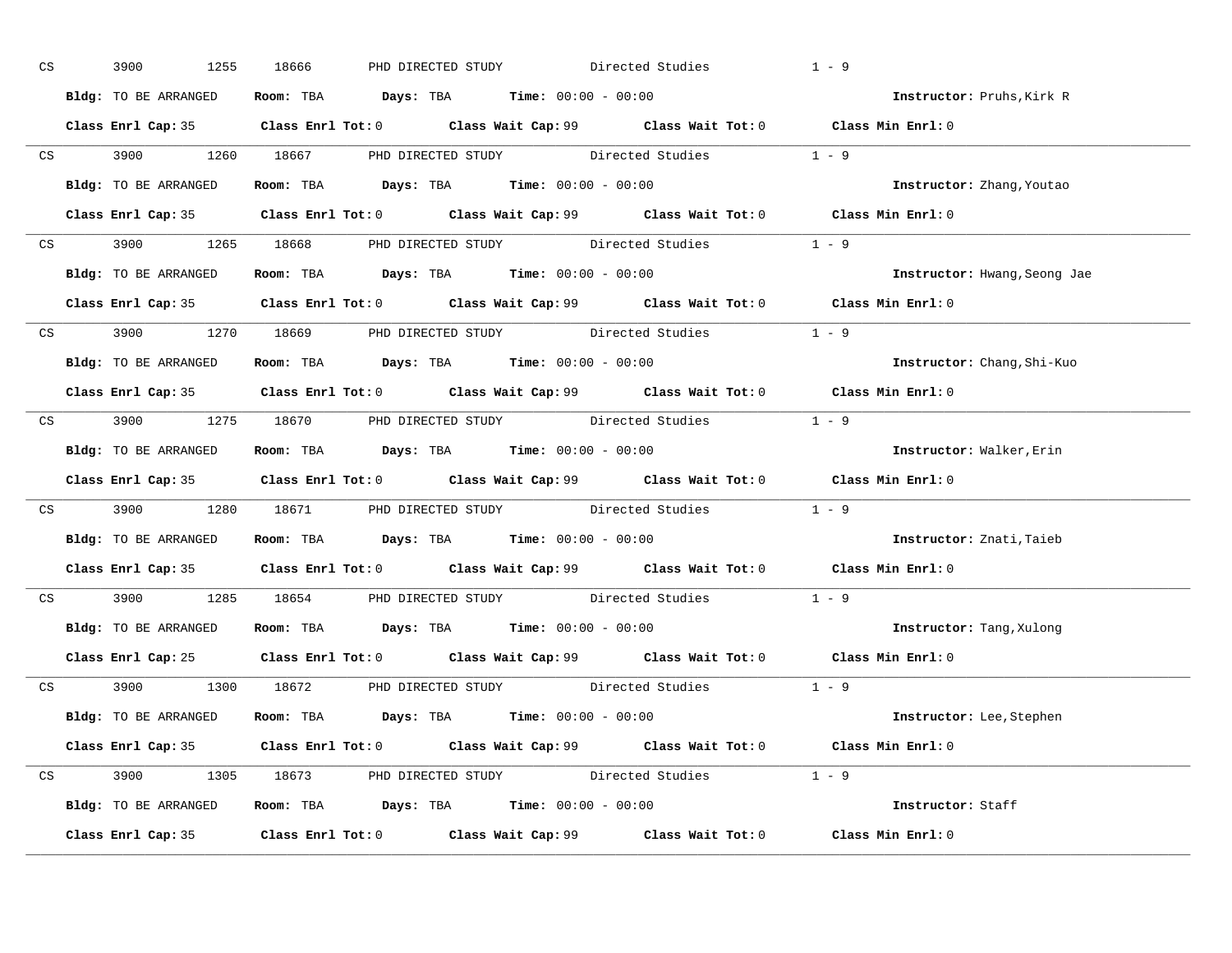### Report ID: SR201 **University of Pittsburgh** Page No. 26 of 106 **Schedule of Classes for Summer Term 2020-2021** Run Date: 11/07/2020 **Twelve Week** Run Time: 01:30:17

| Subject   | Catalog Nbr Section Class Nbr                               |      |                   | Course Title |                                       |  | Component                    |                           | Units | Topics                                |
|-----------|-------------------------------------------------------------|------|-------------------|--------------|---------------------------------------|--|------------------------------|---------------------------|-------|---------------------------------------|
| CS        | 1567                                                        | 1050 | 18546             |              | PRGG SYS DSGN MOBL ROBOT PLTF Lecture |  |                              |                           |       |                                       |
| Bldg: TBA |                                                             |      | Room: TBA         | Days: TuTh   |                                       |  | <b>Time:</b> $16:30 - 18:15$ | UNIVERSITY HONORS COLLEGE |       | Instructor: Kosiyatrakul, Thumrongsak |
|           | Class Enrl Cap: 18                                          |      | Class Enrl Tot: 0 |              | Class Wait Cap: 10                    |  |                              | Class Wait Tot: $0$       |       | Class Min Enrl: 0                     |
|           | Attributes: University Honors Course                        |      |                   |              |                                       |  |                              |                           |       |                                       |
|           | <b>Room Characteristics:</b> PeopleSoft - Scheduled (PS)(1) |      |                   |              |                                       |  |                              |                           |       |                                       |
|           |                                                             |      |                   |              |                                       |  |                              |                           |       |                                       |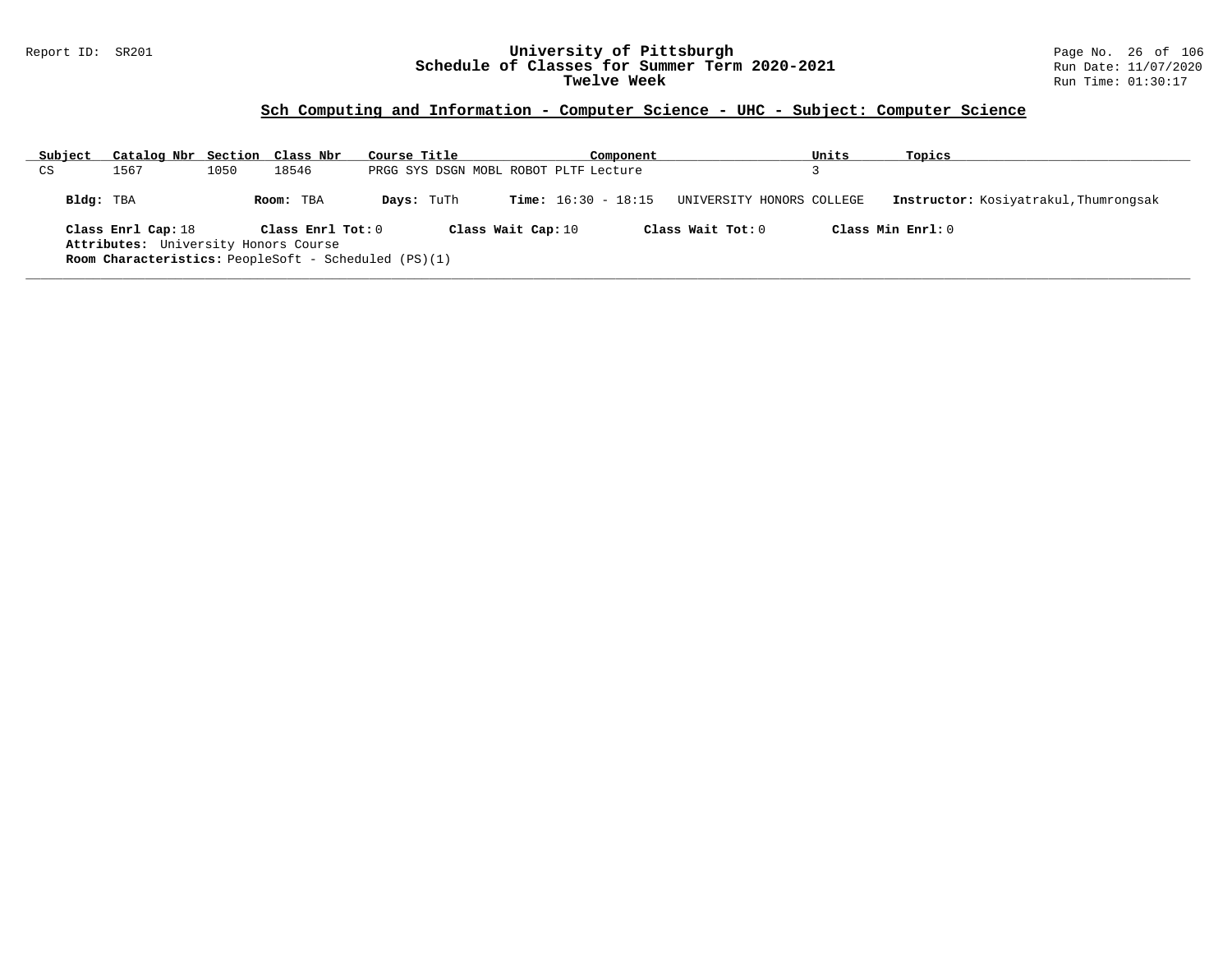#### Report ID: SR201 **University of Pittsburgh** Page No. 27 of 106 **Schedule of Classes for Summer Term 2020-2021** Run Date: 11/07/2020 **Twelve Week** Run Time: 01:30:17

| Subject | Catalog Nbr Section Class Nbr | Course Title                         |                                                                                                      | Component             | Units<br>Topics   |                                           |
|---------|-------------------------------|--------------------------------------|------------------------------------------------------------------------------------------------------|-----------------------|-------------------|-------------------------------------------|
| ISSP    | 2000<br>1300                  | 10079<br>MS RESEARCH                 |                                                                                                      | Thesis Research       | $1 - 9$           |                                           |
|         | Bldg: TO BE ARRANGED          |                                      | Room: TBA $Days:$ TBA $Time: 00:00 - 00:00$                                                          |                       |                   | Instructor: Ashley, Kevin D               |
|         |                               |                                      | Class Enrl Cap: 10 Class Enrl Tot: 0 Class Wait Cap: 99 Class Wait Tot: 0 Class Min Enrl: 0          |                       |                   |                                           |
| ISSP    |                               | 2000 1301 17123 MS RESEARCH          |                                                                                                      | Thesis Research       | $1 - 9$           |                                           |
|         | Bldg: TO BE ARRANGED          |                                      | Room: TBA $Days:$ TBA $Time: 00:00 - 00:00$                                                          |                       |                   | Instructor: Brusilovsky, Peter Leonid     |
|         | Class Enrl Cap: 15            |                                      | Class Enrl Tot: 0 Class Wait Cap: 99 Class Wait Tot: 0 Class Min Enrl: 0                             |                       |                   |                                           |
| ISSP    | 1302<br>2000                  | 17124 MS RESEARCH                    |                                                                                                      | Thesis Research       | $1 - 9$           |                                           |
|         | Bldg: TO BE ARRANGED          |                                      | Room: TBA $Days:$ TBA $Time: 00:00 - 00:00$                                                          |                       |                   | Instructor: Cooper, Gregory F             |
|         |                               |                                      | Class Enrl Cap: 15 Class Enrl Tot: 0 Class Wait Cap: 99 Class Wait Tot: 0 Class Min Enrl: 0          |                       |                   |                                           |
| ISSP    | 2000<br>1303 17125            | MS RESEARCH                          |                                                                                                      | Thesis Research       | $1 - 9$           |                                           |
|         | Bldg: TO BE ARRANGED          |                                      | Room: TBA $\rule{1em}{0.15mm}$ Days: TBA Time: $00:00 - 00:00$                                       |                       |                   | Instructor: Druzdzel, Marek J             |
|         |                               |                                      | Class Enrl Cap: 15 Class Enrl Tot: 0 Class Wait Cap: 99 Class Wait Tot: 0 Class Min Enrl: 0          |                       |                   |                                           |
| ISSP    | 2000 1304 17126               | MS RESEARCH                          |                                                                                                      | Thesis Research       | $1 - 9$           |                                           |
|         | Bldg: TO BE ARRANGED          |                                      | Room: TBA $Days:$ TBA $Time: 00:00 - 00:00$                                                          |                       |                   | Instructor: Farzan, Rosta                 |
|         |                               |                                      | Class Enrl Cap: 15 $\qquad$ Class Enrl Tot: 0 $\qquad$ Class Wait Cap: 99 $\qquad$ Class Wait Tot: 0 |                       | Class Min Enrl: 0 |                                           |
| ISSP    | 2000<br>1305                  | 17127                                | MS RESEARCH Thesis Research                                                                          |                       | $1 - 9$           |                                           |
|         | Bldg: TO BE ARRANGED          |                                      | <b>Room:</b> TBA <b>Days:</b> TBA <b>Time:</b> 00:00 - 00:00                                         |                       |                   | Instructor: Ganapathiraju, Madhavi Kumari |
|         |                               |                                      | Class Enrl Cap: 15 Class Enrl Tot: 0 Class Wait Cap: 99 Class Wait Tot: 0 Class Min Enrl: 0          |                       |                   |                                           |
| ISSP    |                               | 2000 1306 17128 MS RESEARCH          |                                                                                                      | Thesis Research 1 - 9 |                   |                                           |
|         | Bldg: TO BE ARRANGED          |                                      | Room: TBA $Days: TBA$ Time: $00:00 - 00:00$                                                          |                       |                   | Instructor: Gopalakrishnan, Vanathi       |
|         |                               |                                      | Class Enrl Cap: 35 Class Enrl Tot: 0 Class Wait Cap: 99 Class Wait Tot: 0                            |                       | Class Min Enrl: 0 |                                           |
| ISSP    | 2000<br>1307                  | 17129<br>MS RESEARCH                 | Thesis Research                                                                                      |                       | $1 - 9$           |                                           |
|         | Bldg: TO BE ARRANGED          |                                      | Room: TBA $\rule{1em}{0.15mm}$ Days: TBA Time: $00:00 - 00:00$                                       |                       |                   | Instructor: Hauskrecht, Milos             |
|         | Class Enrl Cap: 15            | Class Enrl Tot: 0 Class Wait Cap: 99 |                                                                                                      | Class Wait Tot: 0     | Class Min Enrl: 0 |                                           |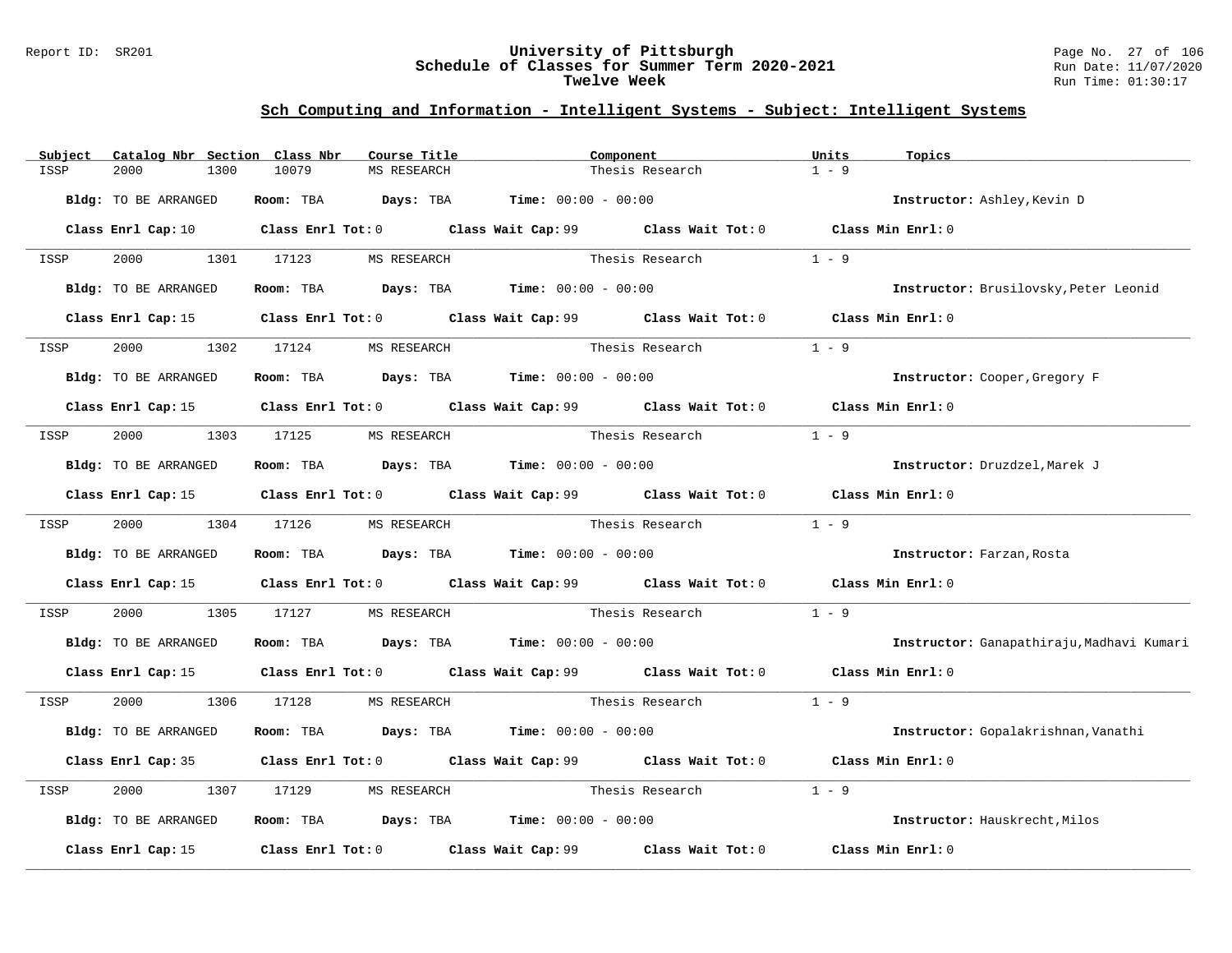| ISSP | 2000<br>1308         | 17130<br>MS RESEARCH                                                                  |  | Thesis Research         | $1 - 9$                                                                                             |
|------|----------------------|---------------------------------------------------------------------------------------|--|-------------------------|-----------------------------------------------------------------------------------------------------|
|      | Bldg: TO BE ARRANGED | Room: TBA $\rule{1em}{0.15mm}$ Days: TBA $\rule{1.5mm}{0.15mm}$ Time: $00:00 - 00:00$ |  |                         | Instructor: Staff                                                                                   |
|      |                      |                                                                                       |  |                         | Class Enrl Cap: 15 Class Enrl Tot: 0 Class Wait Cap: 99 Class Wait Tot: 0 Class Min Enrl: 0         |
|      |                      | ISSP 2000 1309 17131 MSRESEARCH Thesis Research 1 - 9                                 |  |                         |                                                                                                     |
|      | Bldg: TO BE ARRANGED | Room: TBA $\rule{1em}{0.15mm}$ Days: TBA Time: $00:00 - 00:00$                        |  |                         | Instructor: Hochheiser, Harry Stewart                                                               |
|      |                      |                                                                                       |  |                         | Class Enrl Cap: 15 Class Enrl Tot: 0 Class Wait Cap: 99 Class Wait Tot: 0 Class Min Enrl: 0         |
|      |                      | ISSP 2000 1310 17132 MS RESEARCH                                                      |  | Thesis Research $1 - 9$ |                                                                                                     |
|      |                      | Bldg: TO BE ARRANGED Room: TBA Days: TBA Time: 00:00 - 00:00                          |  |                         | Instructor: Hwa, Rebecca                                                                            |
|      |                      |                                                                                       |  |                         | Class Enrl Cap: 15 Class Enrl Tot: 0 Class Wait Cap: 99 Class Wait Tot: 0 Class Min Enrl: 0         |
|      |                      | ISSP 2000 1311 17133 MS RESEARCH                                                      |  | Thesis Research 1 - 9   |                                                                                                     |
|      | Bldg: TO BE ARRANGED | Room: TBA $\rule{1em}{0.15mm}$ Days: TBA Time: $00:00 - 00:00$                        |  |                         | Instructor: Staff                                                                                   |
|      |                      |                                                                                       |  |                         | Class Enrl Cap: 15 Class Enrl Tot: 0 Class Wait Cap: 99 Class Wait Tot: 0 Class Min Enrl: 0         |
|      |                      | ISSP 2000 1312 17134 MS RESEARCH                                                      |  | Thesis Research $1 - 9$ |                                                                                                     |
|      |                      | Bldg: TO BE ARRANGED Room: TBA Days: TBA Time: 00:00 - 00:00                          |  |                         | Instructor: Lewis, Charles Michael                                                                  |
|      |                      |                                                                                       |  |                         | Class Enrl Cap: 15 Class Enrl Tot: 0 Class Wait Cap: 99 Class Wait Tot: 0 Class Min Enrl: 0         |
| ISSP |                      | 2000 1313 17135 MS RESEARCH Thesis Research 1 - 9                                     |  |                         |                                                                                                     |
|      |                      | Bldg: TO BE ARRANGED Room: TBA Days: TBA Time: 00:00 - 00:00                          |  |                         | Instructor: Litman, Diane J                                                                         |
|      |                      |                                                                                       |  |                         | Class Enrl Cap: 15 Class Enrl Tot: 0 Class Wait Cap: 99 Class Wait Tot: 0 Class Min Enrl: 0         |
| ISSP |                      | 2000 1314 17136 MS RESEARCH                                                           |  | Thesis Research         | $1 - 9$                                                                                             |
|      |                      | Bldg: TO BE ARRANGED Room: TBA Days: TBA Time: 00:00 - 00:00                          |  |                         | Instructor: Munro, Paul W                                                                           |
|      | Class Enrl Cap: 15   |                                                                                       |  |                         | Class Enrl Tot: 0 $\qquad$ Class Wait Cap: 99 $\qquad$ Class Wait Tot: 0 $\qquad$ Class Min Enrl: 0 |
|      |                      | ISSP 2000 1315 17137 MS RESEARCH                                                      |  | Thesis Research         | $1 - 9$                                                                                             |
|      |                      | Bldg: TO BE ARRANGED Room: TBA Days: TBA Time: 00:00 - 00:00                          |  |                         | Instructor: Staff                                                                                   |
|      |                      |                                                                                       |  |                         | Class Enrl Cap: 15 Class Enrl Tot: 0 Class Wait Cap: 99 Class Wait Tot: 0 Class Min Enrl: 0         |
|      |                      | ISSP 2000 1316 17138 MS RESEARCH                                                      |  | Thesis Research $1 - 9$ |                                                                                                     |
|      |                      | Bldg: TO BE ARRANGED Room: TBA Days: TBA Time: 00:00 - 00:00                          |  |                         | Instructor: Visweswaran, Shyam                                                                      |
|      |                      | Class Enrl Cap: 15 Class Enrl Tot: 0 Class Wait Cap: 99 Class Wait Tot: 0             |  |                         | Class Min Enrl: 0                                                                                   |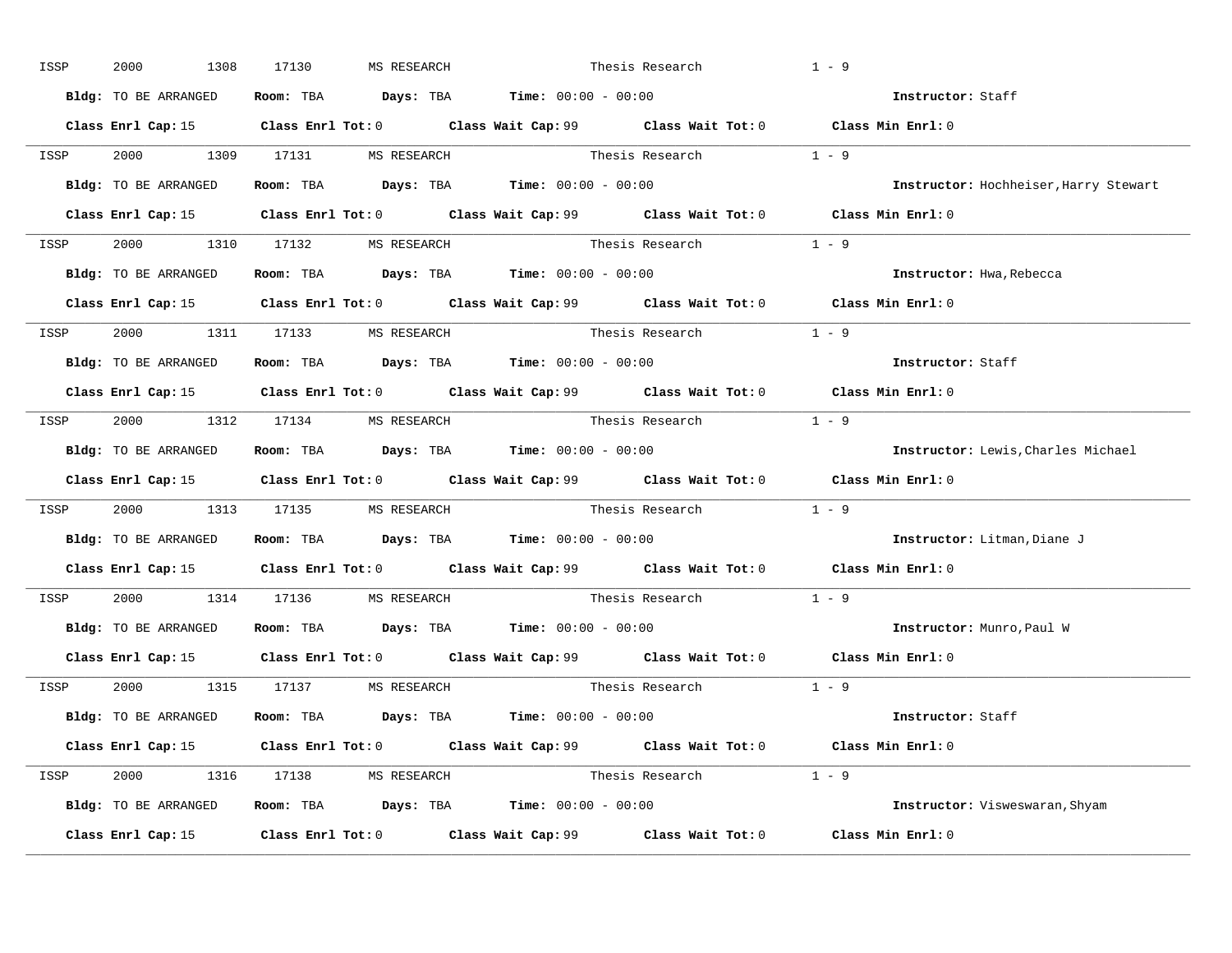#### Report ID: SR201 **University of Pittsburgh** Page No. 29 of 106 **Schedule of Classes for Summer Term 2020-2021** Run Date: 11/07/2020 **Twelve Week** Run Time: 01:30:17

| Subject | Catalog Nbr Section Class Nbr | Course Title                |                                                                                                                                             | Component       | Units<br>Topics                       |
|---------|-------------------------------|-----------------------------|---------------------------------------------------------------------------------------------------------------------------------------------|-----------------|---------------------------------------|
| ISSP    | 2000<br>1317                  | 17139<br>MS RESEARCH        |                                                                                                                                             | Thesis Research | $1 - 9$                               |
|         | Bldg: TO BE ARRANGED          |                             | Room: TBA $Days:$ TBA $Time: 00:00 - 00:00$                                                                                                 |                 | Instructor: Staff                     |
|         |                               |                             | Class Enrl Cap: 15 Class Enrl Tot: 0 Class Wait Cap: 99 Class Wait Tot: 0 Class Min Enrl: 0                                                 |                 |                                       |
| ISSP    |                               | 2000 1318 17140 MS RESEARCH |                                                                                                                                             | Thesis Research | $1 - 9$                               |
|         | Bldg: TO BE ARRANGED          | Room: TBA Days: TBA         | $Time: 00:00 - 00:00$                                                                                                                       |                 | Instructor:                           |
|         | Class Enrl Cap: 15            | $Class$ $Enrl$ $Tot: 0$     | Class Wait Cap: $99$ Class Wait Tot: 0 Class Min Enrl: 0                                                                                    |                 |                                       |
| ISSP    | 2000 1319 17141               | MS RESEARCH                 | Thesis Research                                                                                                                             |                 | $1 - 9$                               |
|         | Bldg: TO BE ARRANGED          |                             | Room: TBA $\rule{1em}{0.15mm}$ Days: TBA Time: $00:00 - 00:00$                                                                              |                 | Instructor: Staff                     |
|         | Class Enrl Cap: 15            |                             | Class Enrl Tot: 0 Class Wait Cap: 99 Class Wait Tot: 0                                                                                      |                 | Class Min Enrl: 0                     |
| ISSP    | 2090<br>1010                  |                             | 10516 PRACTICUM IN ADV BIOMEDICAL ITPracticum                                                                                               |                 | $1 - 6$                               |
|         | Bldg: TO BE ARRANGED          |                             | <b>Room:</b> TBA $Days: TBA$ <b>Time:</b> $00:00 - 00:00$                                                                                   |                 | Instructor: Staff                     |
|         | Class Enrl Cap: 25            |                             | Class Enrl Tot: 0 Class Wait Cap: 99 Class Wait Tot: 0<br><b>Combined Section ID:</b> $0014(BIOINF/2131/ISSP/2090)$ - BIOINF $2131(#16473)$ |                 | Class Min Enrl: 0                     |
| ISSP    | 2900 1300                     | 10395                       | GRADUATE INTERNSHIP 1nternship                                                                                                              |                 | $1 - 3$                               |
|         | Bldg: TO BE ARRANGED          |                             | Room: TBA $\rule{1em}{0.15mm}$ Days: TBA $\rule{1.5mm}{0.15mm}$ Time: $00:00 - 00:00$                                                       |                 | Instructor: Ashley, Kevin D           |
|         |                               |                             | Class Enrl Cap: 15 Class Enrl Tot: 0 Class Wait Cap: 99 Class Wait Tot: 0                                                                   |                 | Class Min Enrl: 0                     |
| ISSP    | 2900<br>1301                  | 17256                       | GRADUATE INTERNSHIP 1nternship                                                                                                              |                 | $1 - 3$                               |
|         | Bldg: TO BE ARRANGED          |                             | Room: TBA $Days:$ TBA $Time: 00:00 - 00:00$                                                                                                 |                 | Instructor: Brusilovsky, Peter Leonid |
|         |                               |                             | Class Enrl Cap: 15 Class Enrl Tot: 0 Class Wait Cap: 99 Class Wait Tot: 0 Class Min Enrl: 0                                                 |                 |                                       |
| ISSP    | 2900<br>1302                  | 17257                       | GRADUATE INTERNSHIP 1nternship                                                                                                              |                 | $1 - 3$                               |
|         | Bldg: TO BE ARRANGED          |                             | Room: TBA $Days:$ TBA $Time: 00:00 - 00:00$                                                                                                 |                 | Instructor: Cooper, Gregory F         |
|         |                               |                             | Class Enrl Cap: 15 Class Enrl Tot: 0 Class Wait Cap: 99 Class Wait Tot: 0                                                                   |                 | Class Min Enrl: 0                     |
| ISSP    | 2900<br>1303                  | 17258                       | GRADUATE INTERNSHIP 1nternship                                                                                                              |                 | $1 - 3$                               |
|         | Bldg: TO BE ARRANGED          |                             | Room: TBA $Days:$ TBA $Time: 00:00 - 00:00$                                                                                                 |                 | Instructor: Staff                     |
|         | Class Enrl Cap: 15            |                             | Class Enrl Tot: $0$ Class Wait Cap: $99$ Class Wait Tot: $0$                                                                                |                 | Class Min Enrl: 0                     |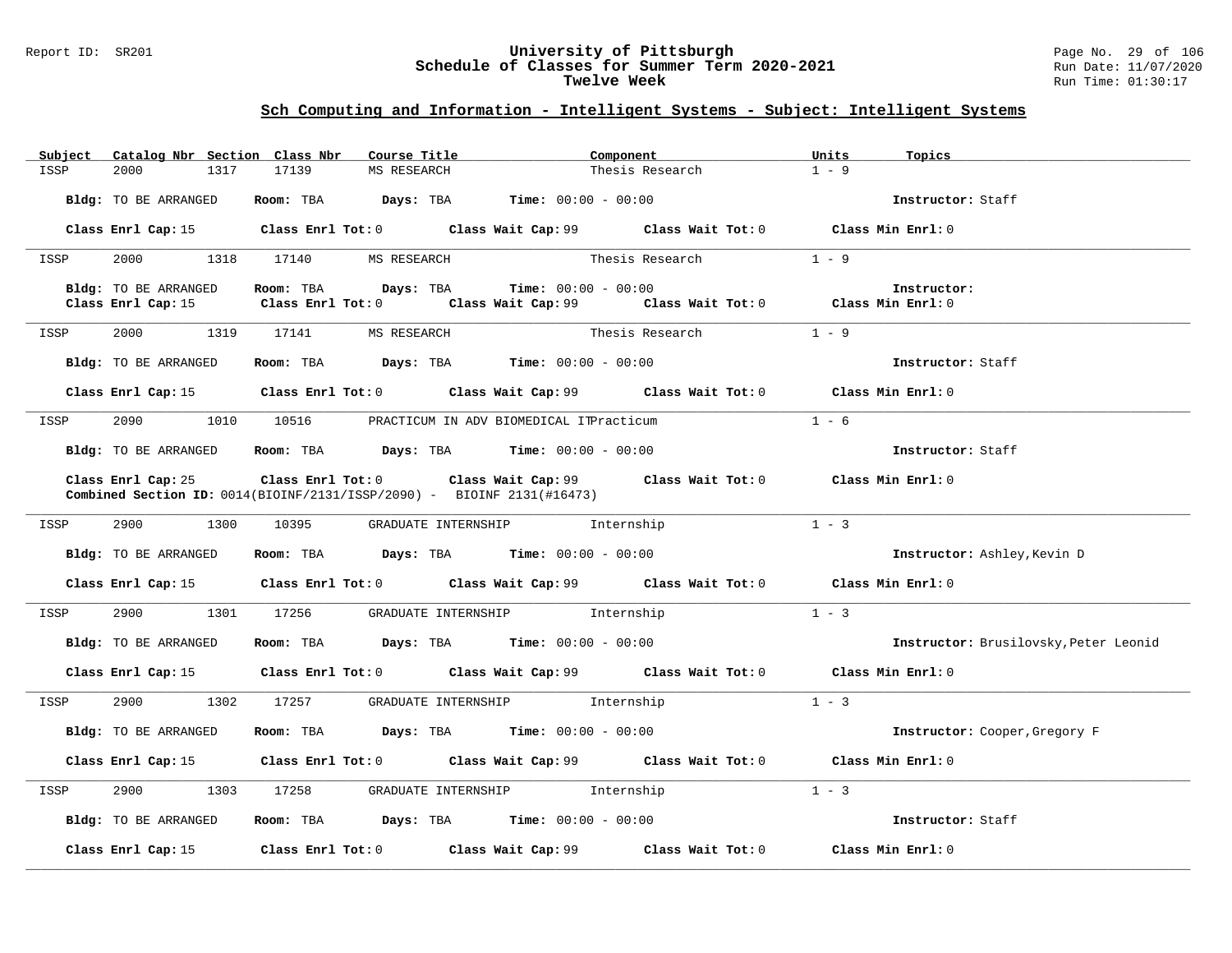| ISSP | 2900<br>1304         | 17259 | Internship<br>GRADUATE INTERNSHIP                                                           |         | $1 - 3$                                   |
|------|----------------------|-------|---------------------------------------------------------------------------------------------|---------|-------------------------------------------|
|      | Bldg: TO BE ARRANGED |       | Room: TBA $Days:$ TBA $Time: 00:00 - 00:00$                                                 |         | Instructor: Farzan, Rosta                 |
|      |                      |       | Class Enrl Cap: 15 Class Enrl Tot: 0 Class Wait Cap: 99 Class Wait Tot: 0 Class Min Enrl: 0 |         |                                           |
| ISSP | 2900 1305 17260      |       | GRADUATE INTERNSHIP 1nternship                                                              |         | $1 - 3$                                   |
|      | Bldg: TO BE ARRANGED |       | Room: TBA $Days:$ TBA $Time: 00:00 - 00:00$                                                 |         | Instructor: Ganapathiraju, Madhavi Kumari |
|      |                      |       | Class Enrl Cap: 15 Class Enrl Tot: 0 Class Wait Cap: 99 Class Wait Tot: 0 Class Min Enrl: 0 |         |                                           |
|      |                      |       | ISSP 2900 1306 17261 GRADUATE INTERNSHIP Internship                                         | $1 - 3$ |                                           |
|      |                      |       | Bldg: TO BE ARRANGED Room: TBA Days: TBA Time: 00:00 - 00:00                                |         | Instructor: Gopalakrishnan, Vanathi       |
|      |                      |       | Class Enrl Cap: 15 Class Enrl Tot: 0 Class Wait Cap: 99 Class Wait Tot: 0 Class Min Enrl: 0 |         |                                           |
| ISSP |                      |       | 2900 1307 17262 GRADUATE INTERNSHIP Internship                                              |         | $1 - 3$                                   |
|      | Bldg: TO BE ARRANGED |       | Room: TBA $Days:$ TBA $Time: 00:00 - 00:00$                                                 |         | Instructor: Hauskrecht, Milos             |
|      |                      |       | Class Enrl Cap: 15 Class Enrl Tot: 0 Class Wait Cap: 99 Class Wait Tot: 0 Class Min Enrl: 0 |         |                                           |
|      |                      |       | ISSP 2900 1308 17263 GRADUATE INTERNSHIP Internship                                         |         | $1 - 3$                                   |
|      | Bldg: TO BE ARRANGED |       | Room: TBA $Days:$ TBA $Time: 00:00 - 00:00$                                                 |         | Instructor: He, Daging                    |
|      |                      |       | Class Enrl Cap: 15 Class Enrl Tot: 0 Class Wait Cap: 99 Class Wait Tot: 0 Class Min Enrl: 0 |         |                                           |
|      |                      |       | ISSP 2900 1309 17264 GRADUATE INTERNSHIP Internship                                         |         | $1 - 3$                                   |
|      |                      |       | Bldg: TO BE ARRANGED Room: TBA Days: TBA Time: 00:00 - 00:00                                |         | Instructor: Hochheiser, Harry Stewart     |
|      |                      |       | Class Enrl Cap: 15 Class Enrl Tot: 0 Class Wait Cap: 99 Class Wait Tot: 0                   |         | Class Min $Enrl: 0$                       |
| ISSP | 2900 1310 17265      |       | GRADUATE INTERNSHIP 1nternship                                                              |         | $1 - 3$                                   |
|      | Bldg: TO BE ARRANGED |       | Room: TBA $Days: TBA$ Time: $00:00 - 00:00$                                                 |         | Instructor: Hwa, Rebecca                  |
|      |                      |       | Class Enrl Cap: 15 Class Enrl Tot: 0 Class Wait Cap: 99 Class Wait Tot: 0 Class Min Enrl: 0 |         |                                           |
|      |                      |       | ISSP 2900 1311 17266 GRADUATE INTERNSHIP Internship                                         |         | $1 - 3$                                   |
|      | Bldg: TO BE ARRANGED |       | <b>Room:</b> TBA $Days:$ TBA $Time: 00:00 - 00:00$                                          |         | Instructor: Staff                         |
|      |                      |       | Class Enrl Cap: 15 Class Enrl Tot: 0 Class Wait Cap: 99 Class Wait Tot: 0 Class Min Enrl: 0 |         |                                           |
|      |                      |       | ISSP 2900 1312 17267 GRADUATE INTERNSHIP Internship                                         | $1 - 3$ |                                           |
|      | Bldg: TO BE ARRANGED |       | Room: TBA $Days:$ TBA $Time: 00:00 - 00:00$                                                 |         | Instructor: Lewis, Charles Michael        |
|      |                      |       |                                                                                             |         |                                           |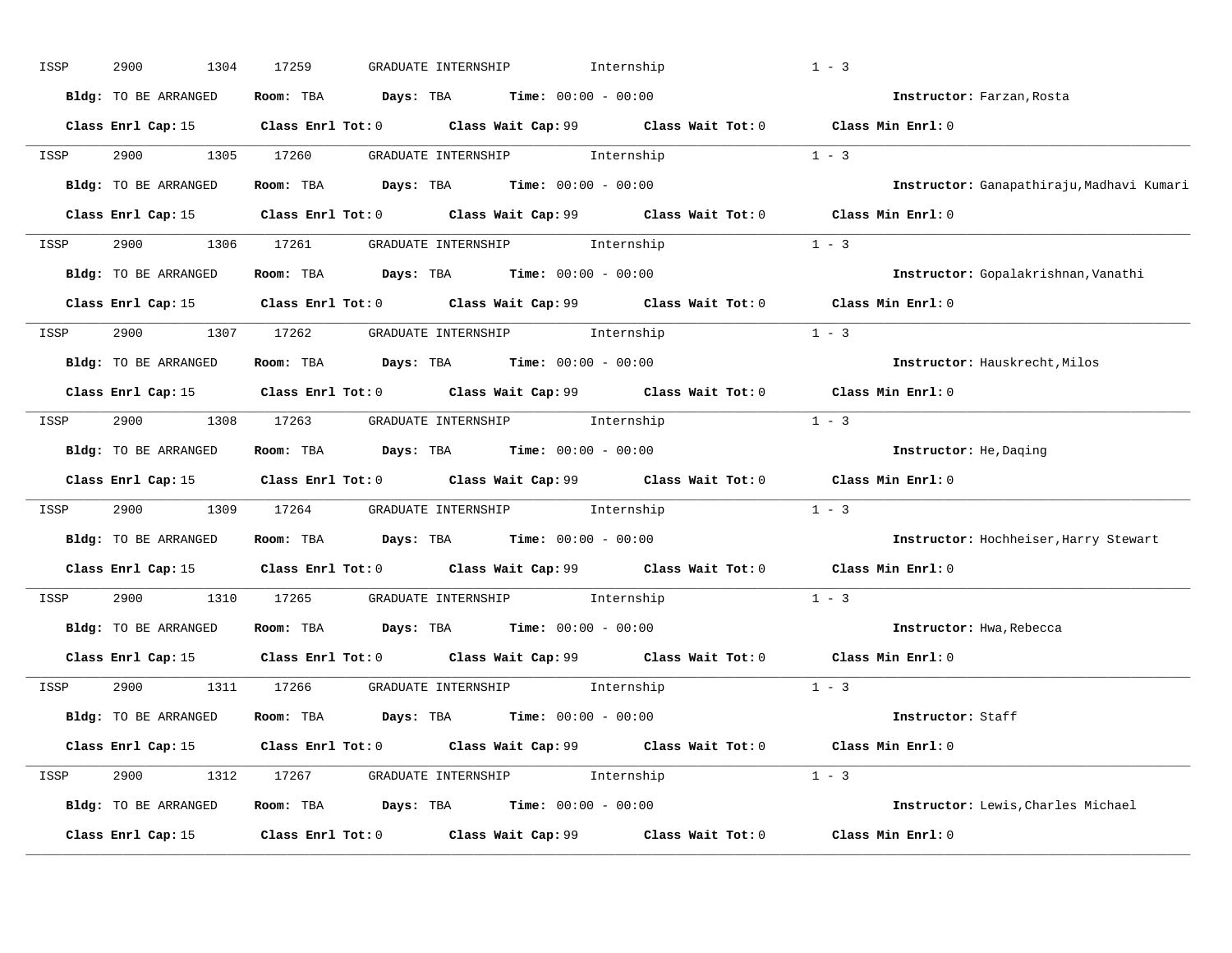#### Report ID: SR201 **University of Pittsburgh** Page No. 31 of 106 **Schedule of Classes for Summer Term 2020-2021** Run Date: 11/07/2020 **Twelve Week** Run Time: 01:30:17

| Catalog Nbr Section Class Nbr<br>Subject   | Course Title                                                                                                                    | Component  | Units<br>Topics                |
|--------------------------------------------|---------------------------------------------------------------------------------------------------------------------------------|------------|--------------------------------|
| 2900<br>1313<br>ISSP                       | 17268<br>GRADUATE INTERNSHIP                                                                                                    | Internship | $1 - 3$                        |
| Bldg: TO BE ARRANGED                       | Room: TBA $Days:$ TBA Time: $00:00 - 00:00$                                                                                     |            | Instructor: Litman, Diane J    |
|                                            | Class Enrl Cap: 15 		 Class Enrl Tot: 0 		 Class Wait Cap: 99 		 Class Wait Tot: 0                                              |            | Class Min Enrl: 0              |
| 2900<br>ISSP                               | 1314 17269<br>GRADUATE INTERNSHIP 1nternship                                                                                    |            | $1 - 3$                        |
| Bldg: TO BE ARRANGED                       | Room: TBA $\rule{1em}{0.15mm}$ Days: TBA Time: $00:00 - 00:00$                                                                  |            | Instructor: Munro, Paul W      |
|                                            | Class Enrl Cap: 15 Class Enrl Tot: 0 Class Wait Cap: 99 Class Wait Tot: 0 Class Min Enrl: 0                                     |            |                                |
| ISSP                                       | 2900 1315 17270 GRADUATE INTERNSHIP Internship                                                                                  |            | $1 - 3$                        |
| Bldg: TO BE ARRANGED                       | Room: TBA $Days:$ TBA $Time: 00:00 - 00:00$                                                                                     |            | Instructor: Wu, Shandong       |
|                                            | Class Enrl Cap: 15 Class Enrl Tot: 0 Class Wait Cap: 99 Class Wait Tot: 0 Class Min Enrl: 0                                     |            |                                |
| 2900 1316 17271<br>ISSP                    | GRADUATE INTERNSHIP 1nternship                                                                                                  |            | $1 - 3$                        |
| Bldg: TO BE ARRANGED                       | Room: TBA $\rule{1em}{0.15mm}$ Days: TBA $\rule{1.5mm}{0.15mm}$ Time: $00:00 - 00:00$                                           |            | Instructor: Visweswaran, Shyam |
|                                            | Class Enrl Cap: 15 Class Enrl Tot: 0 Class Wait Cap: 99 Class Wait Tot: 0 Class Min Enrl: 0                                     |            |                                |
| 2900<br>ISSP                               | 1317 17272 GRADUATE INTERNSHIP Internship                                                                                       |            | $1 - 3$                        |
| Bldg: TO BE ARRANGED<br>Class Enrl Cap: 15 | Room: TBA $Days:$ TBA $Time: 00:00 - 00:00$<br>Class Enrl Tot: $0$ Class Wait Cap: $99$ Class Wait Tot: $0$ Class Min Enrl: $0$ |            | Instructor:                    |
| 2900<br>1318<br>ISSP                       | GRADUATE INTERNSHIP 1nternship<br>17273                                                                                         |            | $1 - 3$                        |
| Bldg: TO BE ARRANGED<br>Class Enrl Cap: 15 | Room: TBA $Days:$ TBA $Time: 00:00 - 00:00$<br>Class Enrl Tot: $0$ Class Wait Cap: $99$ Class Wait Tot: $0$ Class Min Enrl: $0$ |            | Instructor:                    |
| 2900<br>1319<br>ISSP                       | GRADUATE INTERNSHIP 1nternship<br>17274                                                                                         |            | $1 - 3$                        |
| Bldg: TO BE ARRANGED                       | Room: TBA $Days:$ TBA $Time: 00:00 - 00:00$                                                                                     |            | Instructor: Staff              |
|                                            | Class Enrl Cap: 15 Class Enrl Tot: 0 Class Wait Cap: 99 Class Wait Tot: 0 Class Min Enrl: 0                                     |            |                                |
| 2902<br>ISSP                               | DIRECTED STUDY Directed Studies<br>1300 10523                                                                                   |            | $1 - 9$                        |
| Bldg: TO BE ARRANGED                       | Room: TBA $Days:$ TBA $Time:$ 00:00 - 00:00                                                                                     |            | Instructor: Ashley, Kevin D    |
|                                            | Class Enrl Cap: 15 Class Enrl Tot: 0 Class Wait Cap: 99 Class Wait Tot: 0 Class Min Enrl: 0                                     |            |                                |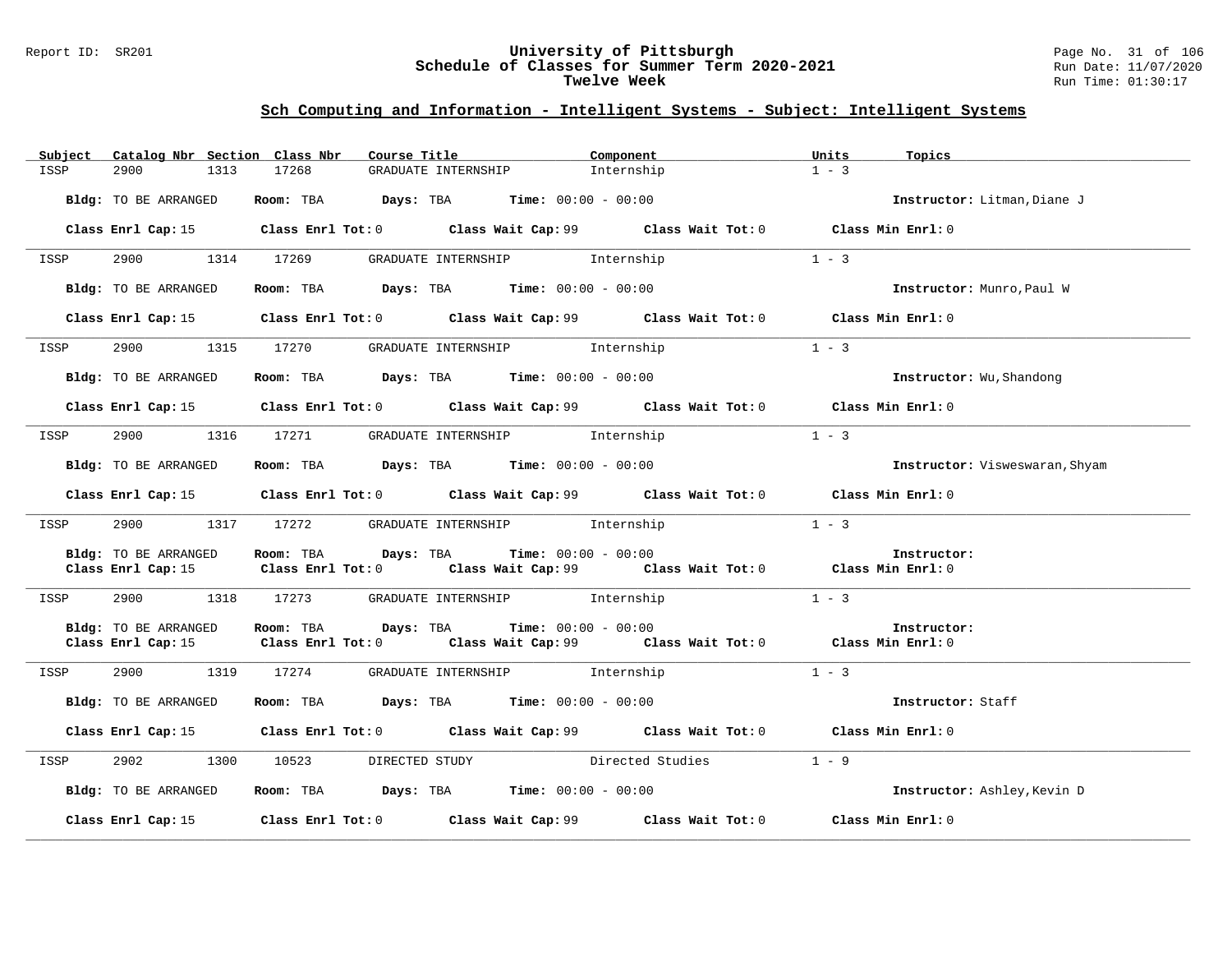#### Report ID: SR201 **University of Pittsburgh** Page No. 32 of 106 **Schedule of Classes for Summer Term 2020-2021** Run Date: 11/07/2020 **Twelve Week** Run Time: 01:30:17

| Subject | Catalog Nbr Section Class Nbr | Course Title                                                   |                | Component                                                                                   | Units<br>Topics           |                                           |
|---------|-------------------------------|----------------------------------------------------------------|----------------|---------------------------------------------------------------------------------------------|---------------------------|-------------------------------------------|
| ISSP    | 2902<br>1301                  | 10524                                                          | DIRECTED STUDY | Directed Studies                                                                            | $1 - 9$                   |                                           |
|         | Bldg: TO BE ARRANGED          | Room: TBA $Days:$ TBA $Time: 00:00 - 00:00$                    |                |                                                                                             |                           | Instructor: Brusilovsky, Peter Leonid     |
|         |                               |                                                                |                | Class Enrl Cap: 15 Class Enrl Tot: 0 Class Wait Cap: 99 Class Wait Tot: 0 Class Min Enrl: 0 |                           |                                           |
| ISSP    | 2902 1302 17199               |                                                                | DIRECTED STUDY | Directed Studies                                                                            | $1 - 9$                   |                                           |
|         | Bldg: TO BE ARRANGED          | Room: TBA $\rule{1em}{0.15mm}$ Days: TBA Time: $00:00 - 00:00$ |                |                                                                                             |                           | Instructor: Cooper, Gregory F             |
|         |                               |                                                                |                | Class Enrl Cap: 15 Class Enrl Tot: 0 Class Wait Cap: 99 Class Wait Tot: 0 Class Min Enrl: 0 |                           |                                           |
| ISSP    | 2902                          | 1303 17200 DIRECTED STUDY                                      |                | Directed Studies                                                                            | $1 - 9$                   |                                           |
|         | Bldg: TO BE ARRANGED          | Room: TBA $Days:$ TBA $Time: 00:00 - 00:00$                    |                |                                                                                             | Instructor: Staff         |                                           |
|         |                               |                                                                |                | Class Enrl Cap: 15 Class Enrl Tot: 0 Class Wait Cap: 99 Class Wait Tot: 0 Class Min Enrl: 0 |                           |                                           |
| ISSP    | 2902 1304 17201               |                                                                | DIRECTED STUDY | Directed Studies                                                                            | $1 - 9$                   |                                           |
|         | Bldg: TO BE ARRANGED          | Room: TBA $Days:$ TBA $Time: 00:00 - 00:00$                    |                |                                                                                             | Instructor: Farzan, Rosta |                                           |
|         |                               |                                                                |                | Class Enrl Cap: 15 Class Enrl Tot: 0 Class Wait Cap: 99 Class Wait Tot: 0 Class Min Enrl: 0 |                           |                                           |
| ISSP    | 2902 1305 17202               |                                                                | DIRECTED STUDY | Directed Studies                                                                            | $1 - 9$                   |                                           |
|         | Bldg: TO BE ARRANGED          | Room: TBA $Days:$ TBA $Time: 00:00 - 00:00$                    |                |                                                                                             |                           | Instructor: Ganapathiraju, Madhavi Kumari |
|         |                               |                                                                |                | Class Enrl Cap: 15 Class Enrl Tot: 0 Class Wait Cap: 99 Class Wait Tot: 0 Class Min Enrl: 0 |                           |                                           |
| ISSP    | 2902<br>1306                  | 17203                                                          |                | DIRECTED STUDY Directed Studies                                                             | $1 - 9$                   |                                           |
|         | Bldg: TO BE ARRANGED          | Room: TBA $Days: TBA$ Time: $00:00 - 00:00$                    |                |                                                                                             |                           | Instructor: Gopalakrishnan, Vanathi       |
|         |                               |                                                                |                | Class Enrl Cap: 15 Class Enrl Tot: 0 Class Wait Cap: 99 Class Wait Tot: 0 Class Min Enrl: 0 |                           |                                           |
| ISSP    |                               |                                                                |                | 2902 1307 17204 DIRECTED STUDY Directed Studies 1 - 9                                       |                           |                                           |
|         | Bldg: TO BE ARRANGED          | Room: TBA $Days:$ TBA $Time: 00:00 - 00:00$                    |                |                                                                                             |                           | Instructor: Hauskrecht, Milos             |
|         |                               |                                                                |                | Class Enrl Cap: 15 Class Enrl Tot: 0 Class Wait Cap: 99 Class Wait Tot: 0 Class Min Enrl: 0 |                           |                                           |
| ISSP    | 2902<br>1308                  | 17205                                                          |                | DIRECTED STUDY Directed Studies                                                             | $1 - 9$                   |                                           |
|         | Bldg: TO BE ARRANGED          | Room: TBA $\rule{1em}{0.15mm}$ Days: TBA Time: $00:00 - 00:00$ |                |                                                                                             | Instructor: He, Daging    |                                           |
|         | Class Enrl Cap: 15            |                                                                |                | Class Enrl Tot: 0 Class Wait Cap: 99 Class Wait Tot: 0 Class Min Enrl: 0                    |                           |                                           |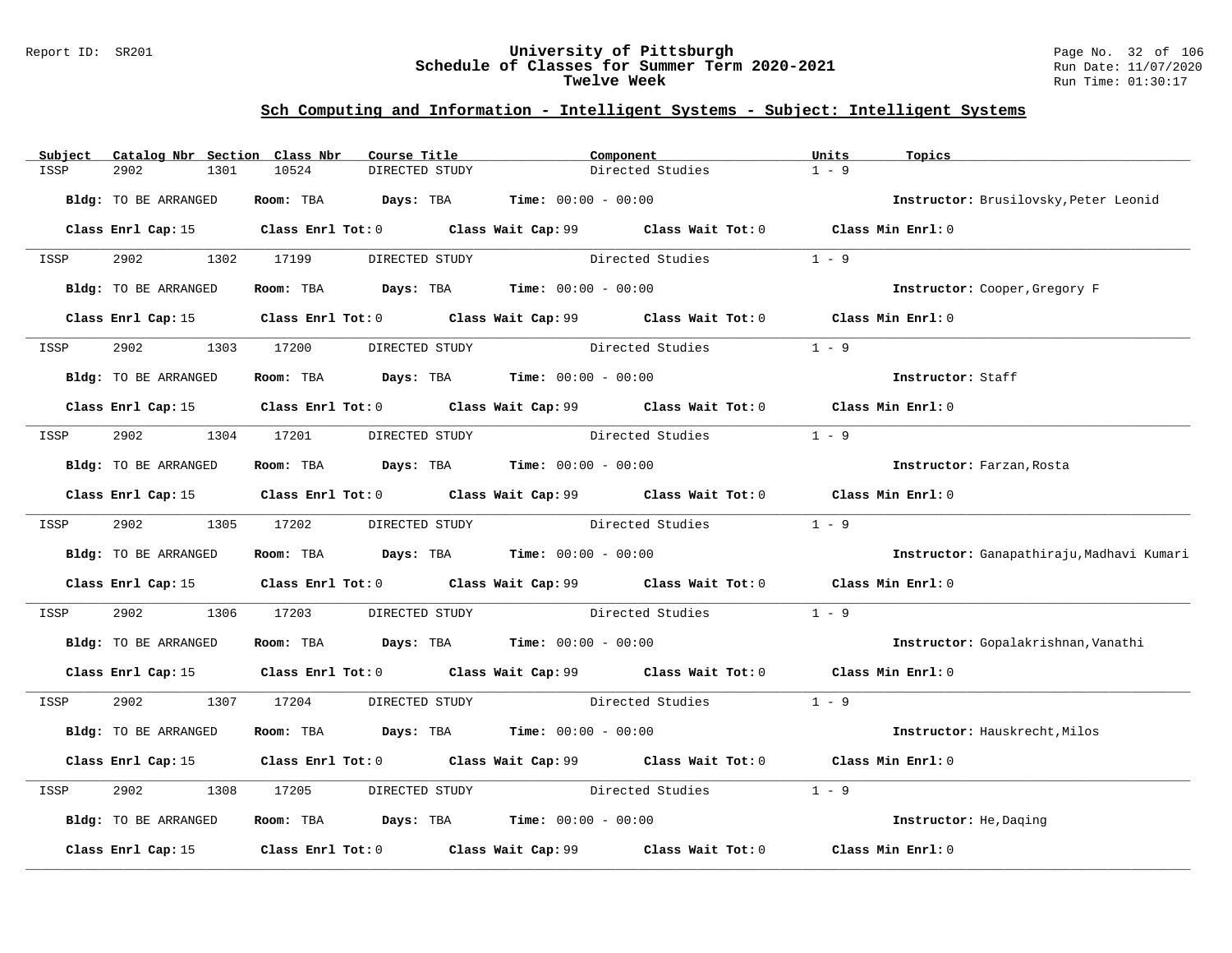| ISSP | 2902<br>1309         | 17206<br>DIRECTED STUDY                                                               | Directed Studies                                                                            | $1 - 9$                               |
|------|----------------------|---------------------------------------------------------------------------------------|---------------------------------------------------------------------------------------------|---------------------------------------|
|      | Bldg: TO BE ARRANGED | Room: TBA $\rule{1em}{0.15mm}$ Days: TBA $\rule{1.5mm}{0.15mm}$ Time: $00:00 - 00:00$ |                                                                                             | Instructor: Hochheiser, Harry Stewart |
|      |                      |                                                                                       | Class Enrl Cap: 15 Class Enrl Tot: 0 Class Wait Cap: 99 Class Wait Tot: 0 Class Min Enrl: 0 |                                       |
|      |                      |                                                                                       | ISSP 2902 1310 17207 DIRECTED STUDY Directed Studies 1 - 9                                  |                                       |
|      | Bldg: TO BE ARRANGED | Room: TBA $\rule{1em}{0.15mm}$ Days: TBA Time: $00:00 - 00:00$                        |                                                                                             | Instructor: Hwa, Rebecca              |
|      |                      |                                                                                       | Class Enrl Cap: 15 Class Enrl Tot: 0 Class Wait Cap: 99 Class Wait Tot: 0 Class Min Enrl: 0 |                                       |
|      |                      |                                                                                       | ISSP 2902 1311 17208 DIRECTED STUDY Directed Studies 1 - 9                                  |                                       |
|      |                      | Bldg: TO BE ARRANGED Room: TBA Days: TBA Time: 00:00 - 00:00                          |                                                                                             | Instructor: Staff                     |
|      |                      |                                                                                       | Class Enrl Cap: 15 Class Enrl Tot: 0 Class Wait Cap: 99 Class Wait Tot: 0 Class Min Enrl: 0 |                                       |
|      |                      |                                                                                       | ISSP 2902 1312 17209 DIRECTED STUDY Directed Studies 1 - 9                                  |                                       |
|      | Bldg: TO BE ARRANGED | Room: TBA $Days:$ TBA Time: $00:00 - 00:00$                                           |                                                                                             | Instructor: Lewis, Charles Michael    |
|      |                      |                                                                                       | Class Enrl Cap: 15 Class Enrl Tot: 0 Class Wait Cap: 99 Class Wait Tot: 0 Class Min Enrl: 0 |                                       |
|      |                      | ISSP 2902 1313 17210 DIRECTED STUDY                                                   | Directed Studies 1 - 9                                                                      |                                       |
|      |                      | Bldg: TO BE ARRANGED Room: TBA Days: TBA Time: 00:00 - 00:00                          |                                                                                             | Instructor: Litman, Diane J           |
|      |                      |                                                                                       | Class Enrl Cap: 15 Class Enrl Tot: 0 Class Wait Cap: 99 Class Wait Tot: 0 Class Min Enrl: 0 |                                       |
| ISSP |                      |                                                                                       | 2902 1314 17211 DIRECTED STUDY Directed Studies 1 - 9                                       |                                       |
|      |                      | Bldg: TO BE ARRANGED Room: TBA Days: TBA Time: 00:00 - 00:00                          |                                                                                             | Instructor: Munro,Paul W              |
|      |                      |                                                                                       | Class Enrl Cap: 15 Class Enrl Tot: 0 Class Wait Cap: 99 Class Wait Tot: 0 Class Min Enrl: 0 |                                       |
| ISSP |                      |                                                                                       | 2902 1315 17212 DIRECTED STUDY Directed Studies 1 - 9                                       |                                       |
|      |                      | Bldg: TO BE ARRANGED Room: TBA Days: TBA Time: 00:00 - 00:00                          |                                                                                             | Instructor: Staff                     |
|      |                      |                                                                                       | Class Enrl Cap: 15 Class Enrl Tot: 0 Class Wait Cap: 99 Class Wait Tot: 0 Class Min Enrl: 0 |                                       |
|      |                      | ISSP 2902 1316 17213 DIRECTED STUDY                                                   | Directed Studies 1 - 9                                                                      |                                       |
|      |                      | Bldg: TO BE ARRANGED Room: TBA Days: TBA Time: 00:00 - 00:00                          |                                                                                             | Instructor: Visweswaran, Shyam        |
|      |                      |                                                                                       | Class Enrl Cap: 15 Class Enrl Tot: 0 Class Wait Cap: 99 Class Wait Tot: 0 Class Min Enrl: 0 |                                       |
|      |                      |                                                                                       | ISSP 2902 1317 17214 DIRECTED STUDY Directed Studies 1 - 9                                  |                                       |
|      |                      | Bldg: TO BE ARRANGED Room: TBA Days: TBA Time: 00:00 - 00:00                          |                                                                                             | Instructor: Staff                     |
|      |                      |                                                                                       | Class Enrl Cap: 15 Class Enrl Tot: 0 Class Wait Cap: 99 Class Wait Tot: 0                   | Class Min Enrl: 0                     |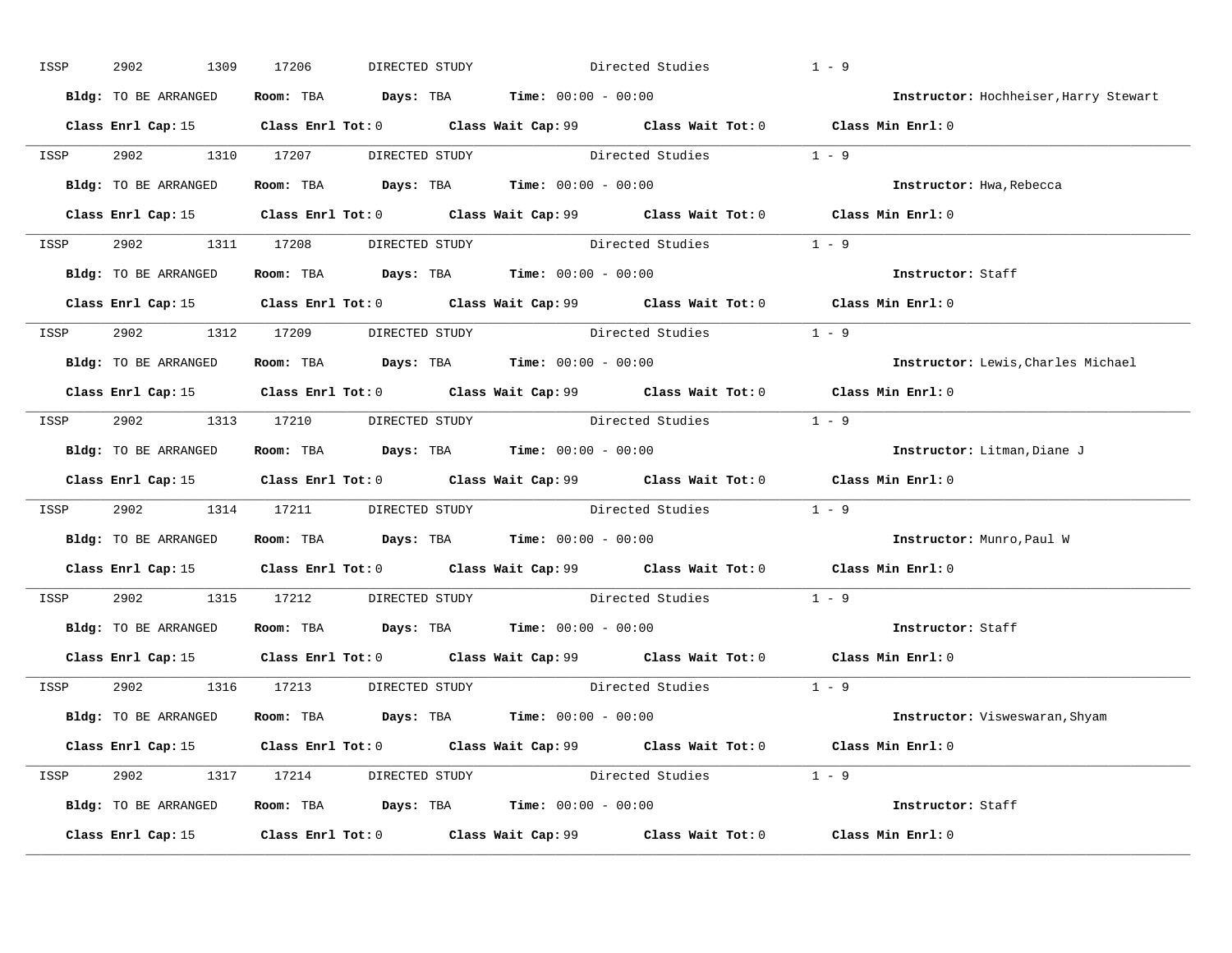#### Report ID: SR201 **University of Pittsburgh** Page No. 34 of 106 **Schedule of Classes for Summer Term 2020-2021** Run Date: 11/07/2020 **Twelve Week** Run Time: 01:30:17

| Subject | Catalog Nbr Section Class Nbr | Course Title                                                   | Component                                                                                   | Units<br>Topics                           |
|---------|-------------------------------|----------------------------------------------------------------|---------------------------------------------------------------------------------------------|-------------------------------------------|
| ISSP    | 2902<br>1318                  | 17215<br>DIRECTED STUDY                                        | Directed Studies                                                                            | $1 - 9$                                   |
|         |                               |                                                                |                                                                                             |                                           |
|         | Bldg: TO BE ARRANGED          | Room: TBA<br>Days: TBA                                         | <b>Time:</b> $00:00 - 00:00$                                                                | Instructor:                               |
|         |                               | Class Enrl Cap: 15 Class Enrl Tot: 0                           | Class Wait Cap: 99 Class Wait Tot: 0 Class Min Enrl: 0                                      |                                           |
| ISSP    | 2902                          | 1319 17216                                                     | DIRECTED STUDY Directed Studies 1 - 9                                                       |                                           |
|         |                               |                                                                |                                                                                             |                                           |
|         | Bldg: TO BE ARRANGED          | Room: TBA $\rule{1em}{0.15mm}$ Days: TBA Time: $00:00 - 00:00$ |                                                                                             | Instructor: Staff                         |
|         |                               |                                                                |                                                                                             |                                           |
|         |                               |                                                                | Class Enrl Cap: 15 Class Enrl Tot: 0 Class Wait Cap: 99 Class Wait Tot: 0 Class Min Enrl: 0 |                                           |
| ISSP    |                               |                                                                | 2990 1300 10080 INDEPENDENT STUDY Independent Study 1 - 9                                   |                                           |
|         |                               |                                                                |                                                                                             |                                           |
|         | Bldg: TO BE ARRANGED          | Room: TBA $Days:$ TBA $Time: 00:00 - 00:00$                    |                                                                                             | Instructor: Ashley, Kevin D               |
|         |                               |                                                                |                                                                                             |                                           |
|         |                               |                                                                | Class Enrl Cap: 15 Class Enrl Tot: 0 Class Wait Cap: 99 Class Wait Tot: 0 Class Min Enrl: 0 |                                           |
| ISSP    |                               |                                                                | 2990 1301 17161 INDEPENDENT STUDY Independent Study 1 - 9                                   |                                           |
|         |                               |                                                                |                                                                                             |                                           |
|         | Bldg: TO BE ARRANGED          | Room: TBA $\rule{1em}{0.15mm}$ Days: TBA Time: $00:00 - 00:00$ |                                                                                             | Instructor: Brusilovsky, Peter Leonid     |
|         |                               |                                                                |                                                                                             |                                           |
|         |                               |                                                                | Class Enrl Cap: 15 Class Enrl Tot: 0 Class Wait Cap: 99 Class Wait Tot: 0 Class Min Enrl: 0 |                                           |
| ISSP    | 2990 700                      |                                                                | 1302 17162 INDEPENDENT STUDY Independent Study 1 - 9                                        |                                           |
|         |                               |                                                                |                                                                                             |                                           |
|         | Bldg: TO BE ARRANGED          |                                                                | Room: TBA $Days:$ TBA $Time:$ $00:00 - 00:00$                                               | Instructor: Cooper, Gregory F             |
|         |                               |                                                                |                                                                                             |                                           |
|         |                               |                                                                | Class Enrl Cap: 15 Class Enrl Tot: 0 Class Wait Cap: 99 Class Wait Tot: 0 Class Min Enrl: 0 |                                           |
| ISSP    |                               |                                                                | 2990 1303 17163 INDEPENDENT STUDY Independent Study 1 - 9                                   |                                           |
|         |                               |                                                                |                                                                                             |                                           |
|         | Bldg: TO BE ARRANGED          | Room: TBA $Days:$ TBA $Time: 00:00 - 00:00$                    |                                                                                             | Instructor: Staff                         |
|         |                               |                                                                |                                                                                             |                                           |
|         |                               |                                                                | Class Enrl Cap: 15 Class Enrl Tot: 0 Class Wait Cap: 99 Class Wait Tot: 0 Class Min Enrl: 0 |                                           |
|         |                               |                                                                |                                                                                             |                                           |
| ISSP    |                               |                                                                | 2990 1304 17164 INDEPENDENT STUDY Independent Study                                         | $1 - 9$                                   |
|         | Bldg: TO BE ARRANGED          |                                                                | Room: TBA $Days$ : TBA $Time: 00:00 - 00:00$                                                | Instructor: Farzan, Rosta                 |
|         |                               |                                                                |                                                                                             |                                           |
|         |                               |                                                                | Class Enrl Cap: 15 Class Enrl Tot: 0 Class Wait Cap: 99 Class Wait Tot: 0 Class Min Enrl: 0 |                                           |
|         |                               |                                                                |                                                                                             |                                           |
| ISSP    |                               |                                                                | 1305 17165 INDEPENDENT STUDY Independent Study 1 - 9                                        |                                           |
|         | Bldg: TO BE ARRANGED          | Room: TBA $\rule{1em}{0.15mm}$ Days: TBA Time: $00:00 - 00:00$ |                                                                                             | Instructor: Ganapathiraju, Madhavi Kumari |
|         |                               |                                                                |                                                                                             |                                           |
|         |                               |                                                                | Class Enrl Cap: 15 (class Enrl Tot: 0 (class Wait Cap: 99 (class Wait Tot: 0                | Class Min Enrl: 0                         |
|         |                               |                                                                |                                                                                             |                                           |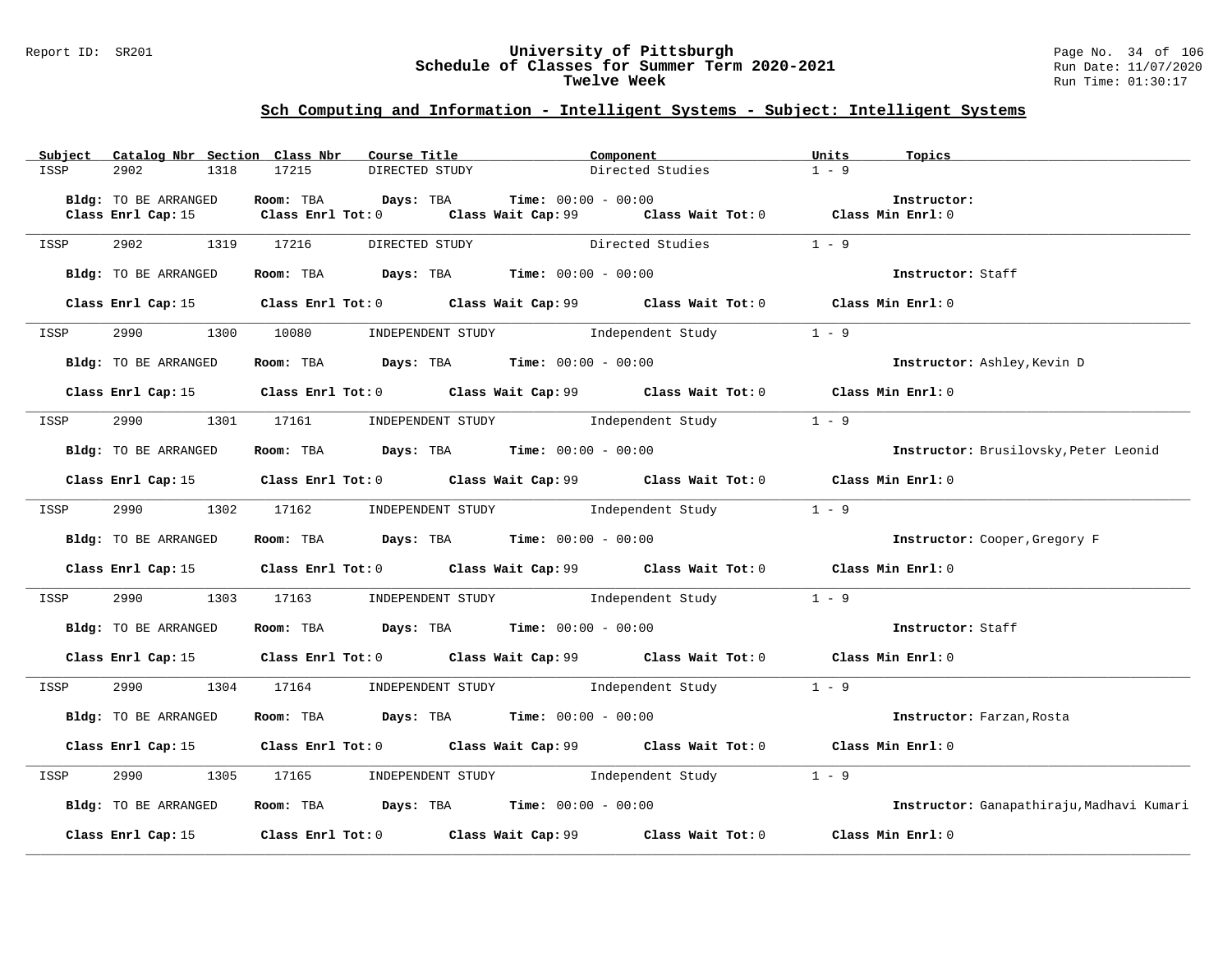#### Report ID: SR201 **University of Pittsburgh** Page No. 35 of 106 **Schedule of Classes for Summer Term 2020-2021** Run Date: 11/07/2020 **Twelve Week** Run Time: 01:30:17

| Subject | Catalog Nbr Section Class Nbr | Course Title                                                                                | Component                           | Units<br>Topics                       |
|---------|-------------------------------|---------------------------------------------------------------------------------------------|-------------------------------------|---------------------------------------|
| ISSP    | 2990<br>1306                  | 17166<br>INDEPENDENT STUDY                                                                  | Independent Study                   | $1 - 9$                               |
|         | Bldg: TO BE ARRANGED          | Room: TBA $Days:$ TBA $Time: 00:00 - 00:00$                                                 |                                     | Instructor: Gopalakrishnan, Vanathi   |
|         |                               | Class Enrl Cap: 15 Class Enrl Tot: 0 Class Wait Cap: 99 Class Wait Tot: 0 Class Min Enrl: 0 |                                     |                                       |
| ISSP    |                               | 2990 1307 17167 INDEPENDENT STUDY Independent Study                                         |                                     | $1 - 9$                               |
|         | Bldg: TO BE ARRANGED          | Room: TBA $Days:$ TBA $Time: 00:00 - 00:00$                                                 |                                     | Instructor: Hauskrecht, Milos         |
|         |                               | Class Enrl Cap: 15 Class Enrl Tot: 0 Class Wait Cap: 99 Class Wait Tot: 0 Class Min Enrl: 0 |                                     |                                       |
| ISSP    | 2990                          | 1308 17168 INDEPENDENT STUDY Independent Study                                              |                                     | $1 - 9$                               |
|         | Bldg: TO BE ARRANGED          | Room: TBA $Days:$ TBA $Time: 00:00 - 00:00$                                                 |                                     | Instructor: He, Daging                |
|         |                               | Class Enrl Cap: 15 Class Enrl Tot: 0 Class Wait Cap: 99 Class Wait Tot: 0 Class Min Enrl: 0 |                                     |                                       |
| ISSP    |                               | 2990 1309 17169 INDEPENDENT STUDY Independent Study                                         |                                     | $1 - 9$                               |
|         | Bldg: TO BE ARRANGED          | Room: TBA $Days:$ TBA $Time: 00:00 - 00:00$                                                 |                                     | Instructor: Hochheiser, Harry Stewart |
|         |                               | Class Enrl Cap: 15 Class Enrl Tot: 0 Class Wait Cap: 99 Class Wait Tot: 0 Class Min Enrl: 0 |                                     |                                       |
| ISSP    |                               | 2990 1310 17170 INDEPENDENT STUDY Independent Study 1 - 9                                   |                                     |                                       |
|         | Bldg: TO BE ARRANGED          | Room: TBA $\rule{1em}{0.15mm}$ Days: TBA $\rule{1.5mm}{0.15mm}$ Time: $00:00 - 00:00$       |                                     | Instructor: Hwa, Rebecca              |
|         |                               | Class Enrl Cap: 15 Class Enrl Tot: 0 Class Wait Cap: 99 Class Wait Tot: 0 Class Min Enrl: 0 |                                     |                                       |
| ISSP    | 2990                          | 1311 17171                                                                                  | INDEPENDENT STUDY 1 - 9             |                                       |
|         | Bldg: TO BE ARRANGED          | Room: TBA $Days:$ TBA Time: $00:00 - 00:00$                                                 |                                     | Instructor: Walker, Erin              |
|         |                               | Class Enrl Cap: 15 Class Enrl Tot: 0 Class Wait Cap: 99 Class Wait Tot: 0 Class Min Enrl: 0 |                                     |                                       |
| ISSP    |                               | 2990 1312 17172 INDEPENDENT STUDY Independent Study 1 - 9                                   |                                     |                                       |
|         | Bldg: TO BE ARRANGED          | Room: TBA $Days:$ TBA $Time: 00:00 - 00:00$                                                 |                                     | Instructor: Lewis, Charles Michael    |
|         |                               | Class Enrl Cap: 15 Class Enrl Tot: 0 Class Wait Cap: 99 Class Wait Tot: 0 Class Min Enrl: 0 |                                     |                                       |
| ISSP    | 2990<br>1313                  | 17173                                                                                       | INDEPENDENT STUDY 1ndependent Study | $1 - 9$                               |
|         | Bldg: TO BE ARRANGED          | Room: TBA $Days:$ TBA $Time: 00:00 - 00:00$                                                 |                                     | Instructor: Litman, Diane J           |
|         | Class Enrl Cap: 15            | Class Enrl Tot: 0 Class Wait Cap: 99                                                        | Class Wait Tot: 0                   | Class Min Enrl: 0                     |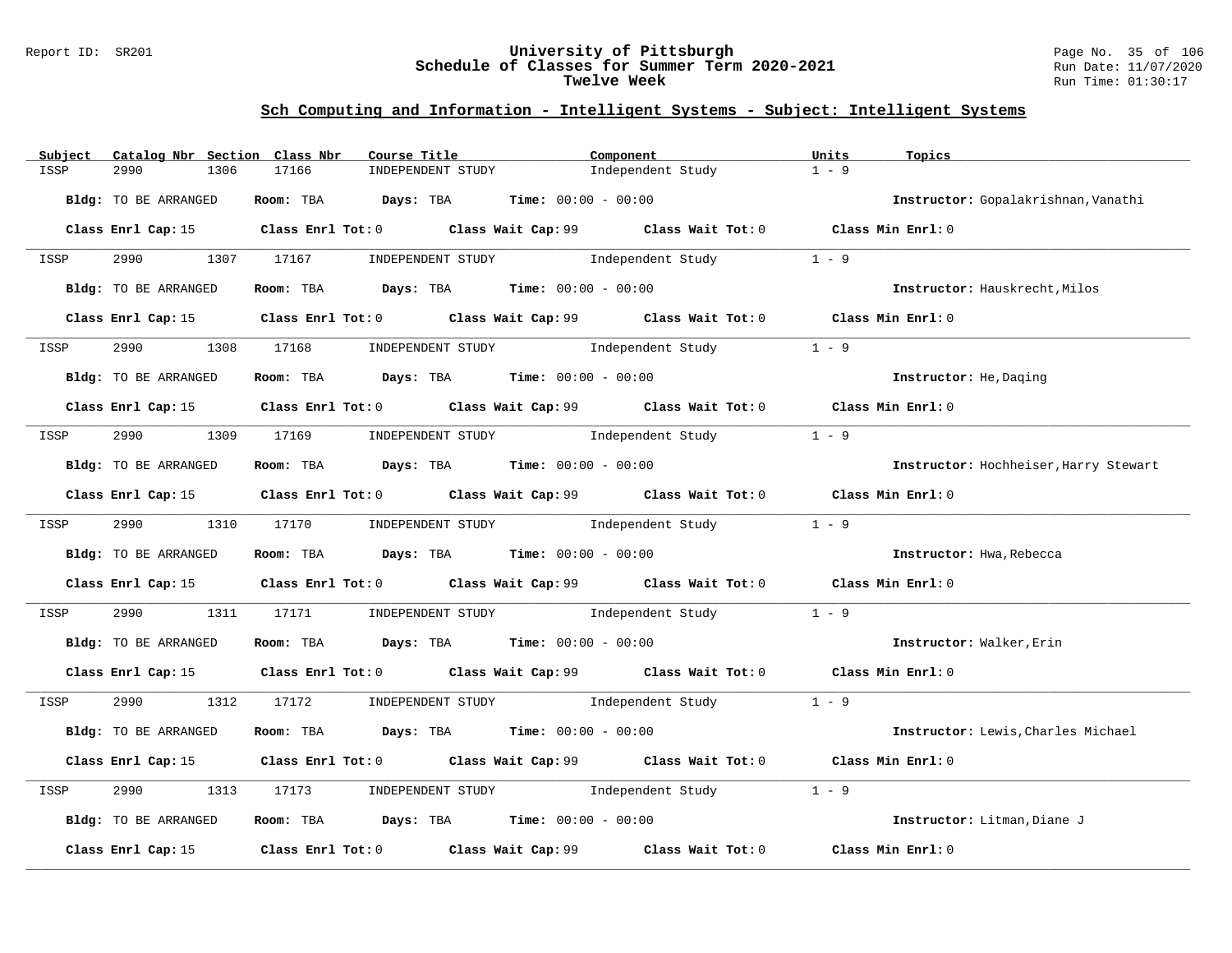| ISSP | 2990<br>1314         | INDEPENDENT STUDY 1ndependent Study<br>17174                                                | $1 - 9$                               |
|------|----------------------|---------------------------------------------------------------------------------------------|---------------------------------------|
|      | Bldg: TO BE ARRANGED | Room: TBA $Days:$ TBA $Time: 00:00 - 00:00$                                                 | Instructor: Munro, Paul W             |
|      |                      | Class Enrl Cap: 15 Class Enrl Tot: 0 Class Wait Cap: 99 Class Wait Tot: 0 Class Min Enrl: 0 |                                       |
| ISSP |                      | 2990 1315 17175 INDEPENDENT STUDY Independent Study 1 - 9                                   |                                       |
|      | Bldg: TO BE ARRANGED | Room: TBA $Days:$ TBA $Time: 00:00 - 00:00$                                                 | Instructor: Staff                     |
|      |                      | Class Enrl Cap: 15 Class Enrl Tot: 0 Class Wait Cap: 99 Class Wait Tot: 0 Class Min Enrl: 0 |                                       |
|      |                      | ISSP 2990 1316 17176 INDEPENDENT STUDY Independent Study 1 - 9                              |                                       |
|      |                      | Bldg: TO BE ARRANGED Room: TBA Days: TBA Time: 00:00 - 00:00                                | Instructor: Visweswaran, Shyam        |
|      |                      | Class Enrl Cap: 15 Class Enrl Tot: 0 Class Wait Cap: 99 Class Wait Tot: 0 Class Min Enrl: 0 |                                       |
| ISSP |                      | 2990 1317 17177 INDEPENDENT STUDY Independent Study 1 - 9                                   |                                       |
|      | Bldg: TO BE ARRANGED | Room: TBA Days: TBA Time: $00:00 - 00:00$                                                   | Instructor: Lu, Xinghua               |
|      |                      | Class Enrl Cap: 15 Class Enrl Tot: 0 Class Wait Cap: 99 Class Wait Tot: 0 Class Min Enrl: 0 |                                       |
|      |                      | ISSP 2990 1318 17178 INDEPENDENT STUDY Independent Study 1 - 9                              |                                       |
|      | Bldg: TO BE ARRANGED | Room: TBA Days: TBA Time: $00:00 - 00:00$                                                   | Instructor: Wu, Shandong              |
|      |                      | Class Enrl Cap: 15 Class Enrl Tot: 0 Class Wait Cap: 99 Class Wait Tot: 0 Class Min Enrl: 0 |                                       |
| ISSP |                      | 2990 1319 17179 INDEPENDENT STUDY Independent Study 1 - 9                                   |                                       |
|      | Bldg: TO BE ARRANGED | Room: TBA $Days:$ TBA Time: $00:00 - 00:00$                                                 | Instructor: Wagner, Michael M         |
|      |                      | Class Enrl Cap: 15 Class Enrl Tot: 0 Class Wait Cap: 99 Class Wait Tot: 0 Class Min Enrl: 0 |                                       |
| ISSP |                      | 3000 1300 10081 RESEARCH AND DISSERTATION PHD Thesis Research                               | $1 - 9$                               |
|      | Bldg: TO BE ARRANGED | Room: TBA $Days:$ TBA $Time: 00:00 - 00:00$                                                 | Instructor: Ashley, Kevin D           |
|      |                      | Class Enrl Cap: 15 Class Enrl Tot: 0 Class Wait Cap: 99 Class Wait Tot: 0 Class Min Enrl: 0 |                                       |
|      |                      | ISSP 3000 1301 17313 RESEARCH AND DISSERTATION PHD Thesis Research 1 - 9                    |                                       |
|      | Bldg: TO BE ARRANGED | Room: TBA $Days:$ TBA $Time: 00:00 - 00:00$                                                 | Instructor: Brusilovsky, Peter Leonid |
|      |                      | Class Enrl Cap: 15 Class Enrl Tot: 0 Class Wait Cap: 99 Class Wait Tot: 0 Class Min Enrl: 0 |                                       |
|      |                      | ISSP 3000 1302 17314 RESEARCH AND DISSERTATION PHD Thesis Research 1 - 9                    |                                       |
|      |                      | Bldg: TO BE ARRANGED Room: TBA Days: TBA Time: 00:00 - 00:00                                | Instructor: Cooper, Gregory F         |
|      |                      | Class Enrl Cap: 15 Class Enrl Tot: 0 Class Wait Cap: 99 Class Wait Tot: 0                   | Class Min Enrl: 0                     |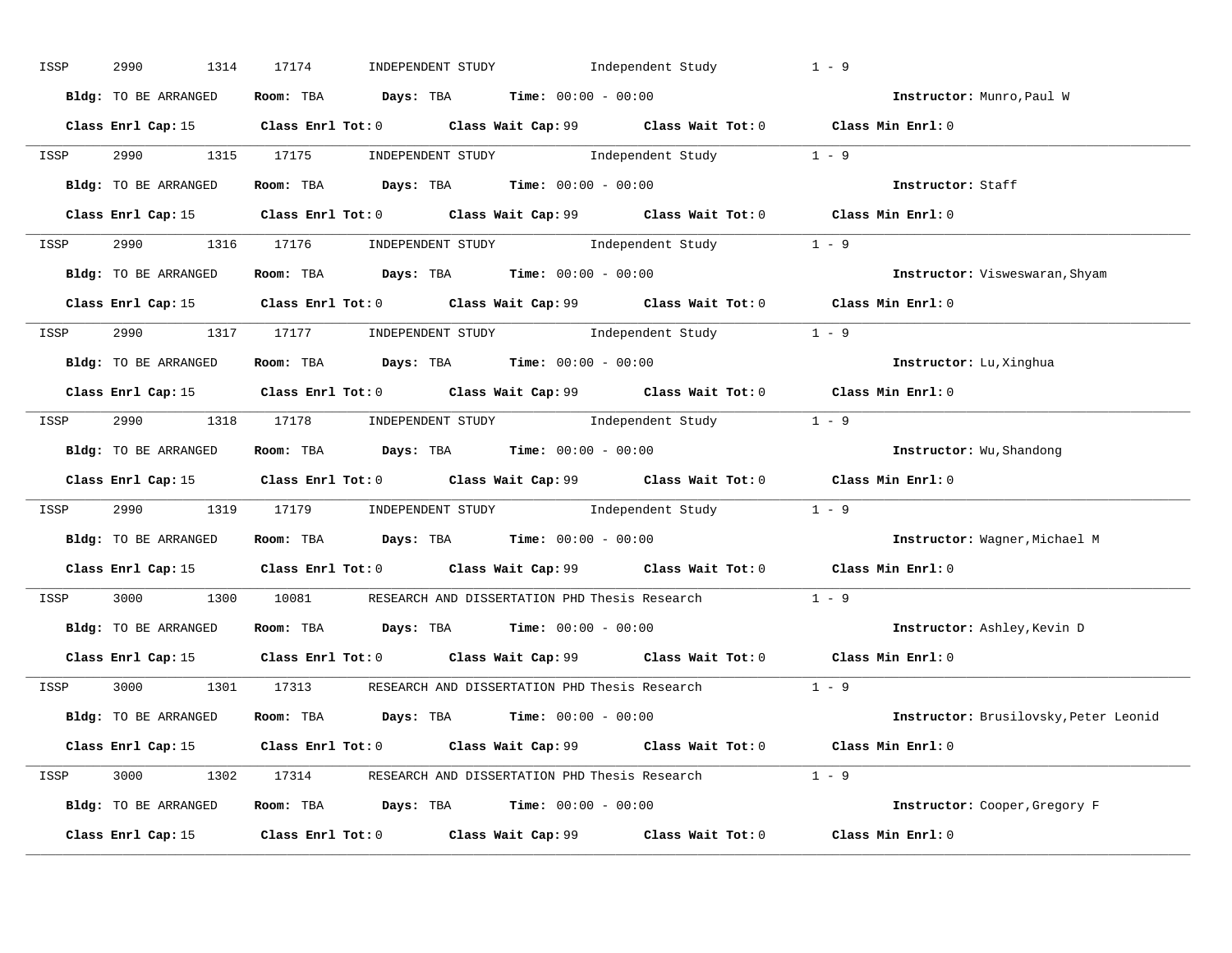### Report ID: SR201 **University of Pittsburgh** Page No. 37 of 106 **Schedule of Classes for Summer Term 2020-2021** Run Date: 11/07/2020 **Twelve Week** Run Time: 01:30:17

# **Sch Computing and Information - Intelligent Systems - Subject: Intelligent Systems**

| Subject | Catalog Nbr Section Class Nbr | Course Title                         |                                                                                          | Component                                                                                   | Units<br>Topics                           |
|---------|-------------------------------|--------------------------------------|------------------------------------------------------------------------------------------|---------------------------------------------------------------------------------------------|-------------------------------------------|
| ISSP    | 3000<br>1303                  | 17315                                | RESEARCH AND DISSERTATION PHD Thesis Research                                            |                                                                                             | $1 - 9$                                   |
|         | Bldg: TO BE ARRANGED          | Days: TBA<br>Room: TBA               | $Time: 00:00 - 00:00$                                                                    |                                                                                             | Instructor: Boyce, Richard D              |
|         |                               |                                      |                                                                                          | Class Enrl Cap: 15 Class Enrl Tot: 0 Class Wait Cap: 99 Class Wait Tot: 0 Class Min Enrl: 0 |                                           |
| ISSP    | 3000                          | 1304 17316                           | RESEARCH AND DISSERTATION PHD Thesis Research                                            |                                                                                             | $1 - 9$                                   |
|         | Bldg: TO BE ARRANGED          |                                      | Room: TBA $Days:$ TBA $Time: 00:00 - 00:00$                                              |                                                                                             | Instructor: Farzan, Rosta                 |
|         |                               |                                      |                                                                                          | Class Enrl Cap: 15 Class Enrl Tot: 0 Class Wait Cap: 99 Class Wait Tot: 0 Class Min Enrl: 0 |                                           |
| ISSP    | 3000<br>1305                  | 17317                                | RESEARCH AND DISSERTATION PHD Thesis Research                                            |                                                                                             | $1 - 9$                                   |
|         | Bldg: TO BE ARRANGED          |                                      | Room: TBA $Days:$ TBA $Time: 00:00 - 00:00$                                              |                                                                                             | Instructor: Ganapathiraju, Madhavi Kumari |
|         |                               |                                      |                                                                                          | Class Enrl Cap: 15 Class Enrl Tot: 0 Class Wait Cap: 99 Class Wait Tot: 0                   | Class Min Enrl: 0                         |
| ISSP    | 3000                          | 1306 17318                           | RESEARCH AND DISSERTATION PHD Thesis Research                                            |                                                                                             | $1 - 9$                                   |
|         | Bldg: TO BE ARRANGED          |                                      | Room: TBA $Days:$ TBA $Time: 00:00 - 00:00$                                              |                                                                                             | Instructor: Gopalakrishnan, Vanathi       |
|         |                               |                                      |                                                                                          | Class Enrl Cap: 15 		 Class Enrl Tot: 0 		 Class Wait Cap: 99 		 Class Wait Tot: 0          | Class Min Enrl: 0                         |
| ISSP    | 3000 000                      | 1307 17319                           |                                                                                          | RESEARCH AND DISSERTATION PHD Thesis Research                                               | $1 - 9$                                   |
|         | Bldg: TO BE ARRANGED          |                                      | Room: TBA $Days: TBA$ Time: $00:00 - 00:00$                                              |                                                                                             | Instructor: Hauskrecht, Milos             |
|         |                               |                                      |                                                                                          | Class Enrl Cap: 15 Class Enrl Tot: 0 Class Wait Cap: 99 Class Wait Tot: 0 Class Min Enrl: 0 |                                           |
| ISSP    | 3000<br>1308                  | 17320                                |                                                                                          | RESEARCH AND DISSERTATION PHD Thesis Research                                               | $1 - 9$                                   |
|         | Bldg: TO BE ARRANGED          |                                      | Room: TBA $Days:$ TBA $Time: 00:00 - 00:00$                                              |                                                                                             | Instructor: He, Daging                    |
|         |                               |                                      |                                                                                          | Class Enrl Cap: 15 Class Enrl Tot: 0 Class Wait Cap: 99 Class Wait Tot: 0 Class Min Enrl: 0 |                                           |
| ISSP    | 3000<br>1309                  | 17321                                |                                                                                          | RESEARCH AND DISSERTATION PHD Thesis Research                                               | $1 - 9$                                   |
|         | Bldg: TO BE ARRANGED          |                                      | Room: TBA $Days:$ TBA $Time: 00:00 - 00:00$                                              |                                                                                             | Instructor: Hochheiser, Harry Stewart     |
|         |                               |                                      | Class Enrl Cap: 15 Class Enrl Tot: 0 Class Wait Cap: 99 Class Wait Tot: 0                |                                                                                             | Class Min Enrl: 0                         |
| ISSP    | 3000<br>1310                  | 17322                                | RESEARCH AND DISSERTATION PHD Thesis Research                                            |                                                                                             | $1 - 9$                                   |
|         | Bldg: TO BE ARRANGED          |                                      | Room: TBA $\rule{1em}{0.15mm}$ Days: TBA $\rule{1.15mm}]{0.15mm}$ Time: $0.000 - 0.0000$ |                                                                                             | Instructor: Hwa, Rebecca                  |
|         | Class Enrl Cap: 15            | Class Enrl Tot: 0 Class Wait Cap: 99 |                                                                                          | Class Wait Tot: 0                                                                           | Class Min Enrl: 0                         |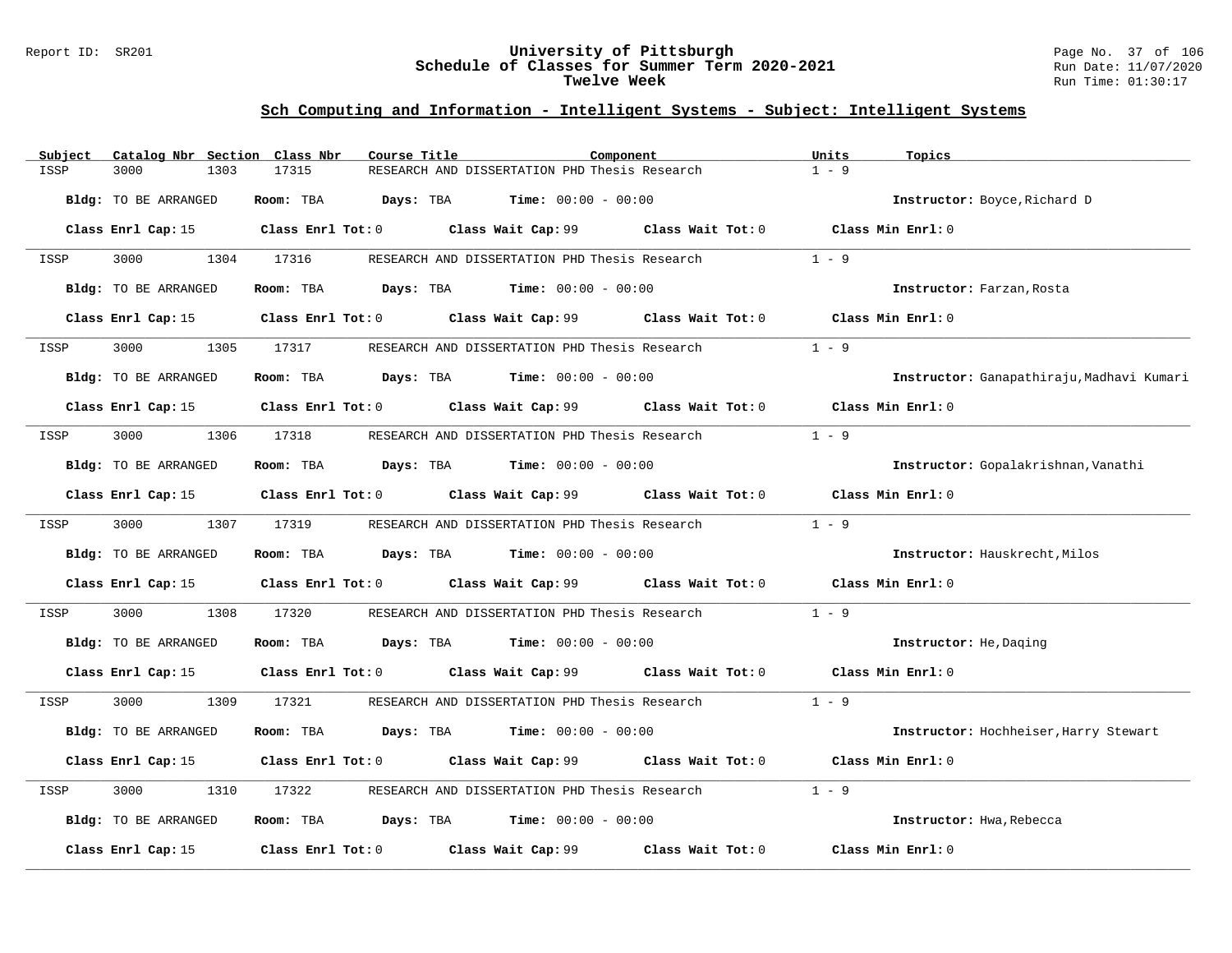| ISSP<br>3000 1311 17323 | RESEARCH AND DISSERTATION PHD Thesis Research                                                                                                                                           | $1 - 9$ |                                    |
|-------------------------|-----------------------------------------------------------------------------------------------------------------------------------------------------------------------------------------|---------|------------------------------------|
| Bldg: TO BE ARRANGED    | Room: TBA $Days:$ TBA $Time: 00:00 - 00:00$<br>Class Enrl Cap: 15 Class Enrl Tot: 0 Class Wait Cap: 99 Class Wait Tot: 0 Class Enrl Cap: 15 Class Enrl Tot: 0                           |         | Instructor:                        |
|                         | ISSP 3000 1312 17324 RESEARCH AND DISSERTATION PHD Thesis Research                                                                                                                      |         | $1 - 9$                            |
| Bldg: TO BE ARRANGED    | Room: TBA $Days:$ TBA $Time: 00:00 - 00:00$                                                                                                                                             |         | Instructor: Lewis, Charles Michael |
|                         | Class Enrl Cap: 15 Class Enrl Tot: 0 Class Wait Cap: 99 Class Wait Tot: 0 Class Min Enrl: 0                                                                                             |         |                                    |
|                         | ISSP 3000 1313 17325 RESEARCH AND DISSERTATION PHD Thesis Research                                                                                                                      |         | $1 - 9$                            |
| Bldg: TO BE ARRANGED    | Room: TBA $Days:$ TBA $Time: 00:00 - 00:00$                                                                                                                                             |         | Instructor: Litman, Diane J        |
|                         | Class Enrl Cap: 15 Class Enrl Tot: 0 Class Wait Cap: 99 Class Wait Tot: 0 Class Min Enrl: 0                                                                                             |         |                                    |
|                         | ISSP 3000 1314 17326 RESEARCH AND DISSERTATION PHD Thesis Research                                                                                                                      |         | $1 - 9$                            |
| Bldg: TO BE ARRANGED    | Room: TBA $\rule{1em}{0.15mm}$ Days: TBA Time: $00:00 - 00:00$                                                                                                                          |         | Instructor: Munro, Paul W          |
|                         | Class Enrl Cap: 15 Class Enrl Tot: 0 Class Wait Cap: 99 Class Wait Tot: 0 Class Min Enrl: 0                                                                                             |         |                                    |
|                         | ISSP 3000 1315 17327 RESEARCH AND DISSERTATION PHD Thesis Research                                                                                                                      |         | $1 - 9$                            |
| Bldg: TO BE ARRANGED    | Room: TBA $Days:$ TBA $Time: 00:00 - 00:00$<br>Class Enrl Cap: 15 Class Enrl Tot: 0 Class Wait Cap: 99 Class Wait Tot: 0 Class Min Enrl: 0                                              |         | Instructor:                        |
| ISSP                    | 3000 1316 17328 RESEARCH AND DISSERTATION PHD Thesis Research                                                                                                                           |         | $1 - 9$                            |
| Bldg: TO BE ARRANGED    | Room: TBA $\rule{1em}{0.15mm}$ Days: TBA $\rule{1.5mm}{0.15mm}$ Time: $00:00 - 00:00$                                                                                                   |         | Instructor: Visweswaran, Shyam     |
|                         | Class Enrl Cap: 15 Class Enrl Tot: 0 Class Wait Cap: 99 Class Wait Tot: 0 Class Min Enrl: 0                                                                                             |         |                                    |
|                         | ISSP 3000 1317 17329 RESEARCH AND DISSERTATION PHD Thesis Research 1 - 9                                                                                                                |         |                                    |
| Bldg: TO BE ARRANGED    | Room: TBA $\rule{1em}{0.15mm}$ Days: TBA $\rule{1.15mm}]{0.15mm}$ Time: $0.000 - 0.0000$<br>Class Enrl Cap: 15 Class Enrl Tot: 0 Class Wait Cap: 99 Class Wait Tot: 0 Class Min Enrl: 0 |         | Instructor:                        |
|                         | ISSP 3000 1318 17330 RESEARCH AND DISSERTATION PHD Thesis Research                                                                                                                      | $1 - 9$ |                                    |
| Bldg: TO BE ARRANGED    | Room: TBA $Days:$ TBA $Time: 00:00 - 00:00$<br>Class Enrl Cap: 15 Class Enrl Tot: 0 Class Wait Cap: 99 Class Wait Tot: 0 Class Min Enrl: 0                                              |         | Instructor:                        |
| ISSP                    | 3000 1319 17331 RESEARCH AND DISSERTATION PHD Thesis Research 1 - 9                                                                                                                     |         |                                    |
| Bldg: TO BE ARRANGED    | Room: TBA $Days:$ TBA $Time: 00:00 - 00:00$                                                                                                                                             |         | Instructor: Staff                  |
|                         | Class Enrl Cap: 15 Class Enrl Tot: 0 Class Wait Cap: 99 Class Wait Tot: 0                                                                                                               |         | Class Min Enrl: 0                  |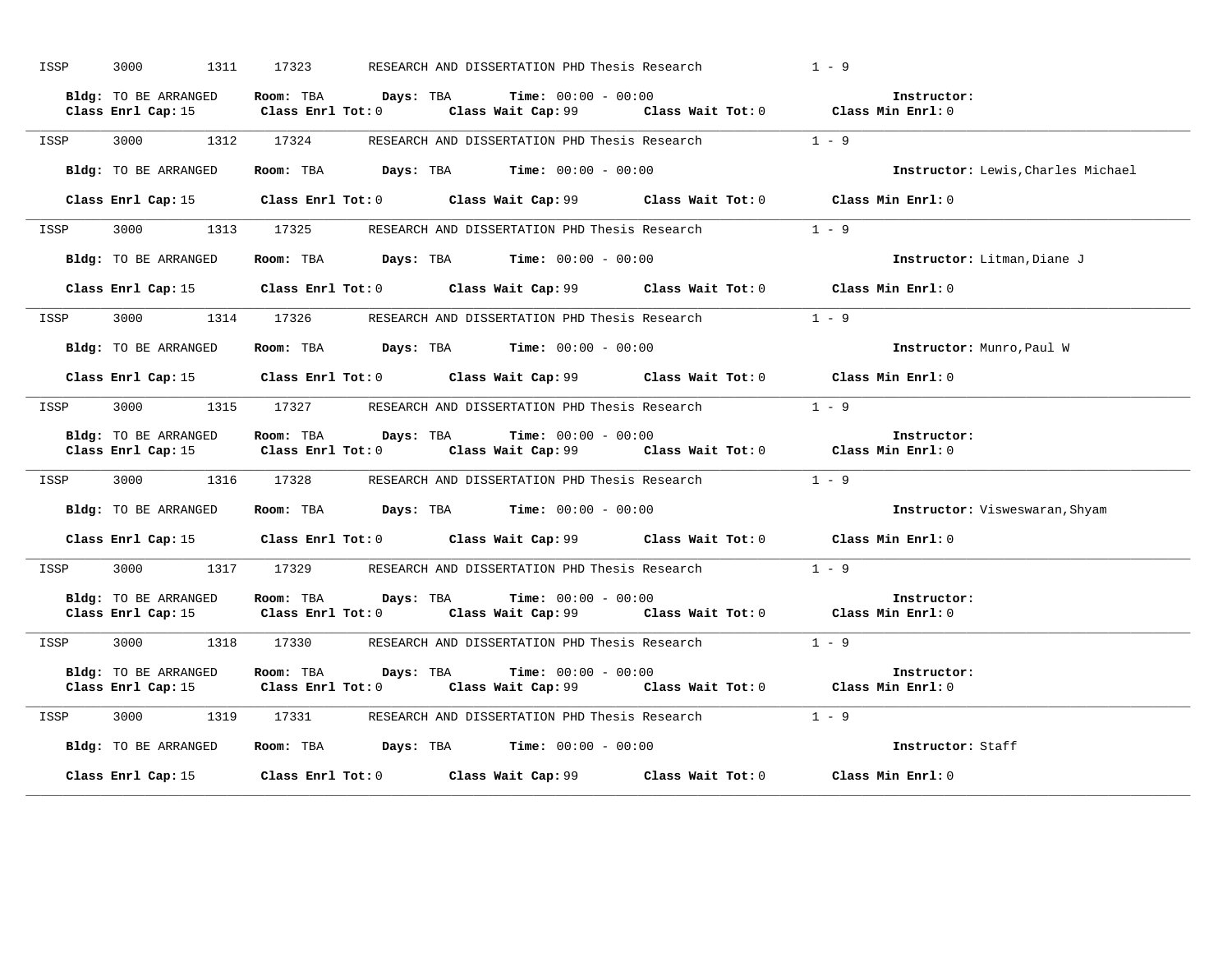#### Report ID: SR201 **University of Pittsburgh** Page No. 39 of 106 **Schedule of Classes for Summer Term 2020-2021** Run Date: 11/07/2020 **Twelve Week** Run Time: 01:30:17

| Catalog Nbr Section Class Nbr<br>Subject | Course Title<br>Component                                                                                                        | Units<br>Topics<br>3                   |
|------------------------------------------|----------------------------------------------------------------------------------------------------------------------------------|----------------------------------------|
| 0010<br>INFSCI<br>1030                   | 18674<br>INTRO TO INFORM, SYS & SOCIETYLecture                                                                                   |                                        |
| Bldg: TBA                                | Room: TBA<br>Days: M<br><b>Time:</b> $18:00 - 21:15$                                                                             | Instructor: Barton, John David         |
| Class Enrl Cap: 50                       | Class Enrl Tot: 0<br>Class Wait Cap: 20                                                                                          | Class Wait Tot: 0<br>Class Min Enrl: 0 |
|                                          | Attributes: DSAS Quant.-Formal Reason General Ed. Requirement<br>Room Characteristics: PeopleSoft - Scheduled (PS)(1)            |                                        |
| INFSCI<br>0419<br>1010                   | 19991<br>PYTHON FOR DATA MGT & ANLYTCS Lecture                                                                                   | 3                                      |
|                                          |                                                                                                                                  |                                        |
| Bldg: TBA                                | Room: TBA<br>Days: Tu<br><b>Time:</b> $12:00 - 15:15$                                                                            | Instructor: Perkoski, Robert R         |
| Class Enrl Cap: 20                       | Class Enrl Tot: 0<br>Class Wait Cap: 20                                                                                          | Class Wait Tot: 0<br>Class Min Enrl: 0 |
| 1070<br>1010<br>INFSCI                   | 19133<br>INTRO TO TELCOM & NETWORKS<br>Lecture                                                                                   | $\overline{3}$                         |
| Bldg: TBA                                | Room: TBA<br>Days: M<br><b>Time:</b> $12:00 - 15:15$                                                                             | Instructor: Anderson, Katharine        |
| Class Enrl Cap: 25                       | Class Enrl Tot: 0<br>Class Wait Cap: 20                                                                                          | Class Wait Tot: 0<br>Class Min Enrl: 0 |
|                                          | Room Characteristics: PeopleSoft - Scheduled (PS)(1)<br>Combined Section ID: 0002(INFSCI/1070/TELCOM/2000) - TELCOM 2000(#19132) |                                        |
|                                          |                                                                                                                                  |                                        |
| 1080<br>1010<br>INFSCI                   | 18675<br>INDEPENDENT STUDY<br>Independent Study                                                                                  | $1 - 3$                                |
| Bldg: TO BE ARRANGED                     | Room: TBA<br>Days: TBA<br><b>Time:</b> $00:00 - 00:00$                                                                           | Instructor: Babichenko, Dmitriy        |
| Class Enrl Cap: 35                       | Class Enrl Tot: 0<br>Class Wait Cap: 20                                                                                          | Class Wait Tot: 0<br>Class Min Enrl: 0 |
| 1080<br>1030<br>INFSCI                   | 18676<br>Independent Study<br>INDEPENDENT STUDY                                                                                  | $1 - 3$                                |
| Bldg: TO BE ARRANGED                     | Room: TBA<br>Days: TBA<br><b>Time:</b> $00:00 - 00:00$                                                                           | Instructor: Mitchell, Leona            |
| Class Enrl Cap: 35                       | Class Enrl Tot: 0<br>Class Wait Cap: 20                                                                                          | Class Wait Tot: 0<br>Class Min Enrl: 0 |
| 1080<br>1040<br>INFSCI                   | 18677<br>INDEPENDENT STUDY<br>Independent Study                                                                                  | $1 - 3$                                |
| Bldg: TO BE ARRANGED                     | Room: TBA<br>Days: TBA<br><b>Time:</b> $00:00 - 00:00$                                                                           | Instructor: Perkoski, Robert R         |
| Class Enrl Cap: 35                       | Class Enrl Tot: 0<br>Class Wait Cap: 20                                                                                          | Class Wait Tot: 0<br>Class Min Enrl: 0 |
| 1080<br>1050<br>INFSCI                   | 18678<br>Independent Study<br>INDEPENDENT STUDY                                                                                  | $1 - 3$                                |
| <b>Bldg:</b> TO BE ARRANGED              | Room: TBA<br>Days: TBA<br><b>Time:</b> $00:00 - 00:00$                                                                           | Instructor: Lin, Yuru                  |
| Class Enrl Cap: 35                       | Class Enrl Tot: 0<br>Class Wait Cap: 20                                                                                          | Class Wait Tot: 0<br>Class Min Enrl: 0 |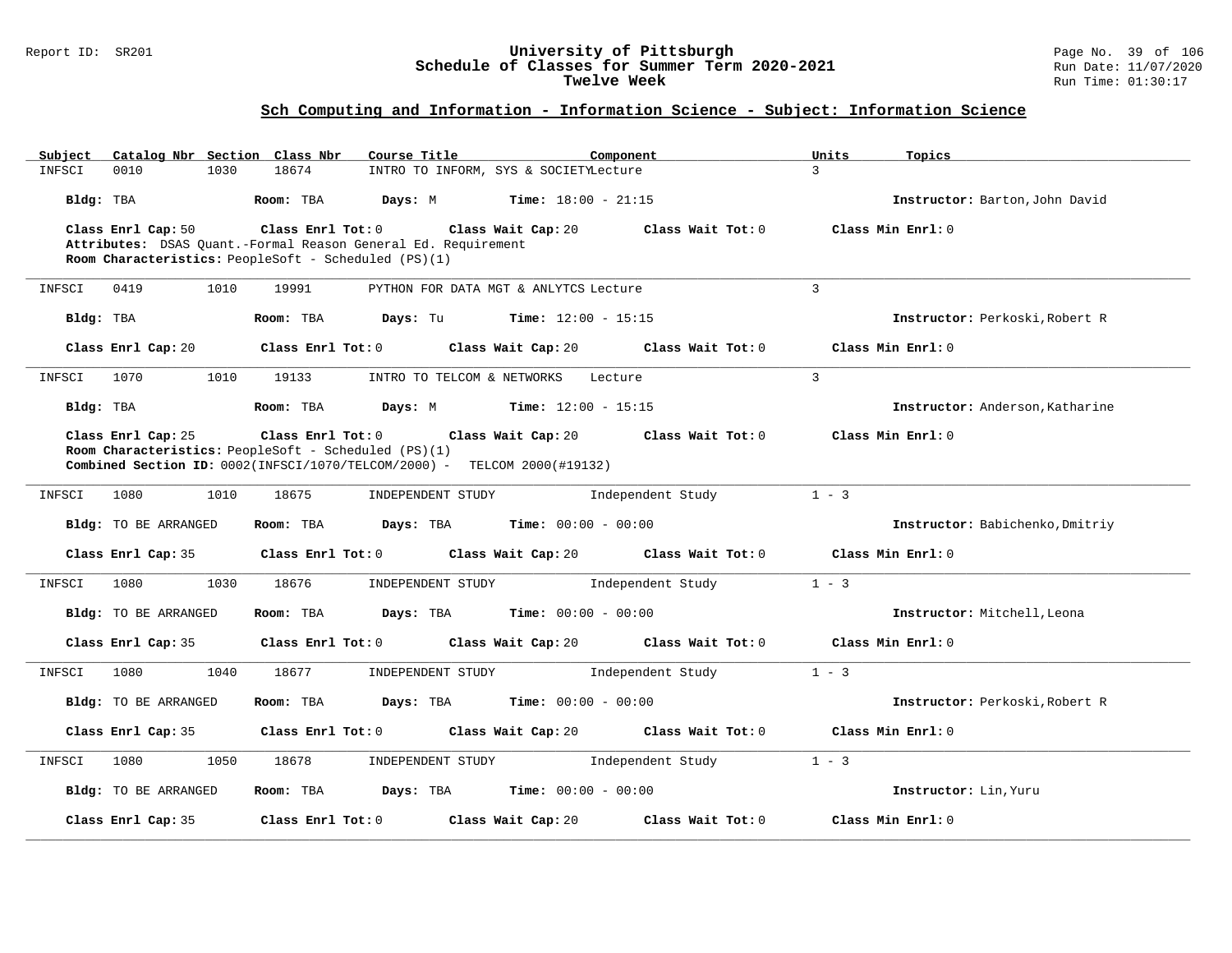#### Report ID: SR201 **University of Pittsburgh** Page No. 40 of 106 **Schedule of Classes for Summer Term 2020-2021** Run Date: 11/07/2020 **Twelve Week** Run Time: 01:30:17

| Subject Catalog Nbr Section Class Nbr | Course Title <b>Source Search</b>                                                           | Component         | Units<br>Topics                  |
|---------------------------------------|---------------------------------------------------------------------------------------------|-------------------|----------------------------------|
| 1080<br>1060<br>INFSCI                | 18679<br>INDEPENDENT STUDY                                                                  | Independent Study | $1 - 3$                          |
| Bldg: TO BE ARRANGED                  | Room: TBA $Days:$ TBA $Time: 00:00 - 00:00$                                                 |                   | Instructor: Tipper, David Warren |
|                                       | Class Enrl Cap: 35 Class Enrl Tot: 0 Class Wait Cap: 20 Class Wait Tot: 0 Class Min Enrl: 0 |                   |                                  |
|                                       | INFSCI 1080 1070 18680 INDEPENDENT STUDY Independent Study 1 - 3                            |                   |                                  |
| Bldg: TO BE ARRANGED                  | Room: TBA Days: TBA Time: $00:00 - 00:00$                                                   |                   |                                  |
|                                       | Class Enrl Cap: 35 Class Enrl Tot: 0 Class Wait Cap: 20 Class Wait Tot: 0 Class Min Enrl: 0 |                   |                                  |
|                                       | INFSCI 1080 1080 18681 INDEPENDENT STUDY Independent Study 1 - 3                            |                   |                                  |
| Bldg: TO BE ARRANGED                  | Room: TBA $\rule{1em}{0.15mm}$ Days: TBA $\rule{1.15mm}{0.15mm}$ Time: $00:00 - 00:00$      |                   | Instructor: Staff                |
|                                       | Class Enrl Cap: 35 Class Enrl Tot: 0 Class Wait Cap: 20 Class Wait Tot: 0 Class Min Enrl: 0 |                   |                                  |
|                                       | INFSCI 1080 1090 18682 INDEPENDENT STUDY Independent Study 1 - 3                            |                   |                                  |
| Bldg: TO BE ARRANGED                  | Room: TBA $Days:$ TBA Time: $00:00 - 00:00$                                                 |                   | Instructor: Staff                |
|                                       | Class Enrl Cap: 35 Class Enrl Tot: 0 Class Wait Cap: 20 Class Wait Tot: 0 Class Min Enrl: 0 |                   |                                  |
|                                       | INFSCI 1080 1100 18683 INDEPENDENT STUDY Independent Study 1 - 3                            |                   |                                  |
| Bldg: TO BE ARRANGED                  | Room: TBA $Days$ : TBA $Time: 00:00 - 00:00$                                                |                   | Instructor: Staff                |
|                                       | Class Enrl Cap: 35 Class Enrl Tot: 0 Class Wait Cap: 20 Class Wait Tot: 0 Class Min Enrl: 0 |                   |                                  |
|                                       | INFSCI 1080 1110 18684 INDEPENDENT STUDY Independent Study 1 - 3                            |                   |                                  |
|                                       | Bldg: TO BE ARRANGED ROOM: TBA Days: TBA Time: 00:00 - 00:00                                |                   | Instructor: Staff                |
|                                       | Class Enrl Cap: 35 Class Enrl Tot: 0 Class Wait Cap: 20 Class Wait Tot: 0 Class Min Enrl: 0 |                   |                                  |
|                                       | INFSCI 1080 1120 18685 INDEPENDENT STUDY Independent Study 1 - 3                            |                   |                                  |
| Bldg: TO BE ARRANGED                  | Room: TBA $Days$ : TBA $Time: 00:00 - 00:00$                                                |                   | Instructor: Staff                |
|                                       | Class Enrl Cap: 35 Class Enrl Tot: 0 Class Wait Cap: 20 Class Wait Tot: 0 Class Min Enrl: 0 |                   |                                  |
|                                       | INFSCI 1080 1130 18686 INDEPENDENT STUDY Independent Study 1 - 3                            |                   |                                  |
| Bldg: TO BE ARRANGED                  | Room: TBA $Days:$ TBA Time: $00:00 - 00:00$                                                 |                   | Instructor: Staff                |
|                                       | Class Enrl Cap: 35 Class Enrl Tot: 0 Class Wait Cap: 20 Class Wait Tot: 0                   |                   | Class Min Enrl: 0                |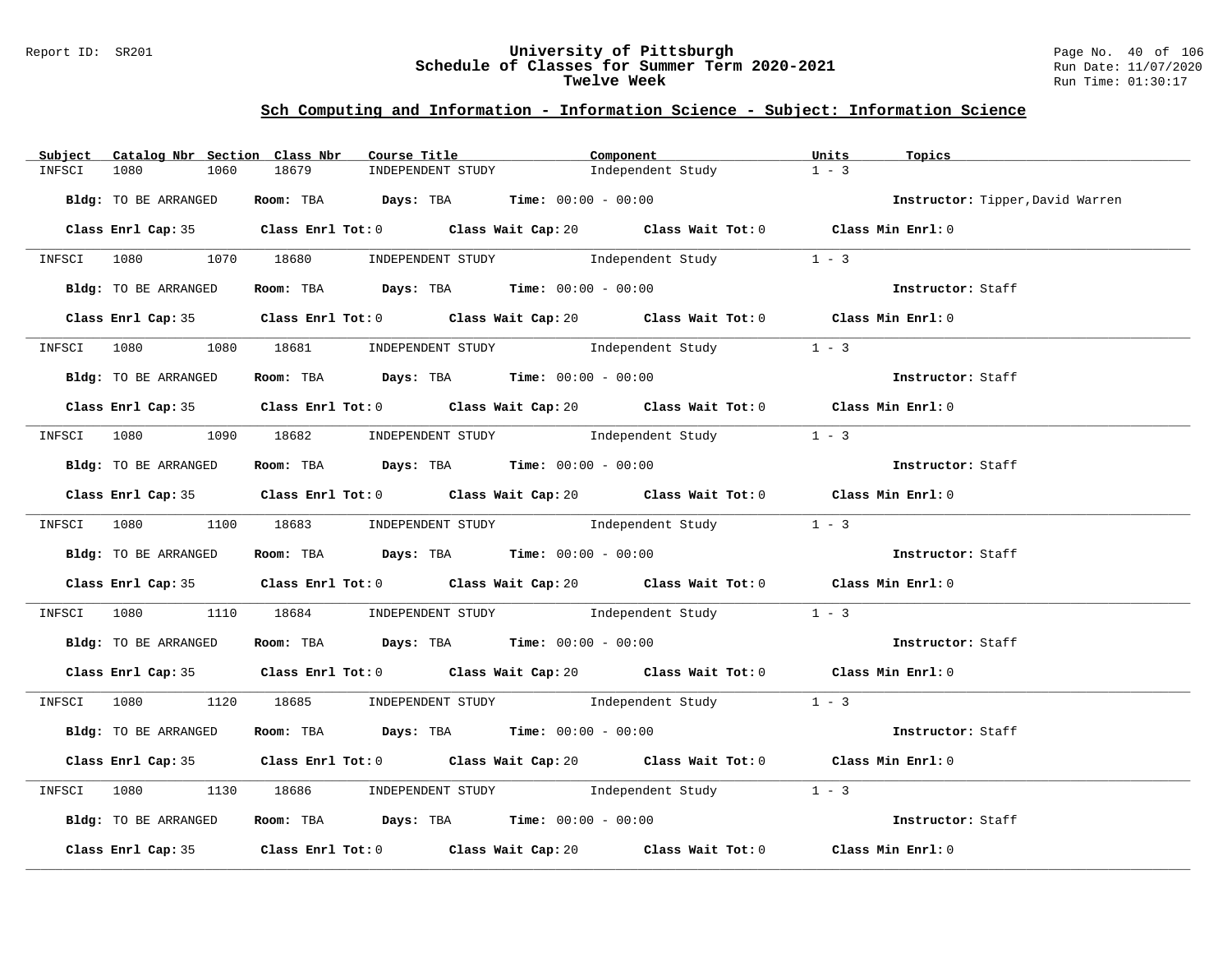| INFSCI | 1080<br>1150                                      | 18687                                                                         | INDEPENDENT STUDY 1ndependent Study                                                         | $1 - 3$                         |
|--------|---------------------------------------------------|-------------------------------------------------------------------------------|---------------------------------------------------------------------------------------------|---------------------------------|
|        | Bldg: TO BE ARRANGED                              | Room: TBA $Days:$ TBA $Time: 00:00 - 00:00$                                   |                                                                                             | Instructor: Staff               |
|        | Class Enrl Cap: 35                                |                                                                               | Class Enrl Tot: $0$ Class Wait Cap: $20$ Class Wait Tot: $0$ Class Min Enrl: $0$            |                                 |
|        | INFSCI 1080 1160 18688                            |                                                                               | INDEPENDENT STUDY 1 - 3                                                                     |                                 |
|        | Bldg: TO BE ARRANGED                              |                                                                               | Room: TBA $Days:$ TBA $Time: 00:00 - 00:00$                                                 | Instructor: Staff               |
|        |                                                   |                                                                               | Class Enrl Cap: 35 Class Enrl Tot: 0 Class Wait Cap: 20 Class Wait Tot: 0 Class Min Enrl: 0 |                                 |
| INFSCI | 1080                                              | 1170 18689                                                                    | INDEPENDENT STUDY 1 - 3                                                                     |                                 |
|        | Bldg: TO BE ARRANGED                              | Room: TBA $Days:$ TBA $Time:$ $00:00 - 00:00$                                 |                                                                                             | Instructor: Staff               |
|        |                                                   |                                                                               | Class Enrl Cap: 35 Class Enrl Tot: 0 Class Wait Cap: 20 Class Wait Tot: 0 Class Min Enrl: 0 |                                 |
|        | INFSCI 1080 1180 18690                            |                                                                               | INDEPENDENT STUDY 1 - 3                                                                     |                                 |
|        | Bldg: TO BE ARRANGED                              |                                                                               | Room: TBA $Days:$ TBA $Time: 00:00 - 00:00$                                                 | Instructor: Staff               |
|        |                                                   |                                                                               | Class Enrl Cap: 35 Class Enrl Tot: 0 Class Wait Cap: 20 Class Wait Tot: 0 Class Min Enrl: 0 |                                 |
| INFSCI | 1081<br>1200                                      | 20436                                                                         | TEAM-BASED CAPSTONE PROJECT Directed Studies 1 - 3                                          |                                 |
|        |                                                   | Bldg: TO BE ARRANGED Room: TBA Days: TBA Time: 00:00 - 00:00                  |                                                                                             | Instructor: Babichenko, Dmitriy |
|        | Class Enrl Cap: 20<br>Attributes: Capstone Course |                                                                               | Class Enrl Tot: $0$ Class Wait Cap: $20$ Class Wait Tot: $0$ Class Min Enrl: $0$            |                                 |
|        |                                                   |                                                                               | INFSCI 1082 1010 19131 INFORMATION SCI COOPV PROGRAM Independent Study 1                    |                                 |
|        | Bldg: TO BE ARRANGED                              | Room: TBA $Days:$ TBA $Time: 00:00 - 00:00$                                   |                                                                                             | Instructor: Mitchell, Leona     |
|        |                                                   | Class Enrl Cap: 35 Class Enrl Tot: 0 Class Wait Cap: 20 Class Wait Tot: 0     |                                                                                             | Class Min Enrl: 0               |
|        | INFSCI 1085 1020 18692                            |                                                                               | INTERNSHIP Practicum                                                                        | $\overline{3}$                  |
|        | Bldg: TO BE ARRANGED                              | Room: TBA $\rule{1em}{0.15mm}$ Days: TBA Time: $00:00 - 00:00$                |                                                                                             | Instructor: Munro, Paul W       |
|        |                                                   |                                                                               | Class Enrl Cap: 30 Class Enrl Tot: 0 Class Wait Cap: 20 Class Wait Tot: 0 Class Min Enrl: 0 |                                 |
| INFSCI | 2300                                              | 1370 18693<br>HUMAN INFORMATION PROCESSING Lecture                            |                                                                                             | $\overline{3}$                  |
|        |                                                   | <b>Bldg:</b> TBA <b>Room:</b> TBA <b>Days:</b> W <b>Time:</b> $18:00 - 21:15$ |                                                                                             | Instructor: Walker,Jon          |
|        | Class Enrl Cap: 60                                | Room Characteristics: PeopleSoft - Scheduled (PS)(1)                          | Class Enrl Tot: 0 Class Wait Cap: 99 Class Wait Tot: 0 Class Min Enrl: 0                    |                                 |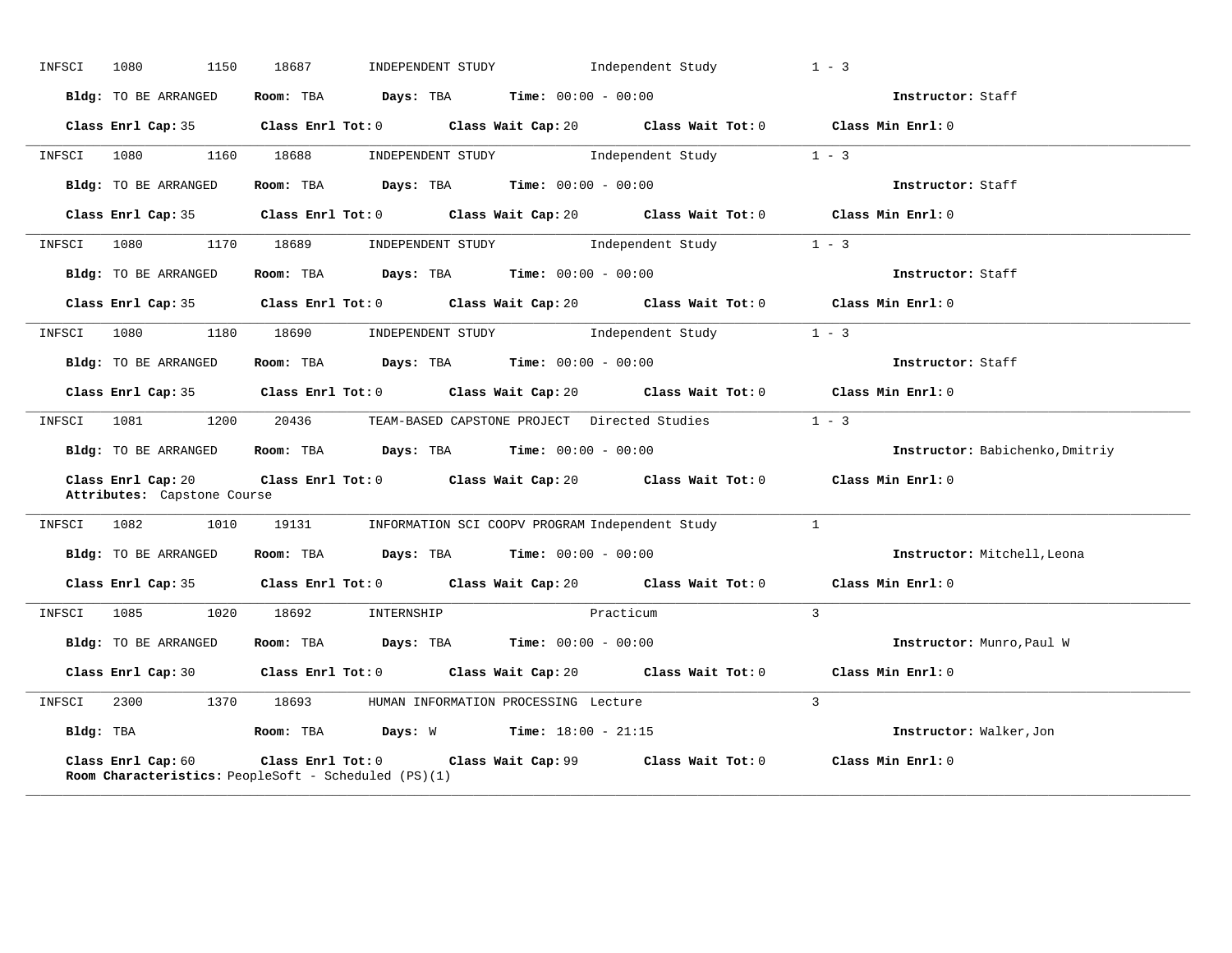#### Report ID: SR201 **University of Pittsburgh** Page No. 42 of 106 **Schedule of Classes for Summer Term 2020-2021** Run Date: 11/07/2020 **Twelve Week** Run Time: 01:30:17

| Catalog Nbr Section Class Nbr<br>Subject | Component<br>Course Title                                                                   | Units<br>Topics                       |
|------------------------------------------|---------------------------------------------------------------------------------------------|---------------------------------------|
| 2910<br>1000<br>INFSCI                   | Independent Study<br>18695<br>INDEP STUDY: FOUNDATIONS                                      | $1 - 3$                               |
| Bldg: TO BE ARRANGED                     | <b>Room:</b> TBA <b>Days:</b> TBA <b>Time:</b> 00:00 - 00:00                                | Instructor: Brusilovsky, Peter Leonid |
|                                          | Class Enrl Cap: 99 Class Enrl Tot: 0 Class Wait Cap: 99 Class Wait Tot: 0 Class Min Enrl: 0 |                                       |
| INFSCI 2910                              | 1005 18697<br>Independent Study<br>INDEP STUDY: FOUNDATIONS                                 | $1 - 3$                               |
| <b>Bldg:</b> TO BE ARRANGED              | Room: TBA $Days:$ TBA $Time: 00:00 - 00:00$                                                 | Instructor: Druzdzel, Marek J         |
|                                          | Class Enrl Cap: 99 Class Enrl Tot: 0 Class Wait Cap: 99 Class Wait Tot: 0 Class Min Enrl: 0 |                                       |
| 2910<br>INFSCI                           | 1010 18698 INDEP STUDY: FOUNDATIONS Independent Study                                       | $1 - 3$                               |
| Bldg: TO BE ARRANGED                     | Room: TBA $Days:$ TBA $Time: 00:00 - 00:00$                                                 | Instructor: Farzan, Rosta             |
|                                          | Class Enrl Cap: 99 Class Enrl Tot: 0 Class Wait Cap: 99 Class Wait Tot: 0 Class Min Enrl: 0 |                                       |
| 2910<br>INFSCI                           | 1015 18700 INDEP STUDY: FOUNDATIONS Independent Study                                       | $1 - 3$                               |
| Bldg: TO BE ARRANGED                     | Room: TBA $\rule{1em}{0.15mm}$ Days: TBA Time: $00:00 - 00:00$                              | Instructor: Yurko, Joseph             |
|                                          | Class Enrl Cap: 99 Class Enrl Tot: 0 Class Wait Cap: 99 Class Wait Tot: 0 Class Min Enrl: 0 |                                       |
| INFSCI 2910 1020 18703                   | INDEP STUDY: FOUNDATIONS Independent Study 1 - 3                                            |                                       |
| Bldg: TO BE ARRANGED                     | Room: TBA $\rule{1em}{0.15mm}$ Days: TBA $\rule{1.5mm}{0.15mm}$ Time: $00:00 - 00:00$       | Instructor: He, Daging                |
|                                          | Class Enrl Cap: 99 Class Enrl Tot: 0 Class Wait Cap: 99 Class Wait Tot: 0 Class Min Enrl: 0 |                                       |
| 2910<br>1025<br>INFSCI                   | 18704 INDEP STUDY: FOUNDATIONS Independent Study                                            | $1 - 3$                               |
| Bldg: TO BE ARRANGED                     | Room: TBA $Days:$ TBA $Time: 00:00 - 00:00$                                                 | Instructor: Hirtle, Stephen C         |
|                                          | Class Enrl Cap: 99 Class Enrl Tot: 0 Class Wait Cap: 99 Class Wait Tot: 0 Class Min Enrl: 0 |                                       |
| INFSCI                                   | 2910 1030 18705 INDEP STUDY: FOUNDATIONS Independent Study 1 - 3                            |                                       |
| Bldg: TO BE ARRANGED                     | Room: TBA $Days: TBA$ Time: $00:00 - 00:00$                                                 | Instructor: Joshi, James Bikram, Dhoj |
|                                          | Class Enrl Cap: 99 Class Enrl Tot: 0 Class Wait Cap: 99 Class Wait Tot: 0 Class Min Enrl: 0 |                                       |
| 1035<br>INFSCI<br>2910                   | INDEP STUDY: FOUNDATIONS Independent Study<br>18706                                         | $1 - 3$                               |
| Bldg: TO BE ARRANGED                     | Room: TBA $Days: TBA$ Time: $00:00 - 00:00$                                                 | Instructor: Karimi, Hassan Ali        |
| Class Enrl Cap: 99                       | Class Enrl Tot: 0 Class Wait Cap: 99<br>Class Wait Tot: 0                                   | Class Min Enrl: 0                     |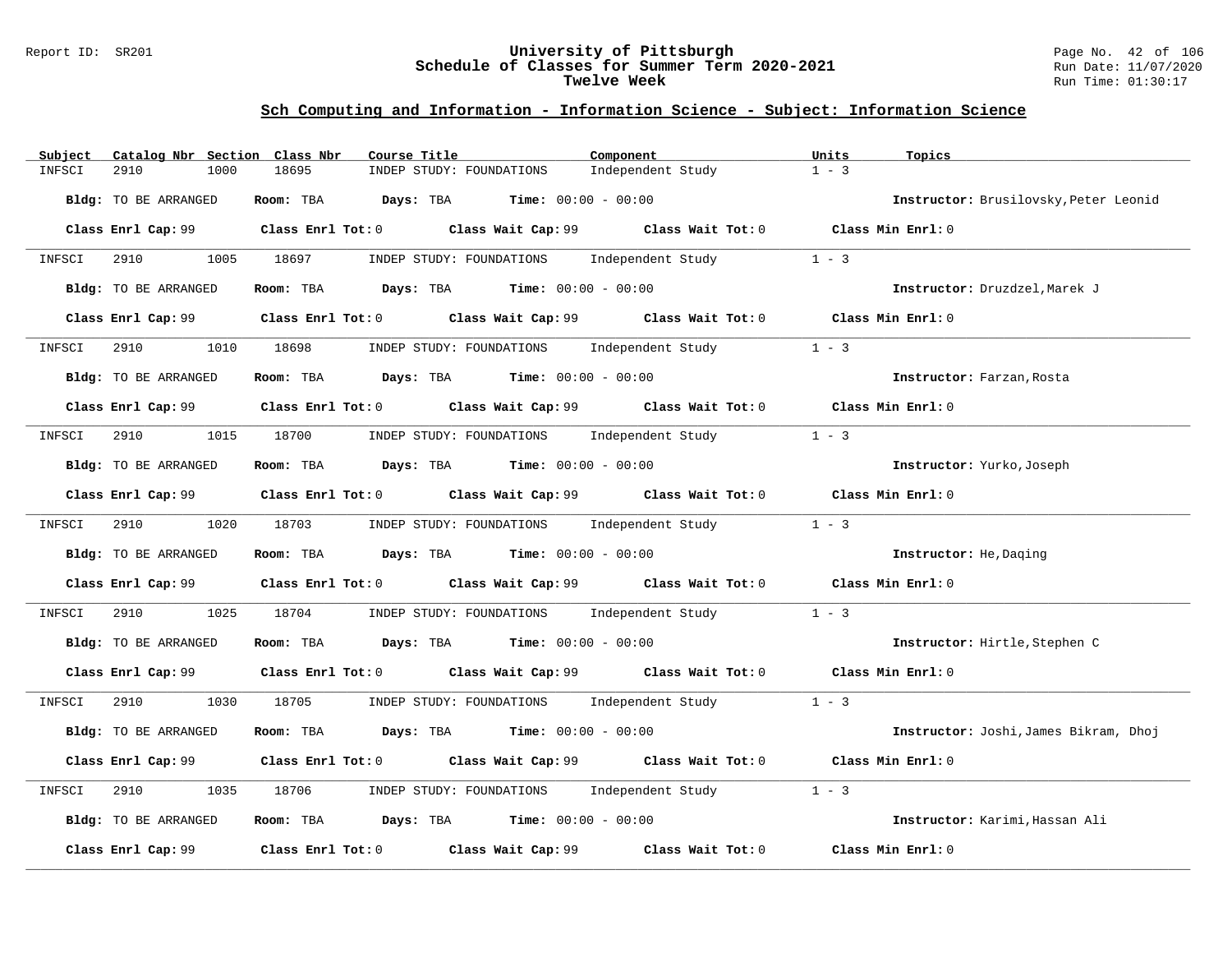| INFSCI | 2910<br>1040         | 18708                                                                                       | INDEP STUDY: FOUNDATIONS                            | Independent Study                                                                | $1 - 3$                                     |
|--------|----------------------|---------------------------------------------------------------------------------------------|-----------------------------------------------------|----------------------------------------------------------------------------------|---------------------------------------------|
|        | Bldg: TO BE ARRANGED | Room: TBA<br>Days: TBA                                                                      | <b>Time:</b> $00:00 - 00:00$                        |                                                                                  | Instructor: Krishnamurthy, Prashant Venkata |
|        | Class Enrl Cap: 99   |                                                                                             |                                                     | Class Enrl Tot: 0 Class Wait Cap: 99 Class Wait Tot: 0 Class Min Enrl: 0         |                                             |
| INFSCI | 2910<br>1045         | 18709                                                                                       |                                                     | INDEP STUDY: FOUNDATIONS Independent Study 1 - 3                                 |                                             |
|        | Bldg: TO BE ARRANGED | Room: TBA Days: TBA                                                                         | <b>Time:</b> $00:00 - 00:00$                        |                                                                                  | Instructor: Lewis, Charles Michael          |
|        | Class Enrl Cap: 99   | Class Enrl Tot: 0                                                                           |                                                     | Class Wait Cap: 99 Class Wait Tot: 0 Class Min Enrl: 0                           |                                             |
| INFSCI | 1050<br>2910         | 18711                                                                                       |                                                     | INDEP STUDY: FOUNDATIONS Independent Study 1 - 3                                 |                                             |
|        | Bldg: TO BE ARRANGED | <b>Room:</b> TBA <b>Days:</b> TBA <b>Time:</b> 00:00 - 00:00                                |                                                     |                                                                                  | Instructor: Munro, Paul W                   |
|        | Class Enrl Cap: 99   | $Class$ $Enrl$ $Tot: 0$                                                                     |                                                     | Class Wait Cap: 99 Class Wait Tot: 0 Class Min Enrl: 0                           |                                             |
| INFSCI | 2910<br>1055         | 18712                                                                                       |                                                     | INDEP STUDY: FOUNDATIONS Independent Study 1 - 3                                 |                                             |
|        | Bldg: TO BE ARRANGED | Room: TBA $Days: TBA$ Time: $00:00 - 00:00$                                                 |                                                     |                                                                                  | Instructor: Staff                           |
|        | Class Enrl Cap: 99   |                                                                                             |                                                     | Class Enrl Tot: $0$ Class Wait Cap: $99$ Class Wait Tot: $0$ Class Min Enrl: $0$ |                                             |
| INFSCI | 2910<br>1060         |                                                                                             |                                                     | 18714 INDEP STUDY: FOUNDATIONS Independent Study 1 - 3                           |                                             |
|        | Bldg: TO BE ARRANGED | Room: TBA                                                                                   | <b>Days:</b> TBA <b>Time:</b> $00:00 - 00:00$       |                                                                                  | Instructor: Zadorozny, Vladimir Iosifovich  |
|        | Class Enrl Cap: 99   |                                                                                             |                                                     | Class Enrl Tot: $0$ Class Wait Cap: $99$ Class Wait Tot: $0$ Class Min Enrl: $0$ |                                             |
| INFSCI | 2910<br>1070         |                                                                                             |                                                     | 18715       INDEP STUDY: FOUNDATIONS      Independent Study                      | $1 - 3$                                     |
|        | Bldg: TO BE ARRANGED | Room: TBA                                                                                   | $\texttt{Days:}$ TBA $\texttt{Time:}$ 00:00 - 00:00 |                                                                                  | Instructor: Lin, Yuru                       |
|        |                      | Class Enrl Cap: 35 Class Enrl Tot: 0 Class Wait Cap: 99 Class Wait Tot: 0 Class Min Enrl: 0 |                                                     |                                                                                  |                                             |
| INFSCI | 2910<br>1080         | 18716                                                                                       | INDEP STUDY: FOUNDATIONS                            | Independent Study                                                                | $1 - 3$                                     |
|        | Bldg: TO BE ARRANGED | Room: TBA $Days:$ TBA $Time: 00:00 - 00:00$                                                 |                                                     |                                                                                  | Instructor: Palanisamy, Balaji              |
|        | Class Enrl Cap: 35   |                                                                                             |                                                     | Class Enrl Tot: 0 Class Wait Cap: 99 Class Wait Tot: 0                           | Class Min Enrl: 0                           |
| INFSCI | 2930<br>1000         | 18717                                                                                       |                                                     | INDEPENDENT STUDY: COGNITIVE Independent Study 1 - 3                             |                                             |
|        | Bldg: TO BE ARRANGED | Room: TBA $Days:$ TBA $Time: 00:00 - 00:00$                                                 |                                                     |                                                                                  | Instructor: Brusilovsky, Peter Leonid       |
|        | Class Enrl Cap: 99   |                                                                                             |                                                     | Class Enrl Tot: 0 $\qquad$ Class Wait Cap: 99 $\qquad$ Class Wait Tot: 0         | Class Min Enrl: 0                           |
| INFSCI | 2930<br>1005         | 18718                                                                                       |                                                     | INDEPENDENT STUDY: COGNITIVE Independent Study 1 - 3                             |                                             |
|        | Bldg: TO BE ARRANGED | Room: TBA $Days: TBA$ Time: $00:00 - 00:00$                                                 |                                                     |                                                                                  | Instructor: Druzdzel, Marek J               |
|        | Class Enrl Cap: 99   | Class Enrl Tot: 0                                                                           | Class Wait Cap: 99                                  | Class Wait Tot: 0                                                                | Class Min Enrl: 0                           |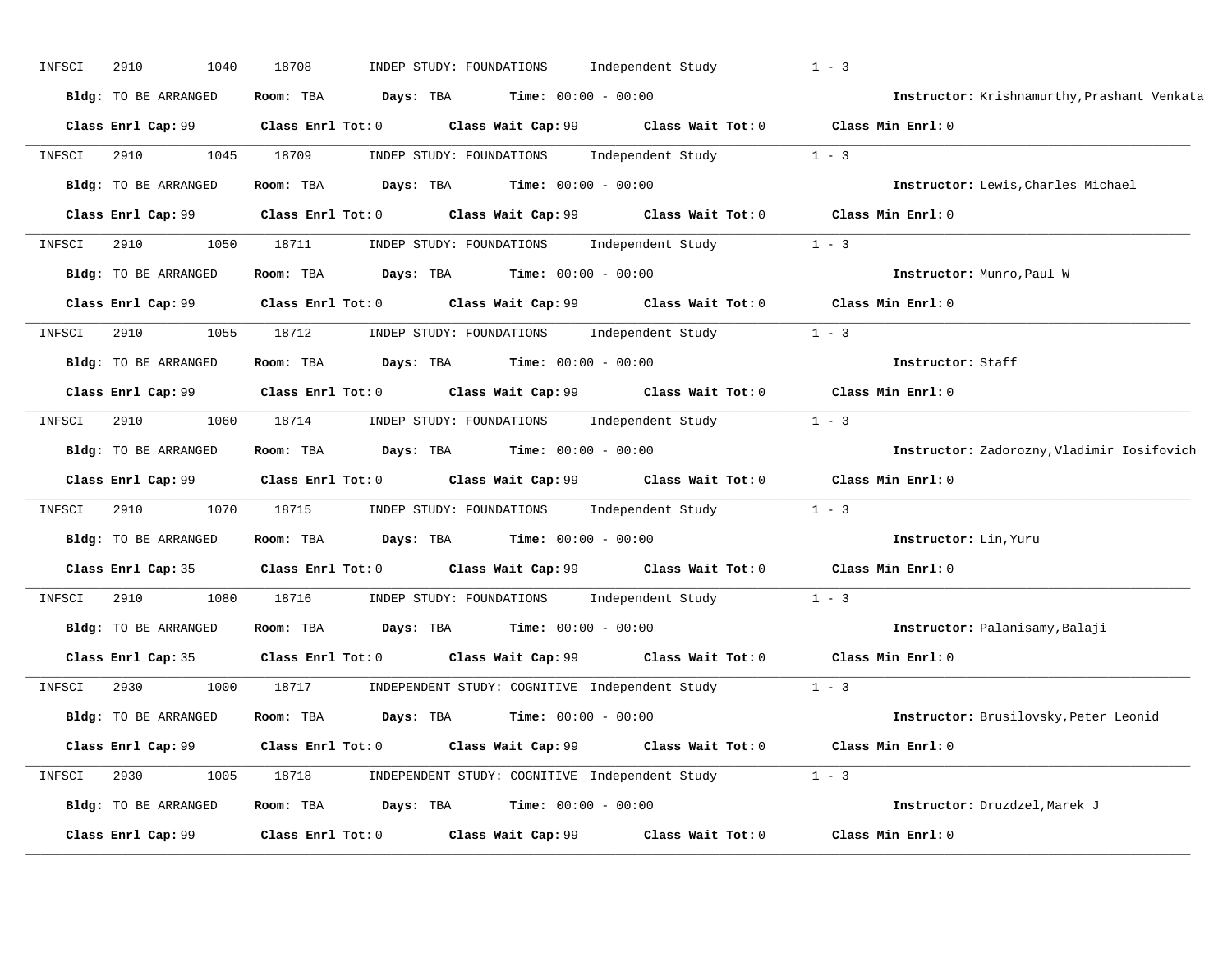#### Report ID: SR201 **University of Pittsburgh** Page No. 44 of 106 **Schedule of Classes for Summer Term 2020-2021** Run Date: 11/07/2020 **Twelve Week** Run Time: 01:30:17

| Subject | Catalog Nbr Section Class Nbr | Course Title           | Component                                      | Units<br>Topics                             |
|---------|-------------------------------|------------------------|------------------------------------------------|---------------------------------------------|
| INFSCI  | 2930<br>1010                  | 18719                  | INDEPENDENT STUDY: COGNITIVE Independent Study | $1 - 3$                                     |
|         | Bldg: TO BE ARRANGED          | Room: TBA<br>Days: TBA | <b>Time:</b> $00:00 - 00:00$                   | Instructor: Farzan, Rosta                   |
|         | Class Enrl Cap: 99            | Class Enrl Tot: 0      | Class Wait Cap: 99<br>Class Wait Tot: 0        | Class Min Enrl: 0                           |
| INFSCI  | 2930<br>1015                  | 18720                  | INDEPENDENT STUDY: COGNITIVE Independent Study | $1 - 3$                                     |
|         | Bldg: TO BE ARRANGED          | Room: TBA<br>Days: TBA | $Time: 00:00 - 00:00$                          | Instructor: Gomez, Marcela Michel           |
|         | Class Enrl Cap: 99            | Class Enrl Tot: 0      | Class Wait Cap: 99<br>Class Wait Tot: 0        | Class Min Enrl: 0                           |
| INFSCI  | 2930<br>1020                  | 18721                  | INDEPENDENT STUDY: COGNITIVE Independent Study | $1 - 3$                                     |
|         | Bldg: TO BE ARRANGED          | Room: TBA<br>Days: TBA | <b>Time:</b> $00:00 - 00:00$                   | Instructor: He, Daging                      |
|         | Class Enrl Cap: 99            | Class Enrl Tot: 0      | Class Wait Cap: 99<br>Class Wait Tot: 0        | Class Min Enrl: 0                           |
| INFSCI  | 2930<br>1025                  | 18722                  | INDEPENDENT STUDY: COGNITIVE Independent Study | $1 - 3$                                     |
|         | Bldg: TO BE ARRANGED          | Room: TBA<br>Days: TBA | $Time: 00:00 - 00:00$                          | Instructor: Hirtle, Stephen C               |
|         | Class Enrl Cap: 99            | Class Enrl Tot: 0      | Class Wait Cap: 99<br>Class Wait Tot: 0        | Class Min Enrl: 0                           |
| INFSCI  | 2930<br>1030                  | 18723                  | INDEPENDENT STUDY: COGNITIVE Independent Study | $1 - 3$                                     |
|         | Bldg: TO BE ARRANGED          | Room: TBA<br>Days: TBA | $Time: 00:00 - 00:00$                          | Instructor: Joshi, James Bikram, Dhoj       |
|         | Class Enrl Cap: 99            | Class Enrl Tot: 0      | Class Wait Cap: 99 Class Wait Tot: 0           | Class Min Enrl: 0                           |
| INFSCI  | 2930<br>1035                  | 18724                  | INDEPENDENT STUDY: COGNITIVE Independent Study | $1 - 3$                                     |
|         | Bldg: TO BE ARRANGED          | Room: TBA              | <b>Days:</b> TBA <b>Time:</b> $00:00 - 00:00$  | Instructor: Karimi, Hassan Ali              |
|         | Class Enrl Cap: 99            | Class Enrl Tot: 0      | Class Wait Cap: 99<br>Class Wait Tot: 0        | Class Min Enrl: 0                           |
| INFSCI  | 2930<br>1040                  | 18725                  | INDEPENDENT STUDY: COGNITIVE Independent Study | $1 - 3$                                     |
|         | Bldg: TO BE ARRANGED          | Days: TBA<br>Room: TBA | <b>Time:</b> $00:00 - 00:00$                   | Instructor: Krishnamurthy, Prashant Venkata |
|         | Class Enrl Cap: 99            | Class Enrl Tot: 0      | Class Wait Cap: 99<br>Class Wait Tot: 0        | Class Min Enrl: 0                           |
| INFSCI  | 1045<br>2930                  | 18726                  | INDEPENDENT STUDY: COGNITIVE Independent Study | $1 - 3$                                     |
|         | Bldg: TO BE ARRANGED          | Room: TBA<br>Days: TBA | $Time: 00:00 - 00:00$                          | Instructor: Lewis, Charles Michael          |
|         | Class Enrl Cap: 99            | Class Enrl Tot: 0      | Class Wait Cap: 99<br>Class Wait Tot: 0        | Class Min Enrl: 0                           |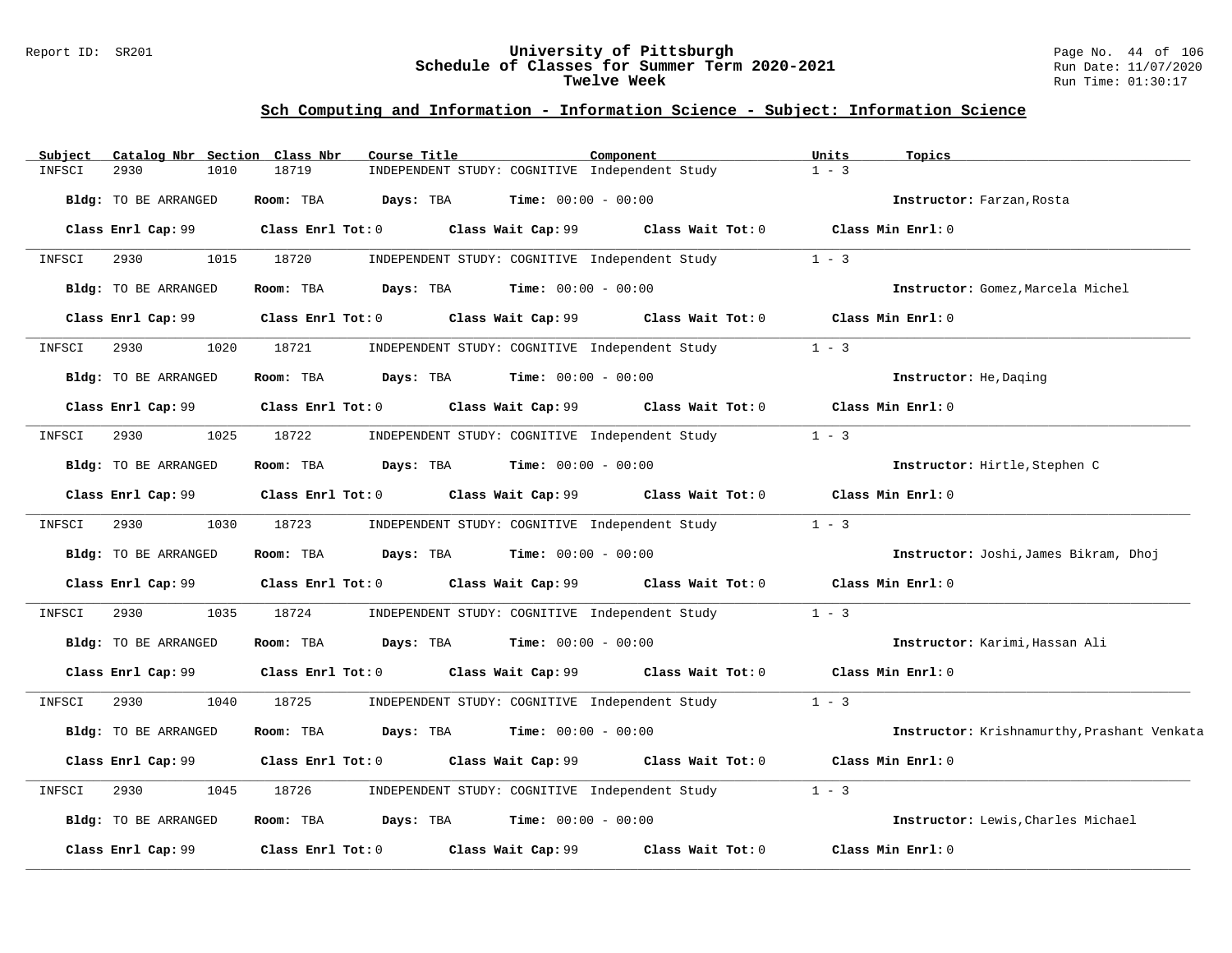| INFSCI | 2930<br>1050         | 18727                                                                                               | INDEPENDENT STUDY: COGNITIVE Independent Study |                                                        | $1 - 3$                                    |
|--------|----------------------|-----------------------------------------------------------------------------------------------------|------------------------------------------------|--------------------------------------------------------|--------------------------------------------|
|        | Bldg: TO BE ARRANGED | Room: TBA Days: TBA                                                                                 | <b>Time:</b> $00:00 - 00:00$                   |                                                        | Instructor: Munro, Paul W                  |
|        |                      | Class Enrl Cap: 99 Class Enrl Tot: 0 Class Wait Cap: 99 Class Wait Tot: 0 Class Min Enrl: 0         |                                                |                                                        |                                            |
| INFSCI | 2930                 | 1055 18728                                                                                          |                                                | INDEPENDENT STUDY: COGNITIVE Independent Study $1 - 3$ |                                            |
|        | Bldg: TO BE ARRANGED | Room: TBA $\rule{1em}{0.15mm}$ Days: TBA Time: $00:00 - 00:00$                                      |                                                |                                                        | Instructor: Booth, Kayla Michelle          |
|        | Class Enrl Cap: 99   | Class Enrl Tot: $0$ Class Wait Cap: $99$ Class Wait Tot: $0$ Class Min Enrl: $0$                    |                                                |                                                        |                                            |
| INFSCI | 2930 and $\sim$      | 1060 18729                                                                                          |                                                | INDEPENDENT STUDY: COGNITIVE Independent Study 1 - 3   |                                            |
|        | Bldg: TO BE ARRANGED | Room: TBA $Days:$ TBA $Time: 00:00 - 00:00$                                                         |                                                |                                                        | Instructor: Zadorozny, Vladimir Iosifovich |
|        | Class Enrl Cap: 99   | Class Enrl Tot: 0 Class Wait Cap: 99 Class Wait Tot: 0 Class Min Enrl: 0                            |                                                |                                                        |                                            |
| INFSCI | 2930                 | 1070 18730                                                                                          |                                                | INDEPENDENT STUDY: COGNITIVE Independent Study 1 - 3   |                                            |
|        | Bldg: TO BE ARRANGED | Room: TBA $Days:$ TBA $Time: 00:00 - 00:00$                                                         |                                                |                                                        | Instructor: Lin, Yuru                      |
|        | Class Enrl Cap: 35   | Class Enrl Tot: $0$ Class Wait Cap: $99$ Class Wait Tot: $0$ Class Min Enrl: $0$                    |                                                |                                                        |                                            |
| INFSCI | 2930                 | 1080 18731 INDEPENDENT STUDY: COGNITIVE Independent Study 1 - 3                                     |                                                |                                                        |                                            |
|        | Bldg: TO BE ARRANGED | Room: TBA $\rule{1em}{0.15mm}$ Days: TBA Time: $00:00 - 00:00$                                      |                                                |                                                        | Instructor: Palanisamy, Balaji             |
|        |                      | Class Enrl Cap: 35 Class Enrl Tot: 0 Class Wait Cap: 99 Class Wait Tot: 0 Class Min Enrl: 0         |                                                |                                                        |                                            |
| INFSCI | 2950<br>1000         | 18732 INDEPENDENT STUDY: SYSTEMS Independent Study 1 - 3                                            |                                                |                                                        |                                            |
|        | Bldg: TO BE ARRANGED | Room: TBA $Days:$ TBA $Time: 00:00 - 00:00$                                                         |                                                |                                                        | Instructor: Lewis, Charles Michael         |
|        |                      | Class Enrl Cap: 99 Class Enrl Tot: 0 Class Wait Cap: 99 Class Wait Tot: 0 Class Min Enrl: 0         |                                                |                                                        |                                            |
| INFSCI | 2950<br>1005         | 18734                                                                                               |                                                | INDEPENDENT STUDY: SYSTEMS Independent Study 1 - 3     |                                            |
|        | Bldg: TO BE ARRANGED | Room: TBA $\rule{1em}{0.15mm}$ Days: TBA $\rule{1.5mm}{0.15mm}$ Time: $00:00 - 00:00$               |                                                |                                                        | Instructor: Munro, Paul W                  |
|        |                      | Class Enrl Cap: 99 Class Enrl Tot: 0 Class Wait Cap: 99 Class Wait Tot: 0 Class Min Enrl: 0         |                                                |                                                        |                                            |
| INFSCI | 2950                 | 1010 18735                                                                                          |                                                | INDEPENDENT STUDY: SYSTEMS Independent Study 1 - 3     |                                            |
|        | Bldg: TO BE ARRANGED | Room: TBA $\rule{1em}{0.15mm}$ Days: TBA $\qquad$ Time: $00:00 - 00:00$                             |                                                |                                                        | Instructor: Staff                          |
|        | Class Enrl Cap: 99   | Class Enrl Tot: 0 $\qquad$ Class Wait Cap: 99 $\qquad$ Class Wait Tot: 0 $\qquad$ Class Min Enrl: 0 |                                                |                                                        |                                            |
| INFSCI | 2950                 | 1015 18736 INDEPENDENT STUDY: SYSTEMS Independent Study 1 - 3                                       |                                                |                                                        |                                            |
|        |                      |                                                                                                     |                                                |                                                        |                                            |
|        | Bldg: TO BE ARRANGED | Room: TBA $Days:$ TBA $Time: 00:00 - 00:00$                                                         |                                                |                                                        | Instructor: Zadorozny, Vladimir Iosifovich |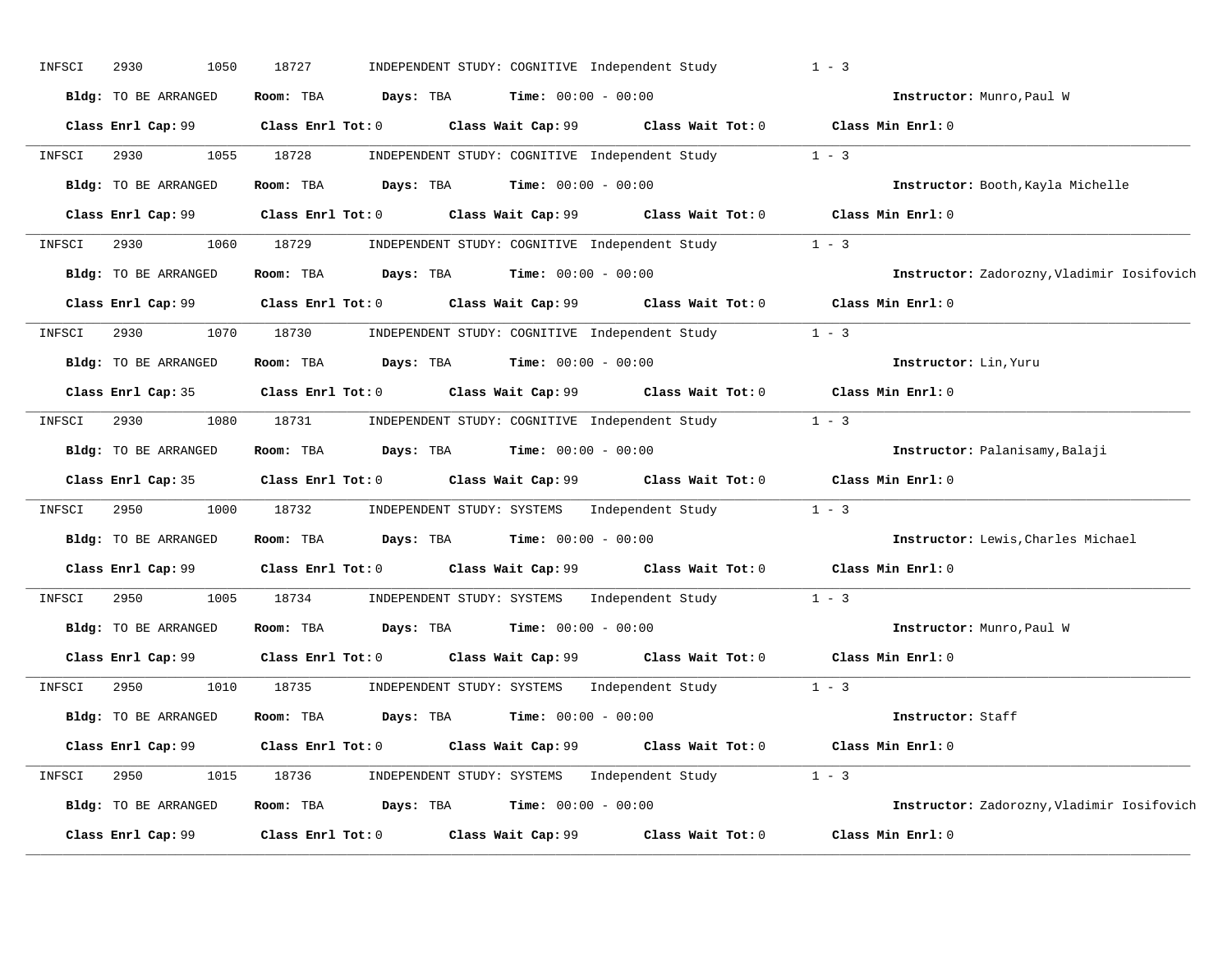#### Report ID: SR201 **University of Pittsburgh** Page No. 46 of 106 **Schedule of Classes for Summer Term 2020-2021** Run Date: 11/07/2020 **Twelve Week** Run Time: 01:30:17

| Catalog Nbr Section Class Nbr<br>Subject | Course Title                                                                                        | Component                                              | Units<br>Topics                       |
|------------------------------------------|-----------------------------------------------------------------------------------------------------|--------------------------------------------------------|---------------------------------------|
| INFSCI<br>2950<br>1020                   | 18737<br>INDEPENDENT STUDY: SYSTEMS                                                                 | Independent Study                                      | $1 - 3$                               |
| Bldg: TO BE ARRANGED                     | <b>Room:</b> TBA <b>Days:</b> TBA <b>Time:</b> 00:00 - 00:00                                        |                                                        | Instructor: Palanisamy, Balaji        |
|                                          | Class Enrl Cap: 99 Class Enrl Tot: 0 Class Wait Cap: 99 Class Wait Tot: 0 Class Min Enrl: 0         |                                                        |                                       |
| 2950<br>INFSCI                           | 1025 18739<br>INDEPENDENT STUDY: SYSTEMS Independent Study                                          |                                                        | $1 - 3$                               |
| Bldg: TO BE ARRANGED                     | Room: TBA $Days:$ TBA $Time: 00:00 - 00:00$                                                         |                                                        | Instructor: Karimi, Hassan Ali        |
| Class Enrl Cap: 99                       | Class Enrl Tot: 0 $\qquad$ Class Wait Cap: 99 $\qquad$ Class Wait Tot: 0 $\qquad$ Class Min Enrl: 0 |                                                        |                                       |
| 2950 000<br>1030<br>INFSCI               | 18740<br>INDEPENDENT STUDY: SYSTEMS Independent Study                                               |                                                        | $1 - 3$                               |
| Bldg: TO BE ARRANGED                     | Room: TBA $\rule{1em}{0.15mm}$ Days: TBA $\rule{1em}{0.15mm}$ Time: $00:00 - 00:00$                 |                                                        | Instructor: Weiss, Martin B           |
| Class Enrl Cap: 99                       | Class Enrl Tot: $0$ Class Wait Cap: $99$ Class Wait Tot: $0$ Class Min Enrl: $0$                    |                                                        |                                       |
| 1035<br>INFSCI<br>2950                   | INDEPENDENT STUDY: SYSTEMS Independent Study<br>18691                                               |                                                        | $1 - 3$                               |
| Bldg: TO BE ARRANGED                     | <b>Room:</b> TBA <b>Days:</b> TBA <b>Time:</b> 00:00 - 00:00                                        |                                                        | Instructor: Brusilovsky, Peter Leonid |
| Class Enrl Cap: 99                       | Class Enrl Tot: 0 Class Wait Cap: 99 Class Wait Tot: 0 Class Min Enrl: 0                            |                                                        |                                       |
| 2950<br>INFSCI                           | 1040 18694 INDEPENDENT STUDY: SYSTEMS Independent Study                                             |                                                        | $1 - 3$                               |
| Bldg: TO BE ARRANGED                     | Room: TBA<br>Days: TBA<br><b>Time:</b> $00:00 - 00:00$                                              |                                                        | Instructor:                           |
| Class Enrl Cap: 99                       | Class Enrl Tot: 0                                                                                   | Class Wait Cap: 99 Class Wait Tot: 0 Class Min Enrl: 0 |                                       |
| INFSCI 2950<br>1045                      | INDEPENDENT STUDY: SYSTEMS Independent Study<br>18696                                               |                                                        | $1 - 3$                               |
| Bldg: TO BE ARRANGED                     | Room: TBA $Days:$ TBA $Time: 00:00 - 00:00$                                                         |                                                        | Instructor: Farzan, Rosta             |
| Class Enrl Cap: 99                       | Class Enrl Tot: 0 Class Wait Cap: 99 Class Wait Tot: 0 Class Min Enrl: 0                            |                                                        |                                       |
| 2950<br>1050<br>INFSCI                   | 18699<br>INDEPENDENT STUDY: SYSTEMS Independent Study                                               |                                                        | $1 - 3$                               |
| Bldg: TO BE ARRANGED                     | Room: TBA $Days: TBA$ Time: $00:00 - 00:00$                                                         |                                                        | Instructor: Thaw, David Bernard       |
| Class Enrl Cap: 99                       | Class Enrl Tot: $0$ Class Wait Cap: $99$ Class Wait Tot: $0$ Class Min Enrl: $0$                    |                                                        |                                       |
| 2950<br>1055<br>INFSCI                   | 18701<br>INDEPENDENT STUDY: SYSTEMS Independent Study                                               |                                                        | $1 - 3$                               |
| Bldg: TO BE ARRANGED                     | Room: TBA $Days:$ TBA $Time: 00:00 - 00:00$                                                         |                                                        | Instructor: He, Daging                |
| Class Enrl Cap: 99                       | Class Enrl Tot: 0 Class Wait Cap: 99                                                                | Class Wait Tot: 0                                      | Class Min Enrl: 0                     |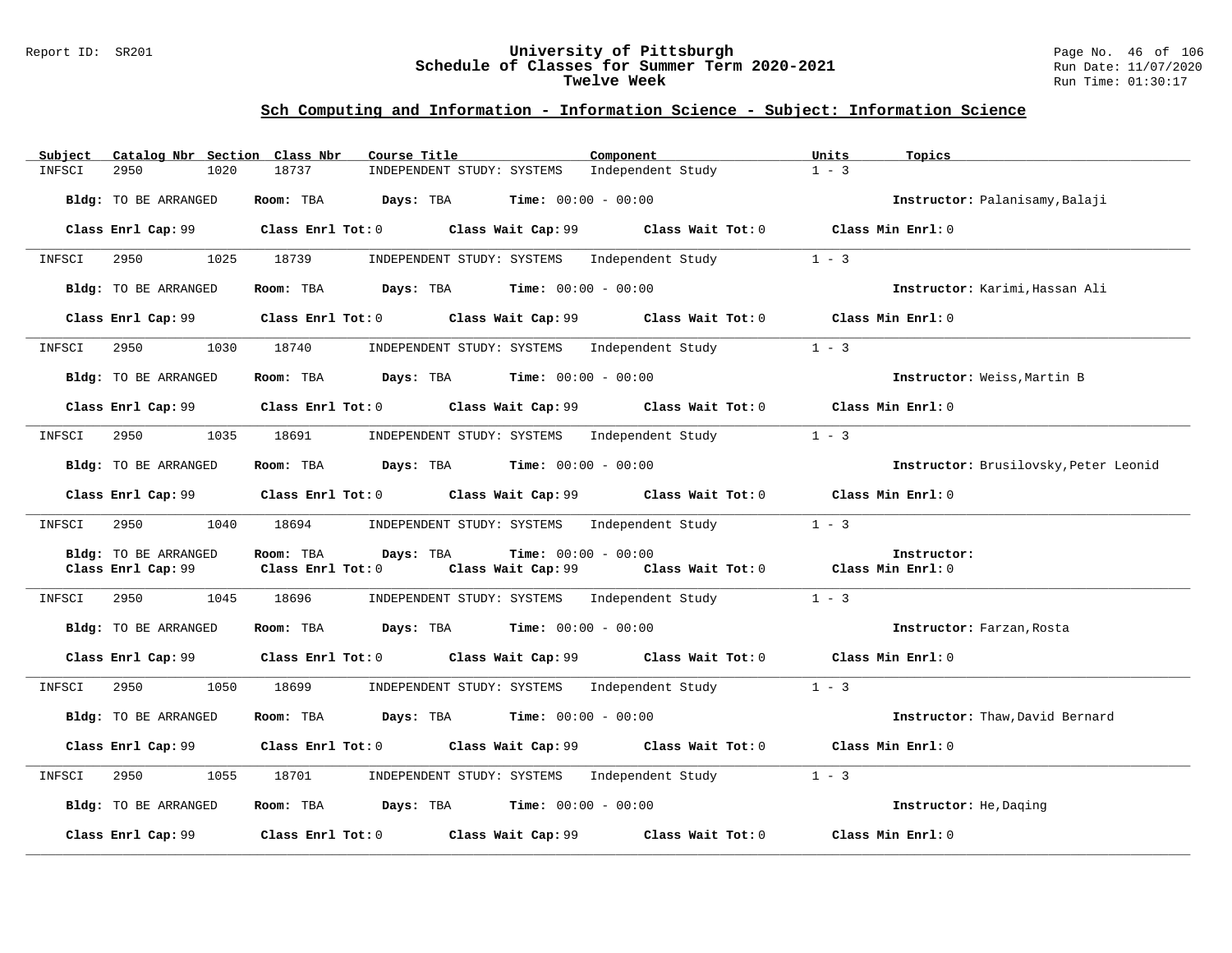### Report ID: SR201 **University of Pittsburgh** Page No. 47 of 106 **Schedule of Classes for Summer Term 2020-2021** Run Date: 11/07/2020 **Twelve Week** Run Time: 01:30:17

| Subject | Catalog Nbr Section Class Nbr | Course Title                                                                                |                                                      | Component                                    | Units<br>Topics                             |
|---------|-------------------------------|---------------------------------------------------------------------------------------------|------------------------------------------------------|----------------------------------------------|---------------------------------------------|
| INFSCI  | 2950<br>1060                  | 18702                                                                                       | INDEPENDENT STUDY: SYSTEMS                           | Independent Study                            | $1 - 3$                                     |
|         | Bldg: TO BE ARRANGED          | Room: TBA<br>Days: TBA                                                                      | <b>Time:</b> $00:00 - 00:00$                         |                                              | Instructor: Lin, Yuru                       |
|         | Class Enrl Cap: 99            | Class Enrl Tot: $0$ Class Wait Cap: $99$ Class Wait Tot: $0$ Class Min Enrl: $0$            |                                                      |                                              |                                             |
| INFSCI  | 2950<br>1200                  | 18707                                                                                       | INDEPENDENT STUDY: SYSTEMS Independent Study         |                                              | $1 - 3$                                     |
|         | Bldg: TO BE ARRANGED          | Room: TBA $Days:$ TBA $Time: 00:00 - 00:00$                                                 |                                                      |                                              | Instructor: Joshi, James Bikram, Dhoj       |
|         |                               | Class Enrl Cap: 99 Class Enrl Tot: 0 Class Wait Cap: 99 Class Wait Tot: 0 Class Min Enrl: 0 |                                                      |                                              |                                             |
| INFSCI  | 2950<br>1210                  | 18710                                                                                       | INDEPENDENT STUDY: SYSTEMS Independent Study         |                                              | $1 - 3$                                     |
|         | Bldg: TO BE ARRANGED          | Room: TBA $\rule{1em}{0.15mm}$ Days: TBA Time: $00:00 - 00:00$                              |                                                      |                                              | Instructor: Hirtle, Stephen C               |
|         |                               | Class Enrl Cap: 99 Class Enrl Tot: 0 Class Wait Cap: 99 Class Wait Tot: 0 Class Min Enrl: 0 |                                                      |                                              |                                             |
| INFSCI  | 1215<br>2950                  | 18713 INDEPENDENT STUDY: SYSTEMS Independent Study                                          |                                                      |                                              | $1 - 3$                                     |
|         | Bldg: TO BE ARRANGED          | Room: TBA $\rule{1em}{0.15mm}$ Days: TBA Time: $00:00 - 00:00$                              |                                                      |                                              | Instructor: Krishnamurthy, Prashant Venkata |
|         |                               | Class Enrl Cap: 99 Class Enrl Tot: 0 Class Wait Cap: 99 Class Wait Tot: 0                   |                                                      |                                              | Class Min Enrl: 0                           |
| INFSCI  | 1220<br>2950 700              | 19839                                                                                       |                                                      | INDEPENDENT STUDY: SYSTEMS Independent Study | $1 - 3$                                     |
|         | Bldg: TO BE ARRANGED          | Room: TBA                                                                                   | $\texttt{Davis:}$ TBA $\texttt{Time:}$ 00:00 - 00:00 |                                              | Instructor: Babichenko, Dmitriy             |
|         |                               | Class Enrl Cap: 99 Class Enrl Tot: 0 Class Wait Cap: 99 Class Wait Tot: 0 Class Min Enrl: 0 |                                                      |                                              |                                             |
| INFSCI  | 2970<br>1030                  | 18733                                                                                       | INDEPENDENT STUDY 1ndependent Study                  |                                              | $1 - 3$                                     |
|         | Bldg: TO BE ARRANGED          | Room: TBA $Days:$ TBA $Time: 00:00 - 00:00$                                                 |                                                      |                                              | Instructor: Brusilovsky, Peter Leonid       |
|         |                               | Class Enrl Cap: 99 Class Enrl Tot: 0 Class Wait Cap: 99 Class Wait Tot: 0 Class Min Enrl: 0 |                                                      |                                              |                                             |
| INFSCI  | 2970 200<br>1040              | 18738                                                                                       |                                                      | INDEPENDENT STUDY 1 - 3                      |                                             |
|         | Bldg: TO BE ARRANGED          | Room: TBA                                                                                   | <b>Days:</b> TBA <b>Time:</b> $00:00 - 00:00$        |                                              | Instructor: Booth, Kayla Michelle           |
|         | Class Enrl Cap: 99            | Class Enrl Tot: $0$ Class Wait Cap: $99$ Class Wait Tot: $0$                                |                                                      |                                              | Class Min Enrl: 0                           |
| INFSCI  | 1050<br>2970                  | 18741<br>INDEPENDENT STUDY                                                                  |                                                      | Independent Study                            | $1 - 3$                                     |
|         | Bldg: TO BE ARRANGED          | Room: TBA $Days: TBA$ Time: $00:00 - 00:00$                                                 |                                                      |                                              | Instructor: Babichenko, Dmitriy             |
|         | Class Enrl Cap: 99            | $Class$ $Enrl$ $Tot: 0$ $Class$ $Wait$ $Cap: 99$                                            |                                                      | Class Wait Tot: 0                            | Class Min Enrl: 0                           |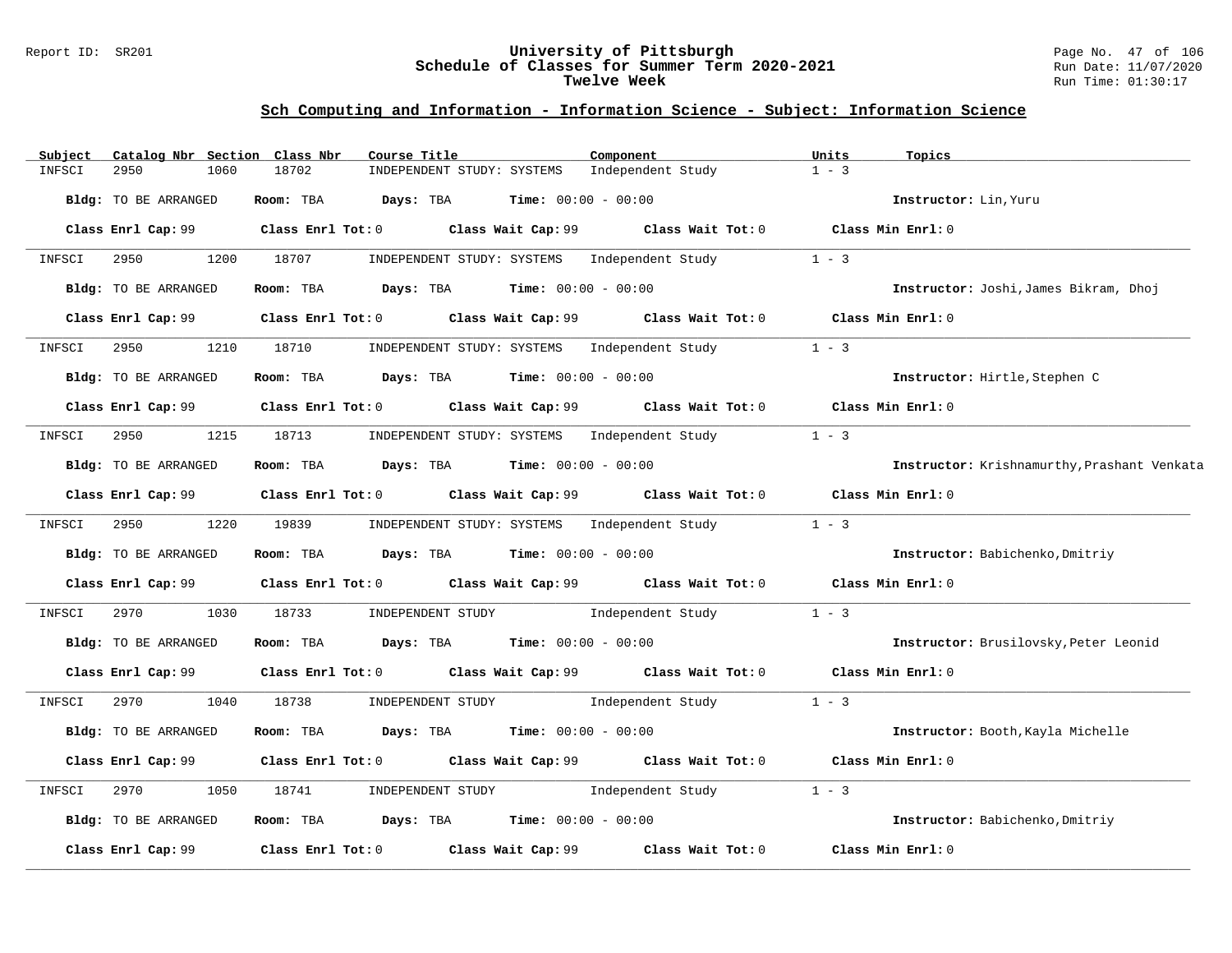| INFSCI | 2970<br>1060           | 18742<br>INDEPENDENT STUDY                                                                                                   | Independent Study | $1 - 3$                                     |
|--------|------------------------|------------------------------------------------------------------------------------------------------------------------------|-------------------|---------------------------------------------|
|        | Bldg: TO BE ARRANGED   | Room: TBA $Days: TBA$ Time: $00:00 - 00:00$                                                                                  |                   | Instructor: He, Daging                      |
|        |                        | Class Enrl Cap: 99 Class Enrl Tot: 0 Class Wait Cap: 99 Class Wait Tot: 0 Class Min Enrl: 0                                  |                   |                                             |
|        | INFSCI 2970 1070 18743 | $\begin{minipage}[c]{0.9\linewidth} \textbf{INDEX} & \textbf{STUDY} \\ \textbf{Independent Study} & 1 - 3 \\ \end{minipage}$ |                   |                                             |
|        |                        | Bldg: TO BE ARRANGED Room: TBA Days: TBA Time: 00:00 - 00:00                                                                 |                   | Instructor: Hirtle, Stephen C               |
|        |                        | Class Enrl Cap: 99 Class Enrl Tot: 0 Class Wait Cap: 99 Class Wait Tot: 0 Class Min Enrl: 0                                  |                   |                                             |
|        |                        | INFSCI 2970 1080 18744 INDEPENDENT STUDY Independent Study 1 - 3                                                             |                   |                                             |
|        |                        | Bldg: TO BE ARRANGED Room: TBA Days: TBA Time: 00:00 - 00:00                                                                 |                   | Instructor: Lewis, Charles Michael          |
|        |                        | Class Enrl Cap: 99 Class Enrl Tot: 0 Class Wait Cap: 99 Class Wait Tot: 0 Class Min Enrl: 0                                  |                   |                                             |
|        |                        | INFSCI 2970 1090 18745 INDEPENDENT STUDY Independent Study 1 - 3                                                             |                   |                                             |
|        | Bldg: TO BE ARRANGED   | Room: TBA Days: TBA Time: TBA                                                                                                |                   | Instructor: Karimi, Hassan Ali              |
|        |                        | Class Enrl Cap: 99 Class Enrl Tot: 0 Class Wait Cap: 99 Class Wait Tot: 0 Class Min Enrl: 0                                  |                   |                                             |
| INFSCI |                        | 2970 1100 18746 INDEPENDENT STUDY Independent Study 1 - 3                                                                    |                   |                                             |
|        |                        | Bldg: TO BE ARRANGED Room: TBA Days: TBA Time: TBA                                                                           |                   | Instructor: Lewis, Charles Michael          |
|        |                        | Class Enrl Cap: 99 Class Enrl Tot: 0 Class Wait Cap: 99 Class Wait Tot: 0 Class Min Enrl: 0                                  |                   |                                             |
| INFSCI |                        | 2970 1110 18747 INDEPENDENT STUDY Independent Study                                                                          |                   | $1 - 3$                                     |
|        |                        | Bldg: TO BE ARRANGED Room: TBA Days: TBA Time: 00:00 - 00:00                                                                 |                   | Instructor: Munro, Paul W                   |
|        |                        | Class Enrl Cap: 99 Class Enrl Tot: 0 Class Wait Cap: 99 Class Wait Tot: 0 Class Min Enrl: 0                                  |                   |                                             |
| INFSCI |                        | 2970 1120 18748 INDEPENDENT STUDY Independent Study                                                                          |                   | $1 - 3$                                     |
|        |                        | Bldg: TO BE ARRANGED ROOM: TBA Days: TBA Time: 00:00 - 00:00                                                                 |                   | Instructor: Krishnamurthy, Prashant Venkata |
|        |                        | Class Enrl Cap: 99 Class Enrl Tot: 0 Class Wait Cap: 99 Class Wait Tot: 0 Class Min Enrl: 0                                  |                   |                                             |
| INFSCI |                        | 2970 1130 18749 INDEPENDENT STUDY Independent Study 1 - 3                                                                    |                   |                                             |
|        |                        | Bldg: TO BE ARRANGED Room: TBA Days: TBA Time: 00:00 - 00:00                                                                 |                   | Instructor: Staff                           |
|        |                        | Class Enrl Cap: 99 Class Enrl Tot: 0 Class Wait Cap: 99 Class Wait Tot: 0 Class Min Enrl: 0                                  |                   |                                             |
|        |                        | INFSCI 2970 1140 18750 INDEPENDENT STUDY Independent Study 1 - 3                                                             |                   |                                             |
|        |                        | Bldg: TO BE ARRANGED Room: TBA Days: TBA Time: 00:00 - 00:00                                                                 |                   | Instructor: Zadorozny, Vladimir Iosifovich  |
|        |                        | Class Enrl Cap: 99 Class Enrl Tot: 0 Class Wait Cap: 99 Class Wait Tot: 0 Class Min Enrl: 0                                  |                   |                                             |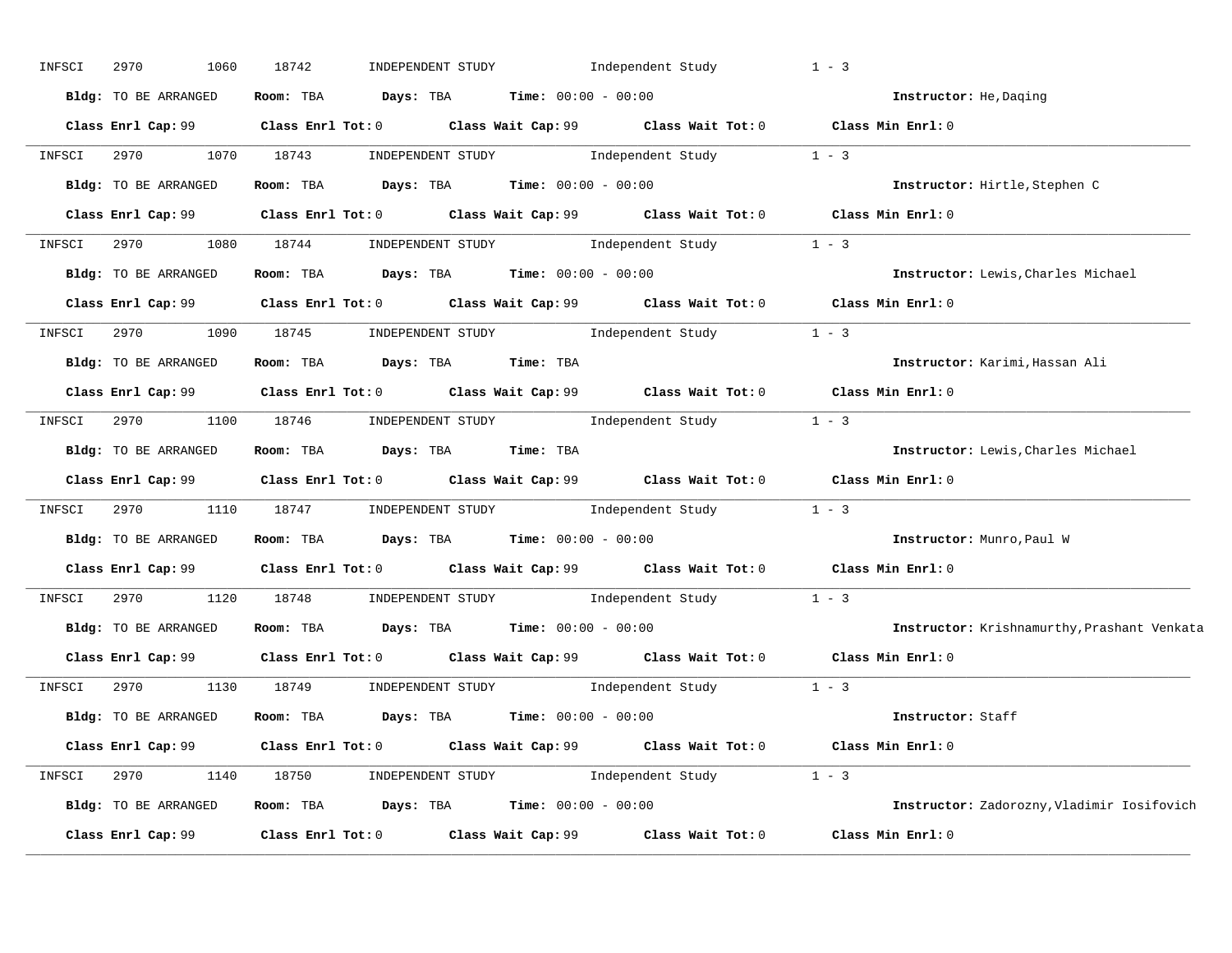#### Report ID: SR201 **University of Pittsburgh** Page No. 49 of 106 **Schedule of Classes for Summer Term 2020-2021** Run Date: 11/07/2020 **Twelve Week** Run Time: 01:30:17

| Subject<br>Catalog Nbr Section Class Nbr | Course Title                                                                          | Component                                                                                     | Units<br>Topics                       |
|------------------------------------------|---------------------------------------------------------------------------------------|-----------------------------------------------------------------------------------------------|---------------------------------------|
| 2970<br>INFSCI<br>1150                   | 18751<br>INDEPENDENT STUDY                                                            | Independent Study                                                                             | $1 - 3$                               |
| Bldg: TO BE ARRANGED                     | Room: TBA $Days:$ TBA $Time: 00:00 - 00:00$                                           |                                                                                               | Instructor: Farzan, Rosta             |
|                                          |                                                                                       | Class Enrl Cap: 99 Class Enrl Tot: 0 Class Wait Cap: 99 Class Wait Tot: 0 Class Min Enrl: 0   |                                       |
|                                          |                                                                                       | INFSCI 2970 1160 18752 INDEPENDENT STUDY Independent Study 1 - 3                              |                                       |
| Bldg: TO BE ARRANGED                     |                                                                                       | Room: TBA $Days:$ TBA $Time: 00:00 - 00:00$                                                   | Instructor: Lin, Yuru                 |
|                                          |                                                                                       | Class Enrl Cap: 35 Class Enrl Tot: 0 Class Wait Cap: 99 Class Wait Tot: 0 Class Min Enrl: 0   |                                       |
| 2970<br>INFSCI                           |                                                                                       | 1170 18753 INDEPENDENT STUDY Independent Study                                                | $1 - 3$                               |
| Bldg: TO BE ARRANGED                     | Room: TBA $Days:$ TBA $Time: 00:00 - 00:00$                                           |                                                                                               | Instructor: Palanisamy, Balaji        |
|                                          |                                                                                       | Class Enrl Cap: 35 Class Enrl Tot: 0 Class Wait Cap: 99 Class Wait Tot: 0 Class Min Enrl: 0   |                                       |
|                                          | INFSCI 2980 1220 18754 PRACTICUM                                                      | Directed Studies                                                                              | $3 - 6$                               |
| Bldg: TO BE ARRANGED                     | Room: TBA $Days:$ TBA $Time: 00:00 - 00:00$                                           |                                                                                               | Instructor: Munro, Paul W             |
|                                          |                                                                                       | Class Enrl Cap: 35 Class Enrl Tot: 0 Class Wait Cap: 99 Class Wait Tot: 0 Class Min Enrl: 0   |                                       |
|                                          |                                                                                       | INFSCI 2982 1010 19130 INFORMATION SCI COOPV PROGRAM Independent Study 1                      |                                       |
| Bldg: TO BE ARRANGED                     | Room: TBA $\rule{1em}{0.15mm}$ Days: TBA Time: $00:00 - 00:00$                        |                                                                                               | Instructor: Munro, Paul W             |
|                                          |                                                                                       | Class Enrl Cap: 35 Class Enrl Tot: 0 Class Wait Cap: 99 Class Wait Tot: 0 Class Min Enrl: 0   |                                       |
| 2995 — 100<br>INFSCI                     | 1200 18755                                                                            | THESIS Directed Studies                                                                       | $\overline{3}$                        |
| Bldg: TO BE ARRANGED                     | Room: TBA $Days: TBA$ Time: $00:00 - 00:00$                                           |                                                                                               | Instructor: Brusilovsky, Peter Leonid |
|                                          |                                                                                       | Class Enrl Cap: 35 Class Enrl Tot: 0 Class Wait Cap: 99 Class Wait Tot: 0 Class Min Enrl: 0   |                                       |
| INFSCI 2995 1220 18756                   | THESIS                                                                                | Directed Studies 3                                                                            |                                       |
| Bldg: TO BE ARRANGED                     | Room: TBA $Days:$ TBA $Time: 00:00 - 00:00$                                           |                                                                                               | Instructor: Staff                     |
|                                          |                                                                                       | Class Enrl Cap: 35 Class Enrl Tot: 0 Class Wait Cap: 99 Class Wait Tot: 0                     | Class Min Enrl: 0                     |
| 2995<br>1230<br>INFSCI                   | 18757<br>THESIS                                                                       | Directed Studies                                                                              | $\mathbf{3}$                          |
| Bldg: TO BE ARRANGED                     | Room: TBA $\rule{1em}{0.15mm}$ Days: TBA $\rule{1.5mm}{0.15mm}$ Time: $00:00 - 00:00$ |                                                                                               | Instructor: Staff                     |
|                                          |                                                                                       | Class Enrl Cap: 35 $\,$ Class Enrl Tot: 0 $\,$ Class Wait Cap: 99 $\,$ Class Wait Tot: 0 $\,$ | Class Min Enrl: 0                     |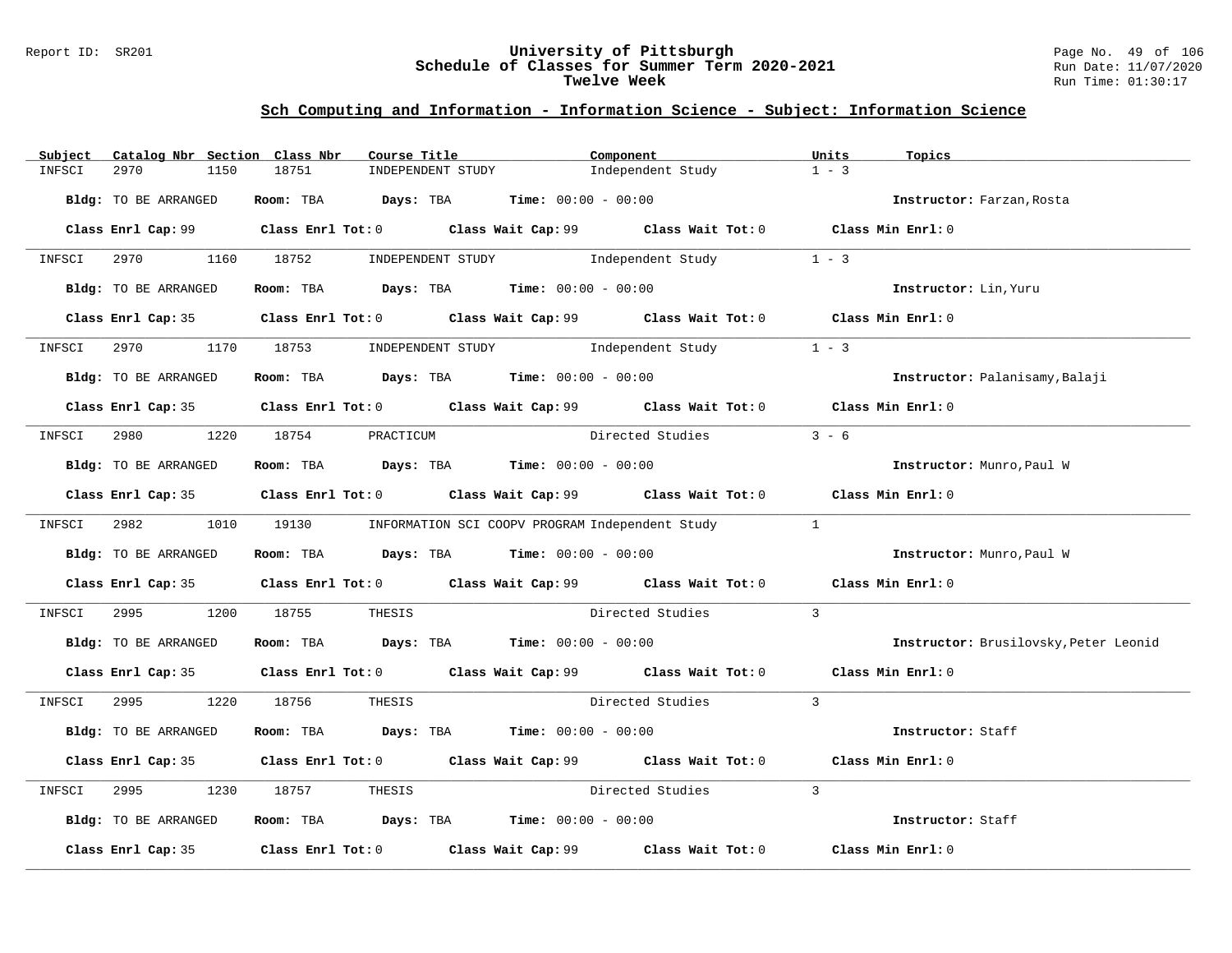| INFSCI | 2995<br>1240         | 18758<br>THESIS               |                                                                                                     | Directed Studies   | $\overline{3}$                        |
|--------|----------------------|-------------------------------|-----------------------------------------------------------------------------------------------------|--------------------|---------------------------------------|
|        | Bldg: TO BE ARRANGED |                               | Room: TBA $\rule{1em}{0.15mm}$ Days: TBA $\rule{1.5mm}{0.15mm}$ Time: $00:00 - 00:00$               |                    | Instructor: He, Daqing                |
|        |                      |                               | Class Enrl Cap: 35 Class Enrl Tot: 0 Class Wait Cap: 99 Class Wait Tot: 0                           |                    | Class Min Enrl: 0                     |
| INFSCI |                      |                               | 2995 1250 18759 THESIS Directed Studies 3                                                           |                    |                                       |
|        | Bldg: TO BE ARRANGED |                               | Room: TBA $\rule{1em}{0.15mm}$ Days: TBA Time: $00:00 - 00:00$                                      |                    | Instructor: Hirtle, Stephen C         |
|        |                      |                               | Class Enrl Cap: 35 Class Enrl Tot: 0 Class Wait Cap: 99 Class Wait Tot: 0                           |                    | Class Min Enrl: 0                     |
|        |                      | INFSCI 2995 1260 18760 THESIS |                                                                                                     | Directed Studies 3 |                                       |
|        |                      |                               | <b>Bldg:</b> TO BE ARRANGED <b>ROOM:</b> TBA <b>Days:</b> TBA <b>Time:</b> $00:00 - 00:00$          |                    | Instructor: Joshi, James Bikram, Dhoj |
|        |                      |                               | Class Enrl Cap: 35 Class Enrl Tot: 0 Class Wait Cap: 99 Class Wait Tot: 0 Class Min Enrl: 0         |                    |                                       |
|        |                      | INFSCI 2995 1270 18761 THESIS |                                                                                                     | Directed Studies 3 |                                       |
|        | Bldg: TO BE ARRANGED |                               | Room: TBA $\rule{1em}{0.15mm}$ Days: TBA Time: $00:00 - 00:00$                                      |                    | Instructor: Karimi, Hassan Ali        |
|        |                      |                               | Class Enrl Cap: 35 Class Enrl Tot: 0 Class Wait Cap: 99 Class Wait Tot: 0 Class Min Enrl: 0         |                    |                                       |
|        |                      | INFSCI 2995 1280 18762 THESIS |                                                                                                     | Directed Studies 3 |                                       |
|        | Bldg: TO BE ARRANGED |                               | Room: TBA $\rule{1em}{0.15mm}$ Days: TBA Time: $00:00 - 00:00$                                      |                    | Instructor: Lewis, Charles Michael    |
|        |                      |                               | Class Enrl Cap: 35 Class Enrl Tot: 0 Class Wait Cap: 99 Class Wait Tot: 0                           |                    | Class Min Enrl: 0                     |
| INFSCI |                      | 2995 1290 18763 THESIS        |                                                                                                     | Directed Studies 3 |                                       |
|        | Bldg: TO BE ARRANGED |                               | Room: TBA $\rule{1em}{0.15mm}$ Days: TBA Time: $00:00 - 00:00$                                      |                    | Instructor: Munro, Paul W             |
|        |                      |                               | Class Enrl Cap: 35 Class Enrl Tot: 0 Class Wait Cap: 99 Class Wait Tot: 0 Class Min Enrl: 0         |                    |                                       |
| INFSCI |                      | 2995 1300 18764 THESIS        |                                                                                                     | Directed Studies   | $\overline{3}$                        |
|        |                      |                               | <b>Bldg:</b> TO BE ARRANGED <b>ROOM:</b> TBA <b>Days:</b> TBA <b>Time:</b> $00:00 - 00:00$          |                    | Instructor: Pelechrinis, Konstantinos |
|        | Class Enrl Cap: 35   |                               | Class Enrl Tot: 0 $\qquad$ Class Wait Cap: 99 $\qquad$ Class Wait Tot: 0 $\qquad$ Class Min Enrl: 0 |                    |                                       |
|        |                      | INFSCI 2995 1310 18765 THESIS |                                                                                                     | Directed Studies 3 |                                       |
|        | Bldg: TO BE ARRANGED |                               | Room: TBA $Days:$ TBA $Time: 00:00 - 00:00$                                                         |                    | Instructor: Farzan, Rosta             |
|        |                      |                               | Class Enrl Cap: 35 Class Enrl Tot: 0 Class Wait Cap: 99 Class Wait Tot: 0                           |                    | Class Min Enrl: 0                     |
|        |                      | INFSCI 2995 1320 18766 THESIS |                                                                                                     | Directed Studies 3 |                                       |
|        | Bldg: TO BE ARRANGED |                               | Room: TBA $Days:$ TBA $Time: 00:00 - 00:00$                                                         |                    | Instructor: Staff                     |
|        | Class Enrl Cap: 35   |                               | Class Enrl Tot: $0$ Class Wait Cap: $99$ Class Wait Tot: $0$                                        |                    | Class Min Enrl: 0                     |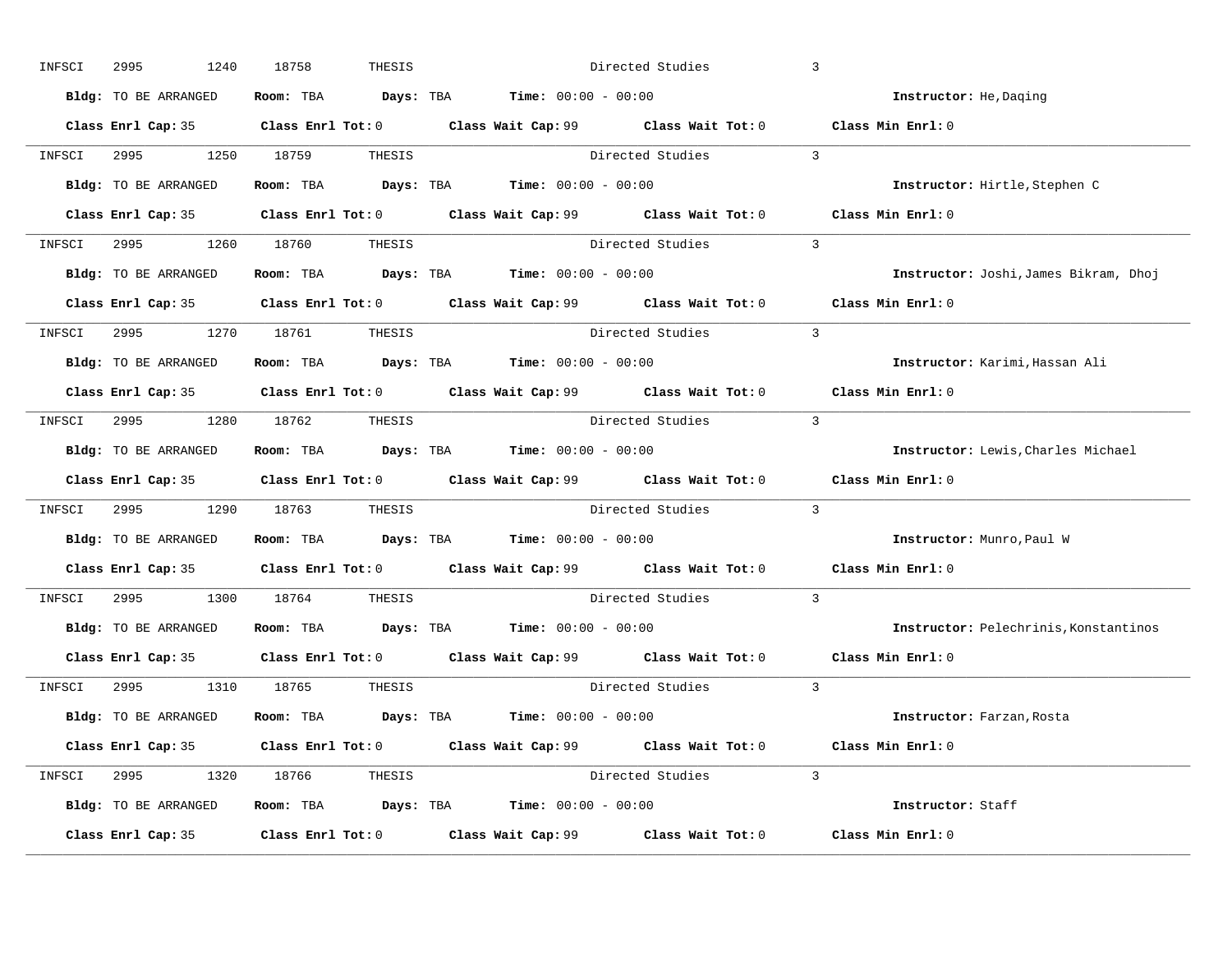#### Report ID: SR201 **University of Pittsburgh** Page No. 51 of 106 **Schedule of Classes for Summer Term 2020-2021** Run Date: 11/07/2020 **Twelve Week** Run Time: 01:30:17

| $\overline{3}$<br>18767<br>Directed Studies<br>INFSCI<br>2995<br>1330<br>THESIS<br>Bldg: TO BE ARRANGED<br>Room: TBA $Days:$ TBA $Time: 00:00 - 00:00$ |                                            |
|--------------------------------------------------------------------------------------------------------------------------------------------------------|--------------------------------------------|
|                                                                                                                                                        |                                            |
|                                                                                                                                                        | Instructor: Zadorozny, Vladimir Iosifovich |
| Class Enrl Cap: 35 Class Enrl Tot: 0 Class Wait Cap: 99 Class Wait Tot: 0 Class Min Enrl: 0                                                            |                                            |
| Directed Studies<br>INFSCI 2995 1335 18768<br>$\overline{3}$<br>THESIS                                                                                 |                                            |
| Room: TBA $Days:$ TBA $Time: 00:00 - 00:00$<br>Bldg: TO BE ARRANGED<br>Instructor: Lin, Yuru                                                           |                                            |
| Class Enrl Cap: 35 Class Enrl Tot: 0 Class Wait Cap: 99 Class Wait Tot: 0 Class Min Enrl: 0                                                            |                                            |
| $\overline{3}$<br>Directed Studies<br>2995<br>1340<br>18769<br>THESIS<br>INFSCI                                                                        |                                            |
| Bldg: TO BE ARRANGED<br>Room: TBA $Days:$ TBA $Time: 00:00 - 00:00$<br>Instructor: Palanisamy, Balaji                                                  |                                            |
| Class Enrl Cap: 35 Class Enrl Tot: 0 Class Wait Cap: 99 Class Wait Tot: 0 Class Min Enrl: 0                                                            |                                            |
| $1 - 12$<br>INFSCI 3990 1010 18770<br>DISSERTATION<br>Thesis Research                                                                                  |                                            |
| Room: TBA $Days:$ TBA $Time: 00:00 - 00:00$<br>Bldg: TO BE ARRANGED<br>Instructor: Brusilovsky, Peter Leonid                                           |                                            |
| Class Enrl Cap: 35 Class Enrl Tot: 0 Class Wait Cap: 99 Class Wait Tot: 0 Class Min Enrl: 0                                                            |                                            |
| $1 - 12$<br>INFSCI 3990 1030 18771 DISSERTATION<br>Thesis Research                                                                                     |                                            |
| Room: TBA $Days:$ TBA $Time: 00:00 - 00:00$<br>Bldg: TO BE ARRANGED<br>Instructor: Staff                                                               |                                            |
| Class Enrl Cap: 35 Class Enrl Tot: 0 Class Wait Cap: 99 Class Wait Tot: 0 Class Min Enrl: 0                                                            |                                            |
| $1 - 12$<br>18772<br>3990<br>1050<br>DISSERTATION Thesis Research<br>INFSCI                                                                            |                                            |
| Room: TBA $Days:$ TBA $Time: 00:00 - 00:00$<br>Bldg: TO BE ARRANGED<br>Instructor: He, Daging                                                          |                                            |
| Class Enrl Cap: 35 Class Enrl Tot: 0 Class Wait Cap: 99 Class Wait Tot: 0 Class Min Enrl: 0                                                            |                                            |
| 3990 88<br>1060 18773<br>Thesis Research<br>$1 - 12$<br>INFSCI<br>DISSERTATION                                                                         |                                            |
| Bldg: TO BE ARRANGED<br>Room: TBA $Days: TBA$ Time: $00:00 - 00:00$<br>Instructor: Hirtle, Stephen C                                                   |                                            |
| Class Enrl Tot: $0$ Class Wait Cap: $99$ Class Wait Tot: $0$<br>Class Min Enrl: 0<br>Class Enrl Cap: 35                                                |                                            |
| $1 - 12$<br>1070<br>18774<br>Thesis Research<br>INFSCI<br>3990<br>DISSERTATION                                                                         |                                            |
| Room: TBA $Days: TBA$ Time: $00:00 - 00:00$<br>Bldg: TO BE ARRANGED                                                                                    | Instructor: Joshi, James Bikram, Dhoj      |
| Class Enrl Tot: 0 Class Wait Cap: 99<br>Class Wait Tot: 0<br>Class Min Enrl: 0<br>Class Enrl Cap: 35                                                   |                                            |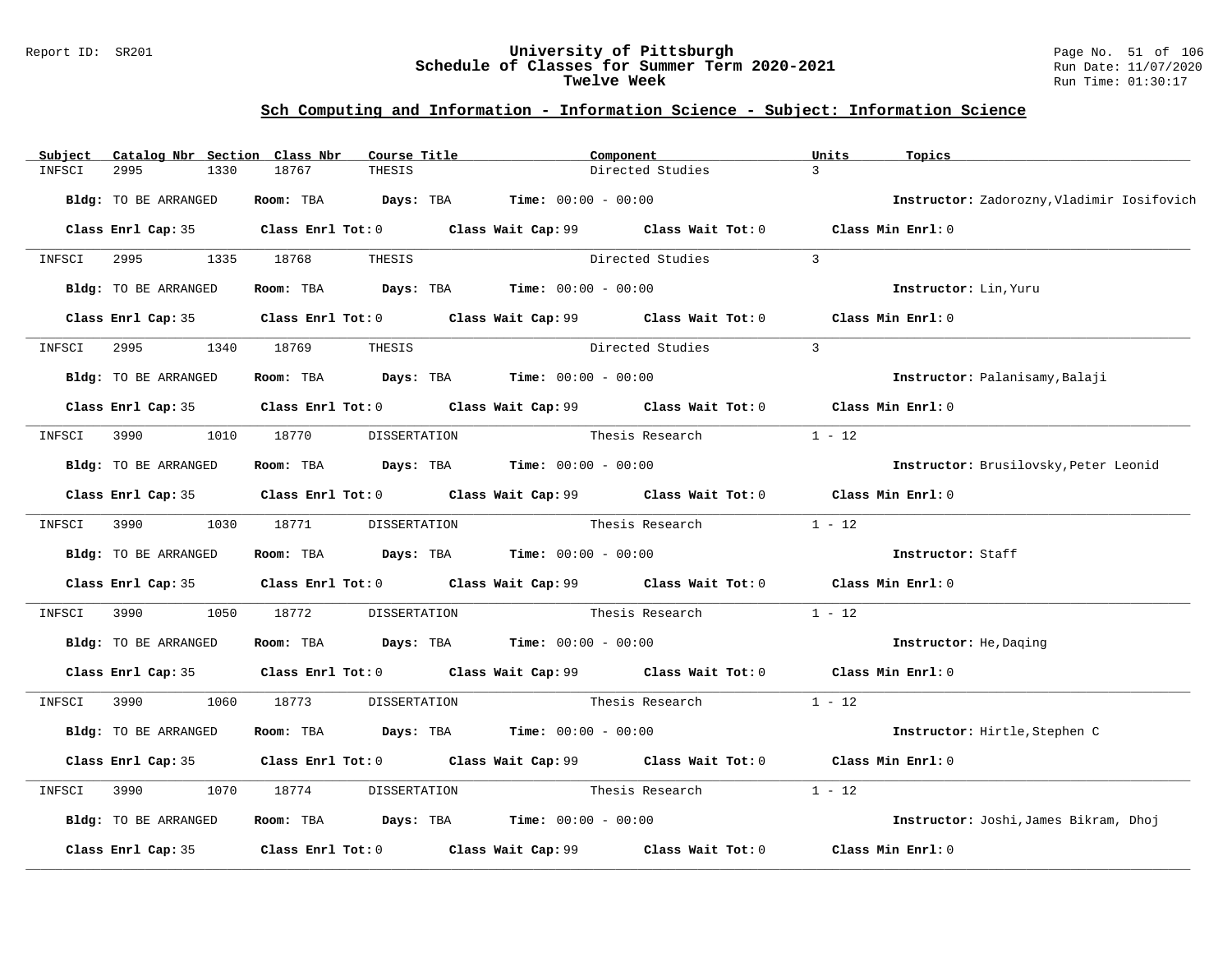| INFSCI | 3990<br>1080                 | 18775      | DISSERTATION |                                                                                        | Thesis Research                                                                             | $1 - 12$                                                                                    |
|--------|------------------------------|------------|--------------|----------------------------------------------------------------------------------------|---------------------------------------------------------------------------------------------|---------------------------------------------------------------------------------------------|
|        | Bldg: TO BE ARRANGED         |            |              | <b>Room:</b> TBA <b>Days:</b> TBA <b>Time:</b> 00:00 - 00:00                           |                                                                                             | Instructor: Karimi, Hassan Ali                                                              |
|        |                              |            |              |                                                                                        | Class Enrl Cap: 35 Class Enrl Tot: 0 Class Wait Cap: 99 Class Wait Tot: 0 Class Min Enrl: 0 |                                                                                             |
| INFSCI | 3990 000                     | 1100 18776 |              |                                                                                        | DISSERTATION Thesis Research 1 - 12                                                         |                                                                                             |
|        | Bldg: TO BE ARRANGED         |            |              | Room: TBA $\rule{1em}{0.15mm}$ Days: TBA Time: $00:00 - 00:00$                         |                                                                                             | Instructor: Krishnamurthy, Prashant Venkata                                                 |
|        |                              |            |              |                                                                                        | Class Enrl Cap: 35 Class Enrl Tot: 0 Class Wait Cap: 99 Class Wait Tot: 0 Class Min Enrl: 0 |                                                                                             |
|        |                              |            |              |                                                                                        | INFSCI 3990 1110 18777 DISSERTATION Thesis Research 1 - 12                                  |                                                                                             |
|        | Bldg: TO BE ARRANGED         |            |              | Room: TBA $\rule{1em}{0.15mm}$ Days: TBA $\rule{1.5mm}{0.15mm}$ Time: $00:00 - 00:00$  |                                                                                             | Instructor: Lewis, Charles Michael                                                          |
|        |                              |            |              |                                                                                        | Class Enrl Cap: 35 Class Enrl Tot: 0 Class Wait Cap: 99 Class Wait Tot: 0 Class Min Enrl: 0 |                                                                                             |
| INFSCI | 3990 1120 18778 DISSERTATION |            |              |                                                                                        | Thesis Research 1 - 12                                                                      |                                                                                             |
|        | Bldg: TO BE ARRANGED         |            |              | Room: TBA $Days:$ TBA $Time: 00:00 - 00:00$                                            |                                                                                             | Instructor: Munro, Paul W                                                                   |
|        |                              |            |              |                                                                                        | Class Enrl Cap: 35 Class Enrl Tot: 0 Class Wait Cap: 99 Class Wait Tot: 0 Class Min Enrl: 0 |                                                                                             |
|        |                              |            |              |                                                                                        | INFSCI 3990 1130 18779 DISSERTATION Thesis Research 1 - 12                                  |                                                                                             |
|        | Bldg: TO BE ARRANGED         |            |              | Room: TBA $Days:$ TBA $Time: 00:00 - 00:00$                                            |                                                                                             | <b>Instructor:</b> Pelechrinis, Konstantinos                                                |
|        |                              |            |              |                                                                                        | Class Enrl Cap: 35 Class Enrl Tot: 0 Class Wait Cap: 99 Class Wait Tot: 0 Class Min Enrl: 0 |                                                                                             |
|        |                              |            |              |                                                                                        | INFSCI 3990 1150 18780 DISSERTATION Thesis Research                                         | $1 - 12$                                                                                    |
|        | Bldg: TO BE ARRANGED         |            |              | Room: TBA $\rule{1em}{0.15mm}$ Days: TBA Time: $00:00 - 00:00$                         |                                                                                             | Instructor: Staff                                                                           |
|        |                              |            |              |                                                                                        |                                                                                             | Class Enrl Cap: 35 Class Enrl Tot: 0 Class Wait Cap: 99 Class Wait Tot: 0 Class Min Enrl: 0 |
| INFSCI |                              | 1160 18781 | DISSERTATION |                                                                                        | Thesis Research                                                                             | $1 - 12$                                                                                    |
|        | Bldg: TO BE ARRANGED         |            |              | Room: TBA $Days:$ TBA $Time: 00:00 - 00:00$                                            |                                                                                             | Instructor: Weiss, Martin B                                                                 |
|        |                              |            |              |                                                                                        | Class Enrl Cap: 35 Class Enrl Tot: 0 Class Wait Cap: 99 Class Wait Tot: 0 Class Min Enrl: 0 |                                                                                             |
| INFSCI | 3990                         | 1170 18782 | DISSERTATION |                                                                                        | Thesis Research $1 - 12$                                                                    |                                                                                             |
|        | Bldg: TO BE ARRANGED         |            |              | Room: TBA $\rule{1em}{0.15mm}$ Days: TBA $\rule{1.15mm}{0.15mm}$ Time: $00:00 - 00:00$ |                                                                                             | Instructor: Zadorozny, Vladimir Iosifovich                                                  |
|        |                              |            |              |                                                                                        | Class Enrl Cap: 35 Class Enrl Tot: 0 Class Wait Cap: 99 Class Wait Tot: 0 Class Min Enrl: 0 |                                                                                             |
|        |                              |            |              |                                                                                        | INFSCI 3990 1180 18783 DISSERTATION Thesis Research 1 - 12                                  |                                                                                             |
|        | Bldg: TO BE ARRANGED         |            |              | Room: TBA $Days:$ TBA $Time:$ $00:00 - 00:00$                                          |                                                                                             | Instructor: Znati, Taieb                                                                    |
|        | Class Enrl Cap: 35           |            |              |                                                                                        | Class Enrl Tot: 0 Class Wait Cap: 99 Class Wait Tot: 0                                      | Class Min Enrl: 0                                                                           |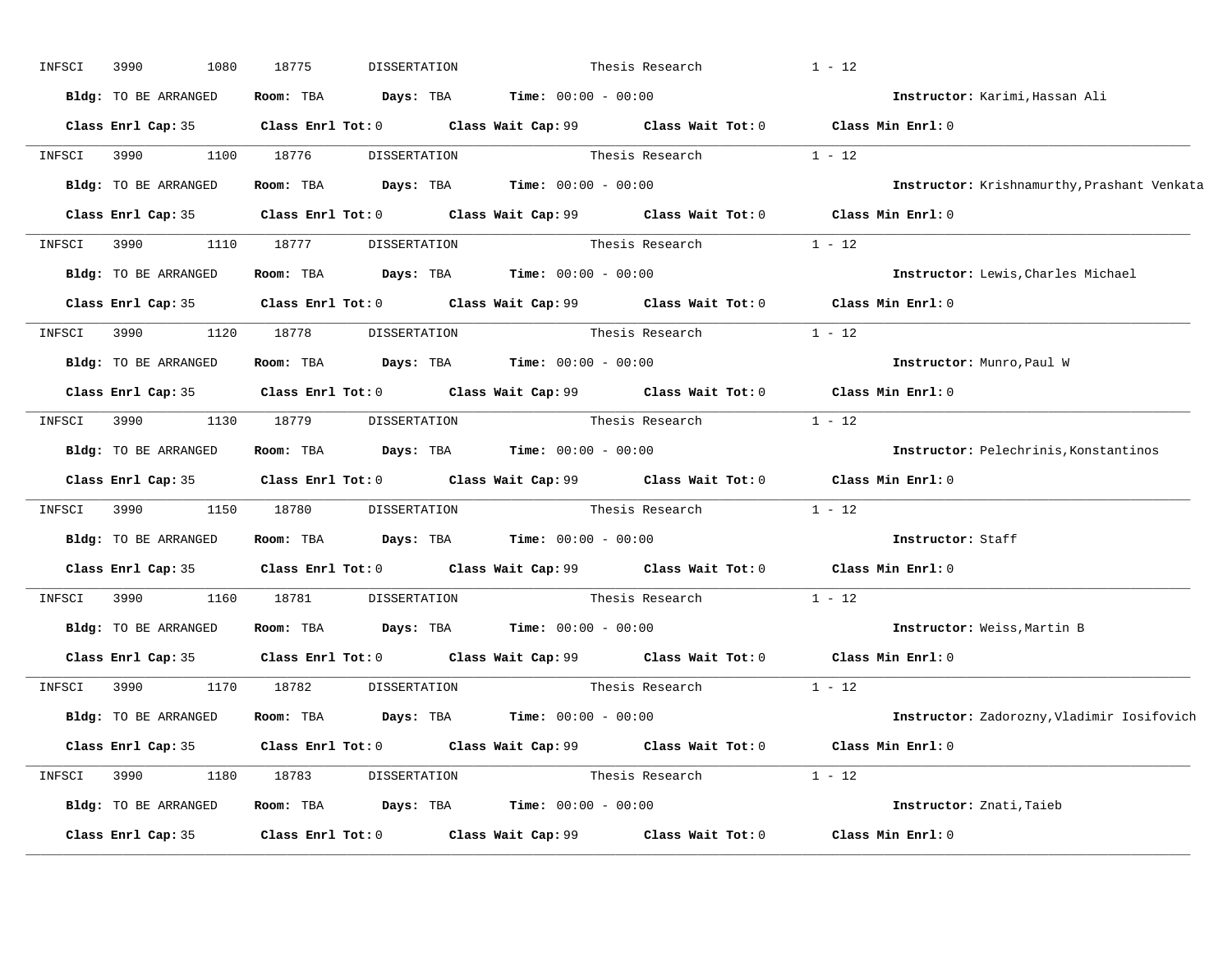#### Report ID: SR201 **University of Pittsburgh** Page No. 53 of 106 **Schedule of Classes for Summer Term 2020-2021** Run Date: 11/07/2020 **Twelve Week** Run Time: 01:30:17

| Subject | Catalog Nbr Section Class Nbr |      |       | Course Title | Component                                                      |                                                                                              | Units    | Topics                           |
|---------|-------------------------------|------|-------|--------------|----------------------------------------------------------------|----------------------------------------------------------------------------------------------|----------|----------------------------------|
| INFSCI  | 3990                          | 1190 | 18784 | DISSERTATION |                                                                | Thesis Research                                                                              | $1 - 12$ |                                  |
|         | Bldg: TO BE ARRANGED          |      |       |              | Room: TBA $Days:$ TBA $Time: 00:00 - 00:00$                    |                                                                                              |          | Instructor: Lin, Yuru            |
|         | Class Enrl Cap: 35            |      |       |              |                                                                | Class Enrl Tot: 0 $\,$ Class Wait Cap: 99 $\,$ Class Wait Tot: 0 $\,$ Class Min Enrl: 0 $\,$ |          |                                  |
| INFSCI  | 3990<br>1200                  |      | 18785 | DISSERTATION | Thesis Research                                                |                                                                                              | $1 - 12$ |                                  |
|         | Bldg: TO BE ARRANGED          |      |       |              | Room: TBA $Days:$ TBA $Time: 00:00 - 00:00$                    |                                                                                              |          | Instructor: Palanisamy, Balaji   |
|         | Class Enrl Cap: 35            |      |       |              |                                                                | Class Enrl Tot: $0$ Class Wait Cap: $99$ Class Wait Tot: $0$ Class Min Enrl: $0$             |          |                                  |
| INFSCI  | 3990                          | 1300 | 18913 | DISSERTATION | Thesis Research                                                |                                                                                              | $1 - 12$ |                                  |
|         | Bldg: TO BE ARRANGED          |      |       |              | Room: TBA $Days:$ TBA $Time: 00:00 - 00:00$                    |                                                                                              |          | Instructor: Tipper, David Warren |
|         | Class Enrl Cap: 35            |      |       |              |                                                                | Class Enrl Tot: $0$ Class Wait Cap: $99$ Class Wait Tot: $0$ Class Min Enrl: $0$             |          |                                  |
| INFSCI  | 3990                          | 1310 | 18786 | DISSERTATION | Thesis Research                                                |                                                                                              | $1 - 12$ |                                  |
|         | Bldg: TO BE ARRANGED          |      |       |              | Room: TBA $Days:$ TBA $Time: 00:00 - 00:00$                    |                                                                                              |          | Instructor: Staff                |
|         |                               |      |       |              |                                                                | Class Enrl Cap: 35 Class Enrl Tot: 0 Class Wait Cap: 99 Class Wait Tot: 0 Class Min Enrl: 0  |          |                                  |
| INFSCI  | 3990                          | 1315 | 18787 | DISSERTATION |                                                                | Thesis Research                                                                              | $1 - 12$ |                                  |
|         | Bldg: TO BE ARRANGED          |      |       |              | Room: TBA $\rule{1em}{0.15mm}$ Days: TBA Time: $00:00 - 00:00$ |                                                                                              |          | Instructor: Staff                |
|         |                               |      |       |              |                                                                | Class Enrl Cap: 35 Class Enrl Tot: 0 Class Wait Cap: 99 Class Wait Tot: 0 Class Min Enrl: 0  |          |                                  |
| INFSCI  | 3990                          | 1400 | 18914 |              |                                                                | DISSERTATION Thesis Research                                                                 | $1 - 12$ |                                  |
|         | Bldg: TO BE ARRANGED          |      |       |              | Room: TBA $Days:$ TBA $Time: 00:00 - 00:00$                    |                                                                                              |          | Instructor: Staff                |
|         |                               |      |       |              |                                                                | Class Enrl Cap: 35 Class Enrl Tot: 0 Class Wait Cap: 99 Class Wait Tot: 0 Class Min Enrl: 0  |          |                                  |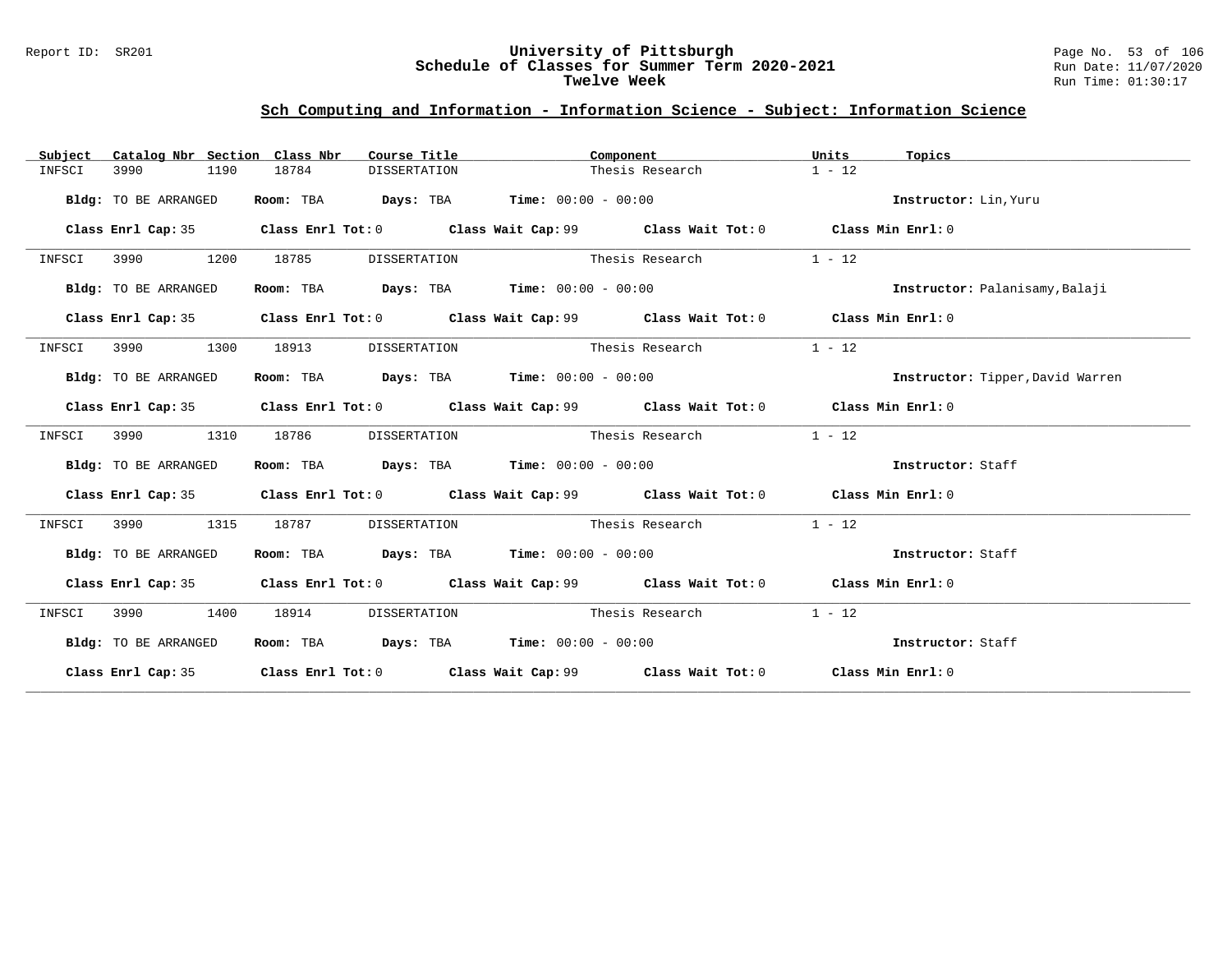#### Report ID: SR201 **University of Pittsburgh** Page No. 54 of 106 **Schedule of Classes for Summer Term 2020-2021** Run Date: 11/07/2020 **Twelve Week** Run Time: 01:30:17

| Catalog Nbr Section Class Nbr<br>Subject | Course Title                                                                                    | Component                    | Units<br>Topics                       |
|------------------------------------------|-------------------------------------------------------------------------------------------------|------------------------------|---------------------------------------|
| 2040<br>1010<br>LIS                      | 20003<br>INFO PRO IN THE COMMUNITY                                                              | Lecture                      | 3                                     |
| Bldg: WEB Based Class                    | Room: TBA<br>Days: TBA                                                                          | <b>Time:</b> $00:00 - 00:00$ | Instructor: Currier, James David      |
| Class Enrl Cap: 50<br>Attributes: Online | Class Enrl Tot: 0<br>Class Wait Cap: 99                                                         | Class Wait Tot: 0            | Class Min Enrl: 0                     |
| 1020<br>2040<br>LIS                      | 20004<br>INFO PRO IN THE COMMUNITY                                                              | Lecture                      | 3                                     |
| Bldg: TBA                                | Room: TBA<br>Days: Tu                                                                           | Time: $12:00 - 15:15$        | Instructor: Currier, James David      |
| Class Enrl Cap: 30                       | Class Enrl Tot: 0<br>Class Wait Cap: 99<br>Room Characteristics: PeopleSoft - Scheduled (PS)(1) | Class Wait Tot: 0            | Class Min Enrl: 0                     |
| 2140<br>1010<br>LIS                      | 20100<br>CRITICAL LIBRARN AND INFO PROFLecture                                                  |                              | 3                                     |
| Bldg: WEB Based Class                    | Room: TBA<br>Days: TBA                                                                          | <b>Time:</b> $00:00 - 00:00$ | Instructor: Rapchak, Marcia Elizabeth |
| Class Enrl Cap: 50<br>Attributes: Online | Class Enrl Tot: 0<br>Class Wait Cap: 99                                                         | Class Wait Tot: 0            | Class Min Enrl: 0                     |
| 2140<br>1020<br>LIS                      | 20101<br>CRITICAL LIBRARN AND INFO PROFLecture                                                  |                              | $\overline{3}$                        |
| Bldg: WEB Based Class                    | Days: W<br>Room: TBA                                                                            | <b>Time:</b> $12:00 - 15:15$ | Instructor: Rapchak, Marcia Elizabeth |
| Class Enrl Cap: 20                       | Class Wait Cap: 99<br>Class Enrl Tot: 0                                                         | Class Wait Tot: 0            | Class Min Enrl: 0                     |
| 2324<br>1010<br>LIS                      | 20002<br>HISTRY OF CHLDREN'S LITERATURELecture                                                  |                              | $\overline{3}$                        |
| Bldg: WEB Based Class                    | Room: TBA<br>Days: Th                                                                           | <b>Time:</b> $18:00 - 21:15$ | Instructor: Mahoney, Elizabeth T      |
| Class Enrl Cap: 20                       | Class Enrl Tot: 0<br>Class Wait Cap: 99                                                         | Class Wait Tot: 0            | Class Min Enrl: 0                     |
| 1315<br>2324<br>LIS                      | 18788<br>HISTRY OF CHLDREN'S LITERATURELecture                                                  |                              | $\overline{3}$                        |
| Bldg: WEB Based Class                    | Room: TBA<br>Days: TBA                                                                          | <b>Time:</b> $00:00 - 00:00$ | Instructor: Mahoney, Elizabeth T      |
| Class Enrl Cap: 99<br>Attributes: Online | Class Enrl Tot: 0<br>Class Wait Cap: 99                                                         | Class Wait Tot: 0            | Class Min Enrl: 0                     |
| 2633<br>1010<br>LIS                      | 19995<br>TEC IN LIVES CHILDREN & YOUTH Lecture                                                  |                              | 3                                     |
| Bldg: WEB Based Class                    | Room: TBA<br>Days: W                                                                            | <b>Time:</b> $18:00 - 21:15$ | Instructor: Mahoney, Elizabeth T      |
| Class Enrl Cap: 20                       | Class Enrl Tot: $0$<br>Class Wait Cap: 99                                                       | Class Wait Tot: 0            | Class Min Enrl: 0                     |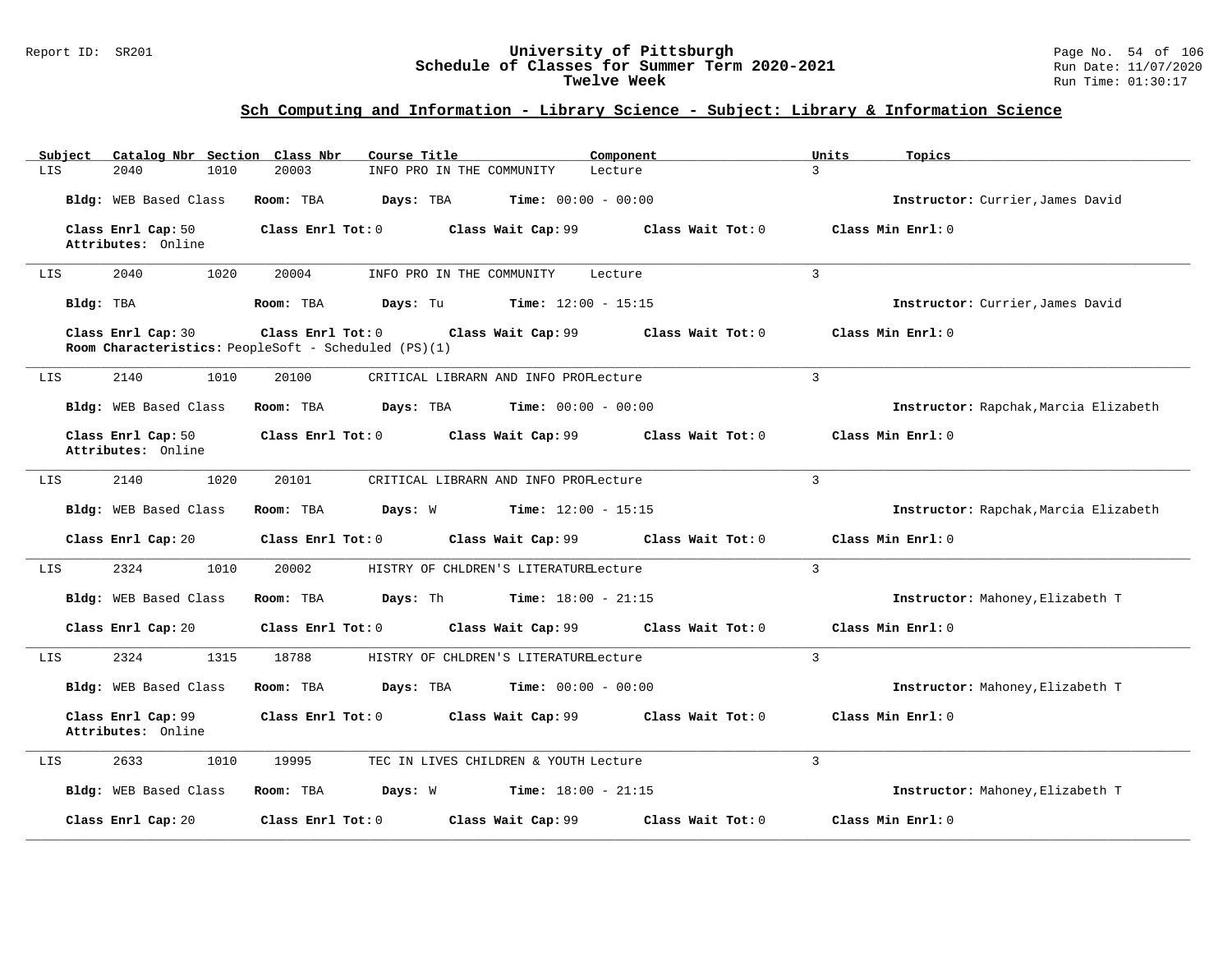#### Report ID: SR201 **University of Pittsburgh** Page No. 55 of 106 **Schedule of Classes for Summer Term 2020-2021** Run Date: 11/07/2020 **Twelve Week** Run Time: 01:30:17

| Catalog Nbr Section Class Nbr<br>Subject | Course Title                                                     | Component         | Units<br>Topics                   |
|------------------------------------------|------------------------------------------------------------------|-------------------|-----------------------------------|
| 2633<br>1020<br>LIS                      | 19996<br>TEC IN LIVES CHILDREN & YOUTH Lecture                   |                   | $\mathbf{R}$                      |
| Bldg: WEB Based Class                    | $Time: 00:00 - 00:00$<br>Room: TBA<br>Days: TBA                  |                   | Instructor: Mahoney, Elizabeth T  |
| Class Enrl Cap: 50<br>Attributes: Online | Class Enrl Tot: 0 Class Wait Cap: 99 Class Wait Tot: 0           |                   | Class Min Enrl: 0                 |
| 2671<br>1010<br>LIS                      | 20633<br>DIGITAL HUMANITIES                                      | Lecture           | $\overline{3}$                    |
| Bldg: WEB Based Class                    | Room: TBA<br>$\texttt{Days:}$ TBA $\texttt{Time:}$ 00:00 - 00:00 |                   | Instructor: Gunn, Chelsea Morning |
| Class Enrl Cap: 35<br>Attributes: Online | Class Enrl Tot: 0 Class Wait Cap: 20 Class Wait Tot: 0           |                   | Class Min Enrl: 0                 |
| 2671<br>1020<br>LIS                      | 20635<br>DIGITAL HUMANITIES                                      | Lecture           | 3                                 |
| Bldg: TBA                                | Room: TBA<br><b>Days:</b> Tu <b>Time:</b> $08:30 - 11:45$        |                   | Instructor: Gunn, Chelsea Morning |
| Class Enrl Cap: 35                       | Class Enrl Tot: $0$ Class Wait Cap: $20$ Class Wait Tot: $0$     |                   | Class Min Enrl: 0                 |
| 2901<br>1030<br>LIS                      | INDIVIDUAL RESEARCH 1 1 Independent Study<br>18790               |                   | $1 - 3$                           |
| Bldg: TO BE ARRANGED                     | Room: TBA<br><b>Days:</b> TBA <b>Time:</b> $00:00 - 00:00$       |                   | Instructor: Biagini, Mary Kathryn |
| Class Enrl Cap: 35                       | Class Enrl Tot: $0$ Class Wait Cap: $99$ Class Wait Tot: $0$     |                   | Class Min Enrl: 0                 |
| 2901<br>1040<br>LIS                      | INDIVIDUAL RESEARCH 1 1 Independent Study<br>18791               |                   | $1 - 3$                           |
| Bldg: TO BE ARRANGED                     | Room: TBA<br>Days: TBA Time: TBA                                 |                   | Instructor: Biehl, Jacob          |
| Class Enrl Cap: 35                       | Class Enrl Tot: 0 Class Wait Cap: 99                             | Class Wait Tot: 0 | Class Min Enrl: 0                 |
| 2901<br>1070<br>LIS                      | 18792<br>INDIVIDUAL RESEARCH 1 1 Independent Study               |                   | $1 - 3$                           |
| Bldg: TO BE ARRANGED                     | <b>Days:</b> TBA <b>Time:</b> $00:00 - 00:00$<br>Room: TBA       |                   | Instructor: Burton, Matthew C     |
| Class Enrl Cap: 35                       | Class Enrl Tot: 0 Class Wait Cap: 99                             | Class Wait Tot: 0 | Class Min Enrl: 0                 |
| 2901<br>1090<br>LIS                      | 18793<br>INDIVIDUAL RESEARCH 1 1 Independent Study               |                   | $1 - 3$                           |
| Bldg: TO BE ARRANGED                     | <b>Days:</b> TBA <b>Time:</b> $00:00 - 00:00$<br>Room: TBA       |                   | Instructor: Currier, James David  |
| Class Enrl Cap: 35                       | $Class$ $Enr1$ $Tot: 0$<br>Class Wait Cap: 99                    | Class Wait Tot: 0 | Class Min Enrl: 0                 |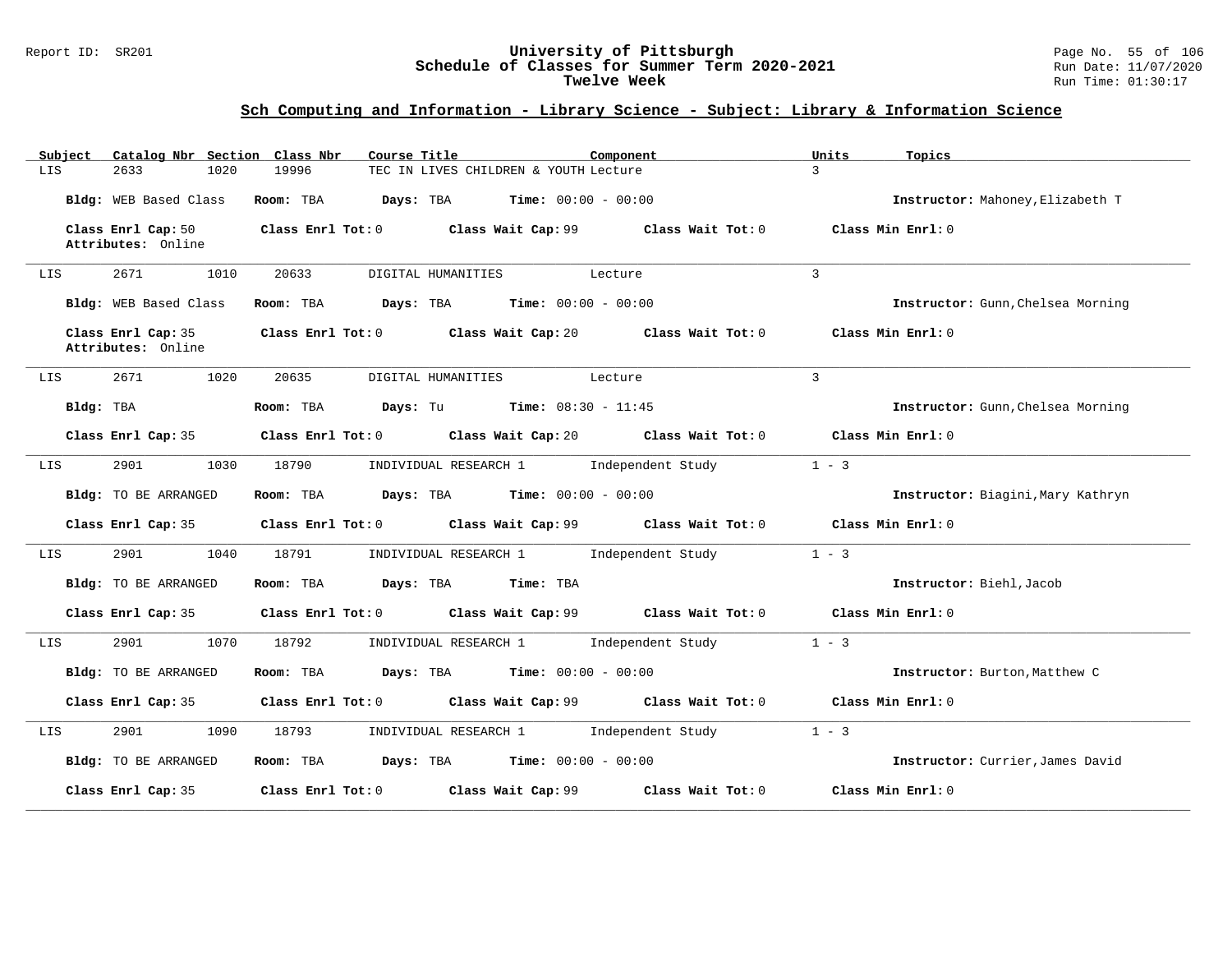#### Report ID: SR201 **University of Pittsburgh** Page No. 56 of 106 **Schedule of Classes for Summer Term 2020-2021** Run Date: 11/07/2020 **Twelve Week** Run Time: 01:30:17

| Catalog Nbr Section Class Nbr<br>Subject | Course Title                                                                                | Component         | Units<br>Topics                       |
|------------------------------------------|---------------------------------------------------------------------------------------------|-------------------|---------------------------------------|
| LIS<br>2901<br>1100                      | 18794<br>INDIVIDUAL RESEARCH 1                                                              | Independent Study | $1 - 3$                               |
| Bldg: TO BE ARRANGED                     | Room: TBA $Days:$ TBA $Time: 00:00 - 00:00$                                                 |                   | Instructor: Gunn, Chelsea Morning     |
|                                          | Class Enrl Cap: 35 Class Enrl Tot: 0 Class Wait Cap: 99 Class Wait Tot: 0 Class Min Enrl: 0 |                   |                                       |
| 2901 2002<br>LIS                         | 1110 18795<br>INDIVIDUAL RESEARCH 1 1 Independent Study                                     |                   | $1 - 3$                               |
| Bldg: TO BE ARRANGED                     | Room: TBA $\rule{1em}{0.15mm}$ Days: TBA Time: $00:00 - 00:00$                              |                   | Instructor: Mahoney, Elizabeth T      |
|                                          | Class Enrl Cap: 35 Class Enrl Tot: 0 Class Wait Cap: 99 Class Wait Tot: 0 Class Min Enrl: 0 |                   |                                       |
| 2901 2002<br>LIS                         | 1120 18796 INDIVIDUAL RESEARCH 1 Independent Study                                          |                   | $1 - 3$                               |
| Bldg: TO BE ARRANGED                     | Room: TBA $Days:$ TBA $Time: 00:00 - 00:00$                                                 |                   | Instructor: Mattern, Eleanor Marie    |
|                                          | Class Enrl Cap: 35 Class Enrl Tot: 0 Class Wait Cap: 99 Class Wait Tot: 0 Class Min Enrl: 0 |                   |                                       |
| 2901 2002<br>LIS                         | 1130 18797 INDIVIDUAL RESEARCH 1 Independent Study                                          |                   | $1 - 3$                               |
| Bldg: TO BE ARRANGED                     | Room: TBA $\rule{1em}{0.15mm}$ Days: TBA Time: $00:00 - 00:00$                              |                   | Instructor: Morris, Rebecca Jane      |
|                                          | Class Enrl Cap: 99 Class Enrl Tot: 0 Class Wait Cap: 99 Class Wait Tot: 0 Class Min Enrl: 0 |                   |                                       |
| 2901 1140 18798<br>LIS                   | INDIVIDUAL RESEARCH 1 1 Independent Study 1 - 3                                             |                   |                                       |
| Bldg: TO BE ARRANGED                     | Room: TBA $Days:$ TBA $Time: 00:00 - 00:00$                                                 |                   | Instructor: Rapchak, Marcia Elizabeth |
|                                          | Class Enrl Cap: 99 Class Enrl Tot: 0 Class Wait Cap: 99 Class Wait Tot: 0 Class Min Enrl: 0 |                   |                                       |
| 2901<br>1200<br>LIS                      | INDIVIDUAL RESEARCH 1 1 Independent Study 1 - 3<br>18789                                    |                   |                                       |
| Bldg: TO BE ARRANGED                     | Room: TBA $Days:$ TBA $Time: 00:00 - 00:00$                                                 |                   | Instructor: Staff                     |
|                                          | Class Enrl Cap: 35 Class Enrl Tot: 0 Class Wait Cap: 99 Class Wait Tot: 0 Class Min Enrl: 0 |                   |                                       |
| 2902<br>LIS                              | 1020 18800 INDIVIDUAL RESEARCH 2 Independent Study 1 - 3                                    |                   |                                       |
| Bldg: TO BE ARRANGED                     | Room: TBA $Days:$ TBA $Time:$ 00:00 - 00:00                                                 |                   | Instructor: Biagini, Mary Kathryn     |
|                                          | Class Enrl Cap: 35 Class Enrl Tot: 0 Class Wait Cap: 99 Class Wait Tot: 0 Class Min Enrl: 0 |                   |                                       |
| 2902<br>1030<br>LIS                      | 18801       INDIVIDUAL RESEARCH 2        Independent Study                                  |                   | $1 - 3$                               |
| Bldg: TO BE ARRANGED                     | Room: TBA $Days:$ TBA $Time: 00:00 - 00:00$                                                 |                   | Instructor: Biehl, Jacob              |
| Class Enrl Cap: 35                       | Class Enrl Tot: $0$ Class Wait Cap: $99$ Class Wait Tot: $0$ Class Min Enrl: $0$            |                   |                                       |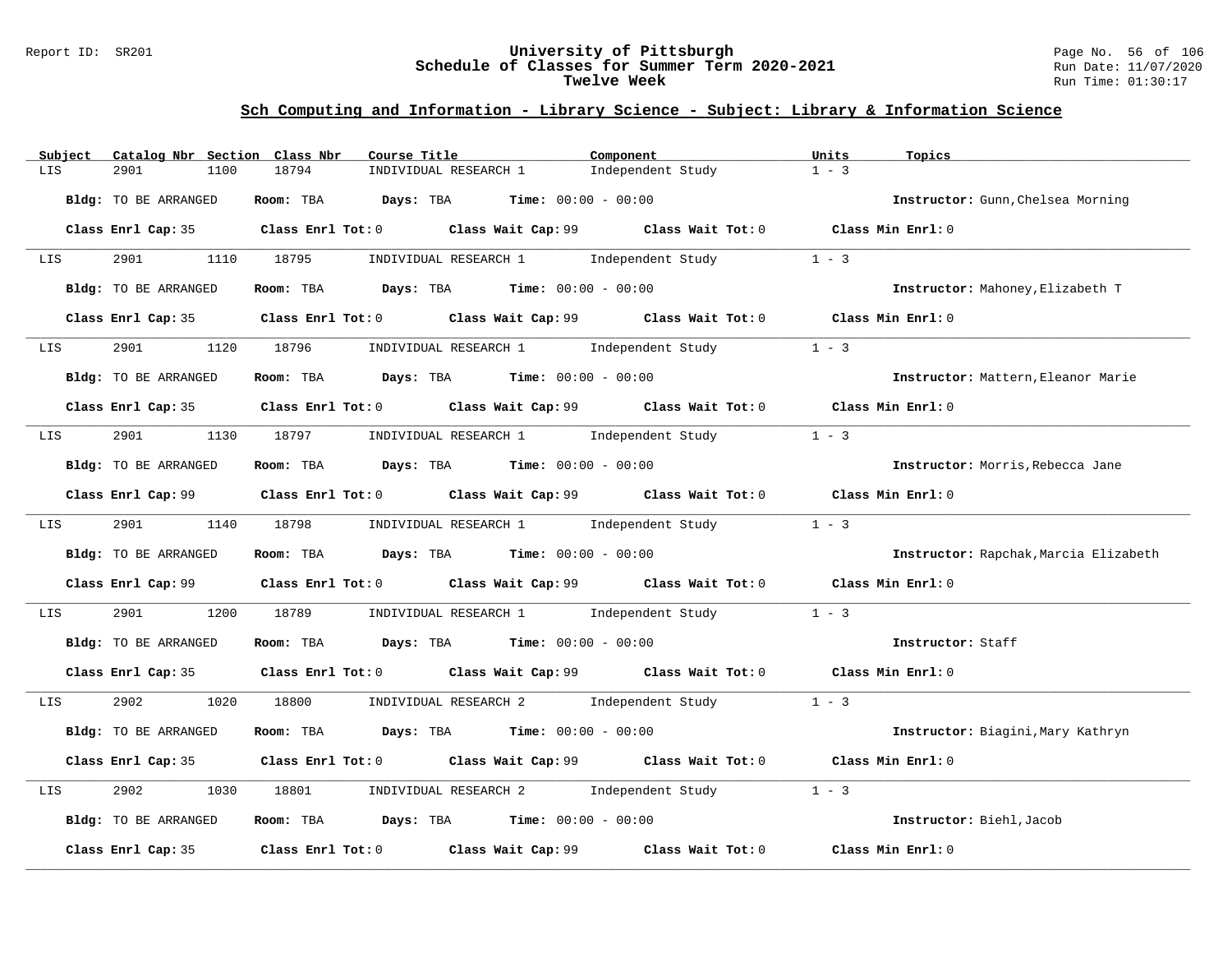| LIS | 2902<br>1050         | INDIVIDUAL RESEARCH 2 Independent Study<br>18802                                            | $1 - 3$                               |
|-----|----------------------|---------------------------------------------------------------------------------------------|---------------------------------------|
|     | Bldg: TO BE ARRANGED | Room: TBA $Days:$ TBA $Time: 00:00 - 00:00$                                                 | Instructor: Burton, Matthew C         |
|     |                      | Class Enrl Cap: 35 Class Enrl Tot: 0 Class Wait Cap: 99 Class Wait Tot: 0 Class Min Enrl: 0 |                                       |
|     |                      | LIS 2902 1070 18803 INDIVIDUAL RESEARCH 2 Independent Study 1 - 3                           |                                       |
|     | Bldg: TO BE ARRANGED | Room: TBA $\rule{1em}{0.15mm}$ Days: TBA $\rule{1.5mm}{0.15mm}$ Time: $00:00 - 00:00$       | Instructor: Currier, James David      |
|     |                      | Class Enrl Cap: 35 Class Enrl Tot: 0 Class Wait Cap: 99 Class Wait Tot: 0 Class Min Enrl: 0 |                                       |
|     |                      | LIS 2902 1080 18804 INDIVIDUAL RESEARCH 2 Independent Study 1 - 3                           |                                       |
|     |                      | Bldg: TO BE ARRANGED Room: TBA Days: TBA Time: 00:00 - 00:00                                | Instructor: Gunn, Chelsea Morning     |
|     |                      | Class Enrl Cap: 35 Class Enrl Tot: 0 Class Wait Cap: 99 Class Wait Tot: 0 Class Min Enrl: 0 |                                       |
|     |                      | LIS 2902 1090 18805 INDIVIDUAL RESEARCH 2 Independent Study 1 - 3                           |                                       |
|     | Bldg: TO BE ARRANGED | Room: TBA Days: TBA Time: $00:00 - 00:00$                                                   | Instructor: Mahoney, Elizabeth T      |
|     |                      | Class Enrl Cap: 35 Class Enrl Tot: 0 Class Wait Cap: 99 Class Wait Tot: 0 Class Min Enrl: 0 |                                       |
|     |                      | LIS 2902 1100 18808 INDIVIDUAL RESEARCH 2 Independent Study 1 - 3                           |                                       |
|     | Bldg: TO BE ARRANGED | Room: TBA $\rule{1em}{0.15mm}$ Days: TBA $\rule{1.15mm}]{0.15mm}$ Time: $00:00 - 00:00$     | Instructor: Mattern, Eleanor Marie    |
|     |                      | Class Enrl Cap: 99 Class Enrl Tot: 0 Class Wait Cap: 99 Class Wait Tot: 0 Class Min Enrl: 0 |                                       |
|     |                      | LIS 2902 1120 18806 INDIVIDUAL RESEARCH 2 Independent Study 1 - 3                           |                                       |
|     |                      | Bldg: TO BE ARRANGED Room: TBA Days: TBA Time: 00:00 - 00:00                                | Instructor: Morris, Rebecca Jane      |
|     |                      | Class Enrl Cap: 35 Class Enrl Tot: 0 Class Wait Cap: 99 Class Wait Tot: 0 Class Min Enrl: 0 |                                       |
| LIS |                      | 2902 1130 18807 INDIVIDUAL RESEARCH 2 Independent Study 1 - 3                               |                                       |
|     | Bldg: TO BE ARRANGED | Room: TBA $\rule{1em}{0.15mm}$ Days: TBA $\rule{1.5mm}{0.15mm}$ Time: $00:00 - 00:00$       | Instructor: Rapchak, Marcia Elizabeth |
|     |                      | Class Enrl Cap: 35 Class Enrl Tot: 0 Class Wait Cap: 99 Class Wait Tot: 0 Class Min Enrl: 0 |                                       |
|     |                      | LIS 2902 1140 18809 INDIVIDUAL RESEARCH 2 Independent Study 1 - 3                           |                                       |
|     | Bldg: TO BE ARRANGED | Room: TBA $Days:$ TBA $Time:$ $00:00 - 00:00$                                               | Instructor: Staff                     |
|     |                      | Class Enrl Cap: 99 Class Enrl Tot: 0 Class Wait Cap: 99 Class Wait Tot: 0 Class Min Enrl: 0 |                                       |
|     |                      | LIS 2902 1300 18799 INDIVIDUAL RESEARCH 2 Independent Study 1 - 3                           |                                       |
|     |                      | Bldg: TO BE ARRANGED Room: TBA Days: TBA Time: 00:00 - 00:00                                | Instructor: Staff                     |
|     |                      |                                                                                             |                                       |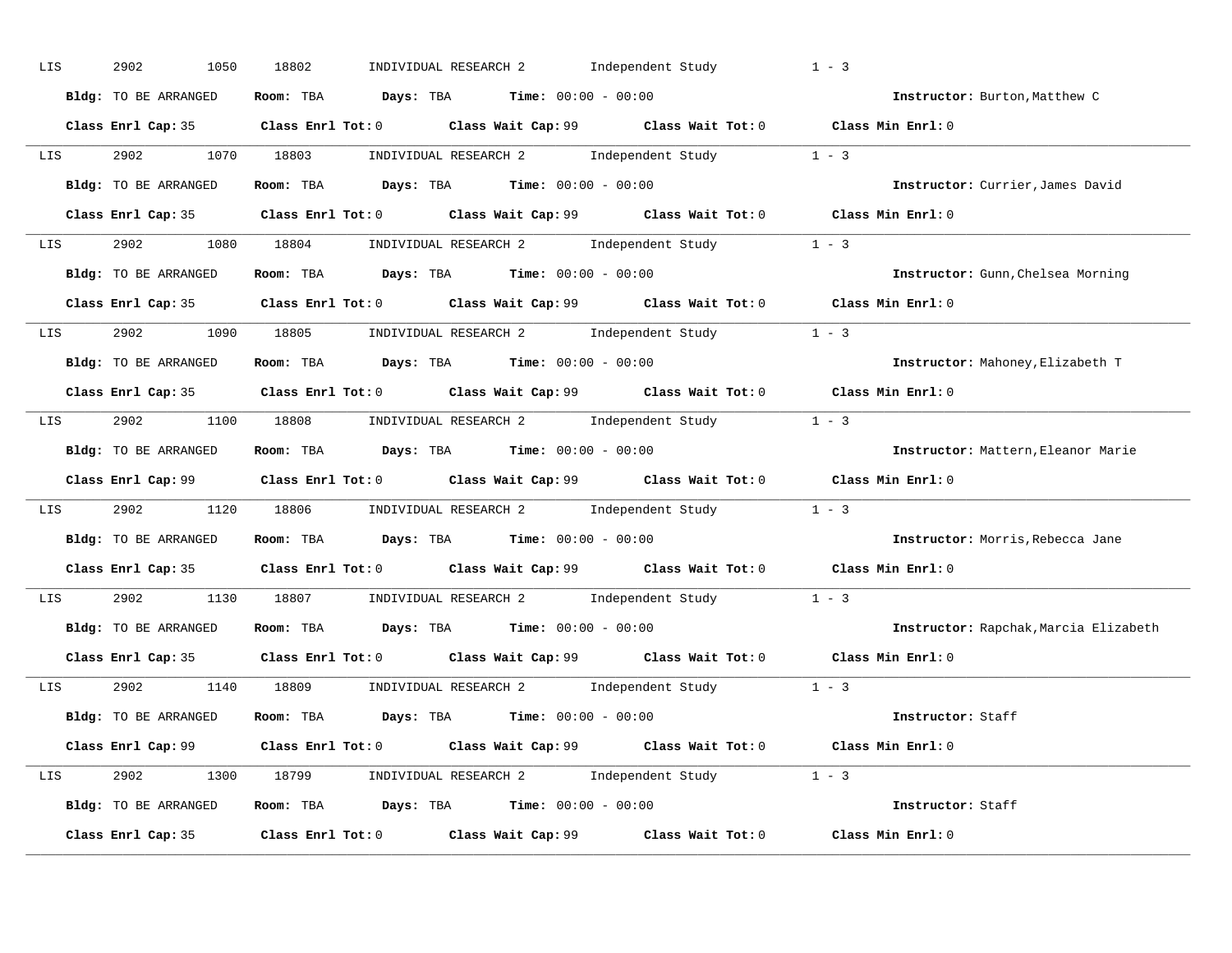#### Report ID: SR201 **University of Pittsburgh** Page No. 58 of 106 **Schedule of Classes for Summer Term 2020-2021** Run Date: 11/07/2020 **Twelve Week** Run Time: 01:30:17

| Subject | Catalog Nbr Section Class Nbr            | Course Title                                                              |                    | Component                                     |                                                         | Topics<br>Units                                                                  |
|---------|------------------------------------------|---------------------------------------------------------------------------|--------------------|-----------------------------------------------|---------------------------------------------------------|----------------------------------------------------------------------------------|
| LIS     | 1010<br>2921                             | 19997                                                                     | FIELD EXPERIENCE   | Practicum                                     | $\mathbf{R}$                                            |                                                                                  |
|         | Bldg: WEB Based Class                    | Room: TBA<br>Days: Tu                                                     |                    | <b>Time:</b> $18:00 - 21:15$                  |                                                         | Instructor: Mahoney, Elizabeth T                                                 |
|         | Class Enrl Cap: 20                       | Class Enrl Tot: 0                                                         |                    |                                               | Class Wait Cap: 99 Class Wait Tot: 0                    | Class Min Enrl: 0                                                                |
| LIS     | 2921<br>1030                             | 19998                                                                     | FIELD EXPERIENCE   | Practicum                                     | $\mathbf{R}$                                            |                                                                                  |
|         | Bldg: WEB Based Class                    | Room: TBA                                                                 |                    | <b>Days:</b> TBA <b>Time:</b> $00:00 - 00:00$ |                                                         | Instructor: Mahoney, Elizabeth T                                                 |
|         | Class Enrl Cap: 50<br>Attributes: Online | Class Enrl Tot: 0 Class Wait Cap: 99 Class Wait Tot: 0                    |                    |                                               |                                                         | Class Min Enrl: 0                                                                |
| LIS     | 2970<br>1010                             | 20178                                                                     | SPECIAL TOPICS     | Lecture                                       | 3                                                       |                                                                                  |
|         | Bldg: WEB Based Class                    | Room: TBA                                                                 |                    |                                               | <b>Days: TBA Time: 00:00 - 00:00 COMMUNITY ARCHIVES</b> | Instructor: Gunn, Chelsea Morning                                                |
|         | Class Enrl Cap: 50<br>Attributes: Online | Class Enrl Tot: 0 Class Wait Cap: 99                                      |                    |                                               | $Class$ Wait Tot: $0$                                   | Class Min Enrl: 0                                                                |
| LIS     | 2970<br>1020                             | 20179                                                                     | SPECIAL TOPICS     | Lecture                                       | 3                                                       |                                                                                  |
|         | Bldg: TBA                                | Room: TBA                                                                 |                    |                                               | Days: M Time: 12:00 - 15:15 COMMUNITY ARCHIVES          | Instructor: Gunn, Chelsea Morning                                                |
|         | Class Enrl Cap: 38                       | Class Enrl Tot: 0<br>Room Characteristics: PeopleSoft - Scheduled (PS)(1) |                    | Class Wait Cap: 99 Class Wait Tot: 0          |                                                         | Class Min Enrl: 0                                                                |
| LIS     | 2970<br>1030                             | 20631                                                                     | SPECIAL TOPICS     | Lecture                                       | 3                                                       |                                                                                  |
|         | Bldg: WEB Based Class                    | Room: TBA<br>Days: TBA                                                    |                    |                                               |                                                         | Time: 00:00 - 00:00 INFO SERV TO DIVERSE POPULTNSInstructor: Morris,Rebecca Jane |
|         | Class Enrl Cap: 35<br>Attributes: Online | Class Enrl Tot: 0                                                         | Class Wait Cap: 99 |                                               | Class Wait Tot: 0                                       | Class Min Enrl: 0                                                                |
| LIS     | 2970<br>1040                             | 20632                                                                     | SPECIAL TOPICS     | Lecture                                       | 3                                                       |                                                                                  |
|         | Bldg: WEB Based Class                    | Room: TBA                                                                 | Days: TBA          |                                               | Time: 00:00 - 00:00 Digital Storytelling                | Instructor: Morris, Rebecca Jane                                                 |
|         | Class Enrl Cap: 35<br>Attributes: Online | Class Enrl Tot: 0                                                         | Class Wait Cap: 99 |                                               | Class Wait Tot: 0                                       | Class Min Enrl: 0                                                                |
| LIS     | 2970<br>1050                             | 20634                                                                     | SPECIAL TOPICS     | Lecture                                       | 3                                                       |                                                                                  |
|         | Bldg: TBA                                | Room: TBA                                                                 |                    | <b>Days:</b> Th <b>Time:</b> $08:30 - 11:45$  |                                                         | INFO SERV TO DIVERSE POPULTNSInstructor: Morris, Rebecca Jane                    |
|         | Class Enrl Cap: 35                       | Class Enrl Tot: 0                                                         | Class Wait Cap: 99 |                                               | Class Wait Tot: 0                                       | Class Min Enrl: 0                                                                |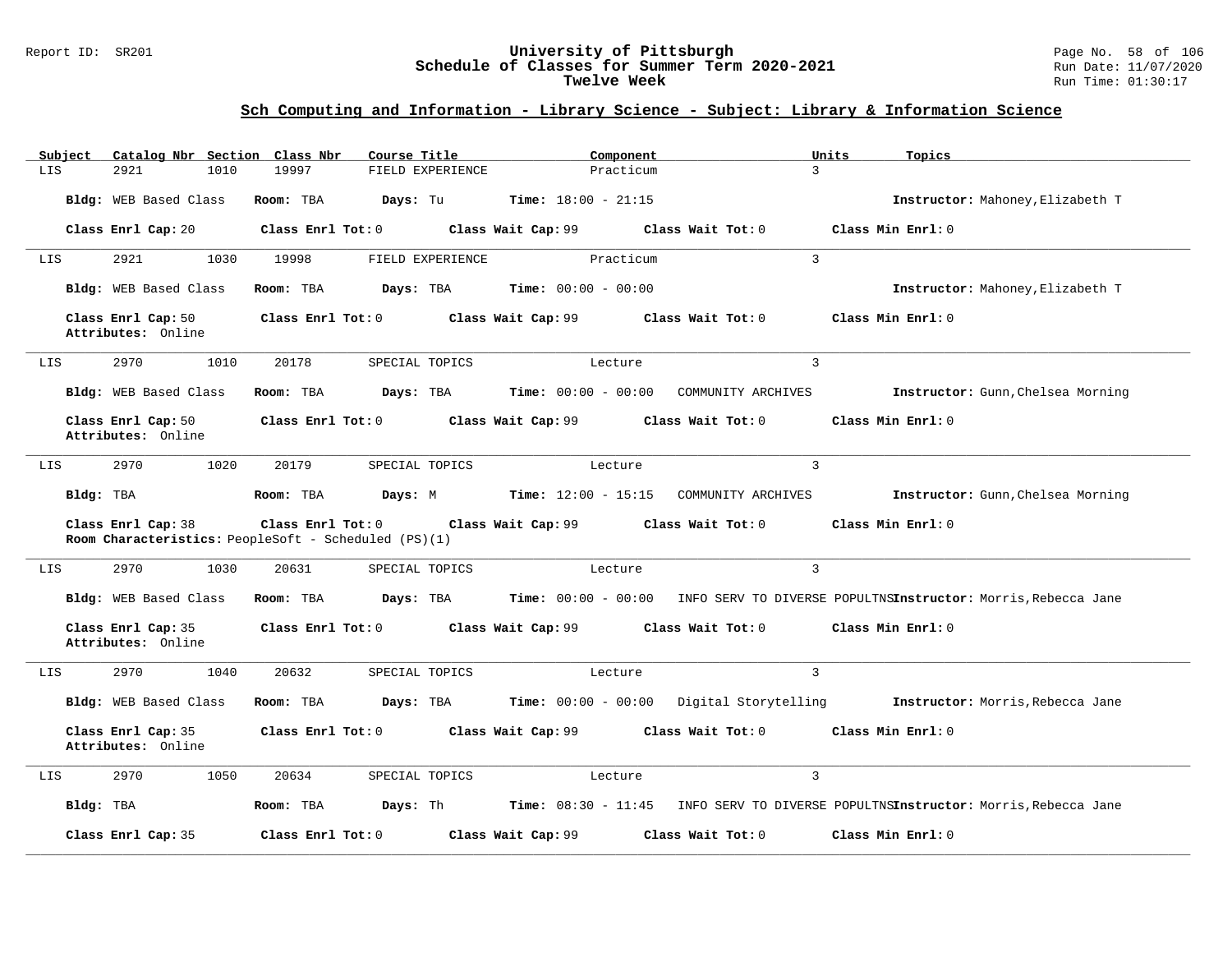#### Report ID: SR201 **University of Pittsburgh** Page No. 59 of 106 **Schedule of Classes for Summer Term 2020-2021** Run Date: 11/07/2020 **Twelve Week** Run Time: 01:30:17

| Catalog Nbr Section Class Nbr<br>Subject | Course Title                                                                          | Component                                                                                   | Units<br>Topics                                                                             |
|------------------------------------------|---------------------------------------------------------------------------------------|---------------------------------------------------------------------------------------------|---------------------------------------------------------------------------------------------|
| 2970<br>1060<br>LIS                      | 20636<br>SPECIAL TOPICS                                                               | Lecture                                                                                     | $\mathcal{L}$                                                                               |
| Bldg: TBA                                |                                                                                       |                                                                                             | Room: TBA Days: W Time: 08:30 - 11:45 Digital Storytelling Instructor: Morris, Rebecca Jane |
|                                          |                                                                                       | Class Enrl Cap: 35 Class Enrl Tot: 0 Class Wait Cap: 20 Class Wait Tot: 0 Class Min Enrl: 0 |                                                                                             |
| 3901 200<br>LIS                          | 1020 18811                                                                            | INDIVIDUAL RESEARCH 1 1 Independent Study                                                   | $1 - 3$                                                                                     |
| <b>Bldg:</b> TO BE ARRANGED              | Room: TBA $\rule{1em}{0.15mm}$ Days: TBA $\rule{1.5mm}{0.15mm}$ Time: $00:00 - 00:00$ |                                                                                             | Instructor: Biagini, Mary Kathryn                                                           |
|                                          |                                                                                       | Class Enrl Cap: 35 Class Enrl Tot: 0 Class Wait Cap: 99 Class Wait Tot: 0 Class Min Enrl: 0 |                                                                                             |
|                                          |                                                                                       | LIS 3901 1030 18812 INDIVIDUAL RESEARCH 1 Independent Study                                 | $1 - 3$                                                                                     |
| Bldg: TO BE ARRANGED                     | Room: TBA $Days:$ TBA $Time: 00:00 - 00:00$                                           |                                                                                             | Instructor: Biehl, Jacob                                                                    |
|                                          |                                                                                       | Class Enrl Cap: 35 Class Enrl Tot: 0 Class Wait Cap: 99 Class Wait Tot: 0 Class Min Enrl: 0 |                                                                                             |
| LIS                                      |                                                                                       | 3901 1050 18813 INDIVIDUAL RESEARCH 1 Independent Study                                     | $1 - 3$                                                                                     |
| Bldg: TO BE ARRANGED                     | Room: TBA $Days:$ TBA $Time: 00:00 - 00:00$                                           |                                                                                             | Instructor: Burton, Matthew C                                                               |
|                                          |                                                                                       | Class Enrl Cap: 35 Class Enrl Tot: 0 Class Wait Cap: 99 Class Wait Tot: 0 Class Min Enrl: 0 |                                                                                             |
| 3901<br>LIS <b>Extending Structure</b>   |                                                                                       | 1070 18814 INDIVIDUAL RESEARCH 1 Independent Study 1 - 3                                    |                                                                                             |
| Bldg: TO BE ARRANGED                     | Room: TBA $Days:$ TBA $Time: 00:00 - 00:00$                                           |                                                                                             | Instructor: Currier, James David                                                            |
|                                          |                                                                                       | Class Enrl Cap: 35 Class Enrl Tot: 0 Class Wait Cap: 99 Class Wait Tot: 0 Class Min Enrl: 0 |                                                                                             |
| 3901<br>1080<br>LIS                      |                                                                                       | 18815 INDIVIDUAL RESEARCH 1 Independent Study                                               | $1 - 3$                                                                                     |
| Bldg: TO BE ARRANGED                     | Room: TBA $Days: TBA$ Time: $00:00 - 00:00$                                           |                                                                                             | Instructor: Frank, Morgan                                                                   |
|                                          |                                                                                       | Class Enrl Cap: 35 Class Enrl Tot: 0 Class Wait Cap: 99 Class Wait Tot: 0 Class Min Enrl: 0 |                                                                                             |
| LIS <b>Extending Structure</b>           |                                                                                       | 3901 1090 18816 INDIVIDUAL RESEARCH 1 Independent Study 1 - 3                               |                                                                                             |
| Bldg: TO BE ARRANGED                     | Room: TBA $Days: TBA$ Time: $00:00 - 00:00$                                           |                                                                                             | Instructor: He, Daqing                                                                      |
|                                          |                                                                                       | Class Enrl Cap: 35 Class Enrl Tot: 0 Class Wait Cap: 99 Class Wait Tot: 0 Class Min Enrl: 0 |                                                                                             |
| 3901<br>1100<br>LIS                      |                                                                                       | 18818       INDIVIDUAL RESEARCH 1         Independent Study                                 | $1 - 3$                                                                                     |
| Bldg: TO BE ARRANGED                     | Room: TBA Days: TBA Time: $00:00 - 00:00$                                             |                                                                                             | Instructor: Langmead, Alison Diane                                                          |
|                                          |                                                                                       |                                                                                             | Class Min Enrl: 0                                                                           |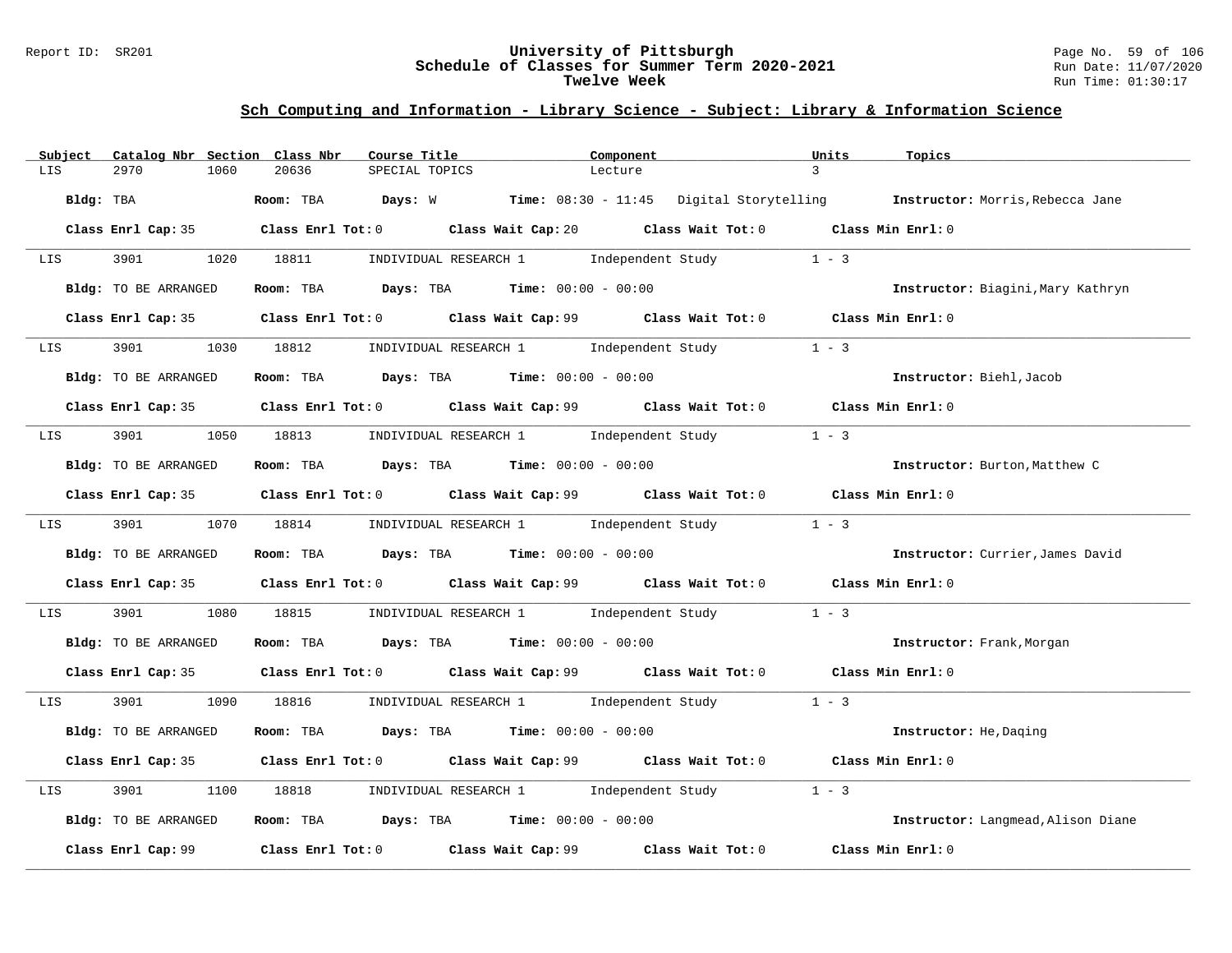| LIS | 3901<br>1120         | INDIVIDUAL RESEARCH 1 Independent Study<br>18819                                            | $1 - 3$                               |
|-----|----------------------|---------------------------------------------------------------------------------------------|---------------------------------------|
|     | Bldg: TO BE ARRANGED | Room: TBA $Days:$ TBA $Time: 00:00 - 00:00$                                                 | Instructor: Mattern, Eleanor Marie    |
|     |                      | Class Enrl Cap: 99 Class Enrl Tot: 0 Class Wait Cap: 99 Class Wait Tot: 0 Class Min Enrl: 0 |                                       |
|     |                      | LIS 3901 1200 18810 INDIVIDUAL RESEARCH 1 Independent Study 1 - 3                           |                                       |
|     | Bldg: TO BE ARRANGED | Room: TBA $Days:$ TBA $Time: 00:00 - 00:00$                                                 | Instructor: Rapchak, Marcia Elizabeth |
|     |                      | Class Enrl Cap: 35 Class Enrl Tot: 0 Class Wait Cap: 99 Class Wait Tot: 0 Class Min Enrl: 0 |                                       |
|     |                      | LIS 3901 1300 18817 INDIVIDUAL RESEARCH 1 Independent Study 1 - 3                           |                                       |
|     |                      | Bldg: TO BE ARRANGED Room: TBA Days: TBA Time: 00:00 - 00:00                                | Instructor: Staff                     |
|     |                      | Class Enrl Cap: 99 Class Enrl Tot: 0 Class Wait Cap: 99 Class Wait Tot: 0 Class Min Enrl: 0 |                                       |
|     |                      | LIS 3902 1010 18820 INDIVIDUAL RESEARCH 2 Independent Study 1 - 3                           |                                       |
|     | Bldg: TO BE ARRANGED | Room: TBA $Days:$ TBA $Time:$ $00:00 - 00:00$                                               | Instructor: Biagini, Mary Kathryn     |
|     |                      | Class Enrl Cap: 35 Class Enrl Tot: 0 Class Wait Cap: 99 Class Wait Tot: 0 Class Min Enrl: 0 |                                       |
|     |                      | LIS 3902 1030 18822 INDIVIDUAL RESEARCH 2 Independent Study 1 - 3                           |                                       |
|     | Bldg: TO BE ARRANGED | Room: TBA $Days:$ TBA $Time:$ $00:00 - 00:00$                                               | Instructor: Biehl, Jacob              |
|     |                      | Class Enrl Cap: 35 Class Enrl Tot: 0 Class Wait Cap: 99 Class Wait Tot: 0 Class Min Enrl: 0 |                                       |
|     |                      | LIS 3902 1040 18823 INDIVIDUAL RESEARCH 2 Independent Study 1 - 3                           |                                       |
|     | Bldg: TO BE ARRANGED | Room: TBA $Days:$ TBA Time: $00:00 - 00:00$                                                 | Instructor: Burton, Matthew C         |
|     |                      | Class Enrl Cap: 35 Class Enrl Tot: 0 Class Wait Cap: 99 Class Wait Tot: 0 Class Min Enrl: 0 |                                       |
| LIS |                      | 3902 1050 18824 INDIVIDUAL RESEARCH 2 Independent Study 1 - 3                               |                                       |
|     |                      | Bldg: TO BE ARRANGED ROOM: TBA Days: TBA Time: 00:00 - 00:00                                | Instructor: Currier, James David      |
|     |                      | Class Enrl Cap: 35 Class Enrl Tot: 0 Class Wait Cap: 99 Class Wait Tot: 0 Class Min Enrl: 0 |                                       |
|     |                      | LIS 3902 1060 18821 INDIVIDUAL RESEARCH 2 Independent Study 1 - 3                           |                                       |
|     | Bldg: TO BE ARRANGED | Room: TBA $Days:$ TBA $Time: 00:00 - 00:00$                                                 | <b>Instructor:</b> Frank, Morgan      |
|     |                      | Class Enrl Cap: 35 Class Enrl Tot: 0 Class Wait Cap: 99 Class Wait Tot: 0 Class Min Enrl: 0 |                                       |
|     |                      | LIS 3902 1090 18825 INDIVIDUAL RESEARCH 2 Independent Study 1 - 3                           |                                       |
|     |                      | Bldg: TO BE ARRANGED Room: TBA Days: TBA Time: 00:00 - 00:00                                | Instructor: He, Daging                |
|     |                      | Class Enrl Cap: 35 Class Enrl Tot: 0 Class Wait Cap: 99 Class Wait Tot: 0                   | Class Min Enrl: 0                     |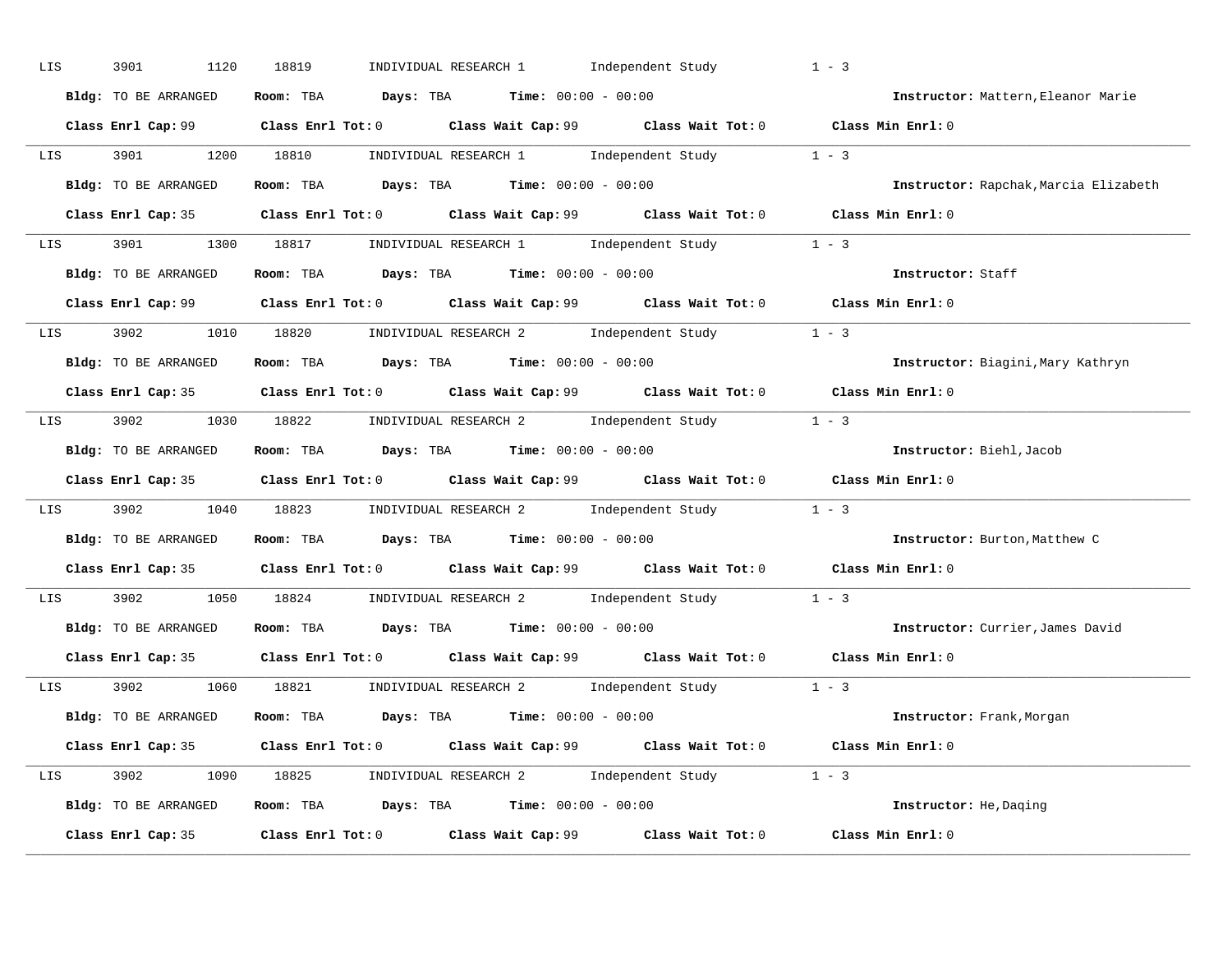#### Report ID: SR201 **University of Pittsburgh** Page No. 61 of 106 **Schedule of Classes for Summer Term 2020-2021** Run Date: 11/07/2020 **Twelve Week** Run Time: 01:30:17

| Subject                     | Catalog Nbr Section Class Nbr | Course Title                                                                                | Component                               | Units<br>Topics                       |
|-----------------------------|-------------------------------|---------------------------------------------------------------------------------------------|-----------------------------------------|---------------------------------------|
| LIS                         | 3902<br>1100                  | 18826<br>INDIVIDUAL RESEARCH 2                                                              | Independent Study                       | $1 - 3$                               |
|                             | Bldg: TO BE ARRANGED          | Room: TBA $Days:$ TBA $Time: 00:00 - 00:00$                                                 |                                         | Instructor: Langmead, Alison Diane    |
|                             |                               | Class Enrl Cap: 99 Class Enrl Tot: 0 Class Wait Cap: 99 Class Wait Tot: 0 Class Min Enrl: 0 |                                         |                                       |
| LIS <b>Extending Strute</b> | 3902 390                      | 1110 18828                                                                                  | INDIVIDUAL RESEARCH 2 Independent Study | $1 - 3$                               |
|                             | Bldg: TO BE ARRANGED          | <b>Room:</b> TBA <b>Days:</b> TBA <b>Time:</b> 00:00 - 00:00                                |                                         | Instructor: Mattern, Eleanor Marie    |
|                             |                               | Class Enrl Cap: 99 Class Enrl Tot: 0 Class Wait Cap: 99 Class Wait Tot: 0 Class Min Enrl: 0 |                                         |                                       |
| LIS 3902                    |                               | 1120 18829 INDIVIDUAL RESEARCH 2 Independent Study                                          |                                         | $1 - 3$                               |
|                             | Bldg: TO BE ARRANGED          | Room: TBA $Days:$ TBA $Time: 00:00 - 00:00$                                                 |                                         | Instructor: Rapchak, Marcia Elizabeth |
|                             |                               | Class Enrl Cap: 99 Class Enrl Tot: 0 Class Wait Cap: 99 Class Wait Tot: 0 Class Min Enrl: 0 |                                         |                                       |
|                             |                               | LIS 3902 1300 18827 INDIVIDUAL RESEARCH 2 Independent Study                                 |                                         | $1 - 3$                               |
|                             | Bldg: TO BE ARRANGED          | <b>Room:</b> TBA <b>Days:</b> TBA <b>Time:</b> 00:00 - 00:00                                |                                         | Instructor: Staff                     |
|                             |                               | Class Enrl Cap: 35 Class Enrl Tot: 0 Class Wait Cap: 99 Class Wait Tot: 0 Class Min Enrl: 0 |                                         |                                       |
|                             | LIS 3950 1010 18830           | TEACHING PRACTICUM Practicum                                                                |                                         | $\overline{3}$                        |
|                             | Bldg: TO BE ARRANGED          | Room: TBA $\rule{1em}{0.15mm}$ Days: TBA Time: $00:00 - 00:00$                              |                                         | Instructor: Biagini, Mary Kathryn     |
|                             |                               | Class Enrl Cap: 35 Class Enrl Tot: 0 Class Wait Cap: 99 Class Wait Tot: 0                   |                                         | Class Min Enrl: 0                     |
| LIS                         | 3950<br>1030                  | 18832<br>TEACHING PRACTICUM Practicum                                                       |                                         | $\overline{3}$                        |
|                             | Bldg: TO BE ARRANGED          | Room: TBA $Days: TBA$ Time: $00:00 - 00:00$                                                 |                                         | Instructor: Biehl, Jacob              |
|                             |                               | Class Enrl Cap: 35 Class Enrl Tot: 0 Class Wait Cap: 99 Class Wait Tot: 0 Class Min Enrl: 0 |                                         |                                       |
| LIS <b>Extending Strute</b> |                               | 3950 1040 18834 TEACHING PRACTICUM Practicum                                                |                                         | $\overline{3}$                        |
|                             | Bldg: TO BE ARRANGED          | Room: TBA $Days:$ TBA $Time: 00:00 - 00:00$                                                 |                                         | Instructor: Burton, Matthew C         |
|                             |                               | Class Enrl Cap: 35 Class Enrl Tot: 0 Class Wait Cap: 99 Class Wait Tot: 0                   |                                         | Class Min Enrl: 0                     |
| LIS                         | 3950<br>1050                  | TEACHING PRACTICUM Practicum<br>18835                                                       |                                         | 3                                     |
|                             | Bldg: TO BE ARRANGED          | Room: TBA $Days:$ TBA $Time: 00:00 - 00:00$                                                 |                                         | Instructor: Currier, James David      |
|                             | Class Enrl Cap: 35            | Class Enrl Tot: $0$ Class Wait Cap: $99$ Class Wait Tot: $0$                                |                                         | Class Min Enrl: 0                     |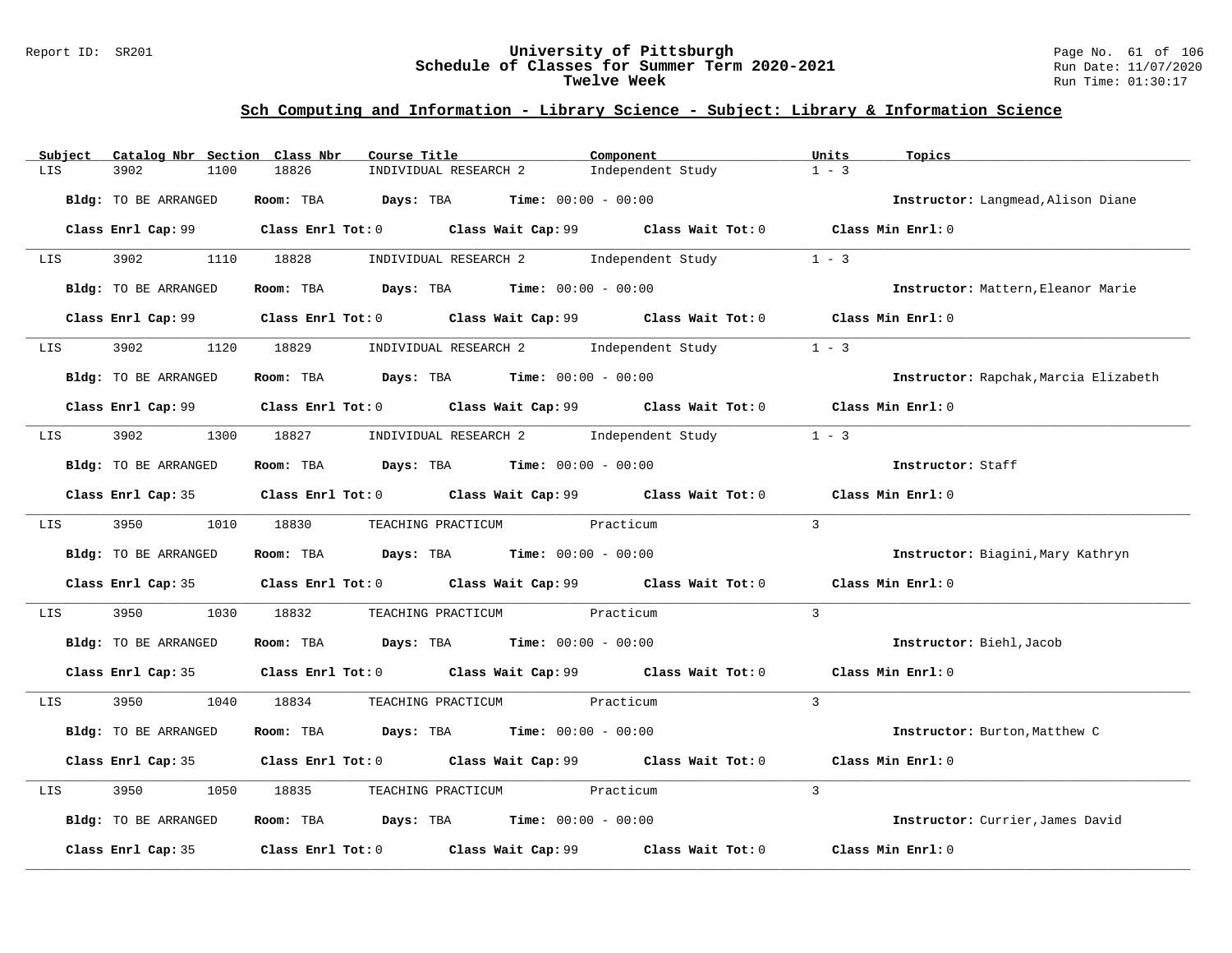| LIS | 3950<br>1060         | 18831<br>TEACHING PRACTICUM                                                                | Practicum                                                                                           | $\overline{3}$                        |
|-----|----------------------|--------------------------------------------------------------------------------------------|-----------------------------------------------------------------------------------------------------|---------------------------------------|
|     | Bldg: TO BE ARRANGED | Room: TBA $\rule{1em}{0.15mm}$ Days: TBA $\rule{1.15mm}]{0.15mm}$ Time: $0.000 - 0.0000$   |                                                                                                     | Instructor: Frank, Morgan             |
|     |                      |                                                                                            | Class Enrl Cap: 35 Class Enrl Tot: 0 Class Wait Cap: 99 Class Wait Tot: 0                           | Class Min Enrl: 0                     |
|     |                      | LIS 3950 1070 18833 TEACHING PRACTICUM Practicum                                           |                                                                                                     | $\overline{\mathbf{3}}$               |
|     | Bldg: TO BE ARRANGED | Room: TBA $\rule{1em}{0.15mm}$ Days: TBA Time: $00:00 - 00:00$                             |                                                                                                     | Instructor: He, Daging                |
|     |                      |                                                                                            | Class Enrl Cap: 35 Class Enrl Tot: 0 Class Wait Cap: 99 Class Wait Tot: 0                           | Class Min Enrl: 0                     |
|     |                      | LIS 3950 1090 18836 TEACHING PRACTICUM Practicum                                           |                                                                                                     | $\overline{3}$                        |
|     |                      | <b>Bldg:</b> TO BE ARRANGED <b>Room:</b> TBA <b>Days:</b> TBA <b>Time:</b> $00:00 - 00:00$ |                                                                                                     | Instructor: Langmead, Alison Diane    |
|     |                      |                                                                                            | Class Enrl Cap: 35 Class Enrl Tot: 0 Class Wait Cap: 99 Class Wait Tot: 0 Class Min Enrl: 0         |                                       |
|     |                      | LIS 3950 1100 18837 TEACHING PRACTICUM Practicum                                           |                                                                                                     | $\mathbf{3}$                          |
|     | Bldg: TO BE ARRANGED | Room: TBA $\rule{1em}{0.15mm}$ Days: TBA $\rule{1.15mm}]{0.15mm}$ Time: $0.000 - 0.0000$   |                                                                                                     | Instructor: Mattern, Eleanor Marie    |
|     |                      |                                                                                            | Class Enrl Cap: 99 Class Enrl Tot: 0 Class Wait Cap: 99 Class Wait Tot: 0 Class Min Enrl: 0         |                                       |
|     |                      | LIS 3950 1300 18838 TEACHING PRACTICUM Practicum                                           |                                                                                                     | $\overline{\mathbf{3}}$               |
|     | Bldg: TO BE ARRANGED | Room: TBA $Days:$ TBA $Time: 00:00 - 00:00$                                                |                                                                                                     | Instructor: Rapchak, Marcia Elizabeth |
|     |                      |                                                                                            | Class Enrl Cap: 35 Class Enrl Tot: 0 Class Wait Cap: 99 Class Wait Tot: 0 Class Min Enrl: 0         |                                       |
| LIS |                      |                                                                                            | 3999 1020 18840 DISSERTATION Thesis Research 1 - 9                                                  |                                       |
|     | Bldg: TO BE ARRANGED | Room: TBA $\rule{1em}{0.15mm}$ Days: TBA $\rule{1.5mm}{0.15mm}$ Time: $00:00 - 00:00$      |                                                                                                     | Instructor: Biagini, Mary Kathryn     |
|     |                      |                                                                                            | Class Enrl Cap: 35 Class Enrl Tot: 0 Class Wait Cap: 99 Class Wait Tot: 0 Class Min Enrl: 0         |                                       |
| LIS |                      | 3999 1030 18841 DISSERTATION                                                               | Thesis Research                                                                                     | $1 - 9$                               |
|     |                      | Bldg: TO BE ARRANGED ROOM: TBA Days: TBA Time: 00:00 - 00:00                               |                                                                                                     | Instructor: Biehl, Jacob              |
|     | Class Enrl Cap: 35   |                                                                                            | Class Enrl Tot: 0 $\qquad$ Class Wait Cap: 99 $\qquad$ Class Wait Tot: 0 $\qquad$ Class Min Enrl: 0 |                                       |
|     |                      | LIS 3999 1050 18842 DISSERTATION                                                           | Thesis Research                                                                                     | $1 - 9$                               |
|     | Bldg: TO BE ARRANGED | Room: TBA $Days:$ TBA $Time: 00:00 - 00:00$                                                |                                                                                                     | Instructor: Burton, Matthew C         |
|     |                      |                                                                                            | Class Enrl Cap: 35 Class Enrl Tot: 0 Class Wait Cap: 99 Class Wait Tot: 0 Class Min Enrl: 0         |                                       |
|     |                      | LIS 3999 1070 18843 DISSERTATION                                                           | Thesis Research $1 - 9$                                                                             |                                       |
|     |                      |                                                                                            |                                                                                                     |                                       |
|     | Bldg: TO BE ARRANGED | Room: TBA $Days:$ TBA $Time: 00:00 - 00:00$                                                |                                                                                                     | Instructor: Currier, James David      |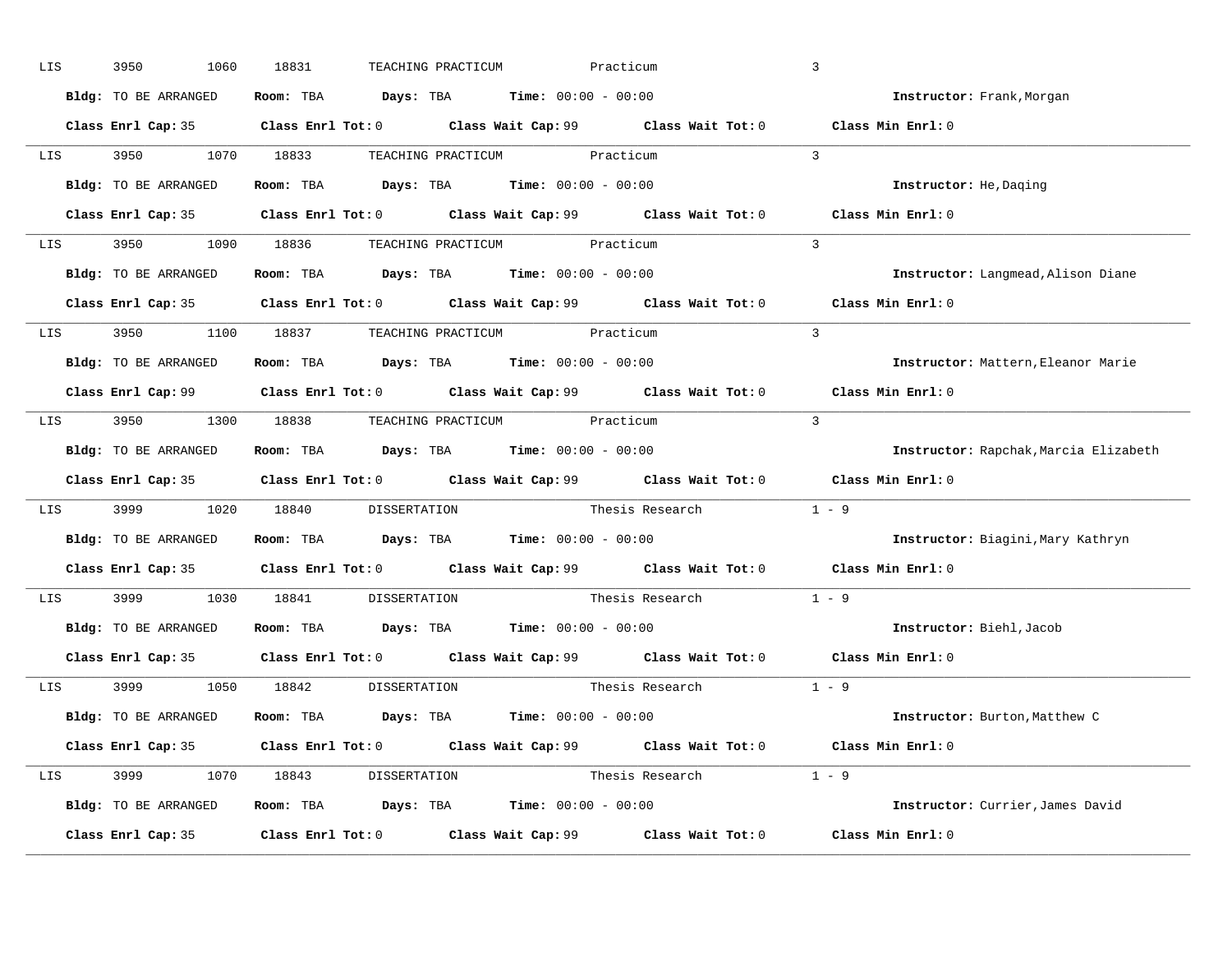#### Report ID: SR201 **University of Pittsburgh** Page No. 63 of 106 **Schedule of Classes for Summer Term 2020-2021** Run Date: 11/07/2020 **Twelve Week** Run Time: 01:30:17

| Subject | Catalog Nbr Section Class Nbr |                   | Course Title        | Component                                              |                                                                                  | Units             | Topics                                |
|---------|-------------------------------|-------------------|---------------------|--------------------------------------------------------|----------------------------------------------------------------------------------|-------------------|---------------------------------------|
| LIS     | 1080<br>3999                  | 18844             | DISSERTATION        | Thesis Research                                        |                                                                                  | $1 - 9$           |                                       |
|         | Bldg: TO BE ARRANGED          | Room: TBA         |                     | <b>Days:</b> TBA <b>Time:</b> $00:00 - 00:00$          |                                                                                  |                   | Instructor: Frank, Morgan             |
|         | Class Enrl Cap: 35            |                   |                     | Class Enrl Tot: 0 Class Wait Cap: 99 Class Wait Tot: 0 |                                                                                  | Class Min Enrl: 0 |                                       |
| LIS     | 3999<br>1090                  | 18845             | DISSERTATION        |                                                        | Thesis Research                                                                  | $1 - 9$           |                                       |
|         | Bldg: TO BE ARRANGED          | Room: TBA         |                     | <b>Days:</b> TBA <b>Time:</b> $00:00 - 00:00$          |                                                                                  |                   | Instructor: He, Daging                |
|         | Class Enrl Cap: 35            |                   |                     |                                                        | Class Enrl Tot: $0$ Class Wait Cap: $99$ Class Wait Tot: $0$ Class Min Enrl: $0$ |                   |                                       |
| LIS     | 1200<br>3999                  | 18839             | <b>DISSERTATION</b> |                                                        | Thesis Research                                                                  | $1 - 9$           |                                       |
|         | Bldg: TO BE ARRANGED          | Room: TBA         |                     | <b>Days:</b> TBA <b>Time:</b> $00:00 - 00:00$          |                                                                                  |                   | Instructor: Langmead, Alison Diane    |
|         | Class Enrl Cap: 35            |                   |                     |                                                        | Class Enrl Tot: $0$ Class Wait Cap: $99$ Class Wait Tot: $0$ Class Min Enrl: $0$ |                   |                                       |
| LIS     | 1300<br>3999                  | 18846             | <b>DISSERTATION</b> |                                                        | Thesis Research                                                                  | $1 - 9$           |                                       |
|         | Bldg: TO BE ARRANGED          | Room: TBA         |                     | <b>Days:</b> TBA <b>Time:</b> $00:00 - 00:00$          |                                                                                  |                   | Instructor: Mattern, Eleanor Marie    |
|         | Class Enrl Cap: 35            | Class Enrl Tot: 0 |                     | Class Wait Cap: 99 Class Wait Tot: 0                   |                                                                                  | Class Min Enrl: 0 |                                       |
| LIS     | 3999<br>1320                  | 19797             | DISSERTATION        |                                                        | Thesis Research                                                                  | $1 - 9$           |                                       |
|         | Bldg: TO BE ARRANGED          | Room: TBA         |                     | <b>Days:</b> TBA <b>Time:</b> $00:00 - 00:00$          |                                                                                  |                   | Instructor: Rapchak, Marcia Elizabeth |
|         | Class Enrl Cap: 35            | Class Enrl Tot: 0 |                     | Class Wait Cap: 99           Class Wait Tot: 0         |                                                                                  | Class Min Enrl: 0 |                                       |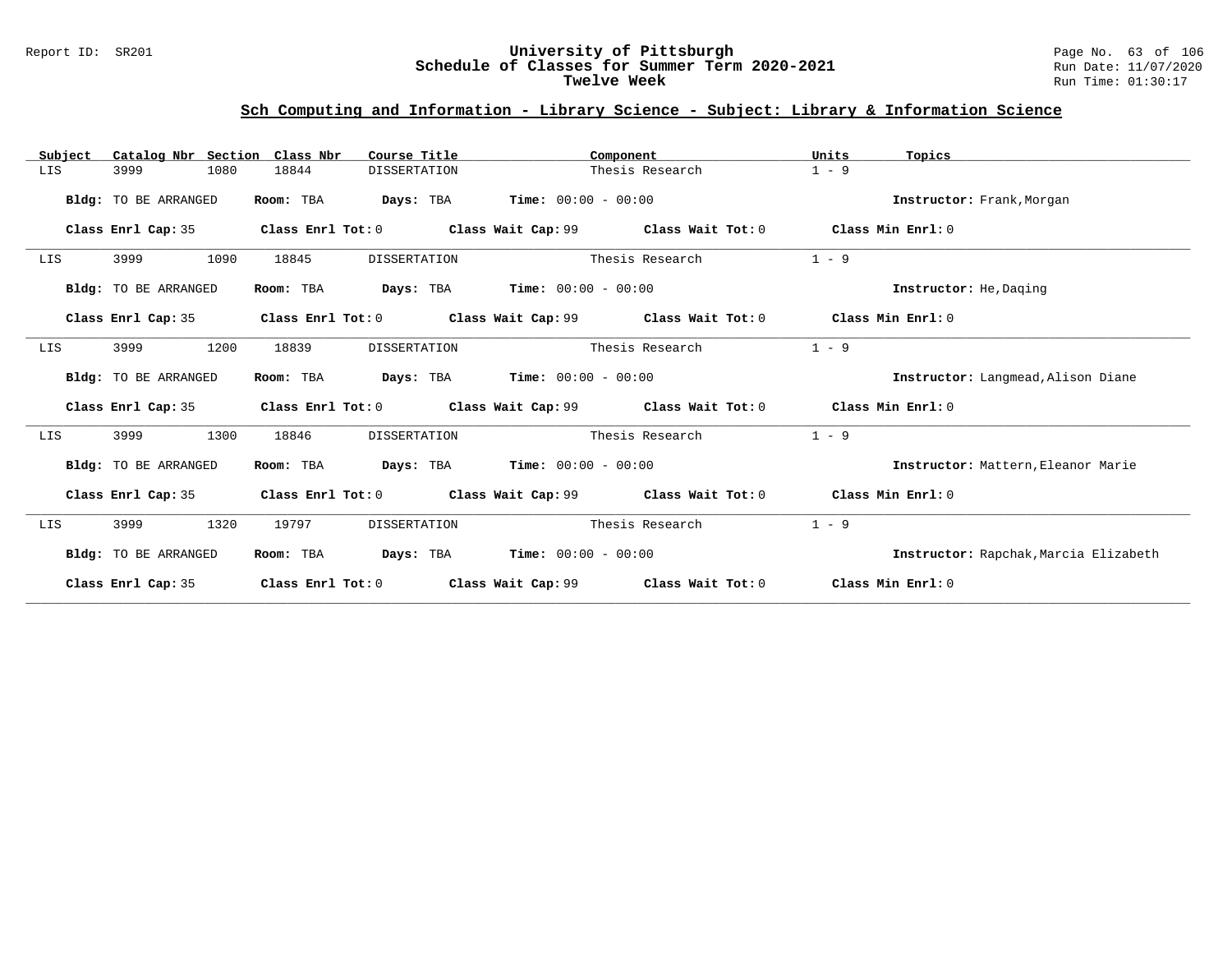#### Report ID: SR201 **University of Pittsburgh** Page No. 64 of 106 **Schedule of Classes for Summer Term 2020-2021** Run Date: 11/07/2020 **Twelve Week** Run Time: 01:30:17

# **Sch Computing and Information - School of Computing and Information - Subject: FT Diss Study SCI**

| Subject | Catalog Nbr Section Class Nbr |      |                   | Course Title                                        | Component         | Units | Topics            |
|---------|-------------------------------|------|-------------------|-----------------------------------------------------|-------------------|-------|-------------------|
| FTDJ    | 0000                          | 1030 | 19194             | FULL-TIME DISSERTATION STUDY Full Time Dissertation |                   |       |                   |
|         | <b>Bldg:</b> TO BE ARRANGED   |      | Room: TBA         | <b>Time:</b> $00:00 - 00:00$<br>Days: TBA           |                   |       | Instructor: Staff |
|         | Class Enrl Cap: 999           |      | Class Enrl Tot: 0 | Class Wait Cap: 99                                  | Class Wait Tot: 0 |       | Class Min Enrl: 0 |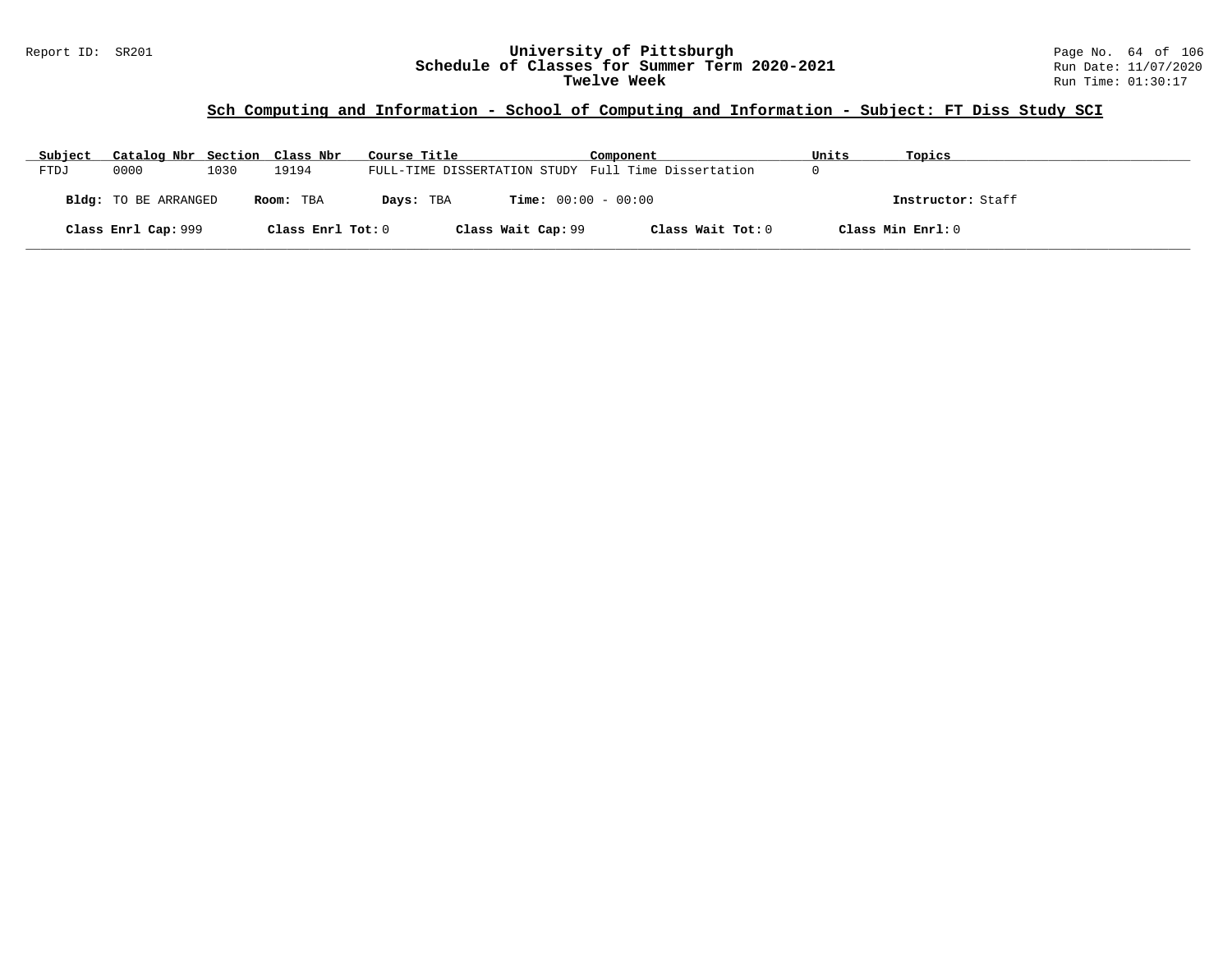#### Report ID: SR201 **University of Pittsburgh** Page No. 65 of 106 **Schedule of Classes for Summer Term 2020-2021** Run Date: 11/07/2020 **Twelve Week** Run Time: 01:30:17

| Subject   |                                         |      | Catalog Nbr Section Class Nbr | Course Title                                                                                                                     |                              | Component         | Units         | Topics                                      |
|-----------|-----------------------------------------|------|-------------------------------|----------------------------------------------------------------------------------------------------------------------------------|------------------------------|-------------------|---------------|---------------------------------------------|
| TELCOM    | 2000                                    | 1010 | 19132                         | INTRO TO TELECOMMUNICATIONS                                                                                                      |                              | Lecture           | $\mathcal{L}$ |                                             |
| Bldg: TBA |                                         |      | Room: TBA                     | Days: M                                                                                                                          | <b>Time:</b> $12:00 - 15:15$ |                   |               | Instructor: Anderson, Katharine             |
|           | Class Enrl Cap: 10                      |      | Class Enrl Tot: 0             | Room Characteristics: PeopleSoft - Scheduled (PS)(1)<br>Combined Section ID: 0002(INFSCI/1070/TELCOM/2000) - INFSCI 1070(#19133) | Class Wait Cap: 99           | Class Wait Tot: 0 |               | Class Min Enrl: 0                           |
| TELCOM    | 2011                                    | 1250 | 18847                         | TELECOMMUNICATIONS SEMINAR                                                                                                       |                              | Lecture           | $\mathbf{1}$  |                                             |
|           | Bldg: WEB Based Class                   |      | Room: TBA                     | Days: TBA                                                                                                                        | <b>Time:</b> $00:00 - 00:00$ |                   |               | Instructor: Tipper, David Warren            |
|           | Class Enrl Cap: 5<br>Attributes: Online |      | Class Enrl Tot: 0             |                                                                                                                                  | Class Wait Cap: 99           | Class Wait Tot: 0 |               | Class Min Enrl: 0                           |
| TELCOM    | 2921                                    | 1010 | 18848                         | INDEP STUDY IN NETWORKING                                                                                                        |                              | Independent Study | $1 - 3$       |                                             |
|           | Bldg: TO BE ARRANGED                    |      | Room: TBA                     | Days: TBA                                                                                                                        | <b>Time:</b> $00:00 - 00:00$ |                   |               | Instructor: Joshi, James Bikram, Dhoj       |
|           | Class Enrl Cap: 35                      |      | Class Enrl Tot: 0             |                                                                                                                                  | Class Wait Cap: 99           | Class Wait Tot: 0 |               | Class Min Enrl: 0                           |
| TELCOM    | 2921                                    | 1020 | 18849                         | INDEP STUDY IN NETWORKING                                                                                                        |                              | Independent Study | $1 - 3$       |                                             |
|           | Bldg: TO BE ARRANGED                    |      | Room: TBA                     | Days: TBA                                                                                                                        | <b>Time:</b> $00:00 - 00:00$ |                   |               | Instructor: Krishnamurthy, Prashant Venkata |
|           | Class Enrl Cap: 35                      |      | Class Enrl Tot: 0             |                                                                                                                                  | Class Wait Cap: 99           | Class Wait Tot: 0 |               | Class Min Enrl: 0                           |
| TELCOM    | 2921                                    | 1030 | 18850                         | INDEP STUDY IN NETWORKING                                                                                                        |                              | Independent Study | $1 - 3$       |                                             |
|           | Bldg: TO BE ARRANGED                    |      | Room: TBA                     | Days: TBA                                                                                                                        | <b>Time:</b> $00:00 - 00:00$ |                   |               | Instructor: Pelechrinis, Konstantinos       |
|           | Class Enrl Cap: 35                      |      | Class Enrl Tot: 0             |                                                                                                                                  | Class Wait Cap: 99           | Class Wait Tot: 0 |               | Class Min Enrl: 0                           |
| TELCOM    | 2921                                    | 1040 | 18851                         | INDEP STUDY IN NETWORKING                                                                                                        |                              | Independent Study | $1 - 3$       |                                             |
|           | Bldg: TO BE ARRANGED                    |      | Room: TBA                     | Days: TBA                                                                                                                        | <b>Time:</b> $00:00 - 00:00$ |                   |               | Instructor: Weiss, Martin B                 |
|           | Class Enrl Cap: 35                      |      | Class Enrl Tot: 0             |                                                                                                                                  | Class Wait Cap: 99           | Class Wait Tot: 0 |               | Class Min Enrl: 0                           |
| TELCOM    | 2921                                    | 1050 | 18852                         | INDEP STUDY IN NETWORKING                                                                                                        |                              | Independent Study | $1 - 3$       |                                             |
|           | Bldg: TO BE ARRANGED                    |      | Room: TBA                     | Days: TBA                                                                                                                        | <b>Time:</b> $00:00 - 00:00$ |                   |               | Instructor: Staff                           |
|           | Class Enrl Cap: 35                      |      | Class Enrl Tot: 0             |                                                                                                                                  | Class Wait Cap: 99           | Class Wait Tot: 0 |               | Class Min Enrl: 0                           |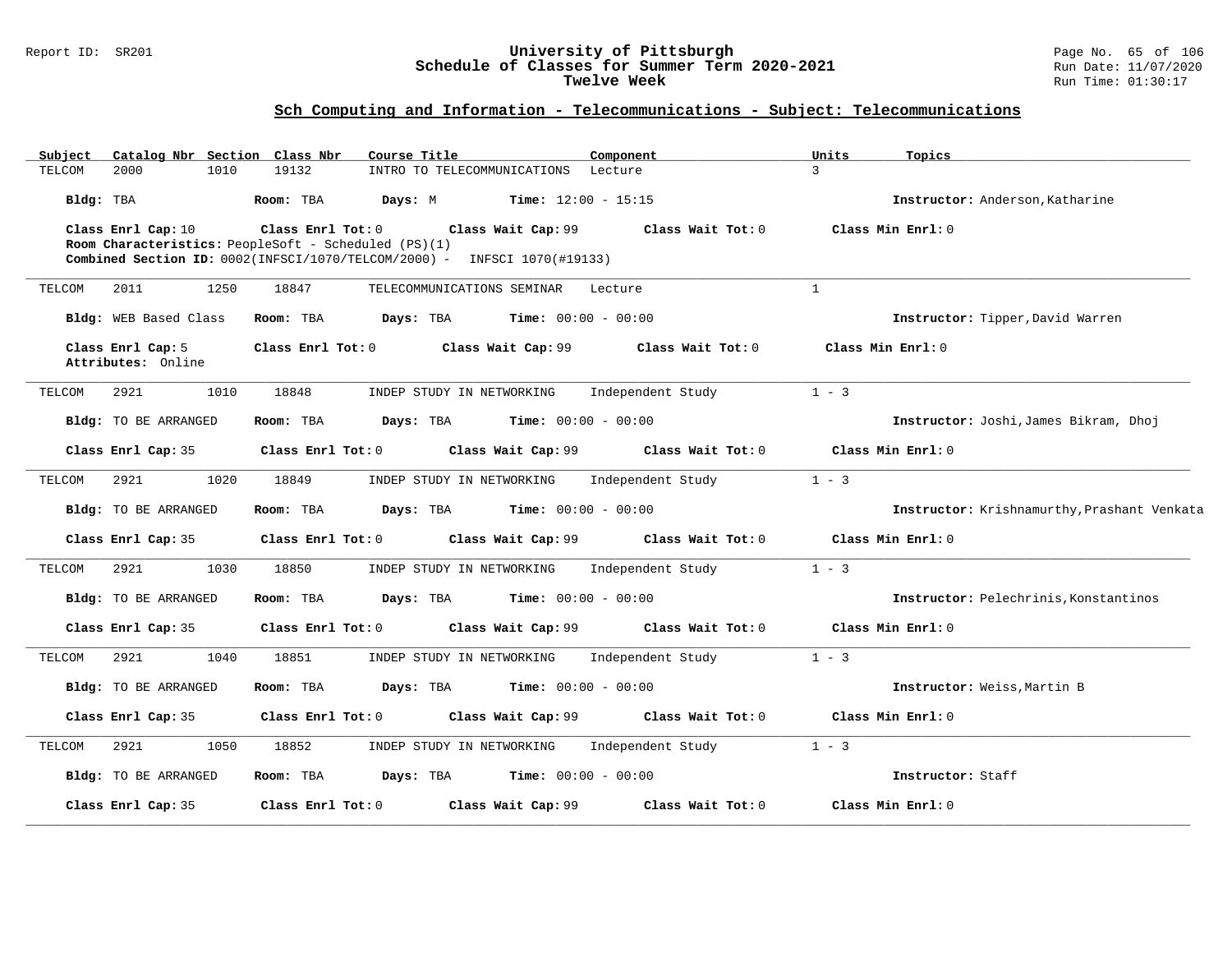### Report ID: SR201 **University of Pittsburgh** Page No. 66 of 106 **Schedule of Classes for Summer Term 2020-2021** Run Date: 11/07/2020 **Twelve Week** Run Time: 01:30:17

| Subject | Catalog Nbr Section         | Class Nbr<br>Course Title                   |                                                      | Component                                                                        | Units<br>Topics                             |
|---------|-----------------------------|---------------------------------------------|------------------------------------------------------|----------------------------------------------------------------------------------|---------------------------------------------|
| TELCOM  | 2921<br>1060                | 18853                                       | INDEP STUDY IN NETWORKING                            | Independent Study                                                                | $1 - 3$                                     |
|         | Bldg: TO BE ARRANGED        | Room: TBA                                   | <b>Days:</b> TBA <b>Time:</b> $00:00 - 00:00$        |                                                                                  | Instructor: Staff                           |
|         | Class Enrl Cap: 35          |                                             |                                                      | Class Enrl Tot: $0$ Class Wait Cap: $99$ Class Wait Tot: $0$ Class Min Enrl: $0$ |                                             |
| TELCOM  | 2921<br>1070                | 18854                                       | INDEP STUDY IN NETWORKING                            | Independent Study                                                                | $1 - 3$                                     |
|         | Bldg: TO BE ARRANGED        | Room: TBA                                   | <b>Days:</b> TBA <b>Time:</b> $00:00 - 00:00$        |                                                                                  | Instructor: Staff                           |
|         | Class Enrl Cap: 35          |                                             |                                                      | Class Enrl Tot: $0$ Class Wait Cap: $99$ Class Wait Tot: $0$ Class Min Enrl: $0$ |                                             |
| TELCOM  | 2922<br>1010                | 18855                                       | INDEP STDY IN COMMNCTN SYSTEMSIndependent Study      |                                                                                  | $1 - 3$                                     |
|         | Bldg: TO BE ARRANGED        | Room: TBA $Days:$ TBA $Time: 00:00 - 00:00$ |                                                      |                                                                                  | Instructor: Joshi, James Bikram, Dhoj       |
|         | Class Enrl Cap: 35          |                                             |                                                      | Class Enrl Tot: $0$ Class Wait Cap: $99$ Class Wait Tot: $0$ Class Min Enrl: $0$ |                                             |
| TELCOM  | 2922<br>1020                | 18856                                       | INDEP STDY IN COMMNCTN SYSTEMSIndependent Study      |                                                                                  | $1 - 3$                                     |
|         | <b>Bldg:</b> TO BE ARRANGED | Room: TBA $Days: TBA$ Time: $00:00 - 00:00$ |                                                      |                                                                                  | Instructor: Krishnamurthy, Prashant Venkata |
|         | Class Enrl Cap: 35          |                                             | Class Enrl Tot: 0 Class Wait Cap: 99                 | Class Wait Tot: 0                                                                | Class Min Enrl: 0                           |
| TELCOM  | 2922<br>1030                | 18857                                       |                                                      | INDEP STDY IN COMMNCTN SYSTEMSIndependent Study                                  | $1 - 3$                                     |
|         | Bldg: TO BE ARRANGED        | Room: TBA $Days:$ TBA $Time: 00:00 - 00:00$ |                                                      |                                                                                  | Instructor: Pelechrinis, Konstantinos       |
|         | Class Enrl Cap: 35          |                                             |                                                      | Class Enrl Tot: $0$ Class Wait Cap: $99$ Class Wait Tot: $0$ Class Min Enrl: $0$ |                                             |
| TELCOM  | 2922<br>1040                | 18858                                       |                                                      | INDEP STDY IN COMMNCTN SYSTEMSIndependent Study                                  | $1 - 3$                                     |
|         | Bldg: TO BE ARRANGED        | Room: TBA                                   | $\texttt{DayS:}$ TBA $\texttt{Time:}$ 00:00 - 00:00  |                                                                                  | Instructor: Weiss, Martin B                 |
|         | Class Enrl Cap: 35          |                                             | Class Enrl Tot: 0 Class Wait Cap: 99                 |                                                                                  | Class Wait Tot: 0 Class Min Enrl: 0         |
| TELCOM  | 2922<br>1050                | 18859                                       |                                                      | INDEP STDY IN COMMNCTN SYSTEMSIndependent Study 1 - 3                            |                                             |
|         | Bldg: TO BE ARRANGED        | Room: TBA                                   | <b>Days:</b> TBA <b>Time:</b> $00:00 - 00:00$        |                                                                                  | Instructor: Staff                           |
|         | Class Enrl Cap: 35          |                                             |                                                      | Class Enrl Tot: 0 Class Wait Cap: 99 Class Wait Tot: 0                           | Class Min Enrl: 0                           |
| TELCOM  | 2922<br>1060                | 18860                                       | INDEP STDY IN COMMNCTN SYSTEMSIndependent Study      |                                                                                  | $1 - 3$                                     |
|         | Bldg: TO BE ARRANGED        | Room: TBA                                   | $\texttt{Davis:}$ TBA $\texttt{Time:}$ 00:00 - 00:00 |                                                                                  | Instructor: Staff                           |
|         | Class Enrl Cap: 35          |                                             | Class Enrl Tot: 0 Class Wait Cap: 99                 | Class Wait Tot: 0                                                                | Class Min Enrl: 0                           |
|         |                             |                                             |                                                      |                                                                                  |                                             |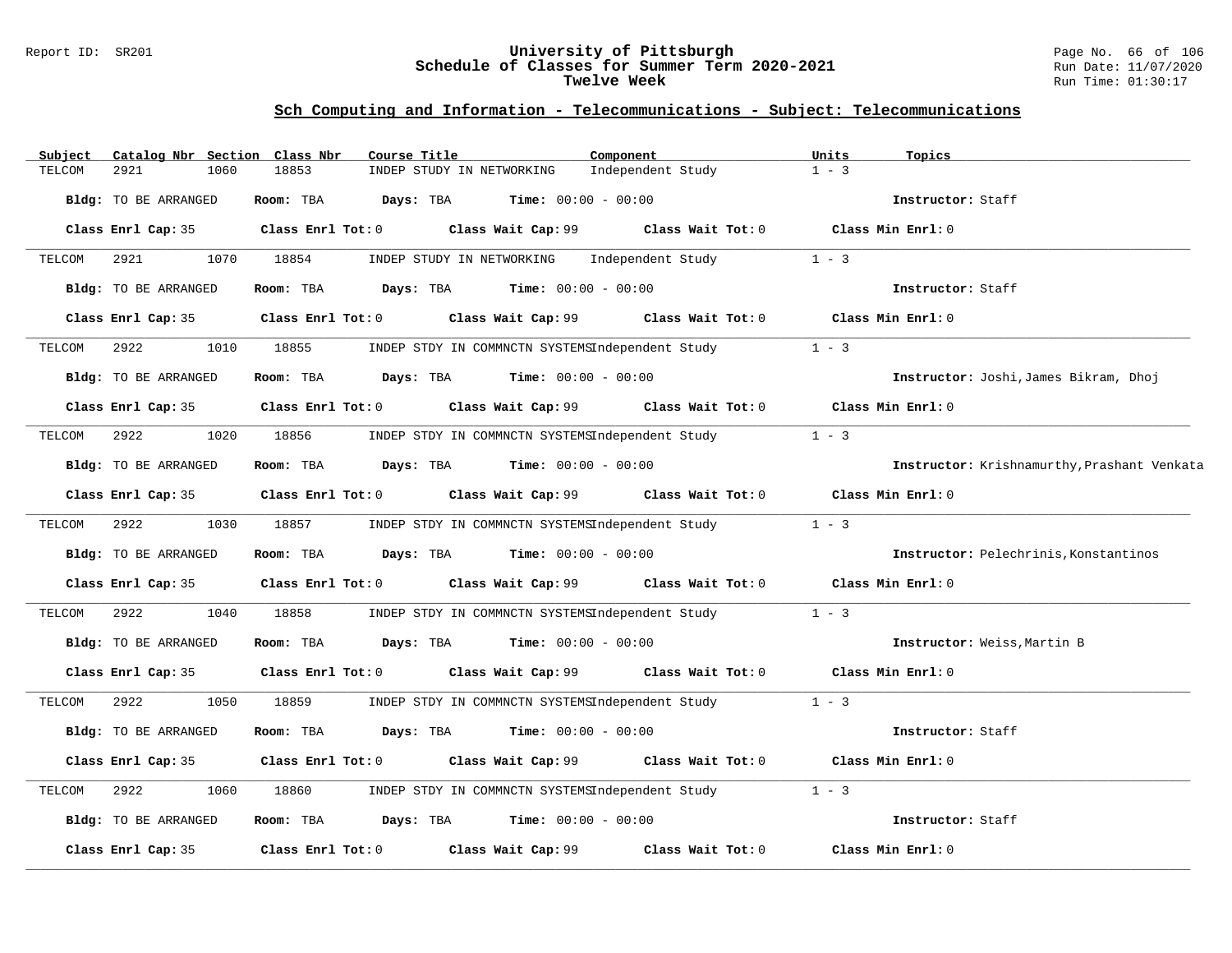| TELCOM | 2922<br>1065         | 18861             |                         | INDEP STDY IN COMMNCTN SYSTEMSIndependent Study                         |                                                             | $1 - 3$                                     |
|--------|----------------------|-------------------|-------------------------|-------------------------------------------------------------------------|-------------------------------------------------------------|---------------------------------------------|
|        | Bldg: TO BE ARRANGED | Room: TBA         | Days: TBA               | <b>Time:</b> $00:00 - 00:00$                                            |                                                             | Instructor: Staff                           |
|        | Class Enrl Cap: 35   |                   | $Class$ $Enr1$ $Tot: 0$ |                                                                         | Class Wait Cap: 99 Class Wait Tot: 0 Class Min Enrl: 0      |                                             |
| TELCOM | 2923                 | 1010 18862        |                         |                                                                         | INDEP STUDY: COMPUTER COMMNCTNIndependent Study             | $1 - 3$                                     |
|        | Bldg: TO BE ARRANGED |                   | Room: TBA Days: TBA     | <b>Time:</b> $00:00 - 00:00$                                            |                                                             | Instructor: Joshi, James Bikram, Dhoj       |
|        | Class Enrl Cap: 35   |                   | Class Enrl Tot: 0       |                                                                         | Class Wait Cap: 99 Class Wait Tot: 0                        | Class Min Enrl: 0                           |
| TELCOM | 1020<br>2923         | 18863             |                         |                                                                         | INDEP STUDY: COMPUTER COMMNCTNIndependent Study 1 - 3       |                                             |
|        | Bldg: TO BE ARRANGED |                   |                         | Room: TBA $Days:$ TBA $Time: 00:00 - 00:00$                             |                                                             | Instructor: Krishnamurthy, Prashant Venkata |
|        | Class Enrl Cap: 35   |                   | $Class$ $Enrl$ $Tot: 0$ |                                                                         | Class Wait Cap: 99 Class Wait Tot: 0 Class Min Enrl: 0      |                                             |
| TELCOM | 2923<br>1030         | 18864             |                         |                                                                         | INDEP STUDY: COMPUTER COMMNCTNIndependent Study 1 - 3       |                                             |
|        | Bldg: TO BE ARRANGED | Room: TBA         |                         | <b>Days:</b> TBA <b>Time:</b> $00:00 - 00:00$                           |                                                             | Instructor: Pelechrinis, Konstantinos       |
|        | Class Enrl Cap: 35   |                   | $Class$ $Enrl$ $Tot: 0$ |                                                                         | Class Wait Cap: 99 Class Wait Tot: 0                        | Class Min Enrl: 0                           |
| TELCOM | 2923<br>1040         |                   |                         |                                                                         | 18865 INDEP STUDY: COMPUTER COMMNCTNIndependent Study 1 - 3 |                                             |
|        | Bldg: TO BE ARRANGED | Room: TBA         |                         | <b>Days:</b> TBA <b>Time:</b> $00:00 - 00:00$                           |                                                             | Instructor: Weiss, Martin B                 |
|        | Class Enrl Cap: 35   |                   | $Class$ $Enrl$ $Tot: 0$ |                                                                         | Class Wait Cap: 99 Class Wait Tot: 0 Class Min Enrl: 0      |                                             |
| TELCOM | 2923<br>1050         | 18866 1880        |                         |                                                                         | INDEP STUDY: COMPUTER COMMNCTNIndependent Study             | $1 - 3$                                     |
|        | Bldg: TO BE ARRANGED | Room: TBA         | Days: TBA               | <b>Time:</b> $00:00 - 00:00$                                            |                                                             | Instructor: Staff                           |
|        | Class Enrl Cap: 35   |                   | Class Enrl Tot: 0       |                                                                         | Class Wait Cap: 99 Class Wait Tot: 0                        | Class Min Enrl: 0                           |
| TELCOM | 2923<br>1060         | 18867             |                         |                                                                         | INDEP STUDY: COMPUTER COMMNCTNIndependent Study             | $1 - 3$                                     |
|        | Bldg: TO BE ARRANGED |                   |                         | Room: TBA $\rule{1em}{0.15mm}$ Days: TBA $\qquad$ Time: $00:00 - 00:00$ |                                                             | Instructor: Staff                           |
|        | Class Enrl Cap: 35   |                   |                         |                                                                         | Class Enrl Tot: 0 Class Wait Cap: 99 Class Wait Tot: 0      | Class Min Enrl: 0                           |
| TELCOM | 2923<br>1070         | 18868             |                         |                                                                         | INDEP STUDY: COMPUTER COMMNCTNIndependent Study             | $1 - 3$                                     |
|        | Bldg: TO BE ARRANGED |                   |                         | Room: TBA $Days:$ TBA $Time: 00:00 - 00:00$                             |                                                             | Instructor: Staff                           |
|        | Class Enrl Cap: 35   |                   | Class Enrl Tot: 0       |                                                                         | Class Wait Cap: 99 Class Wait Tot: 0                        | Class Min Enrl: 0                           |
| TELCOM | 2924<br>1010         |                   |                         |                                                                         | 18869 INDEP STUDY: TELCOM ADMIN Independent Study 1 - 3     |                                             |
|        | Bldg: TO BE ARRANGED |                   |                         | Room: TBA $Days:$ TBA $Time: 00:00 - 00:00$                             |                                                             | Instructor: Joshi, James Bikram, Dhoj       |
|        | Class Enrl Cap: 35   | Class Enrl Tot: 0 |                         | Class Wait Cap: 99                                                      | Class Wait Tot: 0                                           | Class Min Enrl: 0                           |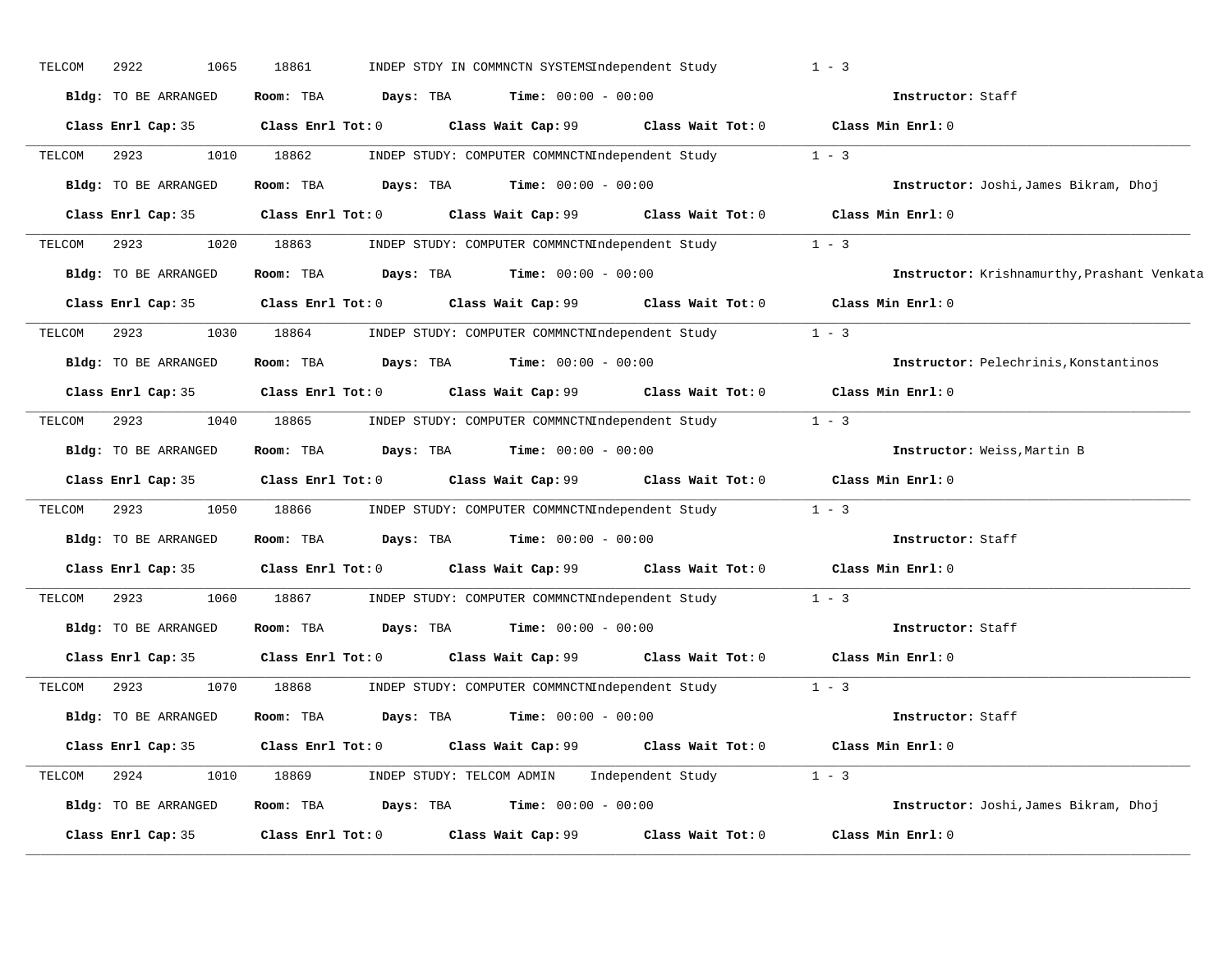### Report ID: SR201 **University of Pittsburgh** Page No. 68 of 106 **Schedule of Classes for Summer Term 2020-2021** Run Date: 11/07/2020 **Twelve Week** Run Time: 01:30:17

| Subject | Catalog Nbr Section Class Nbr | Course Title                                |                                                      | Component                                                                                   | Units<br>Topics                             |
|---------|-------------------------------|---------------------------------------------|------------------------------------------------------|---------------------------------------------------------------------------------------------|---------------------------------------------|
| TELCOM  | 2924<br>1020                  | 18870                                       | INDEP STUDY: TELCOM ADMIN                            | Independent Study                                                                           | $1 - 3$                                     |
|         | Bldg: TO BE ARRANGED          | Room: TBA                                   | $\texttt{Davis:}$ TBA $\texttt{Time:}$ 00:00 - 00:00 |                                                                                             | Instructor: Krishnamurthy, Prashant Venkata |
|         | Class Enrl Cap: 35            |                                             |                                                      | Class Enrl Tot: 0 Class Wait Cap: 99 Class Wait Tot: 0 Class Min Enrl: 0                    |                                             |
| TELCOM  | 2924<br>1030                  | 18872                                       |                                                      | INDEP STUDY: TELCOM ADMIN Independent Study                                                 | $1 - 3$                                     |
|         | Bldg: TO BE ARRANGED          | Room: TBA $Days: TBA$ Time: $00:00 - 00:00$ |                                                      |                                                                                             | Instructor: Weiss, Martin B                 |
|         | Class Enrl Cap: 35            |                                             |                                                      | Class Enrl Tot: 0 Class Wait Cap: 99 Class Wait Tot: 0 Class Min Enrl: 0                    |                                             |
| TELCOM  | 2924<br>1040                  | 18874                                       |                                                      | INDEP STUDY: TELCOM ADMIN Independent Study                                                 | $1 - 3$                                     |
|         | <b>Bldg:</b> TO BE ARRANGED   | Room: TBA $Days:$ TBA $Time: 00:00 - 00:00$ |                                                      |                                                                                             | Instructor: Staff                           |
|         |                               |                                             |                                                      | Class Enrl Cap: 35 Class Enrl Tot: 0 Class Wait Cap: 99 Class Wait Tot: 0 Class Min Enrl: 0 |                                             |
| TELCOM  | 1050<br>2924                  | 18871                                       |                                                      | INDEP STUDY: TELCOM ADMIN Independent Study                                                 | $1 - 3$                                     |
|         | Bldg: TO BE ARRANGED          | Room: TBA $Days:$ TBA $Time: 00:00 - 00:00$ |                                                      |                                                                                             | Instructor: Pelechrinis, Konstantinos       |
|         |                               |                                             |                                                      | Class Enrl Cap: 35 Class Enrl Tot: 0 Class Wait Cap: 99 Class Wait Tot: 0 Class Min Enrl: 0 |                                             |
| TELCOM  | 2924<br>1060                  | 18873                                       |                                                      | INDEP STUDY: TELCOM ADMIN Independent Study                                                 | $1 - 3$                                     |
|         | Bldg: TO BE ARRANGED          | Room: TBA $Days:$ TBA $Time: 00:00 - 00:00$ |                                                      |                                                                                             | Instructor: Staff                           |
|         | Class Enrl Cap: 35            |                                             |                                                      | Class Enrl Tot: 0 Class Wait Cap: 99 Class Wait Tot: 0 Class Min Enrl: 0                    |                                             |
| TELCOM  | 2924<br>1070                  | 18875                                       |                                                      | INDEP STUDY: TELCOM ADMIN Independent Study                                                 | $1 - 3$                                     |
|         | Bldg: TO BE ARRANGED          | Room: TBA $Days:$ TBA $Time: 00:00 - 00:00$ |                                                      |                                                                                             | Instructor: Staff                           |
|         |                               |                                             |                                                      | Class Enrl Cap: 35 Class Enrl Tot: 0 Class Wait Cap: 99 Class Wait Tot: 0 Class Min Enrl: 0 |                                             |
| TELCOM  | 2925<br>1010                  | 18876                                       |                                                      | INDP STDY: TELCOM ECON & POLCYIndependent Study 1 - 3                                       |                                             |
|         | Bldg: TO BE ARRANGED          | Room: TBA                                   | <b>Days:</b> TBA <b>Time:</b> $00:00 - 00:00$        |                                                                                             | Instructor: Joshi, James Bikram, Dhoj       |
|         | Class Enrl Cap: 35            |                                             |                                                      | Class Enrl Tot: $0$ Class Wait Cap: $99$ Class Wait Tot: $0$                                | Class Min Enrl: 0                           |
| TELCOM  | 2925<br>1020                  | 18877                                       |                                                      | INDP STDY: TELCOM ECON & POLCYIndependent Study                                             | $1 - 3$                                     |
|         | Bldg: TO BE ARRANGED          | Room: TBA $Days:$ TBA $Time: 00:00 - 00:00$ |                                                      |                                                                                             | Instructor: Krishnamurthy, Prashant Venkata |
|         | Class Enrl Cap: 35            | Class Enrl Tot: 0 Class Wait Cap: 99        |                                                      | Class Wait Tot: 0                                                                           | Class Min Enrl: 0                           |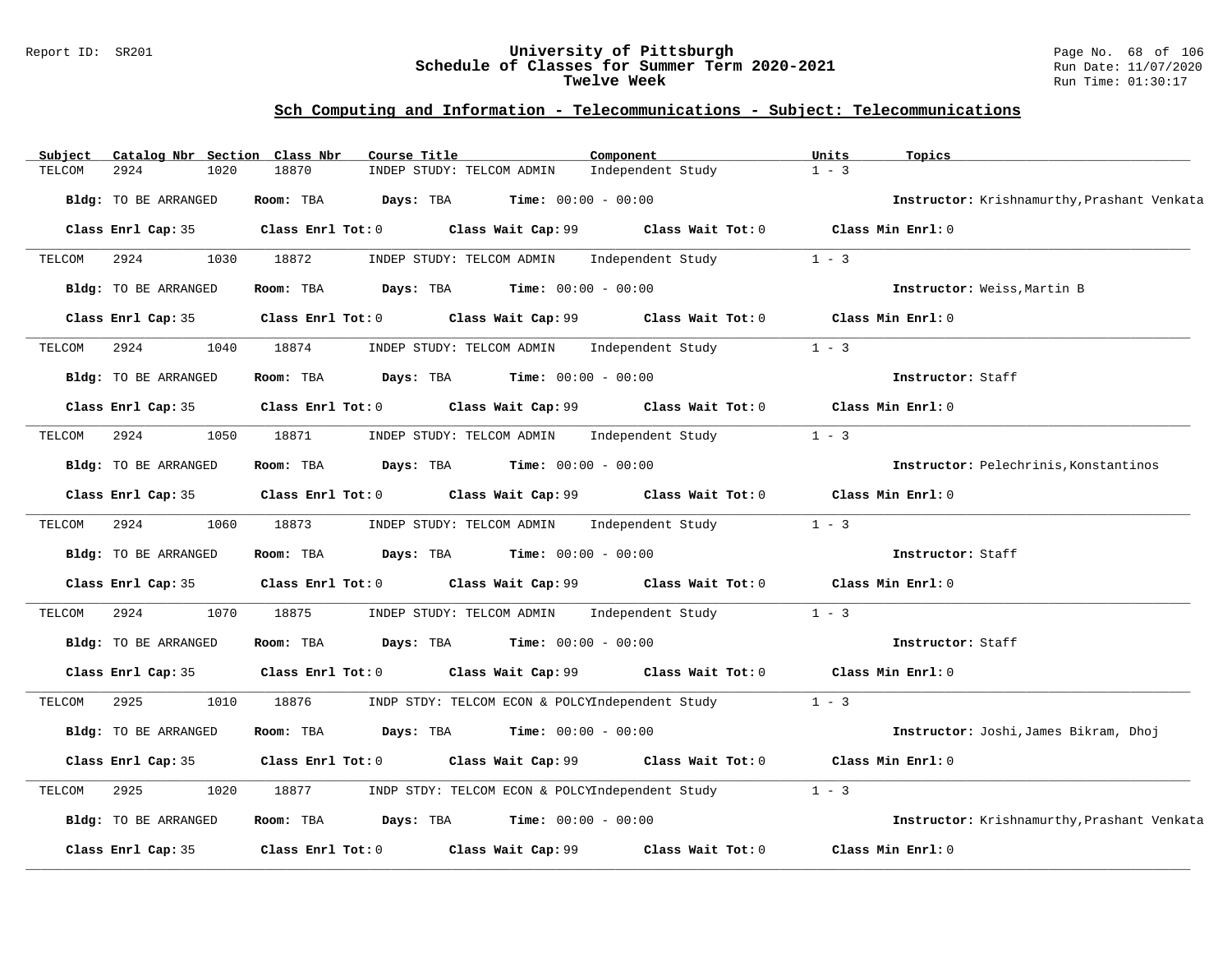| TELCOM | 1030<br>2925         | 18879                   | INDP STDY: TELCOM ECON & POLCYIndependent Study               |                   | $1 - 3$                                     |
|--------|----------------------|-------------------------|---------------------------------------------------------------|-------------------|---------------------------------------------|
|        | Bldg: TO BE ARRANGED | Room: TBA<br>Days: TBA  | <b>Time:</b> $00:00 - 00:00$                                  |                   | Instructor: Weiss, Martin B                 |
|        | Class Enrl Cap: 35   | Class Enrl Tot: 0       | Class Wait Cap: 99                                            |                   | Class Wait Tot: 0 Class Min Enrl: 0         |
| TELCOM | 2925<br>1040         | 18881                   | INDP STDY: TELCOM ECON & POLCYIndependent Study               |                   | $1 - 3$                                     |
|        | Bldg: TO BE ARRANGED | Room: TBA<br>Days: TBA  | <b>Time:</b> $00:00 - 00:00$                                  |                   | Instructor: Staff                           |
|        | Class Enrl Cap: 35   | $Class$ $Enr1$ $Tot: 0$ | Class Wait Cap: 99 Class Wait Tot: 0 Class Min Enrl: 0        |                   |                                             |
| TELCOM | 2925<br>1050         | 18878                   | INDP STDY: TELCOM ECON & POLCYIndependent Study 1 - 3         |                   |                                             |
|        | Bldg: TO BE ARRANGED | Room: TBA<br>Days: TBA  | $Time: 00:00 - 00:00$                                         |                   | Instructor: Pelechrinis, Konstantinos       |
|        | Class Enrl Cap: 35   | Class Enrl Tot: 0       | Class Wait Cap: 99 Class Wait Tot: 0 Class Min Enrl: 0        |                   |                                             |
| TELCOM | 2925<br>1060         | 18880                   | INDP STDY: TELCOM ECON & POLCYIndependent Study               |                   | $1 - 3$                                     |
|        | Bldg: TO BE ARRANGED | Room: TBA               | <b>Days:</b> TBA <b>Time:</b> $00:00 - 00:00$                 |                   | Instructor: Staff                           |
|        | Class Enrl Cap: 35   | Class Enrl Tot: 0       | Class Wait Cap: 99 Class Wait Tot: 0                          |                   | Class Min Enrl: 0                           |
| TELCOM | 2925<br>1070         | 18882                   | INDP STDY: TELCOM ECON & POLCYIndependent Study               |                   | $1 - 3$                                     |
|        | Bldg: TO BE ARRANGED | Room: TBA               | <b>Days:</b> TBA <b>Time:</b> $00:00 - 00:00$                 |                   | Instructor: Staff                           |
|        | Class Enrl Cap: 35   |                         | Class Enrl Tot: 0 Class Wait Cap: 99 Class Wait Tot: 0        |                   | Class Min Enrl: 0                           |
| TELCOM | 2926<br>1010         | 18883                   | INDEP STUDY: HUMAN COMMUNICTN Independent Study               |                   | $1 - 3$                                     |
|        | Bldg: TO BE ARRANGED | Room: TBA               | <b>Days:</b> TBA <b>Time:</b> $00:00 - 00:00$                 |                   | Instructor: Joshi, James Bikram, Dhoj       |
|        | Class Enrl Cap: 35   |                         | Class Enrl Tot: 0 Class Wait Cap: 99 Class Wait Tot: 0        |                   | Class Min Enrl: 0                           |
| TELCOM | 2926<br>1020         | 18884                   | INDEP STUDY: HUMAN COMMUNICTN Independent Study               |                   | $1 - 3$                                     |
|        | Bldg: TO BE ARRANGED | Room: TBA               | <b>Days:</b> TBA <b>Time:</b> $00:00 - 00:00$                 |                   | Instructor: Krishnamurthy, Prashant Venkata |
|        | Class Enrl Cap: 35   | Class Enrl Tot: 0       | Class Wait Cap: 99 Class Wait Tot: 0                          |                   | Class Min Enrl: 0                           |
| TELCOM | 2926<br>1030         | 18885                   | INDEP STUDY: HUMAN COMMUNICTN Independent Study               |                   | $1 - 3$                                     |
|        | Bldg: TO BE ARRANGED | Room: TBA<br>Days: TBA  | <b>Time:</b> $00:00 - 00:00$                                  |                   | Instructor: Pelechrinis, Konstantinos       |
|        | Class Enrl Cap: 35   |                         | Class Enrl Tot: 0 Class Wait Cap: 99                          |                   | Class Wait Tot: 0 Class Min Enrl: 0         |
| TELCOM | 2926<br>1040         |                         | 18886         INDEP STUDY: HUMAN COMMUNICTN Independent Study |                   | $1 - 3$                                     |
|        | Bldg: TO BE ARRANGED | Room: TBA<br>Days: TBA  | <b>Time:</b> $00:00 - 00:00$                                  |                   | Instructor: Weiss, Martin B                 |
|        | Class Enrl Cap: 35   | Class Enrl Tot: 0       | Class Wait Cap: 99                                            | Class Wait Tot: 0 | Class Min Enrl: 0                           |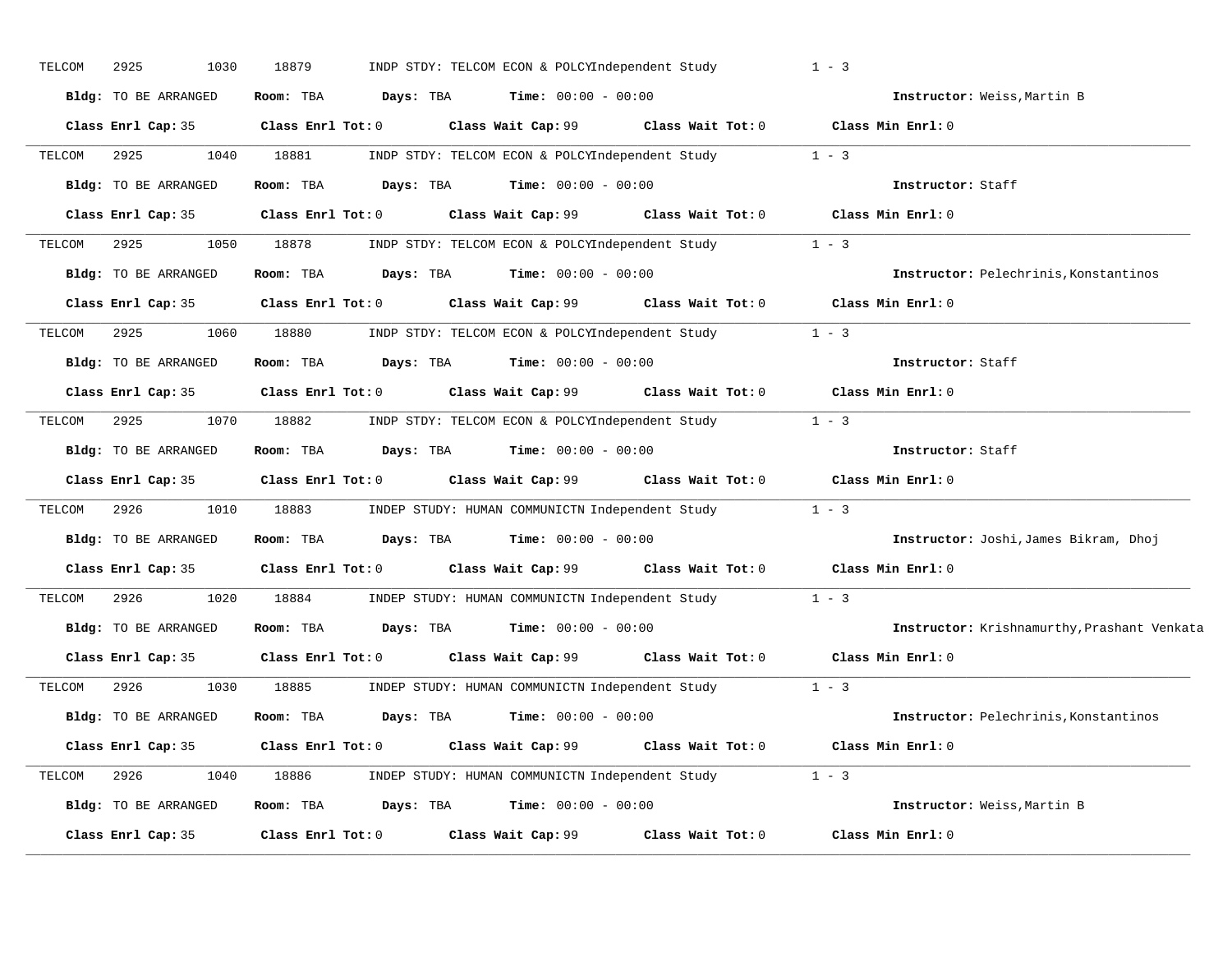#### Report ID: SR201 **University of Pittsburgh** Page No. 70 of 106 **Schedule of Classes for Summer Term 2020-2021** Run Date: 11/07/2020 **Twelve Week** Run Time: 01:30:17

| Catalog Nbr Section Class Nbr<br>Subject | Course Title           |                                                                                  | Component         | Units<br>Topics                             |
|------------------------------------------|------------------------|----------------------------------------------------------------------------------|-------------------|---------------------------------------------|
| 2926<br>TELCOM<br>1050                   | 18887                  | INDEP STUDY: HUMAN COMMUNICTN Independent Study                                  |                   | $1 - 3$                                     |
| Bldg: TO BE ARRANGED                     | Days: TBA<br>Room: TBA | <b>Time:</b> $00:00 - 00:00$                                                     |                   | Instructor: Staff                           |
| Class Enrl Cap: 35                       |                        | Class Enrl Tot: $0$ Class Wait Cap: $99$ Class Wait Tot: $0$ Class Min Enrl: $0$ |                   |                                             |
| 2926<br>TELCOM<br>1060                   | 18888                  | INDEP STUDY: HUMAN COMMUNICTN Independent Study                                  |                   | $1 - 3$                                     |
| Bldg: TO BE ARRANGED                     | Room: TBA              | <b>Days:</b> TBA <b>Time:</b> $00:00 - 00:00$                                    |                   | Instructor: Staff                           |
| Class Enrl Cap: 35                       | Class Enrl Tot: 0      | Class Wait Cap: 99                                                               | Class Wait Tot: 0 | Class Min Enrl: 0                           |
| 2926<br>1070<br>TELCOM                   | 18889                  | INDEP STUDY: HUMAN COMMUNICTN Independent Study                                  |                   | $1 - 3$                                     |
| Bldg: TO BE ARRANGED                     | Room: TBA              | <b>Days:</b> TBA <b>Time:</b> $00:00 - 00:00$                                    |                   | Instructor: Staff                           |
| Class Enrl Cap: 35                       |                        | Class Enrl Tot: 0 Class Wait Cap: 99                                             | Class Wait Tot: 0 | Class Min Enrl: 0                           |
| 2927<br>1010<br>TELCOM                   | 18890                  | IND STDY IN WIRELESS COMMNCTN Independent Study                                  |                   | $1 - 3$                                     |
| Bldg: TO BE ARRANGED                     | Room: TBA              | $\texttt{Davis:}$ TBA $\texttt{Time:}$ 00:00 - 00:00                             |                   | Instructor: Joshi, James Bikram, Dhoj       |
| Class Enrl Cap: 35                       | Class Enrl Tot: 0      | Class Wait Cap: 99                                                               | Class Wait Tot: 0 | Class Min Enrl: 0                           |
| 1020<br>2927<br>TELCOM                   | 18891                  | IND STDY IN WIRELESS COMMNCTN Independent Study                                  |                   | $1 - 3$                                     |
| Bldg: TO BE ARRANGED                     | Room: TBA<br>Days: TBA | $Time: 00:00 - 00:00$                                                            |                   | Instructor: Krishnamurthy, Prashant Venkata |
| Class Enrl Cap: 35                       |                        | Class Enrl Tot: 0 Class Wait Cap: 99 Class Wait Tot: 0                           |                   | Class Min Enrl: 0                           |
| TELCOM<br>2927<br>1030                   | 18892                  | IND STDY IN WIRELESS COMMNCTN Independent Study                                  |                   | $1 - 3$                                     |
| Bldg: TO BE ARRANGED                     | Room: TBA              | $\texttt{Days:}$ TBA $\texttt{Time:}$ 00:00 - 00:00                              |                   | Instructor: Pelechrinis, Konstantinos       |
| Class Enrl Cap: 35                       | Class Enrl Tot: 0      | Class Wait Cap: 99                                                               | Class Wait Tot: 0 | Class Min Enrl: 0                           |
| 2927<br>1040<br>TELCOM                   | 18893                  | IND STDY IN WIRELESS COMMNCTN Independent Study                                  |                   | $1 - 3$                                     |
| Bldg: TO BE ARRANGED                     | Room: TBA<br>Days: TBA | $Time: 00:00 - 00:00$                                                            |                   | Instructor: Weiss, Martin B                 |
| Class Enrl Cap: 35                       | Class Enrl Tot: 0      | Class Wait Cap: $99$ Class Wait Tot: 0                                           |                   | Class Min Enrl: 0                           |
| TELCOM<br>2927<br>1050                   | 18894                  | IND STDY IN WIRELESS COMMNCTN Independent Study                                  |                   | $1 - 3$                                     |
| Bldg: TO BE ARRANGED                     | Room: TBA<br>Days: TBA | $Time: 00:00 - 00:00$                                                            |                   | Instructor: Staff                           |
| Class Enrl Cap: 35                       | Class Enrl Tot: 0      | Class Wait Cap: 99                                                               | Class Wait Tot: 0 | Class Min Enrl: 0                           |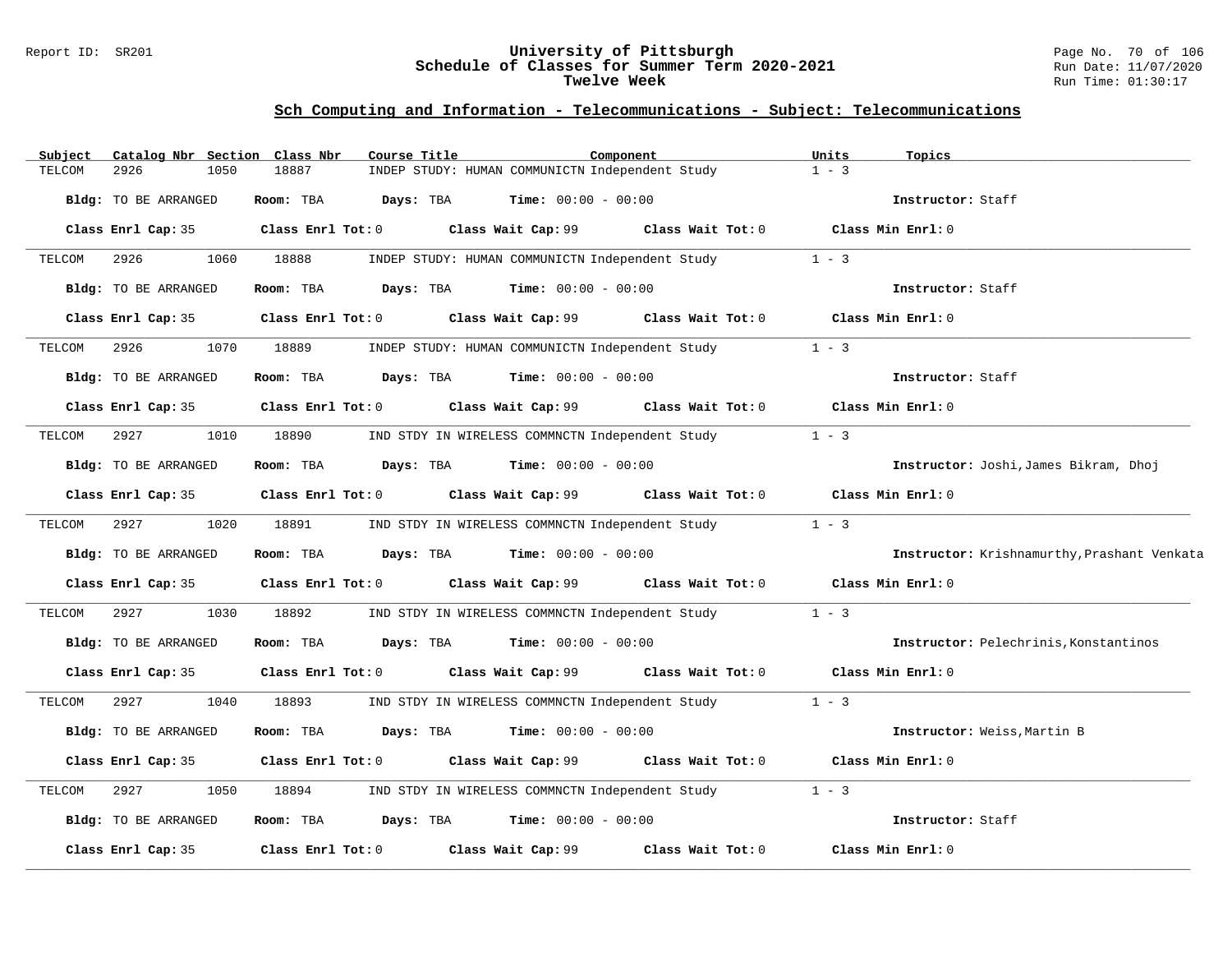| TELCOM | 2927<br>1060         | 18895                   | IND STDY IN WIRELESS COMMNCTN Independent Study                          |                   | $1 - 3$                                     |
|--------|----------------------|-------------------------|--------------------------------------------------------------------------|-------------------|---------------------------------------------|
|        | Bldg: TO BE ARRANGED | Room: TBA<br>Days: TBA  | $Time: 00:00 - 00:00$                                                    |                   | Instructor: Staff                           |
|        | Class Enrl Cap: 35   | Class Enrl Tot: 0       | Class Wait Cap: 99                                                       |                   | Class Wait Tot: 0 Class Min Enrl: 0         |
| TELCOM | 2927<br>1070         | 18896                   | IND STDY IN WIRELESS COMMNCTN Independent Study                          |                   | $1 - 3$                                     |
|        | Bldg: TO BE ARRANGED | Room: TBA<br>Days: TBA  | <b>Time:</b> $00:00 - 00:00$                                             |                   | Instructor: Staff                           |
|        | Class Enrl Cap: 35   | Class Enrl Tot: 0       | Class Wait Cap: 99 Class Wait Tot: 0 Class Min Enrl: 0                   |                   |                                             |
| TELCOM | 2928<br>1010         | 18897                   | IND STDY SECU ASSURED INF SYS Independent Study                          |                   | $1 - 3$                                     |
|        | Bldg: TO BE ARRANGED |                         | Room: TBA $Days:$ TBA $Time: 00:00 - 00:00$                              |                   | Instructor: Joshi, James Bikram, Dhoj       |
|        | Class Enrl Cap: 35   |                         | Class Enrl Tot: 0 Class Wait Cap: 99 Class Wait Tot: 0 Class Min Enrl: 0 |                   |                                             |
| TELCOM | 2928<br>1020         | 18898                   | IND STDY SECU ASSURED INF SYS Independent Study                          |                   | $1 - 3$                                     |
|        | Bldg: TO BE ARRANGED | Room: TBA               | $Days: TBA$ $Time: 00:00 - 00:00$                                        |                   | Instructor: Krishnamurthy, Prashant Venkata |
|        | Class Enrl Cap: 35   | Class Enrl Tot: 0       | Class Wait Cap: 99 Class Wait Tot: 0                                     |                   | Class Min Enrl: 0                           |
| TELCOM | 2928<br>1030         | 18899                   | IND STDY SECU ASSURED INF SYS Independent Study                          |                   | $1 - 3$                                     |
|        | Bldg: TO BE ARRANGED | Room: TBA               | <b>Days:</b> TBA <b>Time:</b> $00:00 - 00:00$                            |                   | Instructor: Pelechrinis, Konstantinos       |
|        | Class Enrl Cap: 35   |                         | Class Enrl Tot: 0 Class Wait Cap: 99 Class Wait Tot: 0                   |                   | Class Min Enrl: 0                           |
| TELCOM | 2928<br>1040         | 18900                   | IND STDY SECU ASSURED INF SYS Independent Study                          |                   | $1 - 3$                                     |
|        | Bldg: TO BE ARRANGED | Room: TBA               | $Days: TBA$ Time: $00:00 - 00:00$                                        |                   | Instructor: Weiss, Martin B                 |
|        | Class Enrl Cap: 35   | $Class$ $Enr1$ $Tot: 0$ | Class Wait Cap: 99 Class Wait Tot: 0                                     |                   | Class Min Enrl: 0                           |
| TELCOM | 1050<br>2928         | 18901                   | IND STDY SECU ASSURED INF SYS Independent Study                          |                   | $1 - 3$                                     |
|        | Bldg: TO BE ARRANGED | Room: TBA               | <b>Days:</b> TBA <b>Time:</b> $00:00 - 00:00$                            |                   | Instructor: Staff                           |
|        | Class Enrl Cap: 35   |                         | Class Enrl Tot: 0 Class Wait Cap: 99                                     | Class Wait Tot: 0 | Class Min Enrl: 0                           |
| TELCOM | 2928<br>1060         | 18902                   | IND STDY SECU ASSURED INF SYS Independent Study                          |                   | $1 - 3$                                     |
|        | Bldg: TO BE ARRANGED | Room: TBA<br>Days: TBA  | $Time: 00:00 - 00:00$                                                    |                   | Instructor: Thaw, David Bernard             |
|        | Class Enrl Cap: 35   |                         | Class Enrl Tot: 0 Class Wait Cap: 99                                     |                   | Class Wait Tot: 0 Class Min Enrl: 0         |
| TELCOM | 2928<br>1070         |                         | 18903 IND STDY SECU ASSURED INF SYS Independent Study 1 - 3              |                   |                                             |
|        | Bldg: TO BE ARRANGED | Room: TBA               | <b>Days:</b> TBA <b>Time:</b> $00:00 - 00:00$                            |                   | Instructor: Staff                           |
|        | Class Enrl Cap: 35   | Class Enrl Tot: 0       | Class Wait Cap: 99                                                       | Class Wait Tot: 0 | Class Min Enrl: 0                           |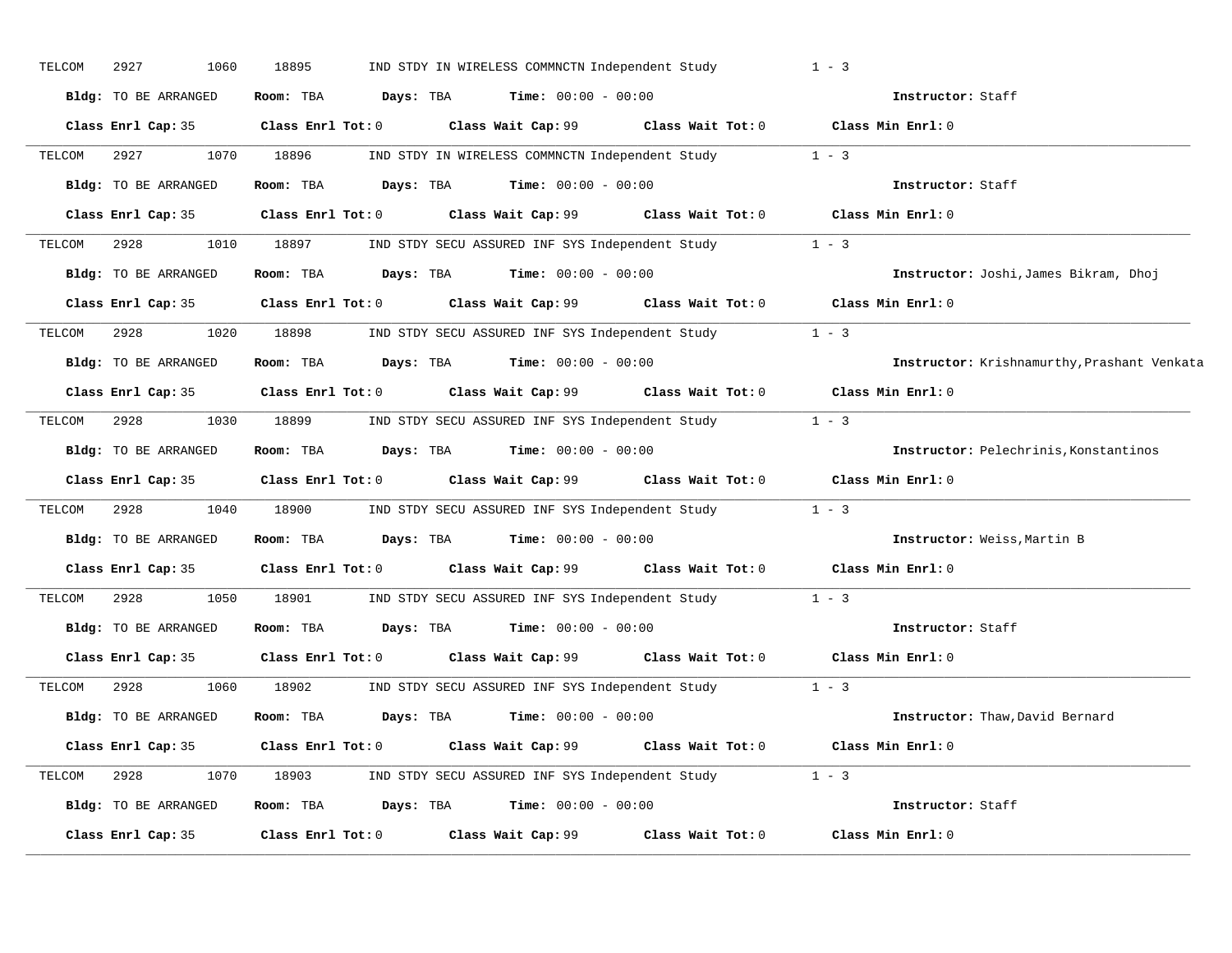### Report ID: SR201 **University of Pittsburgh** Page No. 72 of 106 **Schedule of Classes for Summer Term 2020-2021** Run Date: 11/07/2020 **Twelve Week** Run Time: 01:30:17

| Subject | Catalog Nbr Section Class Nbr |                                                                                             | Course Title                                    | Component       |                                 | Units   | Topics                                      |
|---------|-------------------------------|---------------------------------------------------------------------------------------------|-------------------------------------------------|-----------------|---------------------------------|---------|---------------------------------------------|
| TELCOM  | 2928<br>1080                  | 18904                                                                                       | IND STDY SECU ASSURED INF SYS Independent Study |                 |                                 | $1 - 3$ |                                             |
|         | Bldg: TO BE ARRANGED          | Room: TBA $Days:$ TBA $Time: 00:00 - 00:00$                                                 |                                                 |                 |                                 |         | Instructor: Staff                           |
|         |                               | Class Enrl Cap: 99 Class Enrl Tot: 0 Class Wait Cap: 99 Class Wait Tot: 0 Class Min Enrl: 0 |                                                 |                 |                                 |         |                                             |
|         |                               | TELCOM 2940 1010 18905 PRACTICUM                                                            |                                                 | Practicum       |                                 | $1 - 3$ |                                             |
|         | Bldg: TO BE ARRANGED          | Room: TBA $Days:$ TBA $Time: 00:00 - 00:00$                                                 |                                                 |                 |                                 |         | Instructor: Munro, Paul W                   |
|         | Class Enrl Cap: 5             | Class Enrl Tot: 0 Class Wait Cap: 99 Class Wait Tot: 0 Class Min Enrl: 0                    |                                                 |                 |                                 |         |                                             |
| TELCOM  | 2941                          | 1010 18906                                                                                  | MASTER'S THESIS                                 | Thesis Research |                                 | $3 - 6$ |                                             |
|         | Bldg: TO BE ARRANGED          | Room: TBA $Days:$ TBA $Time: 00:00 - 00:00$                                                 |                                                 |                 |                                 |         | Instructor: Joshi, James Bikram, Dhoj       |
|         |                               | Class Enrl Cap: 35 Class Enrl Tot: 0 Class Wait Cap: 99 Class Wait Tot: 0 Class Min Enrl: 0 |                                                 |                 |                                 |         |                                             |
|         |                               | TELCOM 2941 1020 18907 MASTER'S THESIS                                                      |                                                 | Thesis Research |                                 | $3 - 6$ |                                             |
|         | Bldg: TO BE ARRANGED          | Room: TBA $Days:$ TBA $Time: 00:00 - 00:00$                                                 |                                                 |                 |                                 |         | Instructor: Krishnamurthy, Prashant Venkata |
|         |                               | Class Enrl Cap: 35 Class Enrl Tot: 0 Class Wait Cap: 99 Class Wait Tot: 0 Class Min Enrl: 0 |                                                 |                 |                                 |         |                                             |
|         | TELCOM 2941 1030 18908        |                                                                                             |                                                 |                 | MASTER'S THESIS Thesis Research | $3 - 6$ |                                             |
|         | Bldg: TO BE ARRANGED          | Room: TBA $Days:$ TBA $Time: 00:00 - 00:00$                                                 |                                                 |                 |                                 |         | Instructor: Pelechrinis, Konstantinos       |
|         |                               | Class Enrl Cap: 35 Class Enrl Tot: 0 Class Wait Cap: 99 Class Wait Tot: 0 Class Min Enrl: 0 |                                                 |                 |                                 |         |                                             |
| TELCOM  | 2941 200                      | 1040 18909                                                                                  |                                                 |                 |                                 | $3 - 6$ |                                             |
|         | Bldg: TO BE ARRANGED          | Room: TBA $Days:$ TBA $Time: 00:00 - 00:00$                                                 |                                                 |                 |                                 |         | Instructor: Weiss, Martin B                 |
|         |                               | Class Enrl Cap: 35 Class Enrl Tot: 0 Class Wait Cap: 99 Class Wait Tot: 0 Class Min Enrl: 0 |                                                 |                 |                                 |         |                                             |
|         |                               |                                                                                             |                                                 |                 |                                 | $3 - 6$ |                                             |
|         | Bldg: TO BE ARRANGED          | Room: TBA $Days:$ TBA $Time: 00:00 - 00:00$                                                 |                                                 |                 |                                 |         | Instructor: Staff                           |
|         |                               | Class Enrl Cap: 35 Class Enrl Tot: 0 Class Wait Cap: 99 Class Wait Tot: 0 Class Min Enrl: 0 |                                                 |                 |                                 |         |                                             |
| TELCOM  | 2941<br>1060                  | 18911                                                                                       |                                                 |                 | MASTER'S THESIS Thesis Research | $3 - 6$ |                                             |
|         | Bldg: TO BE ARRANGED          | Room: TBA $Days: TBA$ Time: $00:00 - 00:00$                                                 |                                                 |                 |                                 |         | Instructor: Staff                           |
|         | Class Enrl Cap: 35            | Class Enrl Tot: $0$ Class Wait Cap: $99$ Class Wait Tot: $0$                                |                                                 |                 |                                 |         | Class Min Enrl: 0                           |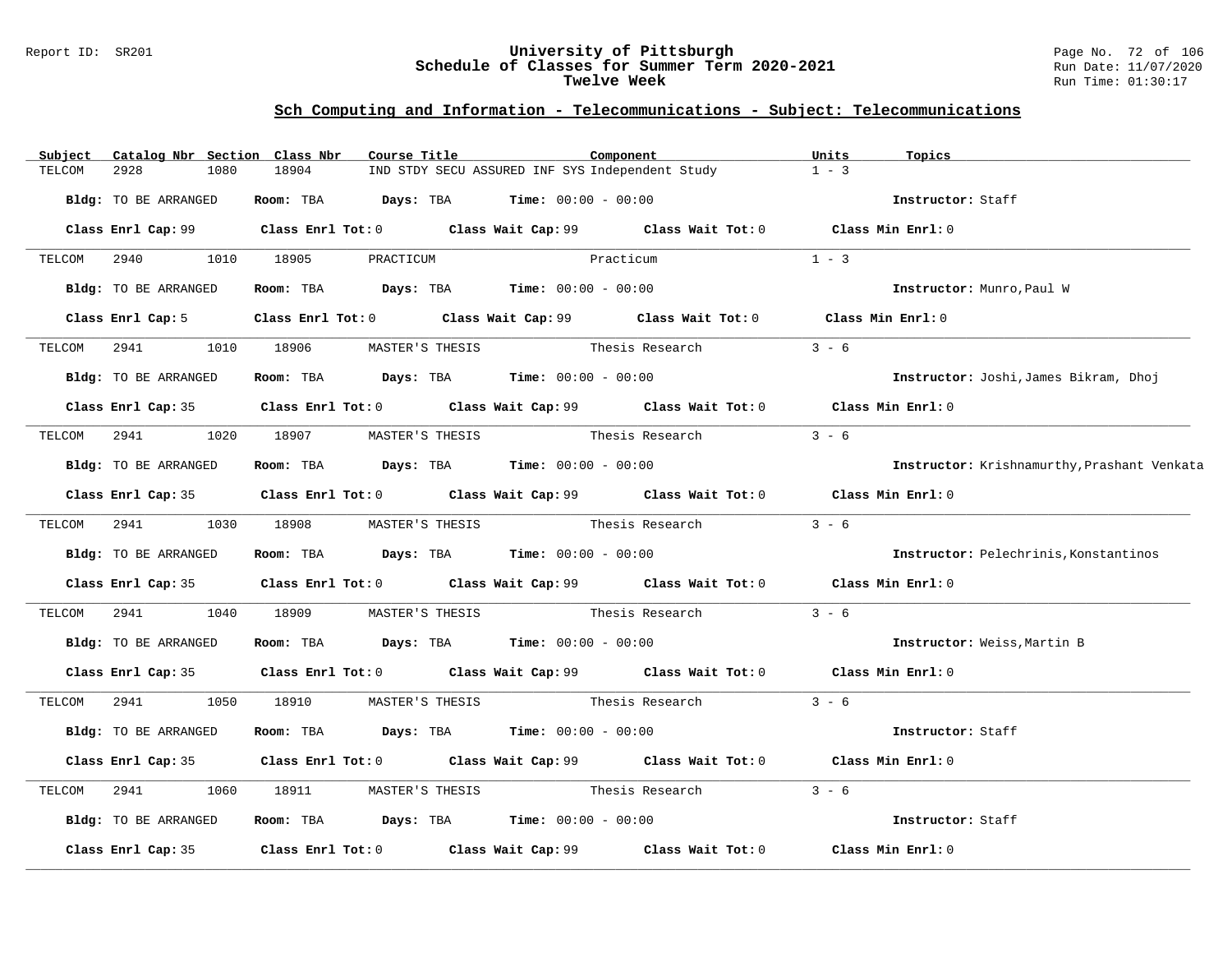| TELCOM | 2941                        | 1070 | 18912               | MASTER'S THESIS          |                              | Thesis Research     | $3 - 6$                   |  |
|--------|-----------------------------|------|---------------------|--------------------------|------------------------------|---------------------|---------------------------|--|
|        | <b>Bldg:</b> TO BE ARRANGED |      | Room: TBA           | Days: TBA                | <b>Time:</b> $00:00 - 00:00$ |                     | Instructor: Staff         |  |
|        | Class Enrl Cap: 35          |      | Class Enrl Tot: $0$ |                          | Class Wait Cap: 99           | Class Wait Tot: $0$ | Class Min $Enrl: 0$       |  |
| TELCOM | 2982                        | 1010 | 19877               | TELCOM SCI COOPV PROGRAM |                              | Independent Study   |                           |  |
|        | <b>Bldg:</b> TO BE ARRANGED |      | Room: TBA           | Days: TBA                | <b>Time:</b> $00:00 - 00:00$ |                     | Instructor: Munro, Paul W |  |
|        | Class Enrl Cap: 99          |      | Class Enrl Tot: $0$ |                          | Class Wait Cap: 99           | Class Wait Tot: $0$ | Class Min Enrl: 0         |  |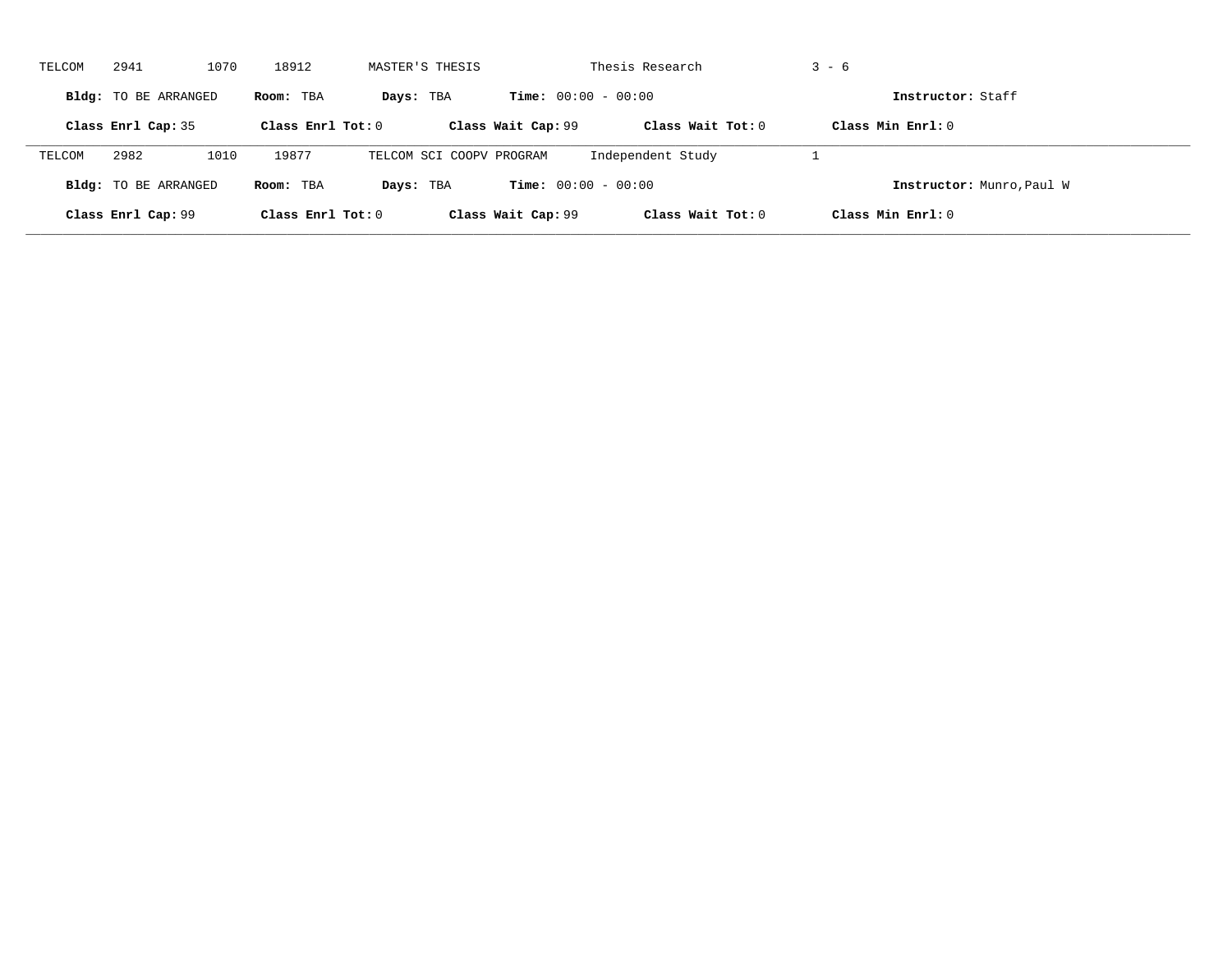### Report ID: SR201 **University of Pittsburgh** Page No. 74 of 106 **Schedule of Classes for Summer Term 2020-2021** Run Date: 11/07/2020 **Six Week - First Run Time: 01:30:17**

| Subject | Catalog Nbr Section Class Nbr |                                                                                       | Course Title | Component       |                                                                                             | Units             | Topics                                    |
|---------|-------------------------------|---------------------------------------------------------------------------------------|--------------|-----------------|---------------------------------------------------------------------------------------------|-------------------|-------------------------------------------|
| ISSP    | 2000<br>1100                  | 10170                                                                                 | MS RESEARCH  |                 | Thesis Research                                                                             | $1 - 9$           |                                           |
|         | Bldg: TO BE ARRANGED          | Room: TBA $Days:$ TBA $Time: 00:00 - 00:00$                                           |              |                 |                                                                                             |                   | Instructor: Ashley, Kevin D               |
|         | Class Enrl Cap: 10            |                                                                                       |              |                 | Class Enrl Tot: 0 Class Wait Cap: 99 Class Wait Tot: 0 Class Min Enrl: 0                    |                   |                                           |
| ISSP    |                               | 2000 1101 17085 MS RESEARCH                                                           |              |                 | Thesis Research                                                                             | $1 - 9$           |                                           |
|         | Bldg: TO BE ARRANGED          | Room: TBA $Days:$ TBA $Time: 00:00 - 00:00$                                           |              |                 |                                                                                             |                   | Instructor: Brusilovsky, Peter Leonid     |
|         | Class Enrl Cap: 15            |                                                                                       |              |                 | Class Enrl Tot: 0 Class Wait Cap: 99 Class Wait Tot: 0 Class Min Enrl: 0                    |                   |                                           |
| ISSP    | 1102<br>2000                  | 17086                                                                                 | MS RESEARCH  |                 | Thesis Research                                                                             | $1 - 9$           |                                           |
|         | Bldg: TO BE ARRANGED          | Room: TBA $Days:$ TBA $Time: 00:00 - 00:00$                                           |              |                 |                                                                                             |                   | Instructor: Cooper, Gregory F             |
|         |                               |                                                                                       |              |                 | Class Enrl Cap: 15 Class Enrl Tot: 0 Class Wait Cap: 99 Class Wait Tot: 0 Class Min Enrl: 0 |                   |                                           |
| ISSP    |                               | 2000 1103 17087 MS RESEARCH                                                           |              |                 | Thesis Research                                                                             | $1 - 9$           |                                           |
|         | Bldg: TO BE ARRANGED          | Room: TBA Days: TBA Time: $00:00 - 00:00$                                             |              |                 |                                                                                             |                   | Instructor: Staff                         |
|         |                               |                                                                                       |              |                 | Class Enrl Cap: 15 Class Enrl Tot: 0 Class Wait Cap: 99 Class Wait Tot: 0 Class Min Enrl: 0 |                   |                                           |
| ISSP    |                               | 2000 1104 17088 MS RESEARCH                                                           |              | Thesis Research |                                                                                             | $1 - 9$           |                                           |
|         | Bldg: TO BE ARRANGED          | Room: TBA $\rule{1em}{0.15mm}$ Days: TBA Time: $00:00 - 00:00$                        |              |                 |                                                                                             |                   | Instructor: Farzan, Rosta                 |
|         |                               | Class Enrl Cap: 15 Class Enrl Tot: 0 Class Wait Cap: 99 Class Wait Tot: 0             |              |                 |                                                                                             | Class Min Enrl: 0 |                                           |
| ISSP    | 2000<br>1105                  | 17089                                                                                 |              |                 |                                                                                             | $1 - 9$           |                                           |
|         | Bldg: TO BE ARRANGED          | Room: TBA $\rule{1em}{0.15mm}$ Days: TBA $\rule{1.5mm}{0.15mm}$ Time: $00:00 - 00:00$ |              |                 |                                                                                             |                   | Instructor: Ganapathiraju, Madhavi Kumari |
|         |                               |                                                                                       |              |                 | Class Enrl Cap: 15 Class Enrl Tot: 0 Class Wait Cap: 99 Class Wait Tot: 0 Class Min Enrl: 0 |                   |                                           |
| ISSP    | 2000 1106 17090               | MS RESEARCH                                                                           |              |                 | Thesis Research                                                                             | $1 - 9$           |                                           |
|         | Bldg: TO BE ARRANGED          | Room: TBA $Days:$ TBA $Time: 00:00 - 00:00$                                           |              |                 |                                                                                             |                   | Instructor: Gopalakrishnan, Vanathi       |
|         |                               | Class Enrl Cap: 15 Class Enrl Tot: 0 Class Wait Cap: 99 Class Wait Tot: 0             |              |                 |                                                                                             | Class Min Enrl: 0 |                                           |
| ISSP    | 2000<br>1107                  | 17091                                                                                 | MS RESEARCH  | Thesis Research |                                                                                             | $1 - 9$           |                                           |
|         | Bldg: TO BE ARRANGED          | Room: TBA $Days:$ TBA $Time: 00:00 - 00:00$                                           |              |                 |                                                                                             |                   | Instructor: Hauskrecht, Milos             |
|         | Class Enrl Cap: 15            |                                                                                       |              |                 | Class Enrl Tot: 0 Class Wait Cap: 99 Class Wait Tot: 0                                      | Class Min Enrl: 0 |                                           |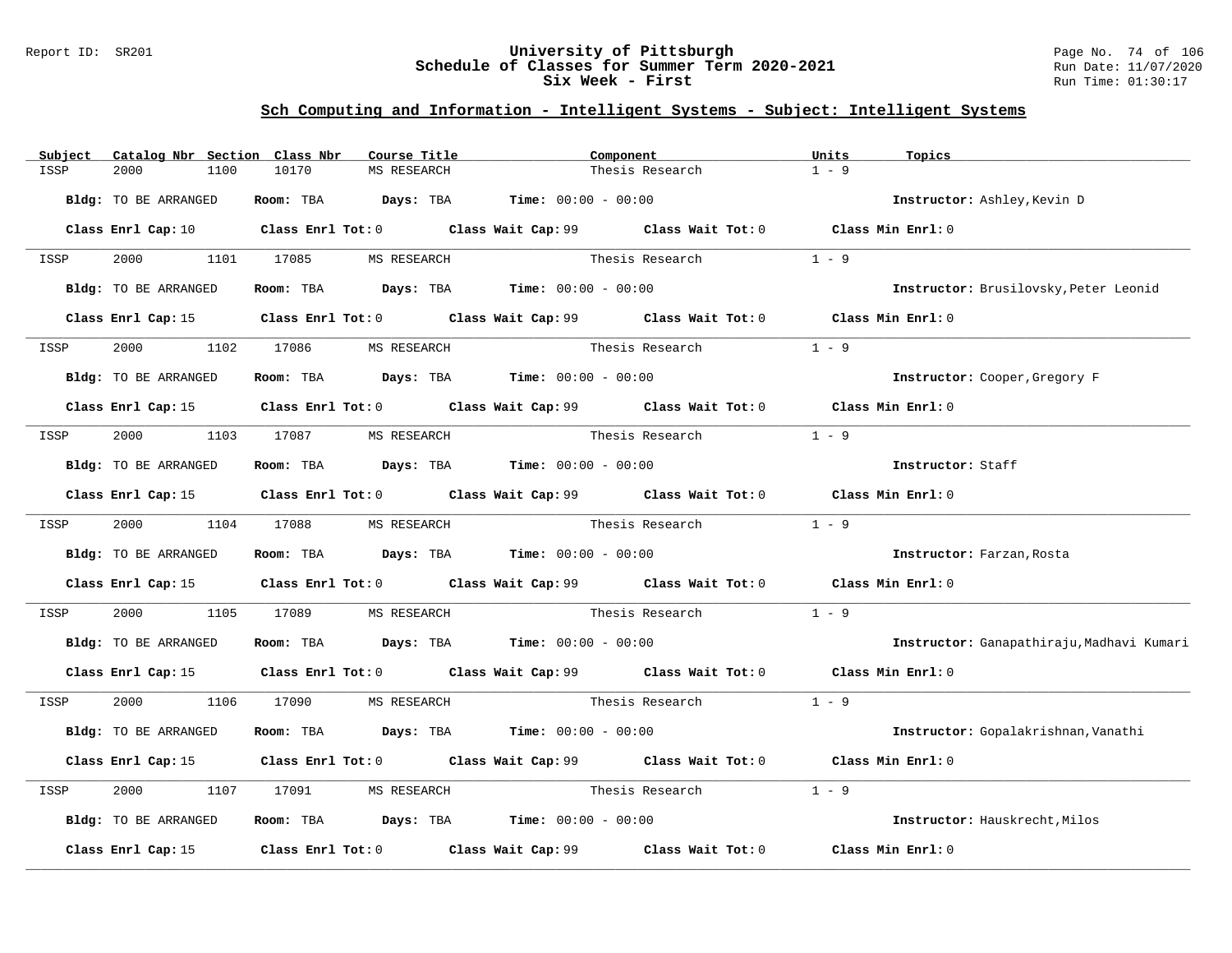| ISSP | 2000<br>1108         | 17092<br>MS RESEARCH                                         |                                                                                       | Thesis Research                                                                                     | $1 - 9$                               |
|------|----------------------|--------------------------------------------------------------|---------------------------------------------------------------------------------------|-----------------------------------------------------------------------------------------------------|---------------------------------------|
|      | Bldg: TO BE ARRANGED |                                                              | Room: TBA $\rule{1em}{0.15mm}$ Days: TBA $\rule{1.5mm}{0.15mm}$ Time: $00:00 - 00:00$ |                                                                                                     | Instructor: He, Daqing                |
|      |                      |                                                              |                                                                                       | Class Enrl Cap: 15 Class Enrl Tot: 0 Class Wait Cap: 99 Class Wait Tot: 0 Class Min Enrl: 0         |                                       |
|      |                      |                                                              |                                                                                       | ISSP 2000 1109 17093 MSRESEARCH Thesis Research 1 - 9                                               |                                       |
|      | Bldg: TO BE ARRANGED |                                                              | Room: TBA $\rule{1em}{0.15mm}$ Days: TBA Time: $00:00 - 00:00$                        |                                                                                                     | Instructor: Hochheiser, Harry Stewart |
|      |                      |                                                              |                                                                                       | Class Enrl Cap: 15 Class Enrl Tot: 0 Class Wait Cap: 99 Class Wait Tot: 0 Class Min Enrl: 0         |                                       |
|      |                      | ISSP 2000 1110 17094 MS RESEARCH                             |                                                                                       | Thesis Research $1 - 9$                                                                             |                                       |
|      |                      | Bldg: TO BE ARRANGED Room: TBA Days: TBA Time: 00:00 - 00:00 |                                                                                       |                                                                                                     | Instructor: Hwa, Rebecca              |
|      |                      |                                                              |                                                                                       | Class Enrl Cap: 15 Class Enrl Tot: 0 Class Wait Cap: 99 Class Wait Tot: 0 Class Min Enrl: 0         |                                       |
|      |                      | ISSP 2000 1111 17095 MS RESEARCH                             |                                                                                       | Thesis Research 1 - 9                                                                               |                                       |
|      | Bldg: TO BE ARRANGED |                                                              | Room: TBA $\rule{1em}{0.15mm}$ Days: TBA Time: $00:00 - 00:00$                        |                                                                                                     | Instructor: Staff                     |
|      |                      |                                                              |                                                                                       | Class Enrl Cap: 15 Class Enrl Tot: 0 Class Wait Cap: 99 Class Wait Tot: 0 Class Min Enrl: 0         |                                       |
|      |                      | ISSP 2000 1112 17096 MS RESEARCH                             |                                                                                       | Thesis Research $1 - 9$                                                                             |                                       |
|      | Bldg: TO BE ARRANGED |                                                              | Room: TBA $\rule{1em}{0.15mm}$ Days: TBA $\rule{1.5mm}{0.15mm}$ Time: $00:00 - 00:00$ |                                                                                                     | Instructor: Lewis, Charles Michael    |
|      |                      |                                                              |                                                                                       | Class Enrl Cap: 15 Class Enrl Tot: 0 Class Wait Cap: 99 Class Wait Tot: 0 Class Min Enrl: 0         |                                       |
| ISSP |                      |                                                              |                                                                                       | 2000 1113 17097 MS RESEARCH Thesis Research 1 - 9                                                   |                                       |
|      |                      | Bldg: TO BE ARRANGED ROOM: TBA Days: TBA Time: 00:00 - 00:00 |                                                                                       |                                                                                                     | Instructor: Litman, Diane J           |
|      |                      |                                                              |                                                                                       | Class Enrl Cap: 15 Class Enrl Tot: 0 Class Wait Cap: 99 Class Wait Tot: 0 Class Min Enrl: 0         |                                       |
| ISSP |                      | 2000 1114 17098 MS RESEARCH                                  |                                                                                       | Thesis Research                                                                                     | $1 - 9$                               |
|      |                      | Bldg: TO BE ARRANGED Room: TBA Days: TBA Time: 00:00 - 00:00 |                                                                                       |                                                                                                     | Instructor: Munro, Paul W             |
|      | Class Enrl Cap: 15   |                                                              |                                                                                       | Class Enrl Tot: 0 $\qquad$ Class Wait Cap: 99 $\qquad$ Class Wait Tot: 0 $\qquad$ Class Min Enrl: 0 |                                       |
|      |                      | ISSP 2000 1115 17099 MS RESEARCH                             |                                                                                       | Thesis Research                                                                                     | $1 - 9$                               |
|      | Bldg: TO BE ARRANGED |                                                              | Room: TBA $\rule{1em}{0.15mm}$ Days: TBA Time: $00:00 - 00:00$                        |                                                                                                     | Instructor: Staff                     |
|      |                      |                                                              |                                                                                       | Class Enrl Cap: 15 Class Enrl Tot: 0 Class Wait Cap: 99 Class Wait Tot: 0 Class Min Enrl: 0         |                                       |
|      |                      | ISSP 2000 1116 17100 MS RESEARCH                             |                                                                                       | Thesis Research $1 - 9$                                                                             |                                       |
|      |                      | Bldg: TO BE ARRANGED Room: TBA Days: TBA Time: 00:00 - 00:00 |                                                                                       |                                                                                                     | Instructor: Visweswaran, Shyam        |
|      |                      |                                                              |                                                                                       | Class Enrl Cap: 15 Class Enrl Tot: 0 Class Wait Cap: 99 Class Wait Tot: 0                           | Class Min Enrl: 0                     |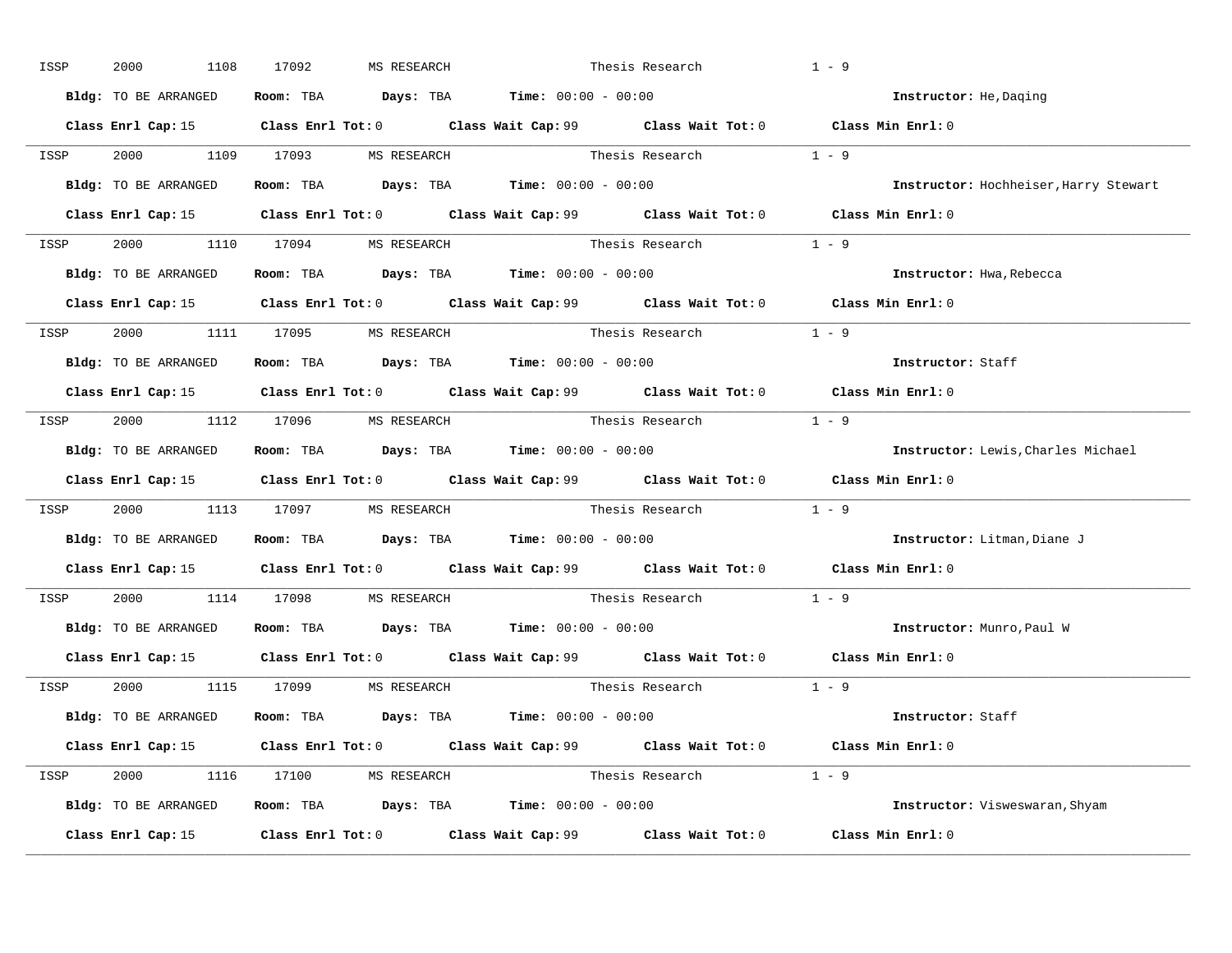### Report ID: SR201 **University of Pittsburgh** Page No. 76 of 106 **Schedule of Classes for Summer Term 2020-2021** Run Date: 11/07/2020 **Six Week - First Run Time: 01:30:17**

| Subject | Catalog Nbr Section Class Nbr |               | Course Title        | Component                                                                             |                                                                                             | Units   | Topics                                |
|---------|-------------------------------|---------------|---------------------|---------------------------------------------------------------------------------------|---------------------------------------------------------------------------------------------|---------|---------------------------------------|
| ISSP    | 2000                          | 17101<br>1117 | MS RESEARCH         |                                                                                       | Thesis Research                                                                             | $1 - 9$ |                                       |
|         |                               |               |                     |                                                                                       |                                                                                             |         |                                       |
|         | Bldg: TO BE ARRANGED          |               |                     | Room: TBA $Days:$ TBA $Time: 00:00 - 00:00$                                           |                                                                                             |         | Instructor: Staff                     |
|         |                               |               |                     |                                                                                       |                                                                                             |         |                                       |
|         |                               |               |                     |                                                                                       | Class Enrl Cap: 15 Class Enrl Tot: 0 Class Wait Cap: 99 Class Wait Tot: 0 Class Min Enrl: 0 |         |                                       |
|         |                               |               |                     |                                                                                       |                                                                                             |         |                                       |
| ISSP    | 2000 1118 17102 MS RESEARCH   |               |                     |                                                                                       | Thesis Research                                                                             | $1 - 9$ |                                       |
|         |                               |               |                     |                                                                                       |                                                                                             |         |                                       |
|         | Bldg: TO BE ARRANGED          |               | Room: TBA Days: TBA | $Time: 00:00 - 00:00$                                                                 |                                                                                             |         | Instructor:                           |
|         |                               |               |                     |                                                                                       | Class Enrl Cap: 15 Class Enrl Tot: 0 Class Wait Cap: 99 Class Wait Tot: 0 Class Min Enrl: 0 |         |                                       |
|         |                               |               |                     |                                                                                       |                                                                                             |         |                                       |
| ISSP    | 2000 1119 17103 MS RESEARCH   |               |                     |                                                                                       | Thesis Research $1 - 9$                                                                     |         |                                       |
|         |                               |               |                     |                                                                                       |                                                                                             |         |                                       |
|         | Bldg: TO BE ARRANGED          |               |                     | Room: TBA $Days: TBA$ Time: $00:00 - 00:00$                                           |                                                                                             |         | Instructor: Staff                     |
|         |                               |               |                     |                                                                                       |                                                                                             |         |                                       |
|         |                               |               |                     |                                                                                       | Class Enrl Cap: 15 Class Enrl Tot: 0 Class Wait Cap: 99 Class Wait Tot: 0 Class Min Enrl: 0 |         |                                       |
|         |                               |               |                     |                                                                                       |                                                                                             |         |                                       |
| ISSP    |                               |               |                     | 2900 1100 10396 GRADUATE INTERNSHIP Internship                                        |                                                                                             | $1 - 3$ |                                       |
|         |                               |               |                     |                                                                                       |                                                                                             |         |                                       |
|         | Bldg: TO BE ARRANGED          |               |                     | Room: TBA $Days:$ TBA $Time:$ 00:00 - 00:00                                           |                                                                                             |         | Instructor: Ashley, Kevin D           |
|         |                               |               |                     |                                                                                       |                                                                                             |         |                                       |
|         |                               |               |                     |                                                                                       | Class Enrl Cap: 15 Class Enrl Tot: 0 Class Wait Cap: 99 Class Wait Tot: 0 Class Min Enrl: 0 |         |                                       |
|         |                               |               |                     |                                                                                       |                                                                                             |         |                                       |
| ISSP    | 2900                          |               |                     | 1101 17294 GRADUATE INTERNSHIP Internship                                             |                                                                                             | $1 - 3$ |                                       |
|         |                               |               |                     |                                                                                       |                                                                                             |         |                                       |
|         |                               |               |                     |                                                                                       |                                                                                             |         |                                       |
|         | Bldg: TO BE ARRANGED          |               |                     | Room: TBA $\rule{1em}{0.15mm}$ Days: TBA $\rule{1.5mm}{0.15mm}$ Time: $00:00 - 00:00$ |                                                                                             |         | Instructor: Brusilovsky, Peter Leonid |
|         |                               |               |                     |                                                                                       |                                                                                             |         |                                       |
|         |                               |               |                     |                                                                                       | Class Enrl Cap: 15 Class Enrl Tot: 0 Class Wait Cap: 99 Class Wait Tot: 0 Class Min Enrl: 0 |         |                                       |
|         |                               |               |                     |                                                                                       |                                                                                             |         |                                       |
| ISSP    |                               |               |                     | 2900 1102 17295 GRADUATE INTERNSHIP Internship                                        |                                                                                             | $1 - 3$ |                                       |
|         |                               |               |                     |                                                                                       |                                                                                             |         |                                       |
|         | Bldg: TO BE ARRANGED          |               |                     | Room: TBA $Days:$ TBA $Time: 00:00 - 00:00$                                           |                                                                                             |         | Instructor: Cooper, Gregory F         |
|         |                               |               |                     |                                                                                       |                                                                                             |         |                                       |
|         |                               |               |                     |                                                                                       | Class Enrl Cap: 15 Class Enrl Tot: 0 Class Wait Cap: 99 Class Wait Tot: 0 Class Min Enrl: 0 |         |                                       |
|         |                               |               |                     |                                                                                       |                                                                                             |         |                                       |
| ISSP    |                               |               |                     | 2900 1103 17296 GRADUATE INTERNSHIP Internship                                        |                                                                                             | $1 - 3$ |                                       |
|         |                               |               |                     |                                                                                       |                                                                                             |         |                                       |
|         | Bldg: TO BE ARRANGED          |               |                     | Room: TBA $Days:$ TBA $Time: 00:00 - 00:00$                                           |                                                                                             |         | Instructor: Staff                     |
|         |                               |               |                     |                                                                                       |                                                                                             |         |                                       |
|         |                               |               |                     |                                                                                       | Class Enrl Cap: 15 Class Enrl Tot: 0 Class Wait Cap: 99 Class Wait Tot: 0 Class Min Enrl: 0 |         |                                       |
|         |                               |               |                     |                                                                                       |                                                                                             |         |                                       |
| ISSP    | 2900 7                        |               |                     | 1104 17297 GRADUATE INTERNSHIP Internship                                             |                                                                                             | $1 - 3$ |                                       |
|         |                               |               |                     |                                                                                       |                                                                                             |         |                                       |
|         | Bldg: TO BE ARRANGED          |               |                     | Room: TBA $\rule{1em}{0.15mm}$ Days: TBA $\rule{1.5mm}{0.15mm}$ Time: $00:00 - 00:00$ |                                                                                             |         | Instructor: Farzan, Rosta             |
|         |                               |               |                     |                                                                                       |                                                                                             |         |                                       |
|         |                               |               |                     |                                                                                       | Class Enrl Cap: 15 (Class Enrl Tot: 0 (Class Wait Cap: 99 (Class Wait Tot: 0                |         | Class Min Enrl: 0                     |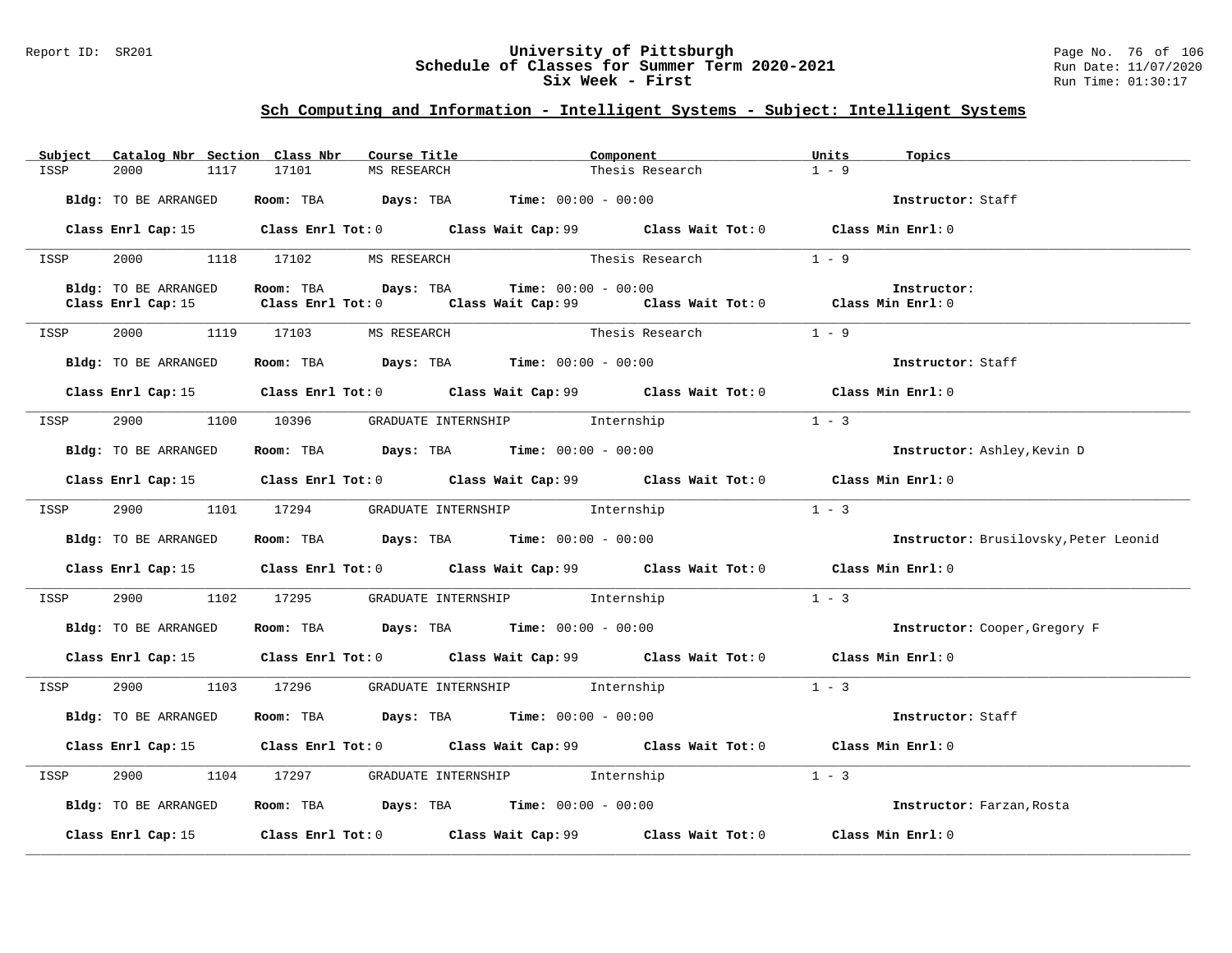### Report ID: SR201 **University of Pittsburgh** Page No. 77 of 106 **Schedule of Classes for Summer Term 2020-2021** Run Date: 11/07/2020 **Six Week - First Run Time: 01:30:17**

| Subject<br>Catalog Nbr Section Class Nbr | Course Title                                                                                | Component  | Units<br>Topics                           |
|------------------------------------------|---------------------------------------------------------------------------------------------|------------|-------------------------------------------|
| ISSP<br>2900<br>1105                     | 17298<br>GRADUATE INTERNSHIP                                                                | Internship | $1 - 3$                                   |
| Bldg: TO BE ARRANGED                     | Room: TBA $\rule{1em}{0.15mm}$ Days: TBA $\rule{1em}{0.15mm}$ Time: $00:00 - 00:00$         |            | Instructor: Ganapathiraju, Madhavi Kumari |
|                                          | Class Enrl Cap: 15 Class Enrl Tot: 0 Class Wait Cap: 99 Class Wait Tot: 0 Class Min Enrl: 0 |            |                                           |
| 2900 1106 17299<br>ISSP                  | GRADUATE INTERNSHIP 1nternship                                                              |            | $1 - 3$                                   |
| Bldg: TO BE ARRANGED                     | Room: TBA $Days:$ TBA $Time: 00:00 - 00:00$                                                 |            | Instructor: Gopalakrishnan, Vanathi       |
| Class Enrl Cap: 15                       | Class Enrl Tot: 0 Class Wait Cap: 99 Class Wait Tot: 0                                      |            | Class Min Enrl: 0                         |
| 2900<br>1107<br>ISSP                     | GRADUATE INTERNSHIP 1nternship<br>17300                                                     |            | $1 - 3$                                   |
| Bldg: TO BE ARRANGED                     | Room: TBA $Days:$ TBA $Time: 00:00 - 00:00$                                                 |            | Instructor: Hauskrecht, Milos             |
|                                          | Class Enrl Cap: 15 Class Enrl Tot: 0 Class Wait Cap: 99 Class Wait Tot: 0 Class Min Enrl: 0 |            |                                           |
| ISSP                                     | 2900 1108 17301 GRADUATE INTERNSHIP Internship                                              |            | $1 - 3$                                   |
| Bldg: TO BE ARRANGED                     | Room: TBA Days: TBA Time: $00:00 - 00:00$                                                   |            | Instructor: He, Daging                    |
|                                          | Class Enrl Cap: 15 Class Enrl Tot: 0 Class Wait Cap: 99 Class Wait Tot: 0 Class Min Enrl: 0 |            |                                           |
| ISSP                                     | GRADUATE INTERNSHIP 1nternship<br>1109 17302                                                |            | $1 - 3$                                   |
| Bldg: TO BE ARRANGED                     | Room: TBA $Days:$ TBA $Time: 00:00 - 00:00$                                                 |            | Instructor: Hochheiser, Harry Stewart     |
|                                          | Class Enrl Cap: 15 Class Enrl Tot: 0 Class Wait Cap: 99 Class Wait Tot: 0                   |            | Class Min Enrl: 0                         |
| 2900<br>ISSP                             | 1110 17303<br>GRADUATE INTERNSHIP 1nternship                                                |            | $1 - 3$                                   |
| Bldg: TO BE ARRANGED                     | Room: TBA $Days:$ TBA Time: $00:00 - 00:00$                                                 |            | Instructor: Hwa, Rebecca                  |
|                                          | Class Enrl Cap: 15 Class Enrl Tot: 0 Class Wait Cap: 99 Class Wait Tot: 0 Class Min Enrl: 0 |            |                                           |
| 2900 1111 17304<br>ISSP                  | GRADUATE INTERNSHIP 1nternship                                                              |            | $1 - 3$                                   |
| Bldg: TO BE ARRANGED                     | Room: TBA $Days:$ TBA $Time: 00:00 - 00:00$                                                 |            | Instructor: Staff                         |
|                                          | Class Enrl Cap: 15 Class Enrl Tot: 0 Class Wait Cap: 99 Class Wait Tot: 0 Class Min Enrl: 0 |            |                                           |
| 2900<br>1112<br>ISSP                     | GRADUATE INTERNSHIP 1nternship<br>17305                                                     |            | $1 - 3$                                   |
| Bldg: TO BE ARRANGED                     | Room: TBA $Days:$ TBA $Time: 00:00 - 00:00$                                                 |            | Instructor: Lewis, Charles Michael        |
| Class Enrl Cap: 15                       | Class Enrl Tot: $0$ Class Wait Cap: $99$ Class Wait Tot: $0$                                |            | Class Min Enrl: 0                         |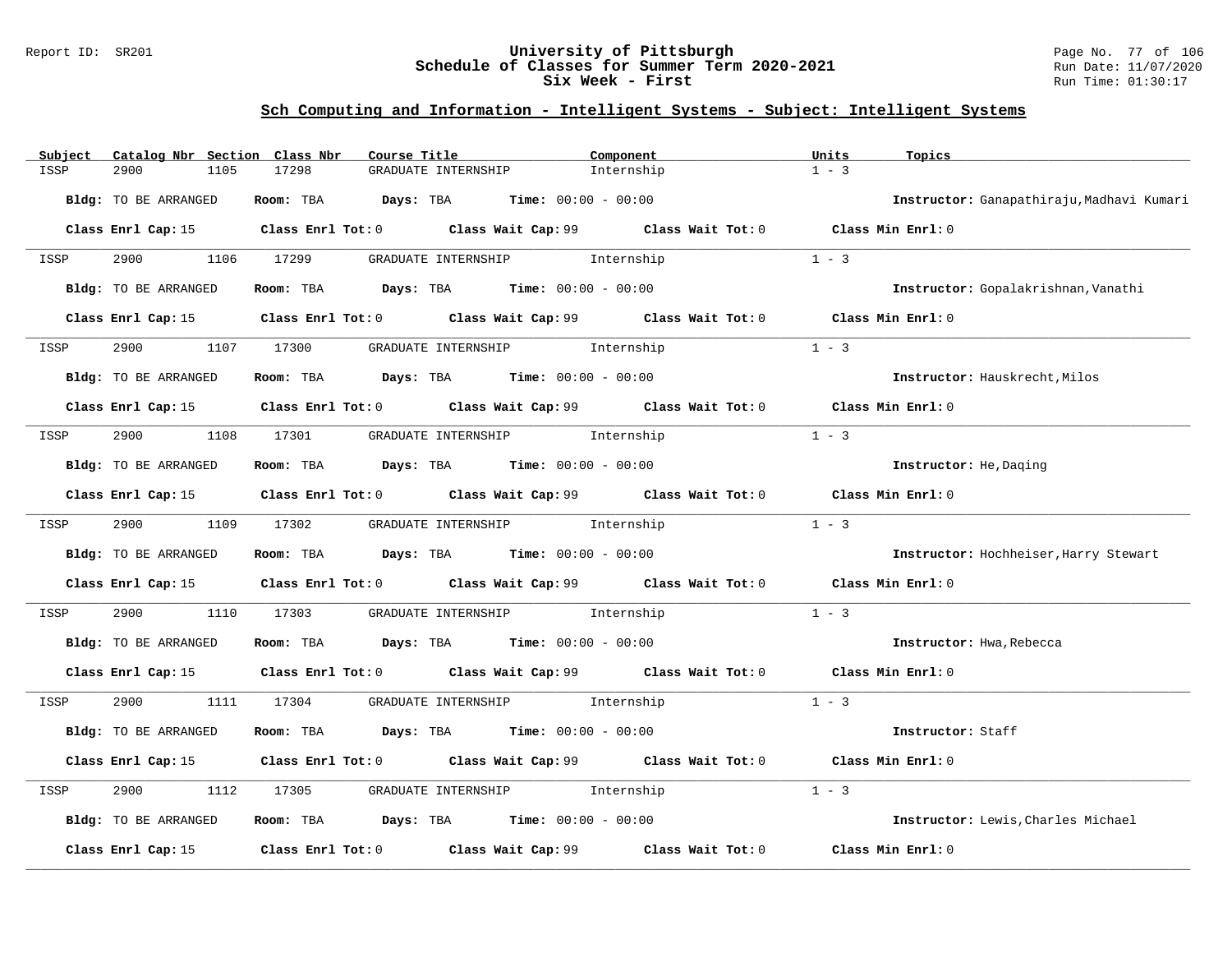| ISSP | 2900<br>1113         | GRADUATE INTERNSHIP 1nternship<br>17306                                                                                                     |                        | $1 - 3$                        |
|------|----------------------|---------------------------------------------------------------------------------------------------------------------------------------------|------------------------|--------------------------------|
|      | Bldg: TO BE ARRANGED | Room: TBA $Days:$ TBA $Time: 00:00 - 00:00$                                                                                                 |                        | Instructor: Litman, Diane J    |
|      |                      | Class Enrl Cap: 15 Class Enrl Tot: 0 Class Wait Cap: 99 Class Wait Tot: 0 Class Min Enrl: 0                                                 |                        |                                |
|      |                      | ISSP 2900 1114 17307 GRADUATE INTERNSHIP Internship                                                                                         | $1 - 3$                |                                |
|      |                      | Bldg: TO BE ARRANGED Room: TBA Days: TBA Time: 00:00 - 00:00                                                                                |                        | Instructor: Munro, Paul W      |
|      |                      | Class Enrl Cap: 15 Class Enrl Tot: 0 Class Wait Cap: 99 Class Wait Tot: 0 Class Min Enrl: 0                                                 |                        |                                |
|      |                      | ISSP 2900 1115 17308 GRADUATE INTERNSHIP Internship                                                                                         |                        | $1 - 3$                        |
|      | Bldg: TO BE ARRANGED | Room: TBA $Days:$ TBA $Time: 00:00 - 00:00$                                                                                                 |                        | Instructor: Staff              |
|      |                      | Class Enrl Cap: 15 Class Enrl Tot: 0 Class Wait Cap: 99 Class Wait Tot: 0 Class Min Enrl: 0                                                 |                        |                                |
| ISSP |                      | 2900 1116 17309 GRADUATE INTERNSHIP Internship                                                                                              |                        | $1 - 3$                        |
|      |                      | Bldg: TO BE ARRANGED ROOM: TBA Days: TBA Time: 00:00 - 00:00                                                                                |                        | Instructor: Visweswaran, Shyam |
|      |                      | Class Enrl Cap: 15 Class Enrl Tot: 0 Class Wait Cap: 99 Class Wait Tot: 0 Class Min Enrl: 0                                                 |                        |                                |
| ISSP |                      | 2900 1117 17310 GRADUATE INTERNSHIP Internship                                                                                              |                        | $1 - 3$                        |
|      | Bldg: TO BE ARRANGED | Room: TBA $\rule{1em}{0.15mm}$ Days: TBA $\rule{1.5mm}{0.15mm}$ Time: $00:00 - 00:00$                                                       |                        | Instructor: Staff              |
|      |                      | Class Enrl Cap: 15 Class Enrl Tot: 0 Class Wait Cap: 99 Class Wait Tot: 0 Class Min Enrl: 0                                                 |                        |                                |
|      |                      | ISSP 2900 1118 17311 GRADUATE INTERNSHIP Internship                                                                                         |                        | $1 - 3$                        |
|      | Bldg: TO BE ARRANGED | Room: TBA Days: TBA<br>$Time: 00:00 - 00:00$<br>Class Enrl Cap: 15 Class Enrl Tot: 0 Class Wait Cap: 99 Class Wait Tot: 0 Class Min Enrl: 0 |                        | Instructor:                    |
| ISSP |                      | 2900 1119 17312 GRADUATE INTERNSHIP Internship                                                                                              |                        | $1 - 3$                        |
|      |                      | Bldg: TO BE ARRANGED Room: TBA Days: TBA Time: 00:00 - 00:00                                                                                |                        | Instructor: Staff              |
|      |                      | Class Enrl Cap: 15 Class Enrl Tot: 0 Class Wait Cap: 99 Class Wait Tot: 0 Class Min Enrl: 0                                                 |                        |                                |
| ISSP |                      | 2902 1100 10519 DIRECTED STUDY Directed Studies 1 - 9                                                                                       |                        |                                |
|      |                      | Bldg: TO BE ARRANGED Room: TBA Days: TBA Time: 00:00 - 00:00                                                                                |                        | Instructor: Ashley, Kevin D    |
|      |                      | Class Enrl Cap: 15 Class Enrl Tot: 0 Class Wait Cap: 99 Class Wait Tot: 0 Class Min Enrl: 0                                                 |                        |                                |
|      |                      | ISSP 2902 1101 17220 DIRECTED STUDY                                                                                                         | Directed Studies 1 - 9 |                                |
|      | Bldg: TO BE ARRANGED | Room: TBA $Days:$ TBA $Time: 00:00 - 00:00$                                                                                                 |                        | Instructor: Cooper, Gregory F  |
|      |                      | Class Enrl Cap: 15 (class Enrl Tot: 0 ) (class Wait Cap: 99 (class Wait Tot: 0                                                              |                        | Class Min Enrl: 0              |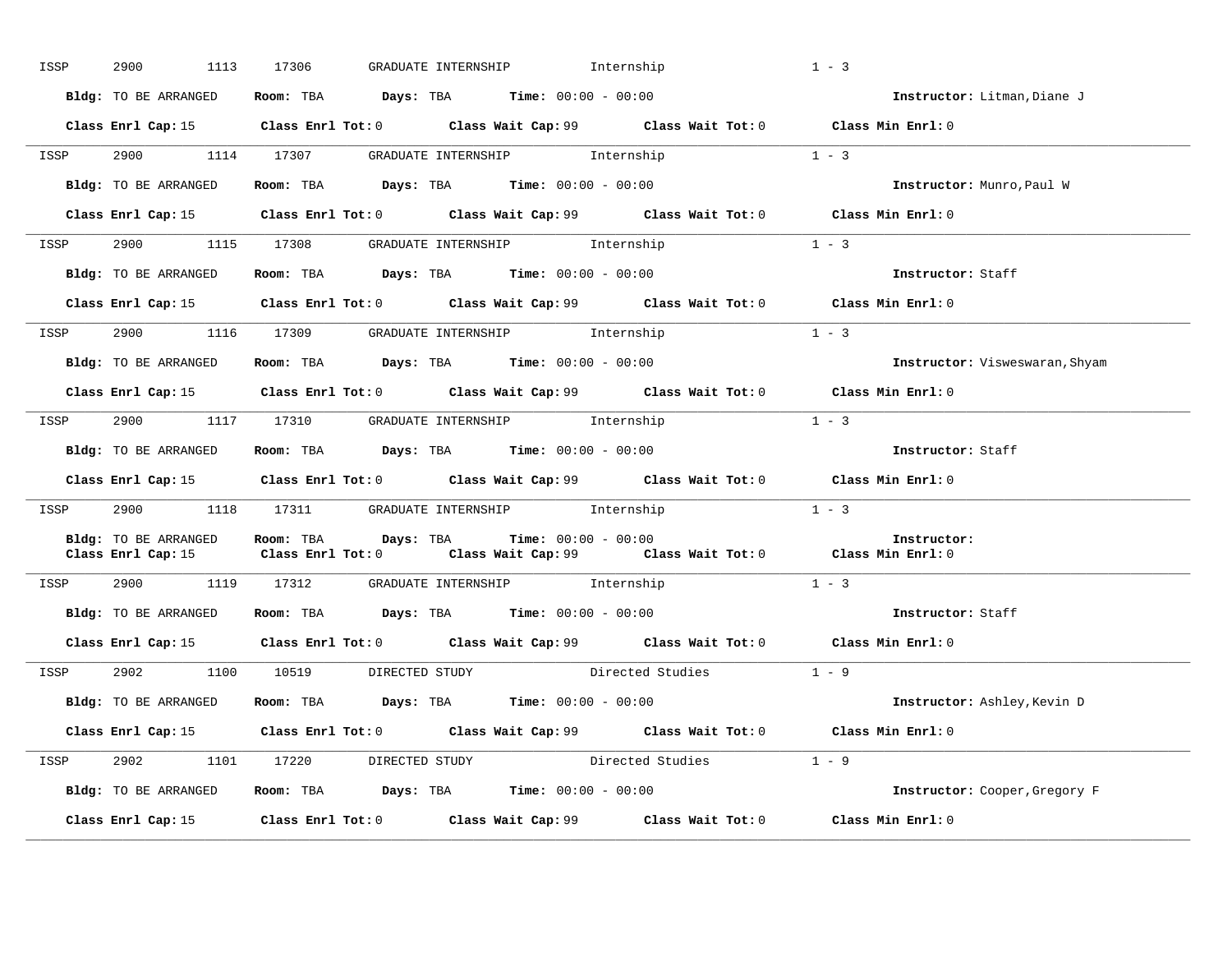### Report ID: SR201 **University of Pittsburgh** Page No. 79 of 106 **Schedule of Classes for Summer Term 2020-2021** Run Date: 11/07/2020 **Six Week - First Run Time: 01:30:17**

| Subject | Catalog Nbr Section Class Nbr | Course Title                                                   |                | Component                                                                                   | Units<br>Topics                           |  |
|---------|-------------------------------|----------------------------------------------------------------|----------------|---------------------------------------------------------------------------------------------|-------------------------------------------|--|
| ISSP    | 2902<br>1102                  | 17221<br>DIRECTED STUDY                                        |                | Directed Studies                                                                            | $1 - 9$                                   |  |
|         | Bldg: TO BE ARRANGED          | Room: TBA $Days:$ TBA $Time: 00:00 - 00:00$                    |                |                                                                                             | Instructor: Staff                         |  |
|         |                               |                                                                |                | Class Enrl Cap: 15 Class Enrl Tot: 0 Class Wait Cap: 99 Class Wait Tot: 0 Class Min Enrl: 0 |                                           |  |
| ISSP    |                               | 2902 1103 17222 DIRECTED STUDY                                 |                | Directed Studies                                                                            | $1 - 9$                                   |  |
|         | Bldg: TO BE ARRANGED          | Room: TBA $Days:$ TBA $Time: 00:00 - 00:00$                    |                |                                                                                             | Instructor: Farzan, Rosta                 |  |
|         |                               |                                                                |                | Class Enrl Cap: 35 Class Enrl Tot: 0 Class Wait Cap: 99 Class Wait Tot: 0 Class Min Enrl: 0 |                                           |  |
| ISSP    | 2902                          | 1104 17223                                                     | DIRECTED STUDY | Directed Studies                                                                            | $1 - 9$                                   |  |
|         | Bldg: TO BE ARRANGED          | Room: TBA $Days: TBA$ Time: $00:00 - 00:00$                    |                |                                                                                             | Instructor: Ganapathiraju, Madhavi Kumari |  |
|         |                               |                                                                |                | Class Enrl Cap: 15 Class Enrl Tot: 0 Class Wait Cap: 99 Class Wait Tot: 0 Class Min Enrl: 0 |                                           |  |
| ISSP    | 2902 200                      | 1105 17224                                                     | DIRECTED STUDY | Directed Studies                                                                            | $1 - 9$                                   |  |
|         | Bldg: TO BE ARRANGED          | Room: TBA $Days:$ TBA $Time: 00:00 - 00:00$                    |                |                                                                                             | Instructor: Gopalakrishnan, Vanathi       |  |
|         |                               |                                                                |                | Class Enrl Cap: 15 Class Enrl Tot: 0 Class Wait Cap: 99 Class Wait Tot: 0 Class Min Enrl: 0 |                                           |  |
| ISSP    | 2902 1106 17225               |                                                                |                | DIRECTED STUDY Directed Studies 1 - 9                                                       |                                           |  |
|         | Bldg: TO BE ARRANGED          | Room: TBA $\rule{1em}{0.15mm}$ Days: TBA Time: $00:00 - 00:00$ |                |                                                                                             | Instructor: Hauskrecht, Milos             |  |
|         |                               |                                                                |                | Class Enrl Cap: 15 Class Enrl Tot: 0 Class Wait Cap: 99 Class Wait Tot: 0 Class Min Enrl: 0 |                                           |  |
| ISSP    | 2902<br>1107                  | 17226                                                          |                | DIRECTED STUDY Directed Studies                                                             | $1 - 9$                                   |  |
|         | Bldg: TO BE ARRANGED          | Room: TBA $Days:$ TBA $Time:$ $00:00 - 00:00$                  |                |                                                                                             | Instructor: He, Daging                    |  |
|         |                               |                                                                |                | Class Enrl Cap: 35 Class Enrl Tot: 0 Class Wait Cap: 99 Class Wait Tot: 0 Class Min Enrl: 0 |                                           |  |
| ISSP    |                               |                                                                |                | 2902 1108 17227 DIRECTED STUDY Directed Studies 1 - 9                                       |                                           |  |
|         | Bldg: TO BE ARRANGED          | Room: TBA $Days: TBA$ Time: $00:00 - 00:00$                    |                |                                                                                             | Instructor: Hochheiser, Harry Stewart     |  |
|         |                               |                                                                |                | Class Enrl Cap: 15 Class Enrl Tot: 0 Class Wait Cap: 99 Class Wait Tot: 0 Class Min Enrl: 0 |                                           |  |
| ISSP    | 2902<br>1109                  | 17228                                                          |                | DIRECTED STUDY Directed Studies                                                             | $1 - 9$                                   |  |
|         | Bldg: TO BE ARRANGED          | Room: TBA $Days: TBA$ Time: $00:00 - 00:00$                    |                |                                                                                             | Instructor: Hwa, Rebecca                  |  |
|         | Class Enrl Cap: 15            |                                                                |                | Class Enrl Tot: $0$ Class Wait Cap: $99$ Class Wait Tot: $0$                                | Class Min Enrl: 0                         |  |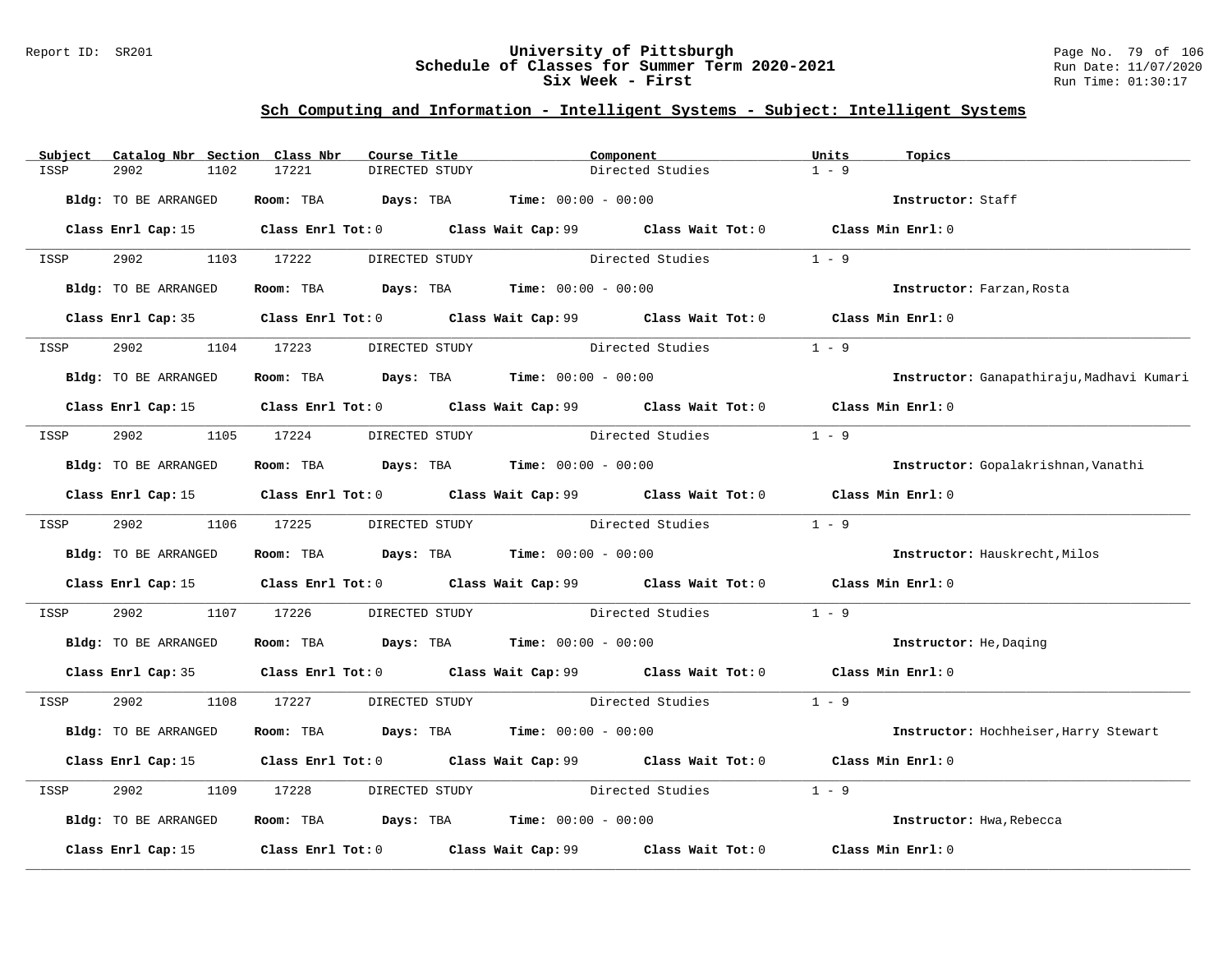| ISSP | 2902<br>1110         | 10522                                                                   | DIRECTED STUDY Directed Studies                                                             | $1 - 9$                                                                                                 |
|------|----------------------|-------------------------------------------------------------------------|---------------------------------------------------------------------------------------------|---------------------------------------------------------------------------------------------------------|
|      | Bldg: TO BE ARRANGED | Room: TBA $\rule{1em}{0.15mm}$ Days: TBA $\qquad$ Time: $00:00 - 00:00$ |                                                                                             | Instructor: Brusilovsky, Peter Leonid                                                                   |
|      |                      |                                                                         | Class Enrl Cap: 15 Class Enrl Tot: 0 Class Wait Cap: 99 Class Wait Tot: 0 Class Min Enrl: 0 |                                                                                                         |
|      |                      |                                                                         | ISSP 2902 1111 17229 DIRECTED STUDY Directed Studies 1 - 9                                  |                                                                                                         |
|      |                      | Bldg: TO BE ARRANGED Room: TBA Days: TBA Time: 00:00 - 00:00            |                                                                                             | Instructor: Staff                                                                                       |
|      |                      |                                                                         | Class Enrl Cap: 15 Class Enrl Tot: 0 Class Wait Cap: 99 Class Wait Tot: 0 Class Min Enrl: 0 |                                                                                                         |
|      |                      |                                                                         | ISSP 2902 1112 17230 DIRECTED STUDY Directed Studies 1 - 9                                  |                                                                                                         |
|      | Bldg: TO BE ARRANGED | Room: TBA $Days:$ TBA $Time: 00:00 - 00:00$                             |                                                                                             | Instructor: Lewis, Charles Michael                                                                      |
|      |                      |                                                                         | Class Enrl Cap: 15 Class Enrl Tot: 0 Class Wait Cap: 99 Class Wait Tot: 0 Class Min Enrl: 0 |                                                                                                         |
|      |                      |                                                                         | ISSP 2902 1113 17231 DIRECTED STUDY Directed Studies 1 - 9                                  |                                                                                                         |
|      |                      | Bldg: TO BE ARRANGED Room: TBA Days: TBA Time: 00:00 - 00:00            |                                                                                             | Instructor: Litman, Diane J                                                                             |
|      |                      |                                                                         | Class Enrl Cap: 15 Class Enrl Tot: 0 Class Wait Cap: 99 Class Wait Tot: 0 Class Min Enrl: 0 |                                                                                                         |
| ISSP |                      |                                                                         | 2902 1114 17232 DIRECTED STUDY Directed Studies 1 - 9                                       |                                                                                                         |
|      |                      | Bldg: TO BE ARRANGED Room: TBA Days: TBA Time: 00:00 - 02:00            |                                                                                             | Instructor: Munro, Paul W                                                                               |
|      |                      |                                                                         | Class Enrl Cap: 15 Class Enrl Tot: 0 Class Wait Cap: 99 Class Wait Tot: 0 Class Min Enrl: 0 |                                                                                                         |
|      |                      |                                                                         | ISSP 2902 1115 17233 DIRECTED STUDY Directed Studies 1 - 9                                  |                                                                                                         |
|      |                      | Bldg: TO BE ARRANGED Room: TBA Days: TBA Time: 00:00 - 00:00            |                                                                                             | <b>Instructor:</b> Staff                                                                                |
|      |                      |                                                                         | Class Enrl Cap: 15 Class Enrl Tot: 0 Class Wait Cap: 99 Class Wait Tot: 0 Class Min Enrl: 0 |                                                                                                         |
|      |                      |                                                                         | ISSP 2902 1116 17234 DIRECTED STUDY Directed Studies 1 - 9                                  |                                                                                                         |
|      |                      |                                                                         |                                                                                             | Bldg: TO BE ARRANGED Room: TBA Days: TBA Time: 00:00 - 00:00 000 100 100 Instructor: Visweswaran, Shyam |
|      |                      |                                                                         | Class Enrl Cap: 15 Class Enrl Tot: 0 Class Wait Cap: 99 Class Wait Tot: 0 Class Min Enrl: 0 |                                                                                                         |
|      |                      |                                                                         | ISSP 2902 1117 17235 DIRECTED STUDY Directed Studies 1 - 9                                  |                                                                                                         |
|      |                      | Bldg: TO BE ARRANGED Room: TBA Days: TBA Time: 00:00 - 00:00            |                                                                                             | Instructor: Staff                                                                                       |
|      |                      |                                                                         | Class Enrl Cap: 15 Class Enrl Tot: 0 Class Wait Cap: 99 Class Wait Tot: 0 Class Min Enrl: 0 |                                                                                                         |
| ISSP |                      |                                                                         | 2902 1118 17236 DIRECTED STUDY Directed Studies 1 - 9                                       |                                                                                                         |
|      | Bldg: TO BE ARRANGED | <b>Room:</b> TBA $Days: TBA$ <b>Time:</b> $00:00 - 00:00$               | Class Enrl Cap: 15 Class Enrl Tot: 0 Class Wait Cap: 99 Class Wait Tot: 0 Class Min Enrl: 0 | Instructor:                                                                                             |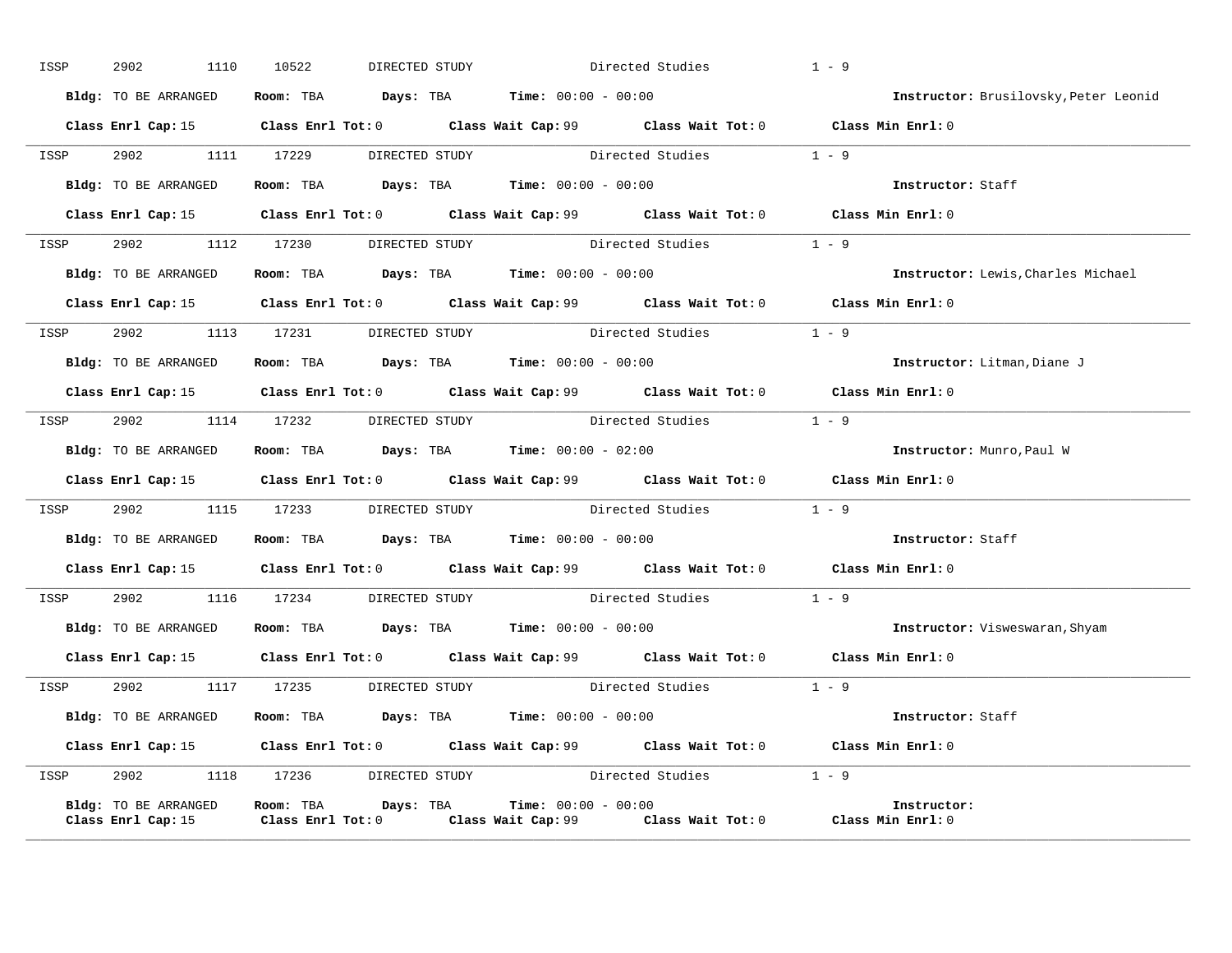### Report ID: SR201 **University of Pittsburgh** Page No. 81 of 106 **Schedule of Classes for Summer Term 2020-2021** Run Date: 11/07/2020 **Six Week - First Run Time: 01:30:17**

| Catalog Nbr Section Class Nbr<br>Subject | Course Title                                                                                | Component        | Units<br>Topics                           |
|------------------------------------------|---------------------------------------------------------------------------------------------|------------------|-------------------------------------------|
| 2902<br>1119<br>ISSP                     | 17237<br>DIRECTED STUDY                                                                     | Directed Studies | $1 - 9$                                   |
| Bldg: TO BE ARRANGED                     | Room: TBA $Days:$ TBA $Time: 00:00 - 00:00$                                                 |                  | Instructor: Staff                         |
|                                          | Class Enrl Cap: 15 Class Enrl Tot: 0 Class Wait Cap: 99 Class Wait Tot: 0 Class Min Enrl: 0 |                  |                                           |
| ISSP                                     | 2990 1100 10171 INDEPENDENT STUDY Independent Study 1 - 9                                   |                  |                                           |
| Bldg: TO BE ARRANGED                     | Room: TBA $Days: TBA$ Time: $00:00 - 00:00$                                                 |                  | Instructor: Ashley, Kevin D               |
|                                          | Class Enrl Cap: 15 Class Enrl Tot: 0 Class Wait Cap: 99 Class Wait Tot: 0 Class Min Enrl: 0 |                  |                                           |
| 2990<br>ISSP                             | 1101 17180 INDEPENDENT STUDY Independent Study                                              |                  | $1 - 9$                                   |
| Bldg: TO BE ARRANGED                     | Room: TBA $Days:$ TBA $Time: 00:00 - 00:00$                                                 |                  | Instructor: Brusilovsky, Peter Leonid     |
|                                          | Class Enrl Cap: 15 Class Enrl Tot: 0 Class Wait Cap: 99 Class Wait Tot: 0 Class Min Enrl: 0 |                  |                                           |
| ISSP                                     | 2990 1102 17181 INDEPENDENT STUDY Independent Study                                         |                  | $1 - 9$                                   |
| Bldg: TO BE ARRANGED                     | Room: TBA $Days:$ TBA $Time: 00:00 - 00:00$                                                 |                  | Instructor: Cooper, Gregory F             |
|                                          | Class Enrl Cap: 15 Class Enrl Tot: 0 Class Wait Cap: 99 Class Wait Tot: 0 Class Min Enrl: 0 |                  |                                           |
| ISSP                                     | 2990 1103 17182 INDEPENDENT STUDY Independent Study 1 - 9                                   |                  |                                           |
| Bldg: TO BE ARRANGED                     | Room: TBA $\rule{1em}{0.15mm}$ Days: TBA Time: $00:00 - 00:00$                              |                  | Instructor: Staff                         |
|                                          | Class Enrl Cap: 15 Class Enrl Tot: 0 Class Wait Cap: 99 Class Wait Tot: 0 Class Min Enrl: 0 |                  |                                           |
| 2990<br>ISSP                             | 1104 17183 INDEPENDENT STUDY Independent Study 1 - 9                                        |                  |                                           |
| Bldg: TO BE ARRANGED                     | Room: TBA $Days$ : TBA Time: $00:00 - 00:00$                                                |                  | Instructor: Farzan, Rosta                 |
|                                          | Class Enrl Cap: 15 Class Enrl Tot: 0 Class Wait Cap: 99 Class Wait Tot: 0 Class Min Enrl: 0 |                  |                                           |
| ISSP                                     | 2990 1105 17184 INDEPENDENT STUDY Independent Study 1 - 9                                   |                  |                                           |
| Bldg: TO BE ARRANGED                     | Room: TBA $Days:$ TBA $Time: 00:00 - 00:00$                                                 |                  | Instructor: Ganapathiraju, Madhavi Kumari |
|                                          | Class Enrl Cap: 15 Class Enrl Tot: 0 Class Wait Cap: 99 Class Wait Tot: 0 Class Min Enrl: 0 |                  |                                           |
| 2990<br>1106<br>ISSP                     | 17185 INDEPENDENT STUDY 1ndependent Study                                                   |                  | $1 - 9$                                   |
| Bldg: TO BE ARRANGED                     | Room: TBA $Days:$ TBA $Time: 00:00 - 00:00$                                                 |                  | Instructor: Gopalakrishnan, Vanathi       |
|                                          | Class Enrl Cap: 15 (class Enrl Tot: 0 (class Wait Cap: 99 (class Wait Tot: 0                |                  | Class Min Enrl: 0                         |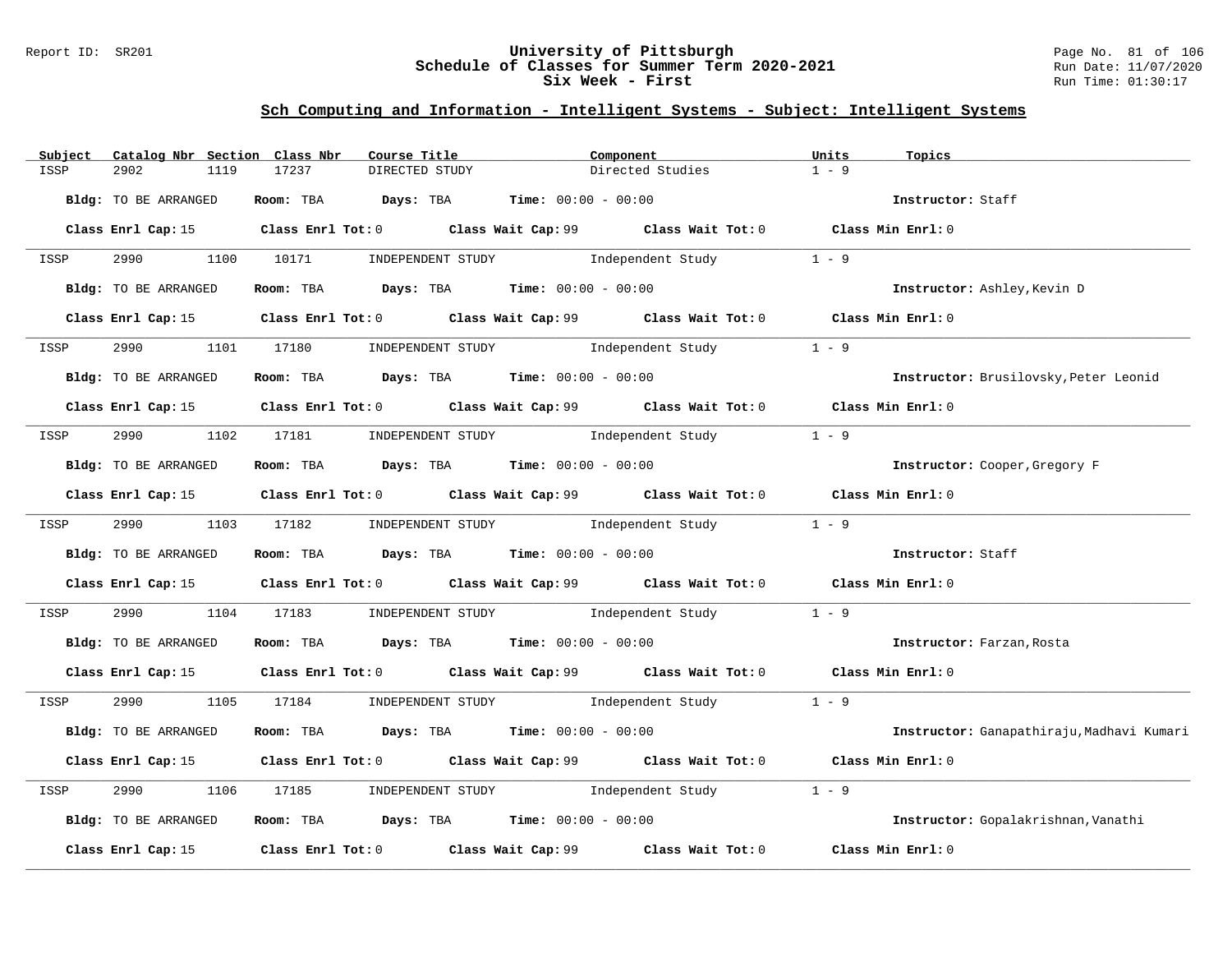| ISSP | 2990<br>1107         | INDEPENDENT STUDY 1ndependent Study<br>17186                                                | $1 - 9$                               |
|------|----------------------|---------------------------------------------------------------------------------------------|---------------------------------------|
|      | Bldg: TO BE ARRANGED | Room: TBA $Days:$ TBA $Time:$ $00:00 - 00:00$                                               | Instructor: Hauskrecht, Milos         |
|      |                      | Class Enrl Cap: 15 Class Enrl Tot: 0 Class Wait Cap: 99 Class Wait Tot: 0 Class Min Enrl: 0 |                                       |
|      |                      | ISSP 2990 1108 17187 INDEPENDENT STUDY Independent Study 1 - 9                              |                                       |
|      | Bldg: TO BE ARRANGED | Room: TBA $Days:$ TBA Time: $00:00 - 00:00$                                                 | Instructor: He, Daging                |
|      |                      | Class Enrl Cap: 15 Class Enrl Tot: 0 Class Wait Cap: 99 Class Wait Tot: 0 Class Min Enrl: 0 |                                       |
|      |                      | ISSP 2990 1109 17188 INDEPENDENT STUDY Independent Study 1 - 9                              |                                       |
|      |                      | Bldg: TO BE ARRANGED ROOM: TBA Days: TBA Time: 00:00 - 00:00                                | Instructor: Hochheiser, Harry Stewart |
|      |                      | Class Enrl Cap: 15 Class Enrl Tot: 0 Class Wait Cap: 99 Class Wait Tot: 0 Class Min Enrl: 0 |                                       |
|      |                      | ISSP 2990 1110 17189 INDEPENDENT STUDY Independent Study 1 - 9                              |                                       |
|      | Bldg: TO BE ARRANGED | Room: TBA $Days:$ TBA $Time:$ $00:00 - 00:00$                                               | Instructor: Hwa, Rebecca              |
|      |                      | Class Enrl Cap: 15 Class Enrl Tot: 0 Class Wait Cap: 99 Class Wait Tot: 0 Class Min Enrl: 0 |                                       |
|      |                      | ISSP 2990 1111 17190 INDEPENDENT STUDY Independent Study 1 - 9                              |                                       |
|      |                      | <b>Bldg:</b> TO BE ARRANGED <b>ROOM:</b> TBA <b>Days:</b> TBA <b>Time:</b> $00:00 - 00:00$  | Instructor: Staff                     |
|      |                      | Class Enrl Cap: 15 Class Enrl Tot: 0 Class Wait Cap: 99 Class Wait Tot: 0 Class Min Enrl: 0 |                                       |
| ISSP |                      | 2990 1112 17191 INDEPENDENT STUDY Independent Study 1 - 9                                   |                                       |
|      |                      | Bldg: TO BE ARRANGED Room: TBA Days: TBA Time: 00:00 - 00:00                                | Instructor: Lewis, Charles Michael    |
|      |                      | Class Enrl Cap: 15 Class Enrl Tot: 0 Class Wait Cap: 99 Class Wait Tot: 0 Class Min Enrl: 0 |                                       |
| ISSP |                      | 2990 1113 17192 INDEPENDENT STUDY Independent Study 1 - 9                                   |                                       |
|      |                      | Bldg: TO BE ARRANGED Room: TBA Days: TBA Time: 00:00 - 00:00                                | Instructor: Litman, Diane J           |
|      |                      | Class Enrl Cap: 15 Class Enrl Tot: 0 Class Wait Cap: 99 Class Wait Tot: 0 Class Min Enrl: 0 |                                       |
|      |                      | ISSP 2990 1114 17193 INDEPENDENT STUDY Independent Study 1 - 9                              |                                       |
|      |                      | Bldg: TO BE ARRANGED Room: TBA Days: TBA Time: 00:00 - 00:00                                | Instructor: Munro, Paul W             |
|      |                      | Class Enrl Cap: 15 Class Enrl Tot: 0 Class Wait Cap: 99 Class Wait Tot: 0 Class Min Enrl: 0 |                                       |
|      |                      | ISSP 2990 1115 17194 INDEPENDENT STUDY Independent Study 1 - 9                              |                                       |
|      |                      | Bldg: TO BE ARRANGED Room: TBA Days: TBA Time: 00:00 - 00:00                                |                                       |
|      |                      |                                                                                             | Instructor: Staff                     |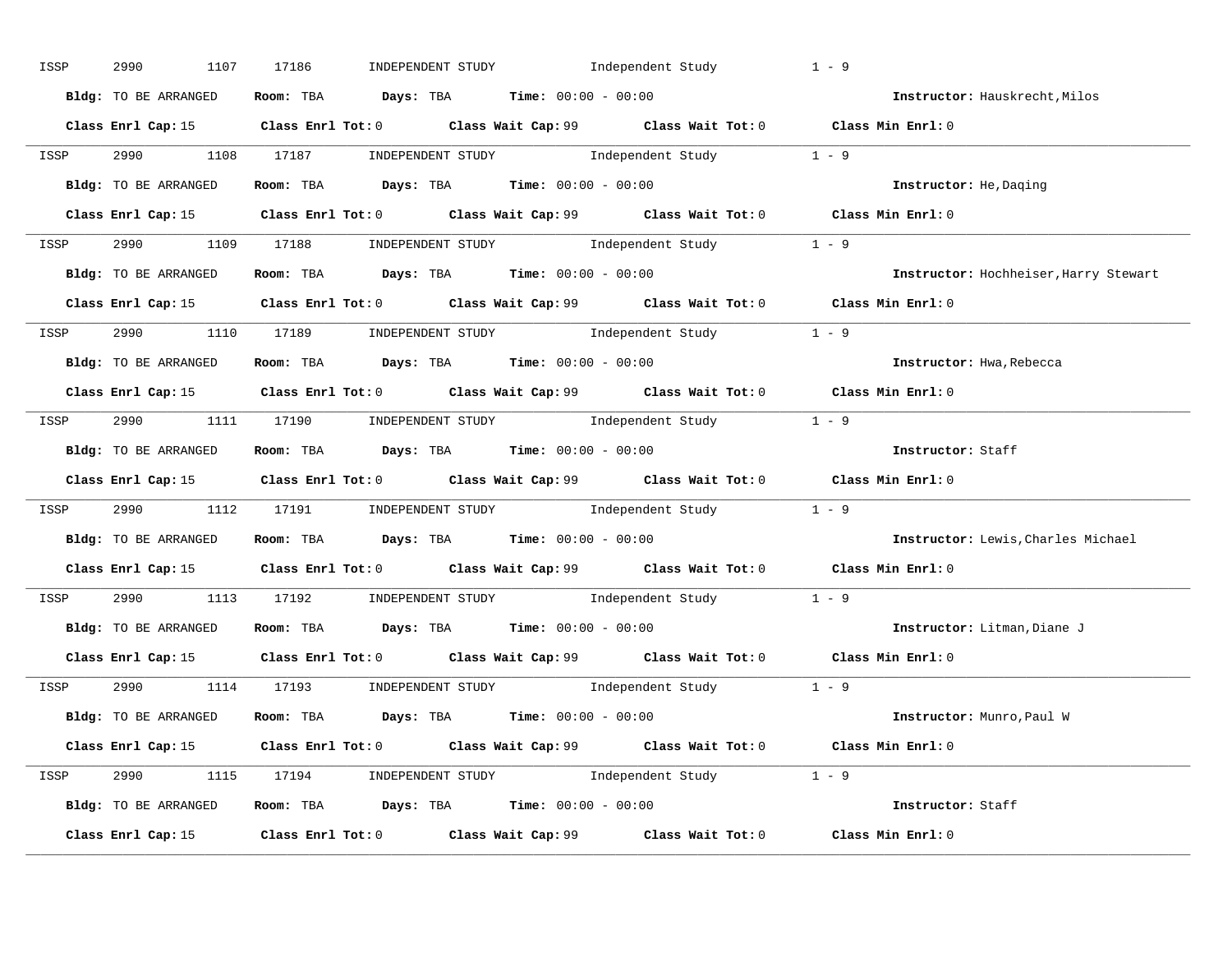### Report ID: SR201 **University of Pittsburgh** Page No. 83 of 106 **Schedule of Classes for Summer Term 2020-2021** Run Date: 11/07/2020 **Six Week - First Run Time: 01:30:17**

| Subject | Catalog Nbr Section Class Nbr              |                                                | Course Title                                           | Component                    |                                                                                                  | Units             | Topics                                |
|---------|--------------------------------------------|------------------------------------------------|--------------------------------------------------------|------------------------------|--------------------------------------------------------------------------------------------------|-------------------|---------------------------------------|
| ISSP    | 2990<br>1116                               | 17195                                          | INDEPENDENT STUDY                                      |                              | Independent Study                                                                                | $1 - 9$           |                                       |
|         | Bldg: TO BE ARRANGED                       |                                                | Room: TBA $Days:$ TBA $Time: 00:00 - 00:00$            |                              |                                                                                                  |                   | Instructor: Visweswaran, Shyam        |
|         |                                            |                                                |                                                        |                              | Class Enrl Cap: 15 Class Enrl Tot: 0 Class Wait Cap: 99 Class Wait Tot: 0 Class Min Enrl: 0      |                   |                                       |
| ISSP    | 2990                                       |                                                | 1117 17196 INDEPENDENT STUDY Independent Study         |                              |                                                                                                  | $1 - 9$           |                                       |
|         | Bldg: TO BE ARRANGED                       |                                                | Room: TBA $Days: TBA$ Time: $00:00 - 00:00$            |                              |                                                                                                  |                   | Instructor: Staff                     |
|         |                                            |                                                |                                                        |                              | Class Enrl Cap: 15 (class Enrl Tot: 0 (class Wait Cap: 99 (class Wait Tot: 0 (class Min Enrl: 0) |                   |                                       |
| ISSP    |                                            |                                                |                                                        |                              | 2990 1118 17197 INDEPENDENT STUDY Independent Study                                              | $1 - 9$           |                                       |
|         | Bldg: TO BE ARRANGED                       | Room: TBA Days: TBA                            |                                                        | <b>Time:</b> $00:00 - 00:00$ |                                                                                                  |                   | Instructor:                           |
|         | Class Enrl Cap: 15                         | $Class$ $Enr1$ $Tot: 0$                        |                                                        |                              | Class Wait Cap: 99 Class Wait Tot: 0 Class Min Enrl: 0                                           |                   |                                       |
| ISSP    | 2990 1119 17198                            |                                                | INDEPENDENT STUDY 1ndependent Study                    |                              | $1 - 9$                                                                                          |                   |                                       |
|         | Bldg: TO BE ARRANGED                       |                                                | Room: TBA $Days:$ TBA $Time: 00:00 - 00:00$            |                              |                                                                                                  |                   | Instructor: Staff                     |
|         |                                            |                                                |                                                        |                              | Class Enrl Cap: 15 Class Enrl Tot: 0 Class Wait Cap: 99 Class Wait Tot: 0 Class Min Enrl: 0      |                   |                                       |
| ISSP    | 3000 1100 10172                            |                                                | RESEARCH AND DISSERTATION PHD Thesis Research          |                              |                                                                                                  | $1 - 9$           |                                       |
|         | Bldg: TO BE ARRANGED                       |                                                | Room: TBA $Days:$ TBA $Time: 00:00 - 00:00$            |                              |                                                                                                  |                   | Instructor: Ashley, Kevin D           |
|         | Class Enrl Cap: 15                         |                                                | Class Enrl Tot: 0 Class Wait Cap: 99 Class Wait Tot: 0 |                              |                                                                                                  | Class Min Enrl: 0 |                                       |
| ISSP    | 3000<br>1101                               | 17351                                          | RESEARCH AND DISSERTATION PHD Thesis Research          |                              |                                                                                                  | $1 - 9$           |                                       |
|         | Bldg: TO BE ARRANGED                       |                                                | Room: TBA $Days:$ TBA $Time: 00:00 - 00:00$            |                              |                                                                                                  |                   | Instructor: Brusilovsky, Peter Leonid |
|         | Class Enrl Cap: 15                         |                                                |                                                        |                              | Class Enrl Tot: 0 Class Wait Cap: 99 Class Wait Tot: 0                                           | Class Min Enrl: 0 |                                       |
| ISSP    | 3000 000<br>1102                           |                                                | 17352 RESEARCH AND DISSERTATION PHD Thesis Research    |                              |                                                                                                  | $1 - 9$           |                                       |
|         | Bldg: TO BE ARRANGED                       |                                                | Room: TBA $Days:$ TBA $Time: 00:00 - 00:00$            |                              |                                                                                                  |                   | Instructor: Cooper, Gregory F         |
|         | Class Enrl Cap: 15                         |                                                |                                                        |                              | Class Enrl Tot: 0 Class Wait Cap: 99 Class Wait Tot: 0 Class Min Enrl: 0                         |                   |                                       |
| ISSP    | 3000 1103                                  |                                                |                                                        |                              | 17353 RESEARCH AND DISSERTATION PHD Thesis Research                                              | $1 - 9$           |                                       |
|         | Bldg: TO BE ARRANGED<br>Class Enrl Cap: 15 | Room: TBA Days: TBA<br>$Class$ $Enr1$ $Tot: 0$ |                                                        | <b>Time:</b> $00:00 - 00:00$ | Class Wait Cap: $99$ Class Wait Tot: 0 Class Min Enrl: 0                                         |                   | Instructor:                           |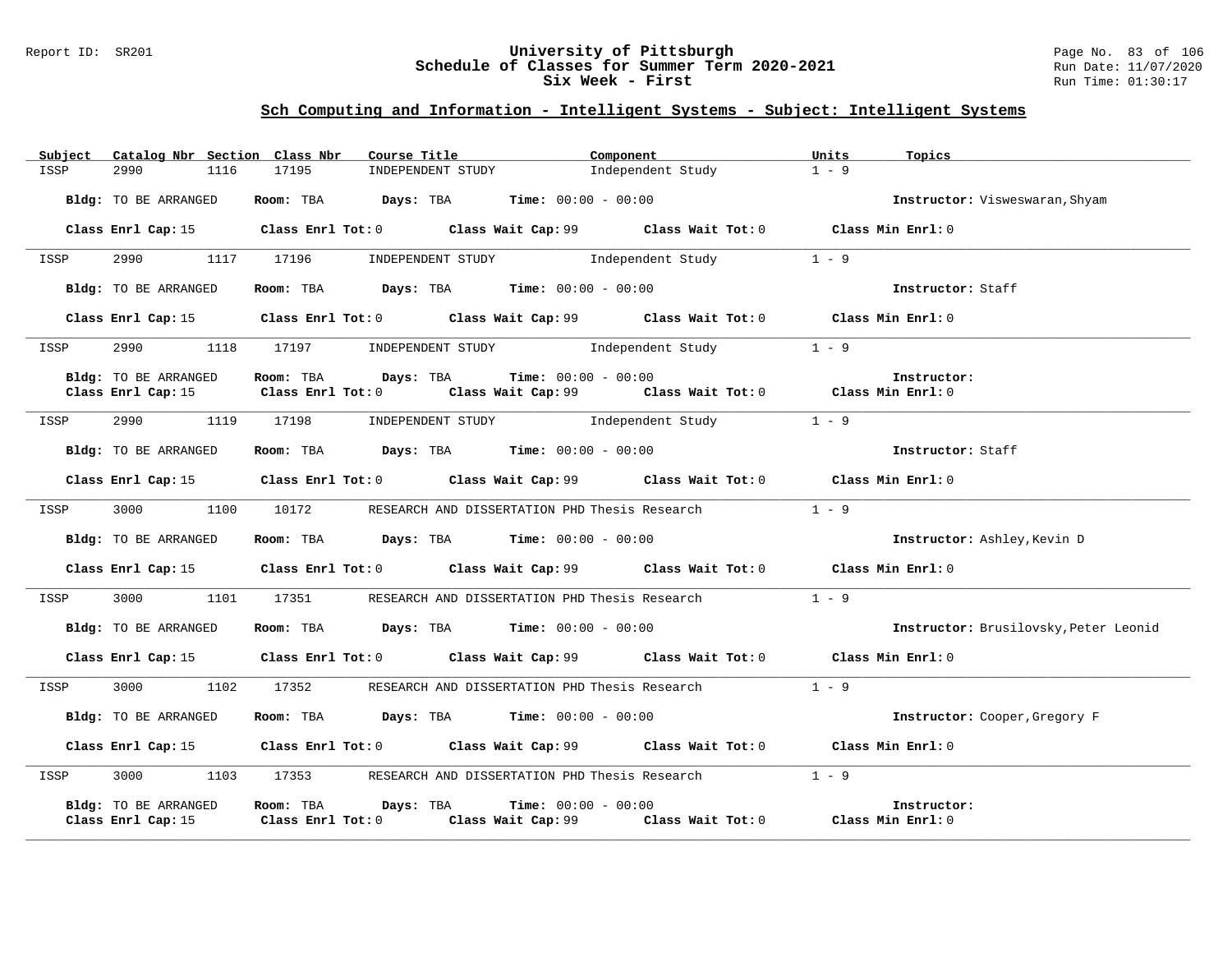### Report ID: SR201 **University of Pittsburgh** Page No. 84 of 106 **Schedule of Classes for Summer Term 2020-2021** Run Date: 11/07/2020 **Six Week - First Run Time: 01:30:17**

| Subject | Catalog Nbr Section Class Nbr | Course Title           | Component                                                                                        |                                     | Units<br>Topics                           |
|---------|-------------------------------|------------------------|--------------------------------------------------------------------------------------------------|-------------------------------------|-------------------------------------------|
| ISSP    | 3000<br>1104                  | 17354                  | RESEARCH AND DISSERTATION PHD Thesis Research                                                    |                                     | $1 - 9$                                   |
|         | Bldg: TO BE ARRANGED          | Room: TBA              | $Days: TBA$ $Time: 00:00 - 00:00$                                                                |                                     | Instructor: Farzan, Rosta                 |
|         |                               |                        | Class Enrl Cap: 15 (class Enrl Tot: 0 (class Wait Cap: 99 (class Wait Tot: 0 (class Min Enrl: 0) |                                     |                                           |
| ISSP    | 1105<br>3000                  | 17355                  | RESEARCH AND DISSERTATION PHD Thesis Research                                                    |                                     | $1 - 9$                                   |
|         | Bldg: TO BE ARRANGED          |                        | <b>Room:</b> TBA <b>Days:</b> TBA <b>Time:</b> 00:00 - 00:00                                     |                                     | Instructor: Ganapathiraju, Madhavi Kumari |
|         | Class Enrl Cap: 15            |                        | Class Enrl Tot: 0 Class Wait Cap: 99                                                             | Class Wait Tot: 0 Class Min Enrl: 0 |                                           |
| ISSP    | 3000                          | 1106 17356             | RESEARCH AND DISSERTATION PHD Thesis Research                                                    |                                     | $1 - 9$                                   |
|         | Bldg: TO BE ARRANGED          |                        | Room: TBA $Days:$ TBA $Time: 00:00 - 00:00$                                                      |                                     | Instructor: Gopalakrishnan, Vanathi       |
|         | Class Enrl Cap: 15            |                        | Class Enrl Tot: 0 Class Wait Cap: 99 Class Wait Tot: 0                                           |                                     | Class Min Enrl: 0                         |
| ISSP    | 3000<br>1107                  | 17357                  | RESEARCH AND DISSERTATION PHD Thesis Research                                                    |                                     | $1 - 9$                                   |
|         | Bldg: TO BE ARRANGED          |                        | <b>Room:</b> TBA <b>Days:</b> TBA <b>Time:</b> 00:00 - 00:00                                     |                                     | Instructor: Hauskrecht, Milos             |
|         |                               |                        | Class Enrl Cap: 15 Class Enrl Tot: 0 Class Wait Cap: 99 Class Wait Tot: 0 Class Min Enrl: 0      |                                     |                                           |
| ISSP    | 3000<br>1108                  | 17358                  | RESEARCH AND DISSERTATION PHD Thesis Research                                                    |                                     | $1 - 9$                                   |
|         | Bldg: TO BE ARRANGED          |                        | Room: TBA $Days:$ TBA $Time: 00:00 - 00:00$                                                      |                                     | Instructor: He, Daging                    |
|         | Class Enrl Cap: 15            |                        | Class Enrl Tot: 0 Class Wait Cap: 99 Class Wait Tot: 0 Class Min Enrl: 0                         |                                     |                                           |
| ISSP    | 3000<br>1109                  | 17359                  | RESEARCH AND DISSERTATION PHD Thesis Research                                                    |                                     | $1 - 9$                                   |
|         | Bldg: TO BE ARRANGED          |                        | Room: TBA $Days:$ TBA $Time: 00:00 - 00:00$                                                      |                                     | Instructor: Hochheiser, Harry Stewart     |
|         | Class Enrl Cap: 15            |                        | Class Enrl Tot: 0 Class Wait Cap: 99 Class Wait Tot: 0                                           |                                     | Class Min Enrl: 0                         |
| ISSP    | 3000<br>1110                  | 17360                  | RESEARCH AND DISSERTATION PHD Thesis Research                                                    |                                     | $1 - 9$                                   |
|         | Bldg: TO BE ARRANGED          |                        | Room: TBA $Days:$ TBA $Time: 00:00 - 00:00$                                                      |                                     | Instructor: Hwa, Rebecca                  |
|         | Class Enrl Cap: 15            |                        | Class Enrl Tot: $0$ Class Wait Cap: $99$ Class Wait Tot: $0$ Class Min Enrl: $0$                 |                                     |                                           |
| ISSP    | 3000<br>1111                  | 17361                  | RESEARCH AND DISSERTATION PHD Thesis Research                                                    |                                     | $1 - 9$                                   |
|         | Bldg: TO BE ARRANGED          | Room: TBA<br>Days: TBA | <b>Time:</b> $00:00 - 00:00$                                                                     |                                     | Instructor:                               |
|         | Class Enrl Cap: 15            | Class Enrl Tot: 0      | Class Wait Cap: 99                                                                               | Class Wait Tot: 0                   | Class Min Enrl: 0                         |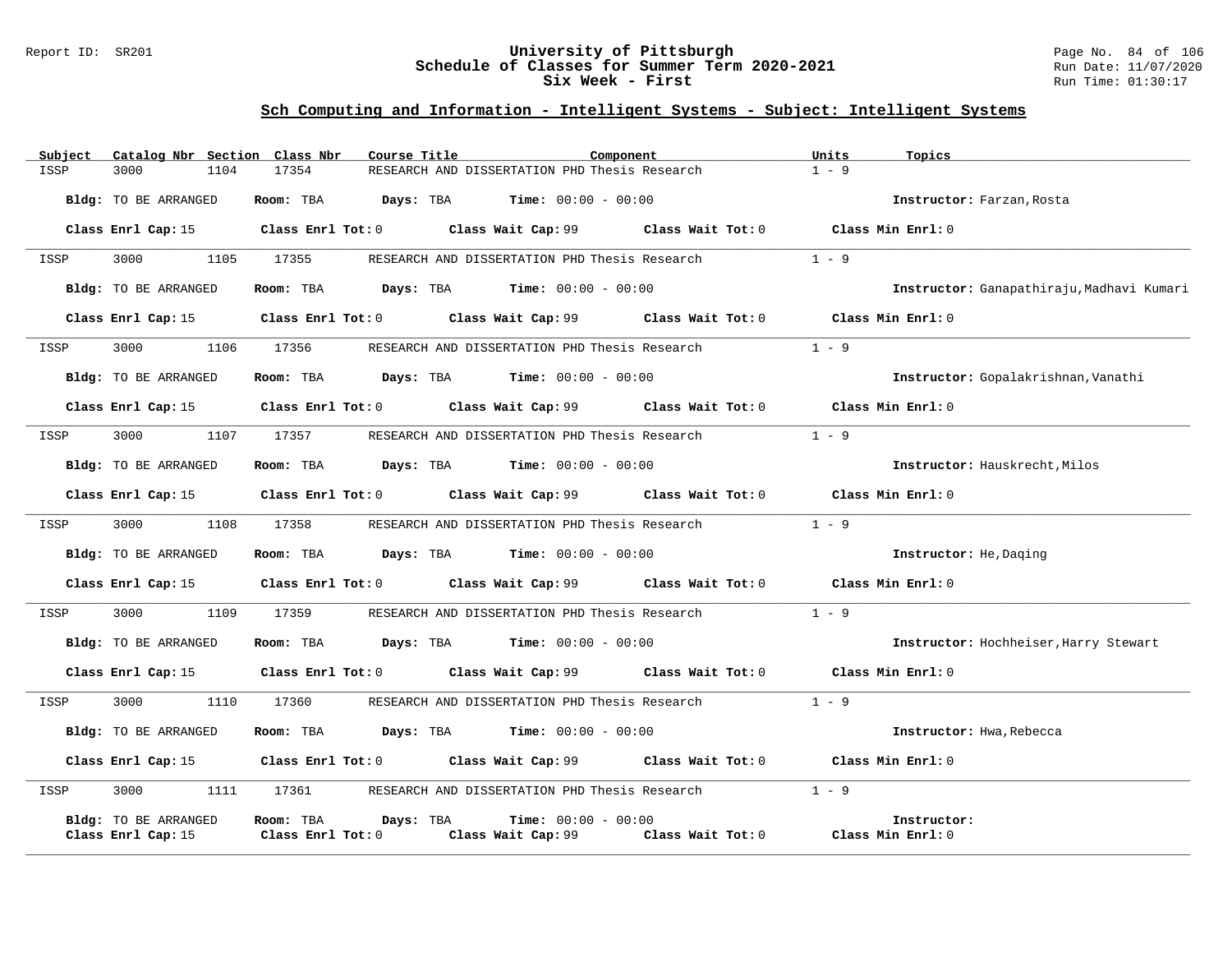### Report ID: SR201 **University of Pittsburgh** Page No. 85 of 106 **Schedule of Classes for Summer Term 2020-2021** Run Date: 11/07/2020 **Six Week - First Run Time: 01:30:17**

| Subject<br>Catalog Nbr Section Class Nbr | Course Title                                                                                | Component         | Units<br>Topics                    |
|------------------------------------------|---------------------------------------------------------------------------------------------|-------------------|------------------------------------|
| 3000<br>1112<br>ISSP                     | 17362<br>RESEARCH AND DISSERTATION PHD Thesis Research                                      |                   | $1 - 9$                            |
| Bldg: TO BE ARRANGED                     | Room: TBA $Days:$ TBA $Time: 00:00 - 00:00$                                                 |                   | Instructor: Lewis, Charles Michael |
| Class Enrl Cap: 15                       | Class Enrl Tot: $0$ Class Wait Cap: $99$ Class Wait Tot: $0$                                |                   | Class Min Enrl: 0                  |
| 3000<br>1113<br>ISSP                     | 17363<br>RESEARCH AND DISSERTATION PHD Thesis Research                                      |                   | $1 - 9$                            |
| Bldg: TO BE ARRANGED                     | Room: TBA $Days:$ TBA $Time: 00:00 - 00:00$                                                 |                   | Instructor: Litman, Diane J        |
|                                          | Class Enrl Cap: 15 		 Class Enrl Tot: 0 		 Class Wait Cap: 99 		 Class Wait Tot: 0          |                   | Class Min Enrl: 0                  |
| 3000<br>1114<br>ISSP                     | 17364<br>RESEARCH AND DISSERTATION PHD Thesis Research                                      |                   | $1 - 9$                            |
| Bldg: TO BE ARRANGED                     | Room: TBA $Days:$ TBA $Time: 00:00 - 00:00$                                                 |                   | Instructor: Munro, Paul W          |
|                                          | Class Enrl Cap: 15 Class Enrl Tot: 0 Class Wait Cap: 99 Class Wait Tot: 0 Class Min Enrl: 0 |                   |                                    |
| 3000<br>ISSP                             | 1115 17365<br>RESEARCH AND DISSERTATION PHD Thesis Research                                 |                   | $1 - 9$                            |
| Bldg: TO BE ARRANGED                     | Room: TBA $Days:$ TBA $Time: 00:00 - 00:00$                                                 |                   | Instructor:                        |
|                                          | Class Enrl Cap: 15 Class Enrl Tot: 0 Class Wait Cap: 99 Class Wait Tot: 0 Class Min Enrl: 0 |                   |                                    |
| 3000<br>ISSP                             | 1116 17366 RESEARCH AND DISSERTATION PHD Thesis Research                                    |                   | $1 - 9$                            |
| Bldg: TO BE ARRANGED                     | Room: TBA $Days: TBA$ Time: $00:00 - 00:00$                                                 |                   | Instructor: Visweswaran, Shyam     |
|                                          | Class Enrl Cap: 15 Class Enrl Tot: 0 Class Wait Cap: 99 Class Wait Tot: 0 Class Min Enrl: 0 |                   |                                    |
| 3000<br>ISSP                             | 1117 17367 RESEARCH AND DISSERTATION PHD Thesis Research                                    |                   | $1 - 9$                            |
| Bldg: TO BE ARRANGED                     | $\texttt{DayS:}$ TBA $\texttt{Time:}$ 00:00 - 00:00<br>Room: TBA                            |                   | Instructor:                        |
| Class Enrl Cap: 15                       | Class Enrl Tot: $0$ Class Wait Cap: $99$ Class Wait Tot: $0$ Class Min Enrl: $0$            |                   |                                    |
| 3000 000<br>1118<br>ISSP                 | 17368 RESEARCH AND DISSERTATION PHD Thesis Research                                         |                   | $1 - 9$                            |
| Bldg: TO BE ARRANGED                     | Room: TBA<br>Days: TBA<br>$Time: 00:00 - 00:00$                                             |                   | Instructor:                        |
| Class Enrl Cap: 15                       | Class Enrl Tot: $0$ Class Wait Cap: $99$ Class Wait Tot: $0$ Class Min Enrl: $0$            |                   |                                    |
| 3000<br>1119<br>ISSP                     | RESEARCH AND DISSERTATION PHD Thesis Research<br>17369                                      |                   | $1 - 9$                            |
| Bldg: TO BE ARRANGED                     | Room: TBA $\rule{1em}{0.15mm}$ Days: TBA Time: $00:00 - 00:00$                              |                   | Instructor: Staff                  |
| Class Enrl Cap: 15                       | Class Enrl Tot: 0 Class Wait Cap: 99                                                        | Class Wait Tot: 0 | Class Min Enrl: 0                  |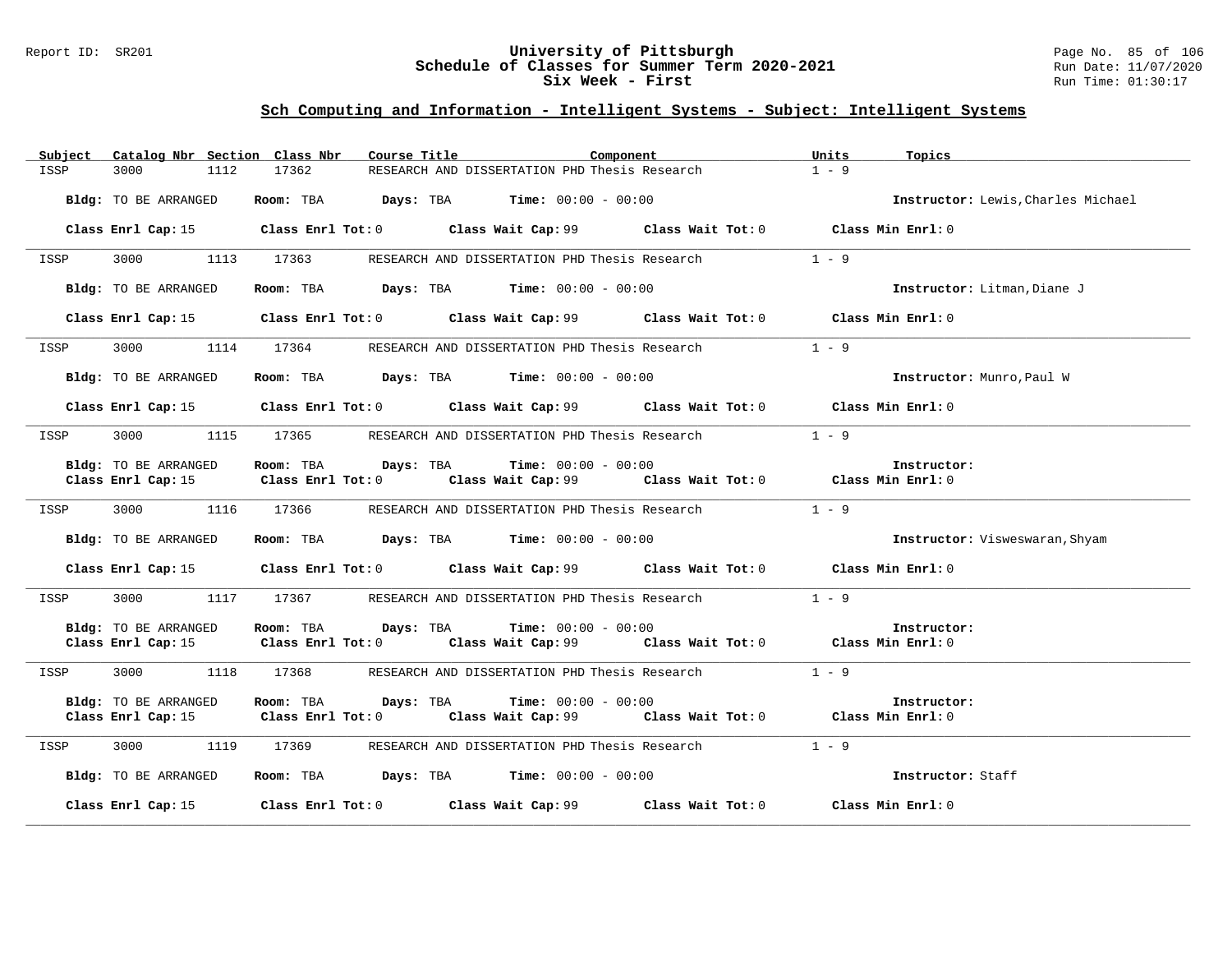#### Report ID: SR201 **University of Pittsburgh** Page No. 86 of 106 **Schedule of Classes for Summer Term 2020-2021** Run Date: 11/07/2020 **Six Week - First Run Time: 01:30:17**

# **Sch Computing and Information - School of Computing and Information - Subject: FT Diss Study SCI**

| Subject | Catalog Nbr Section Class Nbr |      |                   | Course Title                                        | Component         | Units | Topics            |
|---------|-------------------------------|------|-------------------|-----------------------------------------------------|-------------------|-------|-------------------|
| FTDJ    | 0000                          | 1020 | 19193             | FULL-TIME DISSERTATION STUDY Full Time Dissertation |                   |       |                   |
|         | <b>Bldg:</b> TO BE ARRANGED   |      | Room: TBA         | <b>Time:</b> $00:00 - 00:00$<br>Days: TBA           |                   |       | Instructor: Staff |
|         | Class Enrl Cap: 999           |      | Class Enrl Tot: 0 | Class Wait Cap: 99                                  | Class Wait Tot: 0 |       | Class Min Enrl: 0 |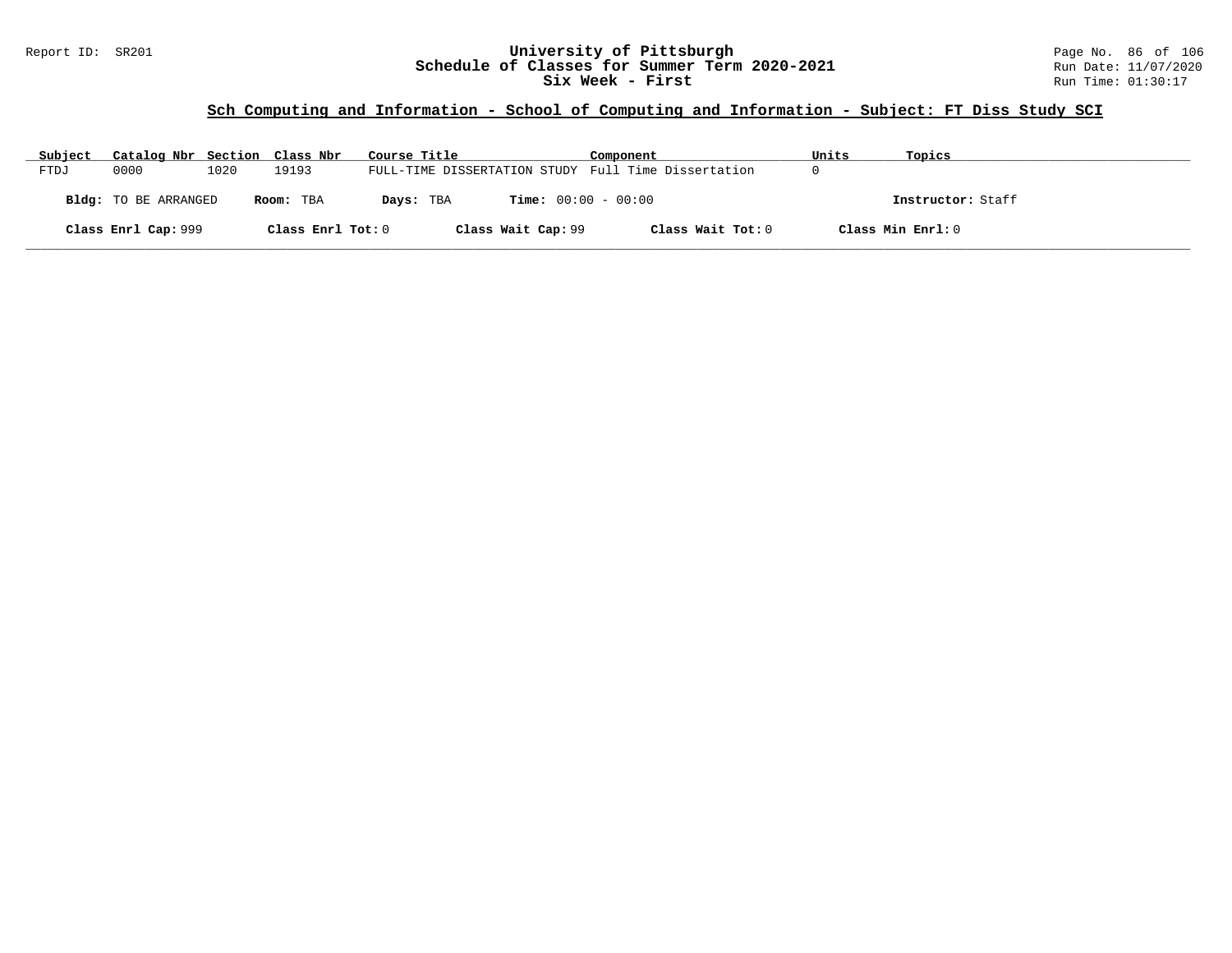### Report ID: SR201 **University of Pittsburgh** Page No. 87 of 106 **Schedule of Classes for Summer Term 2020-2021** Run Date: 11/07/2020 **Six Week - Second Run Time: 01:30:17**

| Subject |                             |      | Catalog Nbr Section Class Nbr | Course Title |                                             | Component                                                                                   | Units   | Topics                                    |
|---------|-----------------------------|------|-------------------------------|--------------|---------------------------------------------|---------------------------------------------------------------------------------------------|---------|-------------------------------------------|
| ISSP    | 2000                        | 1200 | 10250                         | MS RESEARCH  |                                             | Thesis Research                                                                             | $1 - 9$ |                                           |
|         | Bldg: TO BE ARRANGED        |      |                               |              | Room: TBA $Days:$ TBA $Time: 00:00 - 00:00$ |                                                                                             |         | Instructor: Ashley, Kevin D               |
|         |                             |      |                               |              |                                             | Class Enrl Cap: 10 Class Enrl Tot: 0 Class Wait Cap: 99 Class Wait Tot: 0 Class Min Enrl: 0 |         |                                           |
| ISSP    |                             |      | 2000 1201 17104 MS RESEARCH   |              |                                             | Thesis Research                                                                             | $1 - 9$ |                                           |
|         | Bldg: TO BE ARRANGED        |      |                               |              | Room: TBA $Days:$ TBA $Time: 00:00 - 00:00$ |                                                                                             |         | Instructor: Brusilovsky, Peter Leonid     |
|         |                             |      |                               |              |                                             | Class Enrl Cap: 15 Class Enrl Tot: 0 Class Wait Cap: 99 Class Wait Tot: 0 Class Min Enrl: 0 |         |                                           |
| ISSP    | 2000                        |      | 1202 17105 MS RESEARCH        |              |                                             | Thesis Research                                                                             | $1 - 9$ |                                           |
|         | <b>Bldg:</b> TO BE ARRANGED |      |                               |              | Room: TBA $Days:$ TBA $Time: 00:00 - 00:00$ |                                                                                             |         | Instructor: Cooper, Gregory F             |
|         |                             |      |                               |              |                                             | Class Enrl Cap: 15 Class Enrl Tot: 0 Class Wait Cap: 99 Class Wait Tot: 0 Class Min Enrl: 0 |         |                                           |
| ISSP    |                             |      | 2000 1203 17106 MS RESEARCH   |              | Thesis Research                             |                                                                                             | $1 - 9$ |                                           |
|         | Bldg: TO BE ARRANGED        |      |                               |              | Room: TBA $Days:$ TBA Time: $00:00 - 00:00$ |                                                                                             |         | Instructor: Staff                         |
|         |                             |      |                               |              |                                             | Class Enrl Cap: 15 Class Enrl Tot: 0 Class Wait Cap: 99 Class Wait Tot: 0 Class Min Enrl: 0 |         |                                           |
| ISSP    |                             |      | 2000 1204 17107 MS RESEARCH   |              |                                             | Thesis Research                                                                             | $1 - 9$ |                                           |
|         | Bldg: TO BE ARRANGED        |      |                               |              | Room: TBA $Days:$ TBA Time: $00:00 - 00:00$ |                                                                                             |         | Instructor: Farzan, Rosta                 |
|         |                             |      |                               |              |                                             | Class Enrl Cap: 15 Class Enrl Tot: 0 Class Wait Cap: 99 Class Wait Tot: 0 Class Min Enrl: 0 |         |                                           |
| ISSP    | 2000 - 100                  |      |                               |              |                                             | 1205 17108 MS RESEARCH Thesis Research                                                      | $1 - 9$ |                                           |
|         | Bldg: TO BE ARRANGED        |      |                               |              | Room: TBA $Days:$ TBA $Time: 00:00 - 00:00$ |                                                                                             |         | Instructor: Ganapathiraju, Madhavi Kumari |
|         |                             |      |                               |              |                                             | Class Enrl Cap: 15 Class Enrl Tot: 0 Class Wait Cap: 99 Class Wait Tot: 0 Class Min Enrl: 0 |         |                                           |
| ISSP    |                             |      | 2000 1206 17109 MS RESEARCH   |              |                                             | Thesis Research $1 - 9$                                                                     |         |                                           |
|         | Bldg: TO BE ARRANGED        |      |                               |              | Room: TBA $Days:$ TBA $Time: 00:00 - 00:00$ |                                                                                             |         | Instructor: Gopalakrishnan, Vanathi       |
|         |                             |      |                               |              |                                             | Class Enrl Cap: 15 Class Enrl Tot: 0 Class Wait Cap: 99 Class Wait Tot: 0 Class Min Enrl: 0 |         |                                           |
| ISSP    | 2000                        | 1207 | 17110                         | MS RESEARCH  | Thesis Research                             |                                                                                             | $1 - 9$ |                                           |
|         | Bldg: TO BE ARRANGED        |      |                               |              | Room: TBA $Days:$ TBA Time: $00:00 - 00:00$ |                                                                                             |         | Instructor: Hauskrecht, Milos             |
|         |                             |      |                               |              |                                             | Class Enrl Cap: 15 Class Enrl Tot: 0 Class Wait Cap: 99 Class Wait Tot: 0 Class Min Enrl: 0 |         |                                           |
|         |                             |      |                               |              |                                             |                                                                                             |         |                                           |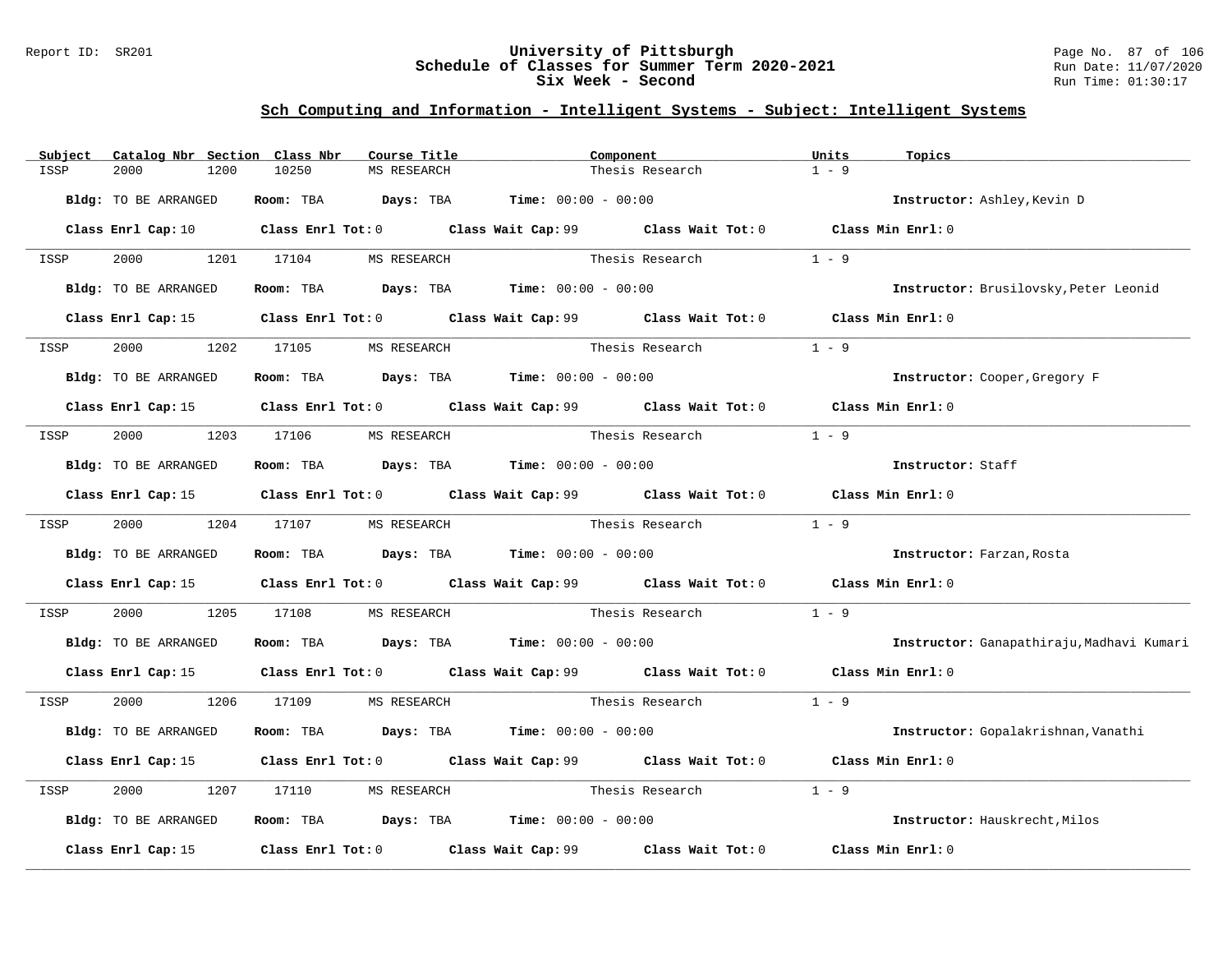| ISSP | 2000<br>1208         | 17111<br>MS RESEARCH                                                                  | Thesis Research                                                                                     | $1 - 9$                               |
|------|----------------------|---------------------------------------------------------------------------------------|-----------------------------------------------------------------------------------------------------|---------------------------------------|
|      | Bldg: TO BE ARRANGED | Room: TBA $\rule{1em}{0.15mm}$ Days: TBA $\rule{1.5mm}{0.15mm}$ Time: $00:00 - 00:00$ |                                                                                                     | Instructor: He, Daqing                |
|      |                      |                                                                                       | Class Enrl Cap: 15 Class Enrl Tot: 0 Class Wait Cap: 99 Class Wait Tot: 0 Class Min Enrl: 0         |                                       |
|      |                      |                                                                                       | ISSP 2000 1209 17112 MS RESEARCH Thesis Research 1 - 9                                              |                                       |
|      | Bldg: TO BE ARRANGED | Room: TBA $\rule{1em}{0.15mm}$ Days: TBA Time: $00:00 - 00:00$                        |                                                                                                     | Instructor: Hochheiser, Harry Stewart |
|      |                      |                                                                                       | Class Enrl Cap: 15 Class Enrl Tot: 0 Class Wait Cap: 99 Class Wait Tot: 0 Class Min Enrl: 0         |                                       |
|      |                      | ISSP 2000 1210 17113 MS RESEARCH                                                      | Thesis Research $1 - 9$                                                                             |                                       |
|      |                      | Bldg: TO BE ARRANGED Room: TBA Days: TBA Time: 00:00 - 00:00                          |                                                                                                     | Instructor: Hwa, Rebecca              |
|      |                      |                                                                                       | Class Enrl Cap: 15 Class Enrl Tot: 0 Class Wait Cap: 99 Class Wait Tot: 0 Class Min Enrl: 0         |                                       |
|      |                      | ISSP 2000 1211 17114 MS RESEARCH                                                      | Thesis Research 1 - 9                                                                               |                                       |
|      | Bldg: TO BE ARRANGED | Room: TBA $\rule{1em}{0.15mm}$ Days: TBA $\rule{1.5mm}{0.15mm}$ Time: $00:00 - 00:00$ |                                                                                                     | Instructor: Staff                     |
|      |                      |                                                                                       | Class Enrl Cap: 15 Class Enrl Tot: 0 Class Wait Cap: 99 Class Wait Tot: 0 Class Min Enrl: 0         |                                       |
|      |                      | ISSP 2000 1212 17115 MS RESEARCH                                                      | Thesis Research $1 - 9$                                                                             |                                       |
|      | Bldg: TO BE ARRANGED | Room: TBA $\rule{1em}{0.15mm}$ Days: TBA $\rule{1.5mm}{0.15mm}$ Time: $00:00 - 00:00$ |                                                                                                     | Instructor: Lewis, Charles Michael    |
|      |                      |                                                                                       | Class Enrl Cap: 15 Class Enrl Tot: 0 Class Wait Cap: 99 Class Wait Tot: 0 Class Min Enrl: 0         |                                       |
| ISSP |                      |                                                                                       | 2000 1213 17116 MS RESEARCH Thesis Research 1 - 9                                                   |                                       |
|      |                      | Bldg: TO BE ARRANGED Room: TBA Days: TBA Time: 00:00 - 00:00                          |                                                                                                     | Instructor: Litman, Diane J           |
|      |                      |                                                                                       | Class Enrl Cap: 15 Class Enrl Tot: 0 Class Wait Cap: 99 Class Wait Tot: 0 Class Min Enrl: 0         |                                       |
| ISSP |                      | 2000 1214 17117 MS RESEARCH                                                           | Thesis Research                                                                                     | $1 - 9$                               |
|      |                      | Bldg: TO BE ARRANGED Room: TBA Days: TBA Time: 00:00 - 00:00                          |                                                                                                     | Instructor: Munro, Paul W             |
|      | Class Enrl Cap: 15   |                                                                                       | Class Enrl Tot: 0 $\qquad$ Class Wait Cap: 99 $\qquad$ Class Wait Tot: 0 $\qquad$ Class Min Enrl: 0 |                                       |
|      |                      | ISSP 2000 1215 17118 MS RESEARCH                                                      | Thesis Research                                                                                     | $1 - 9$                               |
|      | Bldg: TO BE ARRANGED | Room: TBA $\rule{1em}{0.15mm}$ Days: TBA Time: $00:00 - 00:00$                        |                                                                                                     | Instructor: Staff                     |
|      |                      |                                                                                       | Class Enrl Cap: 15 Class Enrl Tot: 0 Class Wait Cap: 99 Class Wait Tot: 0 Class Min Enrl: 0         |                                       |
|      |                      | ISSP 2000 1216 17119 MS RESEARCH                                                      | Thesis Research $1 - 9$                                                                             |                                       |
|      |                      | Bldg: TO BE ARRANGED Room: TBA Days: TBA Time: 00:00 - 00:00                          |                                                                                                     | Instructor: Visweswaran, Shyam        |
|      |                      |                                                                                       | Class Enrl Cap: 15 Class Enrl Tot: 0 Class Wait Cap: 99 Class Wait Tot: 0                           | Class Min Enrl: 0                     |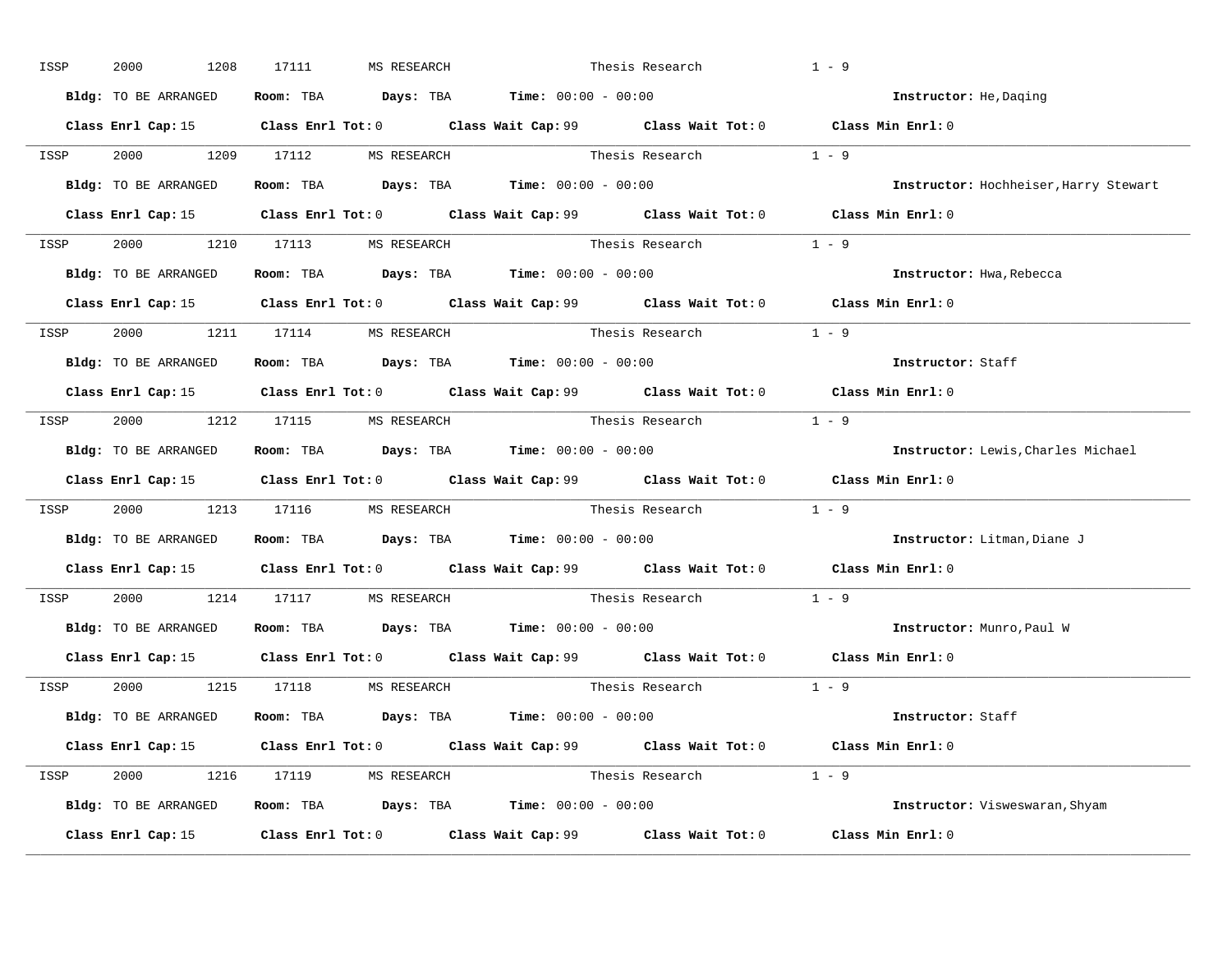### Report ID: SR201 **University of Pittsburgh** Page No. 89 of 106 **Schedule of Classes for Summer Term 2020-2021** Run Date: 11/07/2020 **Six Week - Second Run Time: 01:30:17**

| Subject | Catalog Nbr Section Class Nbr | Course Title                | Component                                                                                           | Units<br>Topics                       |  |
|---------|-------------------------------|-----------------------------|-----------------------------------------------------------------------------------------------------|---------------------------------------|--|
| ISSP    | 2000<br>1217                  | 17120<br>MS RESEARCH        | Thesis Research                                                                                     | $1 - 9$                               |  |
|         | Bldg: TO BE ARRANGED          |                             | Room: TBA $Days:$ TBA $Time: 00:00 - 00:00$                                                         | Instructor: Staff                     |  |
|         |                               |                             | Class Enrl Cap: 15 Class Enrl Tot: 0 Class Wait Cap: 99 Class Wait Tot: 0 Class Min Enrl: 0         |                                       |  |
| ISSP    |                               | 2000 1218 17121 MS RESEARCH | Thesis Research                                                                                     | $1 - 9$                               |  |
|         | Bldg: TO BE ARRANGED          | Room: TBA Days: TBA         | $Time: 00:00 - 00:00$                                                                               | Instructor:                           |  |
|         | Class Enrl Cap: 15            |                             | Class Enrl Tot: 0 $\qquad$ Class Wait Cap: 99 $\qquad$ Class Wait Tot: 0 $\qquad$ Class Min Enrl: 0 |                                       |  |
| ISSP    |                               | 2000 1219 17122 MS RESEARCH | Thesis Research $1 - 9$                                                                             |                                       |  |
|         | Bldg: TO BE ARRANGED          |                             | Room: TBA $Days:$ TBA $Time: 00:00 - 00:00$                                                         | Instructor: Staff                     |  |
|         |                               |                             | Class Enrl Cap: 15 Class Enrl Tot: 0 Class Wait Cap: 99 Class Wait Tot: 0 Class Min Enrl: 0         |                                       |  |
| ISSP    |                               |                             | 2900 1200 10397 GRADUATE INTERNSHIP Internship                                                      | $1 - 3$                               |  |
|         | Bldg: TO BE ARRANGED          |                             | Room: TBA $\rule{1em}{0.15mm}$ Days: TBA Time: $00:00 - 00:00$                                      | Instructor: Ashley, Kevin D           |  |
|         |                               |                             | Class Enrl Cap: 15 Class Enrl Tot: 0 Class Wait Cap: 99 Class Wait Tot: 0 Class Min Enrl: 0         |                                       |  |
| ISSP    | 2900                          |                             | 1201 17275 GRADUATE INTERNSHIP Internship                                                           | $1 - 3$                               |  |
|         | Bldg: TO BE ARRANGED          |                             | Room: TBA $\rule{1em}{0.15mm}$ Days: TBA $\rule{1.5mm}{0.15mm}$ Time: $00:00 - 00:00$               | Instructor: Brusilovsky, Peter Leonid |  |
|         |                               |                             | Class Enrl Cap: 15 Class Enrl Tot: 0 Class Wait Cap: 99 Class Wait Tot: 0 Class Min Enrl: 0         |                                       |  |
| ISSP    |                               |                             | 2900 1202 17276 GRADUATE INTERNSHIP Internship                                                      | $1 - 3$                               |  |
|         | Bldg: TO BE ARRANGED          |                             | Room: TBA $Days:$ TBA $Time: 00:00 - 00:00$                                                         | Instructor: Cooper, Gregory F         |  |
|         |                               |                             | Class Enrl Cap: 15 (Class Enrl Tot: 0 (Class Wait Cap: 99 (Class Wait Tot: 0 (Class Min Enrl: 0     |                                       |  |
| ISSP    |                               |                             | 2900 1203 17277 GRADUATE INTERNSHIP Internship                                                      | $1 - 3$                               |  |
|         | Bldg: TO BE ARRANGED          |                             | Room: TBA $\rule{1em}{0.15mm}$ Days: TBA $\rule{1.5mm}{0.15mm}$ Time: $00:00 - 00:00$               | Instructor: Staff                     |  |
|         |                               |                             | Class Enrl Cap: 15 Class Enrl Tot: 0 Class Wait Cap: 99 Class Wait Tot: 0 Class Min Enrl: 0         |                                       |  |
| ISSP    | 2900                          |                             | 1204 17278 GRADUATE INTERNSHIP Internship                                                           | $1 - 3$                               |  |
|         | Bldg: TO BE ARRANGED          |                             | Room: TBA $\rule{1em}{0.15mm}$ Days: TBA $\rule{1.5mm}{0.15mm}$ Time: $00:00 - 00:00$               | Instructor: Farzan, Rosta             |  |
|         |                               |                             | Class Enrl Cap: 15 (Class Enrl Tot: 0 (Class Wait Cap: 99 (Class Wait Tot: 0                        | Class Min Enrl: 0                     |  |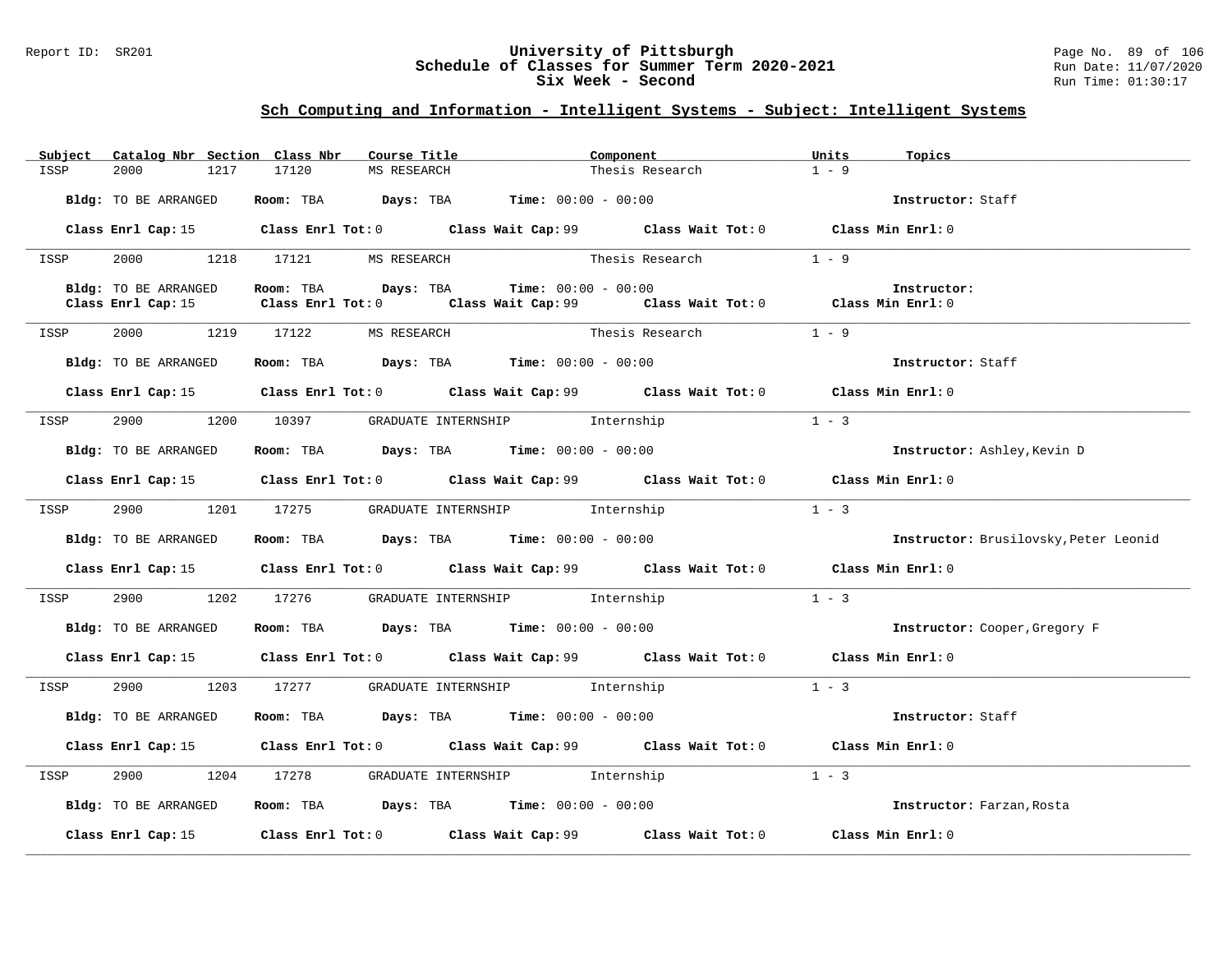### Report ID: SR201 **University of Pittsburgh** Page No. 90 of 106 **Schedule of Classes for Summer Term 2020-2021** Run Date: 11/07/2020 **Six Week - Second Run Time: 01:30:17**

| Subject | Catalog Nbr Section Class Nbr | Course Title                                                                                     |                                | Component  | Units<br>Topics                           |  |
|---------|-------------------------------|--------------------------------------------------------------------------------------------------|--------------------------------|------------|-------------------------------------------|--|
| ISSP    | 2900<br>1205                  | 17279<br>GRADUATE INTERNSHIP                                                                     |                                | Internship | $1 - 3$                                   |  |
|         | Bldg: TO BE ARRANGED          | Room: TBA $Days:$ TBA $Time: 00:00 - 00:00$                                                      |                                |            | Instructor: Ganapathiraju, Madhavi Kumari |  |
|         |                               | Class Enrl Cap: 15 Class Enrl Tot: 0 Class Wait Cap: 99 Class Wait Tot: 0 Class Min Enrl: 0      |                                |            |                                           |  |
| ISSP    | 2900 000                      | 1206 17280                                                                                       | GRADUATE INTERNSHIP 1nternship |            | $1 - 3$                                   |  |
|         | Bldg: TO BE ARRANGED          | Room: TBA $Days:$ TBA $Time: 00:00 - 00:00$                                                      |                                |            | Instructor: Gopalakrishnan, Vanathi       |  |
|         |                               | Class Enrl Cap: 15 (class Enrl Tot: 0 (class Wait Cap: 99 (class Wait Tot: 0 (class Min Enrl: 0) |                                |            |                                           |  |
| ISSP    | 2900                          | 1207 17281                                                                                       | GRADUATE INTERNSHIP 1nternship |            | $1 - 3$                                   |  |
|         | <b>Bldg:</b> TO BE ARRANGED   | Room: TBA $Days:$ TBA $Time: 00:00 - 00:00$                                                      |                                |            | Instructor: Hauskrecht, Milos             |  |
|         |                               | Class Enrl Cap: 15 Class Enrl Tot: 0 Class Wait Cap: 99 Class Wait Tot: 0 Class Min Enrl: 0      |                                |            |                                           |  |
| ISSP    | 2900                          | 1208 17282 GRADUATE INTERNSHIP 1nternship                                                        |                                |            | $1 - 3$                                   |  |
|         | Bldg: TO BE ARRANGED          | Room: TBA $Days:$ TBA $Time: 00:00 - 00:00$                                                      |                                |            | Instructor: He, Daging                    |  |
|         |                               | Class Enrl Cap: 15 Class Enrl Tot: 0 Class Wait Cap: 99 Class Wait Tot: 0 Class Min Enrl: 0      |                                |            |                                           |  |
| ISSP    | 2900 1209 17283               |                                                                                                  | GRADUATE INTERNSHIP 1nternship |            | $1 - 3$                                   |  |
|         | Bldg: TO BE ARRANGED          | Room: TBA $Days:$ TBA $Time: 00:00 - 00:00$                                                      |                                |            | Instructor: Hochheiser, Harry Stewart     |  |
|         |                               | Class Enrl Cap: 15 		 Class Enrl Tot: 0 		 Class Wait Cap: 99 		 Class Wait Tot: 0               |                                |            | Class Min Enrl: 0                         |  |
| ISSP    | 2900<br>1210                  | 17284                                                                                            | GRADUATE INTERNSHIP 1nternship |            | $1 - 3$                                   |  |
|         | Bldg: TO BE ARRANGED          | Room: TBA $Days:$ TBA $Time: 00:00 - 00:00$                                                      |                                |            | Instructor: Hwa, Rebecca                  |  |
|         |                               | Class Enrl Cap: 15 Class Enrl Tot: 0 Class Wait Cap: 99 Class Wait Tot: 0 Class Min Enrl: 0      |                                |            |                                           |  |
| ISSP    | 2900                          | 1211 17285                                                                                       | GRADUATE INTERNSHIP 1nternship |            | $1 - 3$                                   |  |
|         | Bldg: TO BE ARRANGED          | Room: TBA $Days:$ TBA $Time: 00:00 - 00:00$                                                      |                                |            | Instructor: Staff                         |  |
|         |                               | Class Enrl Cap: 15 Class Enrl Tot: 0 Class Wait Cap: 99 Class Wait Tot: 0                        |                                |            | Class Min Enrl: 0                         |  |
| ISSP    | 2900<br>1212                  | 17286                                                                                            | GRADUATE INTERNSHIP 1nternship |            | $1 - 3$                                   |  |
|         | Bldg: TO BE ARRANGED          | Room: TBA $Days: TBA$ Time: $00:00 - 00:00$                                                      |                                |            | Instructor: Lewis, Charles Michael        |  |
|         | Class Enrl Cap: 15            | Class Enrl Tot: $0$ Class Wait Cap: $99$ Class Wait Tot: $0$                                     |                                |            | Class Min Enrl: 0                         |  |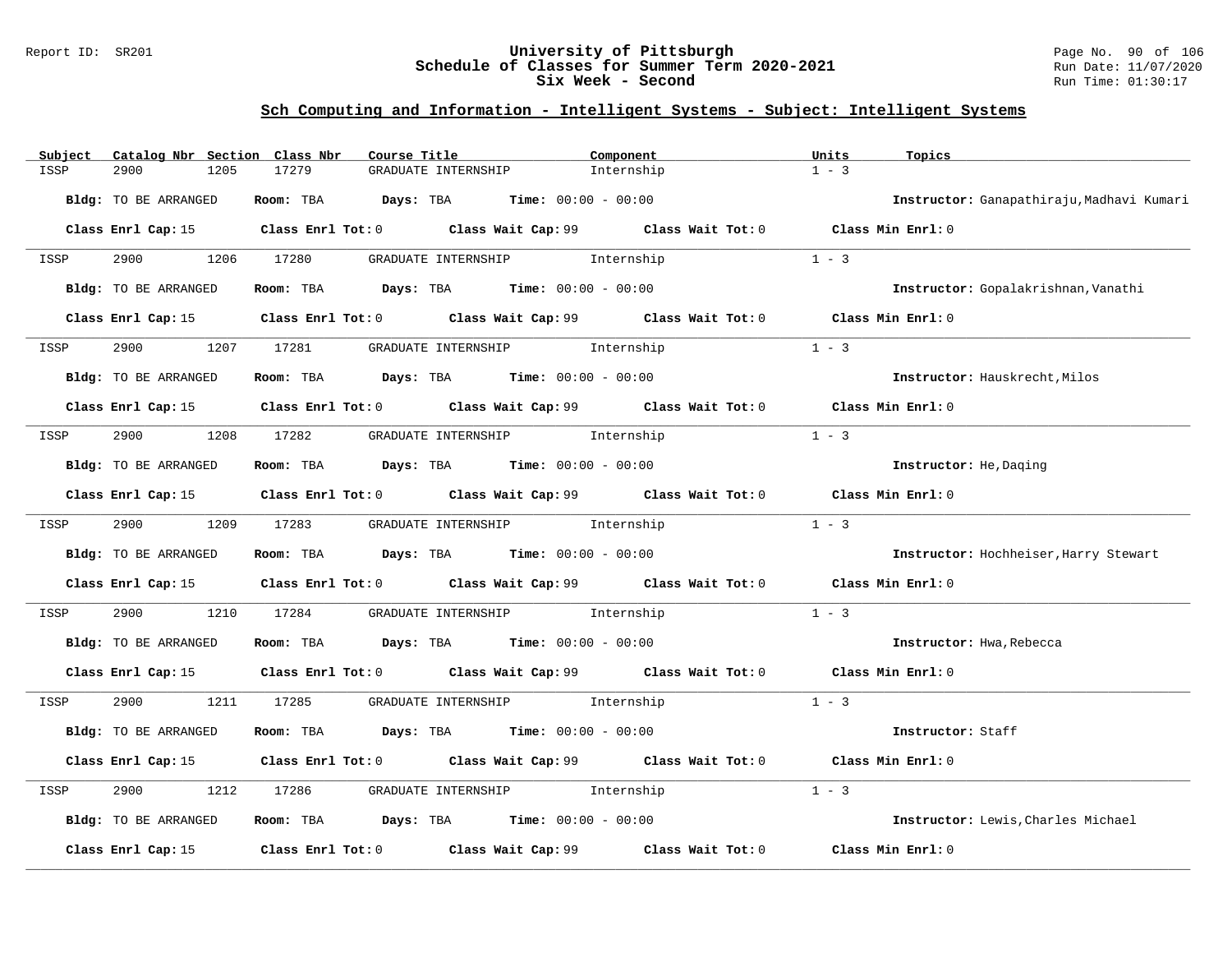| ISSP | 2900<br>1213         | GRADUATE INTERNSHIP 1nternship<br>17287                                                                                                     |                        | $1 - 3$                        |
|------|----------------------|---------------------------------------------------------------------------------------------------------------------------------------------|------------------------|--------------------------------|
|      | Bldg: TO BE ARRANGED | Room: TBA $Days:$ TBA $Time: 00:00 - 00:00$                                                                                                 |                        | Instructor: Litman, Diane J    |
|      |                      | Class Enrl Cap: 15 Class Enrl Tot: 0 Class Wait Cap: 99 Class Wait Tot: 0 Class Min Enrl: 0                                                 |                        |                                |
|      |                      | ISSP 2900 1214 17288 GRADUATE INTERNSHIP Internship                                                                                         | $1 - 3$                |                                |
|      |                      | Bldg: TO BE ARRANGED Room: TBA Days: TBA Time: 00:00 - 00:00                                                                                |                        | Instructor: Munro, Paul W      |
|      |                      | Class Enrl Cap: 15 Class Enrl Tot: 0 Class Wait Cap: 99 Class Wait Tot: 0 Class Min Enrl: 0                                                 |                        |                                |
|      |                      | ISSP 2900 1215 17289 GRADUATE INTERNSHIP Internship                                                                                         |                        | $1 - 3$                        |
|      | Bldg: TO BE ARRANGED | Room: TBA $Days:$ TBA $Time: 00:00 - 00:00$                                                                                                 |                        | Instructor: Staff              |
|      |                      | Class Enrl Cap: 15 Class Enrl Tot: 0 Class Wait Cap: 99 Class Wait Tot: 0 Class Min Enrl: 0                                                 |                        |                                |
| ISSP |                      | 2900 1216 17290 GRADUATE INTERNSHIP Internship                                                                                              |                        | $1 - 3$                        |
|      |                      | Bldg: TO BE ARRANGED ROOM: TBA Days: TBA Time: 00:00 - 00:00                                                                                |                        | Instructor: Visweswaran, Shyam |
|      |                      | Class Enrl Cap: 15 Class Enrl Tot: 0 Class Wait Cap: 99 Class Wait Tot: 0 Class Min Enrl: 0                                                 |                        |                                |
| ISSP |                      | 2900 1217 17291 GRADUATE INTERNSHIP Internship                                                                                              |                        | $1 - 3$                        |
|      | Bldg: TO BE ARRANGED | Room: TBA $\rule{1em}{0.15mm}$ Days: TBA $\rule{1.5mm}{0.15mm}$ Time: $00:00 - 00:00$                                                       |                        | Instructor: Staff              |
|      |                      | Class Enrl Cap: 15 Class Enrl Tot: 0 Class Wait Cap: 99 Class Wait Tot: 0 Class Min Enrl: 0                                                 |                        |                                |
|      |                      | ISSP 2900 1218 17292 GRADUATE INTERNSHIP Internship                                                                                         |                        | $1 - 3$                        |
|      | Bldg: TO BE ARRANGED | Room: TBA Days: TBA<br>$Time: 00:00 - 00:00$<br>Class Enrl Cap: 15 Class Enrl Tot: 0 Class Wait Cap: 99 Class Wait Tot: 0 Class Min Enrl: 0 |                        | Instructor:                    |
| ISSP |                      | 2900 1219 17293 GRADUATE INTERNSHIP Internship                                                                                              |                        | $1 - 3$                        |
|      |                      | Bldg: TO BE ARRANGED Room: TBA Days: TBA Time: 00:00 - 00:00                                                                                |                        | Instructor: Staff              |
|      |                      | Class Enrl Cap: 15 Class Enrl Tot: 0 Class Wait Cap: 99 Class Wait Tot: 0 Class Min Enrl: 0                                                 |                        |                                |
| ISSP |                      | 2902 1200 10520 DIRECTED STUDY Directed Studies 1 - 9                                                                                       |                        |                                |
|      |                      | Bldg: TO BE ARRANGED Room: TBA Days: TBA Time: 00:00 - 00:00                                                                                |                        | Instructor: Ashley, Kevin D    |
|      |                      | Class Enrl Cap: 15 Class Enrl Tot: 0 Class Wait Cap: 99 Class Wait Tot: 0 Class Min Enrl: 0                                                 |                        |                                |
|      |                      | ISSP 2902 1201 17238 DIRECTED STUDY                                                                                                         | Directed Studies 1 - 9 |                                |
|      | Bldg: TO BE ARRANGED | Room: TBA $Days:$ TBA $Time: 00:00 - 00:00$                                                                                                 |                        | Instructor: Cooper, Gregory F  |
|      |                      | Class Enrl Cap: 15 (class Enrl Tot: 0 ) (class Wait Cap: 99 (class Wait Tot: 0                                                              |                        | Class Min Enrl: 0              |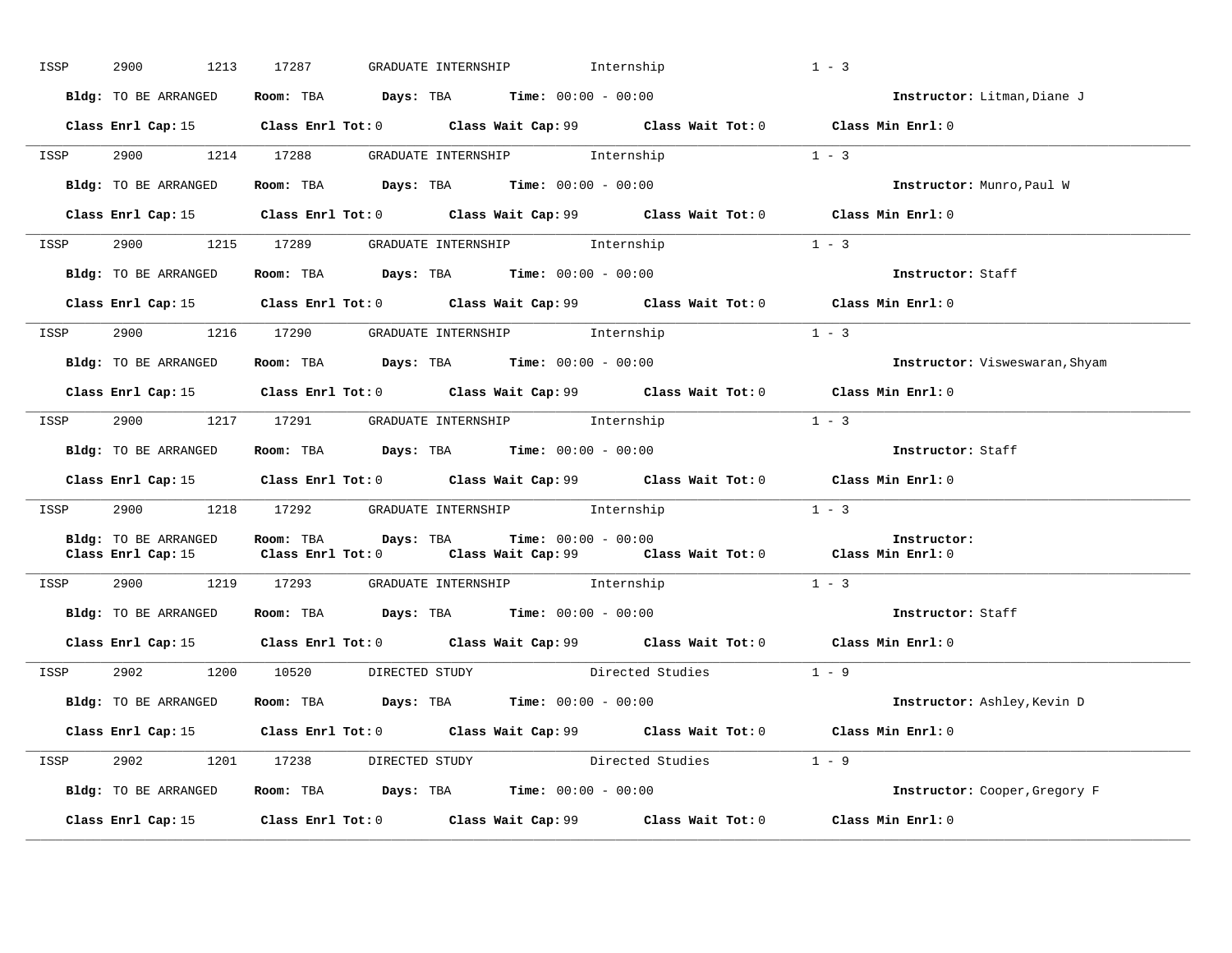### Report ID: SR201 **University of Pittsburgh** Page No. 92 of 106 **Schedule of Classes for Summer Term 2020-2021** Run Date: 11/07/2020 **Six Week - Second Run Time: 01:30:17**

| Subject | Catalog Nbr Section Class Nbr | Course Title                                                                                         |                | Component        |                                 | Units   | Topics                                    |
|---------|-------------------------------|------------------------------------------------------------------------------------------------------|----------------|------------------|---------------------------------|---------|-------------------------------------------|
| ISSP    | 2902<br>1202                  | 17239                                                                                                | DIRECTED STUDY |                  | Directed Studies                | $1 - 9$ |                                           |
|         | Bldg: TO BE ARRANGED          | Room: TBA $Days:$ TBA $Time: 00:00 - 00:00$                                                          |                |                  |                                 |         | Instructor: Staff                         |
|         |                               | Class Enrl Cap: 15 Class Enrl Tot: 0 Class Wait Cap: 99 Class Wait Tot: 0 Class Min Enrl: 0          |                |                  |                                 |         |                                           |
| ISSP    | 2902 1203 17240               |                                                                                                      | DIRECTED STUDY |                  | Directed Studies                | $1 - 9$ |                                           |
|         | Bldg: TO BE ARRANGED          | Room: TBA $Days: TBA$ Time: $00:00 - 00:00$                                                          |                |                  |                                 |         | Instructor: Farzan, Rosta                 |
|         |                               | Class Enrl Cap: 15 Class Enrl Tot: 0 Class Wait Cap: 99 Class Wait Tot: 0 Class Min Enrl: 0          |                |                  |                                 |         |                                           |
| ISSP    | 2902                          | 1204 17241                                                                                           | DIRECTED STUDY | Directed Studies |                                 | $1 - 9$ |                                           |
|         | Bldg: TO BE ARRANGED          | Room: TBA $Days:$ TBA $Time: 00:00 - 00:00$                                                          |                |                  |                                 |         | Instructor: Ganapathiraju, Madhavi Kumari |
|         |                               | Class Enrl Cap: 15 Class Enrl Tot: 0 Class Wait Cap: 99 Class Wait Tot: 0 Class Min Enrl: 0          |                |                  |                                 |         |                                           |
| ISSP    | 2902                          | 1205 17242                                                                                           | DIRECTED STUDY | Directed Studies |                                 | $1 - 9$ |                                           |
|         | Bldg: TO BE ARRANGED          | Room: TBA $Days:$ TBA $Time: 00:00 - 00:00$                                                          |                |                  |                                 |         | Instructor: Gopalakrishnan, Vanathi       |
|         |                               | Class Enrl Cap: 15 Class Enrl Tot: 0 Class Wait Cap: 99 Class Wait Tot: 0 Class Min Enrl: 0          |                |                  |                                 |         |                                           |
| ISSP    | 2902 1206 17243               |                                                                                                      | DIRECTED STUDY |                  | Directed Studies 1 - 9          |         |                                           |
|         | Bldg: TO BE ARRANGED          | Room: TBA $Days:$ TBA Time: $00:00 - 00:00$                                                          |                |                  |                                 |         | Instructor: Hauskrecht, Milos             |
|         |                               | Class Enrl Cap: 15 Class Enrl Tot: 0 Class Wait Cap: 99 Class Wait Tot: 0 Class Min Enrl: 0          |                |                  |                                 |         |                                           |
| ISSP    | 2902                          | 1207 17244                                                                                           |                |                  | DIRECTED STUDY Directed Studies | $1 - 9$ |                                           |
|         | Bldg: TO BE ARRANGED          | Room: TBA $Days:$ TBA $Time: 00:00 - 00:00$                                                          |                |                  |                                 |         | Instructor: He, Daging                    |
|         |                               | Class Enrl Cap: 15 Class Enrl Tot: 0 Class Wait Cap: 99 Class Wait Tot: 0 Class Min Enrl: 0          |                |                  |                                 |         |                                           |
| ISSP    | 2902                          | 1208 17245 DIRECTED STUDY Directed Studies 1 - 9                                                     |                |                  |                                 |         |                                           |
|         | Bldg: TO BE ARRANGED          | Room: TBA $Days:$ TBA $Time: 00:00 - 00:00$                                                          |                |                  |                                 |         | Instructor: Hochheiser, Harry Stewart     |
|         |                               | Class Enrl Cap: 15 Class Enrl Tot: 0 Class Wait Cap: 99 Class Wait Tot: 0 Class Min Enrl: 0          |                |                  |                                 |         |                                           |
| ISSP    | 2902<br>1209                  | 17246                                                                                                |                |                  | DIRECTED STUDY Directed Studies | $1 - 9$ |                                           |
|         | Bldg: TO BE ARRANGED          | Room: TBA $\rule{1em}{0.15mm}$ Days: TBA $\rule{1.15mm}]{0.15mm}$ Time: $00:00 - 00:00$              |                |                  |                                 |         | Instructor: Hwa, Rebecca                  |
|         |                               | Class Enrl Cap: 15 $\qquad$ Class Enrl Tot: 0 $\qquad$ Class Wait Cap: 99 $\qquad$ Class Wait Tot: 0 |                |                  |                                 |         | Class Min Enrl: 0                         |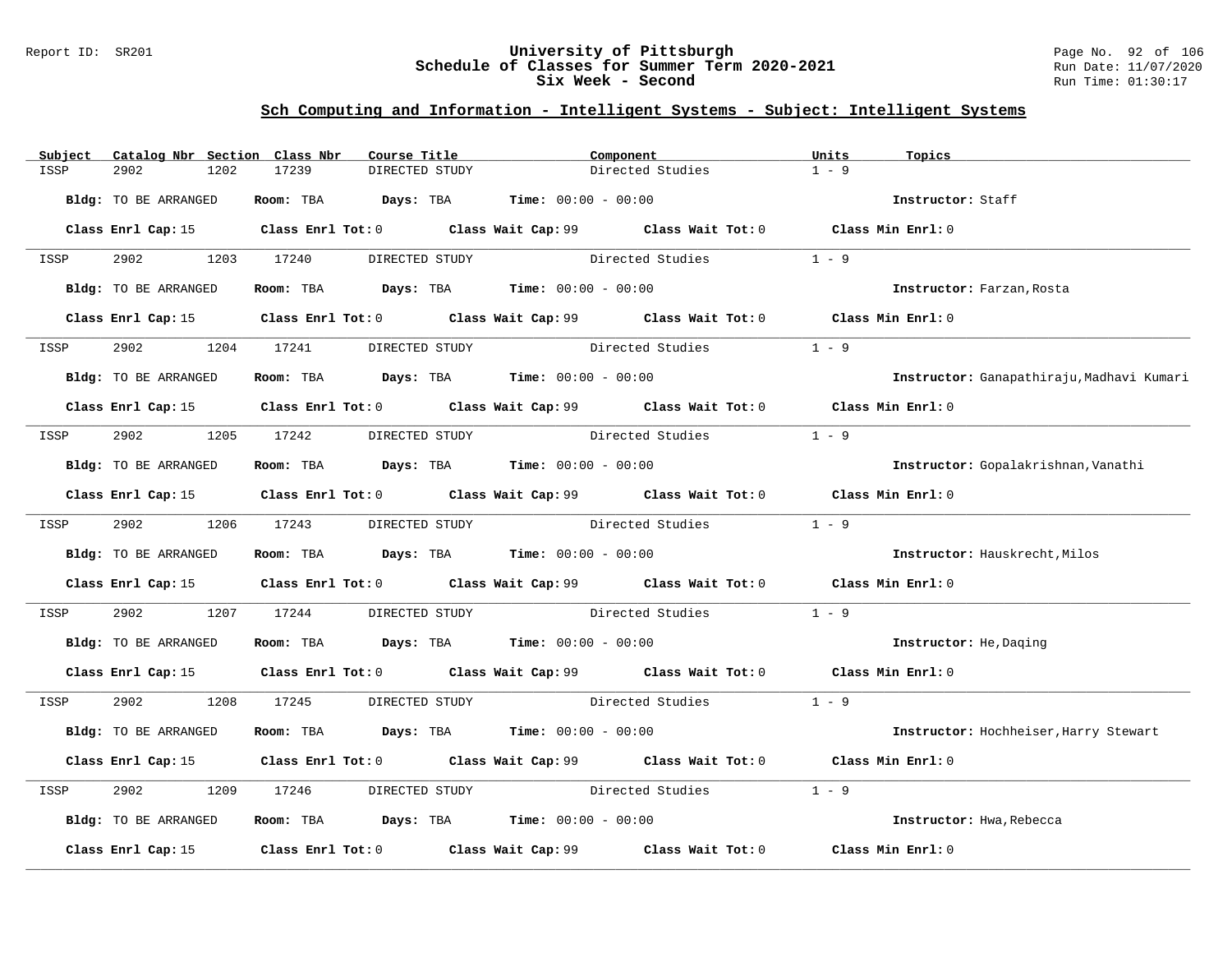| ISSP | 2902<br>1210         | 10521                                                                                   | DIRECTED STUDY Directed Studies                                                             | $1 - 9$                                                                                                 |
|------|----------------------|-----------------------------------------------------------------------------------------|---------------------------------------------------------------------------------------------|---------------------------------------------------------------------------------------------------------|
|      | Bldg: TO BE ARRANGED | Room: TBA $\rule{1em}{0.15mm}$ Days: TBA $\rule{1.15mm}]{0.15mm}$ Time: $0.000 - 0.000$ |                                                                                             | Instructor: Brusilovsky, Peter Leonid                                                                   |
|      |                      |                                                                                         | Class Enrl Cap: 15 Class Enrl Tot: 0 Class Wait Cap: 99 Class Wait Tot: 0 Class Min Enrl: 0 |                                                                                                         |
|      |                      |                                                                                         | ISSP 2902 1211 17247 DIRECTED STUDY Directed Studies 1 - 9                                  |                                                                                                         |
|      |                      | Bldg: TO BE ARRANGED Room: TBA Days: TBA Time: 00:00 - 00:00                            |                                                                                             | Instructor: Staff                                                                                       |
|      |                      |                                                                                         | Class Enrl Cap: 15 Class Enrl Tot: 0 Class Wait Cap: 99 Class Wait Tot: 0 Class Min Enrl: 0 |                                                                                                         |
|      |                      |                                                                                         | ISSP 2902 1212 17248 DIRECTED STUDY Directed Studies 1 - 9                                  |                                                                                                         |
|      | Bldg: TO BE ARRANGED | Room: TBA $Days:$ TBA $Time: 00:00 - 00:00$                                             |                                                                                             | Instructor: Lewis, Charles Michael                                                                      |
|      |                      |                                                                                         | Class Enrl Cap: 15 Class Enrl Tot: 0 Class Wait Cap: 99 Class Wait Tot: 0 Class Min Enrl: 0 |                                                                                                         |
|      |                      |                                                                                         | ISSP 2902 1213 17249 DIRECTED STUDY Directed Studies 1 - 9                                  |                                                                                                         |
|      |                      | Bldg: TO BE ARRANGED Room: TBA Days: TBA Time: 00:00 - 00:00                            |                                                                                             | Instructor: Litman, Diane J                                                                             |
|      |                      |                                                                                         | Class Enrl Cap: 15 Class Enrl Tot: 0 Class Wait Cap: 99 Class Wait Tot: 0 Class Min Enrl: 0 |                                                                                                         |
| ISSP |                      |                                                                                         | 2902 1214 17250 DIRECTED STUDY Directed Studies 1 - 9                                       |                                                                                                         |
|      |                      | Bldg: TO BE ARRANGED Room: TBA Days: TBA Time: 00:00 - 00:00                            |                                                                                             | Instructor: Munro, Paul W                                                                               |
|      |                      |                                                                                         | Class Enrl Cap: 15 Class Enrl Tot: 0 Class Wait Cap: 99 Class Wait Tot: 0 Class Min Enrl: 0 |                                                                                                         |
|      |                      |                                                                                         | ISSP 2902 1215 17251 DIRECTED STUDY Directed Studies 1 - 9                                  |                                                                                                         |
|      |                      | Bldg: TO BE ARRANGED Room: TBA Days: TBA Time: 00:00 - 00:00                            |                                                                                             | <b>Instructor:</b> Staff                                                                                |
|      |                      |                                                                                         | Class Enrl Cap: 15 Class Enrl Tot: 0 Class Wait Cap: 99 Class Wait Tot: 0 Class Min Enrl: 0 |                                                                                                         |
|      |                      |                                                                                         | ISSP 2902 1216 17252 DIRECTED STUDY Directed Studies 1 - 9                                  |                                                                                                         |
|      |                      |                                                                                         |                                                                                             | Bldg: TO BE ARRANGED Room: TBA Days: TBA Time: 00:00 - 00:00 000 100 100 Instructor: Visweswaran, Shyam |
|      |                      |                                                                                         | Class Enrl Cap: 15 Class Enrl Tot: 0 Class Wait Cap: 99 Class Wait Tot: 0 Class Min Enrl: 0 |                                                                                                         |
|      |                      |                                                                                         | ISSP 2902 1217 17253 DIRECTED STUDY Directed Studies 1 - 9                                  |                                                                                                         |
|      |                      | Bldg: TO BE ARRANGED Room: TBA Days: TBA Time: 00:00 - 00:00                            |                                                                                             | Instructor: Staff                                                                                       |
|      |                      |                                                                                         | Class Enrl Cap: 15 Class Enrl Tot: 0 Class Wait Cap: 99 Class Wait Tot: 0 Class Min Enrl: 0 |                                                                                                         |
| ISSP |                      |                                                                                         | 2902 1218 17254 DIRECTED STUDY Directed Studies 1 - 9                                       |                                                                                                         |
|      | Bldg: TO BE ARRANGED | <b>Room:</b> TBA $Days: TBA$ <b>Time:</b> $00:00 - 00:00$                               | Class Enrl Cap: 15 Class Enrl Tot: 0 Class Wait Cap: 99 Class Wait Tot: 0 Class Min Enrl: 0 | Instructor:                                                                                             |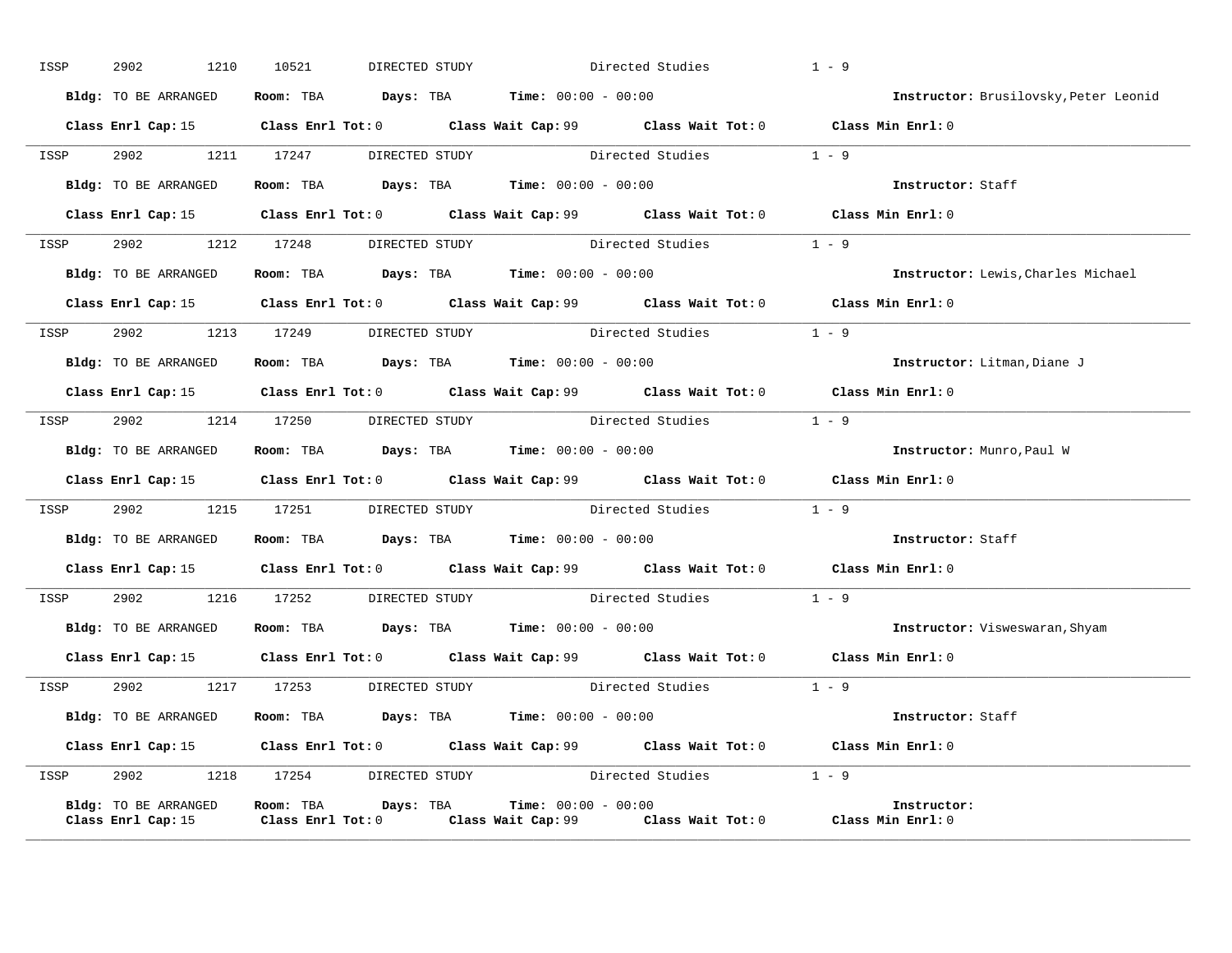### Report ID: SR201 **University of Pittsburgh** Page No. 94 of 106 **Schedule of Classes for Summer Term 2020-2021** Run Date: 11/07/2020 **Six Week - Second Run Time: 01:30:17**

| Catalog Nbr Section Class Nbr<br>Subject | Course Title                                                 | Component                                                                                            | Units<br>Topics                           |
|------------------------------------------|--------------------------------------------------------------|------------------------------------------------------------------------------------------------------|-------------------------------------------|
| 2902<br>1219<br>ISSP                     | 17255<br>DIRECTED STUDY                                      | Directed Studies                                                                                     | $1 - 9$                                   |
| Bldg: TO BE ARRANGED                     | Room: TBA $Days:$ TBA $Time: 00:00 - 00:00$                  |                                                                                                      | Instructor: Staff                         |
|                                          |                                                              | Class Enrl Cap: 15 Class Enrl Tot: 0 Class Wait Cap: 99 Class Wait Tot: 0 Class Min Enrl: 0          |                                           |
| ISSP                                     |                                                              | 2990 1200 10251 INDEPENDENT STUDY Independent Study                                                  | $1 - 9$                                   |
| Bldg: TO BE ARRANGED                     | Room: TBA $Days: TBA$ Time: $00:00 - 00:00$                  |                                                                                                      | Instructor: Ashley, Kevin D               |
|                                          |                                                              | Class Enrl Cap: 15 Class Enrl Tot: 0 Class Wait Cap: 99 Class Wait Tot: 0 Class Min Enrl: 0          |                                           |
| 2990<br>ISSP                             | 1201 17142 INDEPENDENT STUDY Independent Study               |                                                                                                      | $1 - 9$                                   |
| Bldg: TO BE ARRANGED                     | Room: TBA $Days:$ TBA $Time: 00:00 - 00:00$                  |                                                                                                      | Instructor: Brusilovsky, Peter Leonid     |
|                                          |                                                              | Class Enrl Cap: 15 Class Enrl Tot: 0 Class Wait Cap: 99 Class Wait Tot: 0 Class Min Enrl: 0          |                                           |
| ISSP                                     | 2990 1202 17143 INDEPENDENT STUDY Independent Study          |                                                                                                      | $1 - 9$                                   |
| Bldg: TO BE ARRANGED                     | Room: TBA $Days:$ TBA $Time: 00:00 - 00:00$                  |                                                                                                      | Instructor: Cooper, Gregory F             |
|                                          |                                                              | Class Enrl Cap: 15 Class Enrl Tot: 0 Class Wait Cap: 99 Class Wait Tot: 0 Class Min Enrl: 0          |                                           |
| ISSP                                     |                                                              | 2990 1203 17144 INDEPENDENT STUDY Independent Study 1 - 9                                            |                                           |
| Bldg: TO BE ARRANGED                     | <b>Room:</b> TBA <b>Days:</b> TBA <b>Time:</b> 00:00 - 00:00 |                                                                                                      | Instructor: Wu, Shandong                  |
|                                          |                                                              | Class Enrl Cap: 15 Class Enrl Tot: 0 Class Wait Cap: 99 Class Wait Tot: 0 Class Min Enrl: 0          |                                           |
| 2990<br>ISSP                             |                                                              | 1204 17145 INDEPENDENT STUDY Independent Study                                                       | $1 - 9$                                   |
| Bldg: TO BE ARRANGED                     | Room: TBA $Days:$ TBA $Time: 00:00 - 00:00$                  |                                                                                                      | Instructor: Farzan, Rosta                 |
|                                          |                                                              | Class Enrl Cap: 15 Class Enrl Tot: 0 Class Wait Cap: 99 Class Wait Tot: 0 Class Min Enrl: 0          |                                           |
| ISSP                                     |                                                              | 2990 1205 17146 INDEPENDENT STUDY Independent Study 1 - 9                                            |                                           |
| Bldg: TO BE ARRANGED                     | Room: TBA $Days:$ TBA $Time: 00:00 - 00:00$                  |                                                                                                      | Instructor: Ganapathiraju, Madhavi Kumari |
|                                          |                                                              | Class Enrl Cap: 15 Class Enrl Tot: 0 Class Wait Cap: 99 Class Wait Tot: 0 Class Min Enrl: 0          |                                           |
| 2990<br>1206<br>ISSP                     | 17147                                                        | INDEPENDENT STUDY The Independent Study                                                              | $1 - 9$                                   |
| Bldg: TO BE ARRANGED                     | Room: TBA $Days:$ TBA $Time: 00:00 - 00:00$                  |                                                                                                      | Instructor: Gopalakrishnan, Vanathi       |
|                                          |                                                              | Class Enrl Cap: 15 $\qquad$ Class Enrl Tot: 0 $\qquad$ Class Wait Cap: 99 $\qquad$ Class Wait Tot: 0 | Class Min Enrl: 0                         |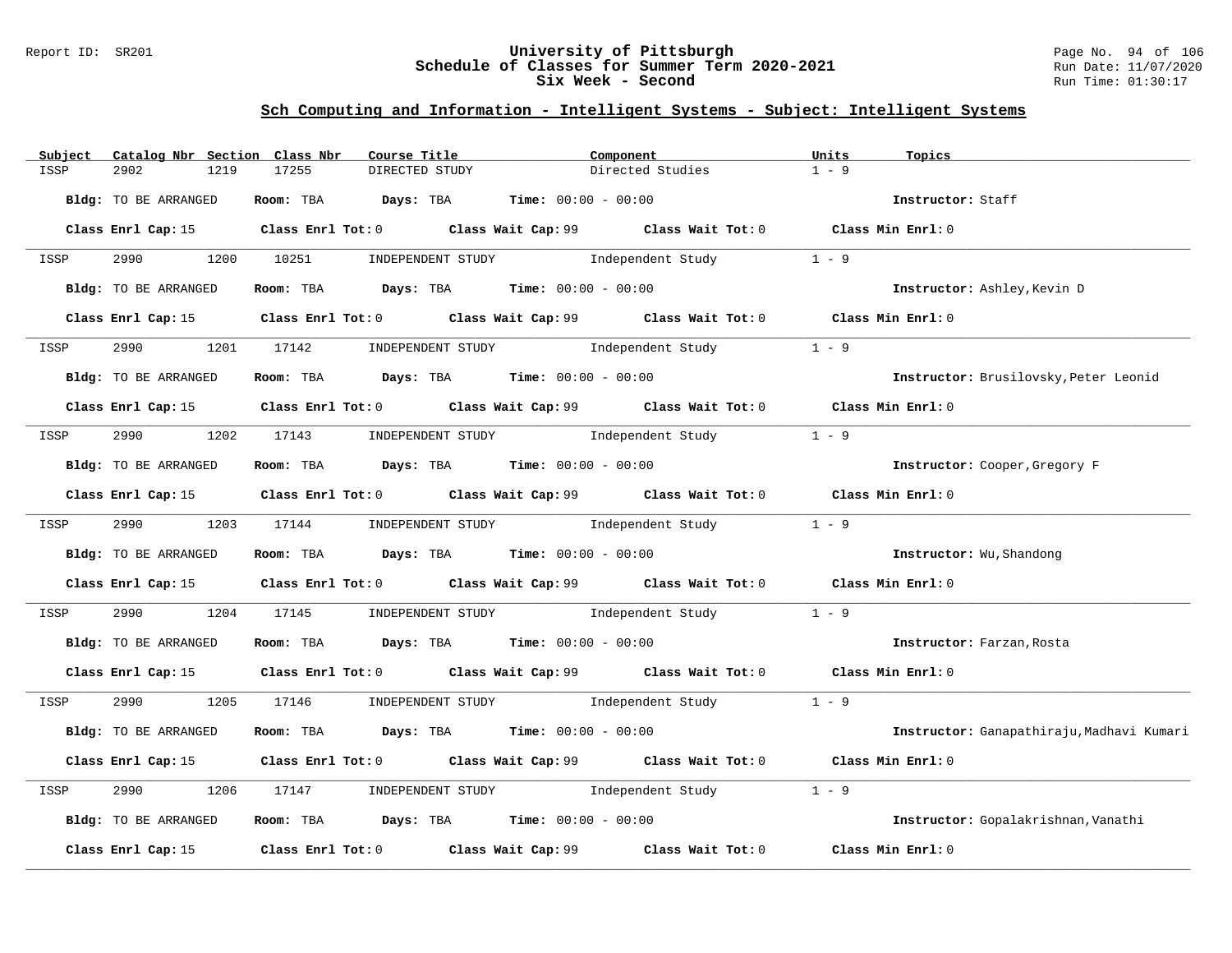| ISSP | 2990<br>1207         | INDEPENDENT STUDY 1ndependent Study<br>17148                                                        | $1 - 9$                               |
|------|----------------------|-----------------------------------------------------------------------------------------------------|---------------------------------------|
|      | Bldg: TO BE ARRANGED | Room: TBA $Days:$ TBA $Time: 00:00 - 00:00$                                                         | Instructor: Hauskrecht, Milos         |
|      |                      | Class Enrl Cap: 15 Class Enrl Tot: 0 Class Wait Cap: 99 Class Wait Tot: 0 Class Min Enrl: 0         |                                       |
|      |                      | ISSP 2990 1208 17149 INDEPENDENT STUDY Independent Study 1 - 9                                      |                                       |
|      | Bldg: TO BE ARRANGED | Room: TBA $Days: TBA$ Time: $00:00 - 00:00$                                                         | Instructor: He, Daging                |
|      |                      | Class Enrl Cap: 15 Class Enrl Tot: 0 Class Wait Cap: 99 Class Wait Tot: 0 Class Min Enrl: 0         |                                       |
|      |                      | ISSP 2990 1209 17150 INDEPENDENT STUDY Independent Study 1 - 9                                      |                                       |
|      |                      | Bldg: TO BE ARRANGED ROOM: TBA Days: TBA Time: 00:00 - 00:00                                        | Instructor: Hochheiser, Harry Stewart |
|      |                      | Class Enrl Cap: 15 Class Enrl Tot: 0 Class Wait Cap: 99 Class Wait Tot: 0 Class Min Enrl: 0         |                                       |
|      |                      | ISSP 2990 1210 17151 INDEPENDENT STUDY Independent Study 1 - 9                                      |                                       |
|      | Bldg: TO BE ARRANGED | Room: TBA $Days:$ TBA Time: $00:00 - 00:00$                                                         | Instructor: Hwa, Rebecca              |
|      |                      | Class Enrl Cap: 15 Class Enrl Tot: 0 Class Wait Cap: 99 Class Wait Tot: 0 Class Min Enrl: 0         |                                       |
|      |                      | ISSP 2990 1211 17152 INDEPENDENT STUDY Independent Study 1 - 9                                      |                                       |
|      | Bldg: TO BE ARRANGED | Room: TBA $Days:$ TBA $Time: 00:00 - 00:00$                                                         | Instructor: Kovashka, Adriana Ivanona |
|      |                      | Class Enrl Cap: 15 Class Enrl Tot: 0 Class Wait Cap: 99 Class Wait Tot: 0 Class Min Enrl: 0         |                                       |
| ISSP |                      | 2990 1212 17153 INDEPENDENT STUDY Independent Study 1 - 9                                           |                                       |
|      |                      | Bldg: TO BE ARRANGED Room: TBA Days: TBA Time: 00:00 - 00:00                                        | Instructor: Lewis, Charles Michael    |
|      |                      | Class Enrl Cap: 15 Class Enrl Tot: 0 Class Wait Cap: 99 Class Wait Tot: 0 Class Min Enrl: 0         |                                       |
| ISSP |                      | 2990 1213 17154 INDEPENDENT STUDY Independent Study 1 - 9                                           |                                       |
|      |                      | Bldg: TO BE ARRANGED ROOM: TBA Days: TBA Time: 00:00 - 00:00                                        | Instructor: Litman, Diane J           |
|      | Class Enrl Cap: 15   | Class Enrl Tot: 0 $\qquad$ Class Wait Cap: 99 $\qquad$ Class Wait Tot: 0 $\qquad$ Class Min Enrl: 0 |                                       |
|      |                      | ISSP 2990 1214 17155 INDEPENDENT STUDY Independent Study 1 - 9                                      |                                       |
|      | Bldg: TO BE ARRANGED | Room: TBA $Days: TBA$ Time: $00:00 - 00:00$                                                         | Instructor: Munro,Paul W              |
|      |                      | Class Enrl Cap: 15 Class Enrl Tot: 0 Class Wait Cap: 99 Class Wait Tot: 0 Class Min Enrl: 0         |                                       |
|      |                      | ISSP 2990 1215 17156 INDEPENDENT STUDY Independent Study 1 - 9                                      |                                       |
|      |                      | Bldg: TO BE ARRANGED Room: TBA Days: TBA Time: $00:00 - 00:00$                                      | Instructor: Benos, Panagiotis         |
|      |                      | Class Enrl Cap: 15 Class Enrl Tot: 0 Class Wait Cap: 99 Class Wait Tot: 0                           | Class Min Enrl: 0                     |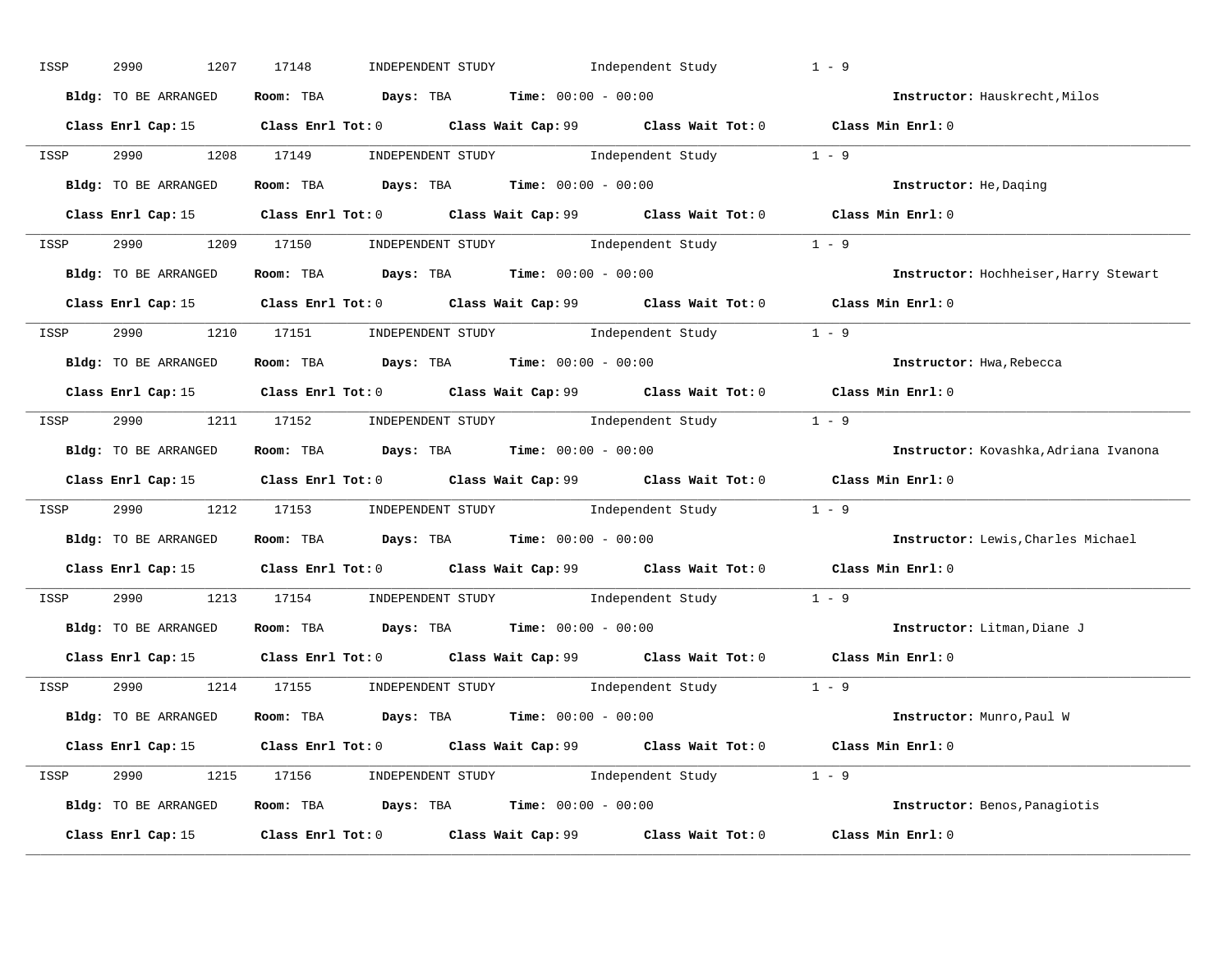### Report ID: SR201 **University of Pittsburgh** Page No. 96 of 106 **Schedule of Classes for Summer Term 2020-2021** Run Date: 11/07/2020 **Six Week - Second Run Time: 01:30:17**

| Subject | Catalog Nbr Section Class Nbr |                                                                                       | Course Title      | Component                                                                                   | Units             | Topics                                |
|---------|-------------------------------|---------------------------------------------------------------------------------------|-------------------|---------------------------------------------------------------------------------------------|-------------------|---------------------------------------|
| ISSP    | 2990<br>1216                  | 17157                                                                                 | INDEPENDENT STUDY | Independent Study                                                                           | $1 - 9$           |                                       |
|         | Bldg: TO BE ARRANGED          | Room: TBA $Days:$ TBA $Time: 00:00 - 00:00$                                           |                   |                                                                                             |                   | Instructor: Visweswaran, Shyam        |
|         |                               |                                                                                       |                   | Class Enrl Cap: 15 Class Enrl Tot: 0 Class Wait Cap: 99 Class Wait Tot: 0 Class Min Enrl: 0 |                   |                                       |
| ISSP    | 2990                          | 1217 17158                                                                            |                   | INDEPENDENT STUDY 1ndependent Study                                                         | $1 - 9$           |                                       |
|         | <b>Bldg:</b> TO BE ARRANGED   | Room: TBA $\rule{1em}{0.15mm}$ Days: TBA $\rule{1.5mm}{0.15mm}$ Time: $00:00 - 00:00$ |                   |                                                                                             |                   | Instructor: Cohn, Jeffrey F           |
|         |                               |                                                                                       |                   | Class Enrl Cap: 15 Class Enrl Tot: 0 Class Wait Cap: 99 Class Wait Tot: 0 Class Min Enrl: 0 |                   |                                       |
| ISSP    | 2990 — 100                    | 1218 17159                                                                            |                   | INDEPENDENT STUDY 1ndependent Study                                                         | $1 - 9$           |                                       |
|         | Bldg: TO BE ARRANGED          | Room: TBA $Days:$ TBA $Time: 00:00 - 00:00$                                           |                   |                                                                                             |                   | Instructor: Batmanghelich, Kayhan     |
|         | Class Enrl Cap: 15            |                                                                                       |                   | Class Enrl Tot: $0$ Class Wait Cap: $99$ Class Wait Tot: $0$ Class Min Enrl: $0$            |                   |                                       |
| ISSP    | 2990<br>1219                  | 17160                                                                                 |                   | INDEPENDENT STUDY 1ndependent Study                                                         | $1 - 9$           |                                       |
|         | Bldg: TO BE ARRANGED          | Room: TBA $\rule{1em}{0.15mm}$ Days: TBA $\rule{1.5mm}{0.15mm}$ Time: $00:00 - 00:00$ |                   |                                                                                             |                   | Instructor: Lu, Xinghua               |
|         |                               |                                                                                       |                   | Class Enrl Cap: 15 Class Enrl Tot: 0 Class Wait Cap: 99 Class Wait Tot: 0 Class Min Enrl: 0 |                   |                                       |
| ISSP    | 3000 000<br>1200              | 10252                                                                                 |                   | RESEARCH AND DISSERTATION PHD Thesis Research                                               | $1 - 9$           |                                       |
|         | Bldg: TO BE ARRANGED          | Room: TBA $Days: TBA$ Time: $00:00 - 00:00$                                           |                   |                                                                                             |                   | Instructor: Ashley, Kevin D           |
|         |                               |                                                                                       |                   | Class Enrl Cap: 15 Class Enrl Tot: 0 Class Wait Cap: 99 Class Wait Tot: 0 Class Min Enrl: 0 |                   |                                       |
| ISSP    | 3000 000                      | 1201 17332                                                                            |                   | RESEARCH AND DISSERTATION PHD Thesis Research                                               | $1 - 9$           |                                       |
|         | Bldg: TO BE ARRANGED          | Room: TBA $Days:$ TBA $Time: 00:00 - 00:00$                                           |                   |                                                                                             |                   | Instructor: Brusilovsky, Peter Leonid |
|         | Class Enrl Cap: 15            |                                                                                       |                   | Class Enrl Tot: 0 Class Wait Cap: 99 Class Wait Tot: 0                                      | Class Min Enrl: 0 |                                       |
| ISSP    | 3000<br>1202                  | 17333                                                                                 |                   | RESEARCH AND DISSERTATION PHD Thesis Research                                               | $1 - 9$           |                                       |
|         | Bldg: TO BE ARRANGED          | Room: TBA $\rule{1em}{0.15mm}$ Days: TBA $\rule{1.5mm}{0.15mm}$ Time: $00:00 - 00:00$ |                   |                                                                                             |                   | Instructor: Cooper, Gregory F         |
|         |                               |                                                                                       |                   | Class Enrl Cap: 15 Class Enrl Tot: 0 Class Wait Cap: 99 Class Wait Tot: 0 Class Min Enrl: 0 |                   |                                       |
| ISSP    | 3000 000<br>1203              |                                                                                       |                   | 17334 RESEARCH AND DISSERTATION PHD Thesis Research                                         | $1 - 9$           |                                       |
|         | Bldg: TO BE ARRANGED          | Room: TBA<br>Days: TBA                                                                |                   | <b>Time:</b> $00:00 - 00:00$                                                                |                   | Instructor:                           |
|         | Class Enrl Cap: 15            | Class Enrl Tot: 0                                                                     |                   | Class Wait Cap: 99 Class Wait Tot: 0 Class Min Enrl: 0                                      |                   |                                       |
|         |                               |                                                                                       |                   |                                                                                             |                   |                                       |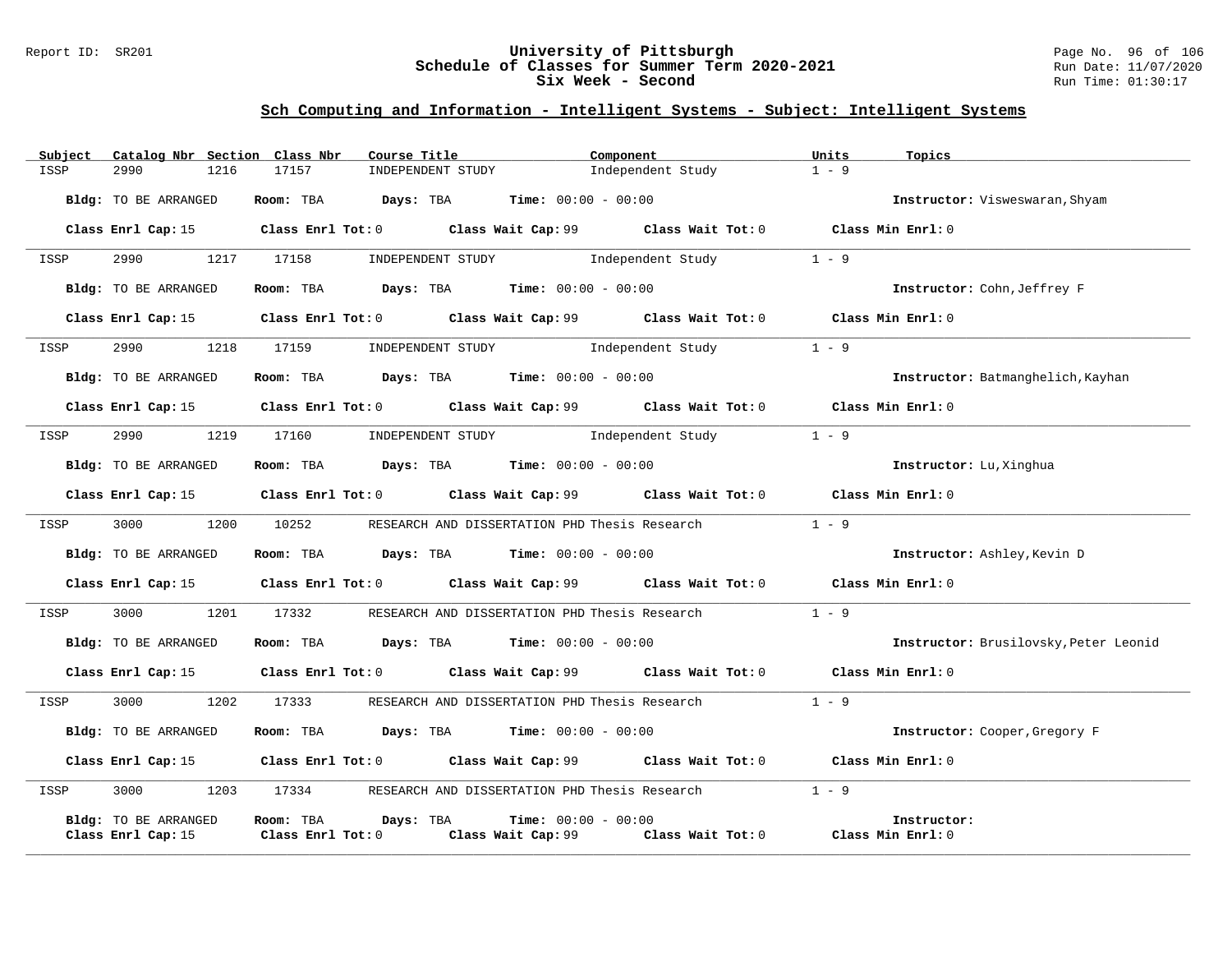### Report ID: SR201 **University of Pittsburgh** Page No. 97 of 106 **Schedule of Classes for Summer Term 2020-2021** Run Date: 11/07/2020 **Six Week - Second Run Time: 01:30:17**

| Subject | Catalog Nbr Section Class Nbr | Course Title           | Component                                                                                   |                   | Units<br>Topics                           |
|---------|-------------------------------|------------------------|---------------------------------------------------------------------------------------------|-------------------|-------------------------------------------|
| ISSP    | 3000<br>1204                  | 17335                  | RESEARCH AND DISSERTATION PHD Thesis Research                                               |                   | $1 - 9$                                   |
|         | Bldg: TO BE ARRANGED          | Room: TBA              | <b>Days:</b> TBA <b>Time:</b> $00:00 - 00:00$                                               |                   | Instructor: Farzan, Rosta                 |
|         |                               |                        | Class Enrl Cap: 15 Class Enrl Tot: 0 Class Wait Cap: 99 Class Wait Tot: 0 Class Min Enrl: 0 |                   |                                           |
| ISSP    | 3000<br>1205                  | 17336                  | RESEARCH AND DISSERTATION PHD Thesis Research                                               |                   | $1 - 9$                                   |
|         | Bldg: TO BE ARRANGED          | Room: TBA              | <b>Days:</b> TBA <b>Time:</b> $00:00 - 00:00$                                               |                   | Instructor: Ganapathiraju, Madhavi Kumari |
|         | Class Enrl Cap: 15            |                        | Class Enrl Tot: 0 Class Wait Cap: 99                                                        | Class Wait Tot: 0 | Class Min Enrl: 0                         |
| ISSP    | 3000<br>1206                  | 17337                  | RESEARCH AND DISSERTATION PHD Thesis Research                                               |                   | $1 - 9$                                   |
|         | Bldg: TO BE ARRANGED          | Room: TBA              | <b>Days:</b> TBA <b>Time:</b> $00:00 - 00:00$                                               |                   | Instructor: Gopalakrishnan, Vanathi       |
|         | Class Enrl Cap: 15            |                        | Class Enrl Tot: 0 Class Wait Cap: 99 Class Wait Tot: 0                                      |                   | Class Min Enrl: 0                         |
| ISSP    | 1207<br>3000                  | 17338                  | RESEARCH AND DISSERTATION PHD Thesis Research                                               |                   | $1 - 9$                                   |
|         | Bldg: TO BE ARRANGED          | Room: TBA              | $\texttt{DayS:}$ TBA $\texttt{Time:}$ 00:00 - 00:00                                         |                   | Instructor: Hauskrecht, Milos             |
|         | Class Enrl Cap: 15            |                        | Class Enrl Tot: 0 Class Wait Cap: 99 Class Wait Tot: 0 Class Min Enrl: 0                    |                   |                                           |
| ISSP    | 3000<br>1208                  | 17339                  | RESEARCH AND DISSERTATION PHD Thesis Research                                               |                   | $1 - 9$                                   |
|         | Bldg: TO BE ARRANGED          | Room: TBA              | <b>Days:</b> TBA <b>Time:</b> $00:00 - 00:00$                                               |                   | Instructor: He, Daging                    |
|         | Class Enrl Cap: 15            |                        | Class Enrl Tot: 0 Class Wait Cap: 99 Class Wait Tot: 0 Class Min Enrl: 0                    |                   |                                           |
| ISSP    | 1209<br>3000                  | 17340                  | RESEARCH AND DISSERTATION PHD Thesis Research                                               |                   | $1 - 9$                                   |
|         | Bldg: TO BE ARRANGED          | Room: TBA              | <b>Days:</b> TBA <b>Time:</b> $00:00 - 00:00$                                               |                   | Instructor: Hochheiser, Harry Stewart     |
|         | Class Enrl Cap: 15            |                        | Class Enrl Tot: 0 Class Wait Cap: 99 Class Wait Tot: 0                                      |                   | Class Min Enrl: 0                         |
| ISSP    | 3000<br>1210                  | 17341                  | RESEARCH AND DISSERTATION PHD Thesis Research                                               |                   | $1 - 9$                                   |
|         | Bldg: TO BE ARRANGED          |                        | Room: TBA $Days:$ TBA $Time: 00:00 - 00:00$                                                 |                   | Instructor: Hwa, Rebecca                  |
|         | Class Enrl Cap: 15            |                        | Class Enrl Tot: $0$ Class Wait Cap: $99$ Class Wait Tot: $0$ Class Min Enrl: $0$            |                   |                                           |
| ISSP    | 3000<br>1211                  | 17342                  | RESEARCH AND DISSERTATION PHD Thesis Research                                               |                   | $1 - 9$                                   |
|         | Bldg: TO BE ARRANGED          | Room: TBA<br>Days: TBA | <b>Time:</b> $00:00 - 00:00$                                                                |                   | Instructor:                               |
|         | Class Enrl Cap: 15            | Class Enrl Tot: 0      | Class Wait Cap: 99                                                                          | Class Wait Tot: 0 | Class Min Enrl: 0                         |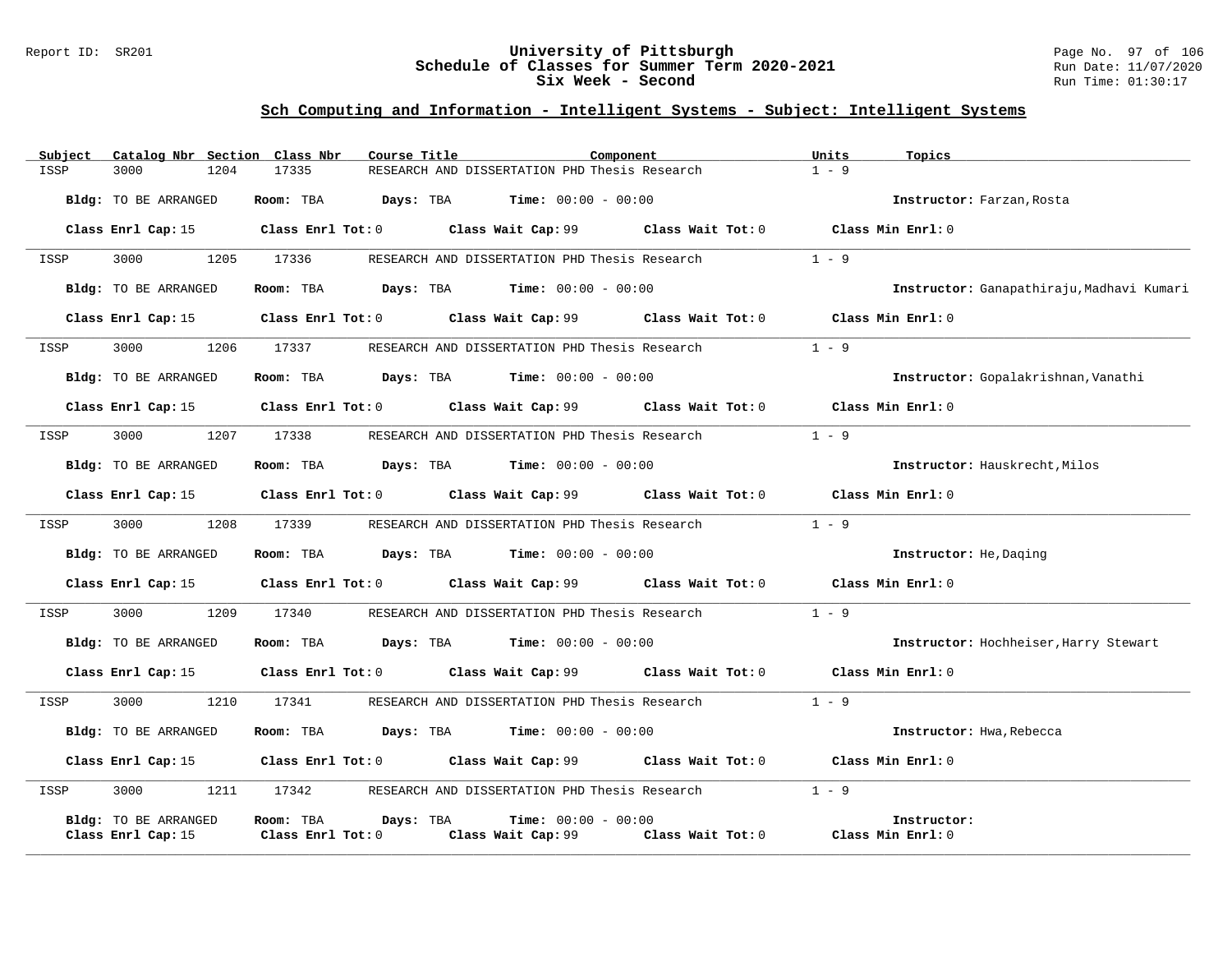### Report ID: SR201 **University of Pittsburgh** Page No. 98 of 106 **Schedule of Classes for Summer Term 2020-2021** Run Date: 11/07/2020 **Six Week - Second Run Time: 01:30:17**

| Subject<br>Catalog Nbr Section Class Nbr | Course Title<br>Component                                                                   | Units<br>Topics                    |
|------------------------------------------|---------------------------------------------------------------------------------------------|------------------------------------|
| 3000<br>1212<br>ISSP                     | 17343<br>RESEARCH AND DISSERTATION PHD Thesis Research                                      | $1 - 9$                            |
| Bldg: TO BE ARRANGED                     | Room: TBA $Days:$ TBA $Time: 00:00 - 00:00$                                                 | Instructor: Lewis, Charles Michael |
|                                          | Class Enrl Cap: 15 Class Enrl Tot: 0 Class Wait Cap: 99 Class Wait Tot: 0 Class Min Enrl: 0 |                                    |
| 3000<br>1213<br>ISSP                     | 17344<br>RESEARCH AND DISSERTATION PHD Thesis Research                                      | $1 - 9$                            |
| Bldg: TO BE ARRANGED                     | Room: TBA $Days: TBA$ Time: $00:00 - 00:00$                                                 | Instructor: Litman, Diane J        |
|                                          | Class Enrl Cap: 15 Class Enrl Tot: 0 Class Wait Cap: 99 Class Wait Tot: 0 Class Min Enrl: 0 |                                    |
| 3000<br>ISSP                             | 1214 17345<br>RESEARCH AND DISSERTATION PHD Thesis Research                                 | $1 - 9$                            |
| Bldg: TO BE ARRANGED                     | Room: TBA $Days:$ TBA $Time: 00:00 - 00:00$                                                 | Instructor: Munro, Paul W          |
|                                          | Class Enrl Cap: 15 Class Enrl Tot: 0 Class Wait Cap: 99 Class Wait Tot: 0 Class Min Enrl: 0 |                                    |
| 3000 000<br>ISSP                         | 1215 17346 RESEARCH AND DISSERTATION PHD Thesis Research                                    | $1 - 9$                            |
| Bldg: TO BE ARRANGED                     | Room: TBA $Days:$ TBA $Time: 00:00 - 00:00$                                                 | Instructor:                        |
|                                          | Class Enrl Cap: 15 Class Enrl Tot: 0 Class Wait Cap: 99 Class Wait Tot: 0 Class Min Enrl: 0 |                                    |
| 3000<br>ISSP                             | 1216 17347 RESEARCH AND DISSERTATION PHD Thesis Research                                    | $1 - 9$                            |
| Bldg: TO BE ARRANGED                     | Room: TBA $Days:$ TBA $Time: 00:00 - 00:00$                                                 | Instructor: Visweswaran, Shyam     |
|                                          | Class Enrl Cap: 15 Class Enrl Tot: 0 Class Wait Cap: 99 Class Wait Tot: 0 Class Min Enrl: 0 |                                    |
| 3000 000<br>ISSP                         | 1217 17348 RESEARCH AND DISSERTATION PHD Thesis Research                                    | $1 - 9$                            |
| Bldg: TO BE ARRANGED                     | Room: TBA Days: TBA<br><b>Time:</b> $00:00 - 00:00$                                         | Instructor:                        |
|                                          | Class Enrl Cap: 15 Class Enrl Tot: 0 Class Wait Cap: 99 Class Wait Tot: 0 Class Min Enrl: 0 |                                    |
| ISSP                                     | 3000 1218 17349 RESEARCH AND DISSERTATION PHD Thesis Research                               | $1 - 9$                            |
| Bldg: TO BE ARRANGED                     | Room: TBA<br>Davs: TBA<br>$Time: 00:00 - 00:00$                                             | Instructor:                        |
|                                          | Class Enrl Cap: 15 Class Enrl Tot: 0 Class Wait Cap: 99 Class Wait Tot: 0 Class Min Enrl: 0 |                                    |
| 3000<br>1219<br>ISSP                     | 17350<br>RESEARCH AND DISSERTATION PHD Thesis Research                                      | $1 - 9$                            |
| Bldg: TO BE ARRANGED                     | Room: TBA $Days:$ TBA $Time: 00:00 - 00:00$                                                 | Instructor: Staff                  |
| Class Enrl Cap: 15                       | Class Enrl Tot: $0$ Class Wait Cap: $99$ Class Wait Tot: $0$ Class Min Enrl: $0$            |                                    |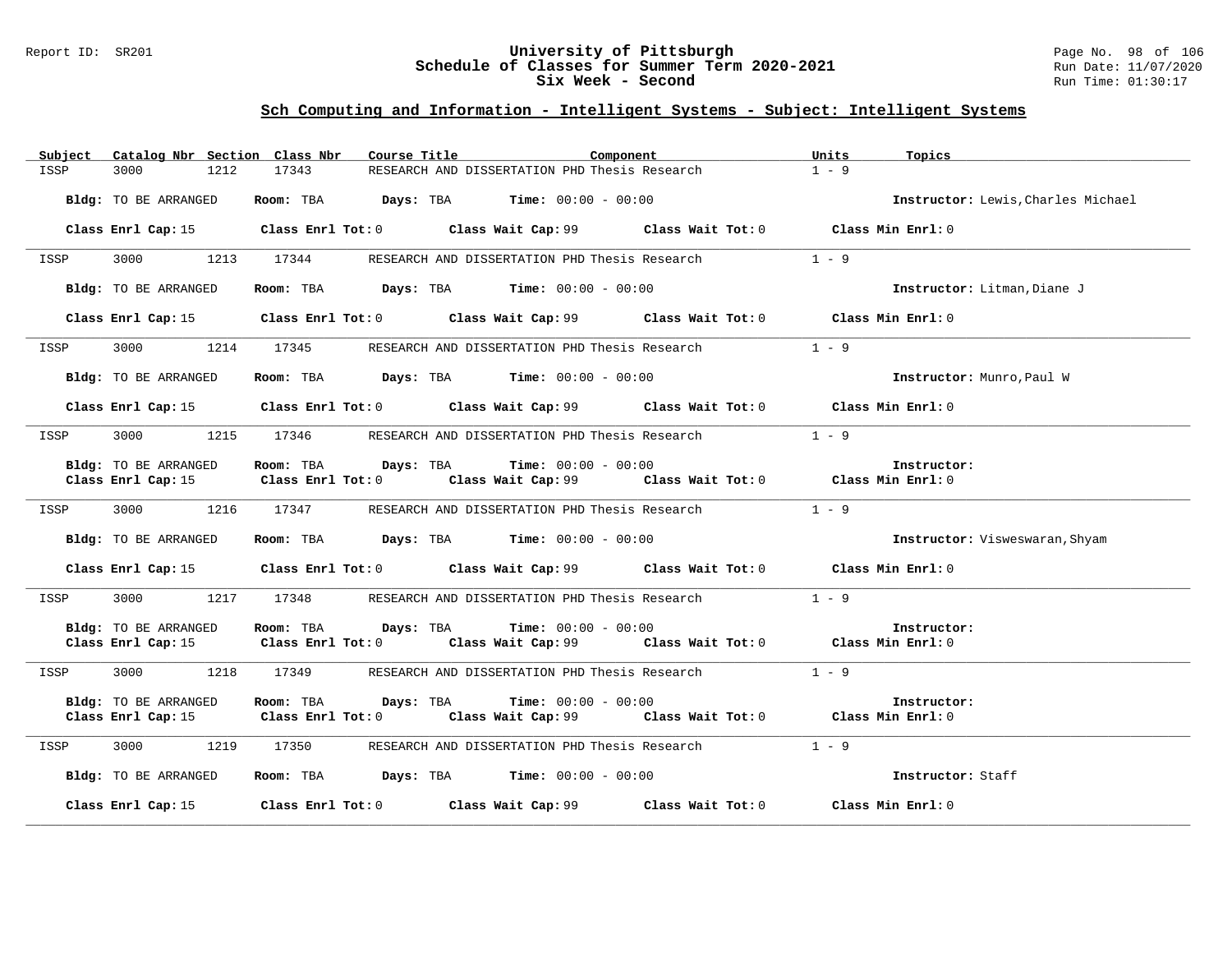### **Sch Computing and Information - School of Computing and Information - Subject: FT Diss Study SCI**

| Subject | Catalog Nbr Section Class Nbr |      |                   | Course Title                                        | Component                    | Units | Topics            |
|---------|-------------------------------|------|-------------------|-----------------------------------------------------|------------------------------|-------|-------------------|
| FTDJ    | 0000                          | 1010 | 19192             | FULL-TIME DISSERTATION STUDY Full Time Dissertation |                              |       |                   |
|         | Bldg: TO BE ARRANGED          |      | Room: TBA         | Days: TBA                                           | <b>Time:</b> $00:00 - 00:00$ |       | Instructor: Staff |
|         | Class Enrl Cap: 999           |      | Class Enrl Tot: 0 | Class Wait Cap: 99                                  | Class Wait Tot: 0            |       | Class Min Enrl: 0 |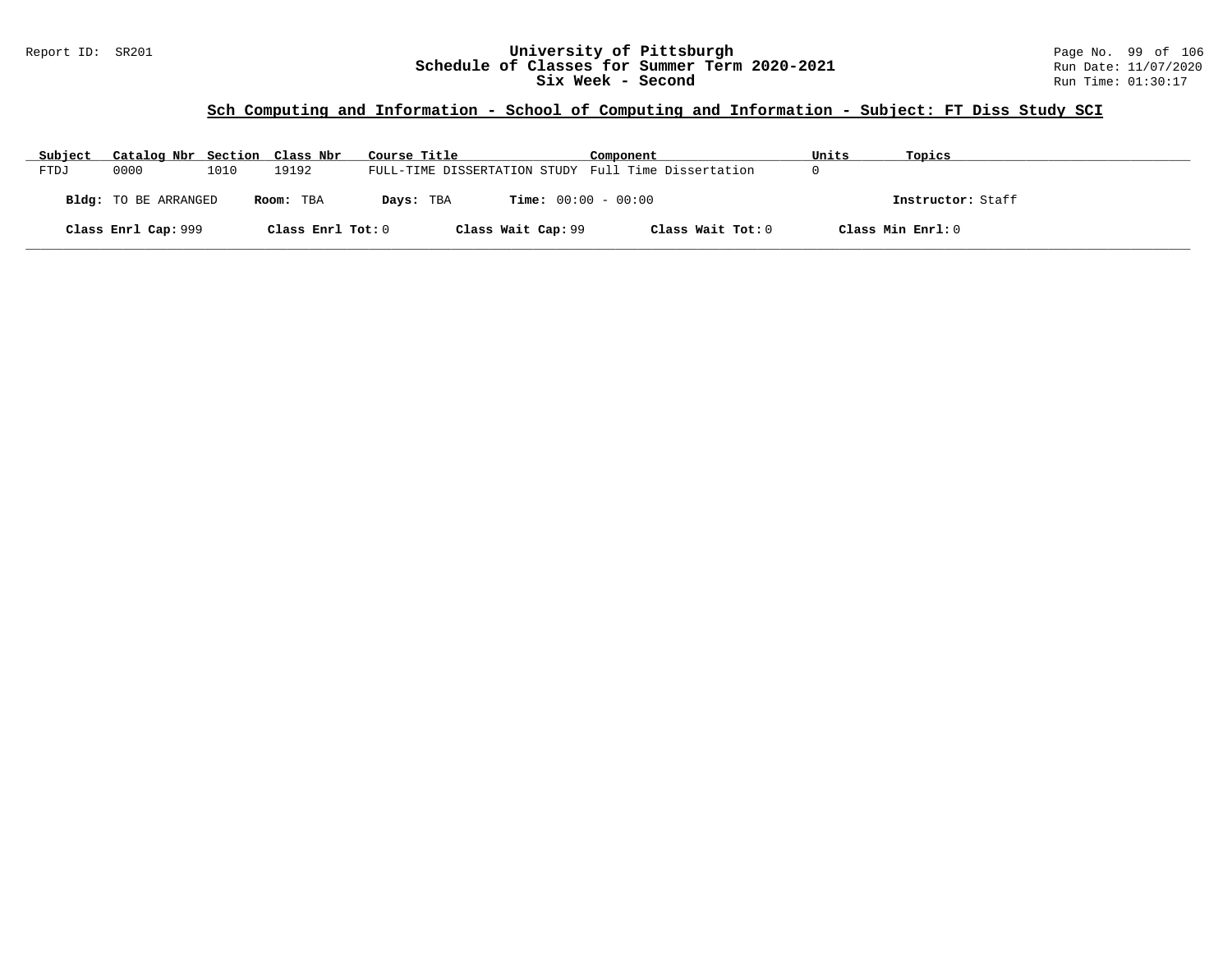#### Report ID: SR201 **University of Pittsburgh** Page No. 100 of 106 **Schedule of Classes for Summer Term 2020-2021** Run Date: 11/07/2020 **Summer Term** Run Time: 01:30:17

| Catalog Nbr Section Class Nbr<br>Subject | Course Title<br>Component                                                                                                    | Units<br>Topics   |
|------------------------------------------|------------------------------------------------------------------------------------------------------------------------------|-------------------|
| 0010<br>1010<br>CMPINF                   | 20520<br>BIG IDEAS IN COMPUTING & INFO Lecture                                                                               | $\overline{4}$    |
| Bldg: TO BE ARRANGED                     | Room: TBA<br>Days: TBA<br>$Time: 00:00 - 00:00$                                                                              | Instructor: Staff |
| Class Enrl Cap: 35                       | Class Wait Cap: 20 Class Wait Tot: 0<br>$Class$ $Enr1$ $Tot: 0$                                                              | Class Min Enrl: 0 |
| CMPINF<br>0021<br>1010                   | 20571<br>SAB EXCHANGE: DIVERSITY<br>Lecture                                                                                  | $1 - 5$           |
| Bldg: TO BE ARRANGED                     | Room: TBA<br><b>Days:</b> TBA <b>Time:</b> $00:00 - 00:00$                                                                   | Instructor: Staff |
| Class Enrl Cap: 35                       | Class Enrl Tot: 0<br>Class Wait Cap: 20 Class Wait Tot: 0<br>Attributes: SCI Diversity General Ed. Requirements              | Class Min Enrl: 0 |
| 0022<br>CMPINF<br>1010                   | 20541<br>SAB EXCHANGE: ETHICAL/POL<br>Lecture                                                                                | $1 - 5$           |
| Bldg: TO BE ARRANGED                     | Room: TBA $Days: TBA$ Time: $00:00 - 00:00$                                                                                  | Instructor: Staff |
| Class Enrl Cap: 35                       | Class Enrl Tot: 0<br>Class Wait Cap: 20<br>Class Wait Tot: 0<br>Attributes: SCI Polymathic Contexts: Ethical/Policy GE. Req. | Class Min Enrl: 0 |
| 0023<br>1010<br>CMPINF                   | 20544<br>SAB EXCHANGE: FREE ELECTIVE Lecture                                                                                 | $1 - 5$           |
| Bldg: TO BE ARRANGED                     | Room: TBA $Days: TBA$ Time: $00:00 - 00:00$                                                                                  | Instructor: Staff |
| Class Enrl Cap: 35                       | Class Wait Cap: 20<br>$Class$ $Enrl$ $Tot: 0$<br>Class Wait Tot: 0                                                           | Class Min Enrl: 0 |
| 1010<br>CMPINF<br>0024                   | 20570<br>SAB EXCHANGE: GLOBAL & CR. CULLecture                                                                               | $1 - 5$           |
| Bldg: TO BE ARRANGED                     | Room: TBA<br>$\texttt{Days:}$ TBA Time: $00:00 - 00:00$                                                                      | Instructor: Staff |
| Class Enrl Cap: 35                       | Class Enrl Tot: 0<br>Class Wait Cap: 20<br>Class Wait Tot: 0<br>Attributes: SCI Polymathic Contexts: Global⨯ Cul GE. Req.    | Class Min Enrl: 0 |
| 0025<br>1010<br>CMPINF                   | 20542<br>SAB EXCHANGE: HUMANISTIC<br>Lecture                                                                                 | $1 - 5$           |
| Bldg: TO BE ARRANGED                     | Room: TBA<br><b>Days:</b> TBA <b>Time:</b> $00:00 - 00:00$                                                                   | Instructor: Staff |
| Class Enrl Cap: 35                       | Class Enrl Tot: 0 Class Wait Cap: 20 Class Wait Tot: 0<br>Attributes: SCI Polymathic Contexts: Humanistic GE. Req.           | Class Min Enrl: 0 |
| 0026<br>1010<br>CMPINF                   | 20572<br>SAB EXCHANGE: MATH<br>Lecture                                                                                       | $1 - 5$           |
| Bldg: TO BE ARRANGED                     | <b>Room:</b> TBA $Days: TBA$ <b>Time:</b> $00:00 - 00:00$                                                                    | Instructor: Staff |
| Class Enrl Cap: 35                       | Class Enrl Tot: 0<br>Class Wait Cap: 20<br>Class Wait Tot: 0<br>Attributes: SCI Quantitative: Mathematics GE. Req.           | Class Min Enrl: 0 |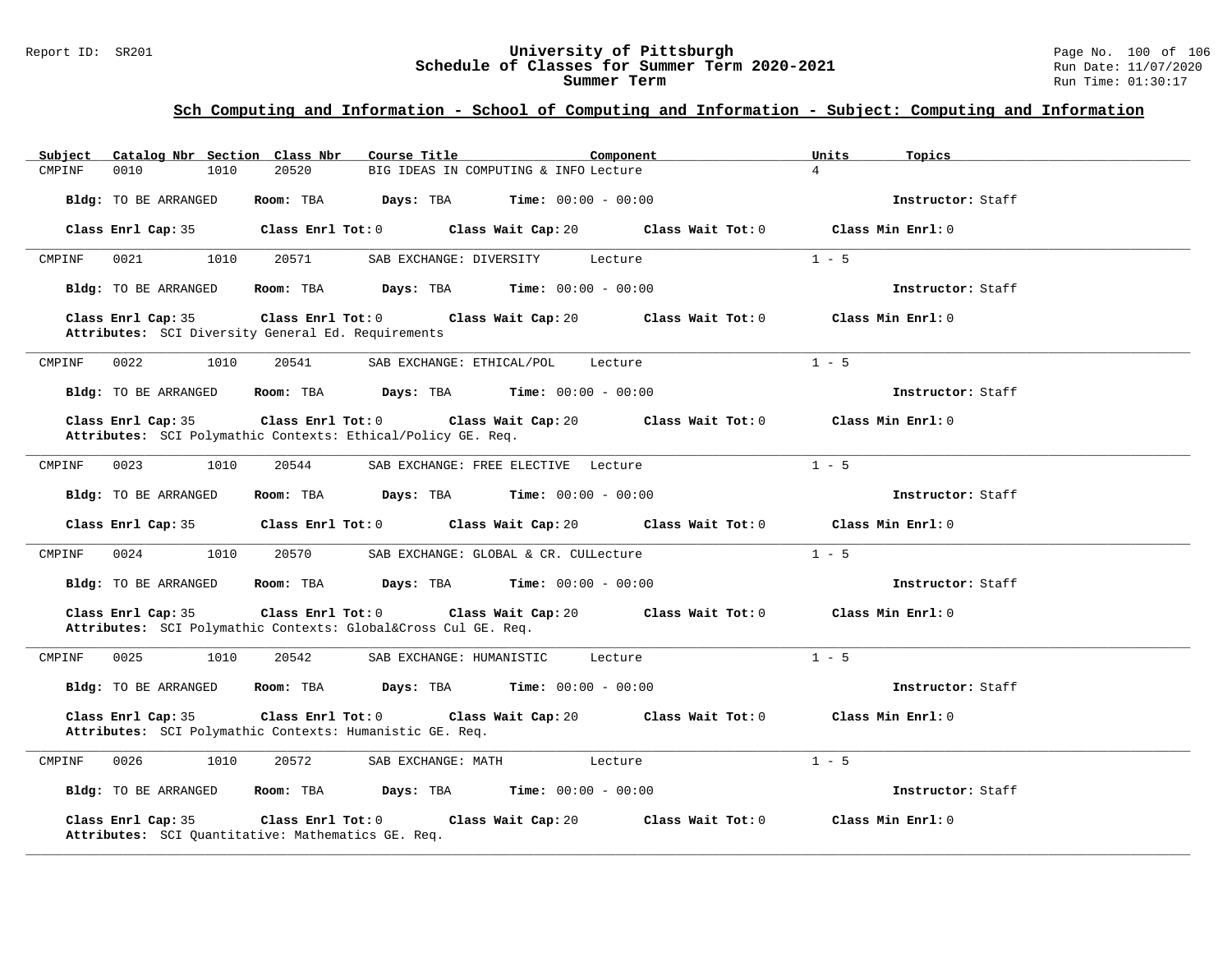#### Report ID: SR201 **University of Pittsburgh** Page No. 101 of 106 **Schedule of Classes for Summer Term 2020-2021** Run Date: 11/07/2020 **Summer Term** Run Time: 01:30:17

| Catalog Nbr Section Class Nbr<br>Subject                                            | Component<br>Course Title                                                                                                                                                                                                     | Units<br>Topics   |
|-------------------------------------------------------------------------------------|-------------------------------------------------------------------------------------------------------------------------------------------------------------------------------------------------------------------------------|-------------------|
| 20566<br>CMPINF<br>0027<br>1010                                                     | SAB EXCHANGE: PROJECT-BASED Lecture                                                                                                                                                                                           | $1 - 5$           |
| Bldg: TO BE ARRANGED                                                                | Room: TBA $Days:$ TBA $Time: 00:00 - 00:00$                                                                                                                                                                                   | Instructor: Staff |
|                                                                                     | Class Enrl Cap: 35 $\,$ Class Enrl Tot: 0 $\,$ Class Wait Cap: 20 $\,$ Class Wait Tot: 0 $\,$ Class Enrl Tot: 0 $\,$ Class Enrl Tot: 0 $\,$ Class Enrl Tot: 0 $\,$ Class Enrl Tot: 0 $\,$ Class Enrl Tot: 0 $\,$ Class Enrl T | Class Min Enrl: 0 |
| 0028<br>1010<br>20565<br>CMPINF                                                     | SAB EXCHANGE: RESEARCH<br>Lecture                                                                                                                                                                                             | $1 - 5$           |
| Bldg: TO BE ARRANGED                                                                | Room: TBA $Days:$ TBA $Time: 00:00 - 00:00$                                                                                                                                                                                   | Instructor: Staff |
|                                                                                     | Class Enrl Cap: 35 Class Enrl Tot: 0 Class Wait Cap: 20 Class Wait Tot: 0 Class Min Enrl: 0                                                                                                                                   |                   |
| 0029<br>1010<br>20568<br>CMPINF                                                     | SAB EXCHANGE: SCIENCE NONSEQ. Lecture                                                                                                                                                                                         | $1 - 5$           |
| Bldg: TO BE ARRANGED                                                                | Room: TBA $Days:$ TBA $Time: 00:00 - 00:00$                                                                                                                                                                                   | Instructor: Staff |
| Class Enrl Cap: 35<br>Attributes: SCI Polymathic Contexts: Science NonSeq. GE. Req. | Class Enrl Tot: 0 $\qquad$ Class Wait Cap: 20 $\qquad$ Class Wait Tot: 0 $\qquad$ Class Min Enrl: 0                                                                                                                           |                   |
| 0030<br>1010<br>20581<br>CMPINF                                                     | SAB EXCHANGE: SCIENCE SEO Lecture                                                                                                                                                                                             | $1 - 5$           |
| Bldg: TO BE ARRANGED                                                                | <b>Room:</b> TBA $\qquad \qquad$ Days: TBA $\qquad \qquad$ Time: $00:00 - 00:00$                                                                                                                                              | Instructor: Staff |
| Class Enrl Cap: 35<br>Attributes: SCI Polymathic Contexts: Science Seq. GE. Req.    | Class Enrl Tot: 0 Class Wait Cap: 20 Class Wait Tot: 0 Class Min Enrl: 0                                                                                                                                                      |                   |
| 0031<br>1010<br>20584<br>CMPINF                                                     | SAB EXCHANGE: SERVICE LEARNINGLecture                                                                                                                                                                                         | $1 - 5$           |
| Bldg: TO BE ARRANGED                                                                | Room: TBA $Days:$ TBA $Time: 00:00 - 00:00$                                                                                                                                                                                   | Instructor: Staff |
|                                                                                     | Class Enrl Cap: 35 Class Enrl Tot: 0 Class Wait Cap: 20 Class Wait Tot: 0 Class Min Enrl: 0                                                                                                                                   |                   |
| 0032<br>1010<br>CMPINF                                                              | 20577<br>SAB EXCHANGE: SOC/BEHAV Lecture                                                                                                                                                                                      | $1 - 5$           |
| Bldg: TO BE ARRANGED                                                                | Room: TBA $Days:$ TBA $Time: 00:00 - 00:00$                                                                                                                                                                                   | Instructor: Staff |
| Class Enrl Cap: 35<br>Attributes: SCI Polymathic Contexts: Soc/Behav. GE. Req.      | Class Enrl Tot: $0$ Class Wait Cap: $20$ Class Wait Tot: $0$ Class Min Enrl: $0$                                                                                                                                              |                   |
| CMPINF<br>0033<br>1010<br>20574                                                     | SAB EXCHANGE: STATS<br>Lecture                                                                                                                                                                                                | $1 - 5$           |
| Bldg: TO BE ARRANGED                                                                | Room: TBA $\rule{1em}{0.15mm}$ Days: TBA $\rule{1.5mm}{0.15mm}$ Time: $00:00 - 00:00$                                                                                                                                         | Instructor: Staff |
| Class Enrl Cap: 35<br>Attributes: SCI Quantitative: Statistics GE. Req.             | Class Enrl Tot: $0$ Class Wait Cap: $20$ Class Wait Tot: $0$                                                                                                                                                                  | Class Min Enrl: 0 |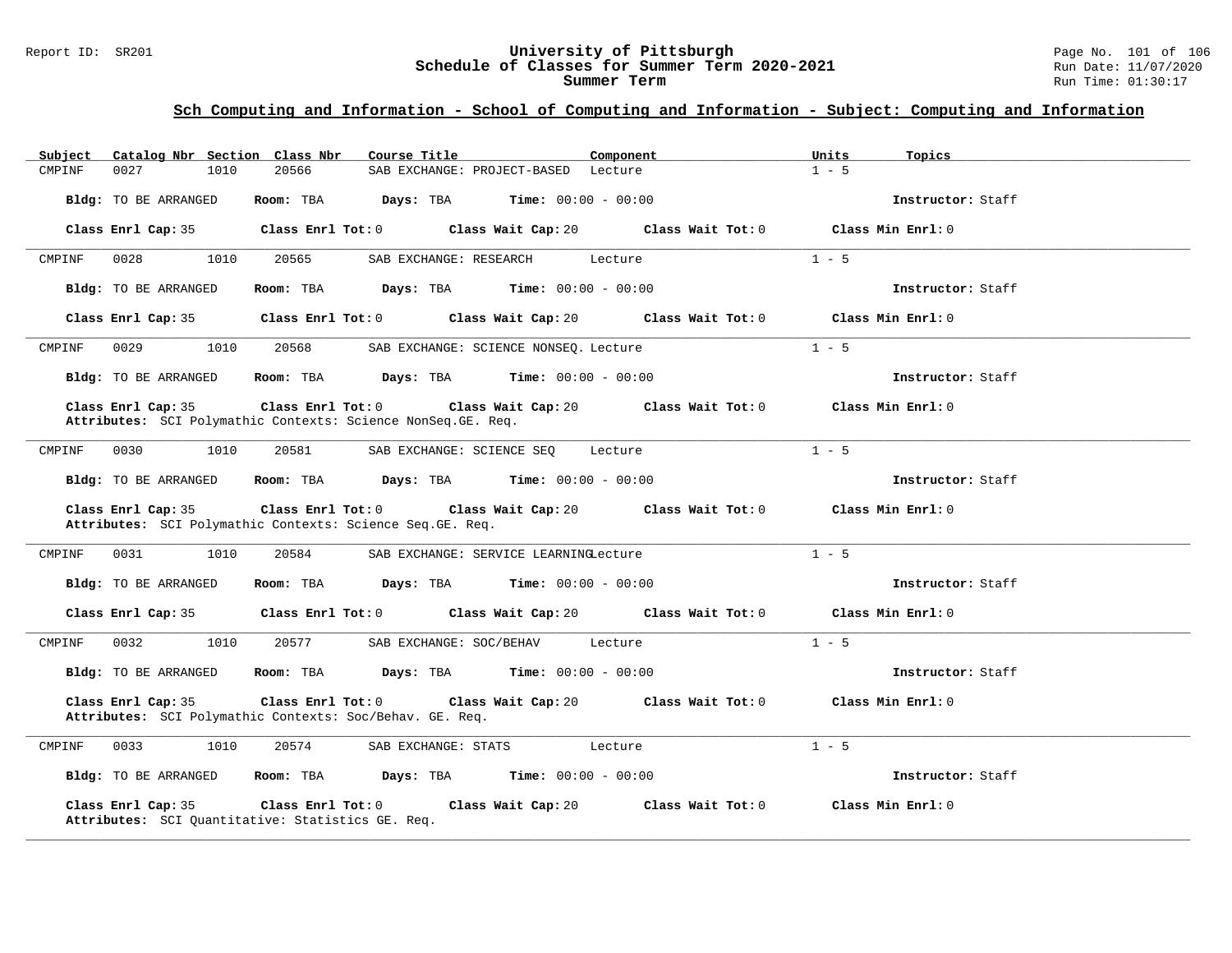#### Report ID: SR201 **University of Pittsburgh** Page No. 102 of 106 **Schedule of Classes for Summer Term 2020-2021** Run Date: 11/07/2020 **Summer Term** Run Time: 01:30:17

| Catalog Nbr Section Class Nbr<br>Subject                                                                  | Course Title<br>Component                           | Units<br>Topics   |
|-----------------------------------------------------------------------------------------------------------|-----------------------------------------------------|-------------------|
| 0034<br>20578<br>CMPINF<br>1010                                                                           | SAB EXCHANGE: TECH/BUS/RES WRILecture               | $1 - 5$           |
| Bldg: TO BE ARRANGED<br>Room: TBA                                                                         | Days: TBA<br><b>Time:</b> $00:00 - 00:00$           | Instructor: Staff |
| Class Enrl Cap: 35<br>Class Enrl Tot: 0<br>Attributes: SCI Expression: Tech/Bus/Res writing Gen. Ed. Req. | Class Wait Cap: 20<br>Class Wait Tot: 0             | Class Min Enrl: 0 |
|                                                                                                           |                                                     |                   |
| CMPINF<br>0040<br>1010<br>20549                                                                           | SAB PRP: COMMUNICATION<br>Lecture                   | $1 - 5$           |
| Bldg: TO BE ARRANGED<br>Room: TBA                                                                         | Time: $00:00 - 00:00$<br>Days: TBA                  | Instructor: Staff |
| Class Enrl Cap: 35<br>Class Enrl Tot: 0<br>Attributes: SCI Expression: Communication General Ed. Req.     | Class Wait Cap: 20<br>Class Wait Tot: 0             | Class Min Enrl: 0 |
| 0041<br>1010<br>20548<br>CMPINF                                                                           | SAB PRP: DIVERSITY<br>Lecture                       | $1 - 5$           |
| Bldg: TO BE ARRANGED<br>Room: TBA                                                                         | Days: TBA<br><b>Time:</b> $00:00 - 00:00$           | Instructor: Staff |
| $Class$ $Enr1$ $Tot: 0$<br>Class Enrl Cap: 35<br>Attributes: SCI Diversity General Ed. Requirements       | Class Wait Cap: 20<br>Class Wait Tot: 0             | Class Min Enrl: 0 |
| 0042<br>1010<br>20550<br>CMPINF                                                                           | SAB PRP: ETHICAL/POL<br>Lecture                     | $1 - 5$           |
| Bldg: TO BE ARRANGED<br>Room: TBA                                                                         | Days: TBA<br><b>Time:</b> $00:00 - 00:00$           | Instructor: Staff |
| Class Enrl Tot: 0<br>Class Enrl Cap: 35<br>Attributes: SCI Polymathic Contexts: Ethical/Policy GE. Req.   | Class Wait Cap: 20<br>Class Wait Tot: 0             | Class Min Enrl: 0 |
| CMPINF<br>0043<br>1010<br>20546                                                                           | SAB PRP: FREE ELECTIVE<br>Lecture                   | $1 - 5$           |
| Bldg: TO BE ARRANGED<br>Room: TBA                                                                         | Days: TBA<br><b>Time:</b> $00:00 - 00:00$           | Instructor: Staff |
| Class Enrl Cap: 35<br>Class Enrl Tot: 0                                                                   | Class Wait Cap: 20<br>Class Wait Tot: 0             | Class Min Enrl: 0 |
| 0044<br>1010<br>20545<br>CMPINF                                                                           | SAB PRP: GLOBAL & CR. CULT<br>Lecture               | $1 - 5$           |
| Bldg: TO BE ARRANGED<br>Room: TBA                                                                         | Days: TBA<br><b>Time:</b> $00:00 - 00:00$           | Instructor: Staff |
| Class Enrl Cap: 35<br>Class Enrl Tot: 0<br>Attributes: SCI Polymathic Contexts: Global⨯ Cul GE. Req.      | Class Wait Cap: 20<br>Class Wait Tot: 0             | Class Min Enrl: 0 |
| 0045<br>1010<br>20547<br>CMPINF                                                                           | SAB PRP: HUMANISTIC<br>Lecture                      | $1 - 5$           |
| Bldg: TO BE ARRANGED                                                                                      | Room: TBA Days: TBA<br><b>Time:</b> $00:00 - 00:00$ | Instructor: Staff |
| Class Enrl Cap: 35<br>Class Enrl Tot: 0<br>Attributes: SCI Polymathic Contexts: Humanistic GE. Req.       | Class Wait Cap: 20<br>Class Wait Tot: 0             | Class Min Enrl: 0 |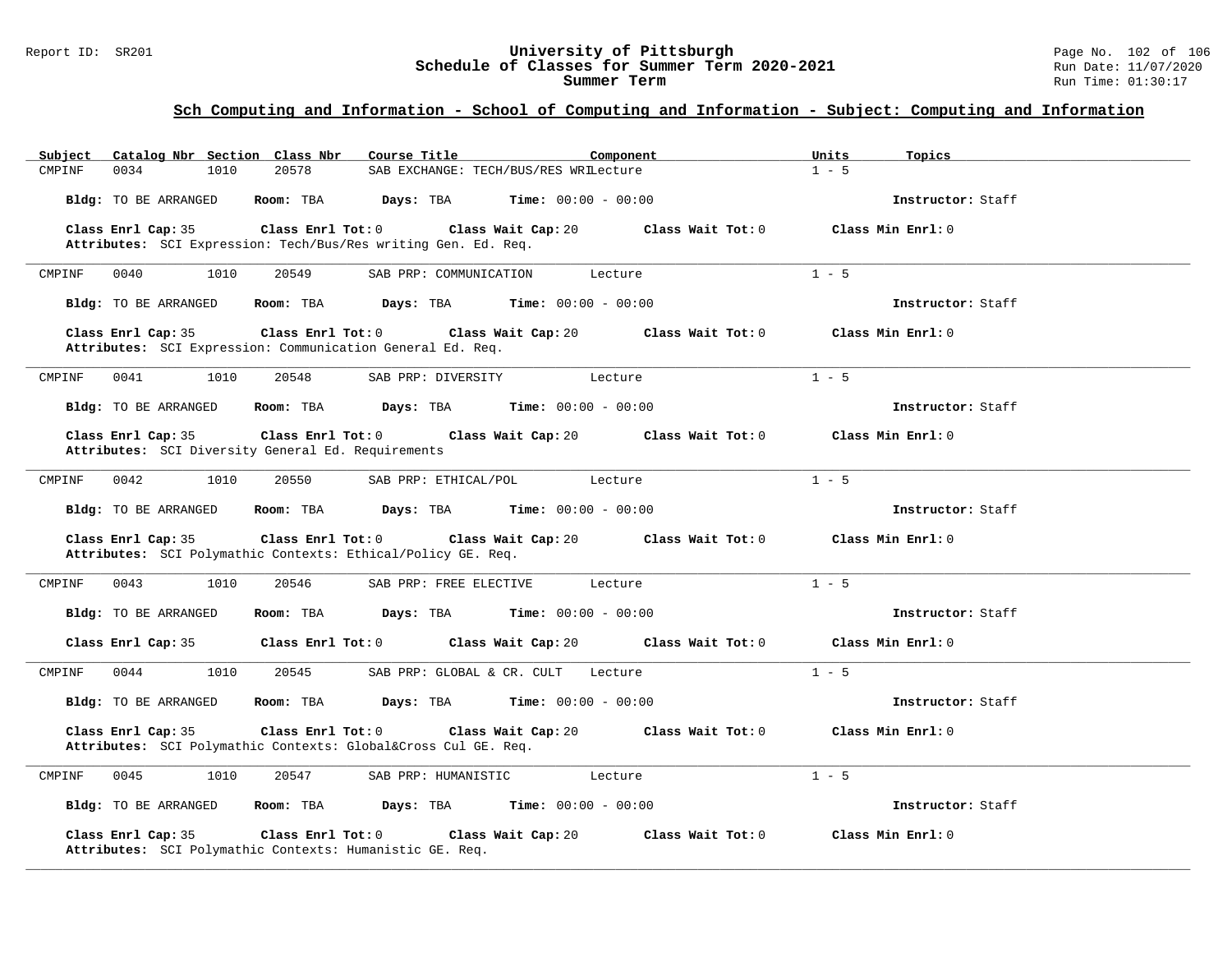| CMPINF | 1010<br>0046                                                                       | 20562                   | SAB PRP: MATH                                             |                              | Lecture                                                                          | $1 - 5$           |
|--------|------------------------------------------------------------------------------------|-------------------------|-----------------------------------------------------------|------------------------------|----------------------------------------------------------------------------------|-------------------|
|        | Bldg: TO BE ARRANGED                                                               | Room: TBA               | Days: TBA                                                 | $Time: 00:00 - 00:00$        |                                                                                  | Instructor: Staff |
|        | Class Enrl Cap: 35<br>Attributes: SCI Quantitative: Mathematics GE. Req.           | $Class$ $Enrl$ $Tot: 0$ |                                                           |                              | Class Wait Cap: 20 Class Wait Tot: 0 Class Min Enrl: 0                           |                   |
| CMPINF | 0047<br>1010                                                                       | 20558                   | SAB PRP: PROJECT-BASED                                    |                              | Lecture                                                                          | $1 - 5$           |
|        | Bldg: TO BE ARRANGED                                                               | Room: TBA               | $\texttt{Days:}$ TBA $\texttt{Time:}$ 00:00 - 00:00       |                              |                                                                                  | Instructor: Staff |
|        | Class Enrl Cap: 35                                                                 |                         |                                                           |                              | Class Enrl Tot: $0$ Class Wait Cap: $20$ Class Wait Tot: $0$ Class Min Enrl: $0$ |                   |
| CMPINF | 0048<br>1010                                                                       | 20564                   | SAB PRP: RESEARCH Lecture                                 |                              |                                                                                  | $1 - 5$           |
|        | Bldg: TO BE ARRANGED                                                               |                         | Room: TBA $Days: TBA$ Time: $00:00 - 00:00$               |                              |                                                                                  | Instructor: Staff |
|        | Class Enrl Cap: 35                                                                 |                         |                                                           |                              | Class Enrl Tot: 0 Class Wait Cap: 20 Class Wait Tot: 0                           | Class Min Enrl: 0 |
| CMPINF | 0049<br>1010                                                                       | 20553                   | SAB PRP: SCIENCE NONSEQ. Lecture                          |                              |                                                                                  | $1 - 5$           |
|        | Bldg: TO BE ARRANGED                                                               | Room: TBA               | <b>Days:</b> TBA <b>Time:</b> $00:00 - 00:00$             |                              |                                                                                  | Instructor: Staff |
|        | Class Enrl Cap: 35<br>Attributes: SCI Polymathic Contexts: Science NonSeq.GE. Req. | $Class$ $Enr1$ $Tot: 0$ |                                                           |                              | Class Wait Cap: 20 Class Wait Tot: 0 Class Min Enrl: 0                           |                   |
| CMPINF | 0050<br>1010                                                                       | 20552                   | SAB PRP: SCIENCE SEQ                                      | Lecture                      |                                                                                  | $1 - 5$           |
|        | Bldg: TO BE ARRANGED                                                               |                         | <b>Room:</b> TBA $Days: TBA$ <b>Time:</b> $00:00 - 00:00$ |                              |                                                                                  | Instructor: Staff |
|        | Class Enrl Cap: 35<br>Attributes: SCI Polymathic Contexts: Science Seq. GE. Req.   | Class Enrl Tot: 0       |                                                           |                              | Class Wait Cap: 20 Class Wait Tot: 0 Class Min Enrl: 0                           |                   |
| CMPINF | 0051<br>1010                                                                       | 20555                   | SAB PRP: SERVICE LEARNING                                 | Lecture                      |                                                                                  | $1 - 5$           |
|        | Bldg: TO BE ARRANGED                                                               | Room: TBA               | Days: TBA                                                 | <b>Time:</b> $00:00 - 00:00$ |                                                                                  | Instructor: Staff |
|        | Class Enrl Cap: 35                                                                 |                         |                                                           |                              | Class Enrl Tot: 0 Class Wait Cap: 20 Class Wait Tot: 0                           | Class Min Enrl: 0 |
| CMPINF | 0052<br>1010                                                                       | 20591                   | SAB PRP: SOC/BEHAV Lecture                                |                              |                                                                                  | $1 - 5$           |
|        | Bldg: TO BE ARRANGED                                                               | Room: TBA               | Days: TBA                                                 | <b>Time:</b> $00:00 - 00:00$ |                                                                                  | Instructor: Staff |
|        | Class Enrl Cap: 35<br>Attributes: SCI Polymathic Contexts: Soc/Behav. GE. Req.     | Class Enrl Tot: 0       |                                                           |                              | Class Wait Cap: 20 Class Wait Tot: 0 Class Min Enrl: 0                           |                   |
| CMPINF | 0053<br>1010                                                                       | 20588                   | SAB PRP: STATS                                            | Lecture                      |                                                                                  | $1 - 5$           |
|        | Bldg: TO BE ARRANGED                                                               | Room: TBA               | Days: TBA                                                 | <b>Time:</b> $00:00 - 00:00$ |                                                                                  | Instructor: Staff |
|        | Class Enrl Cap: 35<br>Attributes: SCI Ouantitative: Statistics GE. Req.            | Class Enrl Tot: 0       |                                                           |                              | Class Wait Cap: 20 Class Wait Tot: 0 Class Min Enrl: 0                           |                   |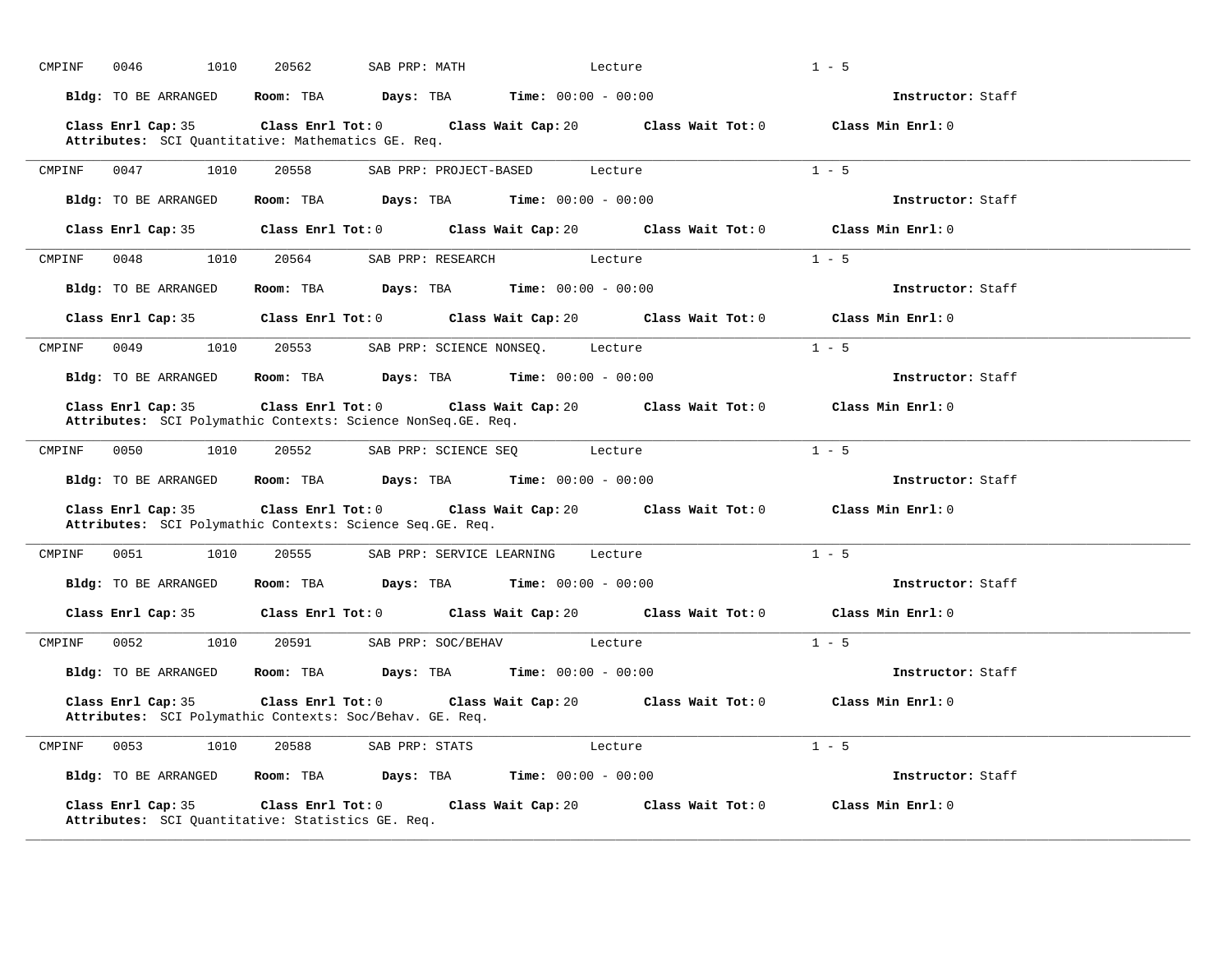#### Report ID: SR201 **University of Pittsburgh** Page No. 104 of 106 **Schedule of Classes for Summer Term 2020-2021** Run Date: 11/07/2020 **Summer Term** Run Time: 01:30:17

| Catalog Nbr Section Class Nbr<br>Subject                                                                | Course Title<br>Component                 | Units<br>Topics   |
|---------------------------------------------------------------------------------------------------------|-------------------------------------------|-------------------|
| 0054<br>1010<br>20593<br>CMPINF                                                                         | SAB PRP: TECH/BUS/RES WRIT<br>Lecture     | $1 - 5$           |
| Bldg: TO BE ARRANGED<br>Room: TBA                                                                       | Days: TBA<br><b>Time:</b> $00:00 - 00:00$ | Instructor: Staff |
| Class Enrl Cap: 35<br>Class Enrl Tot: 0                                                                 | Class Wait Tot: 0<br>Class Wait Cap: 20   | Class Min Enrl: 0 |
| Attributes: SCI Expression: Tech/Bus/Res writing Gen. Ed. Req.                                          |                                           |                   |
| 0060<br>1010<br>20586<br>CMPINF                                                                         | STUDY ABROAD: COMMUNICATION Lecture       | $1 - 5$           |
| Bldg: TO BE ARRANGED<br>Room: TBA                                                                       | Days: TBA<br><b>Time:</b> $00:00 - 00:00$ | Instructor: Staff |
| Class Enrl Cap: 35<br>Class Enrl Tot: 0<br>Attributes: SCI Expression: Communication General Ed. Req.   | Class Wait Cap: 20<br>Class Wait Tot: 0   | Class Min Enrl: 0 |
| 1010<br>20585<br>CMPINF<br>0061                                                                         | STUDY ABROAD: DIVERSITY<br>Lecture        | $1 - 5$           |
| Room: TBA<br>Bldg: TO BE ARRANGED                                                                       | Days: TBA<br><b>Time:</b> $00:00 - 00:00$ | Instructor: Staff |
| Class Enrl Cap: 35<br>Class Enrl Tot: 0<br>Attributes: SCI Diversity General Ed. Requirements           | Class Wait Cap: 20<br>Class Wait Tot: 0   | Class Min Enrl: 0 |
| 0062<br>1010<br>20602<br>CMPINF                                                                         | STUDY ABROAD: ETHICAL/POL<br>Lecture      | $1 - 5$           |
| Bldg: TO BE ARRANGED<br>Room: TBA                                                                       | Days: TBA<br><b>Time:</b> $00:00 - 00:00$ | Instructor: Staff |
| Class Enrl Tot: 0<br>Class Enrl Cap: 35<br>Attributes: SCI Polymathic Contexts: Ethical/Policy GE. Req. | Class Wait Cap: 20<br>Class Wait Tot: 0   | Class Min Enrl: 0 |
| 0063<br>1010<br>20601<br>CMPINF                                                                         | STUDY ABROAD: FREE ELECTIVE Lecture       | $1 - 5$           |
| Bldg: TO BE ARRANGED<br>Room: TBA                                                                       | Days: TBA<br><b>Time:</b> $00:00 - 00:00$ | Instructor: Staff |
| Class Enrl Tot: 0<br>Class Enrl Cap: 35                                                                 | Class Wait Cap: 20<br>Class Wait Tot: 0   | Class Min Enrl: 0 |
| 1010<br>CMPINF<br>0064<br>20596                                                                         | STUDY ABROAD: GLOBAL & CR. CULLecture     | $1 - 5$           |
| Bldg: TO BE ARRANGED<br>Room: TBA                                                                       | Days: TBA<br><b>Time:</b> $00:00 - 00:00$ | Instructor: Staff |
| Class Enrl Cap: 35<br>Class Enrl Tot: 0<br>Attributes: SCI Polymathic Contexts: Global⨯ Cul GE. Req.    | Class Wait Tot: 0<br>Class Wait Cap: 20   | Class Min Enrl: 0 |
| 0065<br>1010<br>20594<br>CMPINF                                                                         | STUDY ABROAD: HUMANISTIC<br>Lecture       | $1 - 5$           |
| Bldg: TO BE ARRANGED<br>Room: TBA                                                                       | Days: TBA<br><b>Time:</b> $00:00 - 00:00$ | Instructor: Staff |
| Class Enrl Cap: 35<br>Class Enrl Tot: 0<br>Attributes: SCI Polymathic Contexts: Humanistic GE. Req.     | Class Wait Cap: 20<br>Class Wait Tot: 0   | Class Min Enrl: 0 |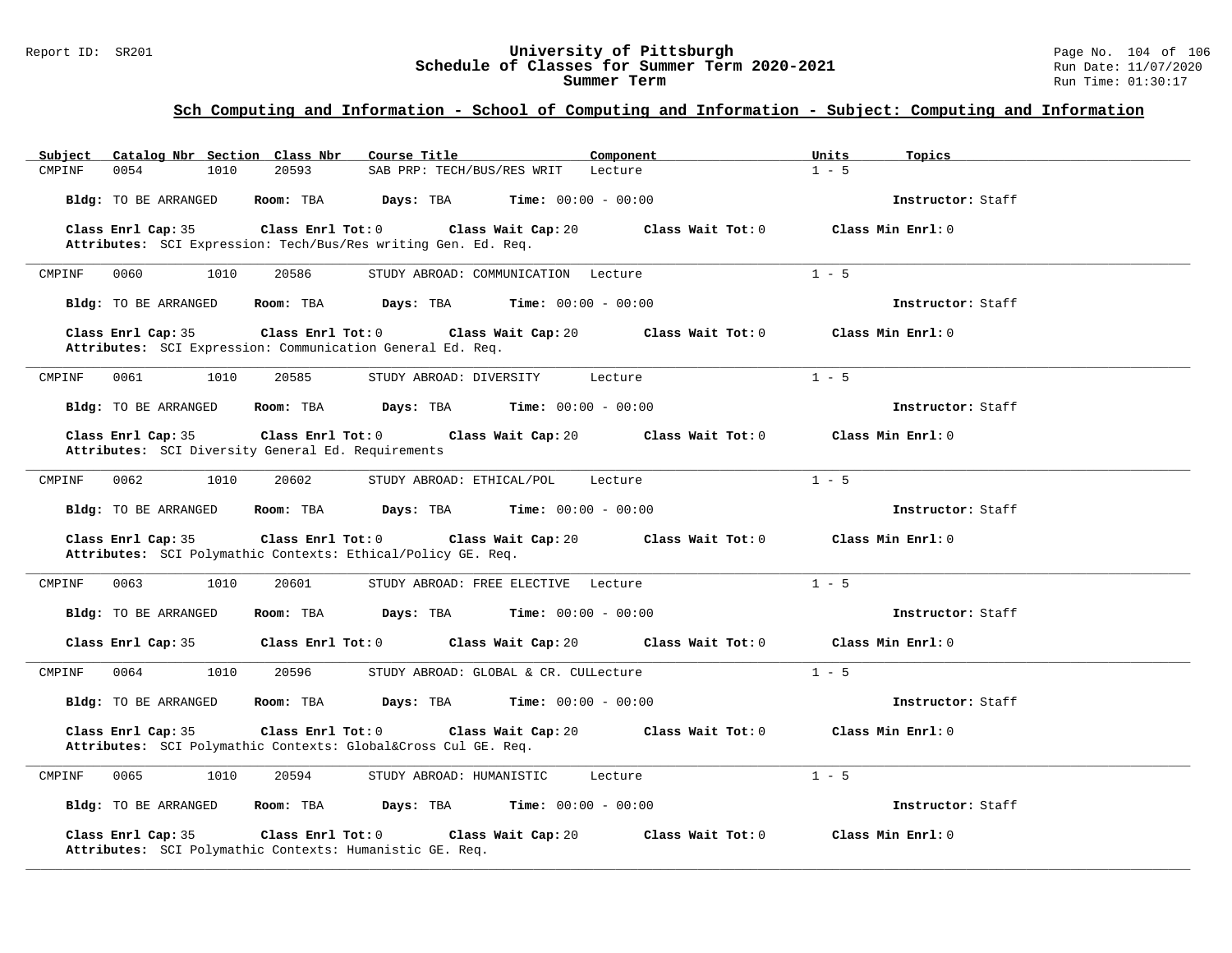| CMPINF | 0066<br>1010                | 20595<br>STUDY ABROAD: MATH                                                        |                                       | Lecture                                                | $1 - 5$            |
|--------|-----------------------------|------------------------------------------------------------------------------------|---------------------------------------|--------------------------------------------------------|--------------------|
|        | Bldg: TO BE ARRANGED        | Room: TBA<br>Days: TBA                                                             | $Time: 00:00 - 00:00$                 |                                                        | Instructor: Staff  |
|        | Class Enrl Cap: 35          | $Class$ $Enr1$ $Tot: 0$<br>Attributes: SCI Quantitative: Mathematics GE. Req.      |                                       | Class Wait Cap: 20 Class Wait Tot: 0 Class Min Enrl: 0 |                    |
| CMPINF | 0067<br>1010                | 20600                                                                              | STUDY ABROAD: PROJECT-BASED Lecture   |                                                        | $1 - 5$            |
|        | Bldg: TO BE ARRANGED        | Room: TBA<br>Days: TBA                                                             | <b>Time:</b> $00:00 - 00:00$          |                                                        | Instructor: Staff  |
|        | Class Enrl Cap: 35          | $Class$ $Enrl$ $Tot: 0$                                                            |                                       | Class Wait Cap: 20 Class Wait Tot: 0 Class Min Enrl: 0 |                    |
| CMPINF | 0068<br>1010                | 20598<br>STUDY ABROAD: RESEARCH                                                    | Lecture                               |                                                        | $1 - 5$            |
|        | <b>Bldg:</b> TO BE ARRANGED | Room: TBA<br>Days: TBA                                                             | $Time: 00:00 - 00:00$                 |                                                        | Instructor: Staff  |
|        | Class Enrl Cap: 35          | $Class$ $Enr1$ $Tot: 0$                                                            | Class Wait Cap: 20                    | Class Wait Tot: 0                                      | Class Min $Enr1:0$ |
| CMPINF | 0069<br>1010                | 20587                                                                              | STUDY ABROAD: SCIENCE NONSEQ. Lecture |                                                        | $1 - 5$            |
|        | Bldg: TO BE ARRANGED        | Room: TBA<br>Days: TBA                                                             | <b>Time:</b> $00:00 - 00:00$          |                                                        | Instructor: Staff  |
|        | Class Enrl Cap: 35          | Class Enrl Tot: 0<br>Attributes: SCI Polymathic Contexts: Science NonSeq. GE. Req. | Class Wait Cap: 20                    | Class Wait Tot: 0                                      | Class Min Enrl: 0  |
| CMPINF | 0070<br>1010                | 20539                                                                              | STUDY ABROAD: SCIENCE SEQ             | Lecture                                                | $1 - 5$            |
|        | Bldg: TO BE ARRANGED        | Room: TBA<br>Days: TBA                                                             | <b>Time:</b> $00:00 - 00:00$          |                                                        | Instructor: Staff  |
|        | Class Enrl Cap: 35          | Class Enrl Tot: 0<br>Attributes: SCI Polymathic Contexts: Science Seq. GE. Req.    | Class Wait Cap: 20                    | Class Wait Tot: 0                                      | Class Min Enrl: 0  |
| CMPINF | 0071<br>1010                | 20540                                                                              | STUDY ABROAD: SERVICE LEARNINGLecture |                                                        | $1 - 5$            |
|        | Bldg: TO BE ARRANGED        | Room: TBA<br>Days: TBA                                                             | <b>Time:</b> $00:00 - 00:00$          |                                                        | Instructor: Staff  |
|        | Class Enrl Cap: 35          | $Class$ $Enr1$ $Tot: 0$                                                            |                                       | Class Wait Cap: 20 Class Wait Tot: 0                   | Class Min Enrl: 0  |
| CMPINF | 0072<br>1010                | 20537<br>STUDY ABROAD: SOC/BEHAV                                                   | Lecture                               |                                                        | $1 - 5$            |
|        | Bldg: TO BE ARRANGED        | Room: TBA<br>Days: TBA                                                             | <b>Time:</b> $00:00 - 00:00$          |                                                        | Instructor: Staff  |
|        | Class Enrl Cap: 35          | Class Enrl Tot: 0<br>Attributes: SCI Polymathic Contexts: Soc/Behav. GE. Req.      |                                       | Class Wait Cap: 20 Class Wait Tot: 0 Class Min Enrl: 0 |                    |
| CMPINF | 0073<br>1010                | 20536<br>STUDY ABROAD: STATS                                                       | Lecture                               |                                                        | $1 - 5$            |
|        | Bldg: TO BE ARRANGED        | Room: TBA<br>Days: TBA                                                             | <b>Time:</b> $00:00 - 00:00$          |                                                        | Instructor: Staff  |
|        | Class Enrl Cap: 35          | Class Enrl Tot: 0<br>Attributes: SCI Quantitative: Statistics GE. Req.             | Class Wait Cap: 20                    | Class Wait Tot: 0                                      | Class Min Enrl: 0  |